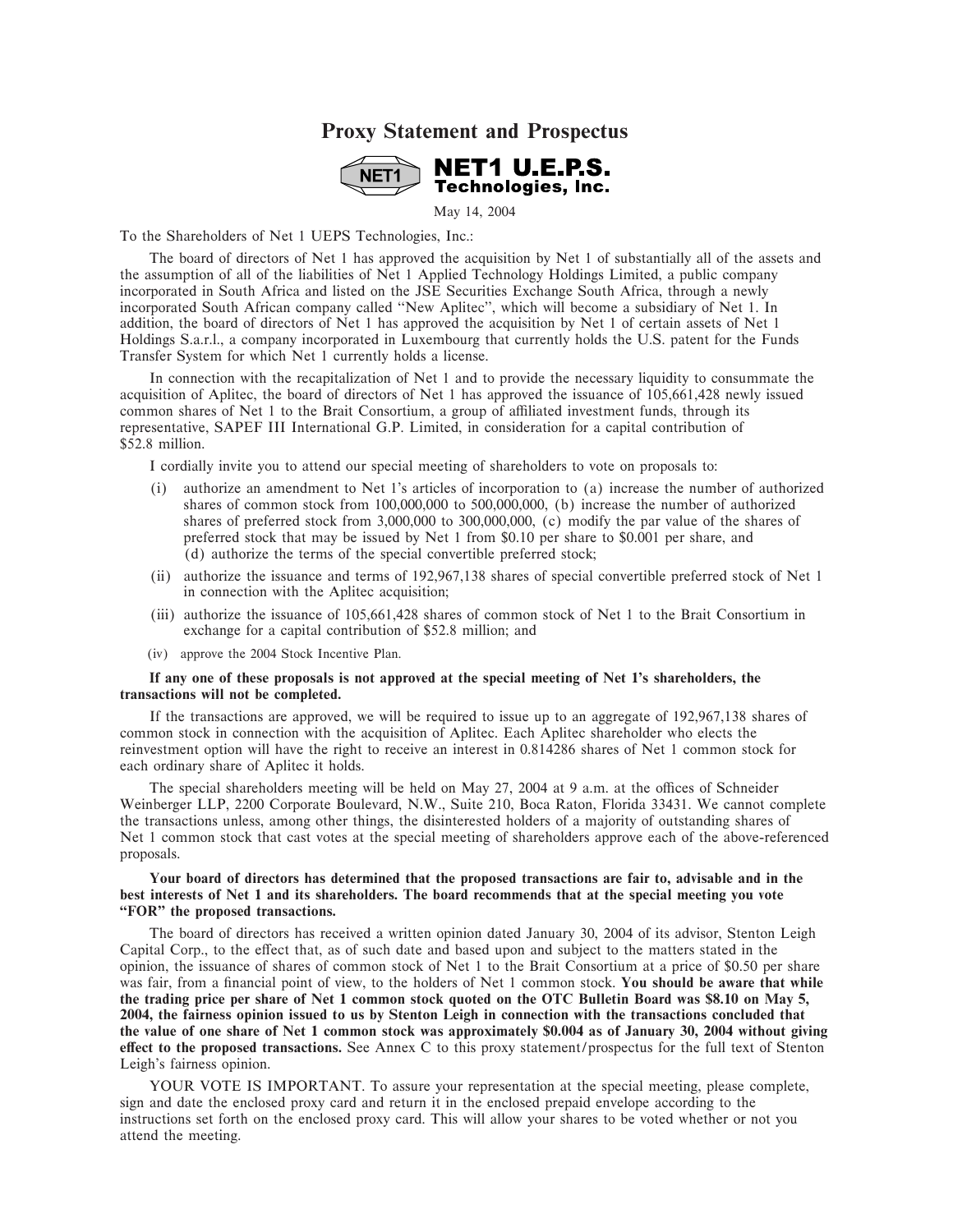Detailed information concerning the proposed transactions is set forth in the accompanying proxy statement/prospectus. I urge you to read the enclosed material carefully and request that you promptly complete and return the enclosed proxy in the enclosed return envelope, which requires no postage if mailed in the United States. **You should, in particular, consider the matters discussed under ""Risk Factors'' beginning on page 26.** If you attend the special meeting, you may vote in person even if you have previously returned your proxy. Your vote is important regardless of the number of shares of common stock you own.

#### We support the proposed transactions and urge you to vote "FOR" the proposed transactions.

Sincerely,

Serge Belamant *Chairman of the Board*

**Neither the United States Securities and Exchange Commission nor any state securities commission has approved or disapproved the shares of common stock or the shares of special convertible preferred stock to be issued by Net 1 under this proxy statement/prospectus or passed upon the adequacy or** accuracy of this proxy statement/prospectus. Any representation to the contrary is a criminal offense.

This document serves as a proxy statement and as a prospectus of Net 1 for the 192,967,138 shares of special convertible preferred stock to be issued to shareholders of Aplitec in connection with the transactions and the shares of Net 1 common stock issuable upon conversion of the special convertible preferred stock. As described in this proxy statement/prospectus, this document also serves as a prospectus in respect of a rescission offer being made to Aplitec shareholders.

This proxy statement/prospectus is dated May 14, 2004, and is being first mailed to shareholders on or about May 14, 2004.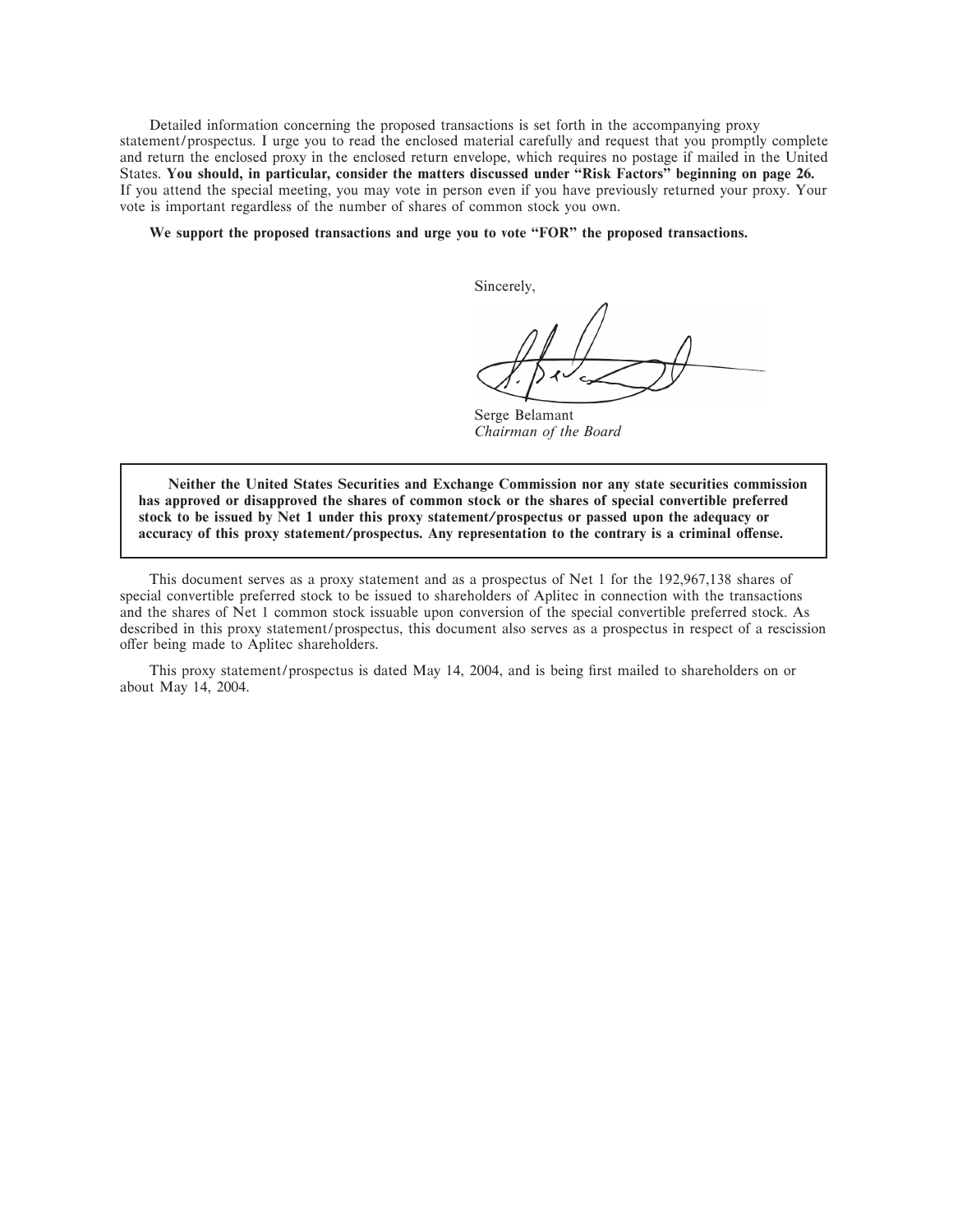## **NET 1 UEPS TECHNOLOGIES, INC. NOTICE OF SPECIAL MEETING OF SHAREHOLDERS TO BE HELD ON MAY 27, 2004**

#### Dear Net 1 Shareholder:

A special meeting of shareholders of Net 1, a Florida corporation, will be held on May 27, 2004 at 9 a.m., local time, at the offices of Schneider Weinberger LLP, 2200 Corporate Boulevard, N.W., Suite 210, Boca Raton, Florida 33431, and any adjournments or postponements thereof.

At the meeting, you will be asked to:

- 1. authorize an amendment to Net 1's articles of incorporation to (a) increase Net 1's authorized shares of common stock, par value \$0.001 per share, from 100,000,000 to 500,000,000 shares, par value \$0.001 per share, to allow for additional shares of common stock of Net 1 to be issued in connection with the proposed transactions, (b) increase Net 1's authorized shares of preferred stock, par value \$0.10 per share, from 3,000,000 to 300,000,000 shares of preferred stock, par value \$0.10 per share, to allow for a sufficient number of shares of preferred stock to be issued in connection with the Aplitec acquisition, and (c) modify the par value of the shares of preferred stock that may be issued by Net 1 from \$0.10 per share to \$0.001 per share;
- 2. authorize the issuance and terms of 192,967,138 shares of special convertible preferred stock of Net 1 in connection with the Aplitec acquisition;
- 3. authorize the issuance of 105,661,428 shares of common stock of Net 1 to the Brait Consortium, through its representative, SAPEF III International G.P. Limited, in exchange for a capital contribution of \$52.8 million;
- 4. approve the 2004 Stock Incentive Plan; and
- 5. act upon such other business as may properly come before the meeting or any adjournment or postponement of the meeting.

The accompanying proxy statement/prospectus describes the proposed transactions in detail.

The board of directors has set the close of business on May 5, 2004, as the record date for determining shareholders entitled to receive notice of the meeting and to vote at the meeting, and any adjournments or postponements thereof.

The proposed transactions cannot be completed unless a majority of Net 1's shareholders that cast votes at the special meeting of shareholders approve each of the above-referenced proposals. Net 1 Holdings, a Luxembourg company, owns 53.75% of the outstanding shares of Net 1. Dr. Serge Belamant, the current chairman of Net 1's board of directors, the chief executive officer of Aplitec and the chief executive of Net 1 Holdings, has the right to vote these shares on behalf of Net 1 Holdings. Because of Dr. Belamant's interest in the proposed transactions to be voted upon, the shares owned by Net 1 Holdings will be counted for purposes of establishing a quorum at the special meeting, but those shares will be voted in proportion to the votes cast (FOR and AGAINST) by our disinterested shareholders. Thus, the vote of a majority of Net 1's shareholders other than Net 1 Holdings will be determinative of the outcome of the proposed transactions.

We will admit to the special meeting (1) all shareholders of record at the close of business on May 5, 2004, (2) persons holding proof of beneficial ownership as of such date, such as a letter or account statement from the person's broker, (3) persons who have been granted proxies, and (4) such other persons that we, in our sole discretion, may elect to admit. **All persons wishing to be admitted must**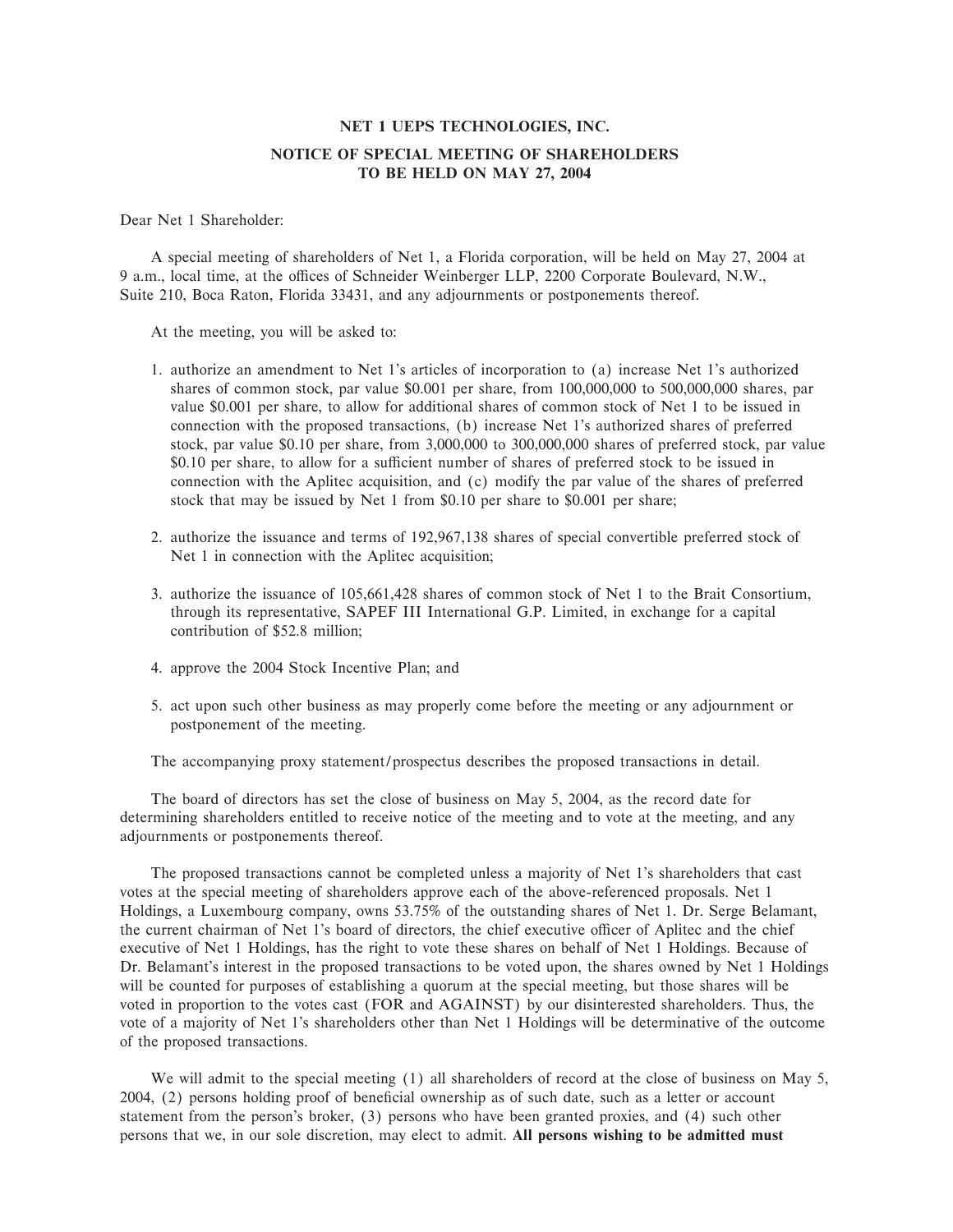**present photo identification.** If you plan to attend the special meeting, please check the appropriate box on your proxy card.

By order of the board of directors,

**INTHONY** 

David Anthony *Secretary*

May 14, 2004

**Your vote is important. Please return your proxy as soon as possible, whether or not you expect to attend the special meeting in person.**

**You may submit your proxy by completing, dating and signing the enclosed proxy card and returning it in the enclosed postage prepaid envelope.**

**You may revoke your proxy at any time before the special meeting. If you attend the special meeting and vote in person, your proxy vote will not be used.**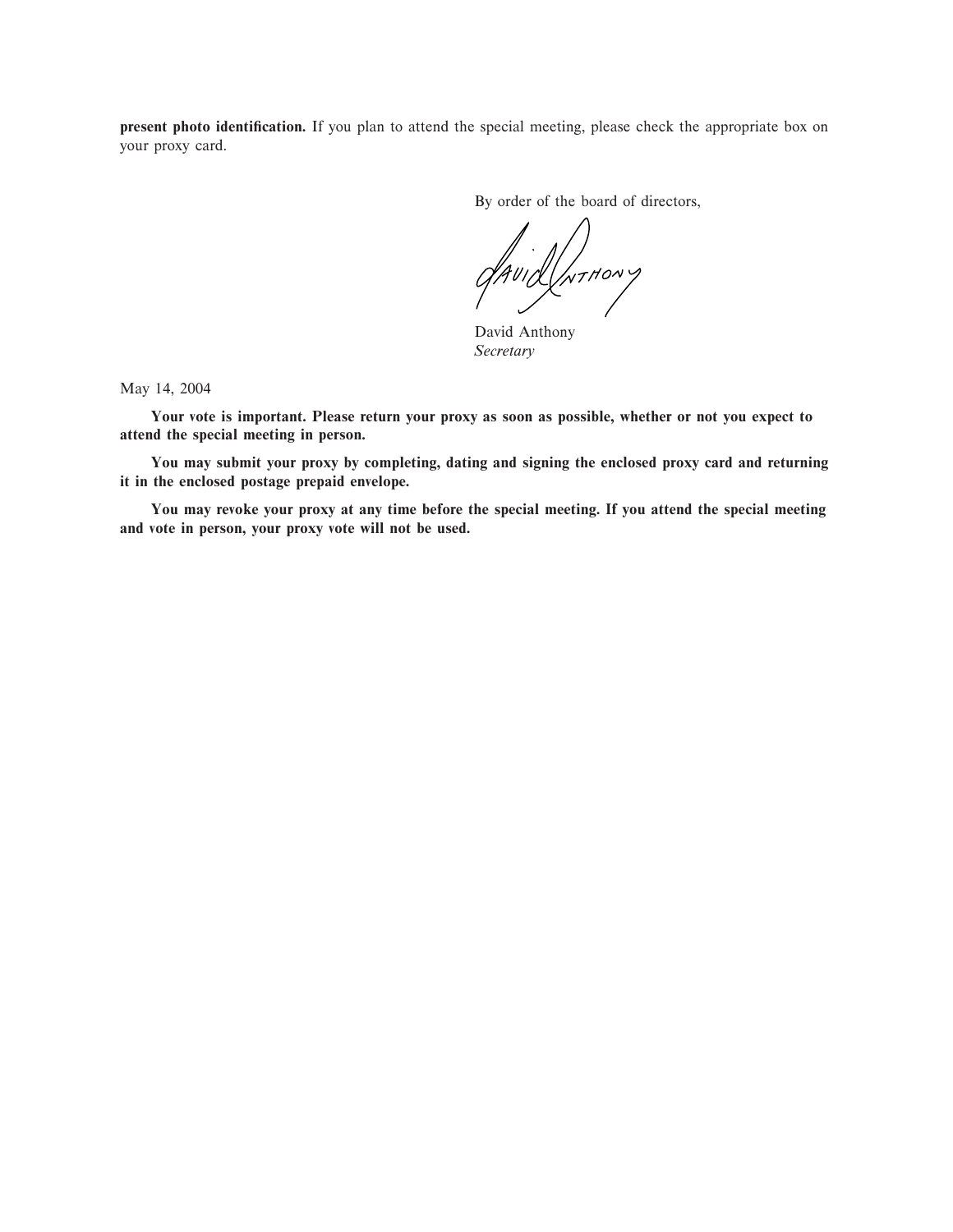## **TABLE OF CONTENTS**

|                                                                                       | $\mathbf{1}$ |
|---------------------------------------------------------------------------------------|--------------|
|                                                                                       | 7            |
|                                                                                       | 20           |
|                                                                                       | 22           |
|                                                                                       | 24           |
|                                                                                       | 26           |
| Risks Relating to Holders of Net 1's Special Convertible Preferred Stock              | 38           |
|                                                                                       | 38           |
|                                                                                       | 40           |
|                                                                                       | 44           |
|                                                                                       | 76           |
|                                                                                       | 79           |
|                                                                                       | 94           |
| Management's Discussion and Analysis of Financial Condition and Results of Operations | 107          |
|                                                                                       | 133          |
|                                                                                       | 137          |
|                                                                                       | 140          |
|                                                                                       | 144          |
|                                                                                       | 146          |
|                                                                                       | 147          |
|                                                                                       | 147          |
|                                                                                       | 147          |
|                                                                                       | 147          |
|                                                                                       | $F-1$        |
|                                                                                       | $A-1$        |
|                                                                                       | $B-1$        |
|                                                                                       | $C-1$        |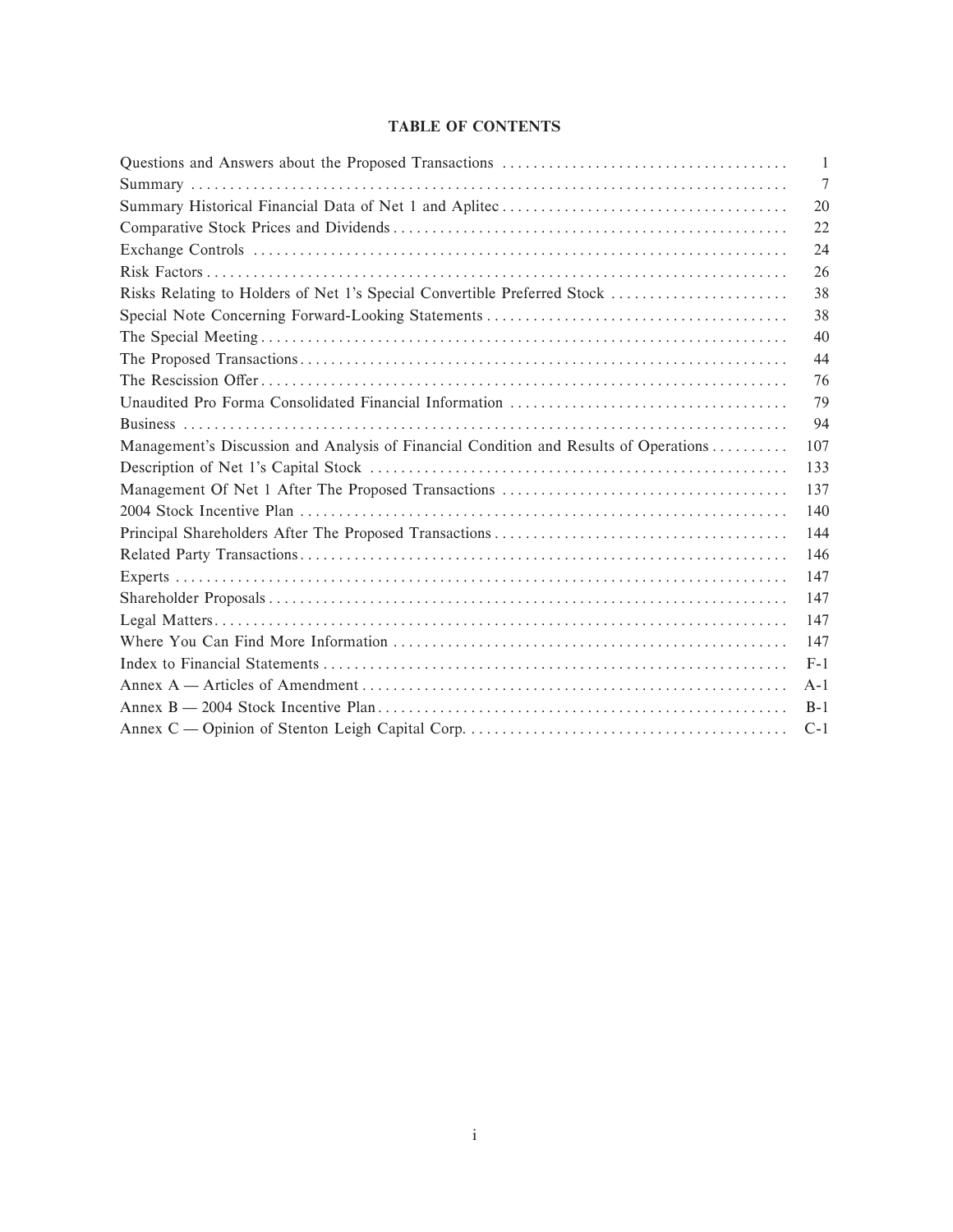#### **QUESTIONS AND ANSWERS ABOUT THE PROPOSED TRANSACTIONS**

- - (i) amendments to Net 1's articles of incorporation to (a) increase the num-<br>Net 1 has been unable to raise sufficient stock from the current 100,000,000 partly to its failure to have successfully number of authorized shares of preferred stock from the current have the capital to continue as a going share, and (d) authorize the terms of  $\qquad$  model, intellectual propertible preferred stock; ations of Aplitec. the special convertible preferred stock;
	- (ii) the Aplitec acquisition and the issu-<br>ance of 192,967,138 shares of special interest in Net 1 by up to 95.29%, and it
	-
	-

- **Q2:** What are the benefits and risks of the holders do not elect the reinvestment option, proposed transactions to Aplitec. Net 1 and the Brait Group may control Net 1. The proposed transactions to Aplitec, Net 1 and
- A2: Since its formation, Aplitec has imple-<br>mented numerous "UEPS" smart card sys-<br>Transactions.'' tems and has developed the unique skills and business models required to successfully<br>implement these smart card systems from an that the proposed transactions also provide<br>operational and financial perspective. Al-<br>substantial benefits that are aimed to enoperational and financial perspective. Al-<br>though Aplitec owns the FTS/UEPS pat-<br>hance the companies' overall value. For ents only for South Africa and its example, they will create: surrounding territories, it has also been successful in exploiting the technology in <br>
e a platform from which the combined<br>
e a platform from which the combined<br>
e a platform from which the combined<br>
e a platform from which the combined<br>
e a platform from which t through a Distribution Agreement with Net 1. The proposed transactions will con-<br>  $\bullet$  a base of credible strategic investors;

**Q1: What are the proposed transactions for** solidate the FTS/UEPS intellectual property **which I am being asked to vote?** rights under a single structure, which will A1: You are being asked to approve and adopt: allow Aplitec to fully capitalize on Net 1's global rights to the FTS/UEPS patents.

> ber of authorized shares of common capital to implement its business model, due shares to 500,000,000, (b) increase the implemented any smart card systems. Addi-<br>number of authorized shares of pre-<br>itionally. Net 1 is concerned that it may not 3,000,000 to 300,000,000, (c) modify<br>the par value of the shares of preferred The proposed transactions will provide a the par value of the shares of preferred<br>the proposed transactions will provide a<br>much-needed capital injection into Net 1,<br>the proposed transactions will provide a<br> $\frac{1}{2}$ stock that may be issued by Net 1 much-needed capital injection into Net 1,<br>from \$0.10 per share to \$0.001 per from \$0.10 per share to \$0.001 per share and (d) authorize the terms of model, intellectual property rights and oper-

ance of 192,967,138 shares of special interest in Net 1 by up to 95.29%, and it convertible preferred stock in connec-<br>will further dilute the interests to be held convertible preferred stock in connec-<br>
will further dilute the interests to be held by<br>  $\frac{1}{2}$  Aplitec's reinvesting shareholders by up to Aplitec's reinvesting shareholders by up to (iii) the issuance of 105,661,428 shares of the Brait Consor-<br>
tium, through its representative,<br>
SAPEF III International G.P. Limited<br>
in exchange for a \$52.8 million capital<br>
contribution; and<br>
contribution; and<br>
combina (iv) the 2004 Stock Incentive Plan. substantial costs, expenses and taxes to be Without your approval of the above-<br>
referenced proposals, we will not be able to<br>
consummate any of the proposed<br>
rensactions which will reduce the<br>
transactions.<br>
transactions.<br>
transactions.<br>
that if a sufficient number **their respective shareholders?** risks related to this possible scenario are more fully addressed under "Risk Factors —

hance the companies' overall value. For

- group can compete on global markets;
-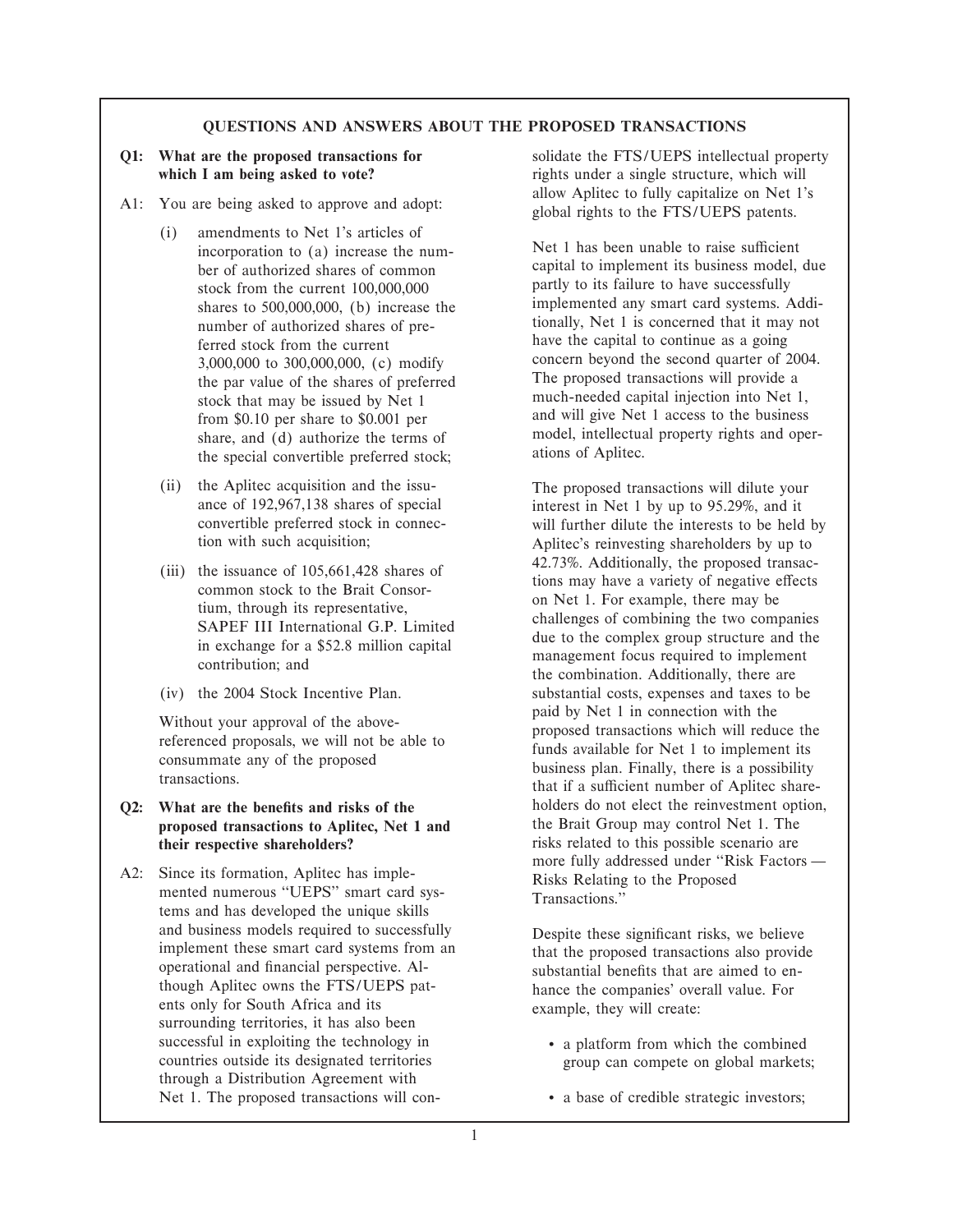- 
- 

The proposed transactions will also provide that the value per share of Net 1 common Net 1 the capital it needs to continue as a stock was approximately \$0.004 as of Janugoing concern. If the proposed transactions ary 30, 2004 without giving effect to the are not completed, Net 1 may not be able to proposed transactions. The higher trading continue as a going concern beyond the price per share quoted on the OTC Bulletin second quarter of 2004. **Board may result from the very limited** 

A3: Net 1 has entered into a Common Stock and does not reflect the true value of those Purchase Agreement with the Brait Consor- shares. tium (through its representative SAPEF III <br>International G.P. Limited), pursuant to **consummate the Aplitec acquisition?**<br>which Net 1 will issue to the Brait Consortium 105,661,428 restricted shares of Net 1 A5: In addition to the ZAR 229.8 million common stock at a purchase price of (\$33.67 million) that Net 1 will pay in \$0.50 per share, or a total purchase price of connection with the Aplitec acquisition, of ZAR  $6.825 = $1.00$ ) will be used to fund up to 58.14% of the shares of Net 1 cash payments to Aplitec's current share- common stock on a fully diluted basis), holders in connection with the Aplitec ac-<br>whose trustee is Walkers SPV, for the ment its business plan. The interval of the issue B class preference shares and to

stock immediately upon completion of the Brait Group and a special committee of subject to the reinvestment option, of Net 1 after the proposed transactions. 0.814286 shares of Net 1 common stock.

- **Q4: Does the current market price of shares of** Net 1 common stock reflect the true value **of these shares?**
- A4: No. In connection with the proposed subscription for shares of Net 1 by the Brait

' capital to implement Net 1's interna- Consortium, Net 1 obtained a fairness opintional expansion; and ion from Stenton Leigh Capital Corp., the • the ability to attract funds from large full text of which is attached to this proxy statement/prospectus as Annex C. In its fairness opinion, Stenton Leigh concluded **Q3: Why is Net 1 issuing new shares of** common stock to the Brait Consortium?<br> **Q3:** Contributes to great fluctuations in the share price when small numbers of shares trade

\$52.8 million. Of this amount, approximately Net 1 will issue special convertible preferred \$33.67 million (assuming a conversion rate stock to the Cayman Trust (convertible into quisition, and the remainder will be used by benefit of Aplitec's reinvesting shareholders. Net 1 to finance its operations and imple-<br>In addition, Net 1 will cause New Aplitec Fees and expenses of approximately<br>
\$6.5 million will be paid out of the resources<br>
of Net 1, of which approximately \$3.9 mil-<br>
lion will be paid to the Brait Group.<br>  $\begin{array}{c|c}\n\text{if } 1, 1, 2, 3, 4, 5, 6, 6, 7, 8, 1, 1, 1,$ In addition, Net 1 will issue to Aplitec interests, was determined through negotiashareholders who are U.S. residents and who tions among Claude Guerard (Net 1's Chief elect the reinvestment option Net 1 common Executive Officer), representatives of the proposed transactions. These Aplitec share- Aplitec's board of directors. The cash conholders who are U.S. residents will not be sideration reflected the maximum amount required to hold their interests in Net 1 that management believed that Net 1 could through the South African Trust or the afford to pay in connection with the Aplitec Cayman Trust. These U.S. residents will acquisition, taking into account the availabilreceive, for each ordinary share of Aplitec ity of external financing and the cash needs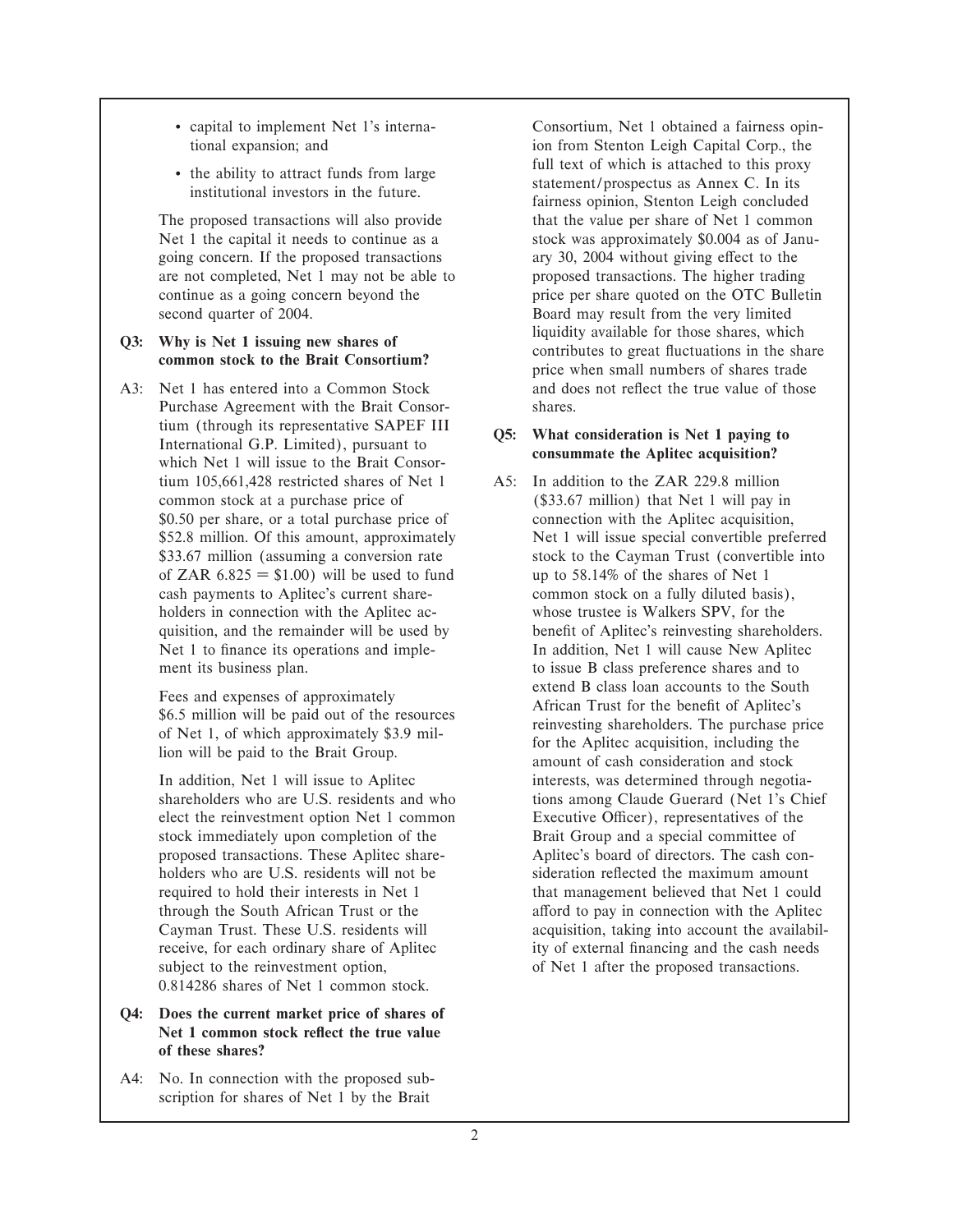- **Q6: What consideration will Aplitec sharehold-** Trust Company (subject to the approval by **ers receive in connection with the consum-** the Master of the High Court in South **mation of the proposed transactions?** Africa) and the Trustee of the Cayman
- - 1. the cash option in a amount of ZAR 5.00
	- -
		- est. This unit will represent an interest

Those Aplitec shareholders who elect the **consummated consummated? consummated? consummated consummated consummated consummated consummated consummated consummated consummated consummated consummate** 

For purposes of allocating a portion of the<br>
consideration payable by Aplitec sharehold-<br> **allocates ble preferred stock?**<br> **ble preferred stock?** 

A6: As part of the proposed transactions, each<br>Aplitec shareholder will receive, for each<br>Aplitec ordinary share held, either:<br>Aplitec ordinary share held, either:<br>of this proxy statement/prospectus.

( $$0.73)$  or,<br>Net 1 believes that the combination of loan accounts and shares to be issued by New 2. the reinvestment option consisting of: Aplitec represents the optimal corporate • ZAR 1.90 (\$0.28) in cash; and structure for a South African company. For example, the loan accounts will give New • one unit in a South African Trust,<br>which we refer to in this proxy state-<br>ment/prospectus as a beneficial inter-<br>South Africa.<br>South Africa.

# in 0.814286 shares of Net 1 common **Q7: Will the shares of Aplitec or New Aplitec** continue to be tradeable or be listed after

the "reinvesting shareholders". Interests in A7: No. After the transactions described in this<br>
South African Trust amay not be transactions are completed,<br>
ferred by reinvesting shareholders to third<br>
shareholders to third

each B class preference share of New<br>Aplitec has been assigned a value of ZAR<br>1.84 (\$0.27) and each B class loan account<br>of New Aplitec has been assigned a value of<br>ZAR 1.01 (\$0.15).<br>The issuance of up to 3,000,000 shares In effect, for each ordinary share of Aplitec seeking the specific approval by its sharesubject to the reinvestment option, an holders to authorize issuance of the special Aplitec shareholder will receive an interest convertible preferred stock to be issued by in 0.814286 shares of Net 1 common stock. Net 1 in connection with the Aplitec acqui-The trustee of the South African Trust will sition, including increasing the number of be First National Asset Management  $\&$  authorized shares of preferred stock, which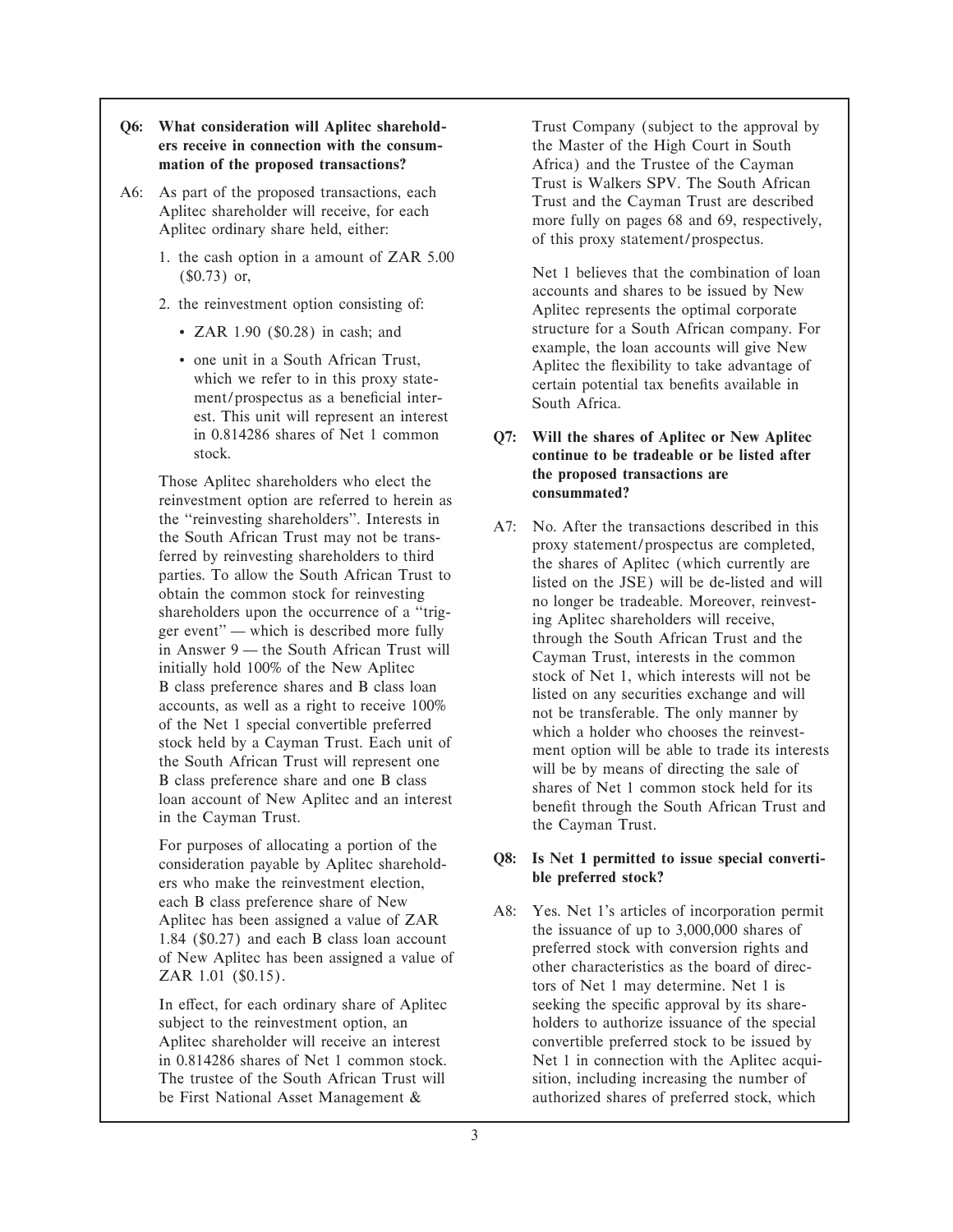will facilitate consummation of the proposed **Q12:** Can the number of shares of special

# **special convertible preferred stock? completed?**

- A9: The Net 1 special convertible preferred  $A12:$  No. stock will be issued to the Cayman Trust combined company. Each share of special **now and when the transactions are** convertible preferred stock, together with **completed?** 1.228070 New Aplitec B class preference <br>
shares and 1.228070 New Aplitec B class <br>
A13: No. Trust, will be convertible into one share of **consequences of the transactions to Net 1?**
	- notification by the reinvesting Aplitec preferred stock in the proposed shareholder of the intention to convert transactions. some or all of the shares of Net 1 **Q15:** What vote is required for approval?<br>special convertible preferred stock attributable to him or her (via the South A15: The proposed transactions contemplated
	-
	- ing-up of either New Aplitec or Net 1.

Ferred stock will have voting rights in date, which is May 5, 2004. On that date,<br>
Net 1 that correspond to Net 1 common<br>
stock and will entitle the holders to receive were outstanding and entitled to vote.<br>
dividends paya and on the liquidation of New Aplitec.

- **Q10: How many shares of special convertible** A16: The SEC has advised Net 1 that a
- 
- 
- 
- transactions. **convertible preferred stock that is issuable in the Aplitec acquisition change between Q9: What are the key features of the Net 1 now and when the transactions are**
	-
	- for the future benefit of Aplitec's current **Q13:** Can the consideration that Net 1 will pay shareholders that choose to reinvest in the **to acquire Net 1 Holdings change between**
		-
	- loan accounts held by the South African **Q14:** What are the U.S. federal income tax Trust, will be convertible into one share of **COLES** consequences of the transactions to Ne
	- a trigger event. A "trigger event" is defined<br>as any one of the following events:<br>as any one of the following events:<br>as a result of the issuance of its shares<br>of common stock and special convertible

African Trust) into shares of Net 1 herein must be approved by holders of a common stock;<br>maiority of the shares of Net 1 common majority of the shares of Net 1 common • the abolition or relaxation of South<br>
African Exchange Control regulations<br>
such that South African residents would<br>
be permitted to directly hold shares of<br>
non-South African companies; or<br>  $\frac{1}{2}$  of  $\frac{1}{2}$  common • the liquidation, insolvency or other wind-<br>
ing-up of either New Aplitec or Net 1. AGAINST) by Net 1's disinterested shareholders. You are entitled to vote at Prior to their conversion into shares of<br>
common stock, the special convertible pre-<br>
ferred stock will have voting rights in<br>
date which is May 5, 2004. On that date

## business operations outside of South Africa **Q16:** What is the rescission offer and why is it and on the liquidation of New Aplitec **being made**?

**preferred stock will Net 1 issue?** preliminary proxy statement on Schedule 14A Ñled by Net 1 on December 3, A10: 192,967,138. 2003 and certain Aplitec announcements **Q11:** Can the price at which shares of common<br>stock of Net 1 are issued to the Brait<br>Consortium change between now and the<br>time the transactions are completed?<br>time the transactions are completed?<br>assets that was held on A11: No. **may not have complied with Section 5** may not have complied with Section 5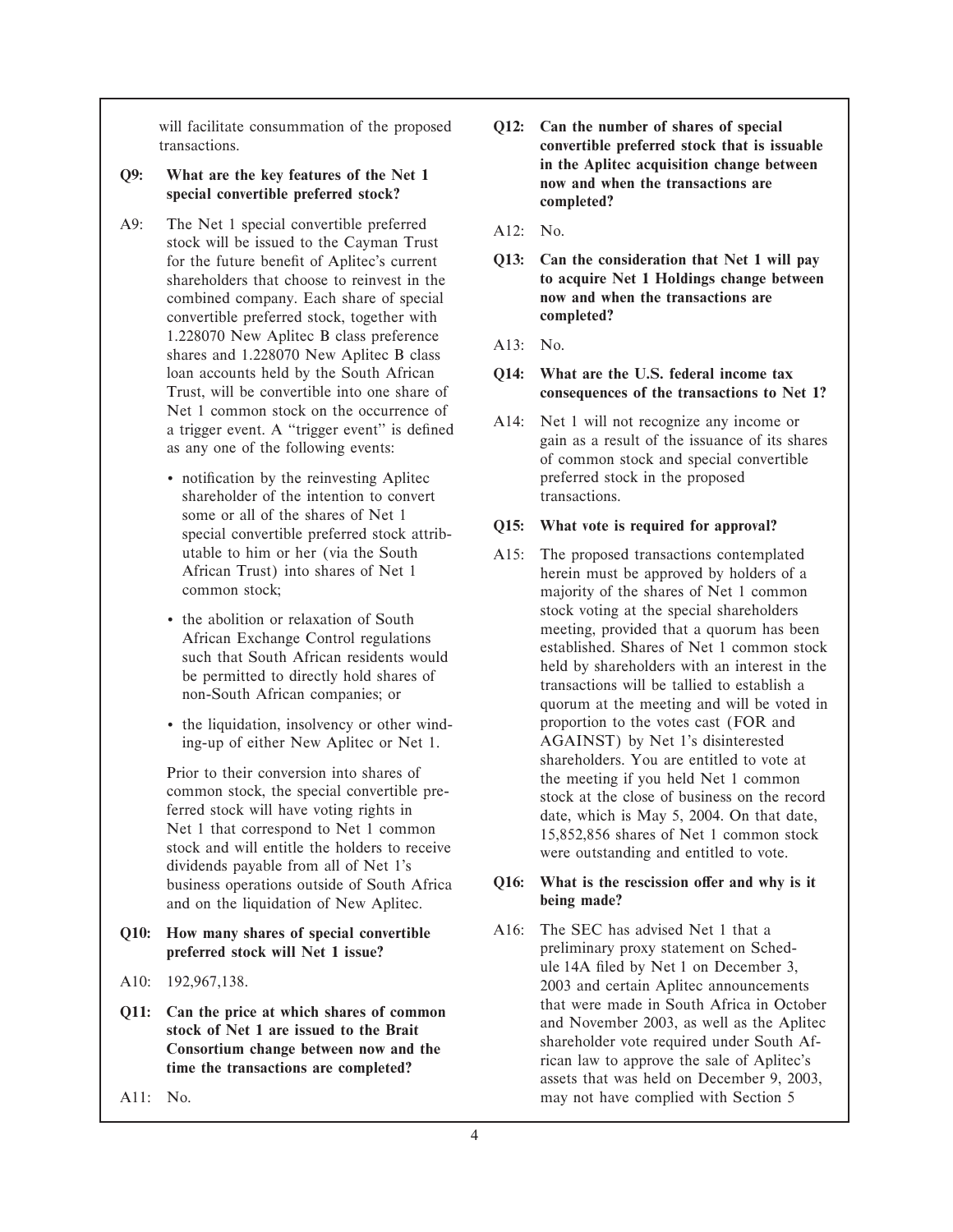under the U.S. Securities Act of 1933. whether to reinvest in the combined com-Thus, we are offering to all Aplitec share- pany will be made only after the Net 1 holders the opportunity to rescind any special meeting. acceptance of Net 1 securities that may **Q20:** When do you expect the proposed transachave been offered to them prior to the **the completed**?<br>
December 9 vote. This rescission offer will ment option. If holders of a majority of the<br>outstanding Aplitec ordinary shares accept<br>the rescission offer, the proposed transactions will not be consummated as a result<br>for me?

A17: Shareholders who vote against the proposed transactions are not entitled to dissenters' Q22: What do I need to do now?

A18: As a condition precedent to the closing of as soon as possible so that your shares may approvals have already been obtained. The VERY IMPORTANT. remaining regulatory approval, the registra-<br>tion of the New Aplitec prospectus with<br>the Registrar of Companies, is still out-<br>**a my signed proxy card?** 

A19: The Aplitec acquisition is subject to ap- proxy. Second, you can complete and proved by the shareholders of Aplitec, but new proxy card to: if holders of a majority of Aplitec's ordi-<br>
nary shares accept the rescission offer —<br>
which is described in Answer 16 — the<br>
Aplitec acquisition will fail and none of the<br>
Little Ferry, NJ 07643 transactions will be consummated. How- Third, you can attend the Net 1 special ever, the decision by Aplitec's shareholders shareholder meeting and vote in person.

- be made prior to the election by Aplitec A20: We expect to complete the proposed transshareholders with respect to the reinvest-<br>actions in the second quarter of 2004.
	-
- of the failure of certain of the conditions to A21: You should instruct your broker to vote which the Aplitec acquisition is subject. your shares, following the directions your **Q17:** Will Net 1 shareholders have dissenters' or broker provides. If you do not instruct your similar rights?<br> **Similar rights?** the discretion to vote your shares.

or similar rights under Florida law and A22: After carefully reading and considering the Net 1's articles of incorporation. information contained in this proxy state-**Q18:** What regulatory approvals are required in ment/prospectus, please fill out and sign order to close the proposed transactions?<br>
order to close the proposed transactions?<br>
proxy card in the enclosed prepaid envelope the Aplitec acquisition, certain approvals be voted at the special meeting. Your from South African regulatory authorities proxy card will instruct the persons named are required. Specifically, approval from on the card to vote your shares at the the Exchange Control Department of the stockholders meeting as you direct on the South African Reserve Bank, the JSE card. If you sign and send in your proxy Securities Exchange South Africa, the Se- card and do not indicate how you want to curities Regulation Panel and the Competi- vote, your proxy will be voted FOR the tion Commission are required. All of these proposed transactions. YOUR VOTE IS

standing as of the date of this filing. A23: Yes. You may change your vote at any **Q19:** Are there any third party consents required<br>as a condition to closing the proposed<br>transactions?<br>transactions?<br>transactions?<br>transactions?<br>transactions? proval by the holders of a majority of the submit a new proxy card. If you choose issued ordinary shares of Net 1. The either of these two methods, you must Aplitec acquisition has already been ap- submit your notice of revocation or your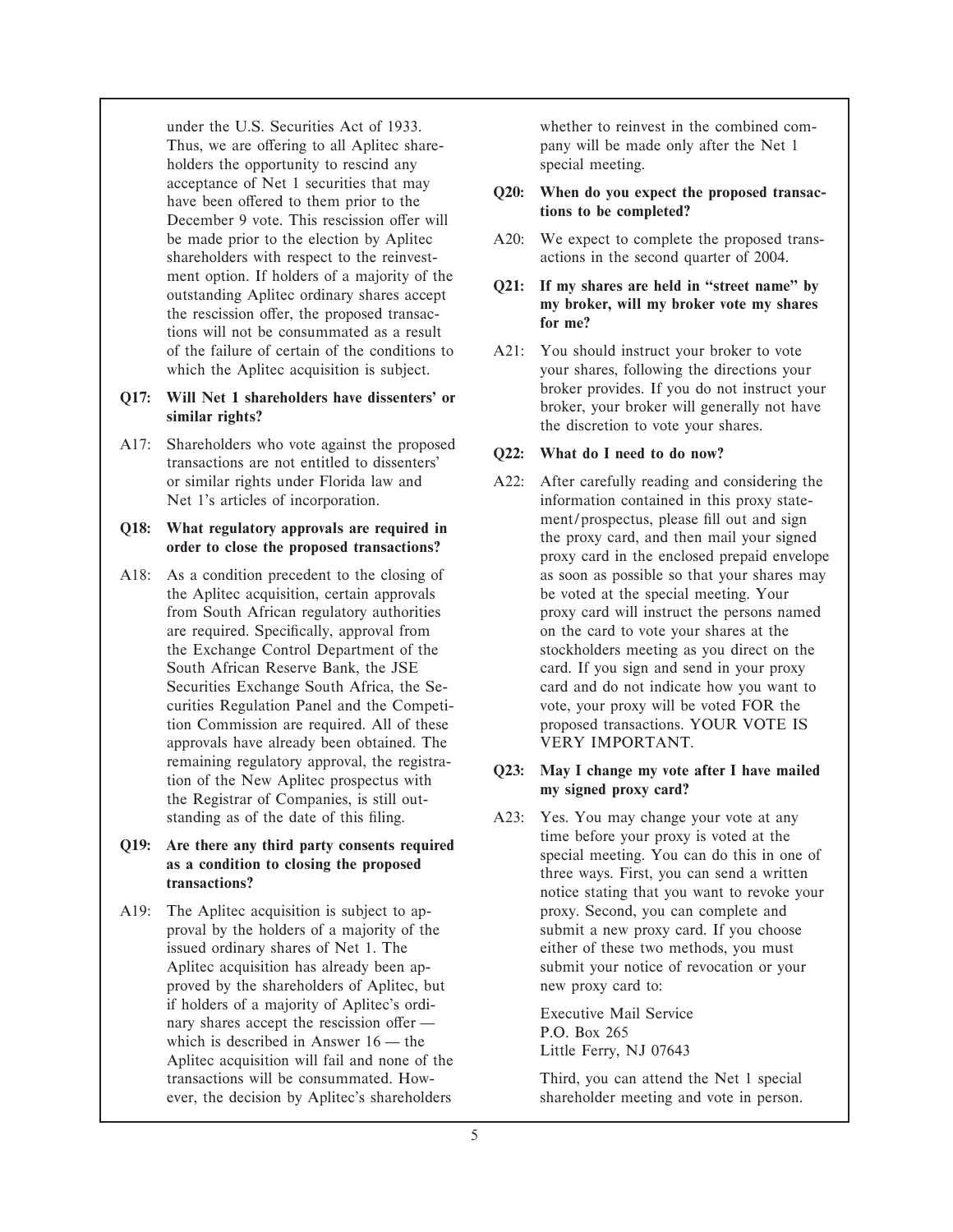Simply attending the meeting, however, Exchange Act of 1934 and its shares will will not revoke your proxy; you must vote continue to be quoted on the OTC Bulletin at the meeting. If you have instructed a Board.

A24: Net 1's board of directors has determined that the proposed transactions are fair to, **Q27:** Who can help answer my questions?

## **Q25:** Will Net 1 continue as a public company? you should contact:

A25: Yes. Net 1 will continue to be a public David Anthony, Company Secretary reporting company under the Securities (604) 669-4561

# broker to vote your shares, you must follow<br>directions received from your broker to<br>change your vote.<br>Q24: What does the board of directors of Net 1

**CALCE THE BOARD OF DIRECTORS OF ALL CALCES** OF A A26: No. The proposed transactions will dilute **recommend**? your interests in Net 1 by up to 95.29%.

advisable and in the best interests of Net 1<br>and its shareholders and recommends that<br>you vote FOR the proposed transactions.<br>you vote FOR the proposed transactions.<br>going of this proxy statement/prospectus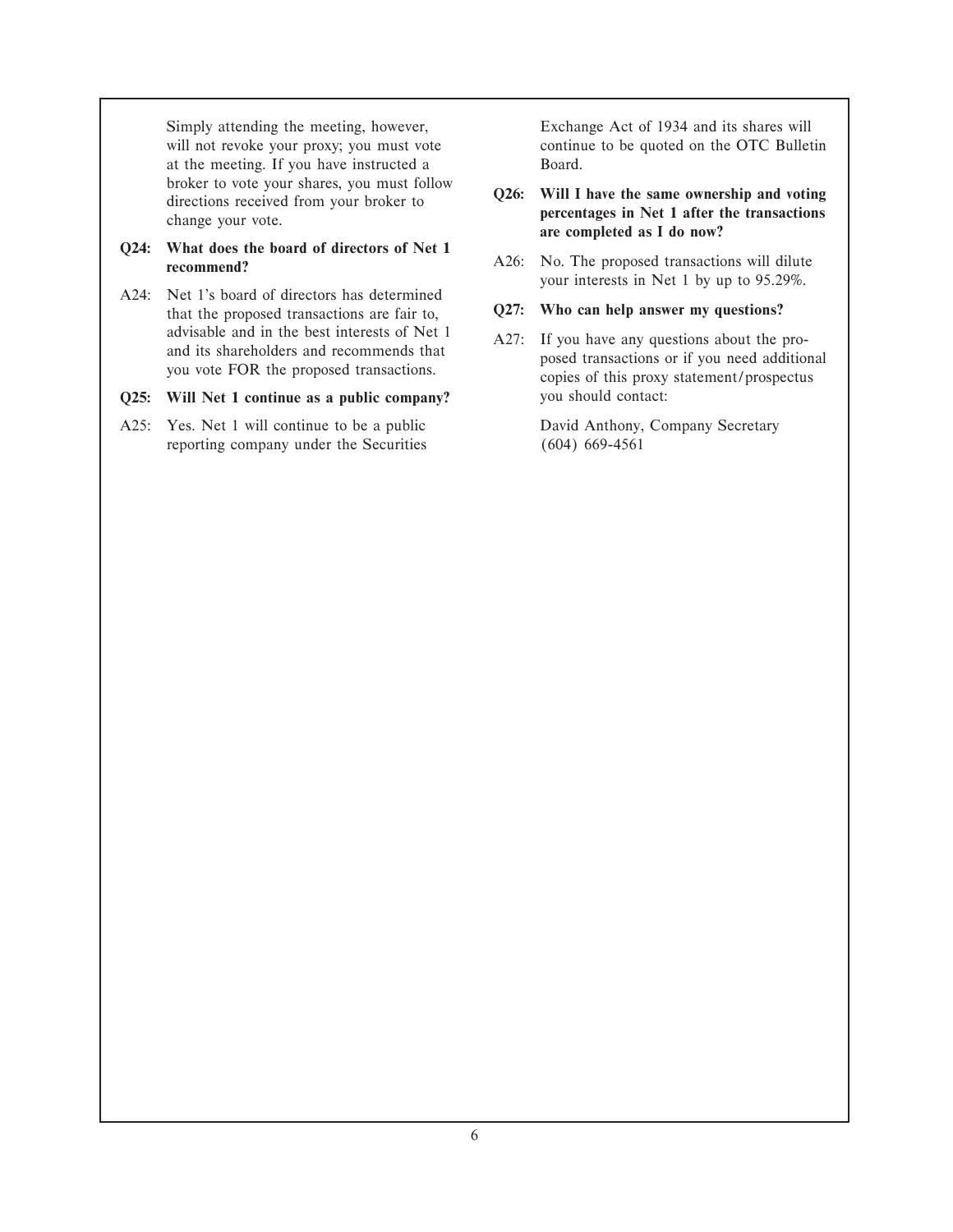#### **SUMMARY**

*This summary highlights selected information in this proxy statement/prospectus and may not contain all of the information that is important to you. You should carefully read the entire proxy statement/ prospectus, including the annexes, for a more complete understanding of the proposed transactions. For purposes of convenience, we have provided certain amounts in both South African Rand (ZAR) and U.S. dollars. Unless otherwise noted, the rate of exchange used in determining these U.S. dollar amounts was ZAR 6.825 • \$1.00, which was the noon buying rate for customs purposes of the Rand as reported by the Federal Reserve Bank of New York on May 5, 2004. You should not construe these translations as representations by us that the nominal Rand or constant Rand amounts actually represent these U.S. dollar amounts or could be converted into U.S. dollars at the rate indicated.*

#### **The Companies (page 94)**

#### *Net 1 UEPS Technologies, Inc.*

Net 1 was incorporated in the State of Florida on May 8, 1997. Net 1 is a development stage company engaged in the business of commercializing the smart card technology-based Universal Electronic Payment System (version 10 and any further releases), or ""UEPS'', and the Fund Transfer System, or ""FTS'', through the development of strategic alliances with national and international bank and card service organizations. The patent rights for the FTS technology in the U.S. is held by Net 1 Holdings. The FTS patents in South Africa and its surrounding territories (Namibia, Botswana and Swaziland) are held by Net 1 Investment Holdings (Pty) Ltd., or ""Net 1 (Pty)'', which was acquired by Aplitec in July 2000. Net 1 has a license in respect of the U.S. FTS patent and owns the exclusive marketing right for the UEPS technology for the world excluding South Africa and its surrounding territories. To date, Net 1's activities have consisted only of acquiring certain rights to the above-mentioned technology from Net 1 Holdings and entering into a Distribution Agreement with Net 1 (Pty), pursuant to which Net 1 (Pty) currently markets and sells products that utilize the UEPS technology on behalf of Net 1 outside of South Africa. Net 1 has one full-time employee, its Chief Executive Officer, Mr. Claude Guerard, who provides services to Net 1 pursuant to a consulting agreement. Net 1 generates all of its revenues by selling technology licenses on behalf of Net 1 Holdings, for which Net 1 receives a fee equal to Net 1 Holdings' net profit before amortization. Net 1 currently receives revenues in connection with technology licenses sold to institutions in Latvia, Burundi, Ghana, Rwanda and Malawi. Each of these licenses is material to Net 1's operations.

As a development stage company, Net 1's management devotes most of its activities to raising the funds required to implement its business plan. Planned principal activities have not produced significant revenues, Net 1 has suffered recurring operating losses since its incorporation and it has so far been unsuccessful at raising funds. Net 1's loss from operations for the 2003 fiscal year was \$281,869 and the accumulated deficit was \$2,523,508 at December 31, 2003. These factors raise substantial doubt about Net 1's ability to continue as a going concern beyond the second quarter of 2004 if the proposed transactions are not completed.

Net 1's principal executive offices are located at Suite 325-744 West Hastings Street, Vancouver, British Columbia, Canada V6C 1A5, and its telephone number is (604) 669-4561.

#### *Net 1 Applied Technology Holdings Limited*

Aplitec is a holding company established and existing under the laws of South Africa. Aplitec's subsidiaries employ specialized smart card technologies to add efficiency to commercial activities requiring money transfers, payment systems and other electronic data applications.

Through its subsidiaries, Aplitec is involved in the administration, management and payment of social welfare grants and handles the payment of pensions on behalf of the government in five of the nine provinces of South Africa. Revenue is generated through registration fees, card loading fees and transaction fees in the distribution of social welfare grants, and commissions generated through the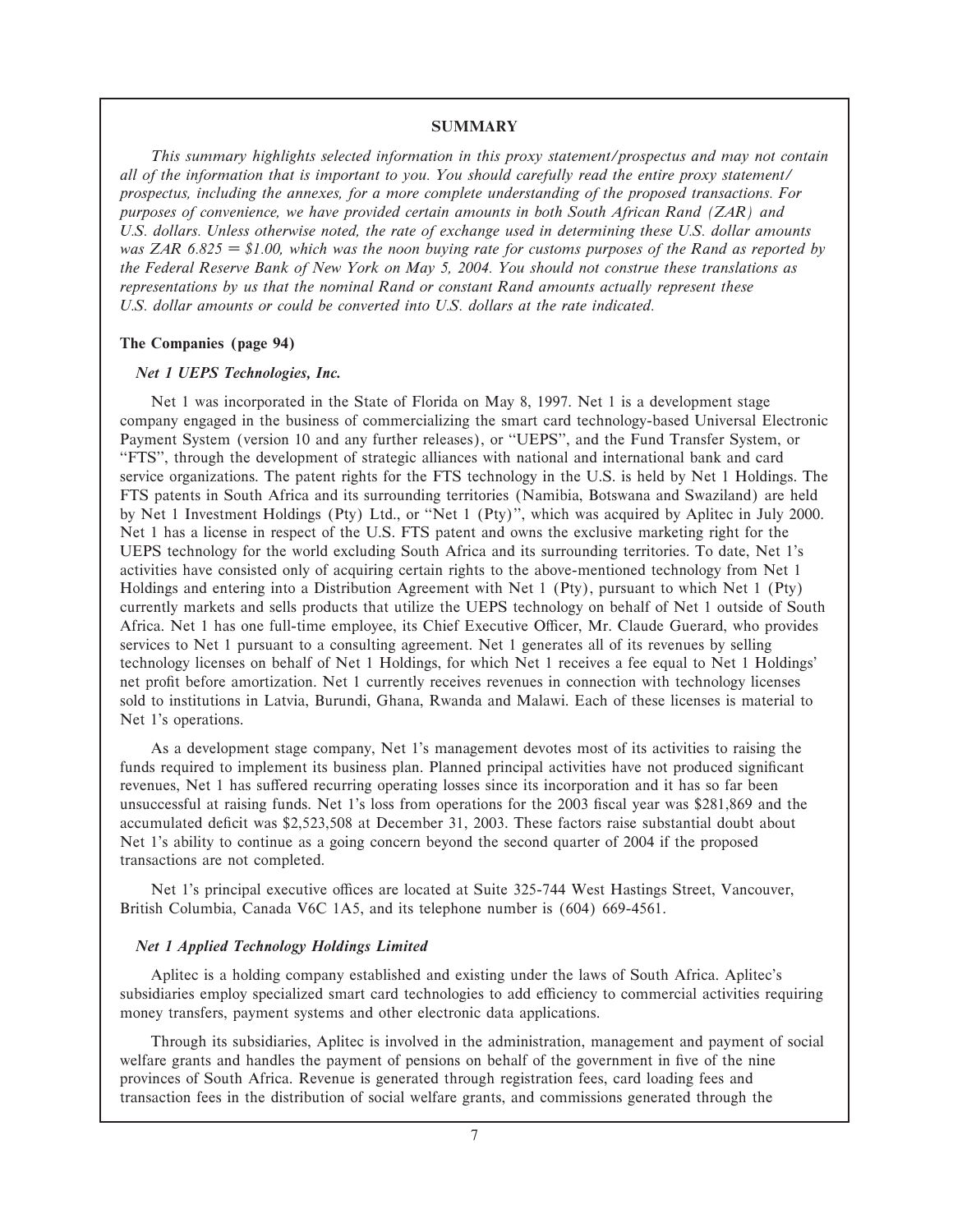provision of automated payment collection services to third parties. Aplitec also operates micro-lending businesses, operating more than 100 branches throughout South Africa and develops, markets and licenses administrative and payment solutions for the micro-finance industry. The primary source of revenue of this business is interest income. Aplitec also provides financial services to pensioners through its proprietary smart card platform and provides technical, operational and outsourcing services to companies.

Aplitec, through its subsidiary Net 1 (Pty), owns the FTS patents for South Africa and its surrounding territories and, pursuant to a Distribution Agreement with Net 1, provides integrated software and hardware services to customers outside its designated territories, for which it charges service fees and makes a margin on software and hardware sold.

Aplitec's principal executive offices are located at 4th Floor, President Place, 148 Jan Smuts Avenue, Rosebank 2128 South Africa, and its telephone number is  $+27$  11 343-2000.

#### *Net 1 Holdings S.a.r.l.*

Net 1 Holdings, a Luxembourg company, owns the U.S. FTS patent and marketing rights to the UEPS technology for all regions other than South Africa and its surrounding territories. On May 3, 2000, Net 1 Holdings granted a license to Net 1 to use the U.S. patent and an exclusive marketing right to the UEPS technology worldwide, except for South Africa and its surrounding territories, in exchange for 4,729,612 shares of Net 1 common stock. At December 31, 2003, Net 1 Holdings owned 8,520,578 shares of Net 1 common stock, or 53.75% of the issued and outstanding shares of Net 1 common stock.

Net 1 Holdings' principal executive offices are located at No. 6, Rue Jean Monnet, L-2180 Luxembourg, and its telephone number is  $+352$  466-1111.

## *Net 1 Applied Technologies South Africa Limited (formerly Newshelf 713 (Proprietary) Limited)*

New Aplitec is a company incorporated in South Africa that will become a subsidiary of Net 1 upon the completion of the Aplitec acquisition. New Aplitec was formed solely for the purpose of effecting the Aplitec acquisition, and it has not carried on any activities other than in connection with the Aplitec acquisition.

#### *The Brait Consortium*

The Brait Consortium consists of funds under the management of the Brait Group, Southern Cross Capital Limited and FF&P Asset Management Limited. The Brait Group is an international investment group focused on private equity, alternative funds management, corporate advisory services and proprietary investing. The Brait Group has an established team and a track record that is recognized as a leader in the private equity asset class in the African region. Southern Cross Capital Limited manages a number of private equity funds that are funded by various Oppenheimer family interests. FF&P Asset Management Limited is a wholly owned subsidiary of Fleming Family and Partners Limited, an independent privately owned investment house, that manages funds and trusts on behalf of its clients. The Brait Consortium is acquiring Net 1's common stock in this transaction through its representative, SAPEF III International G.P. Limited. Pursuant to the terms of the Common Stock Purchase Agreement described in further detail below, SAPEF III International G.P. will assign the right to purchase shares of Net 1 common stock to South African Private Equity Fund III, L.P., a fund managed by FF&P Asset Management Limited, and two funds managed by Southern Cross Capital Limited.

#### **The Proposed Transactions (page 44)**

#### *The Aplitec Acquisition*

Pursuant to the terms of a Sale Agreement between Aplitec and New Aplitec, a copy of which has been filed as an exhibit to the registration statement of which this proxy statement/prospectus is a part, New Aplitec will acquire substantially all of the assets, and assume all of the liabilities, of Aplitec. As part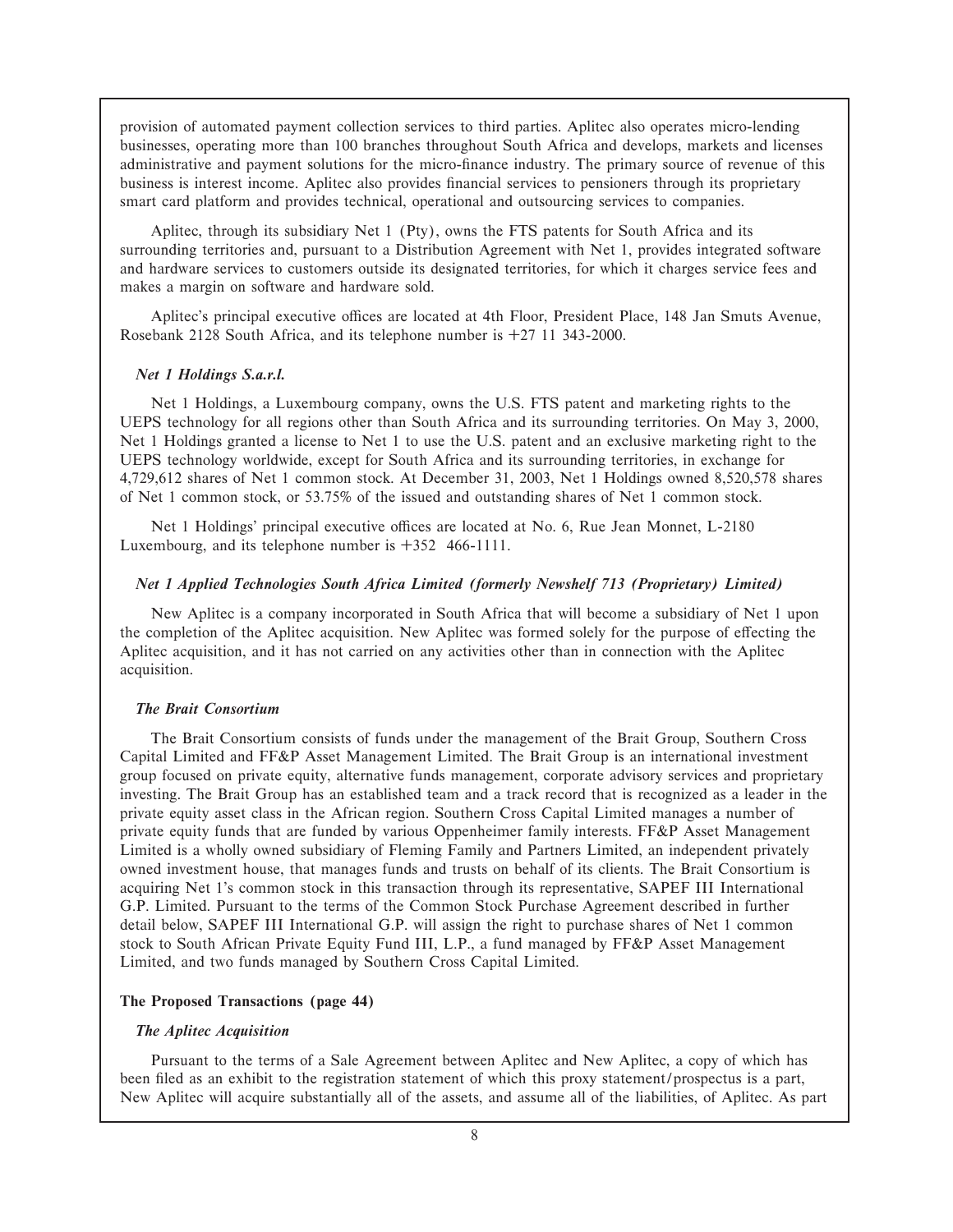of the proposed transactions, Aplitec's shareholders will receive, for each Aplitec ordinary share held, either:

- 1. the cash option in an amount of ZAR 5.00 (\$0.73) *or*,
- 2. the "reinvestment option", consisting of
	- ZAR 1.90 (\$0.28) in cash; and
	- ' one unit in a South African Trust, which we refer to in this proxy statement/prospectus as a beneficial interest.

This unit will represent an interest in 0.814286 shares of Net 1 common stock.

For purposes of allocating a portion of the consideration payable by Aplitec shareholders who make the reinvestment election, each B class preference share of New Aplitec has been assigned a value of ZAR 1.84 (\$0.27) and each B class loan account of New Aplitec has been assigned a value of ZAR 1.01  $(S0.15)$ .

Those Aplitec shareholders who elect the reinvestment option are referred to herein as the "reinvesting shareholders". To allow the South African Trust to obtain the common stock for reinvesting shareholders upon the occurrence of a "trigger event," the South African Trust will initially hold 100% of the New Aplitec B class preference shares and B class loan accounts, as well as a right to receive 100% of the Net 1 special convertible preferred stock held by the Cayman Trust. The trustee of the South African Trust will be First National Asset Management & Trust Company (subject to the approval by the Master of the High Court in South Africa) and the Trustee of the Cayman Trust is Walkers SPV.

Assuming that 100% of Aplitec's current shareholders elect the reinvestment option, they will receive cash in the amount of ZAR 450.3 million (\$65.97 million) and an interest (via the South African Trust) in New Aplitec B class preference shares, B class loan accounts and shares of Net 1 special convertible preferred stock, which together are convertible into 58.14% of the aggregate shares of common stock of Net 1. Brait S.A. and several of its affiliates, or the "Brait Group", has committed to acquire all of the rights of the reinvestment option not taken up by Aplitec's current shareholders up to a maximum amount of 64.70% of the total reinvestment option. The Brait Group will pay ZAR 2.85 (\$0.42) per Aplitec share not involved in the reinvestment (e.g., all shares with respect to which the cash option is elected). Accordingly, the Brait Group has committed, in addition to its obligations under the Common Stock Purchase Agreement, to invest up to a maximum amount of ZAR 437.0 million (\$64.03 million) in respect of the reinvestment option not taken up by Aplitec shareholders by acquiring interests in the South African Trust. The Brait Group is a member of the Brait Consortium. Aplitec has received written indications from two shareholders who together own 35.30% of Aplitec's outstanding shares, of their intent to elect the reinvestment option. Additionally, Aplitec has received a commitment from a South African asset manager, whose clients together own 22.24% of Aplitec's outstanding shares, that it will recommend the reinvestment option to such clients. This commitment to recommend is common in South Africa. Therefore, Net 1 believes that at least 57.54% of Aplitec's current shareholders will elect the reinvestment option. We have not received any indications from any of our shareholders or from the South African asset manager regarding their intentions with respect to the rescission offer.

In addition, as consideration for a capital contribution of ZAR 229.8 million (\$33.67 million) from Net 1 to New Aplitec, Net 1 will receive 100% of the A class shares and 100% of the A class loan accounts of New Aplitec.

#### *Contribution by the Brait Consortium*

Pursuant to the terms of a Common Stock Purchase Agreement between Net 1 and SAPEF III International G.P. Limited (as representative for the Brait Consortium), a copy of which has been filed as an exhibit to the registration statement of which this proxy statement/prospectus is a part, the Brait Consortium will purchase from Net 1 105,661,428 newly issued restricted shares of Net 1 common stock for \$52.8 million.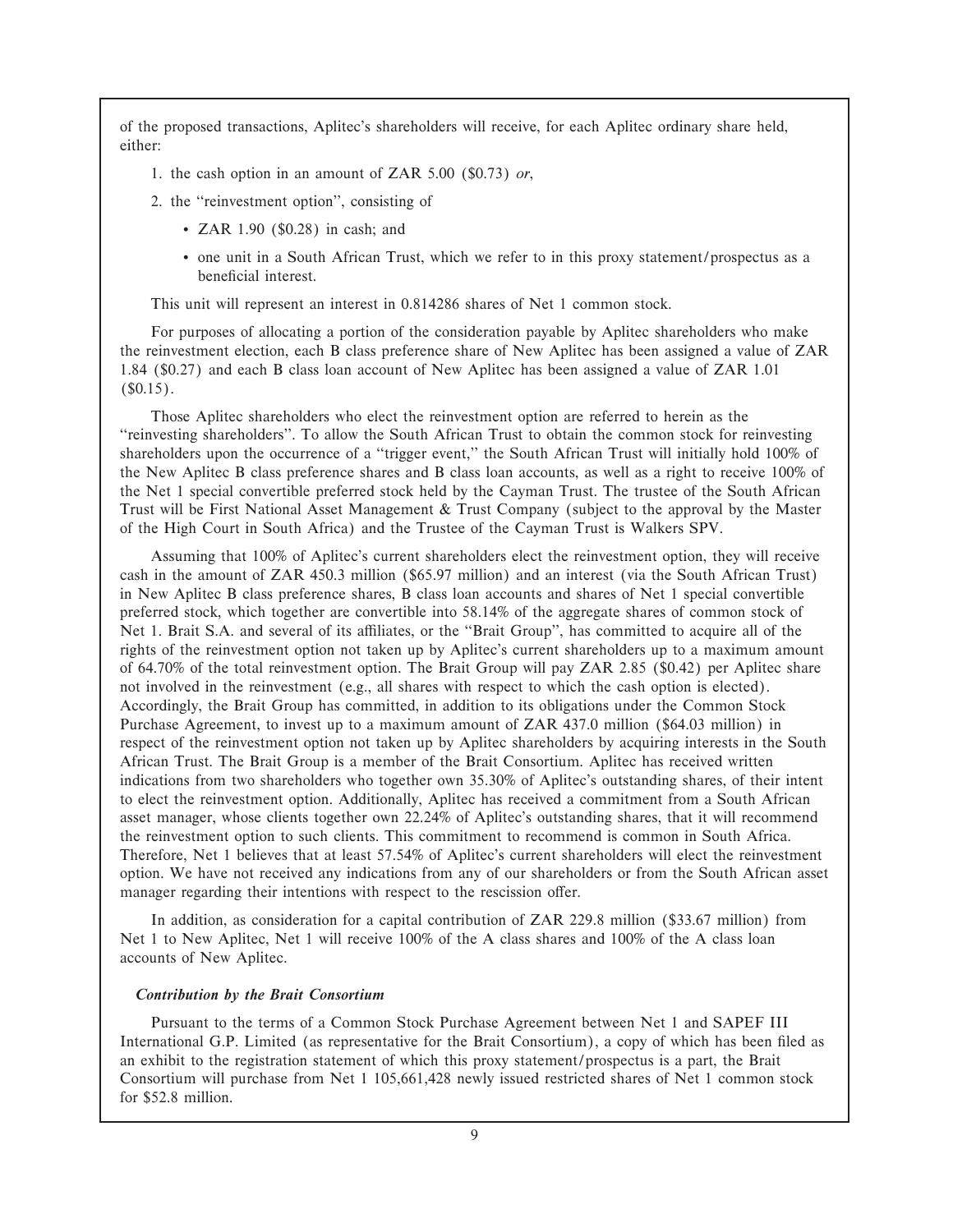The following table represents the ownership and voting interests in Net 1 of the Brait Consortium and the Brait Group after completion of the proposed transactions described in this proxy statement/ prospectus, based on various scenarios:

| Anticipated(1) | Minimum(2) | Maximum(3) |
|----------------|------------|------------|
| 32.84%         | 31.83%     | 69.90%     |

- (1) Assumes that 100% of Aplitec shareholders elect the reinvestment option and the Brait Group elects to apply \$2.5 million of its capital raising fee to purchase five million shares of Net 1 common stock at a purchase price of \$0.50 per share. Based upon Aplitec's share price on May 5, 2004 of ZAR 7.15  $(1.05)$  per share, which is above the cash offer price of ZAR 5.00 (\$0.73) per share, it is assumed that 100% of the Aplitec shareholders will elect the reinvestment option.
- (2) Assumes that 100% of Aplitec shareholders elect the reinvestment option and the Brait Group elects not to apply any part of its capital raising fee to purchase shares of Net 1 common stock. Accordingly, this scenario takes into account only the 105,661,428 shares of Net 1 common stock to be issued to the Brait Consortium in connection with its capital contribution.
- (3) Assumes that the Brait Group takes up the rights to the reinvestment option not taken up by Aplitec's current shareholders up to the maximum of 64.70% of the reinvestment option and the Brait Group elects to apply \$2.5 million of its capital raising fee to purchase 5 million shares of Net 1 common stock at a purchase price of \$0.50 per share. This would consist of the Brait Group's interest held via the South African Trust (37.06%) as well as the shares of Net 1 common stock that the Brait Consortium (of which the Brait Group is a member) will receive directly from Net 1 (32.84%).

## *Net 1 Holdings Acquisition*

Pursuant to the terms of an Asset Purchase Agreement between Net 1 and Net 1 Holdings, a copy of which has been filed as an exhibit to the registration statement of which this proxy statement/prospectus is a part, Net 1 will acquire, on behalf of a wholly owned subsidiary formed in Luxembourg, selected assets of Net 1 Holdings (including the U.S. patent for the FTS and rights to the UEPS technology) for aggregate consideration of \$1.00.

## *Structure of the Proposed Transactions*

The following charts present the structure of the constituent companies before and after the proposed transactions. The post-transaction share ownership of Net 1 is presented on a fully diluted basis and assumes that 100% of Aplitec's current shareholders elect the reinvestment option. To the extent that any Aplitec shareholders elect the cash option, the Brait Group will acquire the interests in the South African Trust that are not subscribed for by such shareholders, thus increasing the Brait Group's ownership interest in Net 1. The various ownership scenarios of the Brait Group are detailed in the table appearing under the heading "— Contribution by the Brait Consortium." The risks associated with the Brait Group possibly owning a majority of the voting interest of Net 1 are more fully addressed under "Risk Factors — Risks" Relating to the Proposed Transactions.''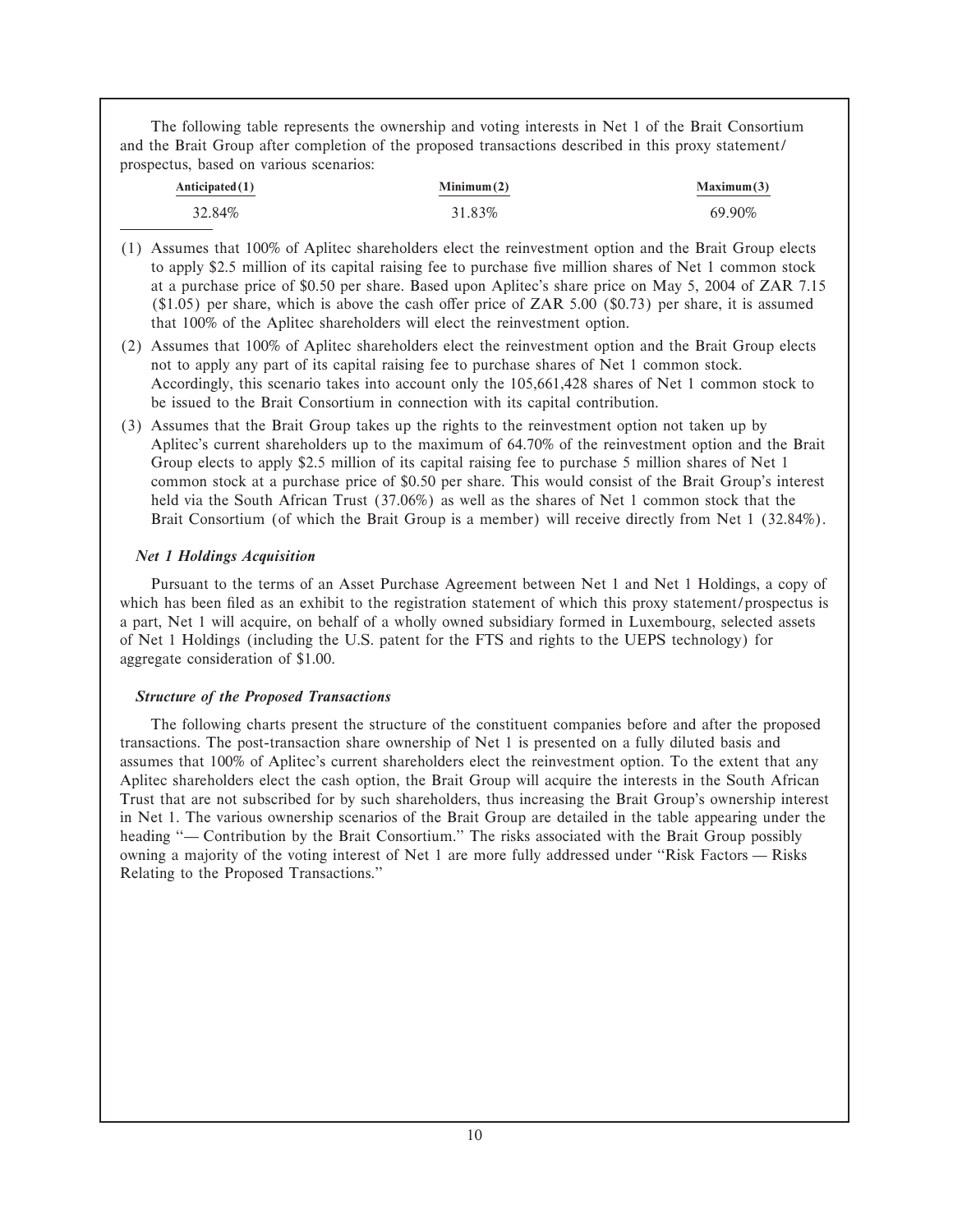

11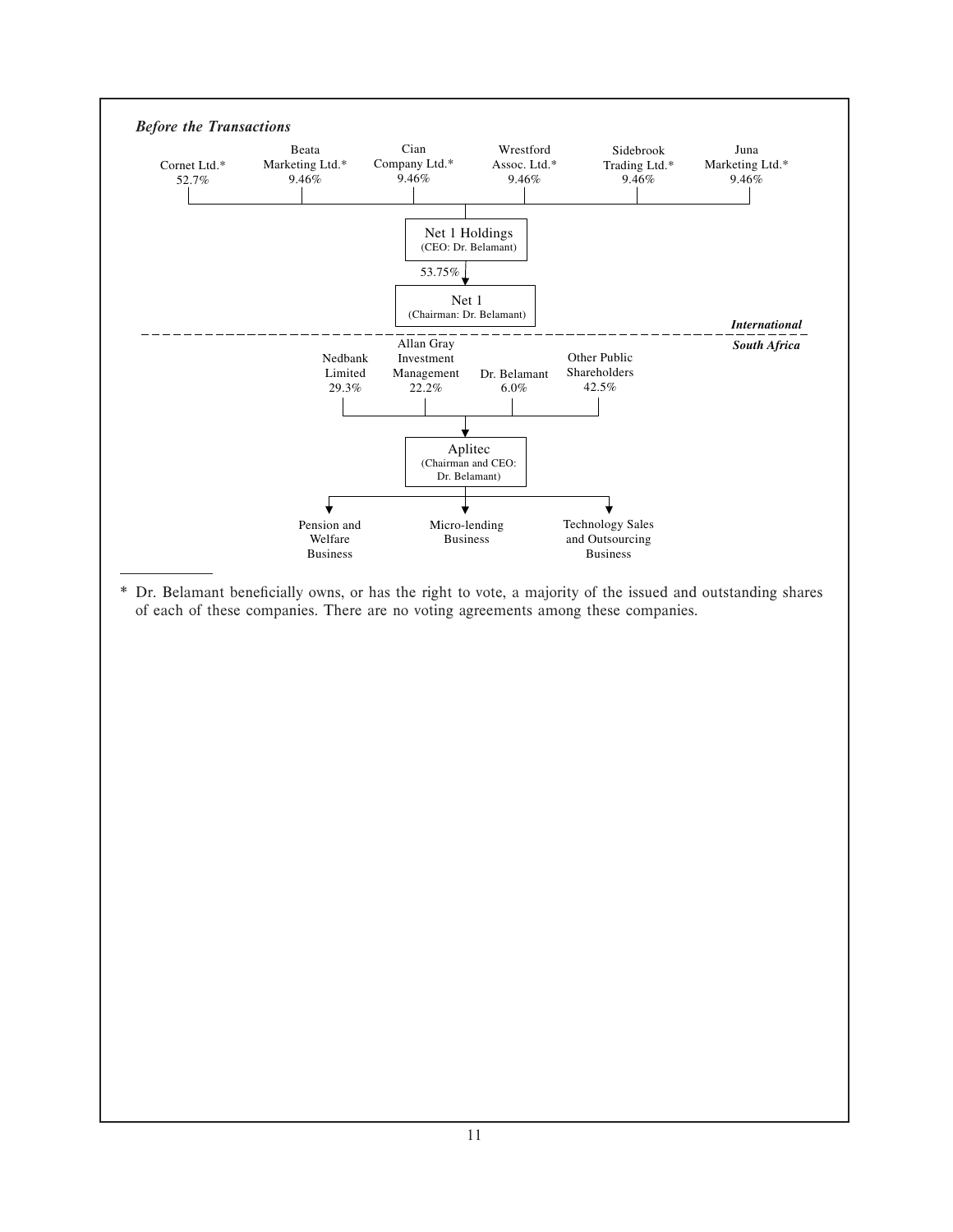

- \* Dr. Belamant will own 3.49% of the voting interest of Net 1 via the South African Trust.
- \*\* The Brait Group's and the Brait Consortium's ownership interests in Net 1 can range from 31.83% to 69.90%. Please see the table appearing on page 10 for an explanation of the factors affecting this range of potential ownership percentage.
- ƒ On March 12, 2004, Brait Capital Partners Trustees (Pty) Ltd. resigned as trustee of The South African Trust. First National's appointment as replacement trustee is subject to the approval by the Master of the High Court in South Africa, which we expect will occur prior to closing.

#### **The Proposals (page 40)**

Below is a summary of each of the proposals to be voted upon at the special meeting. **If any one of these proposals is not approved at the special meeting of Net 1's shareholders, we will not be able to complete the proposed transactions.**

#### *Proposal #1: Amendment to Net 1's Articles of Incorporation*

You are being asked to approve an amendment to Net 1's articles of incorporation. The amendment will (a) increase the number of authorized shares of common stock from the current 100,000,000 shares to 500,000,000, (b) increase the number of authorized shares of preferred stock from the current 3,000,000 to 300,000,000, (c) modify the par value of the shares of preferred stock from \$0.10 per share to \$0.001 per share and (d) authorize the terms of the special convertible preferred stock. This amendment is necessary because Net 1's current articles of incorporation do not authorize enough shares of common stock or preferred stock to complete the proposed transactions. If the proposed amendment is not approved by Net 1's shareholders, we will not be able to complete the proposed transactions. We encourage you to read the proposed amendment to our articles of incorporation, a copy of which is attached as Annex A to this proxy statement/prospectus.

#### *Proposal #2: Issuance of Special Convertible Preferred Stock to the Cayman Trust*

You are being asked to approve the issuance of 192,967,138 restricted shares of Net 1 special convertible preferred stock in connection with the Aplitec acquisition. These shares will be issued to the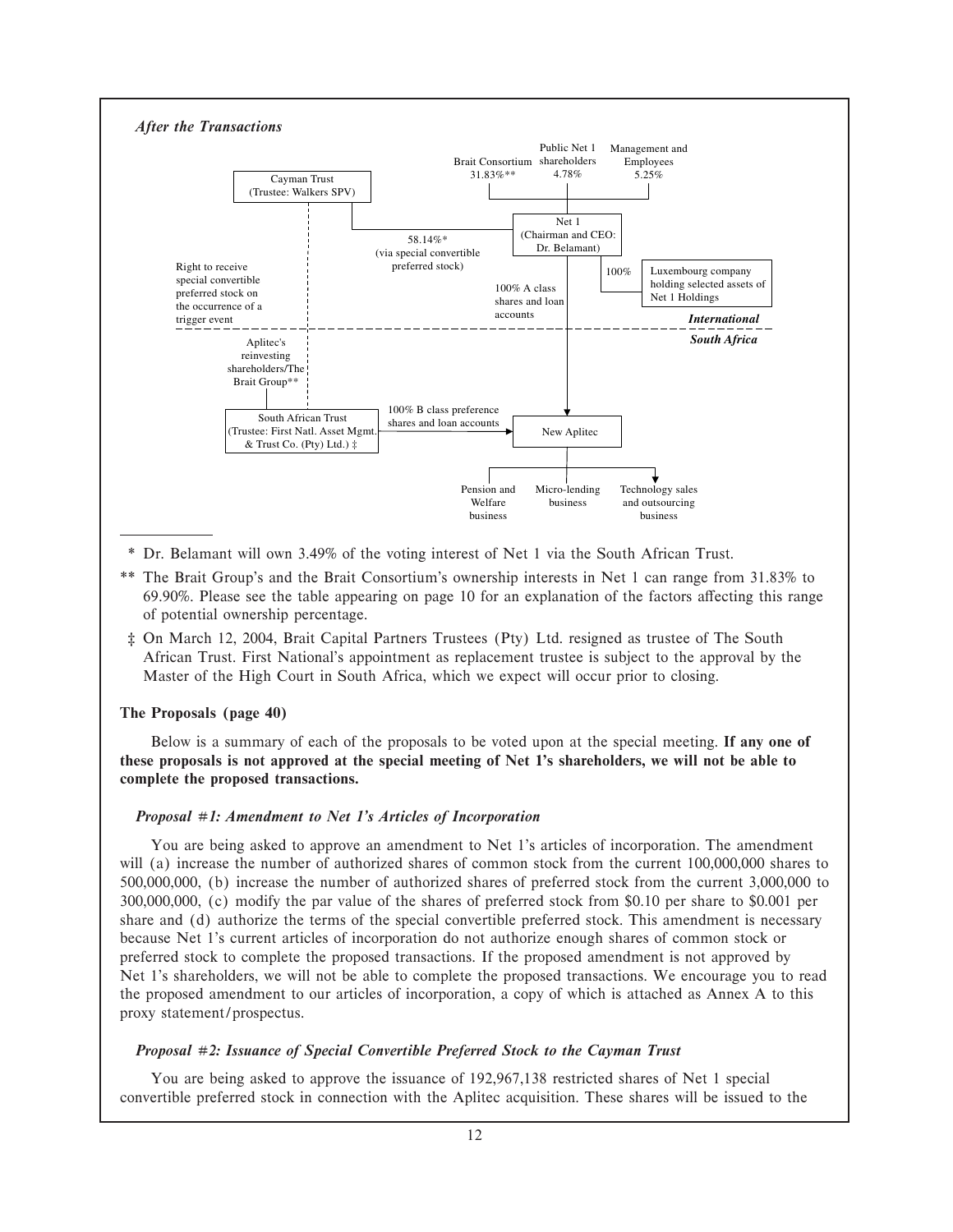Cayman Trust and held for the benefit of Aplitec's current shareholders who elect the reinvestment option. Upon the occurrence of a trigger event, shares of Net 1 special convertible preferred stock, along with a proportionate number of New Aplitec B class preference shares and loan accounts, are convertible into shares of Net 1 common stock. A "trigger event" is defined as any one of the following events: (a) notification by a reinvesting Aplitec shareholder of the intention to convert some or all of the shares of special convertible preferred stock attributable to him or her into shares of Net 1 common stock, (b) the relaxation of South African Exchange Control Regulations such that South African residents would be permitted to directly hold shares of non-South African companies or (c) the liquidation, insolvency or other winding-up of either Net 1 or New Aplitec.

The purpose of this structure is to allow Aplitec's current shareholders to invest in the combined company. South African Exchange Control regulations currently restrict South African residents from investing in non-South African companies (please see the section titled "Exchange Controls" for more information on these regulations). The proposed acquisition structure, which has been approved by the South African Reserve Bank, provides Aplitec shareholders who elect the reinvestment option the opportunity to invest in Net 1.

The Net 1 special convertible preferred stock has been designed to afford its holders substantially all of the rights and benefits of Net 1 common stock. These shares will vote at all meetings of Net 1, and they will be entitled to share in certain distributions of Net 1 in respect of non-South African amounts. We encourage you to review the complete terms of the Net 1 special convertible preferred stock in the proposed amendment to our articles of incorporation, a copy of which is attached as Annex A to this proxy statement/prospectus.

#### *Proposal #3: Issuance of Common Stock to the Brait Consortium*

You are being asked to approve the issuance of 105,661,428 shares of Net 1 common stock to the Brait Consortium in exchange for a capital contribution of \$52.8 million. This will allow Net 1 to fund the Aplitec acquisition and to pay cash to Aplitec's shareholders, and it will also provide needed capital for Net 1 to finance its operations and implement its business plan.

This issuance is governed by the terms of a Common Stock Purchase Agreement, dated January 30, 2004, between Net 1 and SAPEF III International G.P. Limited (as representative of the Brait Consortium). The material terms of the Agreement are summarized beginning on page 63 herein, and a complete copy of the Agreement was filed as an exhibit to the registration statement of which this proxy statement/prospectus is a part. We encourage you to review this information.

#### *Proposal #4: Net 1 2004 Stock Incentive Plan*

You are being asked to approve the 2004 Stock Incentive Plan. The Plan will permit Net 1 to grant to our employees, directors, and consultants a variety of options and stock-based awards. The total number of shares of Net 1 common stock available under the 2004 Stock Incentive Plan will be 17,441,872, of which 8,720,936 shares may be used with respect to stock options, and 8,720,936 shares may be used in respect of other stock-based awards. The Net 1 board of directors, or any committee that it may delegate, will administer the 2004 Stock Incentive Plan, and in that capacity will determine who will receive awards under the 2004 Stock Incentive Plan, as well as the form of the awards, the number of shares underlying the awards, and the terms and conditions of the awards. Net 1 will issue stock-based awards in respect of all 8,720,936 shares of Net 1 common stock available for such awards to Serge Belamant, Herman Kotze, Brenda Stewart, Nitin Soma and other key employees, in each case for no cash consideration upon completion of the proposed transactions. No awards may be granted after the tenth anniversary of the effective date of the 2004 Stock Incentive Plan, but awards granted before such tenth anniversary may extend beyond that date.

A detailed summary of the 2004 Stock Incentive Plan begins on page 140 herein, and a complete copy of the 2004 Stock Incentive Plan is attached as Annex B to this proxy statement/prospectus. We encourage you to review this information.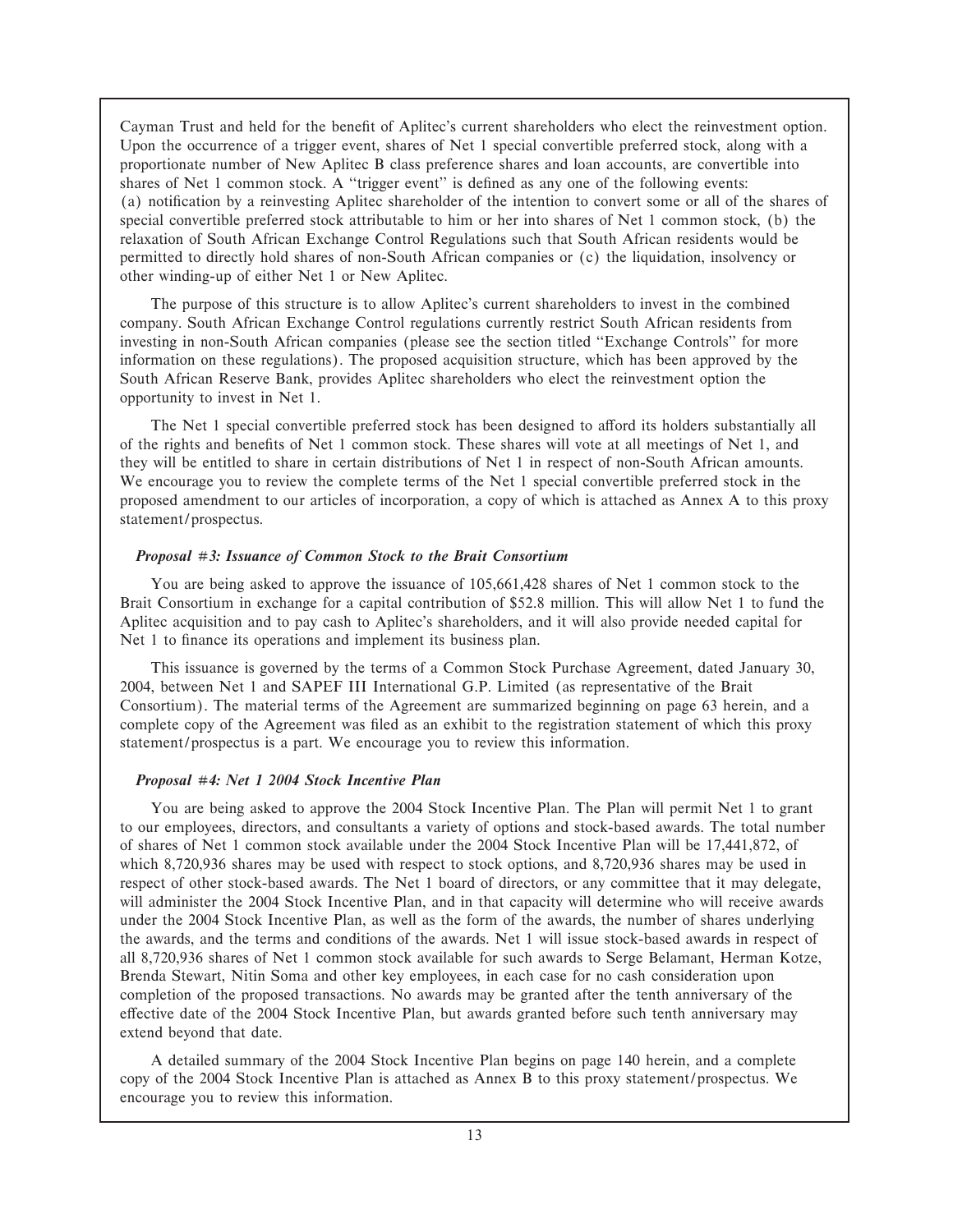#### The Rescission Offer (page 76)

On February 3, 2004, Net 1 initially filed with the SEC the registration statement of which this proxy statement/prospectus is a part. In connection with its review of the registration statement, the staff of the SEC advised Net 1 that a proxy statement on Schedule 14A Ñled by Net 1 on December 3, 2003 and certain Aplitec announcements made in South Africa in October and November 2003, as well as the Aplitec shareholder vote required under South African law to approve the sale of Aplitec's assets on December 9, 2003, may not have complied with Section 5 under the U.S. Securities Act of 1933. Thus, we are offering to all Aplitec shareholders the opportunity to rescind any acceptance of Net 1 securities that may have been offered to them prior to the December 9 vote. This rescission offer will be made to all Aplitec shareholders of record on June 7, 2004 prior to the election by Aplitec shareholders with respect to the reinvestment option. The rescission offer is not an admission that we did not comply with U.S. federal securities laws.

If the holders of a majority of the outstanding Aplitec ordinary shares accept the rescission offer, the proposed transactions will not be consummated as a result of the failure of certain of the conditions to which the Aplitec acquisition is subject. If holders of a majority of the issued Aplitec ordinary shares do not accept the rescission offer, the transactions will be consummated as originally contemplated and Aplitec shareholders will receive cash or, if they elect the reinvestment option, cash and an interest in the South African Trust, subject to the satisfaction of any unfulfilled conditions. However, in the event that the proposed transactions are consummated, Aplitec shareholders who accept the rescission offer or who abstain from voting in respect of the rescission offer may retain the right to institute a claim for rescission after completion of the transactions.

In connection with the rescission offer, neither Aplitec nor Net 1 has obtained any undertakings from any of its shareholders to vote for or against such offer. The directors and executive officers of Aplitec who own, in aggregate, 7.5% of the shares of Aplitec currently outstanding, will also have a right to vote in respect of the rescission offer.

The Board of directors of Aplitec has recommended that Aplitec shareholders vote **AGAINST** acceptance of the rescission offer.

#### **The Special Meeting (page 40)**

*When and Where.* The special meeting of Net 1's shareholders will be held at 9 a.m., local time on May 27, 2004, at the offices of Schneider Weinberger LLP, 2200 Corporate Boulevard, N.W., Suite 210, Boca Raton, Florida 33431.

*Purposes of the Special Meeting.* At the special meeting, you will be asked to approve (i) an amendment to the Net 1 articles of incorporation to (a) increase the number of authorized shares of common stock from 100,000,000 to 500,000,000, (b) increase the number of authorized shares of preferred stock from 3,000,000 to 300,000,000, (c) modify the par value of the shares of preferred stock that may be issued by Net 1 from \$0.10 per share to \$0.001 per share, and (d) authorize the terms of the special convertible preferred stock, (ii) the Aplitec acquisition and the issuance of 192,967,138 shares of special convertible preferred stock in connection with such acquisition, (iii) the issuance of shares of common stock to the Brait Consortium in exchange for a \$52.8 million capital contribution, and (iv) the 2004 Stock Incentive Plan. A copy of the proposed amendment to our articles of incorporation is attached as Annex A to this proxy/statement prospectus. The material terms of the Aplitec acquisition and issuance of shares to the Brait Consortium are fully described in the section titled ""The Proposed Transactions.'' The Net 1 2004 Stock Incentive Plan is attached as Annex B to this proxy statement/prospectus, and its material terms are fully described in the section titled ""Management of Net 1 After the Proposed Transactions.''

*Record Date; Voting Power.* Holders of Net 1 common stock as of the close of business on May 5, 2004, the record date, are entitled to vote at the special meeting or any adjournment or postponement thereof. Each share of Net 1 common stock is entitled to one vote.

*Vote Required.* The affirmative vote of a majority of the outstanding shares of Net 1 common stock that cast votes at the special shareholders meeting is required to approve (i) the amendment to Net 1's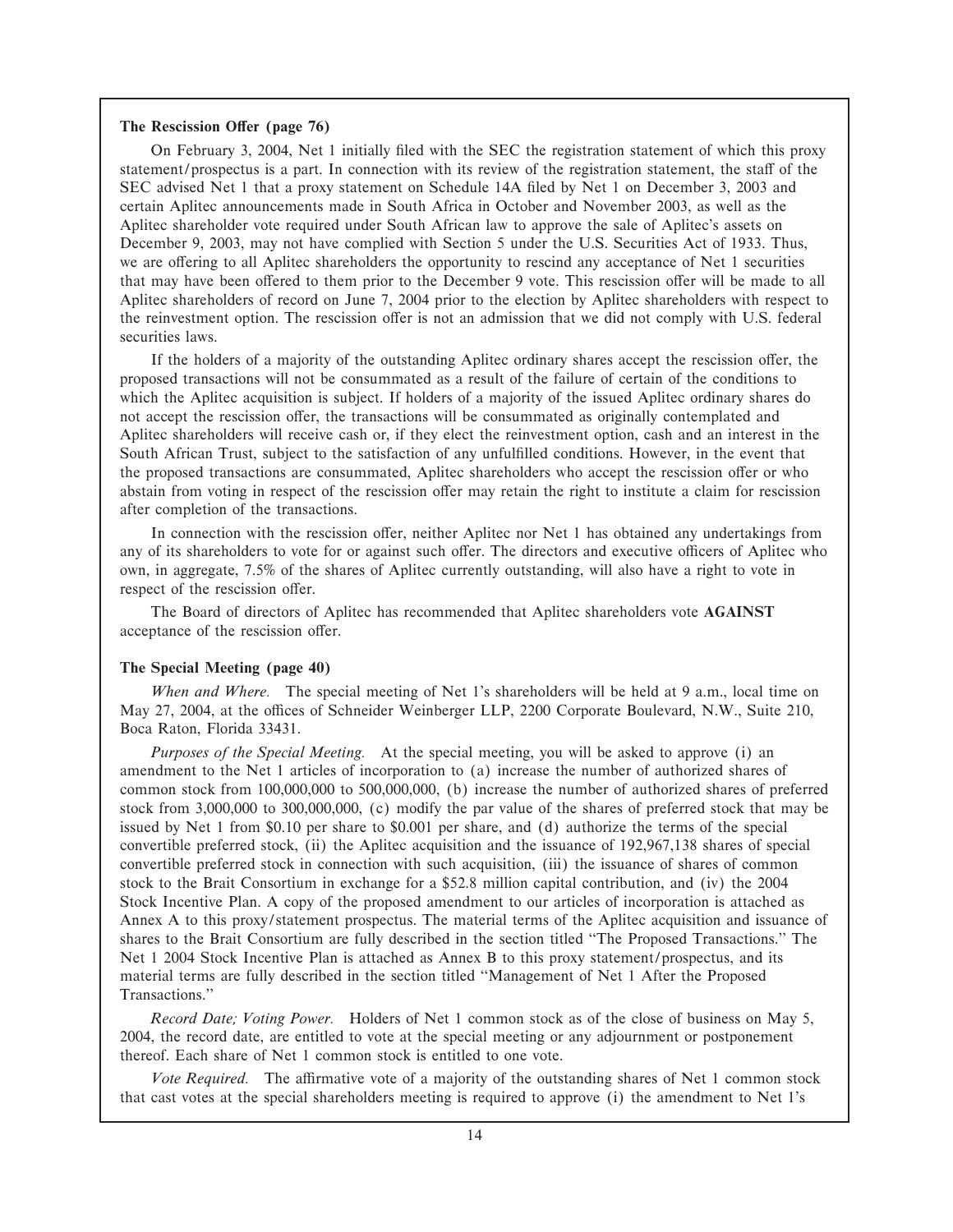articles of incorporation, (ii) the Aplitec acquisition and the issuance of 192,967,138 shares of special convertible preferred stock in connection with such acquisition, (iii) the issuance of shares of common stock to the Brait Consortium in exchange for a \$52.8 million capital contribution, and (iv) the 2004 Stock Incentive Plan. As of the record date, 15,852,856 shares of Net 1 common stock were outstanding. Because of Dr. Belamant's interest in the proposed transactions to be voted upon, the 53.75% of Net 1 common stock owned by Net 1 Holdings will be counted for purposes of establishing a quorum at the special meeting, but those shares will be voted in proportion to the votes cast (FOR and AGAINST) by our disinterested shareholders, who together own 46.25% of Net 1's common stock. Thus, the vote of a majority of Net 1's shareholders other than Net 1 Holdings will be determinative of the outcome of the proposed transactions.

*Quorum; Abstentions and Broker Non-Votes.* The required quorum for the special meeting is a majority of the issued and outstanding shares of Net 1 common stock as of the record date. Both abstentions and broker non-votes will be included in determining the number of votes present at the special meeting for the purpose of determining the presence of a quorum. The actions proposed in this proxy statement/prospectus are not matters that can be voted on by brokers holding shares for beneficial owners without the owners' specific instructions. Brokers who hold your shares of Net 1 common stock as nominees cannot vote those shares unless you instruct them to, following the procedures they give you.

*How to Vote.* A shareholder may vote in person at the special meeting or by proxy without attending the special meeting. To vote by proxy, a shareholder must compete the enclosed proxy card, sign and date it and then return it in the enclosed prepaid postage envelope.

*Revocation of Proxy.* A shareholder may revoke a proxy at any time prior to its exercise by (a) delivering to Net 1's secretary a written notice of revocation of proxy prior to the special meeting, (b) delivering prior to the special meeting a duly executed proxy bearing a later date than the initial proxy (using a new proxy card) or (c) attending the special meeting and voting in person. The presence of a shareholder at the special meeting will not in itself automatically revoke such shareholder's proxy. If not revoked, the proxy will be voted in accordance with the instructions indicated on the proxy.

#### **Recommendation of the Net 1 Board of Directors (page 46)**

On January 30, 2004, the Net 1 board of directors determined that the proposed transactions are fair, advisable and in the best interests of Net 1 and its shareholders, and it voted to approve the proposed transactions and related agreements. Net 1's board recommends a vote **""FOR''** approval of the proposed transactions.

#### **Opinion of Stenton Leigh Capital Corp. (page 48)**

On January 30, 2004, the Net 1 board of directors received a fairness opinion from Stenton Leigh Capital Corp. with regard to the proposed issuance of shares of Net 1 common stock to the Brait Consortium. Among other things, Stenton Leigh concluded in its fairness opinion that the fair value per share of Net 1 common stock was approximately  $$0.004$  as of January 30, 2004 without giving effect to the proposed transactions, notwithstanding that the shares of common stock traded at \$7.35, as of that same date, on the OTC Bulletin Board. A copy of this opinion is attached as Annex C to this proxy statement/prospectus. In addition to the opinion described above, in connection with the preparation of the pro forma Ñnancial statements included in this proxy statement/prospectus, Stenton Leigh also prepared for Net 1 a valuation of certain identifiable intangible assets which ascribed value to such assets. See "The Proposed Transactions — Accounting Treatment."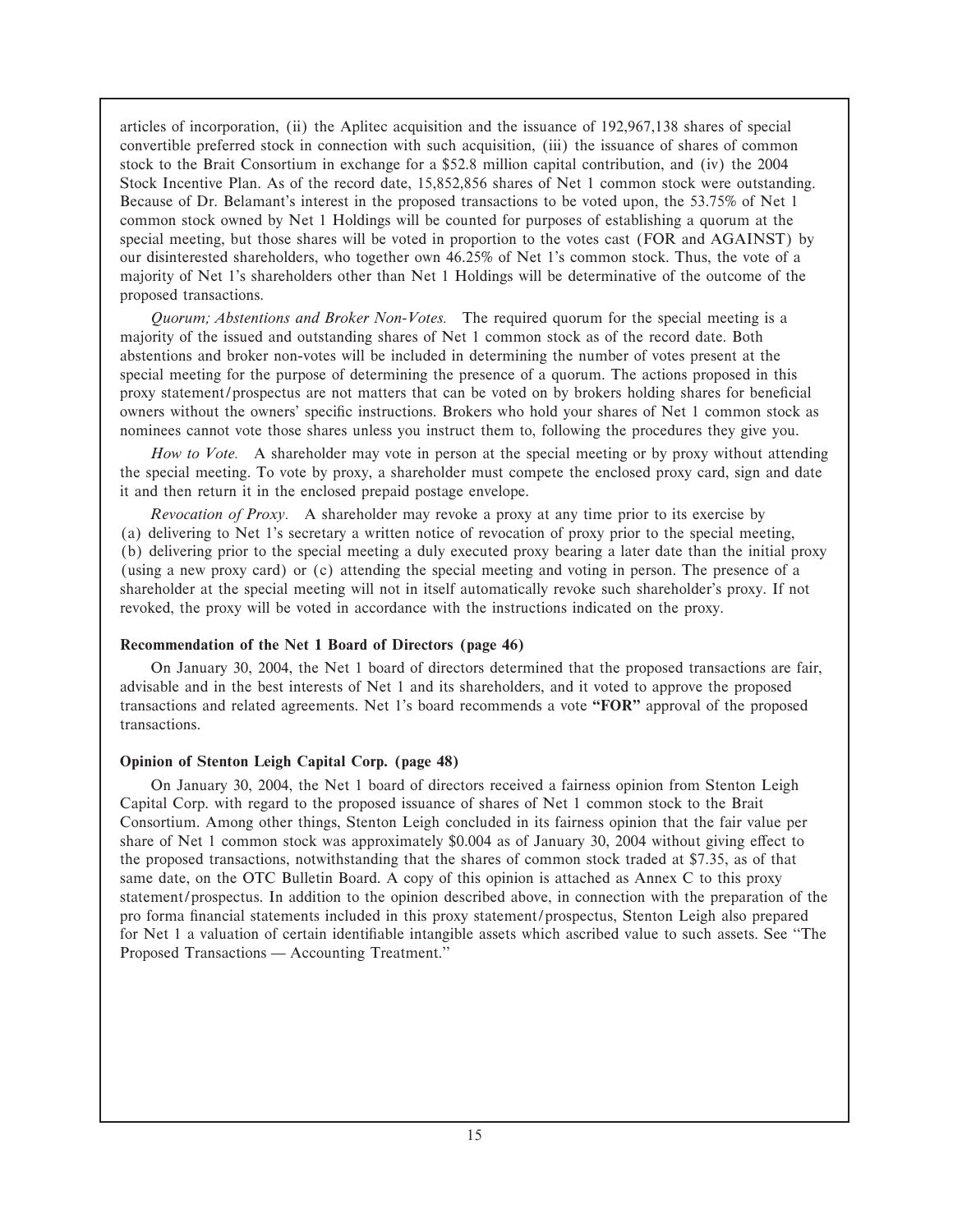#### **Interests of Certain Persons in the Proposed Transactions (page 59)**

When considering the recommendation by the Net 1 board of directors to vote **""FOR''** the proposed transactions, you should be aware that certain persons have interests in the transactions that are different from, and may conflict with, your interests:

- ' Dr. Serge Belamant, a director and the chairman of Net 1's board of directors, the chief executive oÇcer of Aplitec and the chief executive of Net 1 Holdings, has the right to vote 53.75% of Net 1's outstanding shares that are beneficially owned by Net 1 Holdings.
- ' Dr. Belamant, along with Herman Kotze, Brenda Stewart and Nitin Soma, will enter into employment agreements in connection with the proposed transactions. These agreements will be finalized before the completion of the proposed transactions.
- ' The Brait Consortium has the right to nominate three designees to the Net 1 board of directors. To date, the Brait Consortium has only identified two designees: Anthony Ball and Chad Smart. Even if the Brait Consortium nominates a third designee to the Net 1 board of directors, it will not exercise control of the board immediately following the proposed transactions. See ""Management of Net 1 After the Proposed Transactions.'' The Brait Consortium also will have the right to designate three nominees to the slate of directors that Net 1's management recommends to shareholders in Net 1's annual proxy statement. Finally, affiliates of the Brait Group are providing advisory services to Net 1 in connection with the proposed transactions and will receive a ""capital raising fee'' of \$3.7 million and a further corporate finance fee of ZAR 1.15 million (\$168,498). The Brait Group has the option of applying up to \$2.5 million of its capital raising fee to purchase up to 5 million shares of Net 1 common stock, at a purchase price of \$0.50 per share.
- ' In September 1998, Serge Belamant, as Chief Executive of Net 1 Holdings, agreed verbally to grant to Claude Guerard 608,511 shares of Net 1 common stock owned by Net 1 Holdings with the condition precedent that the shares would only be transferred from Net 1 Holdings to Mr. Guerard if Net 1 raised sufficient funds to be in a position to implement its business plan. On consummation of the proposed transactions, Mr. Guerard will have the right to receive these shares of Net 1 common stock.

The table appearing under the heading "— The Proposed Transactions — Contribution by the Brait Consortium'' presents the ownership and voting interests of the Brait Consortium and the Brait Group after the completion of the proposed transactions described in this proxy statement/prospectus, based on various scenarios.

The Net 1 board of directors was aware of these interests and considered them in approving the transactions.

#### **Conditions to the Transactions (page 63)**

Net 1's obligation to issue shares of common stock to the Brait Consortium and New Aplitec's obligation to complete the Aplitec acquisition are conditioned upon each other and neither will close unless the other transaction is approved pursuant to the terms set forth in their respective transaction documents. In addition, the closing of the Aplitec acquisition is conditioned upon the following:

- ' the registration statement, of which this proxy statement/prospectus forms a part, being declared effective and no stop order having been issued by the SEC; and
- ' the shareholders of Net 1 approving:
	- $\geq$  the amendment to the Net 1 articles of incorporation to:
		- $\circ$  increase the number of authorized shares of common stock to 500,000,000 from the current 100,000,000 shares authorized;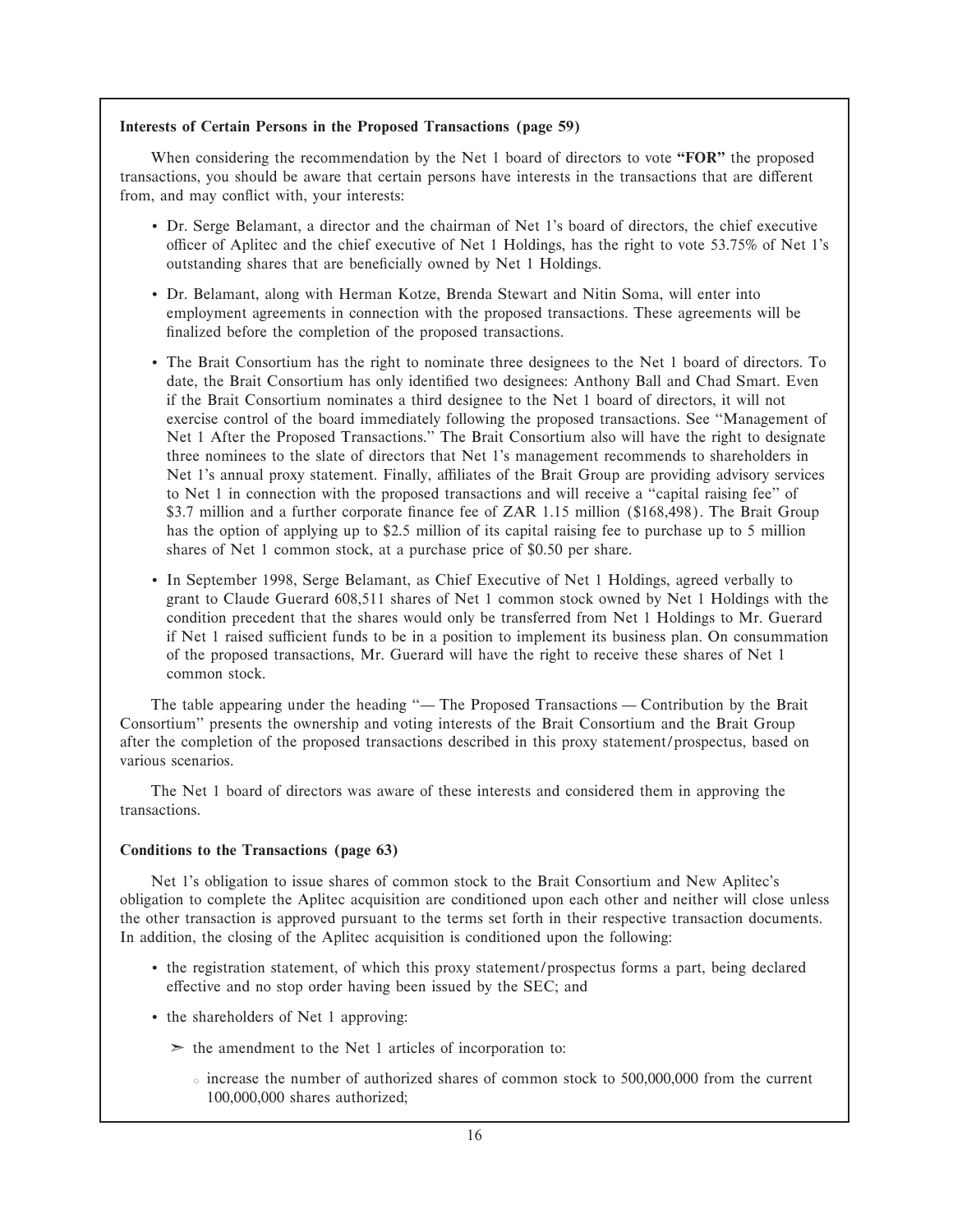- $\circ$  increase the number of authorized shares of preferred stock to 300,000,000 from the current 3,000,000 shares authorized;
- modify the par value of the shares of preferred stock that Net 1 is authorized to issue from \$0.10 per share to \$0.001 per share; and
- authorize the terms of the special convertible preferred stock, and
- $\geq$  the Aplitec acquisition and the issuance of 192,967,138 shares of special convertible preferred stock in connection with such acquisition; and
- $\geq$  the issuance of shares 105,661,428 of common stock to the Brait Consortium in exchange for a \$52.8 million capital contribution; and
- $\ge$  the 2004 Stock Incentive Plan.

In addition to the conditions described above, none of the proposed transactions will be completed if the holders of a majority of the outstanding Aplitec ordinary shares accept the rescission offer which would result in the failure of conditions to which the Aplitec acquisition is subject.

#### **The Transaction Agreements**

The principal agreements that have been entered into in connection with the proposed transactions are (i) the Sale Agreement between Aplitec and New Aplitec, (ii) the Common Stock Purchase Agreement between Net 1 and SAPEF III International G.P. Limited (as representative of the Brait Consortium), and (iii) the Asset Purchase Agreement between Net 1 and Net 1 Holdings.

#### *Sale Agreement (page 60)*

The Sale Agreement provides that New Aplitec, which is to become a subsidiary of Net 1, will acquire substantially all of the assets, and assume all of the liabilities, of Aplitec. Each party's obligation to complete the transaction is subject to satisfaction or waiver of certain conditions by June 8, 2004, including the following:

- ' receipt of approvals required under the Competition Act of South Africa;
- ' receipt of approvals of the Exchange Control Department of the South African Reserve Bank;
- ' approval of the transaction by Aplitec's current shareholders;
- ' receipt of all required third party consents;
- ' entering into of employment agreements between New Aplitec or Net 1 and senior executives and employees of Aplitec, which will include the issuance of shares of Net 1 common stock pursuant to the 2004 Stock Incentive Plan;
- ' absence of material adverse changes with respect to Aplitec from the date of execution through to the closing date set with respect to the proposed transactions; and
- ' approval by Net 1's shareholders of the amendment to Net 1's articles of incorporation.

In addition, the Aplitec acquisition will not be completed if the holders of a majority of the outstanding Aplitec ordinary shares accept the rescission offer.

#### *Common Stock Purchase Agreement (page 63)*

The Common Stock Purchase Agreement provides that SAPEF III International G.P. Limited (as representative of the Brait Consortium), will purchase 105,661,428 newly issued shares of Net 1 common stock for \$52.8 million. Pursuant to the terms of the Common Stock Purchase Agreement described in further detail below, SAPEF III International G.P. will assign the right to purchase shares of Net 1 common stock to South African Private Equity Fund III, L.P., a fund managed by FF&P Asset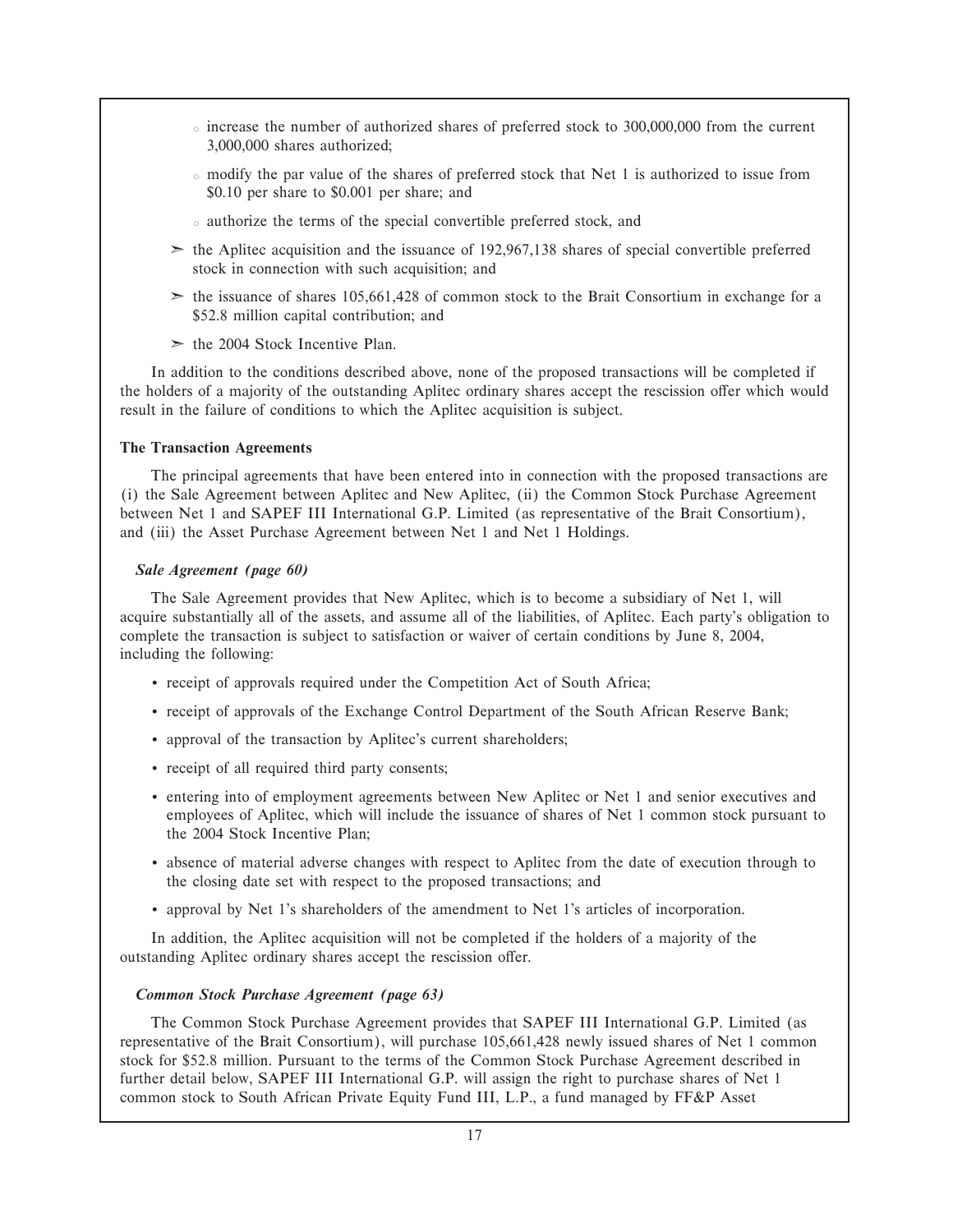Management Limited, and two funds managed by Southern Cross Capital Limited. The closing of this transaction will occur on the twelfth business day after the last of the conditions to the agreement have been satisfied or waived, or at another time as Net 1 and the Brait Consortium will agree.

#### *Representations and Warranties*

The Common Stock Purchase Agreement contains customary representations and warranties of Net 1 and the Brait Consortium relating to, among other things:

- ' capital structure of Net 1 currently and upon completion of the issuance of shares to the Brait Consortium;
- ' documents Ñled with the SEC, the accuracy of information contained in those documents and the absence of undisclosed liabilities;
- ' absence of material changes or events;
- ' compliance with applicable law;
- $\bullet$  disclosure of affiliate transactions; and
- ' the receipt of fairness opinions from Net 1's advisors.

#### *Conditions to Closing*

Each party's obligation to effect the transactions contemplated by the Common Stock Purchase Agreement is subject to the satisfaction or waiver of various conditions, including the approval by Net 1's shareholders of the amendment to Net 1's articles of incorporation and the completion of the Aplitec acquisition. Because the Aplitec acquisition will not be completed if the holders of a majority of the outstanding Aplitec ordinary shares accept the rescission offer, this will also cause the transactions contemplated by the Common Stock Purchase Agreement to fail. Net 1 will also take all actions necessary prior to closing to increase the size of its board of directors to up to ten directors and to elect up to three nominees of the Brait Consortium.

#### *Asset Purchase Agreement (page 70)*

The Asset Purchase Agreement provides that Net 1 will acquire selected assets of Net 1 Holdings through a wholly owned subsidiary to be formed or acquired in Luxembourg, including (i) the rights to the U.S. FTS patent and UEPS technology currently held by Net 1 Holdings and (ii) the assignment of Net 1 Holdings' rights and obligations under certain agreements, including the Patent and Technology Agreement with Net 1, for \$1.00. This transaction is a condition to the completion of the Aplitec acquisition.

#### **Related Agreements (page 66)**

In connection with the above-referenced transactions, certain parties have entered into the following agreements: (i) the Subscription Agreement between Net 1 and New Aplitec; (ii) the Subscription Agreement between the South African Trust and New Aplitec; (iii) the Umbrella Agreement among various parties, (iv) the Trust Deed for the South African Trust; (v) the Trust Deed for the Cayman Trust and (vi) the Underwriting Agreement. The material terms of these agreements are described under the section of this prospectus titled ""The Proposed Transactions''.

#### **Trading of Net 1 Common Stock (page 22)**

Shares of Net 1 common stock are quoted on the OTC Bulletin Board. After completion of the proposed transactions, shares of Net 1 common stock will continue to be quoted on the OTC Bulletin Board. Shares of New Aplitec will not be listed for quotation or trading on any securities exchange within or outside the United States.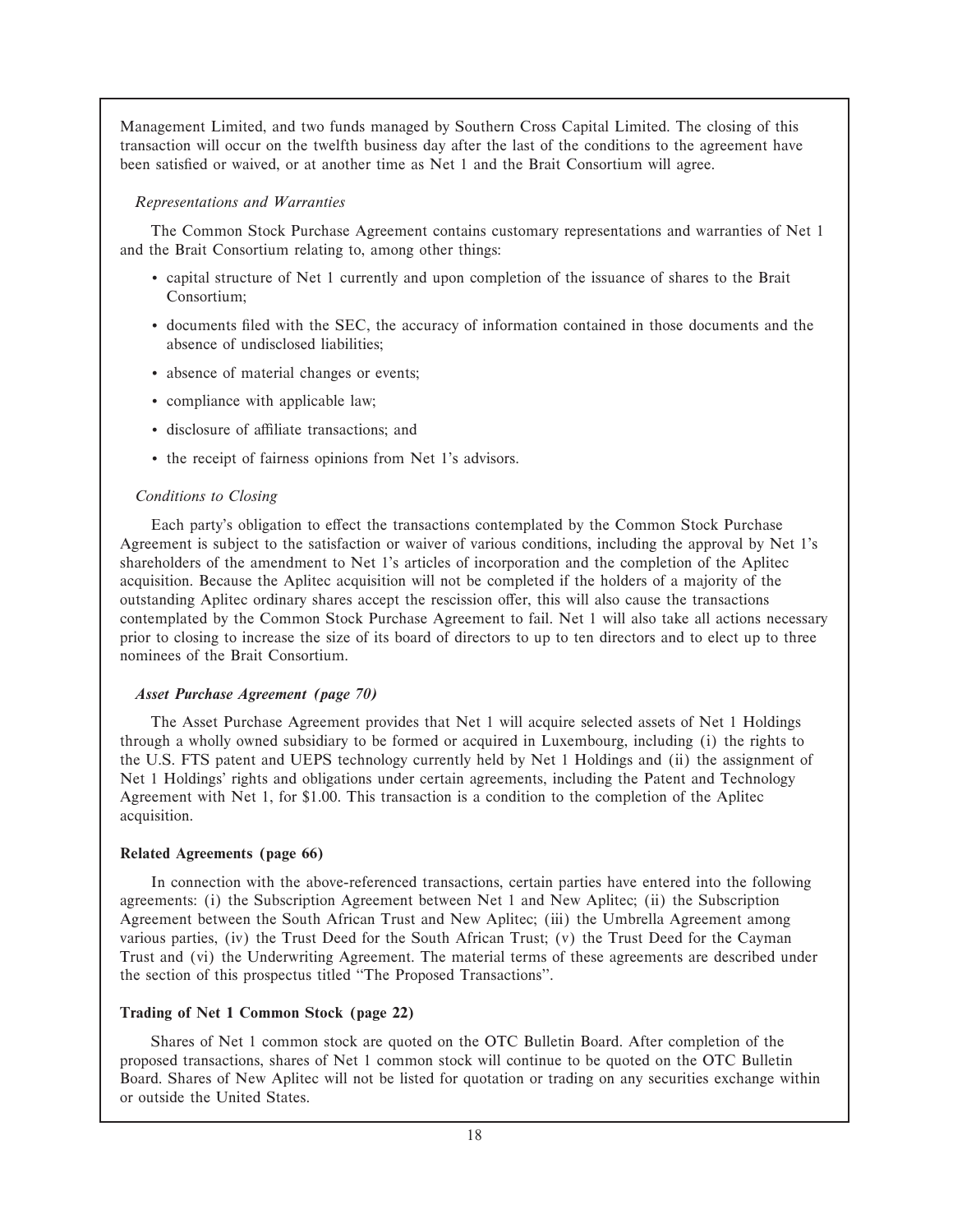#### **2004 Stock Incentive Plan (page 140)**

You are being asked to approve the 2004 Stock Incentive Plan, which is attached to this proxy statement/prospectus as Annex B. The plan authorizes the grant of a variety of stock-based incentive awards; provided, however, that (i) no more than 8,720,936 shares of Net 1 common stock may be granted in respect of stock options, and (ii) no more than 8,720,936 shares of Net 1 common stock may be granted in the form of other stock-based awards, including grants of restricted shares.

## **Share Ownership After the Proposed Transactions (page 144)**

The following table presents the fully diluted ownership interests of Net 1 shares of common stock and special convertible preferred stock immediately after the completion of the proposed transactions. This table assumes that 100% of Aplitec's current shareholders elect the reinvestment option. To the extent that any Aplitec shareholders elect the cash option, the Brait Group will acquire those interests in New Aplitec via the South African Trust, thereby increasing its ownership interest in Net 1.

**Percentage**

| <b>Beneficial Owner</b>                               | Number of<br><b>Shares</b> of<br>Common<br><b>Stock</b> | Percentage of<br><b>Shares</b> of<br><b>Common</b><br>Stock $(\%)$ | Number of<br>Shares of<br><b>Special</b><br>Convertible<br><b>Preferred Stock</b> | Percentage of<br><b>Shares of Special</b><br>Convertible<br>Preferred Stock (%) | 1 creditage<br>Ownership of<br><b>Shares of Net 1</b><br><b>Common Stock</b><br>on Fully Diluted<br>Basis $(\%)$ |
|-------------------------------------------------------|---------------------------------------------------------|--------------------------------------------------------------------|-----------------------------------------------------------------------------------|---------------------------------------------------------------------------------|------------------------------------------------------------------------------------------------------------------|
| Net $1$ Holdings $\dots$                              | 8,520,578                                               | 6.13                                                               |                                                                                   |                                                                                 | 2.57                                                                                                             |
| Gemplus $\dots\dots\dots\dots$                        | 1,521,278                                               | 1.09                                                               |                                                                                   |                                                                                 | 0.46                                                                                                             |
| Other Net 1<br>shareholders $\ldots \ldots$ 5,811,000 |                                                         | 4.18                                                               |                                                                                   |                                                                                 | 1.75                                                                                                             |
| Total - Net 1<br>shareholders $\ldots$ 15,852,856     |                                                         | 11.41                                                              |                                                                                   |                                                                                 | 4.78                                                                                                             |
| Nedbank Ltd $\ldots$                                  |                                                         |                                                                    | 56, 542, 278                                                                      | 29.29                                                                           | 17.03                                                                                                            |
| Allan Gray Inv. Mgmt.                                 |                                                         |                                                                    | 42,914,210                                                                        | 22.24                                                                           | 12.93                                                                                                            |
| Serge Belamant<br>$(direct) \ldots \ldots \ldots$     |                                                         |                                                                    | 11,593,671                                                                        | 6.01                                                                            | 3.49                                                                                                             |
| Other Aplitec<br>shareholders $\ldots$                |                                                         |                                                                    | 81,934,979                                                                        | 42.46                                                                           | 24.68                                                                                                            |
| Total — Aplitec<br>shareholders                       |                                                         |                                                                    | 192,967,138                                                                       | 100.00                                                                          | 58.14                                                                                                            |
| Brait Consortium (1)                                  | 105,661,428                                             | 76.04                                                              |                                                                                   |                                                                                 | 31.83                                                                                                            |
| <b>2004 Stock Incentive</b><br>$Plan$                 | 17,441,872                                              | 12.55                                                              |                                                                                   |                                                                                 | 5.25                                                                                                             |
| $Total - All$<br>shareholders                         | 138,956,156                                             | 100.00                                                             | 192,967,138                                                                       | 100.00                                                                          | 100.0                                                                                                            |

(1) Excludes the Ñve million shares of Net 1 common stock that the Brait Group has the option to purchase at a price of \$0.50 per share.

Following completion of the transactions, the shares of Net 1 special convertible preferred stock will have voting rights on a one-to-one basis with the shares of Net 1 common stock.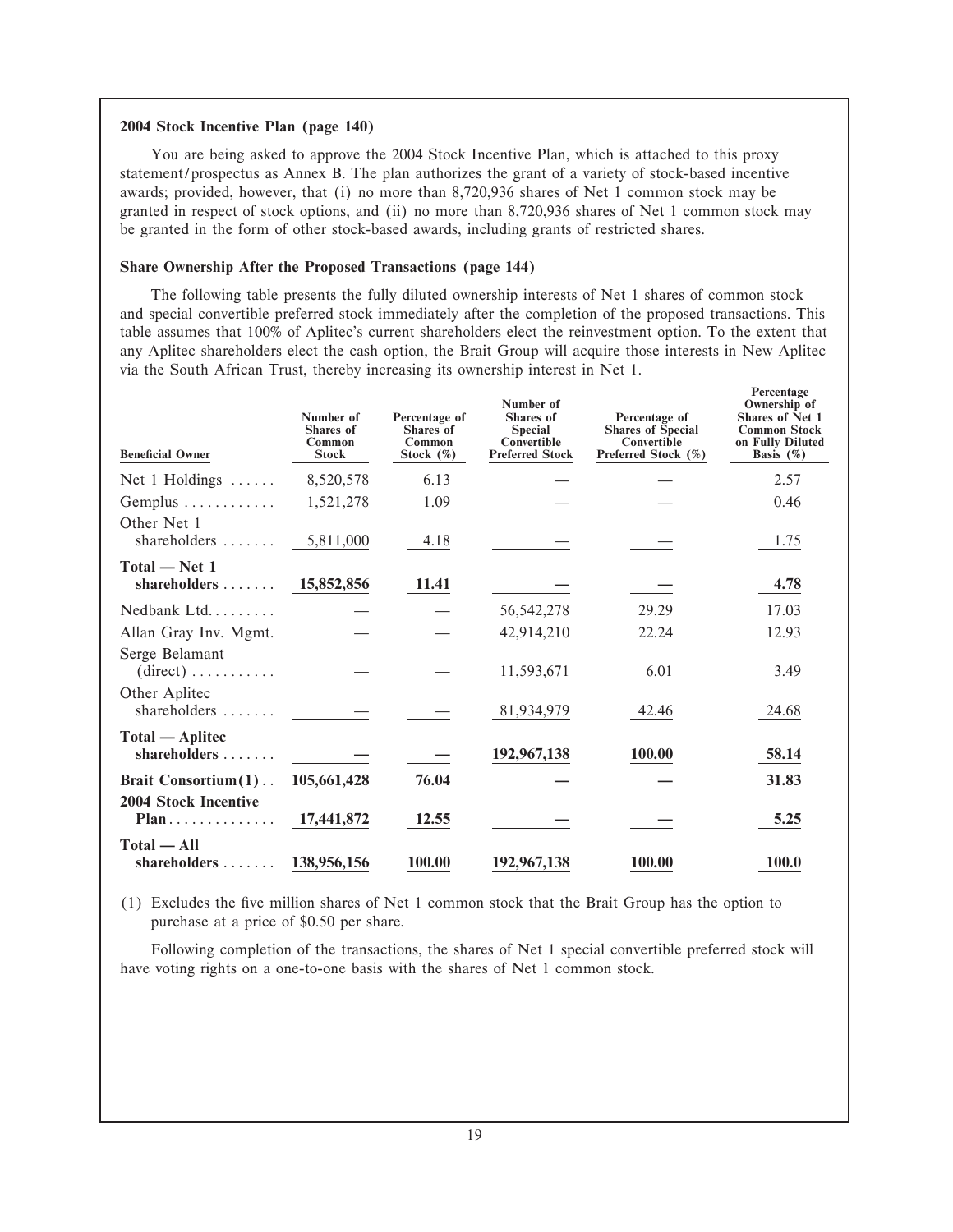## **SUMMARY HISTORICAL FINANCIAL DATA OF NET 1 AND APLITEC**

The following tables present selected financial data of Net 1 and Aplitec, which have been derived from the audited financial statements of Net 1 and Aplitec. The selected historical financial data should be read in conjunction with "Business", "Operating and Financial Review and Prospects" and the historical and pro forma financial statements included in this proxy statement/prospectus.

|                                                             | Year Ended December 31,            |            |            |            |            |  |  |  |  |
|-------------------------------------------------------------|------------------------------------|------------|------------|------------|------------|--|--|--|--|
|                                                             | 1999                               | 2000       | 2001       | 2002       | 2003       |  |  |  |  |
|                                                             | (In US\$, except number of shares) |            |            |            |            |  |  |  |  |
| <b>Income Statement</b>                                     |                                    |            |            |            |            |  |  |  |  |
| Revenue $\ldots \ldots \ldots$                              |                                    |            |            | 157,565    | 41,017     |  |  |  |  |
| Administrative expenses                                     | 267,161                            | 336,685    | 677,879    | 324,615    | 322,907    |  |  |  |  |
| Financing costs                                             |                                    | (475)      | (284)      | (108)      | (21)       |  |  |  |  |
| (Loss)/Profit from<br>operations $\dots \dots \dots$        | (267,161)                          | (336,210)  | (677, 595) | (166, 942) | (281, 869) |  |  |  |  |
| Basic earnings per share                                    | (0.02)                             | (0.03)     | (0.04)     | (0.01)     | (0.02)     |  |  |  |  |
| Diluted earnings per<br>share $\ldots \ldots \ldots \ldots$ | (0.02)                             | (0.03)     | (0.04)     | (0.01)     | (0.02)     |  |  |  |  |
| Cash dividends paid                                         |                                    |            |            |            |            |  |  |  |  |
| <b>Balance Sheet</b>                                        |                                    |            |            |            |            |  |  |  |  |
| Total assets $\dots \dots \dots$                            | 87,470                             | 795,623    | 90,902     | 114,039    | 12,754     |  |  |  |  |
| Total liabilities $\ldots \ldots$                           | 145,720                            | 185,353    | 158,227    | 348,306    | 528,920    |  |  |  |  |
| Shareholders' equity                                        | (58,250)                           | 610,270    | (67,325)   | (234, 267) | (516, 136) |  |  |  |  |
| Shares outstanding at<br>$year-end$                         | 10,873,244                         | 15,852,856 | 15,852,856 | 15,852,856 | 15,852,856 |  |  |  |  |

#### **Summary Historical Financial Data of Net 1**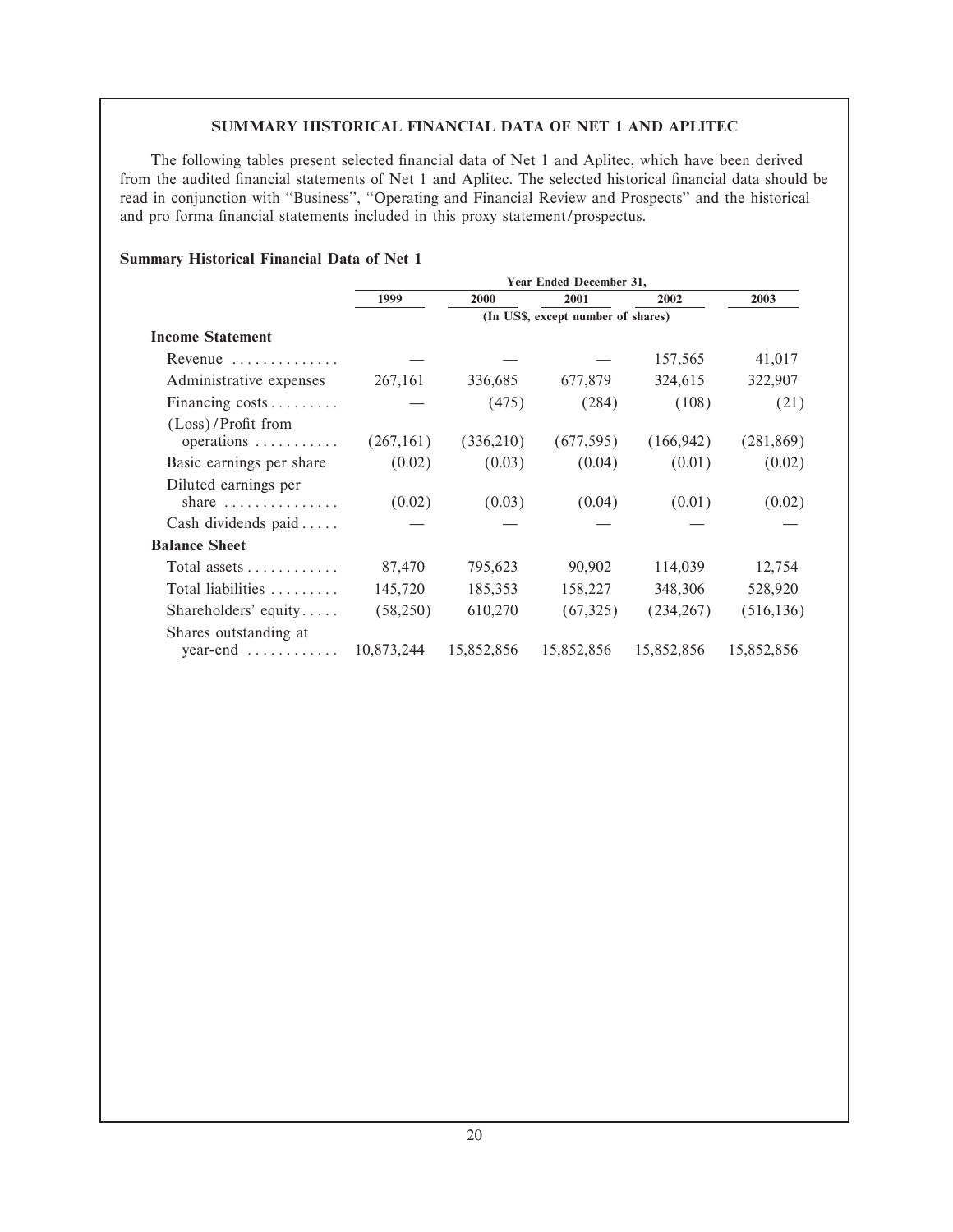|                                                                                                                                                          |         |             |                                                        | Year Ended June 30,     |             |                            |
|----------------------------------------------------------------------------------------------------------------------------------------------------------|---------|-------------|--------------------------------------------------------|-------------------------|-------------|----------------------------|
|                                                                                                                                                          | 1999    | 2000        | 2001                                                   | 2002                    | 2003        | 2003                       |
|                                                                                                                                                          |         |             | (In thousands of ZAR, except share and per share data) |                         |             | (In thousands)<br>of US\$) |
| <b>Income Statement</b>                                                                                                                                  |         |             |                                                        |                         |             |                            |
| Amounts in accordance with<br><b>South African GAAP</b>                                                                                                  |         |             |                                                        |                         |             |                            |
| Revenue  ZAR 241,665 ZAR 436,860                                                                                                                         |         |             |                                                        | ZAR 557,445 ZAR 525,585 | ZAR 691,484 | \$101,316                  |
| Profit from operations                                                                                                                                   | 32,703  | 79,243      | 125,756                                                | 135,000                 | 175,868     | 25,768                     |
| Net profit for the year                                                                                                                                  | 29,774  | 59,558      | 93,187                                                 | 104,033                 | 126,187     | 18,489                     |
| Basic earnings per share                                                                                                                                 | 0.16    | 0.30        | 0.41                                                   | 0.45                    | 0.53        | 0.08                       |
| Diluted earnings per share                                                                                                                               | 0.16    | 0.30        | 0.41                                                   | 0.45                    | 0.53        | 0.08                       |
| Cash dividend per common<br>share $\ldots \ldots \ldots \ldots \ldots$                                                                                   | 0.02    |             |                                                        |                         | 0.11        | 0.02                       |
| Amounts in accordance with                                                                                                                               |         |             |                                                        |                         |             |                            |
| <b>United States GAAP</b>                                                                                                                                |         |             |                                                        |                         |             |                            |
| Profit from continuing<br>$operations \ldots \ldots \ldots \ldots$                                                                                       |         |             | ZAR 61,405                                             | ZAR 86,443              | ZAR 108,106 | \$15,840                   |
| Net profit for the year                                                                                                                                  |         |             | 61,404                                                 | 86,444                  | 118,803     | 17,407                     |
| Basic earnings per share<br>before extraordinary item<br>and cumulative effect of a<br>change in accounting<br>principle                                 |         |             | 0.27                                                   | 0.38                    | 0.46        | 0.07                       |
| Diluted earnings per share<br>before extraordinary item<br>and cumulative effect of a<br>change in accounting<br>principle $\ldots \ldots \ldots \ldots$ |         |             | 0.27                                                   | 0.37                    | 0.46        | 0.07                       |
| Basic earnings per share<br>after extraordinary item<br>and cumulative effect of a<br>change in accounting<br>principle                                  |         |             | 0.27                                                   | 0.38                    | 0.50        | 0.07                       |
| Diluted earnings per share<br>after extraordinary item<br>and cumulative effect of a<br>change in accounting<br>principle $\ldots \ldots \ldots \ldots$  |         |             | 0.27                                                   | 0.37                    | 0.50        | 0.07                       |
| <b>Balance Sheet</b>                                                                                                                                     |         |             |                                                        |                         |             |                            |
| Amounts in accordance with<br><b>South African GAAP</b>                                                                                                  |         |             |                                                        |                         |             |                            |
| Total assets ZAR 224,476                                                                                                                                 |         | ZAR 266,453 | ZAR 392,255                                            | ZAR 510,717             | ZAR 682,528 | \$100,004                  |
| Total liabilities                                                                                                                                        | 110,754 | 110,910     | 83,180                                                 | 92,262                  | 158,408     | 23,210                     |
| Capital and reserves                                                                                                                                     | 113,722 | 155,543     | 309,075                                                | 418,455                 | 524,120     | 76,794                     |
| Shares in issue $('000s)$                                                                                                                                | 178,565 | 198,599     | 229,814                                                | 233,464                 | 236,977     |                            |
| Amounts in accordance with<br><b>United States GAAP</b>                                                                                                  |         |             |                                                        |                         |             |                            |
| Total assets                                                                                                                                             |         |             | ZAR 479,790                                            | ZAR 587,853             | ZAR 767,473 | \$112,450                  |
| Total liabilities                                                                                                                                        |         |             | 117,111                                                | 155,161                 | 215,132     | 31,521                     |
|                                                                                                                                                          |         |             |                                                        |                         |             |                            |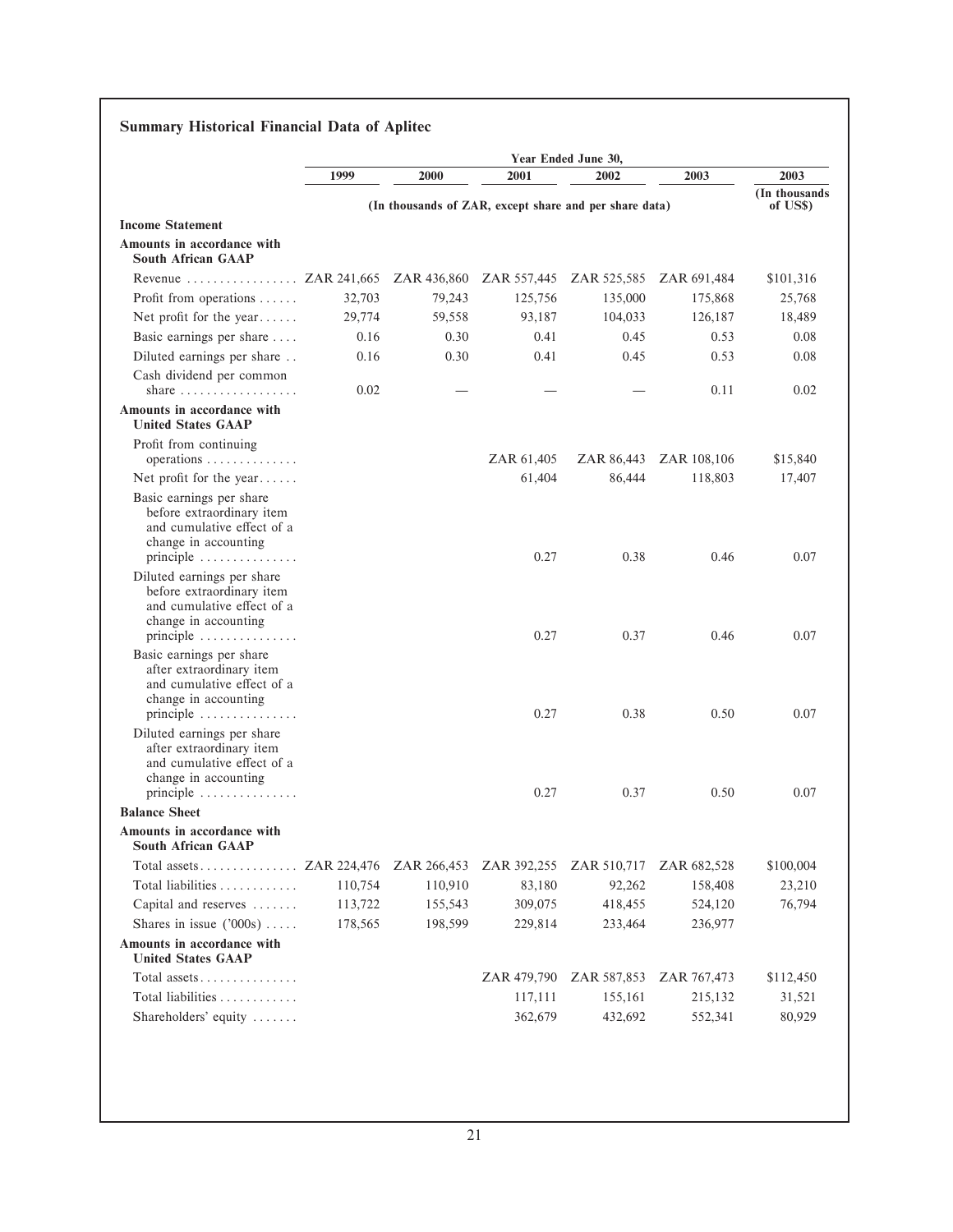#### **COMPARATIVE STOCK PRICES AND DIVIDENDS**

#### **Comparison**

Net 1's common stock is quoted on the OTC Bulletin Board under the symbol "NUEP.OB" and the ordinary shares of Aplitec are listed and traded on the JSE under the share code "APL". The following table sets forth, for the respective fiscal periods of Net 1 and Aplitec indicated, the high and low bid information per share of Net 1 common stock, and the high and low sales prices per share of Aplitec ordinary shares, as reported on Bloomberg Financial Markets. The quotations for Net 1's common stock reflect inter-dealer prices, without retail mark-up, mark-down or commission, and may not represent actual transactions.

**You should be aware that while the price per share of Net 1 common stock quoted on the OTC Bulletin Board was \$8.10 on May 5, 2004, we received a fairness opinion issued by Stenton Leigh in connection with the transactions that concluded that the fair value of one share of Net 1 common stock** was approximately \$0.004 as of January 30, 2004 without giving effect to the proposed transactions. See Annex C to this proxy statement/prospectus for the full text of Stenton Leigh's fairness opinion.

|                                      | Net 1<br><b>Common Stock</b> |      | <b>Aplitec Ordinary Shares</b> |                       |      |           |                  |
|--------------------------------------|------------------------------|------|--------------------------------|-----------------------|------|-----------|------------------|
|                                      | High<br>Low                  |      |                                | High                  |      | Low       | <b>Dividends</b> |
|                                      | US\$                         | US\$ | ZAR                            | $\overline{U}$ S\$(1) | ZAR  | $US\$(1)$ | ZAR              |
| 2000                                 |                              |      |                                |                       |      |           |                  |
| First Quarter                        | 8.25                         | 0.25 | 3.40                           | 0.50                  | 1.80 | 0.26      |                  |
| Second Quarter                       | 6.58                         | 3.00 | 2.45                           | 0.36                  | 1.40 | 0.21      |                  |
| Third Quarter                        | 5.50                         | 3.50 | 3.70                           | 0.54                  | 2.23 | 0.33      |                  |
| Fourth Quarter                       | 4.88                         | 2.00 | 3.25                           | 0.48                  | 2.30 | 0.34      |                  |
| 2001                                 |                              |      |                                |                       |      |           |                  |
| First Quarter                        | 3.50                         | 1.50 | 3.40                           | 0.50                  | 2.51 | 0.37      |                  |
|                                      | 1.69                         | 1.15 | 3.30                           | 0.48                  | 2.70 | 0.40      |                  |
| Third Quarter                        | 2.00                         | 0.90 | 4.00                           | 0.59                  | 3.10 | 0.45      |                  |
| Fourth Quarter                       | 1.10                         | 0.70 | 3.70                           | 0.54                  | 3.25 | 0.48      |                  |
| 2002                                 |                              |      |                                |                       |      |           |                  |
| First Quarter                        | 1.45                         | 0.75 | 3.90                           | 0.57                  | 2.80 | 0.41      |                  |
|                                      | 1.35                         | 0.95 | 3.50                           | 0.51                  | 2.90 | 0.42      | 0.11(2)          |
| Third Quarter                        | 1.20                         | 0.90 | 3.20                           | 0.47                  | 2.60 | 0.38      |                  |
| Fourth Quarter                       | 1.30                         | 0.90 | 3.60                           | 0.53                  | 2.75 | 0.40      |                  |
| 2003                                 |                              |      |                                |                       |      |           |                  |
| First Quarter                        | 1.30                         | 0.95 | 3.60                           | 0.53                  | 3.00 | 0.44      |                  |
|                                      | 2.12                         | 1.06 | 4.15                           | 0.61                  | 3.50 | 0.51      | 0.15(3)          |
| Third Quarter                        | 2.40                         | 1.90 | 6.00                           | 0.88                  | 4.00 | 0.59      |                  |
| Fourth Quarter                       | 6.80                         | 2.22 | 7.00                           | 1.03                  | 4.85 | 0.71      |                  |
| 2004                                 |                              |      |                                |                       |      |           |                  |
| First Quarter                        | 10.15                        | 5.22 | 9.00                           | 1.32                  | 5.36 | 0.79      |                  |
| Second Quarter (through May 5, 2004) | 8.99                         | 6.90 | 8.00                           | 1.17                  | 7.00 | 1.03      |                  |

(1) Converted at the rate of ZAR  $6.825 = $1.00$ , which was the noon buying rate for customs purposes of the Rand as reported by the Federal Reserve Bank of New York on May 5, 2004.

(2) \$0.02.

(3) \$0.02.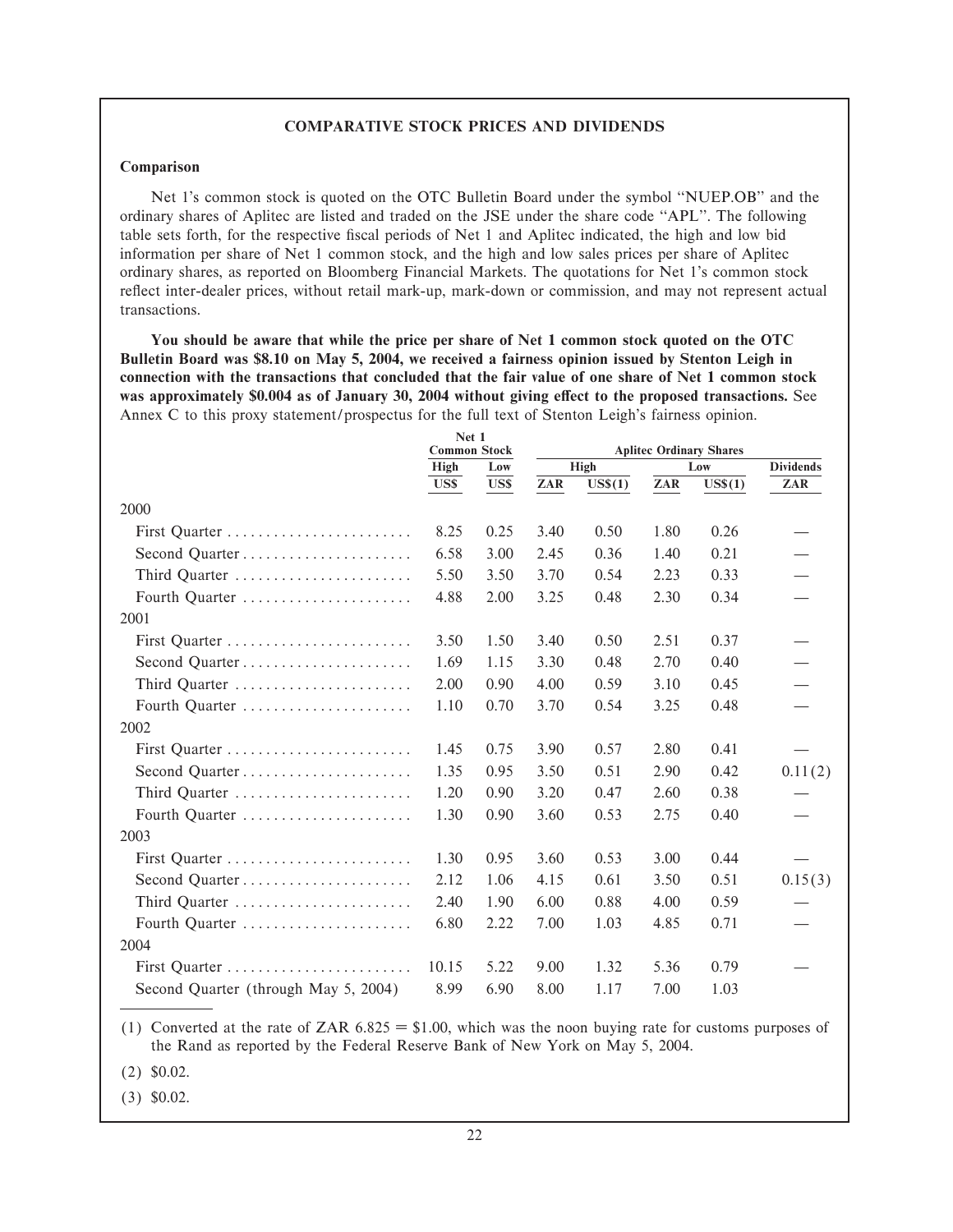On October 23, 2003, the last trading day prior to public reports regarding a possible transaction, the price per share of Net 1 common stock quoted on the OTC Bulletin Board was \$3.53 per share and the sale price of Aplitec ordinary shares quoted on the JSE was ZAR 4.20 per share, each as reported on Bloomberg Financial Markets. On May 5, 2004, the most recent practicable trading day prior to the printing of this proxy statement/prospectus, the price per share of Net 1 common stock quoted on the OTC Bulletin Board was \$8.10 per share and the sale price of Aplitec ordinary shares was ZAR 7.15 (\$1.05) per share, each as reported on Bloomberg Financial Markets. The market prices of shares of Net 1 common stock and Aplitec ordinary shares are subject to significant fluctuation. As a result, Net 1 and Aplitec shareholders are urged to obtain current market quotations. On May 5, 2004 there were approximately 15,852,856 shares of Net 1 common stock outstanding and approximately 236,977,187 shares of Aplitec ordinary shares outstanding.

## **Net 1 Dividend History**

Net 1 has not paid any dividends on its shares of common stock since its incorporation.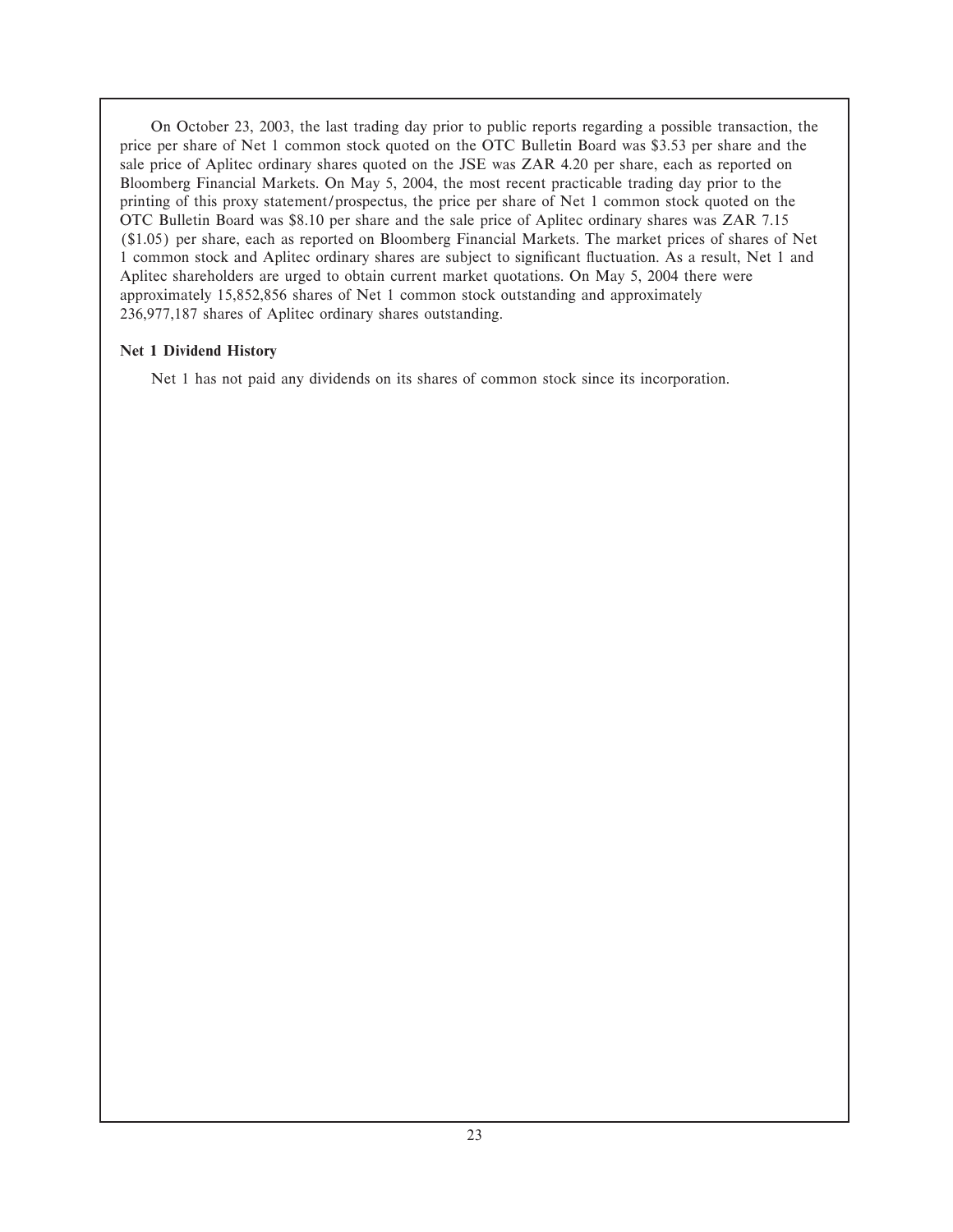#### **EXCHANGE CONTROLS**

The following is a summary of the material South African exchange control measures, which has been derived from publicly available documents. South African exchange controls may be of material relevance to Net 1 as New Aplitec will be a significant subsidiary of Net 1 after the transactions described in this proxy statement/prospectus are consummated. The following summary has been prepared by South African counsel, Paul Botha Inc., and is not a comprehensive description of all of the exchange control regulations and does not cover exchange control consequences that depend upon your particular circumstances. We recommend that you consult your own advisor about the exchange control consequences in your particular situation. The discussion in this section is based on current South African law and regulations. Changes in law may alter the exchange control provisions that apply to a non-South African company that has investments in South Africa or in South African companies.

#### **Introduction**

Dealing in foreign currency, the export of capital and/or revenue, incurring of liabilities by South African residents to non-residents and various other exchange control matters in South Africa are regulated by South African exchange control regulations. These exchange control regulations form part of the general monetary policy of South Africa. The regulations are issued pursuant to section 9 of the South African Currency and Exchanges Act, 9 of 1933. Pursuant to the regulations, the control over South African capital and/or revenue reserves, as well as their accruals and spending, is vested in the Minister of Finance. The Minister of Finance has delegated the administration of exchange controls to the Exchange Control Department of the South African Reserve Bank, or ""Excon'', which is responsible for the day to day administration and functioning of exchange controls. Excon has wide discretion but exercises its powers within certain policy guidelines. Within prescribed limits, authorized dealers in foreign exchange are permitted to deal in foreign exchange. Such dealings in foreign exchange by authorized dealers are undertaken in accordance with the provisions and requirements of the exchange control rulings, which rulings are issued by Excon, as the delegate of the Minister of Finance, and contain certain administrative measures, as well as conditions and limits applicable to transactions in foreign exchange, which may be undertaken by authorized dealers. Non-residents have been granted general approval, pursuant to the rulings, to deal in South African assets and to invest and disinvest in South Africa.

South Africa's exchange control regulations provide for restrictions on exporting capital from the Common Monetary Area, consisting of the Republic of South Africa, the Republic of Namibia, and the Kingdoms of Lesotho and Swaziland. Transactions between residents of the Common Monetary Area, on the one hand, including companies, and non-residents of the Common Monetary Area, on the other hand, are subject to these exchange control regulations.

There are many inherent disadvantages of exchange controls including the distortion of the price mechanism, the problems encountered in the application of monetary policy, the detrimental effects on inward foreign investment and the administrative costs associated therewith. The South African Minister of Finance has indicated that all remaining exchange controls are likely to be dismantled as soon as circumstances permit. There has, since 1996, been a gradual relaxation of exchange controls. The gradual approach to the abolition of exchange controls adopted by the Government of South Africa is designed to allow the economy to adjust more smoothly to the removal of controls that have been in place for a considerable period of time. The stated objective of the authorities is equality of treatment between residents and nonresidents with respect to inflows and outflows of capital. The focus of regulation, subsequent to the abolition of exchange controls, is expected to favor the positive aspects of prudential financial supervision. The present exchange control system in South Africa is used principally to control capital movements. South African companies are not permitted to maintain foreign bank accounts and, without the approval of Excon, are generally not permitted to export capital from South Africa or hold foreign currency. In addition, South African companies are required to obtain the approval of Excon prior to raising foreign funding on the strength of their South African balance sheets, which would permit recourse to South Africa in the event of defaults. Repayment of principal and interest on funding is usually approved where the repayment is limited to the amount borrowed and a market-related role of interest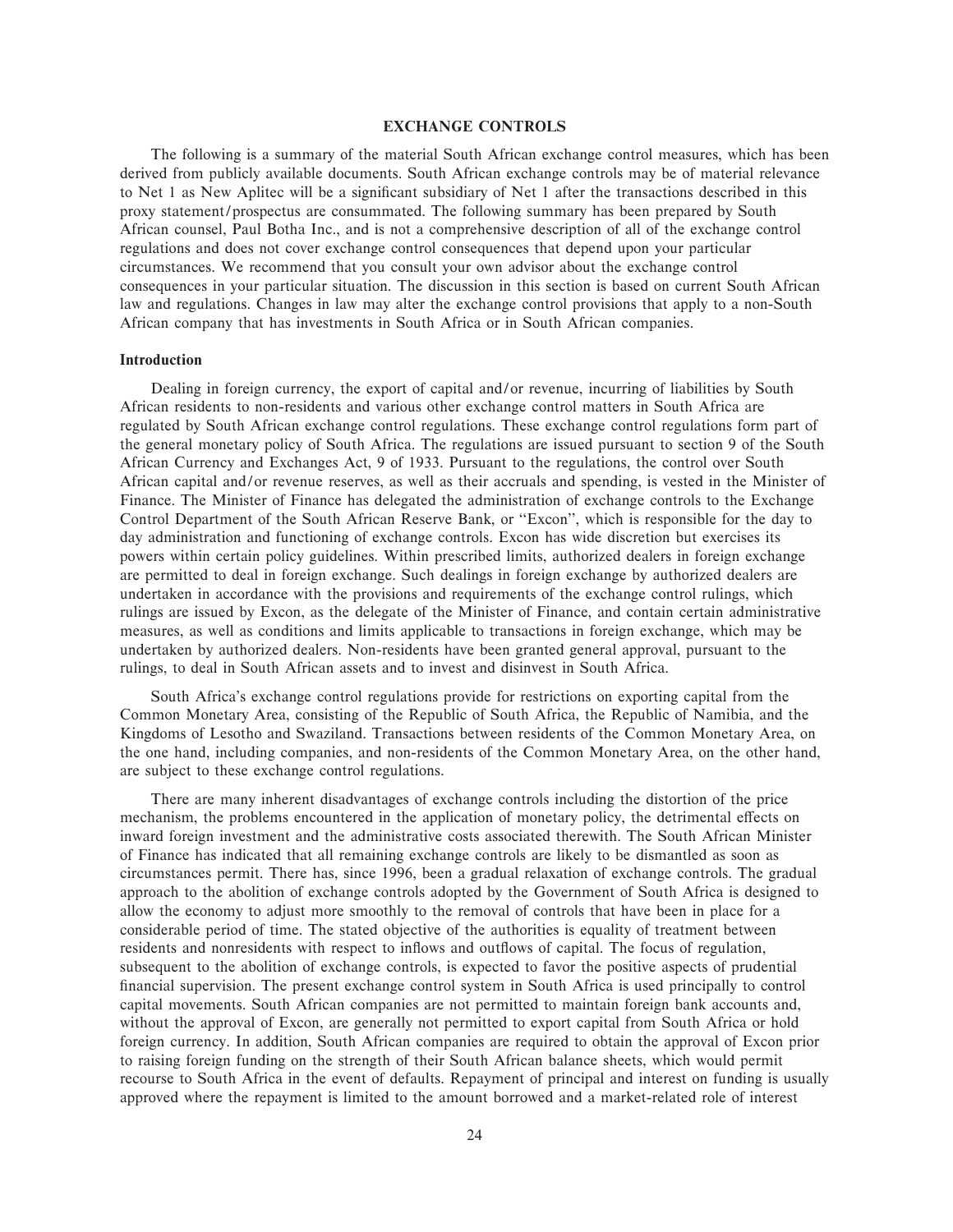subject to a maximum of South African prime plus two percent. New Aplitec has obtained Excon's approval for the loan funding from Net 1 for the Aplitec acquisition. Where 75% or more of a South African company's capital, voting power, power of control or earnings is directly or indirectly controlled by non-residents, such a company is designated an affected person by the South African Reserve Bank, and certain restrictions are placed on its ability to obtain local financial assistance. Upon completion of the Aplitec acquisition, New Aplitec will be designated as an affected person by the South African Reserve Bank.

Foreign investment and loans by South African companies to companies outside South Africa are also restricted. In addition, without the approval of Excon, South African companies are generally required to repatriate to South Africa profits of foreign operations and are limited in their ability to utilize profits of one foreign business to finance operations of a different foreign business. South African companies establishing subsidiaries, branches, offices or joint ventures abroad are generally required to submit financial statements on these operations to Excon on an annual basis. As a result, a South African company's ability to raise and deploy capital outside the Common Monetary Area is restricted.

Although exchange controls have been gradually relaxed since 1996, unlimited outward transfers of capital currently are not permitted.

#### **Investment in South African Companies**

A foreign investor may invest freely in shares in a South African company. Foreign investors may also sell shares in a South African company and transfer the proceeds out of South Africa without restrictions upon production of a certificate from an auditor in South Africa confirming that the purchase price paid was fair. Acquisitions of shares or assets of South African companies by non-South African purchasers are not generally subject to review by the South African Reserve Bank when the consideration is in cash, but will require a review by the South African Reserve Bank in certain circumstances, including when the consideration is equity in a non-South African company or when the acquisition is financed by a loan from a South African lender.

#### **Dividends**

There are no Excon restrictions on the remittance in full of dividends declared out of trading profits to non-residents of the Common Monetary Area upon production of a certificate from a South African auditor confirming that the dividends are payable out of the profits of the company. Cash dividends paid by New Aplitec are not subject to South African taxes in the hands of its shareholders, regardless of the nationality or residency of such shareholders. For a description of certain material U.S. federal tax consequences to Non-U.S. Holders, please see the section titled "The Proposed Transactions — Material United States Federal Tax Consequences to Non-U.S. Holders.''

Pursuant to Excon's approval of the Aplitec acquisition, dividends may be declared by the New Aplitec board of directors only if (i) such declaration is approved by a majority of the holders of New Aplitec B class preference shares, (ii) all loan accounts have been paid by New Aplitec and (iii) certain dividend-to-earnings ratios are maintained. However, because the New Aplitec board will be appointed by Net 1, Net 1 will ultimately determine whether any dividends are declared by New Aplitec, subject to the above conditions. Any dividends declared by New Aplitec will be distributed to the holders of A class and B class preference shares *pro rata* in accordance with their respective ownership interests in New Aplitec.

#### **Sale of Intellectual Property**

Pursuant to Excon's approval of the Aplitec acquisition, New Aplitec will not be entitled to sell the FTS patent held in South Africa and its surrounding territories to a non-South African resident without the prior written approval of Excon.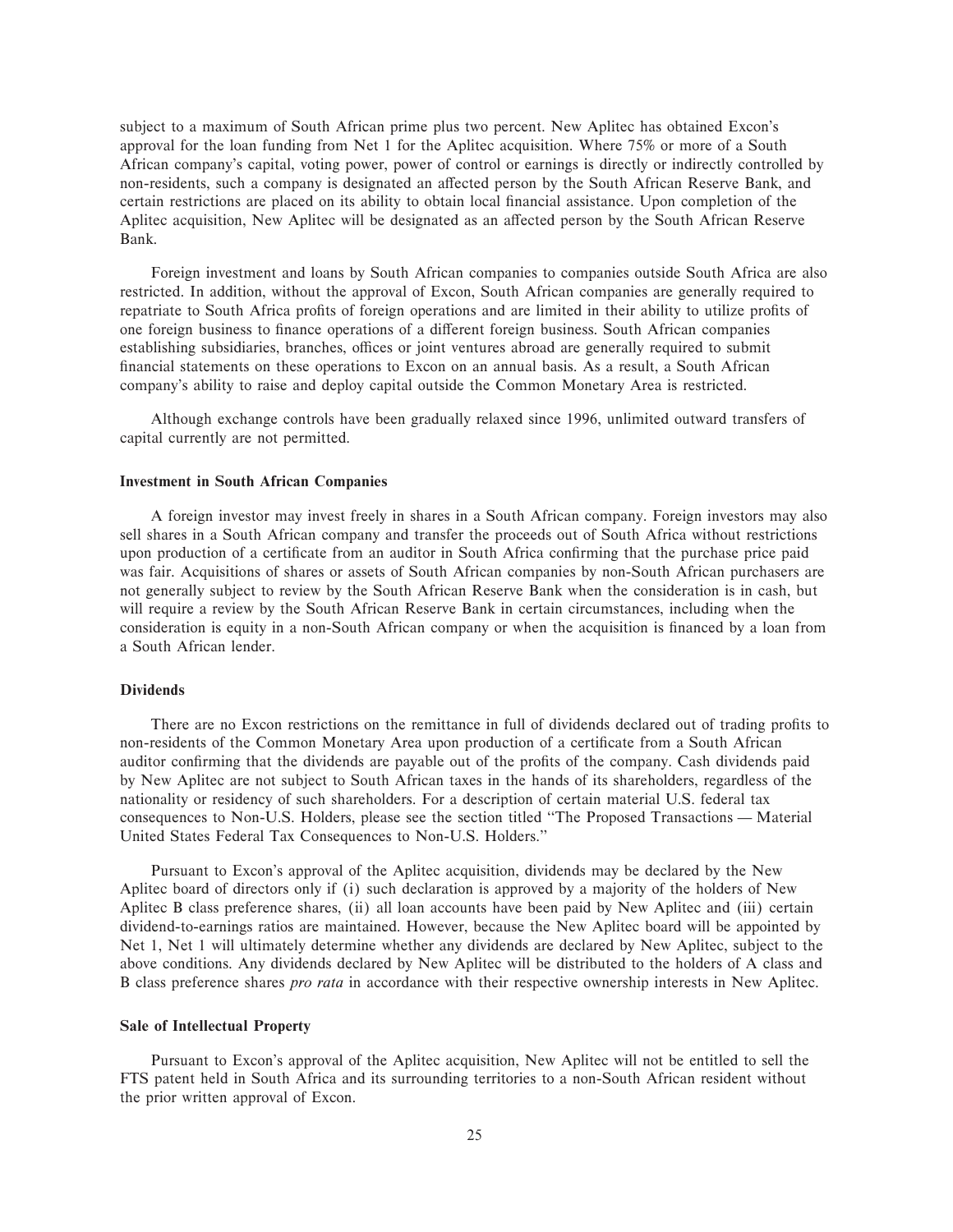#### **RISK FACTORS**

*In addition to the other information in this proxy statement/prospectus, you should carefully consider the following risk factors in deciding whether to vote to approve the proposed transactions.*

#### **RISKS RELATING TO NET 1'S SHARES OF COMMON STOCK**

#### **The price for shares of Net 1 common stock quoted on the OTC Bulletin Board is not indicative of their fair value.**

The shares of Net 1 common stock currently trade on the Over-the-Counter Bulletin Board. The trading volume for shares of Net 1 common stock historically has been very limited. On May 5, 2004, the closing price per share of Net 1 common stock quoted on the OTC Bulletin Board was \$8.10. Investors who elect the reinvestment option, as well as current shareholders of Net 1, should be aware that the price per share of Net 1 common stock quoted on the OTC Bulletin Board is significantly higher than the fair value attributed to those shares by Stenton Leigh. The fairness opinion issued to Net 1 by Stenton Leigh in connection with the proposed sale of Net 1 common stock to the Brait Consortium concluded that, as of January 30, 2004, the fair value per share of Net 1 common stock was approximately \$0.004 without giving effect to the proposed transactions. In preparing its fairness opinion, Stenton Leigh was advised by Net 1's management that if even a small block of stock were to be sold into the public market (i.e. 100,000 shares), management believed that Net 1's stock price would most likely fall to pennies. The full text of the fairness opinion issued by Stenton Leigh is attached to this proxy statement/prospectus as Annex C. For a discussion of the issues considered by Stenton Leigh in delivering its fairness opinion see "The Proposed Transactions — Opinion of Stenton Leigh Capital Corp." Investors should also note that Net 1's board of directors concluded on January 30, 2004 that the sale of shares to the Brait Consortium for \$0.50 per share was fair to, and in the best interests of, Net 1 and its shareholders. As a result, investors should not rely on the price per share quoted on the OTC Bulletin Board as an indication of the fair value per share of Net 1 common stock.

#### **Reinvesting Aplitec shareholders will receive interests that have no trading market and that are not transferable to third parties.**

After the transactions described in this proxy statement/prospectus are completed, the shares of Aplitec (which currently are listed on the JSE) will be de-listed and will no longer be tradeable. Moreover, reinvesting Aplitec shareholders will receive, through the South African Trust and the Cayman Trust, interests in the common stock of Net 1, which interests will not be listed on any securities exchange and will not be transferable. The only manner by which a holder who chooses the reinvestment option will be able to trade its interests will be by means of directing the sale of shares of Net 1 common stock held for its benefit through the South African Trust and the Cayman Trust. Given the limited liquidity of the market for shares of Net 1 common stock, it may be difficult to consummate sales of such shares on a timely basis, if at all. In addition, the limited liquidity of this market may lead to share price volatility, which may limit your ability to sell your shares at the price per share you had anticipated.

### Because the market for shares of Net 1 common stock is very limited and not listed, it may be difficult to sell your shares and future sales of shares of Net 1 common stock may materially adversely affect the **price of shares of Net 1 common stock.**

As a result of the limited liquidity in the market for shares of Net 1 common stock, future sales of additional shares of Net 1 common stock may result in significant decreases in the market price of such shares. Given the large number of additional shares of Net 1 common stock that will be issued in connection with the transactions described in this proxy statement/prospectus, a large number of additional shares of Net 1 common stock will be available for sale, which may have a material adverse effect on the trading price of such shares. In addition, given the limited liquidity of the market for shares of Net 1 common stock and that the shares are not listed on any securities market, it may be difficult to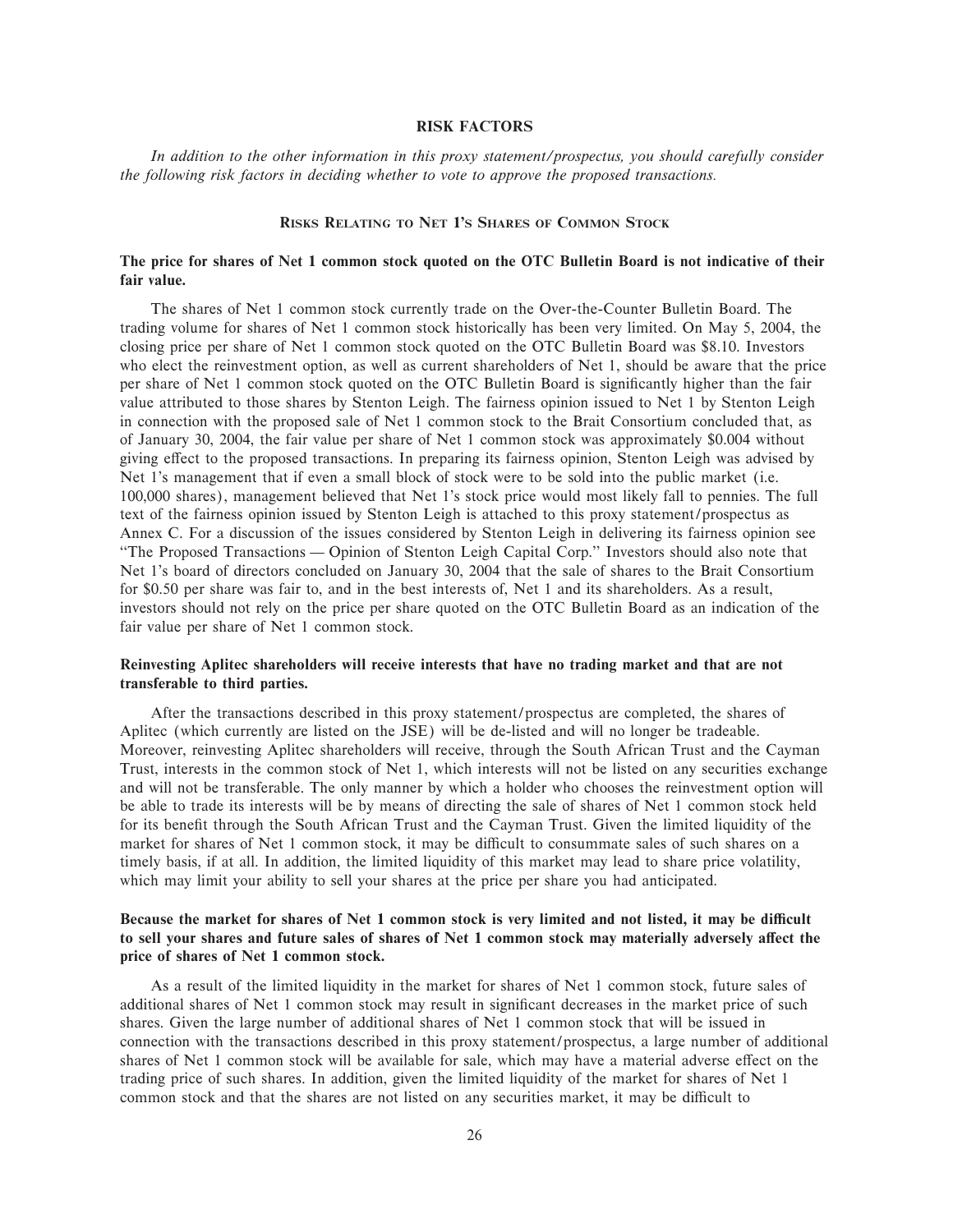consummate sales of Net 1 common stock, on a timely basis, if at all. This limited liquidity may also affect the ability of the South African Trust to effect sales of Net 1 common stock for the benefit of its unit holders. In addition, after giving effect to the consummation of the proposed transactions, the Brait Consortium will beneficially own in excess of 30% of the shares of Net 1 common stock and Nedbank Limited will beneficially own in excess of 15% of such shares. Any transfer, sale or distribution by these shareholders of a substantial amount of shares of Net 1 common stock or a perception in the marketplace that such transfers will occur, may materially adversely affect the prevailing market price of shares of Net 1 common stock.

## **Aplitec shareholders who are U.S. residents will receive shares of Net 1 common stock directly rather than being required to hold their interests in Net 1 through the South African Trust and the Cayman Trust, and accordingly U.S. residents may avoid delays to which former Aplitec shareholders in South Africa may be subject.**

Approximately 1% of the total ordinary shares of Aplitec outstanding as of the date of this proxy statement/prospectus is held by U.S. residents. The Aplitec shareholders who are U.S. residents may realize benefits from the proposed transactions that the non-U.S. residents may not be able to achieve. Because the Aplitec shareholders who are U.S. residents are not subject to South African exchange controls, they will be permitted to own shares of Net 1 common stock immediately upon completion of the proposed transactions. By contrast, Aplitec shareholders who elect the reinvestment option and that are resident in South Africa will be required to hold their interests in Net 1 through the South African Trust and the Cayman Trust, which may result in South African shareholders not being able to sell their shares on as timely a basis as Aplitec shareholders who are U.S. persons. Aplitec shareholders that are U.S. residents would be able to sell their shares at any time following consummation of the proposed transactions, allowing them to realize potential benefits from the transaction before other Aplitec shareholders.

#### **The market for the shares of Net 1 common stock may be highly volatile.**

The market for the shares of Net 1 common stock may be highly volatile for reasons both related to the performance of Net 1 or events pertaining to the industry in which Net 1 competes as well as factors related to the regions where Net 1 and its subsidiaries conduct their business. Instability in the prices for the products and services that Net 1 and its subsidiaries will provide may adversely affect Net 1's ability to raise capital. Net 1's shares of common stock can be expected to be subject to volatility in both price and volume arising from market expectations. Shareholders of Net 1 may be unable to sell significant quantities of shares in the public trading markets without a significant reduction in the price of its shares of common stock.

In addition, the trading prices of Net 1's shares of common stock have been volatile and may continue to be volatile in the future. Factors including the limited depth and liquidity of the market for Net 1's shares of common stock, investor perceptions of Net 1 and general economic conditions worldwide may cause the trading prices of Net 1's shares of common stock to fluctuate significantly. Due to these factors, the shares of common stock obtained upon the conversion of special convertible preferred stock, which will be sold for the benefit of reinvesting shareholders, may trade at a price substantially lower than the price for shares of Net 1 common stock quoted on the OTC Bulletin Board at the time a reinvesting shareholder instructs the South African Trust to sell its interests in shares of Net 1 common stock.

#### Broker-dealers may be discouraged from effecting transactions in Net 1 common stock because it is **considered a penny stock and is subject to the penny stock rules.**

Rules 15g-1 through 15g-9 promulgated under the Securities Exchange Act of 1934, as amended, impose sales practice and disclosure requirements on NASD broker-dealers who make a market in "a penny stock''. A penny stock generally includes any non-NASDAQ equity security that has a market price of less than \$5.00 per share. Net 1 is a non-NASDAQ traded equity security and its historical trading prices have been below \$5.00. See ""Comparative Stock Prices and Dividends''. During the period from January 1, 2003 to December 31, 2003, Net 1's price per share ranged from \$0.95 (low) to \$6.80 (high).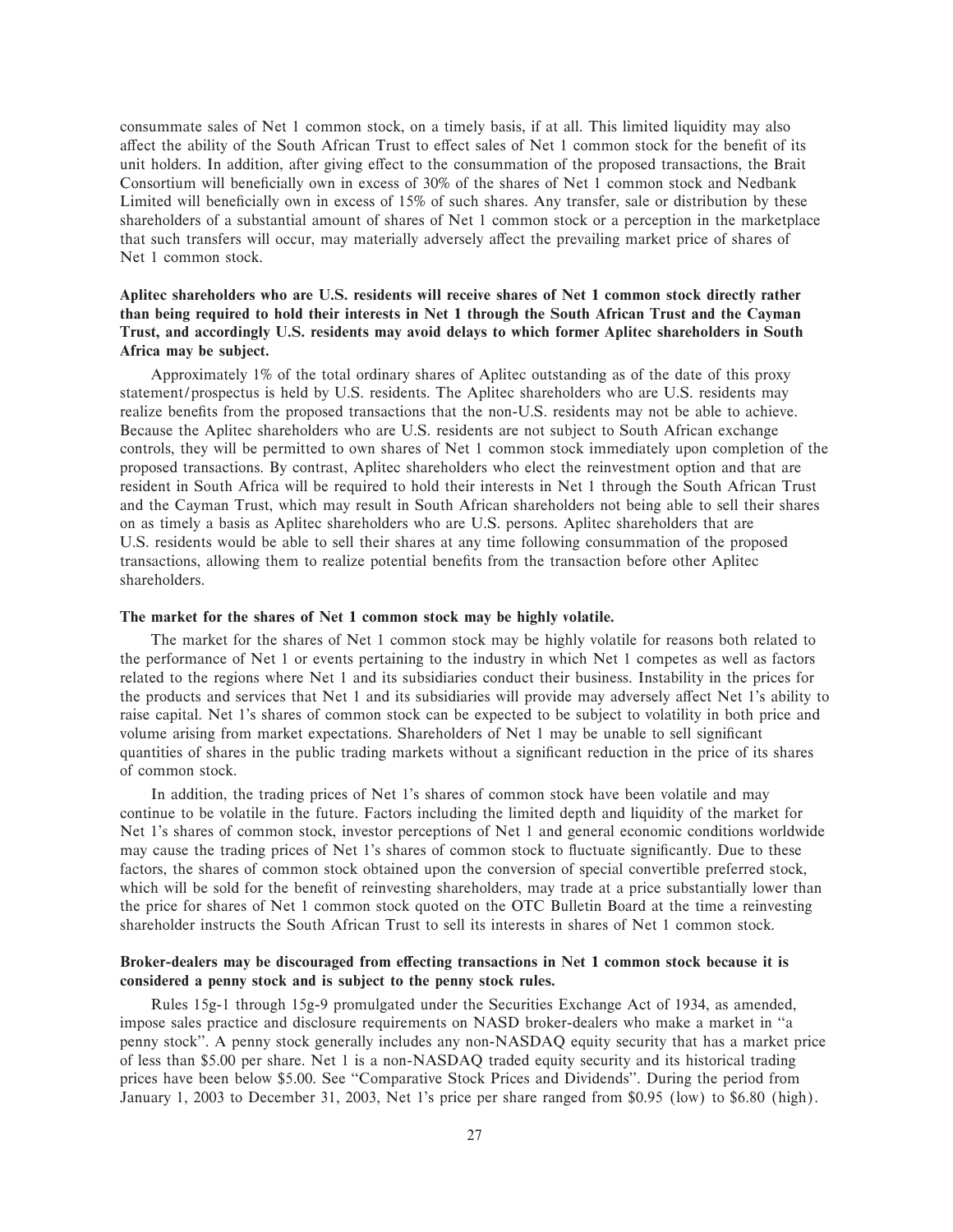The closing price per share on May 5, 2004 was \$8.10 per share. In addition, as described above in the risk factor titled ""The price for shares of Net 1 common stock quoted on the OTC Bulletin Board is not indicative of their fair value'', the fair value of the shares of Net 1 common stock as determined by Stenton Leigh, Net 1's financial advisor, and based on the price being paid for shares of Net 1 common stock by the Brait Consortium is substantially lower than \$5.00. The additional sales practice and disclosure requirements imposed upon broker-dealers, to the extent they apply to Net 1 after the transactions, may discourage broker-dealers from effecting transactions in Net 1 shares, which could severely limit the market liquidity of the shares and impede the sale of its shares in the secondary market.

Under the penny stock regulations, a broker-dealer selling penny stock to anyone other than an established customer or "accredited investor" (generally, an individual with net worth in excess of \$1,000,000 or an annual income exceeding \$200,000, or \$300,000 together with his or her spouse) must make a special suitability determination for the purchaser and must receive the purchaser's written consent to the transaction prior to sale, unless the broker-dealer or the transaction is otherwise exempt.

In addition, the penny stock regulations require the broker-dealer to deliver, prior to any transaction involving a penny stock, a disclosure schedule prepared by the SEC relating to the penny stock market, unless the broker-dealer or the transaction is otherwise exempt. A broker-dealer is also required to disclose commissions payable to the broker-dealer and the registered representative and current quotations for the securities. Finally, a broker-dealer is required to send monthly statements disclosing recent price information with respect to the penny stock held in a customer's account and information with respect to the limited market in penny stocks.

#### **RISKS RELATING TO THE PROPOSED TRANSACTIONS**

#### Investors and financial analysts may have difficulty in evaluating Net 1, which may adversely affect the **market price of the Net 1 shares of common stock.**

If the proposed transactions are completed, Net 1 believes that it will be the only company with a principal focus on branded UEPS technology globally. Net 1 will have five principal sources of revenue: manufacture licensing, software licensing, usage licensing, joint ventures and hardware sales. Analysts may apply different valuation methodologies to these revenue streams and to Net 1. Investors and analysts may also have difficulty in evaluating the transaction structure, which may influence their valuation of Net 1. Net 1's business does not have an operating history and is not proven, and investors and analysts may need an extended period of time to fully understand this business. Although Net 1 expects to devote time and effort in explaining its business to investors, analysts and other market participants, it is possible that they will have difficulty evaluating Net 1, which may have an adverse effect on the market price of Net 1's shares of common stock.

#### Net 1 may fail to realize the anticipated benefits of the proposed transactions, which may negatively affect Net 1's ability to develop its business plan.

Net 1 will need to implement promptly and effectively a post-transaction action plan in order to realize the benefits or synergies from the proposed transactions, including:

- ' increasing revenues from licensing and other sources; and
- ' developing new businesses and providing additional services that beneÑt from the combined assets and resources of Net 1's constituent companies.

If Net 1's management team fails to execute this action plan, Net 1 may not realize anticipated growth in revenue, cash flow and earnings, which would have an adverse effect on the market price of Net 1's shares of common stock. Net 1's management has been involved for some time in attempting to develop Net 1's business plan with only limited success.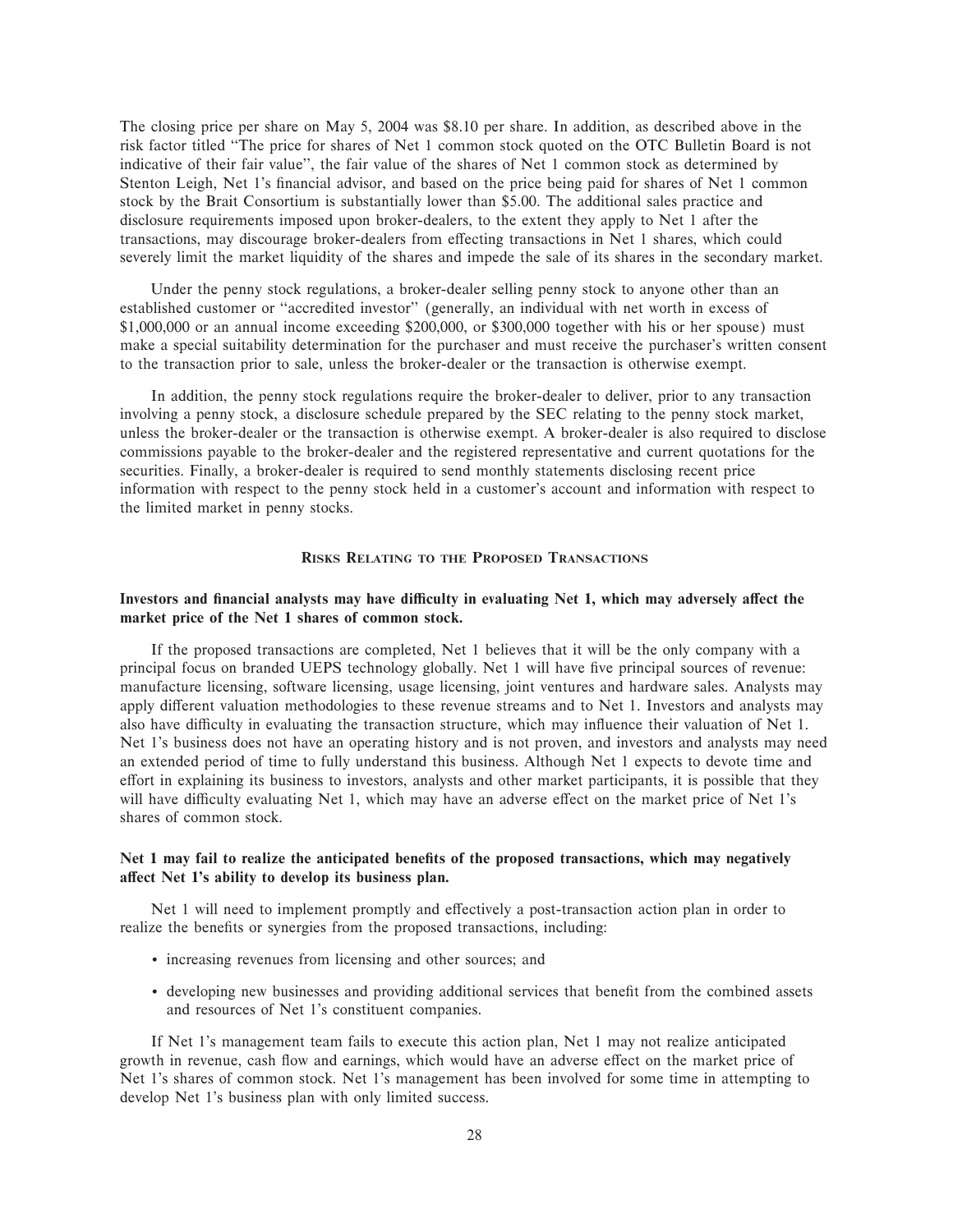#### **The proposed transactions may not be completed if certain conditions are not met.**

The proposed transactions are subject to a number of conditions, the outcome of which cannot be influenced by Net 1, including the approval of regulatory bodies in South Africa. If these conditions are not fulÑlled or waived before June 8, 2004, the proposed transactions will not be completed. If the proposed transactions are not completed, Net 1 may not be able to continue as a going concern beyond the second quarter of 2004.

## **Certain Aplitec shareholders may seek a rescission or damages by claiming a violation of the U.S. Securities Act of 1933.**

On February 3, 2004, we initially filed with the SEC the registration statement of which this proxy statement/prospectus is a part. In connection with its review of the registration statement, the staff of the SEC advised Net 1 that a preliminary proxy statement on Schedule 14A filed by Net 1 on December 3, 2003 and certain Aplitec announcements in South Africa in October and November 2003, as well as the Aplitec shareholder vote approving the sale of assets on December 9, 2003, may not have complied with Section 5 under the U.S. Securities Act of 1933. Thus, we are offering to all Aplitec shareholders who are shareholders of record on June 7, 2004, the opportunity to rescind any acceptance of Net 1 securities that may have been offered to them on or prior to the December 9 vote (the "rescission offer").

#### **None of the proposed transactions will be consummated if the holders of a majority of the outstanding** ordinary shares of Aplitec accept the rescission offer.

If holders of a majority of the outstanding Aplitec ordinary shares accept the rescission offer, the proposed transactions will not be consummated as a result of the failure of certain conditions precedent to the consummation of the Aplitec acquisition is subject. If the proposed transactions are not consummated, no Aplitec shareholders, including those Aplitec shareholders who affirmatively reject the rescission offer, will receive any consideration. As a result of the possible failure to comply with Section 5 under the U.S. Securities Act, the right of rescission, under the U.S. Securities Act, granted to Aplitec shareholders who accept the rescission offer or who make no election in respect of the rescission offer may continue for a period of one year from the date of this proxy statement/prospectus. Additionally, any rights of rescission under the U.S. Securities Act of any Aplitec shareholder may survive and not be barred by our making the rescission offer.

If holders of less than a majority of the issued Aplitec ordinary shares vote to accept the rescission oÅer, the proposed transactions will be consummated as originally contemplated and all Aplitec shareholders, including those Aplitec shareholders who accept the rescission offer, will receive cash or, if they elect the reinvestment option, cash and interests in the South African Trust, subject to the satisfaction of any unfulfilled conditions.

## **Any failure to complete the proposed transactions or delay in the completion of the proposed** transactions could cause Net 1 to incur substantial costs and negatively affect Net 1's results of **operations.**

If the transactions are not completed on a timely basis or at all, Net  $1$  may suffer negative consequences to its business, results of operations, financial condition and prospects, including, among others, the following:

- ' substantial fees and expenses related to the transactions in the range of \$2.0 million to \$5.8 million, such as legal and accounting fees and disbursements, which must be paid even if the transactions are not completed; and
- ' if the transactions are terminated and Net 1's board of directors determines to pursue another transaction, it may not be able to find a partner at all or on terms as attractive as those provided for by the transactions described herein.

In addition, as a development stage company that has not been able to raise adequate financing to fund its business plan and operations since its incorporation in 1997, the failure to consummate the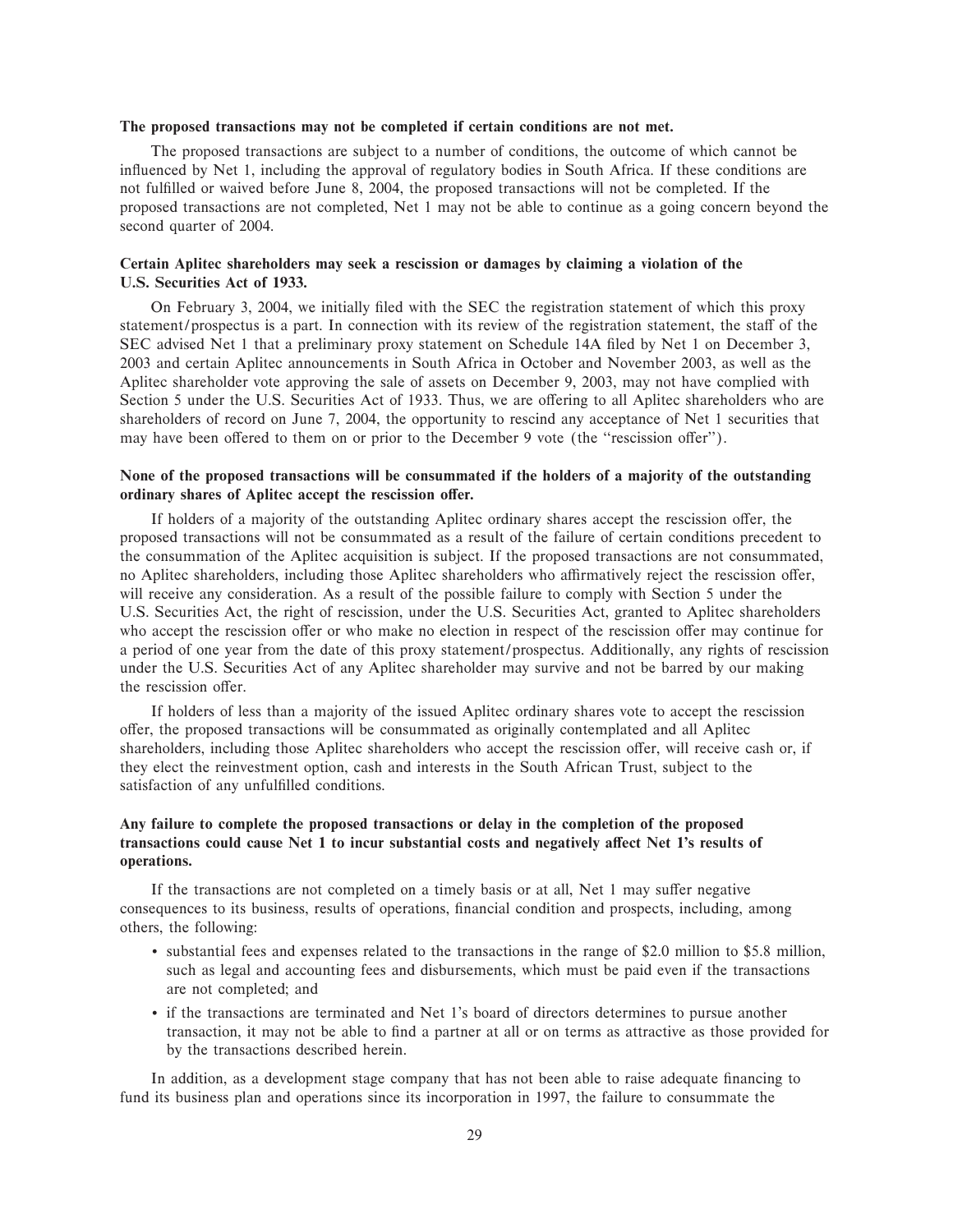transactions and obtain the proposed Ñnancing from the Brait Consortium raises concerns about Net 1's ability to continue as a going concern beyond the second quarter of 2004.

Any of these effects or the failure to complete the transactions on a timely basis or at all would adversely affect the market price of Net 1's shares of common stock and could result in the bankruptcy of Net 1.

### **The shares of Net 1 common stock and special convertible preferred stock to be issued in connection** with the proposed transactions will significantly dilute the voting power, and could have a material **adverse impact on the market price of Net 1's common stock.**

Net 1 will issue to the Brait Consortium 105,661,428 shares of common stock at a purchase price of \$0.50 per share and in addition, the Brait Group has the option of applying up to \$2.5 million of its capital raising fee to purchase up to 5 million shares of Net 1 common stock, for a purchase price of \$0.50 per share. Net 1 will also issue to the South African Trust 192,967,138 shares of special convertible preferred stock in connection with the Aplitec acquisition, which are convertible on a one-for-one basis into shares of Net 1 common stock. The shares of special convertible preferred stock will be convertible into shares of common stock that will be issued to holders of special convertible preferred stock upon exercise of their conversion option. Together, these issuances (assuming the Brait Group purchases 5 million additional shares of Net 1 common stock) will account for 90.10% of the voting power of Net 1 after the closing of the proposed transactions. These issuances will significantly limit the voting power of shares of Net 1 common stock currently outstanding, and could have a material adverse impact on the market price of Net 1's common stock.

#### **Net 1's shareholders who vote against the proposed transactions will not have dissenters' or similar rights.**

Neither Florida law nor Net 1's articles of incorporation provide for any dissenters' or appraisal rights to shareholders who vote against the proposed transactions. The absence of such rights may limit the ability of Net 1 shareholders to challenge the proposed transactions after they are approved.

## If a sufficient number of Aplitec's current shareholders do not elect the reinvestment option, the Brait **Group may control Net 1, which could inhibit or cause potential changes of control of Net 1 and may give rise to conÖicts of interest with Net 1's other shareholders.**

To the extent Aplitec shareholders decline the reinvestment option, the Brait Group, an affiliate of which is a member of the Brait Consortium, will acquire those interests via the South African Trust. The Brait Group would therefore participate in the ownership of New Aplitec in lieu of the non-participating Aplitec shareholders and exercise voting and other rights in Net 1 indirectly through the South African Trust. The effect of this scenario would be to increase the Brait Group's ownership of Net 1's voting shares. If a sufficient number of Aplitec's shareholders decline the reinvestment option, the Brait Group may effectively control a majority of the voting interest of Net 1 when added to the shares of common stock that will be issued directly to the Brait Consortium (of which the Brait Group is a member) in connection with its capital contribution. Finally, the Brait Group may elect to apply up to \$2.5 million of its capital raising fee to purchase up to 5 million shares of Net 1 common stock at a purchase price of \$0.50 per share, which has the potential to increase its total holdings to 69.90% of the voting interest of Net 1. This would enable the Brait Group to determine all matters requiring shareholder approval, including a sale of Net 1 or of substantially all of its assets, or a material acquisition by Net 1.

The Brait Consortium has the right to nominate three designees to the Net 1 board of directors. To date, the Brait Consortium has only nominated two designees: Anthony Ball and Chad Smart. Even if the Brait Consortium were to nominate a third designee to the Net 1 board of directors, it would not exercise control of the board immediately following the proposed transactions. See ""Management of Net 1 After the Proposed Transactions.'' The Brait Consortium also has the right to designate three nominees to the slate of directors that Net 1's management recommends to shareholders in its annual proxy statement. These board representation rights could discourage other parties from initiating potential merger or other change of control transactions that might otherwise be beneficial to Net 1's shareholders. In addition, if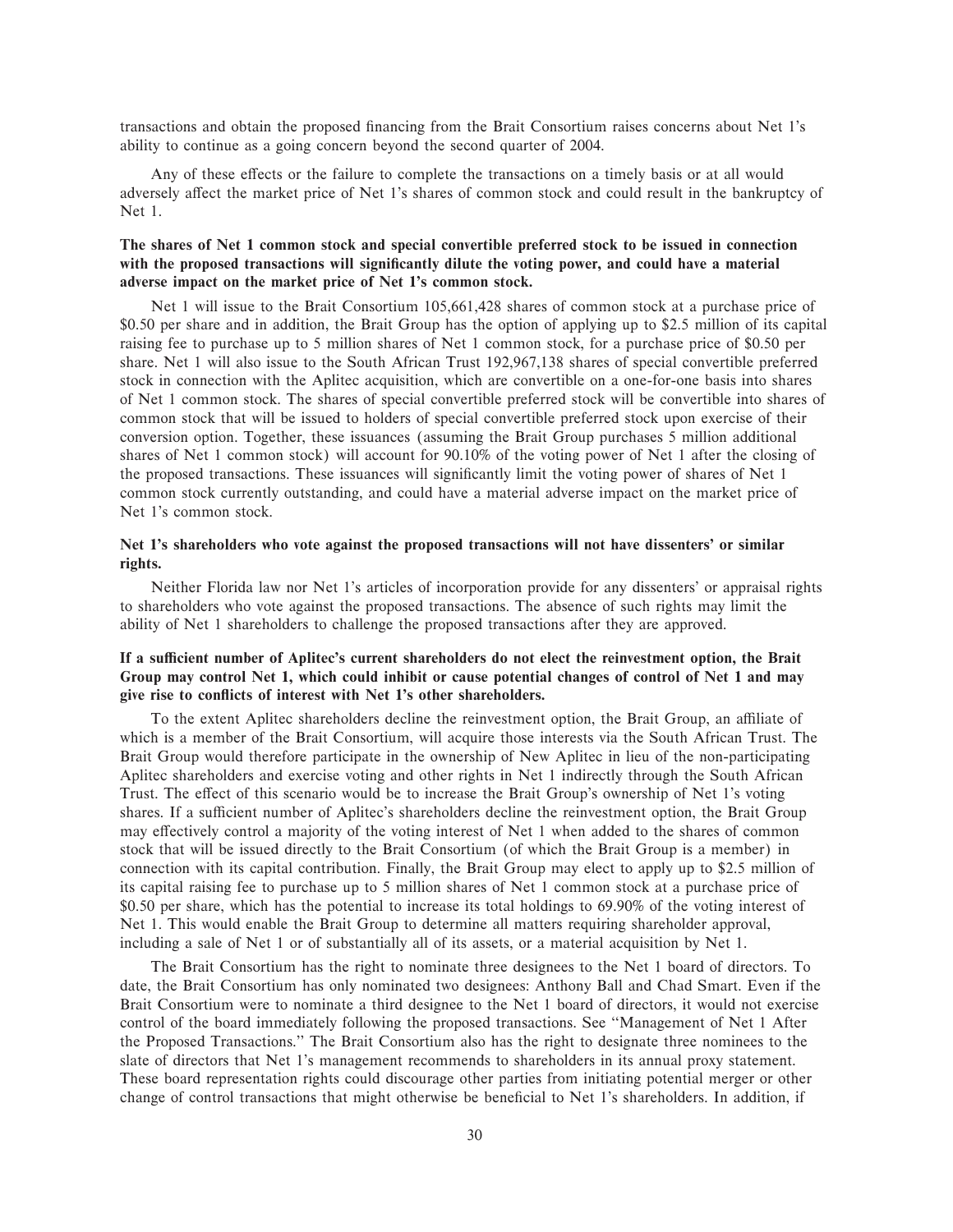the Brait Group were to become the controlling shareholder of Net 1, its interests may differ with those of Net 1's other shareholders with respect to, among other things, Net 1's strategic direction, significant corporate transactions, or other corporate opportunities that could be pursued by Net 1 or by the Brait Group. Brait currently has investments in three portfolio companies which, although not technology companies, may provide certain products and services that conflict with the micro-lending operations and the wage payment services to be provided by Net 1 after completion of the proposed transactions. In the future, Brait or its affiliates may invest in companies that may compete with Net 1 and may prevent Net 1 from expanding its business into areas where any such other companies provide competing services.

#### **Intangible assets that may be recognized on consummation of the proposed transactions may be impaired** in the future, which may adversely affect our earnings and financial condition.

As discussed more fully under "The Proposed Transactions — Accounting Treatment — Accounting for the transaction'', intangible assets, including goodwill, may be recognized on the consummation of the proposed transactions. Goodwill and other identified intangible assets will be prospectively tested and measured for impairment. Should these intangible assets be impaired, our earnings and financial condition may be adversely affected.

#### **Aplitec is making no representations or warranties with respect to the sale of assets to New Aplitec.**

Aplitec is making no warranties or representations with respect to the acquisition of the business of Aplitec by New Aplitec. As a result, New Aplitec and Net 1 may be exposed to certain liabilities which may have a material adverse effect on its business, operating results, cash flows and financial condition.

#### **There is a risk we may become subject to a United States tax liability for failing to withhold on certain distributions.**

As discussed more fully under "The Proposed Transactions — Material United States Federal Tax Consequences to Non-U.S. Holders — Consequences to Non-U.S. Holders — Reclassification of Special Convertible Preferred Stock Interest,'' there is no statutory, judicial or administrative authority that directly addresses the tax treatment of Non-U.S. holders that elect to receive units in a trust representing beneficial interests in B class preference shares and B class loan accounts issued by New Aplitec pursuant to the reinvestment option. We believe these interests should be treated for United States federal income tax purposes as, and intend to treat them as, separate and distinct interests in New Aplitec. As such, we and our affiliates do not intend to withhold any amounts for United States federal taxes in respect of such interests. There is a risk, however, that these interests, together with the special convertible preferred stock, will be treated as representing a single direct equity interest in Net 1 for United States federal income tax purposes. In such case, distributions received with respect to the B class preference shares and B class loan accounts could be subject to United States federal withholding tax as described under ""The Proposed Transactions — Material United States Federal Tax Consequences to Non-U.S. holders — Consequences to Non-U.S. Holders — Dividends." Should Non-U.S. Holders fail to pay the United States federal tax associated with such distributions, we may be liable for such taxes in our capacity as withholding agent. In addition, our failure to collect and remit United States federal withholding tax may also subject us to penalties.

#### **RISKS RELATING TO NET 1**

#### **Net 1's business has incurred losses and might not be able to continue as a going concern if the proposed transactions are not completed.**

Net 1's business has a history of losses and Net 1 is expected to continue to incur losses as it has to fund operating and capital expenditures in the future including marketing, personnel and integration costs. Net 1 incurred total net losses in 2003 of \$281,869 and the accumulated deficit at December 31, 2003 was \$2,523,508. If the proposed transactions are not completed, Net 1 believes that it will not be able to adequately fund its operating and capital expenditures, and that it may not be able to continue as a going concern beyond the second quarter of 2004.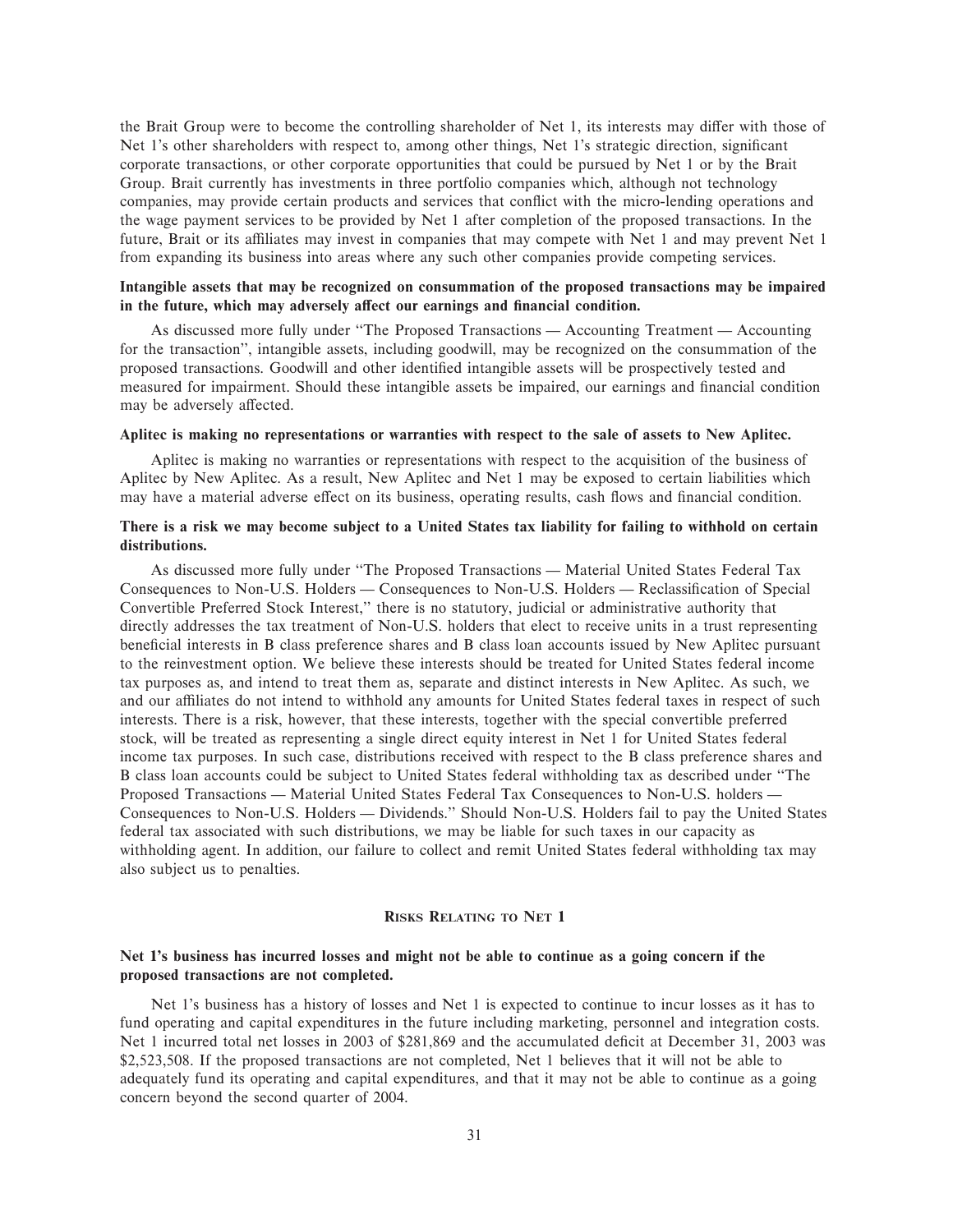## Net 1 may fail to retain or recruit qualified managers with the requisite multi-national and industry **expertise, which could impede the implementation of Net 1's business strategy.**

Net 1's future financial and operational performance depends, in large part, on the continued service of Dr. Belamant, who is the current chairman of Net 1's board of directors and who will also serve as Net 1's chief executive officer after the completion of the proposed transactions. The loss of the services of Dr. Belamant could have a material adverse effect on Net 1's businesses and financial performance.

Net 1's multi-country strategy also requires the hiring and retention of highly qualified personnel in each market. Net 1 may not be able to retain key personnel or attract and retain additional highly qualified technical and managerial personnel in the future. Any failure to attract and retain the necessary personnel could result in Net 1 failing to successfully implement its business plan and prevent Net 1 from attaining profitability.

# Net 1 may be required to raise additional financing by issuing new securities with terms or rights superior to those of the shares of common stock, which could adversely affect the market price of the **shares of common stock.**

Net 1 may require additional financing to fund future operations, including expansion in current and new markets, the granting of new licenses, programming development and acquisition, capital costs and the costs of any necessary implementation of technological innovations or alternative technologies. Because of the early stage of development of Net 1's operations, its negative earnings and exposure to market risks associated with economies in emerging markets, Net 1 may not be able to obtain financing on favorable terms or at all. If Net 1 raises additional funds by issuing equity securities, the percentage ownership of its then current shareholders will be reduced, and the holders of the new equity securities may have rights superior to those of the holders of its shares of common stock, which could adversely affect the market price and voting power of shares of common stock. If Net 1 raises additional funds by issuing debt securities, the holders of these debt securities would similarly have some rights senior to those of the holders of its shares of common stock, and the terms of these debt securities could impose restrictions on its operations and create a significant interest expense for Net 1.

# Net 1 may have difficulty raising necessary capital to fund operations as a result of market price **volatility for its shares of common stock.**

In recent years, the securities markets in the United States have experienced a high level of price and volume volatility, and the market price of securities of many companies, particularly small-capitalization companies such as Net 1, have experienced wide fluctuations that have not necessarily been related to the operations, performances, underlying asset values, or prospects of such companies. For these reasons, Net 1's shares of common stock can also be expected to be subject to volatility resulting from purely market forces over which Net 1 will have no control. If its business development plans are successful, additional financing may be required to continue to develop and exploit existing and new technologies and to expand into new markets. The exploitation of Net 1's technologies may, therefore, be dependent upon Net 1's ability to obtain financing through debt and equity or other means.

# Patent competition may adversely affect our products or processes, and the lack of proprietary protection **could be harmful to our operations.**

Our products and technology have unique characteristics and structures and, as a result, are subject to patent protection, the extent of which varies from country to country. During the life of a patent, a product is only subject to competition by alternative products. However, aggressive patenting by our competitors and potentially patent piracy may threaten protected products and processes and may result in an increased patent infringement risk, especially in emerging economies such as those where we currently operate. The expiration of a patent also results in increased competition in the market for the previously patented products and processes. In addition, Net 1's patent filings in Europe have been revoked and consequently it does not have any patent protections in the member countries of the European Union. As a result, the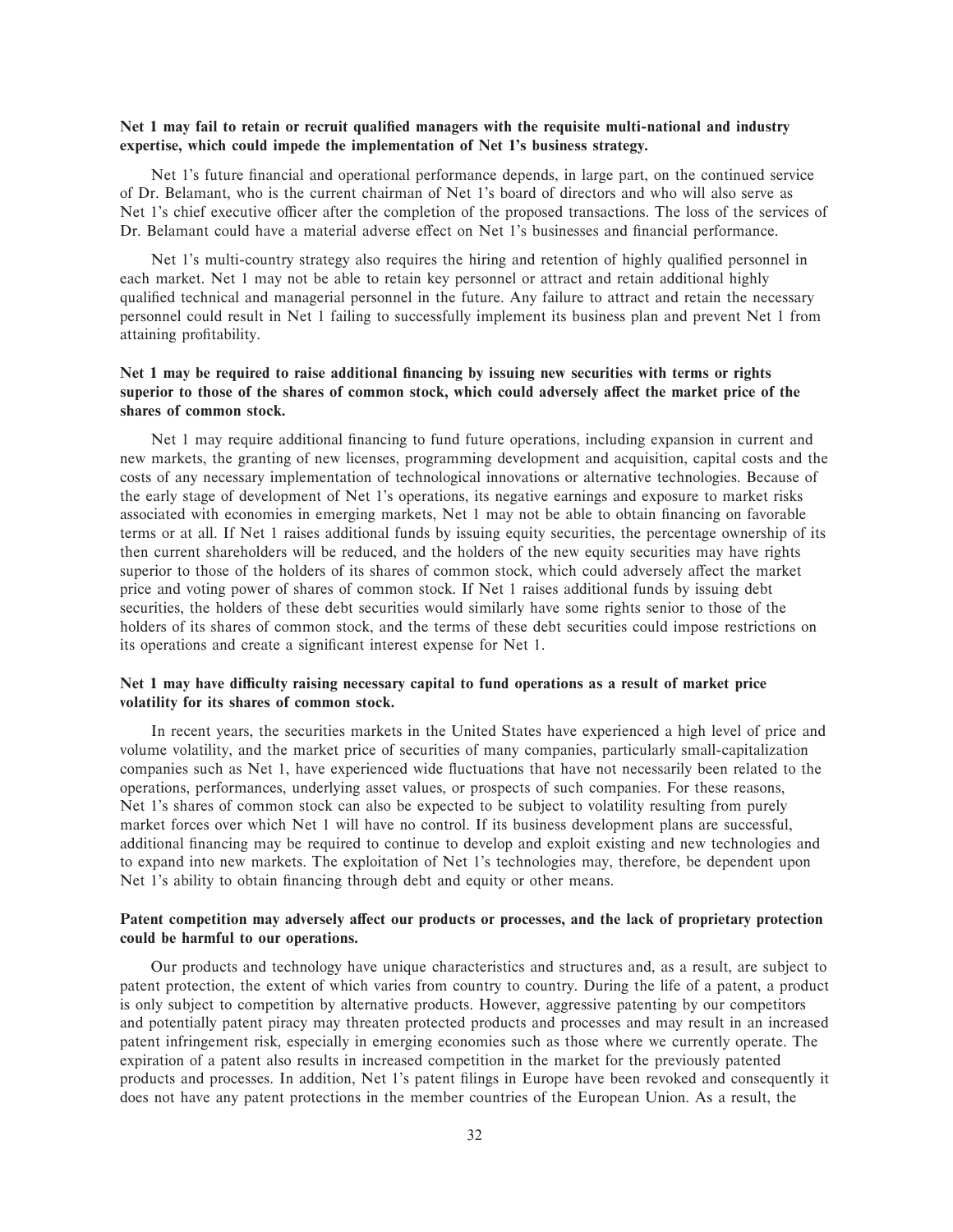local system operator from the CIS State has stopped paying licensing fees to Net 1 on the grounds that the evocation of the European FTS patent relieves it from the obligation to pay such fees. Moreover, although Net 1 has certain rights to patents in the United States, these are not expected to have significant utility in Net 1's business given that Net 1's management does not expect the U.S. market will become a material part of its business in the future. Each of these factors could have a material adverse effect on our business, operating results, cash flows and financial condition.

# **We may not be able to exploit technological advances quickly and successfully, which could impair our competitive position and operations.**

Most of our operations depend on the use of advanced technological methods. The use of the appropriate advanced technological procedures can affect, among other things, the competitiveness of our products, the safety of transactions performed using our products, the continuity of our operations and the capacity and efficiency of our production.

We believe that new technologies may emerge and that existing technologies may be further developed in the fields in which we operate. Unexpected rapid changes in employed technologies that affect our operations and product range could render the technologies we utilize obsolete or less competitive in the future. Difficulties in accessing new technologies may impede us from implementing them and competitive pressures may force us to implement these new technologies at a substantial cost. In addition, limited access to sources of new capital to acquire new technologies may adversely affect our results of operations and financial condition.

We cannot predict the effect of technological changes on our business or on our ability to provide competitive products. Our ability to meet the competition will depend on our timely and cost-effective implementation of new technological advances. It will also depend on our success in commercializing these advances in spite of competition we face by patents registered by our competitors. If we are unable to implement new technologies in a timely or cost-efficient basis or penetrate new markets in a timely manner in response to changing market conditions or customer requirements, we could experience a material adverse effect on our business, operating results, cash flows and financial condition.

# Volatility in the South African Rand to U.S. dollar exchange rate may adversely affect our business, **operating results, cash flows and financial condition.**

The Rand is a substantial operating currency for Aplitec and will be a substantial operating currency for Net 1 upon completion of the Aplitec acquisition. Because a large part of Net 1's sales will be denominated in Rand, a decline in the value of the Rand against the U.S. dollar may have a significant adverse effect on the results of operations of Net 1. In recent years, the Rand has steadily depreciated against the U.S. dollar, moving at an average rate per U.S. dollar from ZAR 6.33 in 2000 to ZAR 7.64 in 2001 to ZAR 10.20 in 2002. However, since June 2002, the Rand has appreciated against the U.S. dollar, mainly due to a general depreciation of the U.S. dollar, reaching ZAR 6.825 on May 5, 2004. Over this period, the exchange rate has been particularly volatile and we expect this volatility to continue in the foreseeable future.

In addition, although the Rand exchange rate is primarily market-determined, its value at any time may not be an accurate reflection of underlying value, due to the potential effect of exchange controls. Trends in sales and profits may experience significant fluctuations as the rate of exchange between the Rand and the U.S. dollar fluctuates. We cannot assure you what effect, if any, a decline in the exchange rate of the Rand against the U.S. dollar will have on our results of operations and financial condition after consummation of the transactions.

## **Our ability to engage in a reorganization subsequent to the proposed transactions may be limited.**

Immediately following the proposed transactions, substantially all of our business activities will be conducted outside of the United States. We intend to analyze the possibility of engaging in a subsequent reorganization in which Net 1 would become organized outside of the United States. However, legislation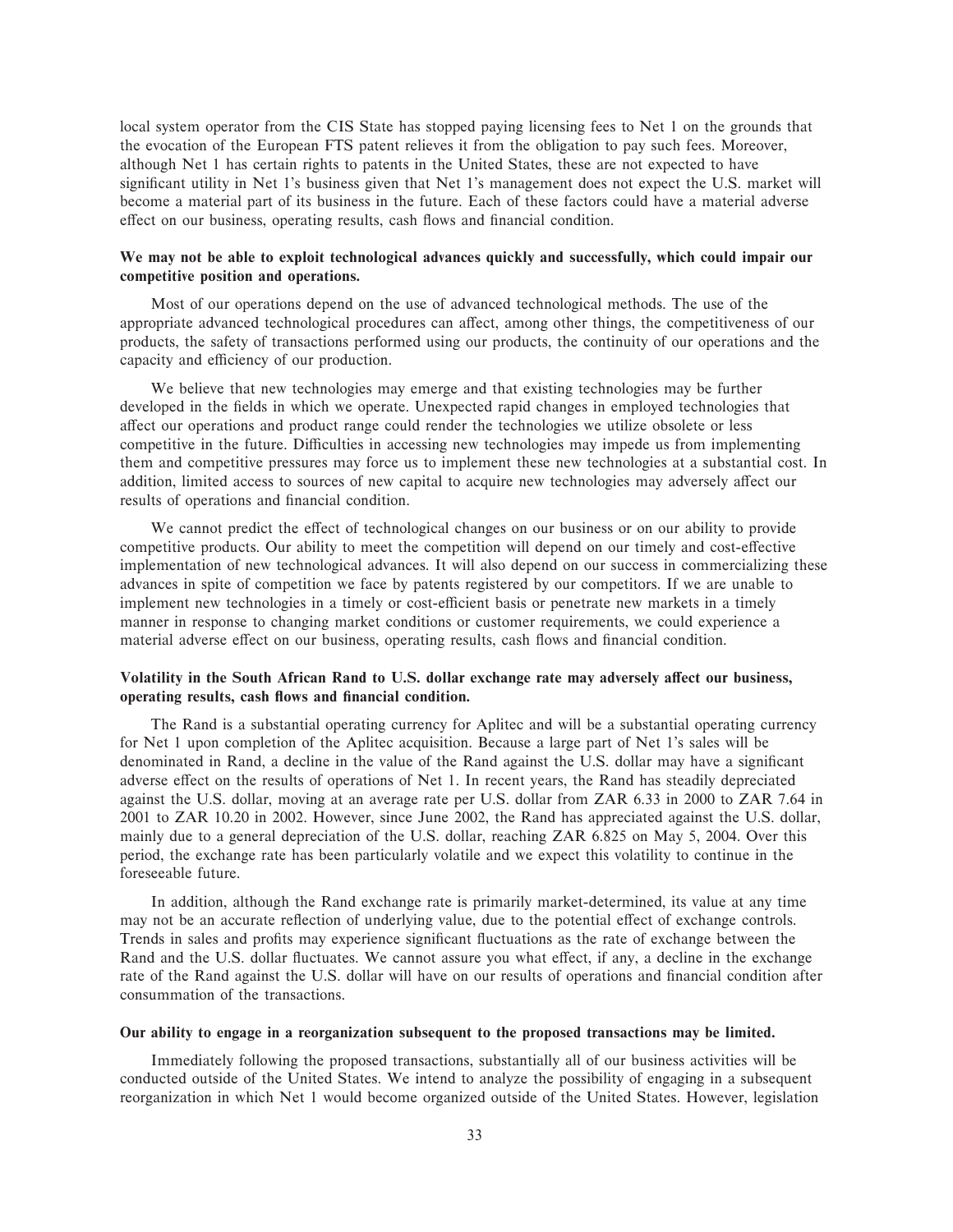recently proposed by the United States Congress could affect the economic feasibility of such a reorganization.

# There are risks relating to other countries in which we intend to operate that could adversely affect our business, operating results, cash flows and financial condition.

In the future, we intend to expand operations into countries and regions (such as Africa, South America, Southeast Asia and Central Europe) that are subject to significantly differing political, economic and market conditions. Specific country risks that may have a material impact on our business, operating results, cash flows and financial condition, include:

- ' political and economic instability;
- ' external acts of warfare and civil clashes;
- ' government interventions, including protectionism and subsidies;
- ' regulatory, taxation and legal structure changes;
- ' cancellation of contractual rights; and
- ' expropriation of assets.

Many of these countries are in various stages of developing institutions and legal and regulatory systems that are characteristic of parliamentary democracies. However, institutions in these countries may not yet be as firmly established as they are in parliamentary democracies in the developed world. Many of these countries are also in the process of transitioning to a market economy and, as a result, experience changes in their economies and their government policies that can affect our investments in these countries. Moreover, the procedural safeguards of the new legal and regulatory regimes in these countries are still being developed and, therefore, existing laws and regulations may be applied inconsistently. In some circumstances, it may not be possible to obtain the legal remedies provided under those laws and regulations in a timely manner.

As the political, economic and legal environments remain subject to continuous development, investors in these countries face uncertainty as to the security of their investments. Any unexpected changes in the political or economic conditions in these or neighboring countries may have a material adverse effect on the international investments that Net 1 has made or may make in the future, which may in turn have a material adverse effect on its business, operating results, cash flows and financial condition.

# Net 1 may incur significant costs to ensure compliance with United States corporate governance and **accounting requirements subsequent to the proposed transactions.**

Aplitec is currently subject to all laws applicable to South African companies, as well as the listing requirements of the JSE. Net 1 may need to modify its corporate governance standards to comply with U.S. requirements, including the Sarbanes-Oxley Act. Additionally, after completion of the proposed transactions the accounting standards currently used by Aplitec may require modifications to ensure compliance with U.S. GAAP. These adjustments may require Net 1 to incur significant third-party advisory costs.

# **RISKS RELATING TO APLITEC AND NEW APLITEC**

# There are risks relating to South Africa that could adversely affect New Aplitec's business, operating results, cash flows and financial condition.

New Aplitec, which will be Net 1's primary operating subsidiary after the proposed transactions, is a South African company. All of New Aplitec's operations will be located and all of its sales will be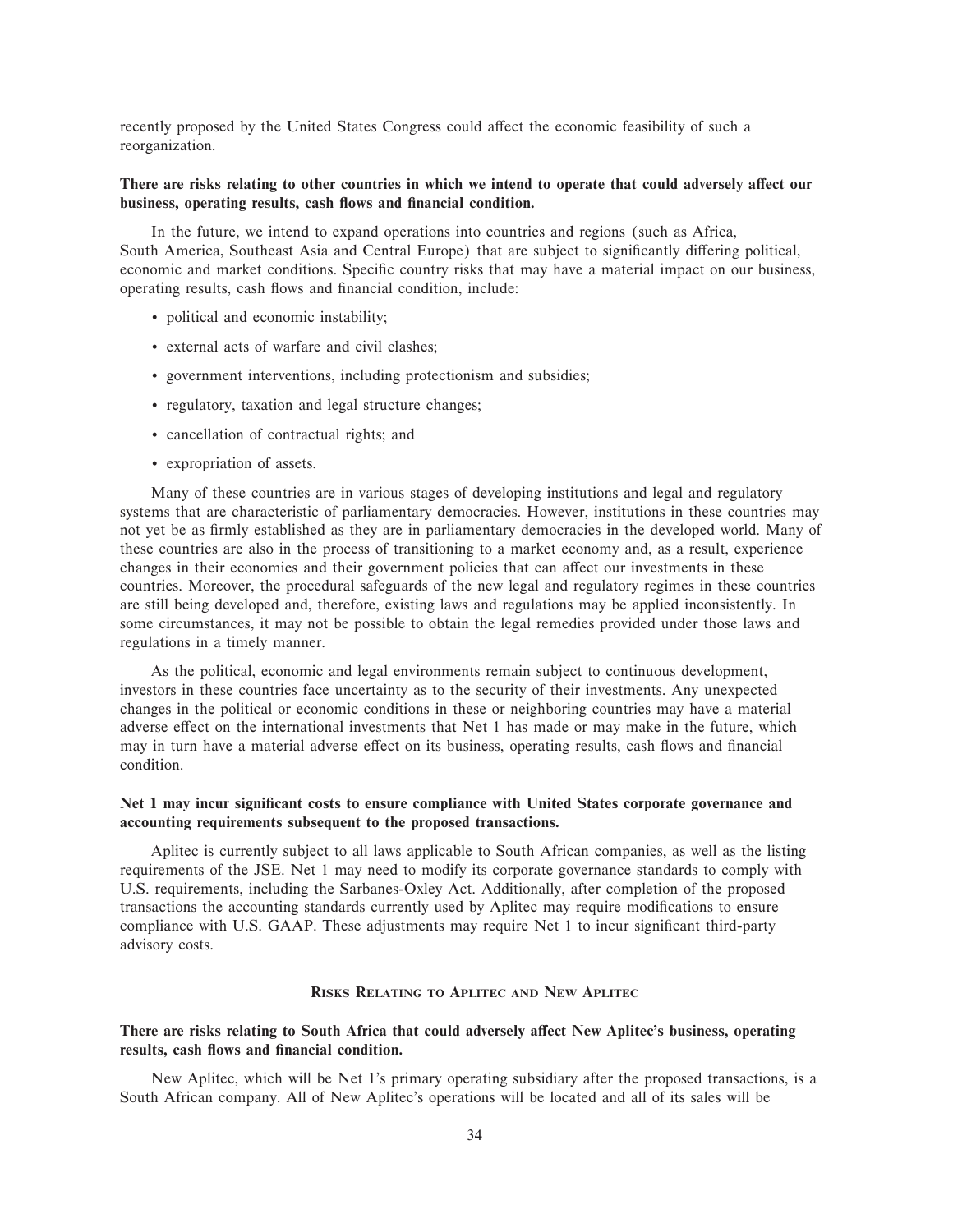generated in South Africa and its surrounding territories. As a result, New Aplitec will be subject to the uncertainties of the political, economic and regulatory environment of South Africa.

*The changing political and social environment.* South Africa has faced a rapidly changing political environment since the democratic elections of 1994, when over forty years of National Party rule came to an end. South Africa now faces social, political and economic challenges, which may adversely affect New Aplitec's business, operating results, cash flows and financial condition. The country is experiencing high levels of unemployment and crime. There are significant differences in the level of economic and social development among its people, with large parts of the population not having access to education, healthcare, housing and other basic services. Furthermore, South Africa faces challenges related to lack of adequate infrastructure. These problems have hampered foreign direct investment into South Africa, prompted emigration of skilled workers and may in the future have an adverse impact on productivity.

*High inflation and interest rates.* The economy of South Africa has been, and may in the future be, characterized by high rates of inflation and high interest rates. High rates of inflation could increase Net 1's South African-based costs and decrease its operating margins. High interest rates could adversely affect Net 1's ability to obtain cost-effective debt financing in South Africa.

*Black economic empowerment.* The South African government has recently taken a number of steps to increase ownership of South African business assets by Black Empowerment Entities, or ""BEEs''. The government and the information technology industry in South Africa are currently drafting an ""Information Technology charter'', which is expected to result in a requirement that South African information technology companies accommodate a BEE ownership component, which will probably be a set percentage ownership that has to be achieved over a predetermined period. The potential dilutive effect and the cost of accommodating BEE shareholders is a risk to the shareholders of New Aplitec. Furthermore, the retention of existing government contracts, as well as awards of new contracts from the South African government, will be influenced by the BEE profile of New Aplitec. Because the provincial governments of South Africa will be New Aplitec's largest customers, a poor BEE profile could have a material adverse impact on New Aplitec's ability to retain its existing contracts or to win new contracts from these provincial governments, which will adversely affect our operations.

*Exchange control regulation.* South Africa's exchange control regulations restricts the export of capital from South Africa, the Republic of Namibia, and the Kingdoms of Lesotho and Swaziland, known collectively as the Common Monetary Area. Transactions between South African residents (including companies) and non-residents of the Common Monetary Area are subject to exchange controls enforced by the South African Reserve Bank. As a result, Net 1's ability to raise and deploy capital outside the Common Monetary Area is restricted. In particular, New Aplitec will:

- ' generally not be permitted to export capital from South Africa or to hold foreign currency without the approval of the South African Reserve Bank; and
- generally be required to repatriate to South Africa profits of its foreign operations.

These restrictions could prevent New Aplitec and ultimately Net 1 from obtaining adequate funding on acceptable terms for its acquisitions and other business opportunities outside South Africa.

Acquisitions of non-South African shares or assets, or South African shares or assets, from a non-South African by South African residents, are subject to prior approval by the South African Reserve Bank, pursuant to South African exchange control regulations. The South African Reserve Bank may refuse to approve such proposed acquisitions in its discretion. As a result, New Aplitec's management may be limited in its ability to consider strategic options and Net 1's shareholders may not be able to realize the premium over the current trading price of Net 1's shares that they might otherwise receive upon an acquisition of New Aplitec's ordinary shares if Net 1 sought to dispose of New Aplitec. Moreover, Excon's approval of the Aplitec acquisition is conditioned on the requirement that it must approve any sale of the FTS patent in South Africa and its surrounding territories to a non-South African resident.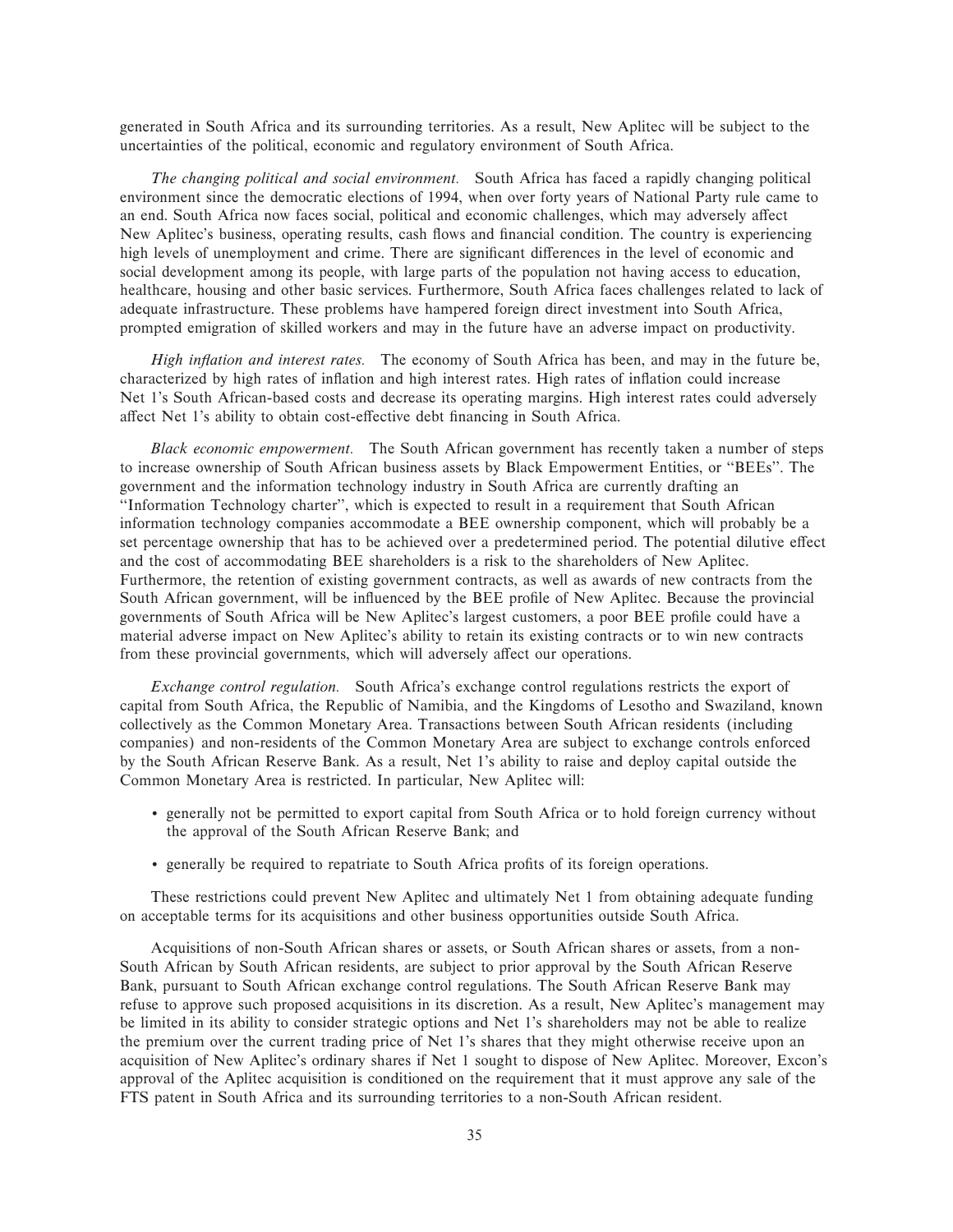*Unionized labor force.* Most of South Africa's major industries are unionized, and the majority of employees belong to trade unions. In the past, trade unions have had a significant impact on the collective bargaining process as well as on social and political reform in South Africa in general. Aplitec currently has 141 unionized employees. Although in recent years Aplitec has not experienced significant labor disruptions, we cannot assure you that such labor disruptions could not occur in the future.

*Regional instability.* Historically, there has been regional, political, and economic instability in the countries surrounding South Africa. Such political or economic instability in neighboring countries could affect the social, political and economic conditions in South Africa, and this could have a negative impact on Net 1's ability to manage its operations in the country.

*HIV/AIDS.* HIV/AIDS and tuberculosis, which is exacerbated in the presence of HIV/AIDS, are major healthcare challenges in South Africa and other sub-Saharan countries. HIV infection among women in antenatal clinics throughout South Africa has risen from 1% in 1990 to nearly 25% in 2000. Under South African law, Aplitec cannot run tests to determine if its employees are infected with, or die from, AIDS. Aplitec may incur costs relating to the loss of personnel and the related loss of productivity as well as the costs relating to recruiting and training of new personnel. New Aplitec is not in a position to accurately quantify these costs and cannot assure you that the costs that will be incurred in connection with this epidemic will not have a material adverse effect on New Aplitec and its financial condition.

# **The provincial governments of South Africa will be New Aplitec's largest customers, and any payment** defaults by these governments will adversely affect our operations.

Cash Paymaster Services (Proprietary) Limited, or "CPS", Aplitec's principal operating subsidiary, is responsible for the distribution of social welfare grants on behalf of five of the provincial governments of South Africa. CPS uses internal cash resources and facilities to fund the payment of these grants in the KwaZulu-Natal and Eastern Cape provinces of South Africa. These funds are subsequently recovered from the provincial government at the end of the payment cycle. New Aplitec's ongoing revenues, operating results and cash flows will be dependent on this concentrated group of customers. Also, Aplitec's prefunding obligations with respect these grants expose it to the risk of default by the applicable provisional government. Although no provincial government has ever defaulted on a repayment of funds at the end of the payment cycle, we cannot guarantee that such a default will not occur in the future. Any such default could have a material adverse effect on New Aplitec and its financial position.

# **New Aplitec may not be successful in renewing its existing contracts to distribute social welfare payments through its CPS subsidiary.**

CPS generates the majority of the revenue and profits of Aplitec. Most of the contracts to which CPS is a party are in extension periods and contracts in the five provinces will expire at different times between December 2004 and November 2006. New Aplitec's failure to win tenders for the award of these contracts once they expire or to obtain further extensions will have a material adverse effect on New Aplitec and its financial position.

## New Aplitec may not recover outstanding amounts owed to its micro-finance businesses.

Aplitec operates a traditional micro-finance business, with more than 100 branches throughout South Africa. These branches extend short-term loans for periods ranging from 30 days to 3 months. Despite credit granting procedures, the rate of default on loans has been high due to the high credit risk of these borrowers and the difficulty of collecting outstanding repayments. New Aplitec may therefore not recover the principal and interest amounts currently owed by its borrowers, which at December 31, 2003 totaled ZAR 78.2 million (\$11.46 million). New Aplitec's inability to recover these amounts may have a material adverse effect on its financial position.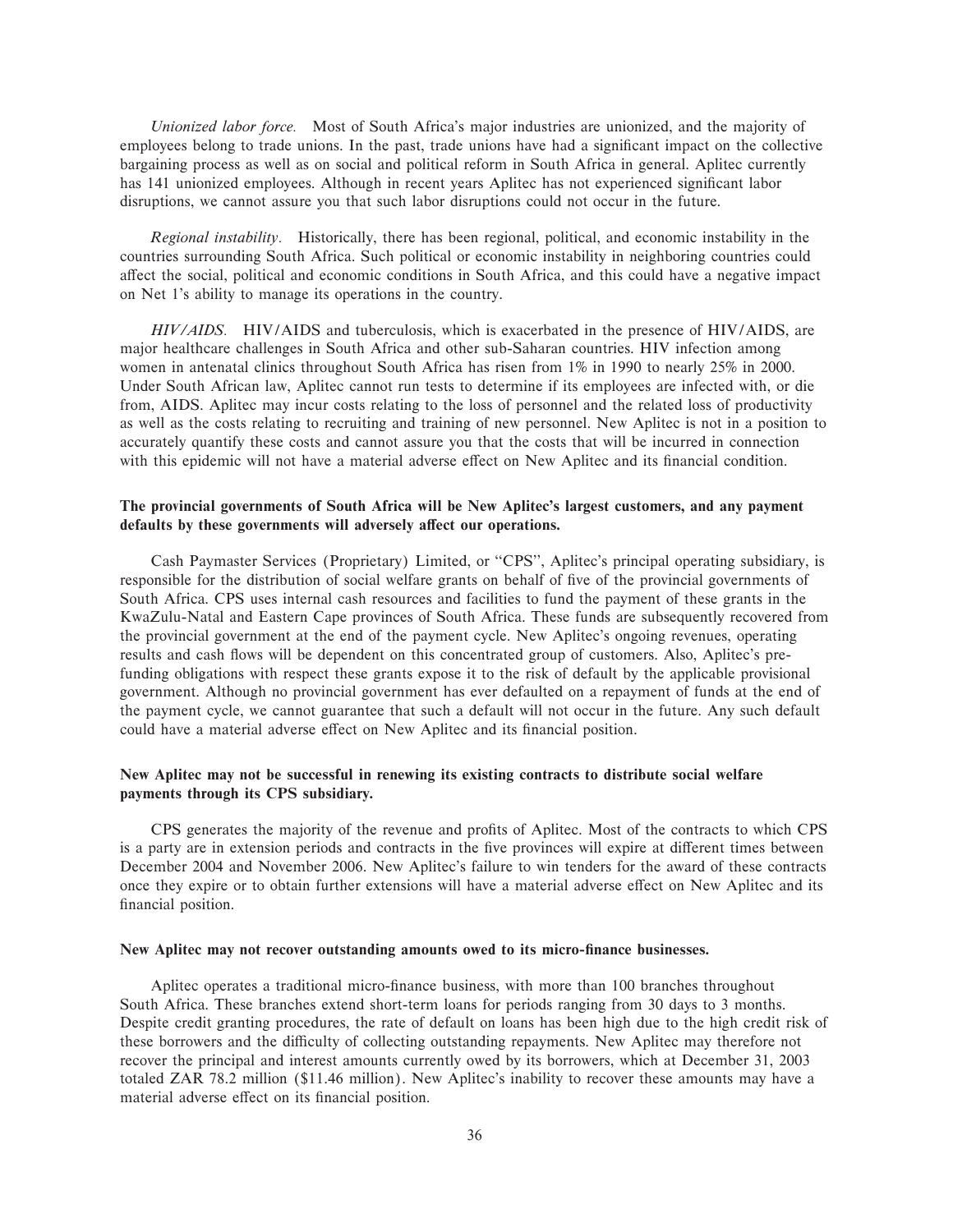### **New Aplitec may be exposed to credit risk through its investment in hedging arrangements.**

New Aplitec intends to use financial instruments in order to reduce its exposure to exchange rate and interest rate fluctuations arising from its operations.

*Foreign exchange risk.* New Aplitec intends to use forward cover contracts in order to limit its exposure to the ZAR/USD and ZAR/EUR exchange rate fluctuations from foreign currency transactions. We could enter into such contracts at rates which may result in financial losses, should the South African Rand strengthen against the currency being hedged against.

*Interest rate risk.* As a result of normal borrowing and leasing activities, New Aplitec's operating results will be exposed to fluctuations in South African interest rates, which will be managed primarily through Aplitec's regular financing activities. Any adverse movements in South African interest rates which have not been hedged against may result in financial losses.

# **New Aplitec may face competition from the incumbent retail banks in South Africa in the un-banked market segment.**

The incumbent South African retail banks recently announced a joint initiative to create a common banking product to offer to the significant portion of South Africa's population that does not have access to traditional banking services, or the ""un-banked''. This national bank account is scheduled to be introduced in the middle of 2004 and will offer limited transactional capabilities with minimal charges. While the initiative is still under development, the use of these accounts to deliver social welfare grants will have a material adverse effect on New Aplitec and its financial position.

# New Aplitec may fail to retain or recruit qualified managers with needed industry expertise, which could **impede the implementation of New Aplitec's business strategy.**

New Aplitec's future financial and operational performance depends, in large part, on the continued service of its senior management. New Aplitec will rely, in particular, on the strategic guidance of Dr. Belamant, the current chief executive officer and chairman of the board of directors of Aplitec, and on the services of Aplitec's current executive managers including Herman Kotze, Brenda Stewart and Nitin Soma. The loss of the services of these individuals, and Dr. Belamant in particular, could have a material adverse effect on New Aplitec's businesses and financial performance.

New Aplitec's and Net 1's future growth also requires the hiring and retention of highly qualified personnel. They may not be able to retain key personnel or attract and retain additional highly qualified technical and managerial personnel in the future. Any failure to attract and retain the necessary personnel could delay or lead to the cancellation of new projects or the overall implementation of New Aplitec's business plan, which could impact the growth in revenue and profitability of New Aplitec.

# New Aplitec may not be successful in attracting and retaining sufficient skilled employees in South **Africa.**

New Aplitec is highly dependent on the continuous development and successful application of new technologies. In order to achieve this, it needs to maintain a focus on recruiting and retaining qualified personnel. In the past, Aplitec has been successful in recruiting such personnel. However, demand for personnel with the range of capabilities and experience required in its industry in South Africa is high and success in attracting and retaining such employees is not guaranteed. The risk exists that its scientific skills base may be depleted over time because of natural attrition. Furthermore, social and economic factors in South Africa have led and continue to lead numerous qualified individuals to leave the country, thus depleting the availability of qualified personnel in South Africa. Failure to attract and retain people with the right capabilities and experience could negatively affect Net 1's ability to introduce the appropriate technological improvements to New Aplitec's business and may have a material adverse effect on operating results.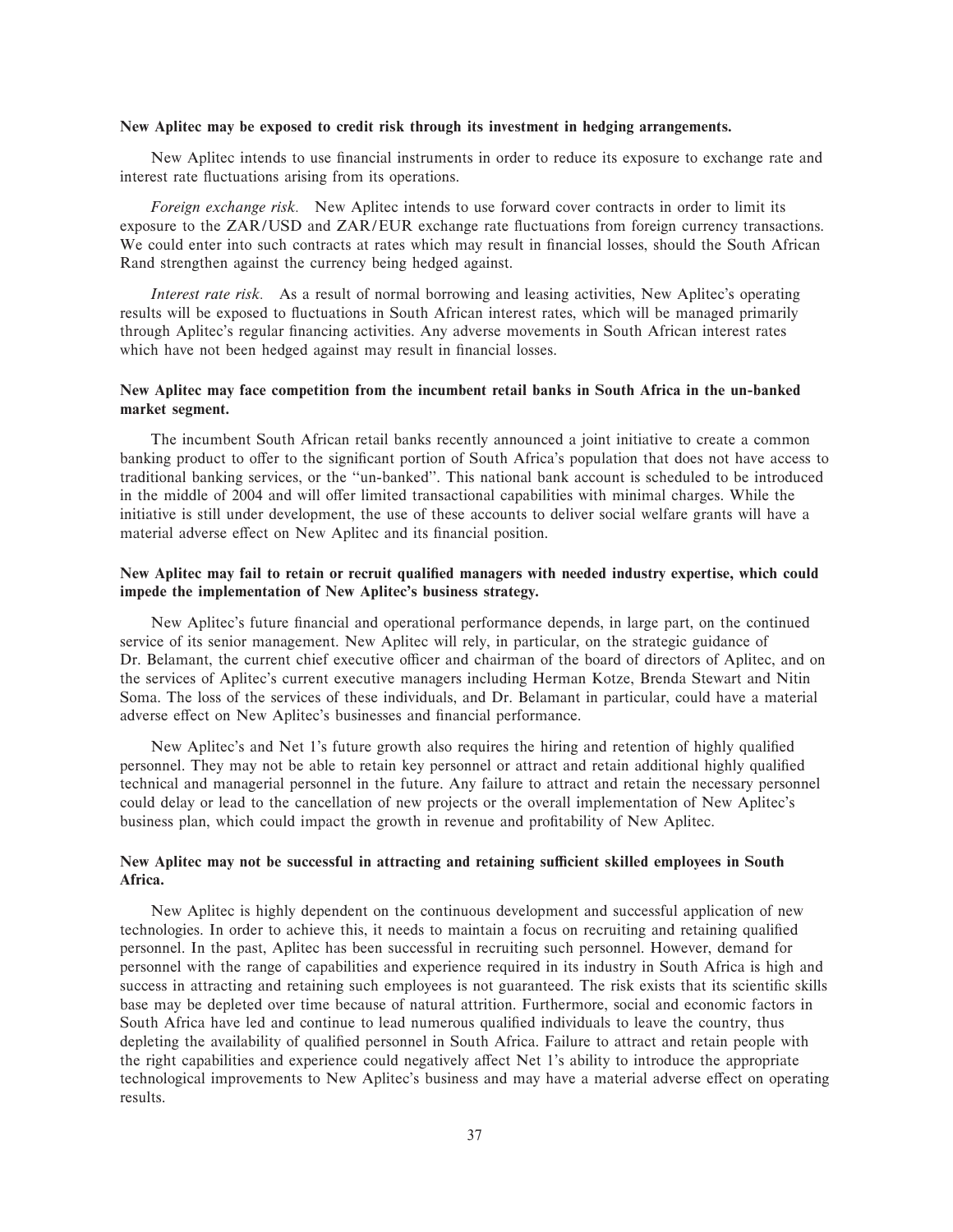### Patent competition may adversely affect New Aplitec's products or processes.

New Aplitec's various products and technology have unique characteristics and structures and, as a result, are subject to patent protection, the extent of which varies from country to country. During the life of its patent, a product is only subject to competition by alternative products. While Aplitec's patents in South Africa, Botswana, Namibia and Swaziland remain in full force and effect, aggressive patenting by our competitors and future patent piracy may threaten protected products and processes and may result in increased patent infringement risk. In addition, the expiration of a patent results in increased competition in the market for the previously patented products and processes.

## **New Aplitec may not be able to exploit technological advances quickly and successfully.**

Most of Aplitec's operations are highly dependent on the use of advanced technological methods. The use of the appropriate advanced technological procedures can affect, among other things, the competitiveness of its products, the safety of transactions performed using these products and the continuity of operations.

New technologies may emerge and existing technologies may be further developed in the fields in which Aplitec currently operates. Unexpected rapid changes in employed technologies that affect these fields could render Aplitec's current products obsolete or less competitive in the future. Difficulties in accessing new technologies may impede New Aplitec in the future from implementing them, and competitive pressures may force New Aplitec to implement these new technologies at a substantial cost.

The effect of technological changes on New Aplitec's business or its ability to provide competitive products cannot be predicted. New Aplitec's ability to meet the competition will depend on the timely and cost-effective implementation of new technological advances. It will also depend on their success in commercializing these advances in spite of competition faced by patents registered by its competitors. If New Aplitec is unable to implement new technologies in a timely or cost-efficient basis or penetrate new markets in a timely manner in response to changing market conditions or customer requirements, it could experience a material adverse effect on its business, operating results, cash flows and financial condition.

# **RISKS RELATING TO HOLDERS OF NET 1'S SPECIAL CONVERTIBLE PREFERRED STOCK**

# **Payments to Non-U.S. Holders in respect of the B Class Preference Shares and B Class Loan Accounts may be subject to United States withholding tax.**

There is no statutory, judicial or administrative authority that directly addresses the tax treatment of Non-U.S. holders that elect to receive units in a trust representing beneficial interests in B class preference shares and B class loan accounts issued by New Aplitec pursuant to the reinvestment option. We believe these interests should be treated for United States federal income tax purposes as, and intend to treat them as, separate and distinct interests in New Aplitec. As such, we and our affiliates do not intend to withhold any amounts for United States federal taxes in respect of such interests. There is a risk, however, that these interests, together with the special convertible preferred stock, will be treated as representing a single direct equity interest in Net 1 for United States federal income tax purposes. In such case, distributions received with respect to the B class preference shares and B class loan accounts issued by New Aplitec could be treated as United States-source dividends received in respect of an equity interest in Net 1 and could be subject to United States federal withholding tax for which Non-U.S. holders would be liable at a 30% rate or such lower rate as may be specified by an applicable income tax treaty. See "The Proposed Transactions — Material United States Federal Tax Consequences to Non-U.S. Holders — Consequences to Non-U.S. Holders,'' for more details on the foregoing.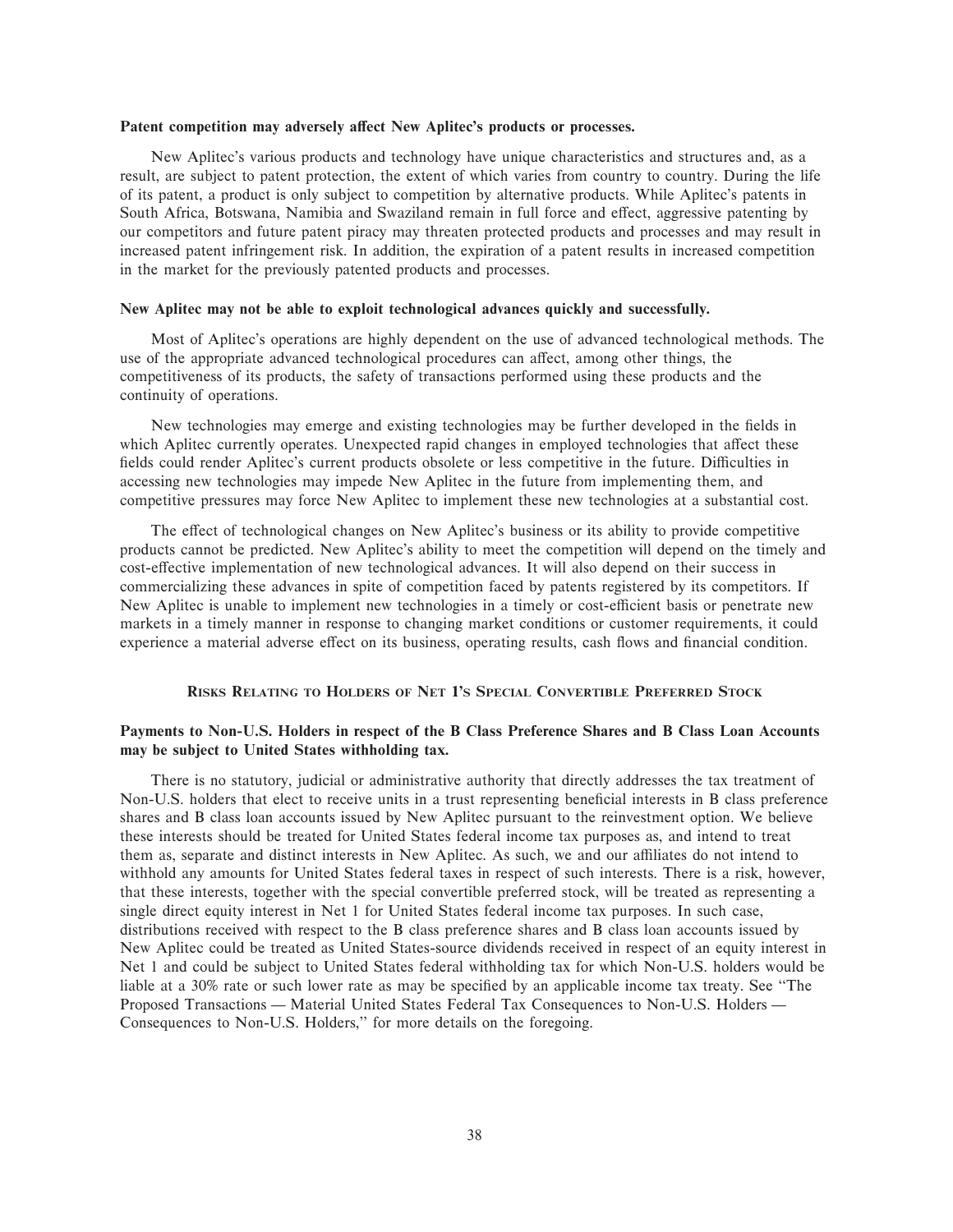## **SPECIAL NOTE CONCERNING FORWARD-LOOKING STATEMENTS**

Some of the statements contained or incorporated by reference in this proxy statement/prospectus, including those relating to Net 1's, Aplitec's and New Aplitec's strategies and other statements that are predictive in nature, that depend upon or refer to future events or conditions, or that include words such as "expects," "anticipates," "intends," "plans," "believes," "estimates" and similar expressions, are forwardlooking statements. Forward looking statements include the information concerning possible or assumed future results of operations of Net 1, Aplitec and New Aplitec. These statements are not historical facts but instead represent only Net 1's expectations, estimates and projections regarding future events. These statements are not guarantees of future performance and involve certain risks and uncertainties that are difficult to predict, which may include the risk factors set forth above and other market, credit or counterparty, liquidity, legal and operational risks discussed elsewhere in this document and the documents which are incorporated herein by reference. Those risks and uncertainties include, but are not limited to:

- ' *Market Fluctuations and Volatility.* Changes in interest and foreign exchange rates, securities valuations and increases in volatility can increase risk, and may also impact customer flow related revenues in Net 1's businesses, particularly those outside the U.S.
- ' *Industry Competition and Changes in Competitive Environment.* Increased competition from both banking institutions and non-traditional financial services providers, including issuers of credit cards, and from industry consolidation could impact fees earned from Net 1's businesses.
- ' *Investor Sentiment.* Last year saw a record number of accounting and corporate governance scandals, which have had a significant impact on investor confidence in the marketplace. In addition, geopolitical concerns about possible military action and terrorist activities can have an effect on the global financial markets.
- ' *Liquidity.* Liquidity risk management is of critical importance to Net 1. Liquidity could be impacted by the inability to access the long-term or short-term debt markets or the repurchase and securities lending markets necessary to expand Net 1's business.

Net 1's, Aplitec's and New Aplitec's actual results and financial condition may differ, perhaps materially, from the anticipated results and financial condition in any forward-looking statements, and, accordingly, readers are cautioned not to place undue reliance on such statements. In addition, there can be no assurance that (a) Net 1 has correctly identified and assessed all of the factors affecting its businesses; (b) the publicly available and other information with respect to these factors on which Net 1 has based its decisions is complete or correct; (c) Net 1's analyses are correct; or (d) Net 1's strategies, which are based in part on these analyses, will be successful. Net 1 undertakes no obligation to update any forward-looking statements, whether as a result of new information, future events or otherwise.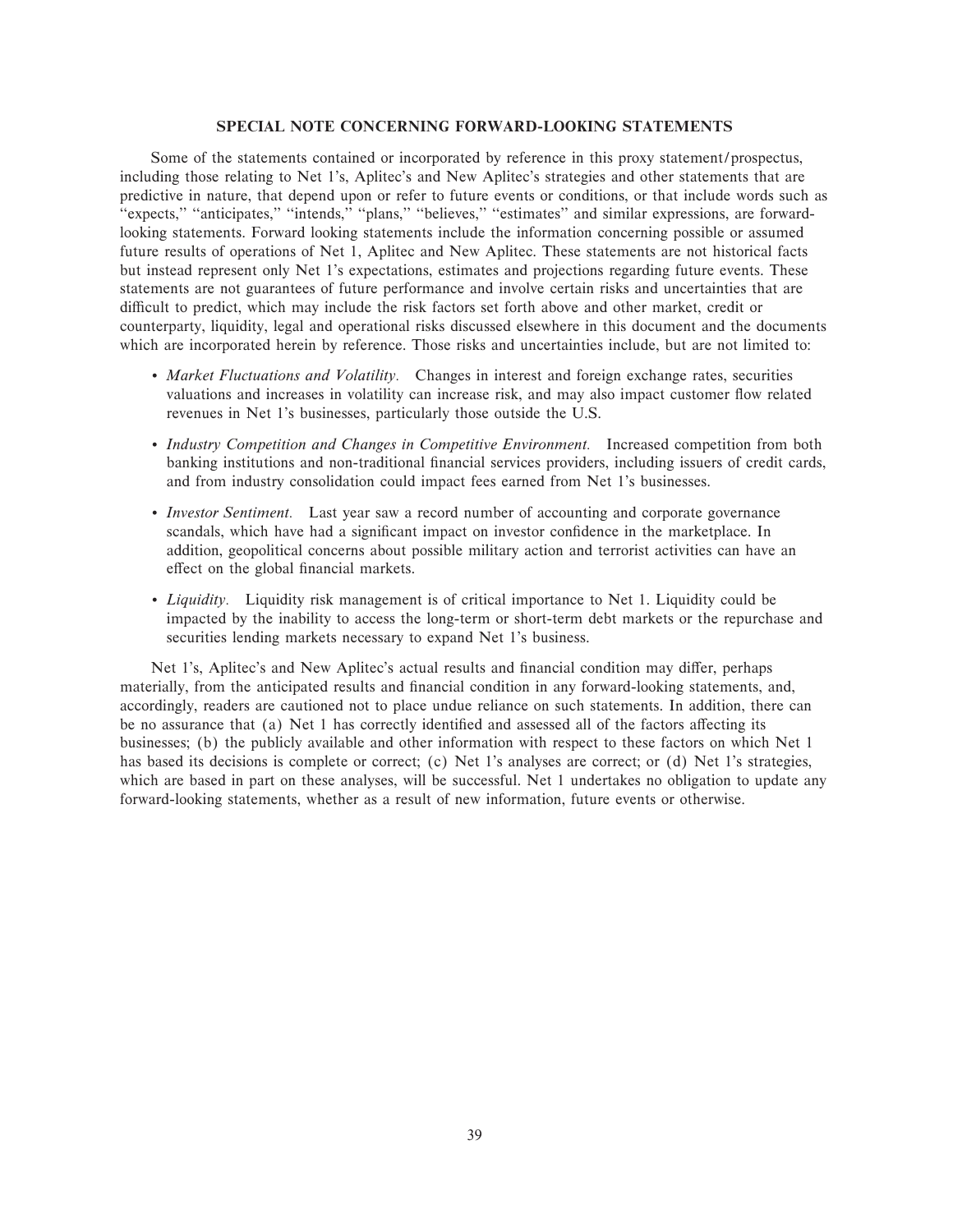## **THE SPECIAL MEETING**

### **General; Date; Time and Place**

This proxy statement/prospectus is being provided by, and the enclosed proxy is solicited by and on behalf of, Net 1's board of directors for use at a special meeting of Net 1 shareholders. This proxy statement/prospectus is also furnished by Net 1 to holders of Aplitec's ordinary shares along with an election circular and a prospectus in connection with the election of the reinvestment option by Aplitec's current shareholders.

The special meeting is scheduled to be held on May  $27$ ,  $2004$  at 9 a.m. at the offices of Schneider Weinberger LLP, 2200 Corporate Boulevard, N.W., Suite 210, Boca Raton, Florida 33431.

### **Purpose of the Special Meeting; The Proposals**

The purpose of the special meeting of Net 1's shareholders is to consider the approval and adoption of each of the four proposals described below. If any one of these proposals is not approved at the special meeting of Net 1's shareholders, we will not be able to complete the proposed transactions.

#### *Proposal #1: Amendment to Net 1's Articles of Incorporation*

You are being asked to approve an amendment to Net 1's articles of incorporation. The amendment will (a) increase the number of authorized shares of common stock from the current 100,000,000 shares to 500,000,000, (b) increase the number of authorized shares of preferred stock from the current 3,000,000 to 300,000,000, (c) modify the par value of the shares of preferred stock from \$0.10 per share to \$0.001 per share and (d) authorize the terms of the special convertible preferred stock. This amendment is necessary because Net 1's current articles of incorporation do not authorize enough shares of common stock or preferred stock to complete the proposed transactions. If the proposed amendment is not approved by Net 1's shareholders, we will not be able to complete the proposed transactions. We encourage you to read the proposed amendment to our articles of incorporation, a copy of which is attached as Annex A to this proxy statement/prospectus.

## *Proposal #2: Issuance of Special Convertible Preferred Stock to the Cayman Trust*

You are being asked to approve the issuance of 192,967,138 shares of Net 1 special convertible preferred stock in connection with the Aplitec acquisition. These shares will be issued to the Cayman Trust and held for the benefit of Aplitec's current shareholders who elect the reinvestment option and the Brait Group, to the extent it takes up any rights to the reinvestment option not taken up by Aplitec's shareholders. Upon the occurrence of a trigger event, shares of Net 1 special convertible preferred stock, along with a proportionate number of New Aplitec B class preference shares and loan accounts, are convertible into shares of Net 1 common stock. A "trigger event" is defined as any one of the following events: (a) notification by a reinvesting Aplitec shareholder of the intention to convert some or all of the shares of special convertible preferred stock attributable to him or her into shares of Net 1 common stock, (b) the relaxation of South African Exchange Control Regulations such that South African residents would be permitted to directly hold shares of non-South African companies or (c) the liquidation, insolvency or other winding-up of either Net 1 or New Aplitec.

The purpose of this structure is to allow Aplitec's current shareholders to invest in the combined company. South African Exchange Control regulations currently restrict South African residents from investing in non-South African companies (please see the section titled "Exchange Controls" for more information on these regulations). The proposed acquisition structure, which has been approved by the South African Reserve Bank, provides Aplitec shareholders who elect the reinvestment option the opportunity to invest in Net 1.

The Net 1 special convertible preferred stock has been designed to afford its holders substantially all of the rights and benefits of Net 1 common stock. These shares will vote at all meetings of Net 1, and they will be entitled to share in certain distributions of Net 1 in respect of non-South African amounts. We encourage you to review the complete terms of the Net 1 special convertible preferred stock in the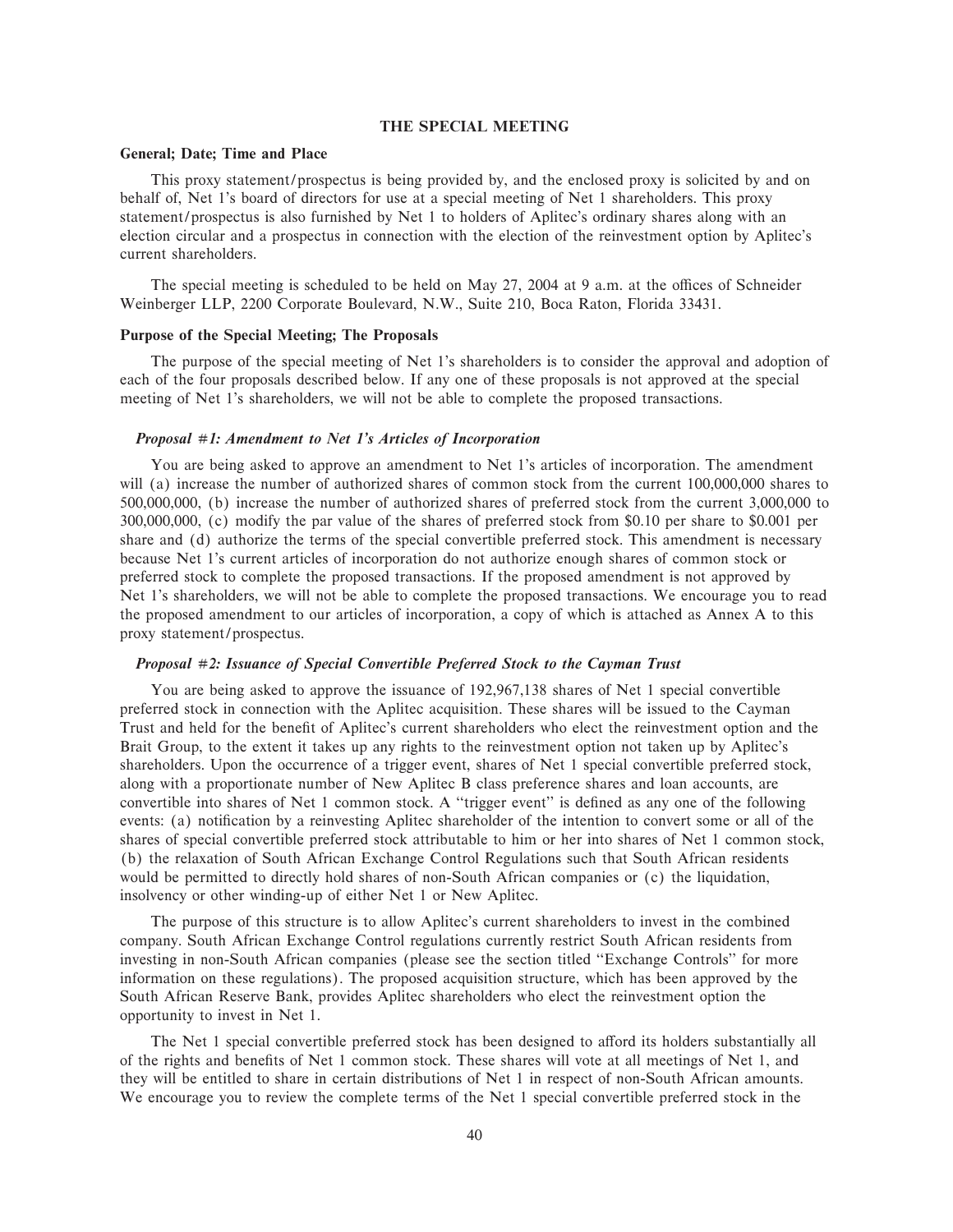proposed amendment to our articles of incorporation, a copy of which is attached as Annex A to this proxy statement/prospectus.

## *Proposal #3: Issuance of Common Stock to the Brait Consortium*

You are being asked to approve the issuance of 105,661,428 restricted shares of Net 1 common stock to the Brait Consortium in exchange for a capital contribution of \$52.8 million. This transaction will allow Net 1 to fund the Aplitec acquisition and to pay cash to Aplitec's shareholders, and it will also provide needed capital for Net 1 to finance its operations and implement its business plan.

This issuance is governed by the terms of a Common Stock Purchase Agreement, dated January 30, 2004, between Net 1 and SAPEF III International G.P. Limited (as representative of the Brait Consortium). The material terms of the Agreement are summarized beginning on page 63 herein, and a complete copy of the Agreement was filed as an exhibit to the registration statement of which this proxy statement/prospectus is a part. We encourage you to review this information.

### *Proposal #4: Net 1 2004 Stock Incentive Plan*

You are being asked to approve the 2004 Stock Incentive Plan. The Plan will permit Net 1 to grant to our employees, directors, and consultants a variety of options and stock-based awards. The total number of shares of Net 1 common stock available under the 2004 Stock Incentive Plan will be 17,441,872 of which 8,720,936 shares may be used with respect to stock options, and 8,720,936 shares may be used in respect of other stock-based awards. The Net 1 board of directors, or any committee that it may delegate, will administer the 2004 Stock Incentive Plan, and in that capacity will determine who will receive awards under the 2004 Stock Incentive Plan, as well as the form of the awards, the number of shares underlying the awards, and the terms and conditions of the awards. Net 1 will issue stock-based awards in respect of all 8,720,936 shares of Net 1 common stock available for such awards to Serge Belamant, Herman Kotze, Brenda Stewart, Nitin Soma and other key employees, in each case for no cash consideration upon completion of the proposed transactions. No awards may be granted after the tenth anniversary of the effective date of the 2004 Stock Incentive Plan, but awards granted before such tenth anniversary may extend beyond that date.

A detailed summary of the 2004 Stock Incentive Plan begins on page 140 herein, and a complete copy of the 2004 Stock Incentive Plan is attached as Annex B to this proxy statement/prospectus. We encourage you to review this information.

### **The Rescission Offer**

On February 3, 2004, Net 1 initially filed with the SEC the registration statement of which this proxy statement/prospectus is a part. In connection with its review of the registration statement, the staff of the SEC advised Net 1 that a preliminary proxy statement on Schedule 14A filed by Net 1 on December 3, 2003 and certain Aplitec announcements made in South Africa in October and November 2003, as well as the Aplitec shareholder vote required under South African law to approve the sale of Aplitec's assets on December 9, 2003, may not have complied with Section 5 under the U.S. Securities Act of 1933. We are offering to all Aplitec shareholders the opportunity to rescind any acceptance of Net 1 securities that may have been offered to them prior to the December 9 vote. This rescission offer will be made to all Aplitec shareholders of record on June 7, 2004 prior to the election by Aplitec shareholders with respect to the reinvestment option. The rescission offer is not an admission that we did not comply with U.S. federal securities laws.

If the holders of a majority of the outstanding Aplitec ordinary shares accept the rescission offer, the proposed transactions will not be consummated as a result of the failure of certain of the conditions to which the Aplitec acquisition is subject and none of the proposed transactions will be completed. If holders of a majority of the issued Aplitec ordinary shares do not accept the rescission offer, the transactions will be consummated as originally contemplated and Aplitec shareholders will receive cash or, if they elect the reinvestment option, cash and an interest in the South African Trust, subject to the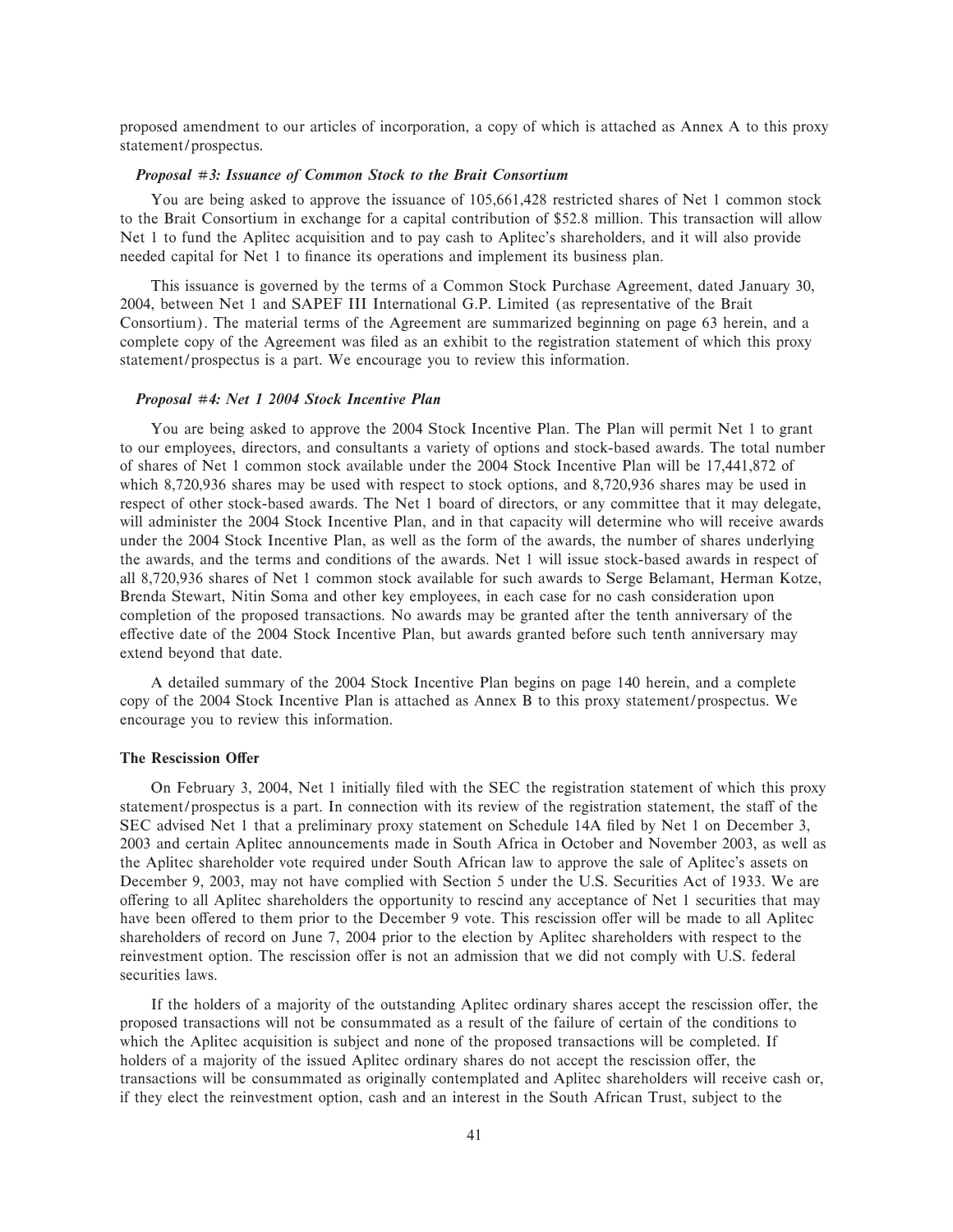satisfaction of any unfulfilled conditions. However, in the event that the proposed transactions are consummated, Aplitec shareholders who accept the rescission offer or who abstain from voting in respect of the rescission offer may retain the right to institute a claim for rescission after completion of the transactions.

In connection with the rescission offer, neither Aplitec nor Net 1 has obtained any undertakings from any of its shareholders to vote for or against such offer. The directors and executive officers of Aplitec who own, in aggregate, 7.5% of the shares of Aplitec currently outstanding, will also have a right to vote in respect of the rescission offer.

## **Record Date; Voting Power**

Only holders of shares of Net 1 common stock as of the close of business on May 5, 2004, which is the record date for the special meeting, will be entitled to receive notice of and to vote at the special meeting and any adjournments or postponements thereof. Each share of Net 1 common stock is entitled to one vote at the special meeting.

## **Required Vote; Quorum**

The affirmative vote of a majority of the outstanding shares of Net 1 common stock as of the record date that cast votes at the special shareholders meeting is required to approve the amendment to Net 1's articles of incorporation and the other proposed transactions. As of the record date, 15,852,856 shares of Net 1 common stock were outstanding and held by approximately 950 holders of record.

The proposed transactions cannot be completed unless a majority of Net 1's shareholders that cast votes at the special meeting of shareholders approve each of the proposals made at the special meeting. Dr. Serge Belamant, the current chairman of Net 1's board of directors, the chief executive officer of Aplitec and the chief executive of Net 1 Holdings, has the right to vote 53.75% of the outstanding shares of Net 1 common stock owned by Net 1 Holdings. Additionally, Dr. Belamant will serve as the chief executive officer of Net 1 and New Aplitec upon completion of the proposed transactions. Because of Dr. Belamant's interests in the proposed transactions to be voted upon, the shares owned by Net 1 Holdings will be counted for purposes of establishing a quorum at the special meeting, but those shares will be voted in proportion to the votes cast (FOR and AGAINST) by our disinterested shareholders. Thus, the vote of a majority of Net 1's shareholders other than Net 1 Holdings will be determinative of the outcome of the proposed transactions.

Brokers holding shares of Net 1 common stock as nominees will not have discretionary authority to vote such shares in the absence of instructions from the beneficial owners thereof.

The holders of a majority of the shares of the Net 1 common stock outstanding on the record date must be present, either in person or by proxy, at the special meeting to constitute a quorum. In general, abstentions and broker non-votes are counted as present or represented at the special meeting for the purpose of determining a quorum for the special meeting.

*How to Vote.* A shareholder may vote in person at the special meeting or by proxy without attending the special meeting. To vote by proxy, a stockholder must complete the enclosed proxy card, sign and date it and return it in the enclosed prepaid postage envelope. The enclosed proxy card sets forth instructions for voting.

## **Revocation of Proxy**

A proxy card is enclosed for use by Net 1's shareholders. The board of directors of Net 1 requests that shareholders **sign and return the proxy card in the accompanying envelope.** No postage is required if mailed within the United States. **If you have questions or requests for assistance in completing and** submitting proxy cards, please contact Executive Mail Service, a firm that provides professional proxy **soliciting services that Net 1 has retained, at (201) 373-1050.**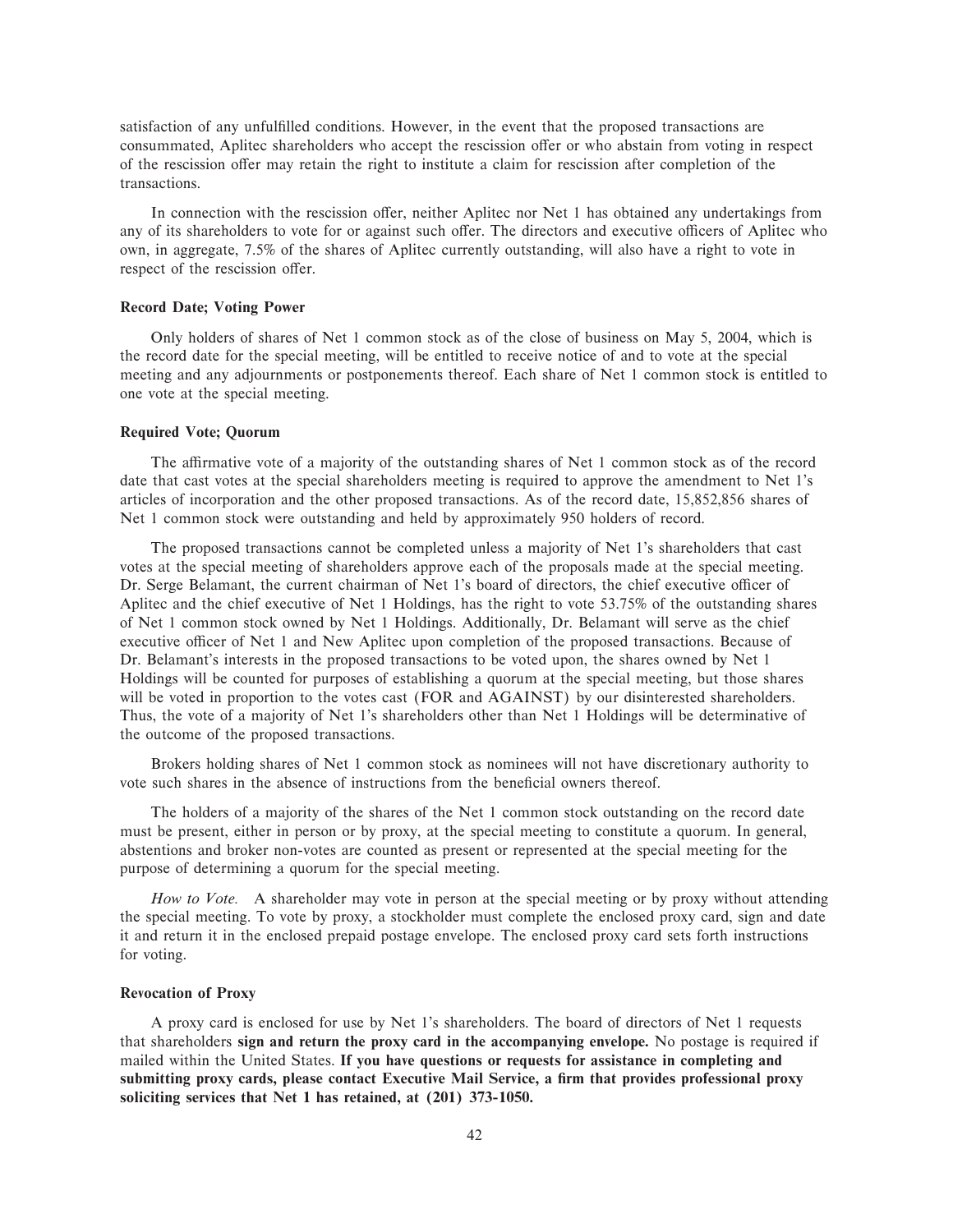All properly executed proxies that are not revoked will be voted at the special meeting as instructed on those proxies. Proxies containing no instructions will be voted in favor of the proposed transactions. A shareholder who executes and returns a proxy may revoke it at any time before it is voted, but only by executing and returning a proxy bearing a later date (using a new proxy card), by giving written notice of revocation to the secretary of Net 1, or by attending the special meeting and voting in person.

# **No Dissenters' or Similar Rights**

Net 1 shareholders who vote against the proposed transactions will not be entitled to dissenters' or similar rights. Neither Florida law nor Net 1's articles of incorporation and bylaws provide for dissenters' rights or appraisal rights.

# **Expenses of Solicitation**

Net 1 will bear the costs of soliciting proxies from its shareholders. Net 1 will also bear the costs of filing, printing and mailing the registration statement on Form S-4 and this proxy statements/prospectus. In addition to soliciting proxies by mail, directors, officers and employees of Net 1, without receiving additional compensation therefore, may solicit proxies by telephone, by facsimile or in person. Arrangements may also be made with brokerage firms and other custodians, nominees and fiduciaries to forward solicitation materials to the beneficial owners of shares held of record by such persons, and Net 1 will reimburse such brokerage firms, custodians, nominees and fiduciaries for reasonable out-of-pocket expenses incurred by them in connection therewith. In addition, Executive Mail Service has been retained by Net 1 to assist in the solicitation of proxies. This firm may contact holders of shares of Net 1 common stock by mail, telephone, facsimile, telegraph and personal interviews and may request brokers, dealers and other nominee stockholders to forward materials to beneficial owners of shares of Net 1 common stock. Executive Mail Service will receive reasonable and customary compensation for its services (estimated at \$6,000) and will be reimbursed for certain reasonable out-of-pocket expenses.

#### **Miscellaneous**

It is not expected that any matter not referred to herein will be presented for action at the special meeting. If any other matters are properly brought before the special meeting, the persons named in the proxies will have discretion to vote on such matters in accordance with their best judgment. The grant of a proxy will also confer discretionary authority on the persons named in the proxy as proxy appointees to vote in accordance with their best judgment on matters incident to the conduct of the special meeting, including (except as stated in the following sentence) postponement or adjournment for the purpose of soliciting votes. However, shares represented by proxies that have been voted "AGAINST" the proposed transactions contemplated herein will not be used to vote ""FOR'' postponement or adjournment of the special meeting to allow additional time to solicit additional votes "FOR" the proposed transactions.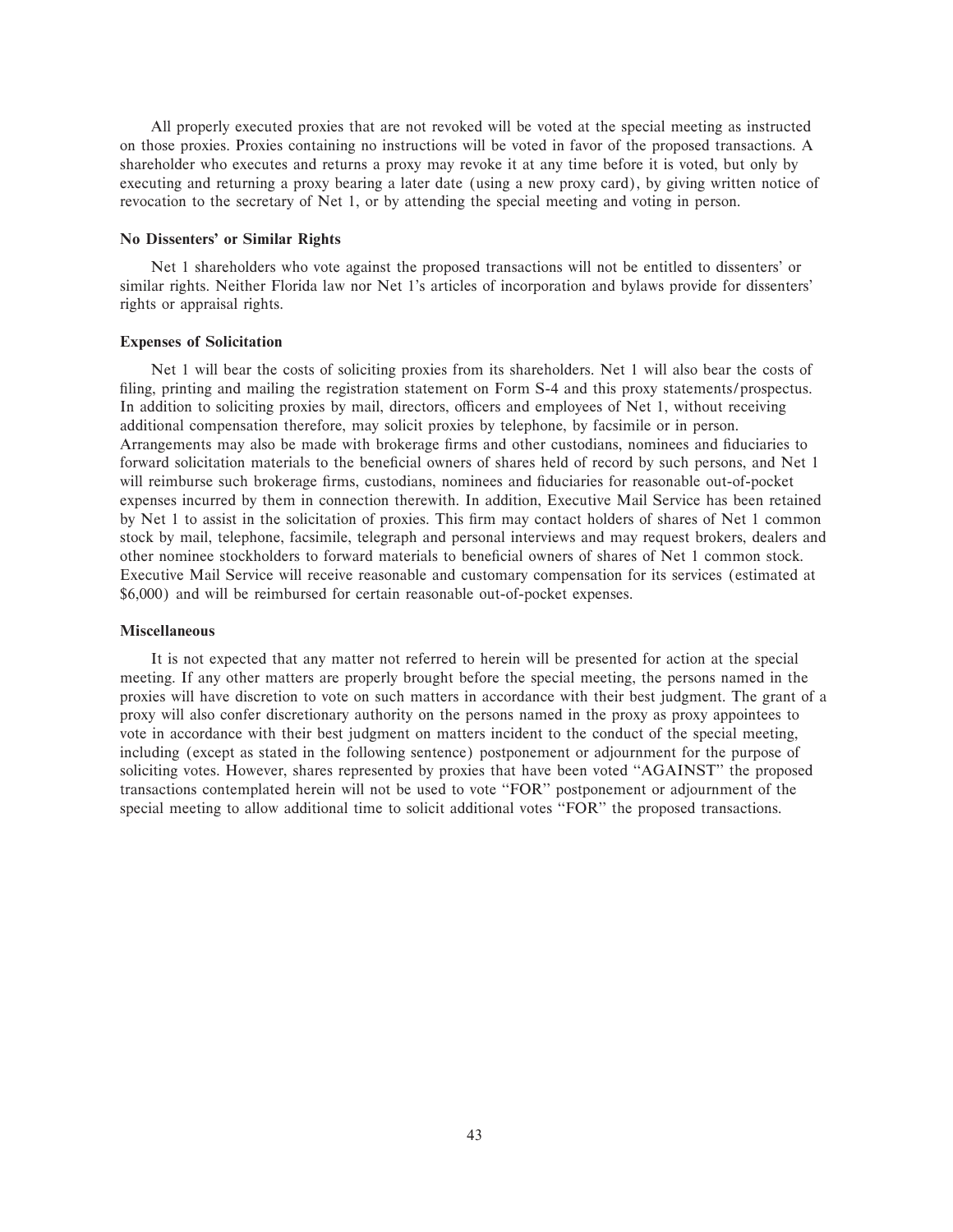## **THE PROPOSED TRANSACTIONS**

## **General**

On October 31, 2003, New Aplitec's board of directors and the representatives of the board of directors of Aplitec, each approved the sale agreement pursuant to which Net 1, through New Aplitec, would acquire substantially all of the assets and liabilities of Aplitec. After the Aplitec acquisition, New Aplitec will become a subsidiary of Net 1. On January 30, 2004, SAPEF III International G.P. Limited (as representative of the Brait Consortium), executed the Common Stock Purchase Agreement with Net 1 providing for, among other things, a contribution of \$52,830,714 to Net 1 in exchange for the issuance by Net 1 of 105,661,428 shares of its common stock. The proceeds of that issuance are to be used, in part, to enable Net 1 to complete the Aplitec acquisition. The Net 1 board of directors approved the Common Stock Purchase Agreement on January 30, 2004.

## **Background of the Proposed Transactions**

Net 1 owns the exclusive rights to market and sell the UEPS technology throughout the world, excluding South Africa and its surrounding territories and the right to license the U.S. FTS patent. Aplitec holds similar rights in South Africa and its surrounding territories.

Over the last five years, Aplitec has successfully launched numerous UEPS systems in South Africa and its surrounding territories. This is attributable to Aplitec's ability to develop business models that are responsive to its customers' specific needs and then effectively implement the system. Aplitec continues to develop the UEPS technology and its derivative applications to meet the requirements of both its customers and its own business ventures. By contrast, Net 1 has not been able to successfully implement its business plan. This has resulted primarily from its inability to raise the necessary capital to develop and market the UEPS technology. Additionally, its lack of operating history makes it increasingly difficult to attract investors and potential customers. In 2002, representatives of Net 1 met with Jones Gable Securities, Gruntal Securities and Thompson Kernaghan to discuss possible funding opportunities, each time without success. During the last quarter of 2002, Net 1 retained Investec Limited, an international merchant banking group, to provide corporate finance services and assistance in order to raise equity and/or debt funding. These efforts were unsuccessful and, in February 2003, the parties mutually agreed to terminate the relationship.

Throughout this process to secure funding, Net 1 has sought to generate revenue through license arrangements. In October 2002, Net 1 entered into a Distribution Agreement with Net 1 (Pty), a subsidiary of Aplitec, pursuant to which Net 1 appointed Net 1 (Pty) as a UEPS integrator for all territories excluding South Africa and its surrounding territories. These relationships allowed Aplitec to market and sell UEPS systems on behalf of Net 1, and generated license fees for Net 1. However, these arrangements have not provided Net 1 sufficient revenue to successfully develop and implement its own business plan.

On March 6, 2003, Dr. Serge Belamant, the chairman of Net 1's board of directors and the chief executive officer of Aplitec, met with representatives of the Brait Group to discuss possible business transactions involving Net 1 and Aplitec. At this meeting, Dr. Belamant expressed an interest in the Brait Group investigating mechanisms and sources of funding for Net 1's acquisition of Aplitec. These transactions would further Net 1's goals of:

- maturing from a development stage business into a profitable company with global reach;
- ' combining the rights to the UEPS and FTS technologies into a single group, which will unlock value for both companies and their shareholders; and
- ' giving Net 1 the required access to the international capital markets to raise further capital to implement its business plan.

On April 30, 2003, Net 1 formally retained an affiliate of the Brait Group as its financial advisor to develop the structure and implementation of a possible acquisition of Aplitec, including the raising of funds necessary to finance such acquisition and obtaining the necessary approvals of South African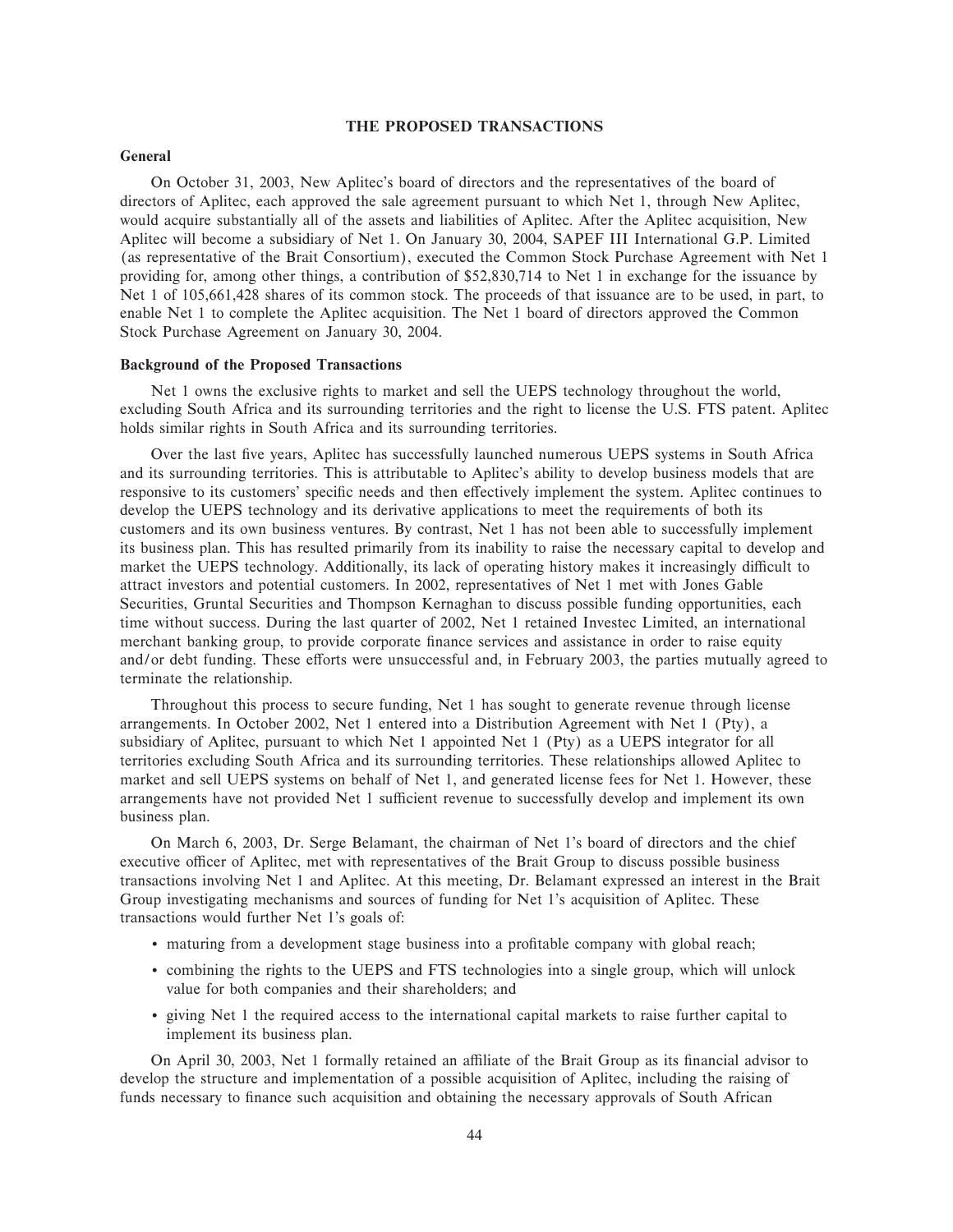regulatory authorities. The agreement (and subsequent amendments) between the Brait Group and Net 1 provides that, in exchange for the Brait Group's services, it will receive a fee based on a percentage of the capital raised to finance the Aplitec acquisition, in addition to a fee of ZAR 1.15 million (\$168,498) in connection with its corporate finance services. If the proposed transactions are consummated, the Brait Group will be paid a fee of approximately \$3.9 million. In lieu of receiving a cash payment, the Brait Group has the option of receiving part of its fee in the form of shares of Net 1 common stock calculated at a price of \$0.50 per share up to a maximum of 5 million shares.

Over the next several months, the Brait Group met with Dr. Belamant and Claude Guerard, Net 1's chief executive officer, to develop the broad outlines of a potential transaction with Aplitec. On July 21, 2003, the Brait Group submitted a letter on behalf of Net 1 to Aplitec's board of directors expressing its interest in pursuing a business combination with Aplitec. In August 2003, Brait initiated a detailed due diligence review of Aplitec, and it commenced structuring a transaction that would allow the South African shareholders of Aplitec to participate in the combined entity. Also during this time, Aplitec, Net 1 and Brait negotiated the consideration to be paid to Aplitec shareholders. The primary factors being discussed throughout these negotiations were:

- the published financial and operating results of Aplitec;
- ' the market trading price of Aplitec's ordinary shares and the determination of a reasonable premium to be paid over this price; and
- ' discussions with Nedbank Limited, a key shareholder of Aplitec, and Allan Gray Investment Management, an asset manager whose clients own a significant percentage of Aplitec ordinary shares.

In September 2003, Brait received approval in principle from Excon to pursue the proposed transaction. To protect the interests of Aplitec's minority shareholders and mitigate any potential conflicts of interests, Aplitec's board of directors appointed a special committee comprised of two independent nonexecutive directors (Derek Geoffrey Sidney Muller and Jeffrey Livingstone) to evaluate the proposed transactions with Net 1. There were no restrictions placed on the special committee's ability to evaluate and negotiate the proposed acquisition. Aplitec also retained Rand Merchant Bank, a division of FirstRand Bank Limited, to act as an independent advisor to Aplitec's minority shareholders and to evaluate the fairness of any offer presented by New Aplitec.

During this period, Aplitec (represented by Serge Belamant and Herman Kotze), the Brait Consortium (represented by Anthony Ball, Chad Smart and Alasdair Pein) and Net 1 (represented by Claude Guerard) conducted negotiations regarding the senior officers and board composition of the combined company. It was decided that Dr. Belamant, along with Herman Kotze, Brenda Stewart and Nitin Soma, would be hired as senior officers of the combined company and that Mr. Guerard would resign as Chief Executive Officer of Net 1 but will continue to serve as a non-executive director. It was further decided that Messrs. Belamant and Kotze would join the Net 1 board of directors, and that the Brait Consortium would have the right to designate three nominees to the slate of directors that Net 1's management recommends to shareholders in Net 1's annual proxy statement. The parties agreed to defer other decisions regarding board composition until after the completion of the proposed transactions.

In October, Brait and Net 1 agreed in principle to an arrangement whereby a group of investors assembled by Brait would make a capital contribution to Net 1 of \$52.8 million in exchange for shares of Net 1 common stock. The parties heavily negotiated the per share consideration to be paid by the Brait Consortium, and they finally settled on a purchase price of \$0.50 per share. Separately, the Brait Group agreed to acquire any rights of the reinvestment option not taken up by Aplitec's current shareholders for the same consideration that would have been paid by such holders. Brait and Simpson Thacher & Bartlett LLP, Brait's outside legal counsel, commenced a due diligence review of Net 1, and Simpson Thacher began discussions with Schneider Weinberger LLP, Net 1's outside legal counsel, about the transaction structure and documentation. On October 24, 2003, Net 1 filed a current report on Form 8-K disclosing the negotiations with Brait and the proposed Aplitec acquisition. To protect the interests of Net 1's disinterested shareholders, Net 1 retained Stenton Leigh Capital Corp., an independent financial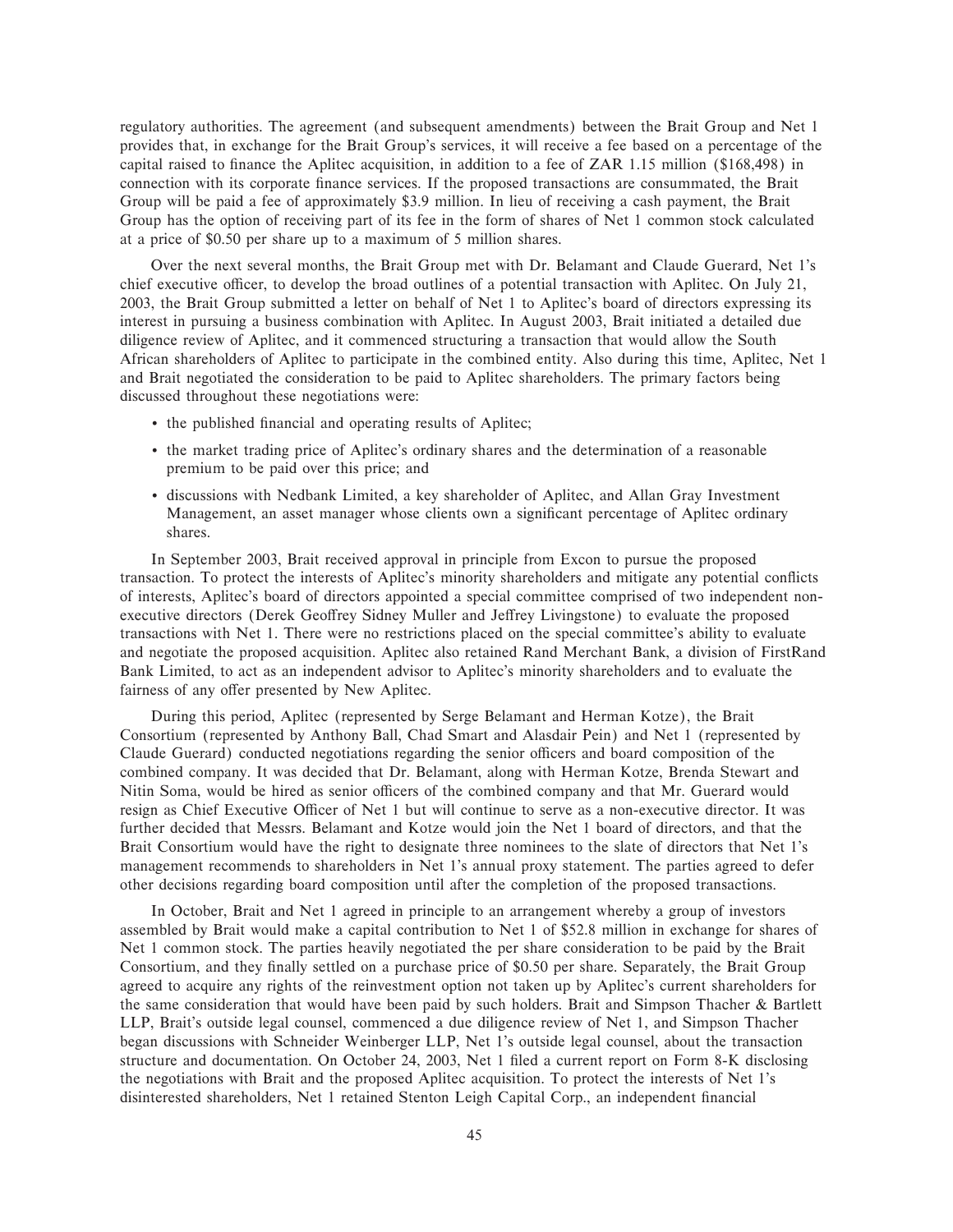consultant, to evaluate the fairness of any consideration to be paid by the Brait Consortium in exchange for shares of Net 1 common stock. The board of Net 1 did not consider obtaining a fairness opinion with respect to the consideration to be paid to the Aplitec shareholders.

On October 28, 2003, the Aplitec special committee met to consider the proposed transactions with Net 1. It evaluated the terms and conditions of the proposed transaction and received the advice of Rand Merchant Bank, the independent advisors to the minority shareholders of Aplitec. The Aplitec special committee, together with Rand Merchant Bank, evaluated the dilutive effect of the 2004 Stock Incentive Plan upon reinvesting Aplitec shareholders. Following this evaluation, the special committee approved the combination with Net 1 and it further delegated Dr. Belamant and Mr. Herman Kotze the authority to sign the agreements giving effect to the transactions. The Sale Agreement, the New Aplitec Subscription Agreement and the South African Trust Deed were executed on October 31, 2003.

Following the execution of the foregoing agreements between Aplitec and New Aplitec, the Net 1 board of directors completed the negotiation of the Common Stock Purchase Agreement with the Brait Consortium, and Aplitec began preparing the circular required to be delivered to Aplitec's shareholders pursuant to applicable provisions of South African law. This circular was finalized by the middle of November. After Aplitec's shareholders approved the Aplitec acquisition transaction, Net 1's board of directors convened a meeting for late December at which time Stenton Leigh presented a preliminary draft of its fairness opinion. The board requested additional information from Stenton Leigh to be presented in its final fairness opinion.

On January 30, 2004, after the close of the market, the Net 1 board of directors held a special meeting with Net 1's advisors to consider the Aplitec acquisition and the issuance of shares to the Brait Consortium. At that meeting, Stenton Leigh reviewed with the board its financial analyses of the transactions and delivered the fairness opinion described below under the section ""Opinion of Stenton Leigh Capital Corp.'' The board took note of the fact that, while the \$0.50 per share to be paid by the Brait Consortium was less than the current market price of Net 1's common stock, it was also significantly higher than the value assigned to such shares by Stenton Leigh. Moreover, the Net 1 board agreed with the analysis of Stenton Leigh to disregard the market price of Net 1 common stock due to its thin trading volume. Schneider Weinberger then reviewed with the board the final terms of the agreements governing the proposed transactions.

After hearing these presentations and further discussions, the Net 1 board of directors voted to approve the agreements and the proposed transactions contemplated by those agreements, including the amendment to Net 1's articles of incorporation and the terms of the special convertible preferred stock to be issued in connection with the Aplitec acquisition. The Net 1 board of directors further voted to approve the 2004 Stock Incentive Plan. After the close of the markets on January 30, 2004, the parties executed the Common Stock Purchase Agreement between Net 1 and the SAPEF III International G.P. Limited (on behalf of the Brait Consortium) and the Asset Purchase Agreement with Net 1 Holdings.

Because of Dr. Belamant's interest in the proposed transactions to be voted upon, the shares owned by Net 1 Holdings will be voted in proportion to the votes cast (FOR or AGAINST) by Net 1's minority shareholders. Thus the vote of minority shareholders will be determinative of the outcome of the proposed transactions.

#### **Recommendation of the Net 1 Board; Reasons for the Proposed Transactions**

The Net 1 board of directors has approved the transactions, has determined that the proposed transactions are fair to, advisable and in the best interests of, Net 1 and the holders of Net 1 common stock, and recommends that Net 1 shareholders vote "FOR" approval and adoption of the amendment to Net 1's articles of incorporation and the proposed transactions.

In reaching this determination, the Net 1 board of directors consulted with its outside legal counsel and its advisor, and considered various material factors, which are listed below. In view of the wide variety of factors considered in connection with the transactions, the board of directors did not consider it practicable to, nor did it attempt to, quantify or otherwise assign relative weights to the specific material factors it considered in reaching its decision.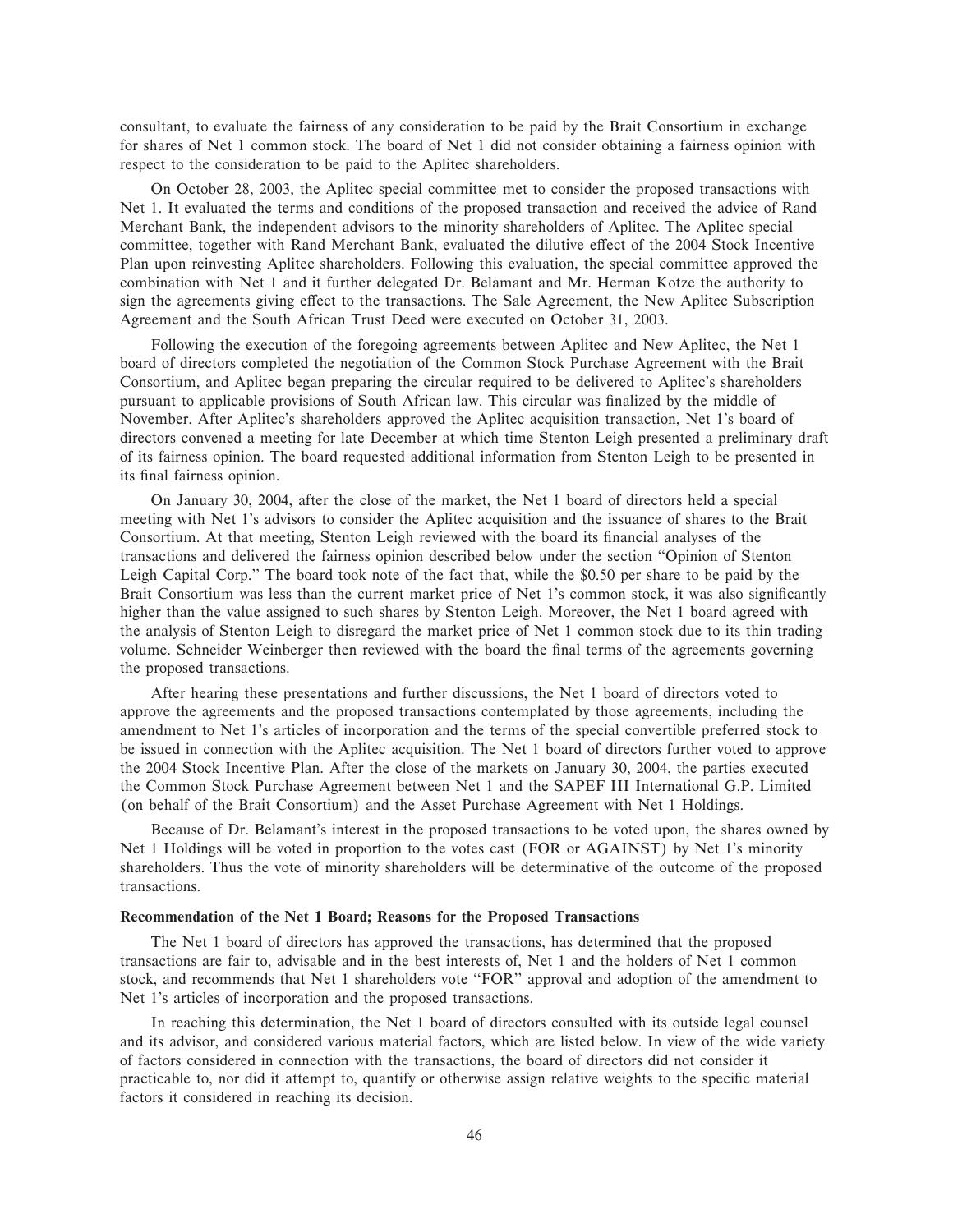### **Factors Considered by the Net 1 Board of Directors**

Net 1's board of directors believes that the Aplitec acquisition, combined with the capital contribution by the Brait Consortium, will help Net 1 to achieve its goal of becoming a global leader in the area of electronic payment systems with customers throughout the world. Taking advantage of the complementary nature and the geographic scope of the combined assets and the experience of the combined management team, Net 1's board of directors believes that the proposed transactions will create revenue growth and product and market diversification for Net 1, which will result in stronger financial and operating performance than either Net 1 or Aplitec could achieve on its own.

As part of its review and determination that the proposed transactions are fair to and in the best interest of Net 1's shareholders, Net 1's board of directors consulted with its legal advisors regarding the duties of the members of the board of directors. The Net 1 board of directors also considered the following factors and material information in reaching its determination that the proposed transactions are fair to, and in the best interests of, Net 1's shareholders:

- the strategic benefits of combining the businesses, including the following:
	- $\geq$  consolidating the global UEPS technology rights into a single group, creating a single access point through which value could be unlocked;
	- $\geq$  establishing first-mover advantage in developing economies for the commercialization of the UEPS technology. "First-mover advantage" refers to the benefits that would accrue to the first company that establishes a primary transacting platform in a particular developing country. While Net 1 holds the exclusive rights to market and sell the UEPS technology, it has so far been unable to exploit these rights in developing countries as it does not have the necessary infrastructure, skills and resources. Also, Net 1 must still compete against the companies that offer similar card-based products. Net 1 believes that the Aplitec acquisition will enhance its business opportunities, and since the UEPS platform can be used to support a wide range of functions and transactions, the first-mover in these new markets can have enhanced revenue and profitability prospects;
	- ➣ exploiting market opportunities for growth through strategic alliances and acquisitions; and
	- $\geq$  improving the financial performance of Net 1's business by developing additional revenue streams and achieving cost savings by combining general and administrative functions of multiple operations;
- the ability of Net 1's shareholders to participate in the financial success of Aplitec and the combined company;
- ' presentations regarding the above-mentioned strategic beneÑts of combining the assets of Net 1 and Aplitec, and positive operational and financial aspects of the transactions from Net 1's perspective, including, among other things, the ability to transform, through these transactions, from a development stage company into a global company with diversified international operations;
- ' historical information concerning the business, results of operations and Ñnancial condition, operations, technology, management and competitive position of Net 1, including, among other factors, the history of losses incurred by Net 1, the expectation that it will continue to incur losses and estimates that the Aplitec acquisition will help Net 1 to achieve profitability quicker than if it remained a stand-alone company;
- ' the review of Net 1's Ñnancial condition, results of operations and prospects of the business of Net 1 before and after giving effect to the transactions based on available estimates as to earnings and losses, including, among other things, ongoing liquidity and capital resource requirements in the context of financial market conditions limiting the ability of Net 1 to raise other financing and an expectation that the combined company's larger scale and improved operational performance would enhance access to financing in the capital markets;
- ' the opportunities and options available to Net 1 if the transactions were not undertaken, including remaining a stand-alone company that has so far been unable to raise capital to implement its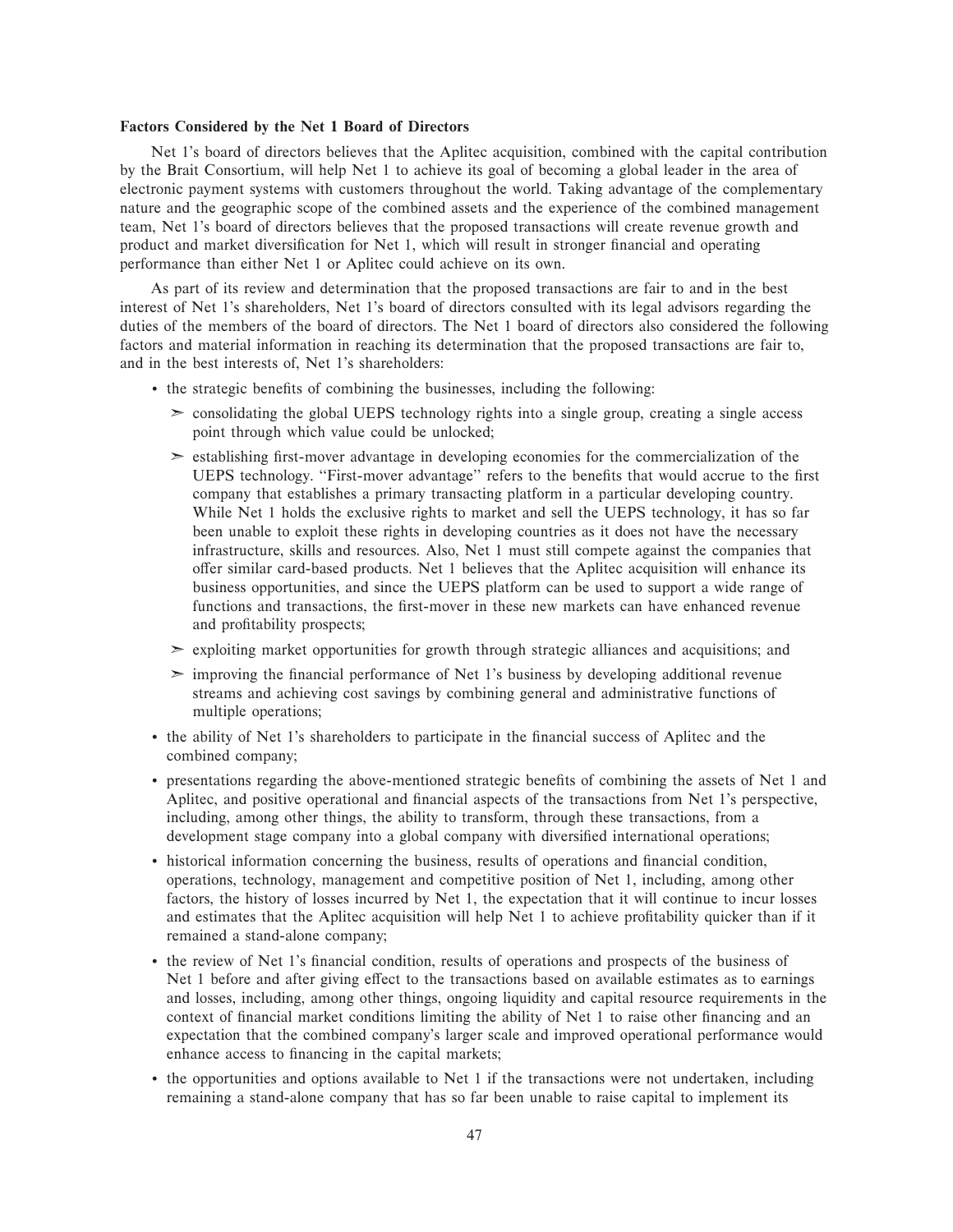business plan and achieve profitability, and the conclusion that the contemplated transactions would result in greater benefits than other options;

- the financial presentations and written opinion of Stenton Leigh Capital Corp. dated as of January 30, 2004, as to the fairness from a financial point of view of the issuance of shares of Net 1 common stock to the Brait Consortium under the terms of the Common Stock Purchase Agreement between Net 1 and the Brait Consortium; and
- the interests of the directors and executive officers of Net 1 in the transactions, as described in the section titled "The Proposed Transactions — Interests of Certain Persons in the Proposed Transactions.''

The Net 1 board of directors also considered the potential adverse factors relating to the proposed transactions, including the following:

- ' the challenges of combining the businesses and assets of separate companies across vast geographic distances and the risks of not achieving the expected operating efficiencies or growth;
- ' any failure to complete the proposed transactions will cause Net 1 to incur substantial costs, currently estimated to be \$2 million, which could result in Net 1's bankruptcy by July 1, 2004;
- the possibility that the financial markets might react negatively to the combined company, as well as the need to educate the market about the benefits of a multi-national company that offers UEPS technology and services;
- ' the risk of diverting management focus and resources from other strategic opportunities while working to implement the combination and the risk that key management, sales and transaction personnel might choose not to remain employed by the combined company;
- ' the risk that the transactions may not be completed, even if approved by Net 1's shareholders, especially given the need to obtain approval of a majority of the holders of Aplitec's ordinary shares before any of the transactions become effective, and the potential impact on Net 1;
- the possible negative effect on Net 1 and on the price for Net 1's shares of capital stock due to the fact that the Brait Group may exercise effective control of Net 1 if a sufficient number of Aplitec's current shareholders do not elect the reinvestment option by virtue of an agreement with New Aplitec to take up the rights to the reinvestment option not taken up by Aplitec's shareholders;
- the risks that the benefits sought to be achieved by the proposed transactions will not be realized; and
- the other risks described under "Risk Factors".

The discussion of the information and factors considered by the Net 1 board of directors is not intended to be exhaustive, but includes the material factors considered. The Net 1 board of directors did not assign particular weight or rank to the factors it considered in approving the transactions. In considering the above-mentioned factors, individual directors may have given different weight to various factors. Net 1's board of directors considered all of these factors as a whole, and concluded that, on balance, the potential benefits of the proposed transactions to Net 1 and its shareholders outweigh the risks.

## **Opinion of Stenton Leigh Capital Corp.**

Stenton Leigh Capital Corp., or "Stenton Leigh," founded in 1989, specializes in performing business appraisals and other consulting services to public and privately held companies. In addition to business appraisal and fairness opinions, Stenton Leigh provides dispute and litigation support, impairment and intangible asset appraisals, assists clients with merger and acquisition transactions and other corporate finance matters.

On October 16, 2003, Net 1 engaged Stenton Leigh to undertake an independent appraisal of the value of Net 1's common shares and issue a fairness opinion as to the fairness of the issuance of approximately 105.6 million shares of common stock to the Brait Consortium at a price of \$0.50 per share.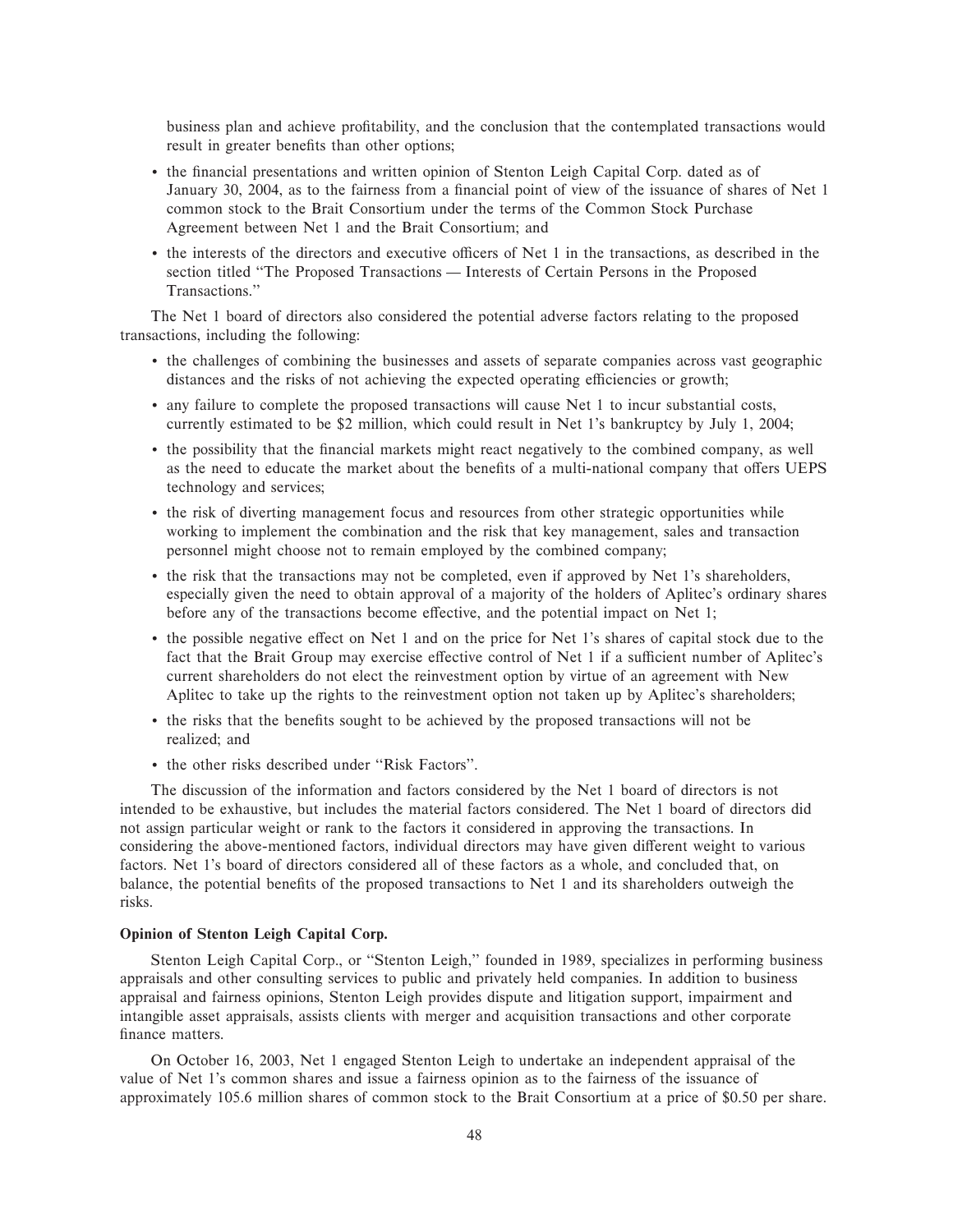The board of directors of Net 1 retained Stenton Leigh based upon its qualifications and its capabilities with respect to undertaking appraisals of companies of Net 1's size and financial condition. The fee paid to Stenton Leigh was in no way influenced by the results of the valuation conclusion.

Between October 16, 2003 and January 30, 2004, the date on which the final report was delivered to the board of directors, representatives of Stenton Leigh conducted a number of telephonic meetings with management to gather information relevant to the valuation analysis. During such meetings and discussions, members of management, including the chairman and chief executive officer, discussed information contained in Net 1's financial statements and other information requested by and delivered to Stenton Leigh. On January 30, 2004, Stenton Leigh advised the board of directors of Net 1 that, based upon and subject to limitations of its analyses, as of such date, the consideration to be received by Net 1 was fair, from a financial point of view, to the Net 1 shareholders.

**The full text of Stenton Leigh's opinion, which contains many of the assumptions Stenton Leigh made, the matters it considered and the limitations on the review it undertook in connection with its delivery of its opinion, is included as Annex C and is incorporated by reference into this proxy statement/prospectus. Stenton Leigh's opinion is directed to the Net 1 board of directors and addresses only the fairness of the consideration from a Ñnancial point of view. It does not address the underlying business decision of Net 1 to proceed with the acquisition of substantially all of the assets and the assumption of all the liabilities of Aplitec nor any other aspect of the transaction and does not constitute a recommendation to any Net 1 shareholder as to how that shareholder should vote at the Net 1 special** meeting. The following summary of Stenton Leigh's opinion set forth below is qualified in its entirety by **reference to the full text of such opinion. Net 1 shareholders are urged to read the Stenton Leigh opinion carefully and in its entirety, a copy of which is attached as Annex C to this proxy statement/prospectus.**

In connection with rendering its opinion regarding the issuance of shares of common stock of Net 1 to the Brait Consortium, Stenton Leigh considered, among other things, the following:

(1) Net 1's Form 10-QSB for the quarter ended September 30, 2003 and Form 10-KSB for the year ended December 31, 2002;

(2) Discussions with management and directors of Net 1;

(3) Assumptions on Net 1's market, competitive position and outlook as relayed by Net 1 management at January 30, 2004;

(4) Relevant internal and public information including economic, investment, industry, public market and transaction data as a background against which to assess findings specific to the business were considered;

(5) Major contracts both existing and anticipated in the very near future for Net 1, if any, were discussed with management, including any features or factors that may have an influence on value; and

(6) Management's forecast Ñnancial statements for the four years ended December 31, 2006.

In preparing its opinion, Stenton Leigh relied upon and assumed the accuracy and completeness of all of the Ñnancial and other information that was used, without assuming any responsibility for independent verification of any such information, and further relied upon the assurances of Net 1's management that they were not aware of any facts or circumstances that would make any such information inaccurate or misleading. Stenton Leigh did not audit this information as part of its analysis and therefore, did not express an opinion or other form of assurance regarding the information.

Stenton Leigh assumed that the issuance of shares of common stock to the Brait Consortium will comply, in all respects, with the securities laws, trade regulations and other applicable statutes and regulations of the various foreign jurisdictions under which the issuance may be governed. Stenton Leigh's opinion was based upon market, economic and other conditions as they existed on, and could be evaluated as of, January 30, 2004. Accordingly, although subsequent developments may affect Stenton Leigh's opinion, Stenton Leigh did not assume any obligation to update, review or reaffirm their opinion.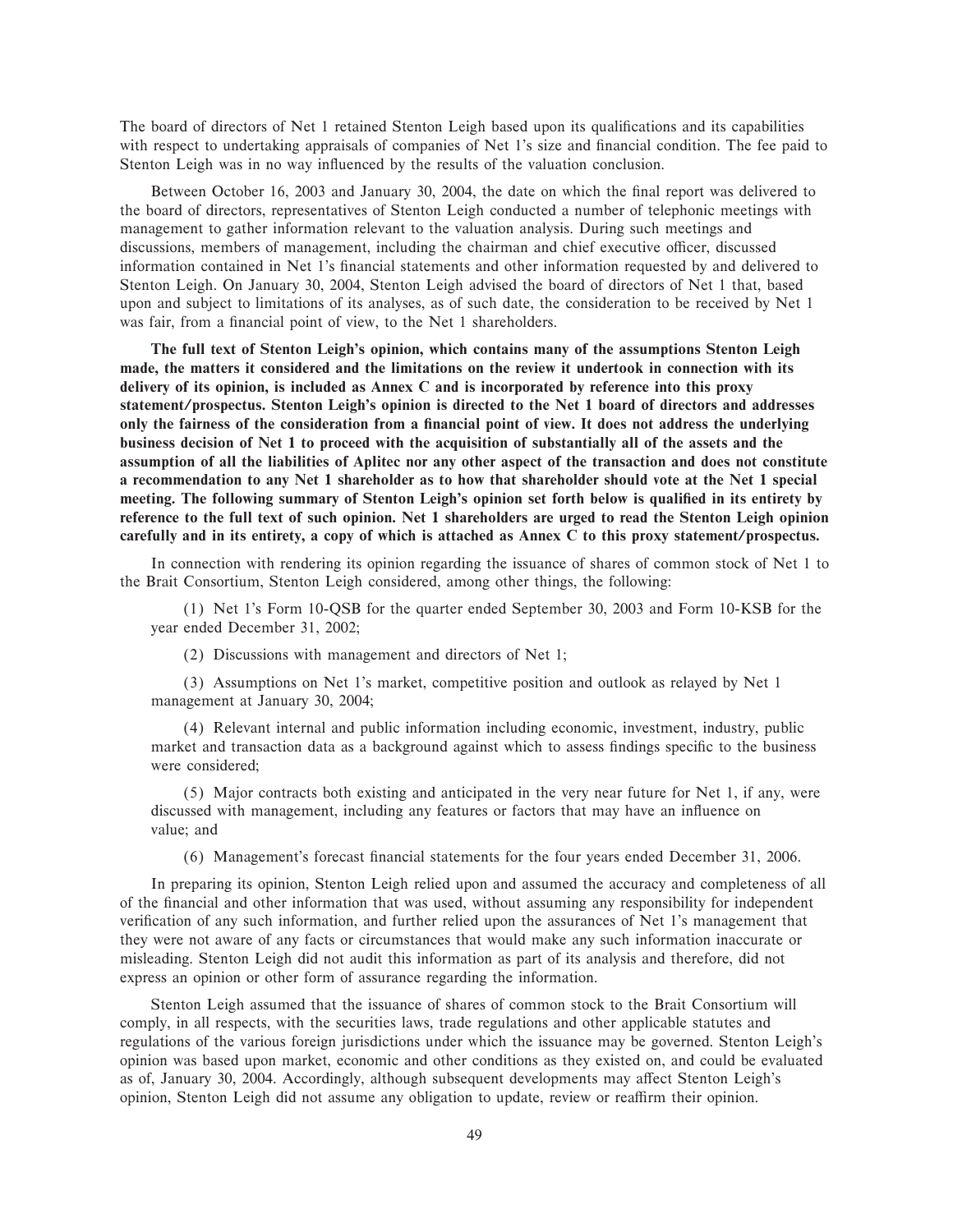The presentation of a fairness opinion is a complex analytical process involving various determinations as to the most appropriate and relevant methods of financial analyses and the application of those methods to the particular circumstances and, therefore, such an opinion is not readily susceptible to partial or summary description. No company, business or transaction used in those analyses as a comparison is identical to Net 1 nor is an evaluation of the results of those analyses entirely mathematical; rather, it involves complex considerations and judgments concerning financial and operating characteristics and other factors that could affect the issuance to the Brait Consortium, public trading or other values of the companies, business segments or transactions being analyzed. The estimates contained in those analyses and the ranges of valuations resulting from any particular analysis are not necessarily indicative of actual or predictive of future results or values, which may be significantly more or less favorable than those suggested by those analyses. In addition, analyses relating to the value of businesses or securities are not appraisals and may not reflect the prices at which businesses, companies or securities actually may be sold. Accordingly, these analyses and estimates are inherently subject to substantial uncertainty.

In arriving at its opinion, Stenton Leigh made qualitative judgments as to the significance and relevance of each analysis and factor considered by it. Accordingly, Stenton Leigh's analyses must be considered as a whole and that selecting portions of its analyses and factors, without considering all analyses and factors, could create an incomplete view of the processes underlying such analyses and its opinion. In its analyses, Stenton Leigh made numerous assumptions with respect to Net 1, industry performance and regulatory environment, general business, economic, market and Ñnancial conditions, as well as other matters, many of which are beyond the control of Net 1 and involve the application of complex methodologies and educated judgment.

Following is a summary of each of the material financial analyses performed by Stenton Leigh in connection with its opinion dated January 30, 2004.

## *Analysis of Net 1*

It is widely recognized that there is no one correct method of valuation, and that any appraisal depends upon an analysis of the relevant facts, common sense, and the informed judgment of the valuator. A full and complete appraisal requires the analyst to implement all relevant valuation methods that are appropriate to the particular assignment. For this valuation, Stenton Leigh considered at least one method under each approach.

Due to Net 1's history of losses combined with its uncertain future outlook as presented to Stenton Leigh by Net 1's management at the Valuation Date, Stenton Leigh used the market approach as the appropriate approach to value determination. Stenton Leigh selected the market approach because in Net 1's case, it reflects the fair market value that would be realized taking into consideration Net 1's negative book value, shortage of working capital and forecasted losses. Given Net 1's history of losses, management's negative future outlook, and negative book value, an income approach or an asset approach would not provide meaningful results.

Below is a brief description of each of the market approach, the income approach and the asset approach, as well as the reasons for the selected approach:

# *Market Approach*

The market approach suggests that the value of the entity can be determined by examining the "market" that has been established by historical experience. This approach is a general way of determining a value indication for a business interest by using one or more methods that compare the subject to similar businesses, or partial interests in similar businesses, that have been sold. Examples of market approach methods include the publicly traded guideline company method, the mergers and acquisitions guideline company method and the analysis of prior transactions in the ownership of the subject business. The business used for comparison must serve as a reasonable basis for such comparison. In searching for guideline companies, factors to be considered in judging whether a reasonable basis for comparison exists include:

• a sufficient similarity of qualitative and quantitative investment characteristics;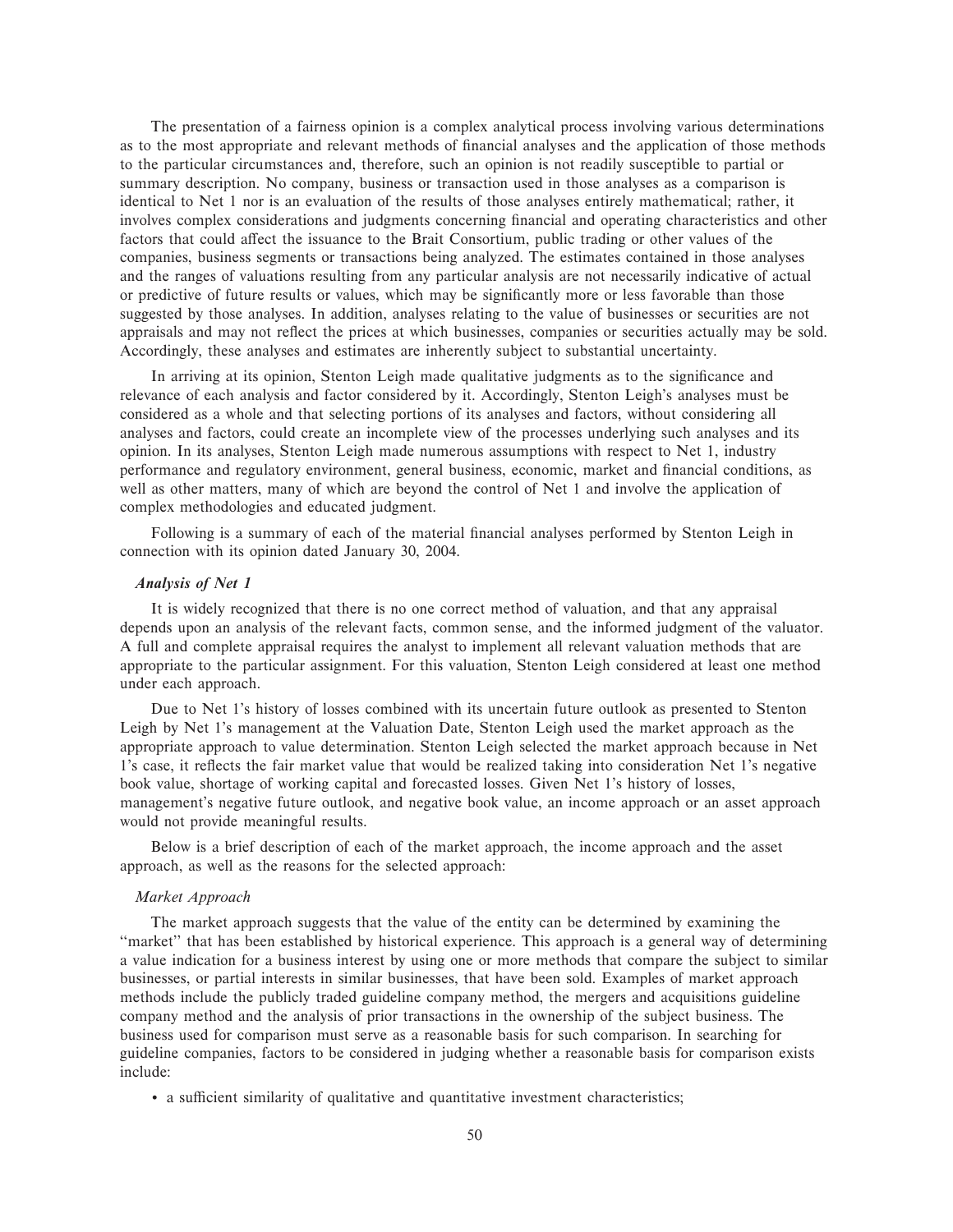- the amount and verifiability of data known about the similar investment;
- ' whether or not the price of the similar investment was obtained in an arm's length transaction or was instead purchased in a forced or distressed sale.

Should comparable market transaction data be located that are deemed to be reasonably similar, comparisons are normally made through the use of valuation ratios. The computation and use of these ratios should provide meaningful insight and guidance about the subject, considering all relevant factors. Therefore, care should be exercised with respect to issues such as:

- ' the selection of the underlying data used to compute the valuation ratios;
- ' the selection of the time periods and/or the averaging methods used for the underlying data;
- ' the computation of the valuation ratios;
- ' the timing of the price data used in the valuation ratios; and
- ' how the valuation ratios were selected and applied to the subject entity's underlying data.

Finally, comparisons are made by using comparable definitions of the components of the valuation ratios, such as earnings and cash flow.

*Publicly Traded Guideline Companies.* One method within the market approach is to search for transaction data for similar and relevant ""guideline'' corporations. The valuator must locate publicly traded companies that are similar in nature and operations to the company being valued. When guideline companies can be identified and are deemed to be applicable, the valuator may form comparisons between the performance of the group of guideline companies and the subject business. These comparisons are known as indicators of value or price multiples and may include Tangible Book Value Multiple, Price/ Earnings, Total Invested Capital ("TIC")/Cash Flow, and TIC/Sales. Stenton Leigh conducted a search of public companies operating in the computer services industry.

Stenton Leigh selected a number of companies that it viewed as comparable to Net 1. Although none of the selected companies were ""exact'', they represented companies in similar businesses. To apply the market approach, Stenton Leigh performed a computerized database search for guideline companies that could be considered "comparable". In selecting valuation multiples, Stenton Leigh compared the results of the search to Net 1's historical results and to those of the industry and S&P 500. Stenton Leigh then adjusted the multiples to account for the guideline companies' size, revenue, profitability, trading volume and other characteristics.

*Mergers and Acquisitions Guideline Company Data.* This market approach obtains and analyzes information from mergers and acquisitions of entire guideline companies, both public and privately held. The sales and pricing information is then applied to the subject company to determine its value. Stenton Leigh performed a search of various transaction databases.

The majority of the transactions identified through this process were eliminated because their lines of business were materially different from Net 1's. Stenton Leigh used the mean and median results to determine Net 1's value under this method.

## *Income Approach*

The income approach develops a value that arises from the presumed ability of the entity to produce a profit or return on investment ("ROI") for its owner. This approach is a general way of determining a value indication of a business by using one or more methods through which anticipated benefits are converted into value as of the valuation date. Anticipated benefits are expressed in monetary terms and may be reasonably represented by such items as dividends or various forms of earnings cash Öow.

Both capitalization of benefits method and discounted future benefits methods are acceptable. In capitalization of benefits methods, a representative benefit level is divided or multiplied by an appropriate capitalization factor to convert the benefit of value. In discounted future benefits methods, benefits are estimated for each of several future periods. These benefits are converted to value by applying an appropriate discount rate and using present value procedures.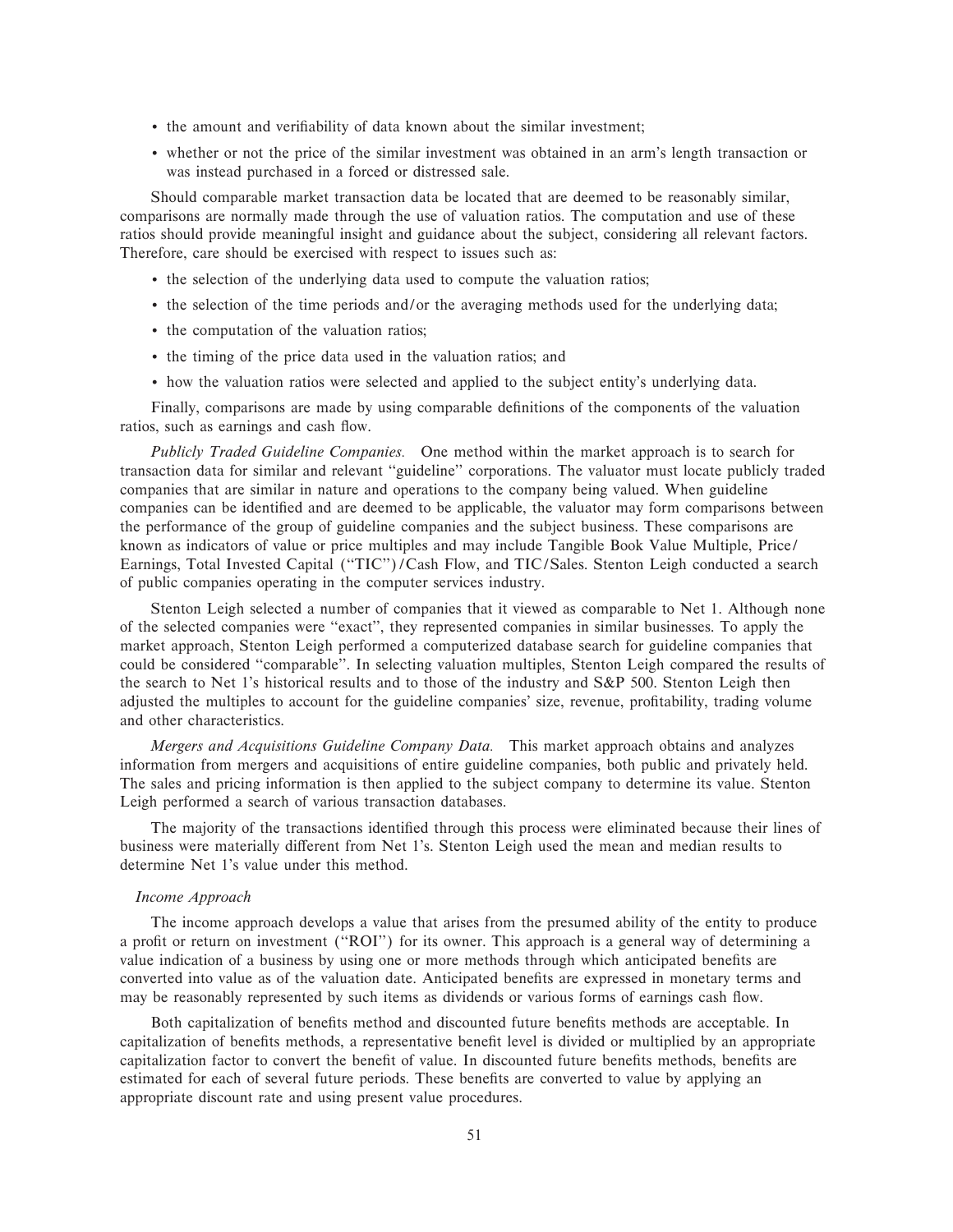Anticipated benefits are converted to value by using procedures that consider the expected growth and timing of benefits, the risk profile of the benefits stream, and the time value of money.

The conversion of anticipated benefits to value normally requires the determination of a capitalization factor or discount rate. In that determination, the appraiser should consider such factors as the level of interest rates, the rates of return expected by investors on alternative investments, and the specific risk characteristics of the anticipated benefits. Therefore, the two basic components of the income approach are the measure of income and the required rate of return.

In capitalization of benefits methods, expected growth is incorporated in the capitalization factor. In discounted future benefits methods, expected growth is considered in estimated in the future stream of benefits.

#### *Asset Approach*

The asset approach, sometimes referred to as the cost approach, is conceptually the least complex of all approaches to consider and use as an appraisal guideline. The asset-based approach is a general way of determining a value indication of a business interest using one or more methods based directly on the value of the assets owned by the business less the business's liabilities. In theory, a buyer would not pay more than it would cost to create an entity of equivalent economic utility. Therefore, the concept is to adjust all assets and liabilities, whether or not recorded on the entity's balance sheet, to market value. Generally, the entity is presumed to be a going concern and the adjustments will reflect that premise. The asset approach typically does not take into consideration the ""intangible'' value of the enterprise, unless these assets are specifically identified and valued. The asset-based approach should be considered in valuations conducted at the total entity level or involving a business appraised on a basis other than a going concern. Valuations of particular ownership interests in an entity may or may not require the use of the asset-based approach.

# *Results and Conclusions*

Below is a description of the results and conclusions reached by Stenton Leigh under each of the above-referenced approaches:

# *Market Approach*

*Publicly Traded Guideline Companies.* One method within the market approach is to search for transaction data for similar and relevant ""guideline'' corporations. The appraiser must locate publicly traded companies that are similar in nature and operations to the company being valued. When guideline companies can be identified and are deemed to be applicable, the appraiser may form comparisons between the performance of the group of guideline companies and the subject business. These comparisons are known as indicators of value or price multiples and may include Tangible Book Value Multiple, Price/Earnings, TIC/Cash Flow, and TIC/Sales.

Stenton Leigh conducted a search of public companies operating in the same industries as Net 1. In order to select the appropriate multiples to be applied in this Valuation Report, Stenton Leigh analyzed four principal approaches:

1. Reviewed companies in the technology sector;

2. Reviewed companies in the computer services industry;

3. Compared the results of numbers 1 and 2 above to Net 1's historical results and to the S&P 500; and

4. Selected a short list of "guideline" companies being the closest in comparability to Net 1.

The results of the findings for numbers 1, 2, and 3 above are set out in the ratio comparison table set forth below.

The first step in applying the market approach to valuing a company is to identify publicly traded companies that are comparable. Analysts who regularly value companies in different industries have welldefined methods for determining which companies are comparable to the subject company. The procedure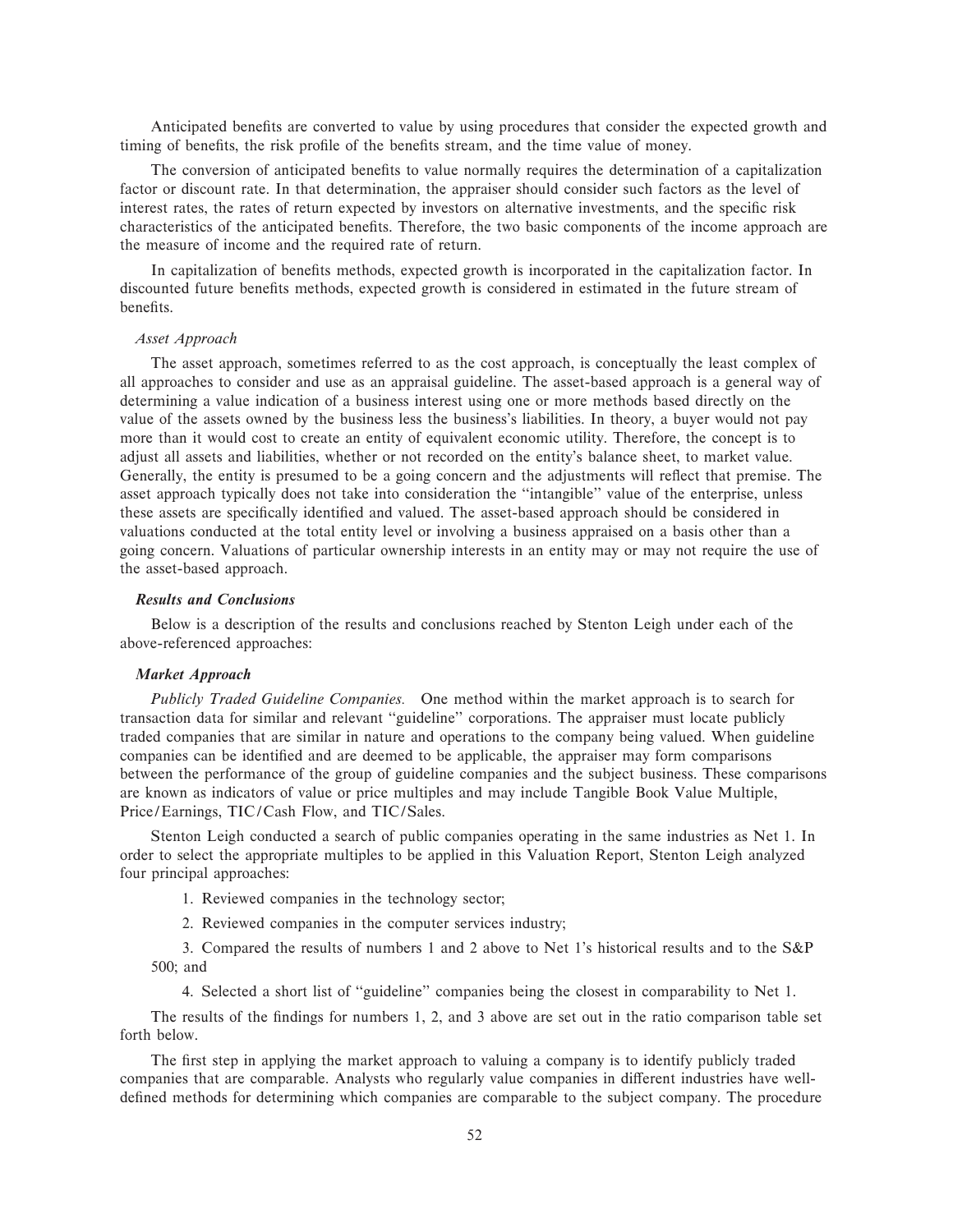used to develop the group of public companies includes the following steps, which may vary depending on the situation:

- The industry or industries in which the company operates are identified;
- ' Various databases are searched for a group of companies in a line of business similar to that of Net 1;
- ' Detailed descriptions and business segment data for the potential guideline companies are reviewed to eliminate those with products or services that differ from the subject company;
- ' Companies whose stock is thinly traded are typically eliminated, as such companies' transactions data is less meaningful; and
- The remaining companies are further analyzed in terms of operating, financial, geographical, industry, and/or market characteristics to insure that they are reasonable for inclusion in the guideline company group.

The last step in this process is the most subjective. A thorough understanding of the financial standing and the operating performance of the subject company is essential to establishing the parameters by which to screen guideline data. Screens should include revenue mix, market, products, size of company, revenue, margins, capital structure, and growth — both historical and estimated. While an optimal guideline group will contain numerous companies, the number of companies included will depend on the similarity to the company, trading activity, and the financial information available.

A perfect guideline company is identical to the company with regard to business type, capital structure, size, and primary market. It has similar management dynamics, has a stock that is widely traded, encounters the same risks and opportunities, and, importantly, has the same prospects for growth in the near term, immediate term, and long term. Because it is in essence a mirror image of the subject company, a perfect market comparable provides a whole range of meaningful valuation multiples which can be applied to reported and/or prospective operating results and provide a meaningful and defensible valuation. Of course, perfect guideline companies rarely exist, and finding an entire group of, say, five to eight perfect guideline companies is almost unheard of. As a result, it is often necessary to make some adjustment to the multiples derived from the group.

Once the group of guideline companies is identified, critical valuation data about each company is assembled into a table. This table includes critical balance sheet and income statement data, trading information about the guideline companies, and an array of valuation multiples implied by public market pricing.

Stenton Leigh selected a number of companies it viewed as comparable to Net 1. Although none of the selected companies were ""exact'', they represent companies in similar businesses.

To apply the market approach, we performed a computerized database search for guideline companies that could be considered "comparable". This search revealed the following companies:

> $ADS = Alliance Data Systems$  $FISV =$  Fiserv, Inc.  $FDC = First Data Corporation$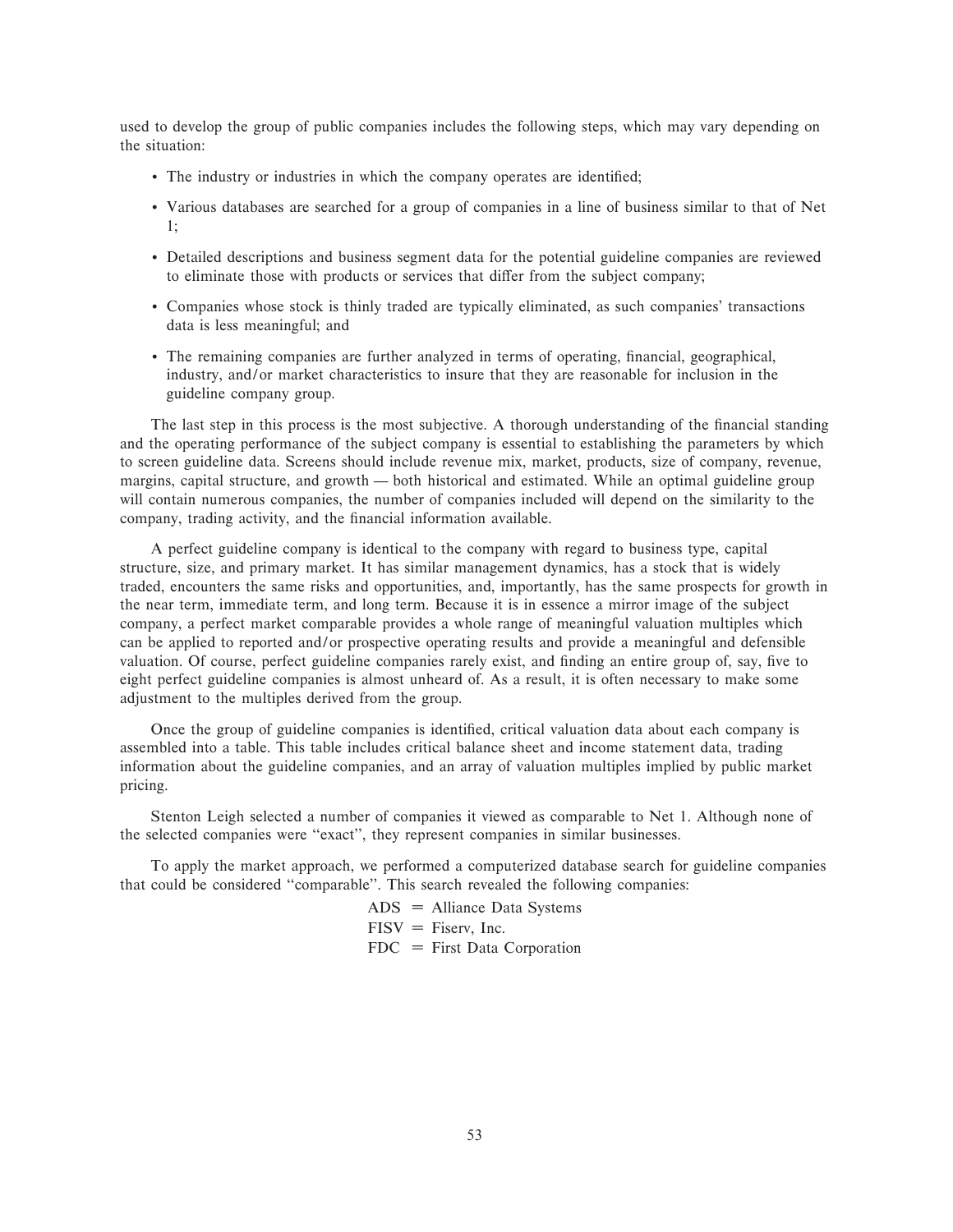|                                     | v aluativii  |                                        |                                       |             |                                     |                                  |                                       |                                            |                                     |
|-------------------------------------|--------------|----------------------------------------|---------------------------------------|-------------|-------------------------------------|----------------------------------|---------------------------------------|--------------------------------------------|-------------------------------------|
|                                     | P/E<br>(TTM) | $P/E$ High $-$<br>Last 5<br><b>Yrs</b> | $P/E$ Low $-$<br>Last 5<br><b>Yrs</b> | <b>Beta</b> | $TIC^*$ to<br><b>Sales</b><br>(TTM) | Price to<br><b>Book</b><br>(TTM) | Price to<br>Tangible<br>Book<br>(TTM) | $TIC^*$ to<br>Cash<br><b>Flow</b><br>(TTM) | <b>Market</b><br>Cap.<br>(Millions) |
| $ADS \dots \dots \dots \dots \dots$ | 40.73        | <b>NA</b>                              | NA                                    | 1.03        | 2.46                                | 3.23                             | 20.24                                 | 41.52                                      | 2,186                               |
| $FISV$                              | 24.31        | 47.70                                  | 21.55                                 | 0.94        | 2.78                                | 3.46                             | NA                                    | 17.57                                      | 7,264                               |
| $FDC$                               | 21.94        | 46.32                                  | 13.33                                 | 0.90        | 4.02                                | 6.95                             | <b>NA</b>                             | 22.14                                      | 28,766                              |
| Net $1$                             | <b>NA</b>    | <b>NA</b>                              | <b>NA</b>                             | <b>NA</b>   | 858.02                              | <b>NA</b>                        | <b>NA</b>                             | <b>NA</b>                                  | 116                                 |
| TOTAL                               | 86.98        | 94.02                                  | 34.88                                 | 2.87        | 9.26                                | 13.64                            | 20.24                                 | 81.23                                      | 38,216                              |
| $AVG$                               | 28.99        | 31.34                                  | 11.63                                 | 0.96        | 3.09                                | 4.55                             | 6.75                                  | 27.08                                      | 12,739                              |
| $MEDIAN$                            | 24.31        | 46.32                                  | 13.33                                 | 0.94        | 2.78                                | 3.46                             | 10.12                                 | 22.14                                      | 7.264                               |

**Valuation**

The following is a summary of the analysis Stenton Leigh undertook involving these selected companies and Net 1:

# \* Total Invested Capital

NA — Ratio not available for computation due to the existence of net historical losses, negative net book value, negative net tangible book value, or negative cash flow from operations.

# *Comparable Analysis Summary*

*Valuation Indicators.* Market Capitalization: Net 1 is a publicly traded company with a market capitalization of approximately \$115.7 million at January 28, 2004 based on a closing share price of \$7.30 and 15,852,856 shares outstanding. The market capitalization of the companies used in our valuation analysis was in the range of \$2.3 billion to \$27.0 billion. As previously stated, perfect guideline companies rarely exist, and finding an entire group of perfect guideline companies is almost unheard of. However, the companies selected by Stenton Leigh were believed to be in similar businesses to Net 1 but, are significantly larger. Therefore, these guideline companies provide Stenton Leigh an indicator of the public market value of large industry participants which forms a basis from which certain limited valuation conclusions can be derived. However, since in the instance of Net 1 the guideline companies are so much larger, better capitalized and operating profitably, they are not good value indicators for Net 1 at the Valuation Date. Since Net 1 had no earnings or cash flow from operations, and had a negative book value at the Valuation Date, none of the related guideline multiples could be applied, even if they were good value indicators. The only valuation approach which Stenton Leigh followed using the guideline information was the TIC to Sales approach to value. The average TIC to Sales guideline ratio was 3.09 and Stenton Leigh selected 2.0 to apply to Net 1. Stenton Leigh compared this multiple selected to private transaction multiples for TIC to Sales which were approximately 1.0 times. Stenton Leigh would expect private transactions to yield a lower multiple than the public transactions which were approximately 3.0 times. Therefore, we selected the average of these two findings, or 2.0 as applicable to Net 1 at the Valuation Date.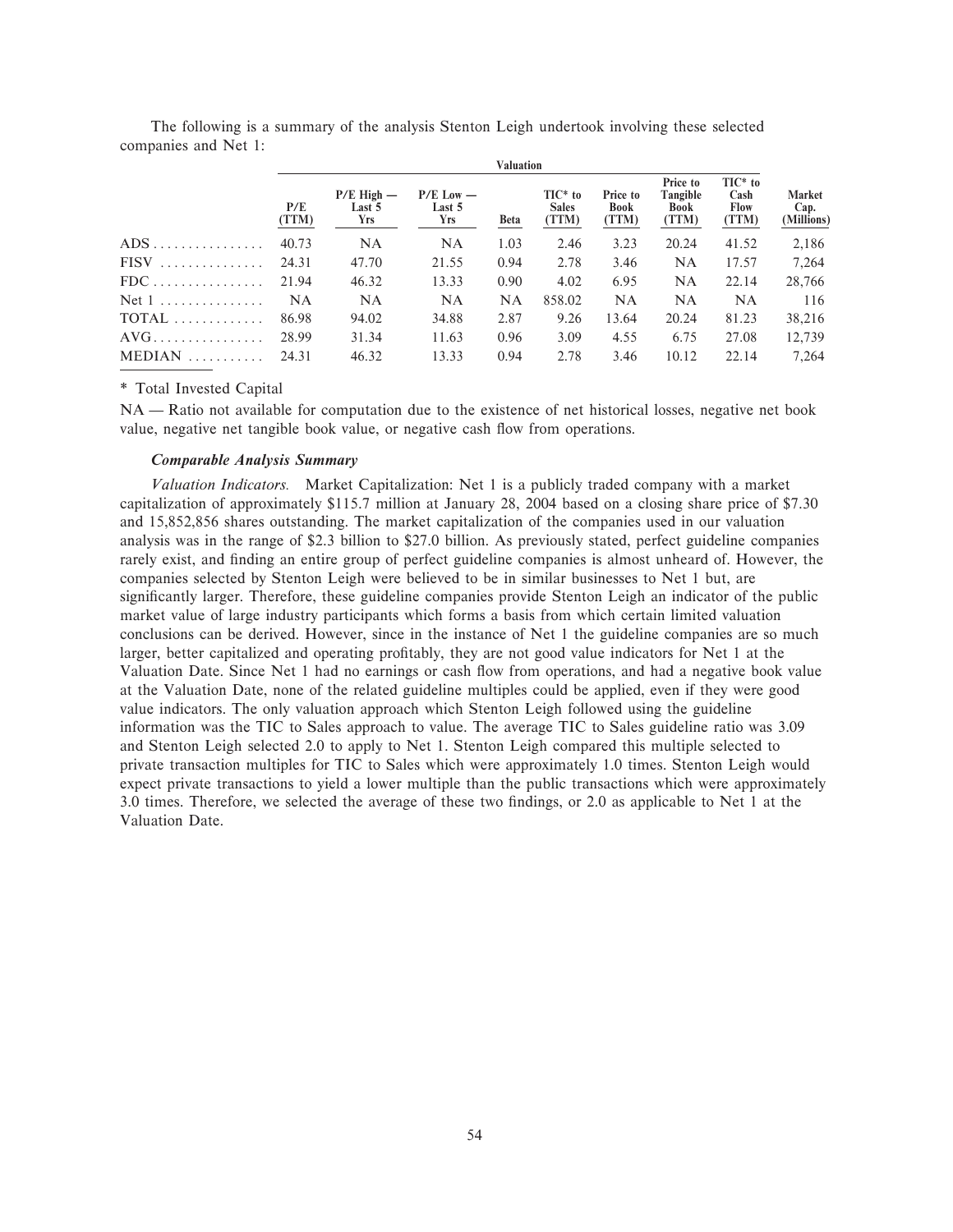## **RATIO COMPARISON**

| <b>Valuation Ratios</b>        | Company | Industry(1) | Sector(2) | <b>S&amp;P 500</b> | Guideline<br>Companies |
|--------------------------------|---------|-------------|-----------|--------------------|------------------------|
|                                | NA.     | 31.01       | 39.72     | 26.50              | 28.99                  |
|                                | NA.     | 58.18       | 65.66     | 48.10              | 31.34                  |
|                                | NA.     | 14.14       | 19.72     | 16.25              | 11.63                  |
|                                | NA.     | 1.79        | 1.99      | 1.00               | 0.96                   |
|                                | 858.02  | 4.97        | 6.32      | 3.72               | 3.09                   |
|                                | NA.     | 5.25        | 5.78      | 4.58               | 4.55                   |
| Price to Tangible Book $(MRQ)$ | NA.     | 12.67       | 7.41      | 7.78               | 6.75                   |
| TIC to Cash Flow $(TTM)$       | NA.     | 29.85       | 32.13     | 19.51              | 27.08                  |
| % Owned Institutions           | NA.     | 49.67       | 47.38     | 63.78              | 72.41                  |

(1) Computer service industry

(2) Technology sector

Source: Multex.com, Inc.

*Price Earnings Multiple Analysis.* Net 1 had losses in 2002 and through September 30, 2003, the date with the most current available financial information, and therefore this valuation approach would not provide meaningful results. According to Net 1 management, there were no material changes to Net 1's results of operations through January 30, 2004, the date of Stenton Leigh's report to the Net 1 board.

*TIC to Sales Multiple Analysis.* Stenton Leigh reviewed the selected company, industry, sector and S&P 500 results and concluded a multiple of 2.00 as appropriate for Net 1 at January 30, 2004 based on historical losses and Net 1's smaller size. The following sets forth the application of this sales multiple to Net 1's 2003 annual revenue results:

*TIC to Cash Flow.* Net 1 had negative cash flow in 2002, and through September 30, 2003, the date with the most current available financial information, and therefore this valuation approach would not provide meaningful results. According to Net 1 management, there were no material changes to Net 1's results of operations through January 30, 2004.

*Net Book Value Multiple Analysis.* As of September 30, 2003, the date with the most current available financial information, Net 1 had a negative book value, and therefore this valuation approach would not provide meaningful results. According to Net 1 management, there were no material changes to Net 1's financial position through January 30, 2004.

### *Prior Transaction Analysis*

The market approach suggests that the value of the entity can be determined by examining the ""market'' that has been established by historical experience. One method, usually applicable to larger, publicly held corporations, is to refer to the value set by the most recent trading of the stock by private and public investors who have made their own determination as to value. Net 1 did not have any private common stock transactions during the past twelve months.

## *Mergers and Acquisitions Guideline Company Data*

The market approach obtains and analyzes information from mergers and acquisitions of entire guideline companies, both public and privately held. The sales and pricing information is then applied to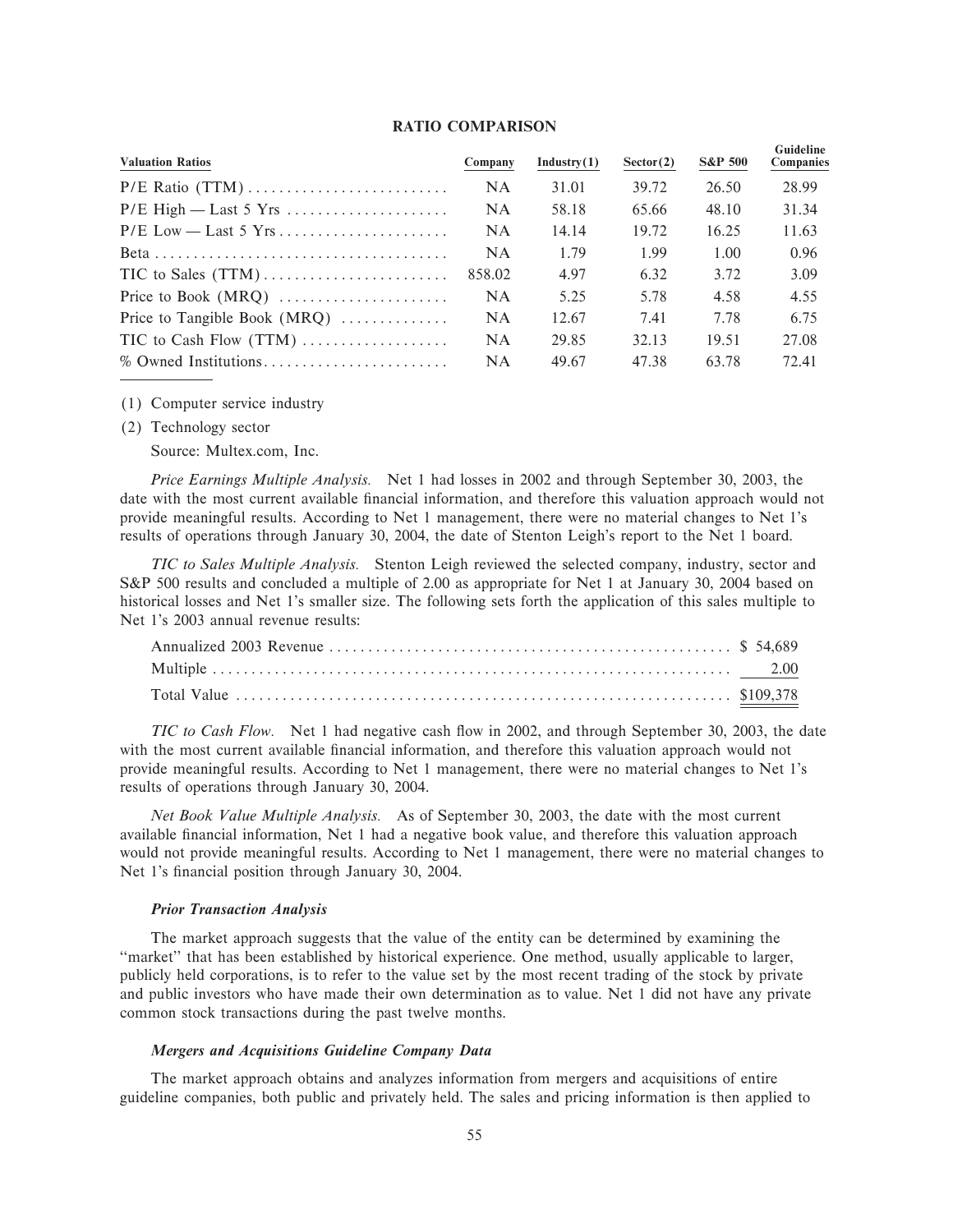the subject company to determine its value. Stenton Leigh performed a search of the Pratt's Stats, Mergerstat, Public Company, Bizcomps and Institute of Business Appraisers (""IBA'') transaction databases.

The following details the results of the search:

|                           |       | <b>Pratt's Stats</b> |       | <b>Mergerstat</b> |       | <b>Bizcomps</b> | <b>Public Company</b> |          | IBA   |                 |              |                 |
|---------------------------|-------|----------------------|-------|-------------------|-------|-----------------|-----------------------|----------|-------|-----------------|--------------|-----------------|
| <b>SIC Code</b>           | Total | <b>Selected</b>      | Total | <b>Selected</b>   | Total | <b>Selected</b> | Total                 | Selected | Total | <b>Selected</b> | <b>Total</b> | <b>Selected</b> |
| 7374 37 4 10 1 7 0 5 0 17 |       |                      |       |                   |       |                 |                       |          |       |                 |              |                 |

The majority of these transactions were eliminated because their lines of business were materially different from that of Net 1. The remaining transactions selected took place between 1998 and 2002. Due to the limited number selected, Stenton Leigh used the mean and median results.

|                                                                |                     | <b>Net Sales</b> | <b>Net Earnings</b>                 | <b>Sale Price</b><br><b>\$000</b>  | TIC/<br><b>Sales</b> | Price/<br><b>Earnings</b>    |
|----------------------------------------------------------------|---------------------|------------------|-------------------------------------|------------------------------------|----------------------|------------------------------|
|                                                                |                     | \$18,380,197     | \$58,523                            | \$16,398                           | 0.948                | 2.888                        |
| $Median \dots \dots \dots \dots \dots \dots \dots \dots \dots$ |                     | \$14,216,888     | \$35,216                            | \$10,852                           | 0.919                | 2.888                        |
|                                                                | Net 1<br>Annualized |                  | <b>TIC/Sales</b><br><b>Multiple</b> | <b>Value Indication</b><br>(000's) |                      | <b>Mean Value</b><br>(000's) |
| Date                                                           | <b>Sales</b>        | Mean             | Median                              | Mean                               | Median               | Total                        |
| $9/30/03$                                                      | \$54,689            | 0.948            | 0.919                               | \$51,845                           | \$50,259             | \$51,052                     |

In estimating a value using the direct market data method, Stenton Leigh would normally eliminate the high and the low values and consider the remaining value indications reflected in the above table to be the most appropriate. However, since Stenton Leigh did not use the Price/Earnings multiples due to Net 1's losses, it used the average of the mean and median TIC/Sales multiples calculated above.

### *Market Capitalization*

The market capitalization for Net 1 as of January 28, 2004 was approximately \$115,725,849 based on a total of 15,852,856 common shares outstanding at \$7.30 per share, which was the closing price per share as reported on Bloomberg Financial Markets.

## *Asset Approach*

#### *Net Book Value Methodology*

The net book value (""NBV'') of a business is the historical value of that entity's assets less the value of its liabilities. To calculate net book value, Stenton Leigh referred to Net 1's financial statements as of September 30, 2003, the date with the most recent available financial information. According to Net 1 management, there were no material changes to Net 1's financial position through January 30, 2004.

Net 1's assets consist primarily of cash and accounts receivable. Management has indicated that all liabilities are supported by adequate documentation to reflect evidence of an obligation of the Company. At September 30, 2003 Net 1 had a negative book value.

### *Net Tangible Book Value*

The net tangible assets of a business is the historical value of that entity's assets less the value of its intangibles and liabilities. To calculate the net tangible assets of Net 1, Stenton Leigh referred to Net 1's financial statements as of September 30, 2003, the date with the most recent available financial information. According to Net 1 management, there were no material changes to Net 1's financial position through January 30, 2004.

Net 1's assets consist primarily of cash, accounts receivable, inventory and property and equipment. As of September 30, 2003, Net 1 had intangible assets of \$1,563. At September 30, 2003 Net 1 had a negative tangible book value.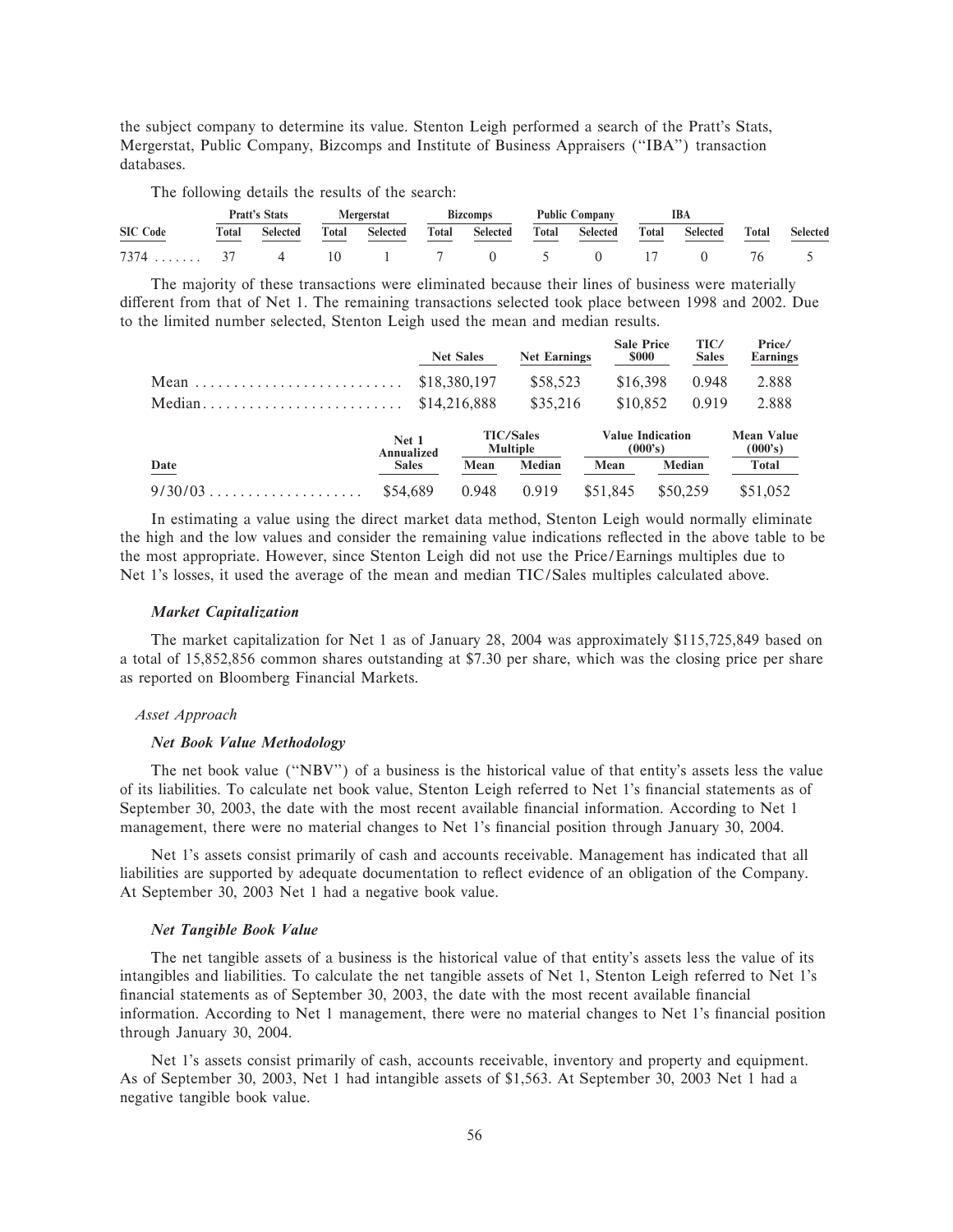## *Income Approach*

As described above, the Income Approach may rely on either a capitalization of benefits method, or a discounted cash flow method. For either method to be used, there must be an expectation of expected profits. The capitalization relies upon historical profits to which a growth rate is applied to determine value. Since Net 1 has both historical and forecasted losses, the Income Approach could not be used.

## *Determination of Value*

In determining the final Business Enterprise Value ("BEV") of Net 1, Stenton Leigh analyzed the results of the various approaches to value. To arrive at the final BEV Stenton Leigh added to its value conclusion any preferred equity and long-term and short-term debt at the valuation date and subtract cash and cash equivalents. The rationale is that, in buying a business, its current owners, the shareholders, and its creditors must be repaid. These costs become obligations of a prospective purchaser. Net 1's cash, on the other hand, is a liquid asset than can be used at the prospective purchaser's discretion.

Set out below is a summary of the findings of the various approaches to value which Stenton Leigh examined to determine the value of Net 1 at January 30, 2004:

|                                                                  |               | <b>Value</b>  |
|------------------------------------------------------------------|---------------|---------------|
| <b>I. MARKET</b>                                                 |               |               |
| Publicly Traded Guideline Companies:                             |               |               |
|                                                                  |               | N/I           |
|                                                                  |               | N/I           |
|                                                                  |               | N/U           |
|                                                                  | <sup>\$</sup> | 109,378       |
|                                                                  |               | N/U           |
|                                                                  | \$            | 51,052        |
|                                                                  |               | \$115,725,849 |
| Average of Market approach (excluding Market Capitalization) (1) | \$            | 80,215        |
| II. ASSET                                                        |               |               |
|                                                                  |               | N/I           |
|                                                                  |               | N/U           |
|                                                                  |               | N/U           |
| <b>III. INCOME</b>                                               |               |               |
|                                                                  |               | N/I           |
|                                                                  |               | N/U           |
|                                                                  |               | N/U           |
|                                                                  |               | 80,215        |
|                                                                  |               | $\Omega$      |
|                                                                  |               | 11,457        |
|                                                                  | -S            | 68,758        |

## $N/U - Not$  Used

(1) The market capitalization is not a good indication of value since Net 1 has a limited number of outstanding shares in the public float (approximately 1%) and has very limited trading volume.

To arrive at Stenton Leigh's value conclusion, the Income Approach was not selected since Net 1 has historical and forecasted losses. Moreover, the Asset Approach was not selected since it resulted in a negative value. In evaluating the Asset Approach, Stenton Leigh considered the value of the current customer contracts, the FTS patent license and the UEPS marketing rights to Net 1 at January 30, 2004. As of this date, Net 1's management provided a forecast showing losses in 2004 and 2005. In addition,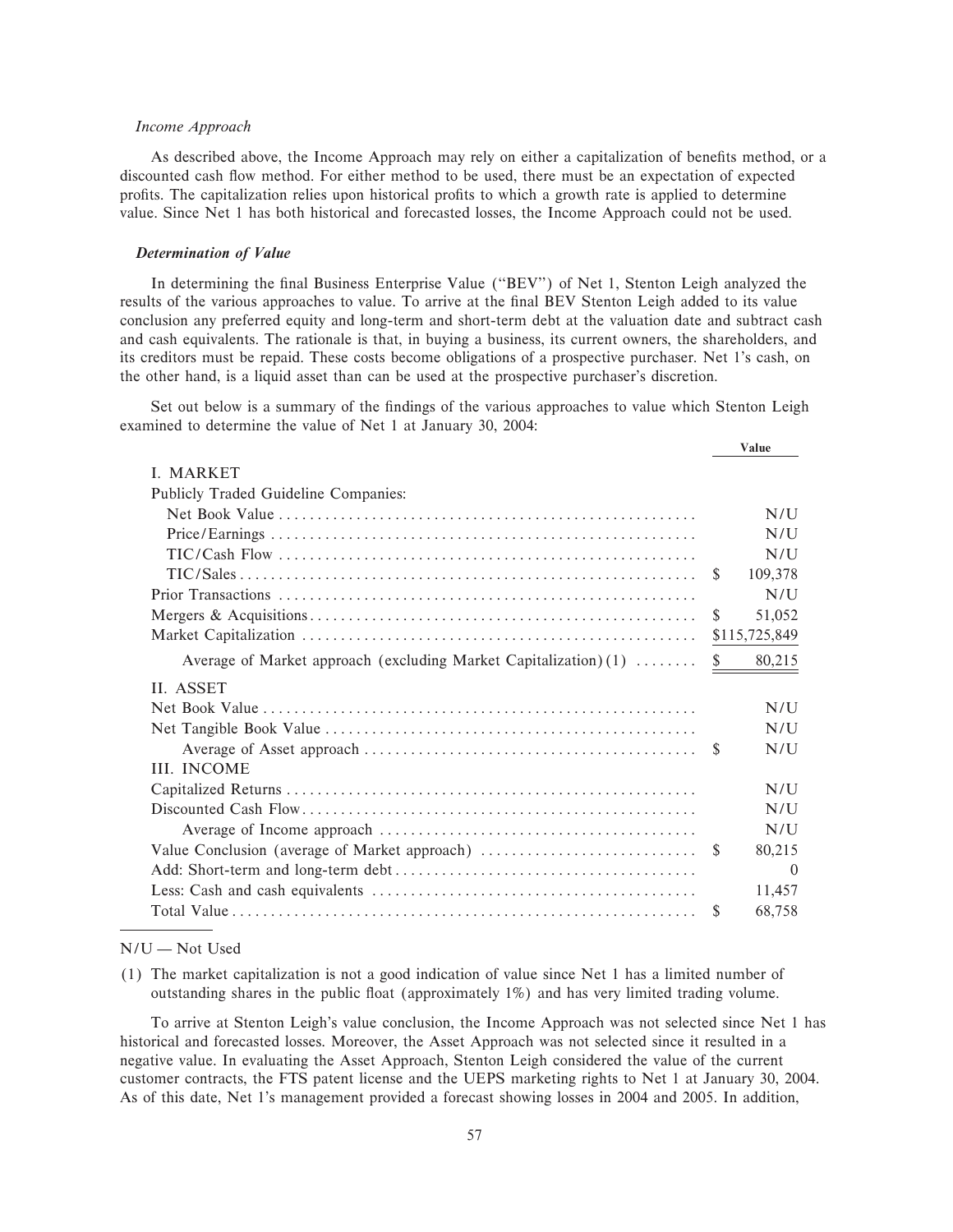Net 1 did not have sufficient working capital or the necessary physical infrastructure, management team or marketing and sales distribution capability with which to exploit the patent and marketing rights. Finally, the underlying license agreement does not permit Net 1 to sell the patent or marketing rights to an unaffiliated third party.

While the forecasted revenues from the FTS patent license and the UEPS marketing rights are sufficient to cover royalties and other such direct costs, they are not sufficient to cover all company overheads, resulting in forecasted losses. Accordingly, Net 1 has been unable to generate historical profits and is forecasting future losses from operations, leading Stenton Leigh to conclude that, at January 30, 2004, the value attributable to the current customer contracts, the FTS patent license and UEPS marketing rights, in the context of the Company as a whole, was negligible.

Stenton Leigh selected the Market Approach because in this instance, the Market Approach reflects the fair market value that would be realized taking into consideration Net 1's negative book value, shortage of working capital and forecasted losses.

Based upon the foregoing, and the various factors and assumptions considered necessary to the development of Stenton Leigh's valuation conclusion, in Stenton Leigh's opinion the fair market value of the common stock of Net 1 at January 30, 2004 is as set out below:

|  | <b>Total Value</b> |
|--|--------------------|
|  |                    |
|  |                    |
|  |                    |

Therefore, Stenton Leigh concluded that the Net 1 common stock should be valued at approximately \$0.01 per share or a total of \$68,758 at January 30, 2004.

To further determine the fairness of the proposed transaction with the Brait Consortium to Net 1's shareholders, Stenton Leigh performed a separate analysis to determine the value of Net 1 subsequent to the Aplitec acquisition. From this analysis, Stenton Leigh determined that based upon the value of Aplitec and the additional funding to be provided by the Brait Consortium, Net 1 shareholders would receive greater value subsequent to the Aplitec acquisition than the proposed transaction price of \$0.50 per share, and therefore the proposed Aplitec acquisition is anti-dilutive to the existing Net 1 shareholders.

Stenton Leigh also reviewed the public market capitalization of Net 1 and its trading volume. In Stenton Leigh's opinion, the market capitalization did not reflect a true value for Net 1 at January 30, 2004 as its public shares were very thinly traded. Further, Net 1 management has advised that they believe that if a small block of stock were to be sold into the public market (i.e. 100,000 shares) their stock price would most likely drop to pennies. This, combined with Stenton Leigh's analysis of the underlying value of Net 1, which is virtually insolvent as described above, and the fact that the existing Net 1 shareholders will benefit from an infusion of a capital by keeping Net 1 in existence and creating significant upside potential for Net 1 and therefore its shareholders, in Stenton Leigh's opinion, the issuance of common shares of Net 1 at January 30, 2004 is fair to the shareholders of Net 1, subject to the assumptions and qualifications set forth in Stenton Leigh's fairness opinion, a copy of which is attached as Annex C to this proxy statement/prospectus.

In addition to the opinion described above, in connection with the preparation of the pro forma financial statements included in this proxy statement/prospectus, Stenton Leigh also prepared for Net 1 a valuation of certain identifiable intangible assets which ascribed value to such assets. See "The Proposed Transactions — Accounting Treatment."

### **Miscellaneous**

Net 1 has paid Stenton Leigh \$70,000 for its advisory services. Net 1 has also reimbursed Stenton Leigh for its reasonable out-of-pocket expenses, including reasonable fees and expenses and it has agreed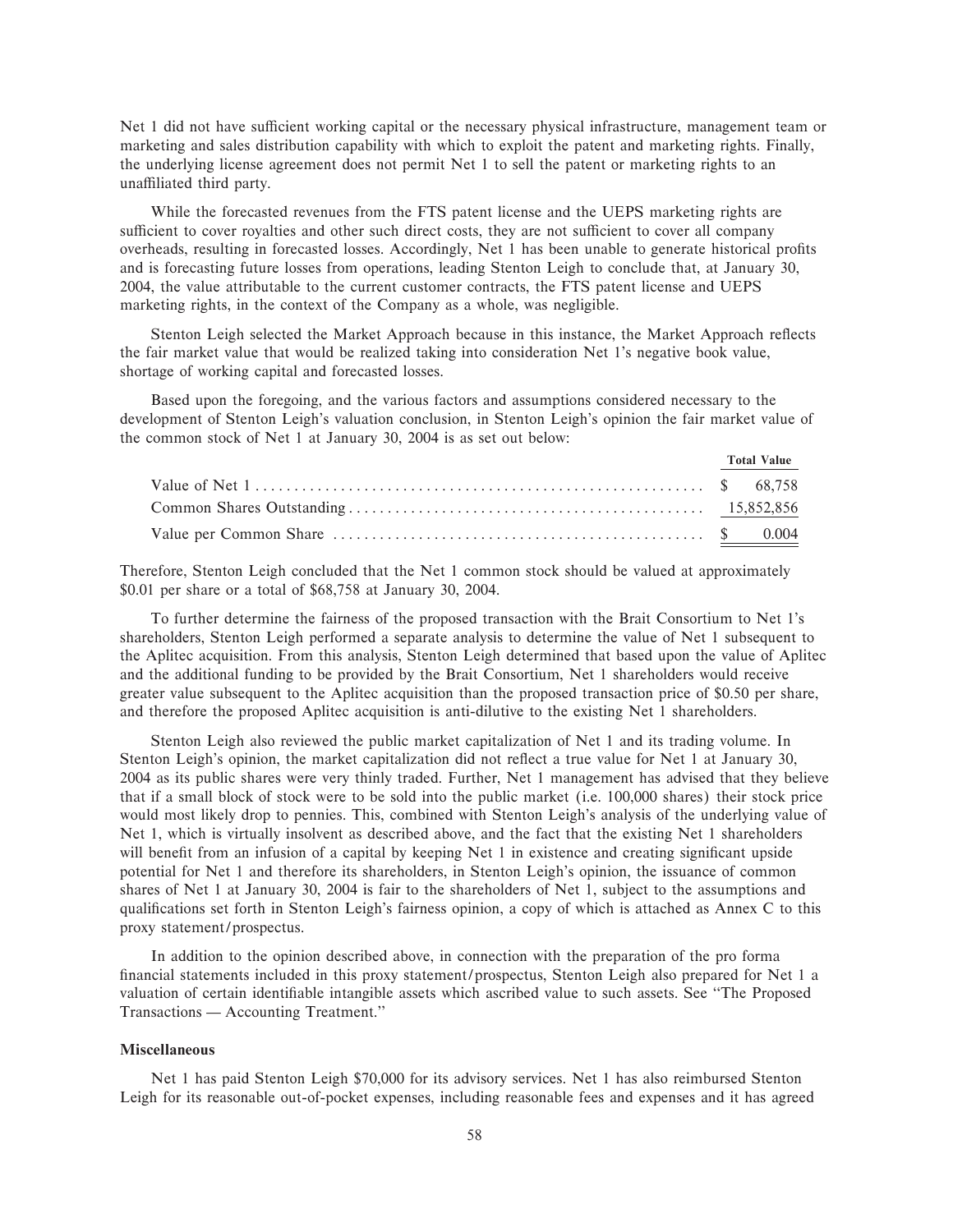to indemnify Stenton Leigh and affiliated parties against liabilities, including liabilities under the U.S. federal securities laws, arising out of its engagement, unless such expenses arise out of the gross negligence of Stenton Leigh.

#### **Interests of Certain Persons in the Proposed Transactions**

When considering the recommendation by the Net 1 board of directors to vote "FOR" the transactions, you should be aware that certain persons have interests in the transactions that are different from, and may conflict with, your interests:

- ' Dr. Serge Belamant, a director and the chairman of Net 1's board of directors, the chief executive officer of Aplitec and the chief executive of Net 1 Holdings, has the right to vote 53.75% of the outstanding shares of Net 1 common stock that is owned by Net 1 Holdings. Dr. Belamant will benefit as a result of his interest in Aplitec, any compensatory or option grants received pursuant to the 2004 Stock Incentive Plan and the employment agreement described below.
- ' The following individuals will execute employment agreements prior to the completion of the proposed transactions and will hold the following positions of each of New Aplitec and Net 1:
	- Dr. Belamant, Chief Executive Officer and Chairman of the Board of New Aplitec and Net 1;
	- Herman Kotze, Chief Financial Officer of New Aplitec and Net 1;
	- ' Brenda Stewart, Director of Marketing and New Business Development of New Aplitec and Senior Vice President — Marketing and Sales of Net 1; and
	- Nitin Soma, Director of Software Development of New Aplitec and Senior Vice President Information Technology of Net 1.
- ' The Brait Consortium has the right to nominate three designees to the Net 1 board of directors. To date, the Brait Consortium has only identified two designees: Anthony Ball and Chad Smart. Even if the Brait Consortium nominates a third designee to the Net 1 board of directors, it will not exercise control of the board immediately following the proposed transactions. See ""Management of Net 1 After the Proposed Transactions.'' The Brait Consortium also will have the right to designate three nominees to the slate of directors that Net 1's management recommends to shareholders in Net 1's annual proxy statement. Finally, affiliates of the Brait Group are providing advisory services to Net 1 in connection with the proposed transactions and will receive a "capital raising fee" of \$3.7 million and a further corporate finance fee of ZAR 1.15 million (\$168,498). The Brait Group has the option of applying up to \$2.5 million of its capital raising fee to purchase up to 5 million shares of Net 1 common stock, at a purchase price of \$0.50 per share.
- ' In September 1998, Serge Belamant, as Chief Executive of Net 1 Holdings, agreed verbally to grant to Claude Guerard 608,511 shares of Net 1 common stock owned by Net 1 Holdings with the condition precedent that the shares would only be transferred from Net 1 Holdings to Mr. Guerard if Net 1 raised sufficient funds to be in a position to implement its business plan. On consummation of the proposed transactions, Mr. Guerard will have the right to receive these shares of Net 1 common stock.

The following table represents the ownership and voting interests of the Brait Consortium and the Brait Group after the completion of the proposed transactions described in this proxy statement/ prospectus, based on various scenarios: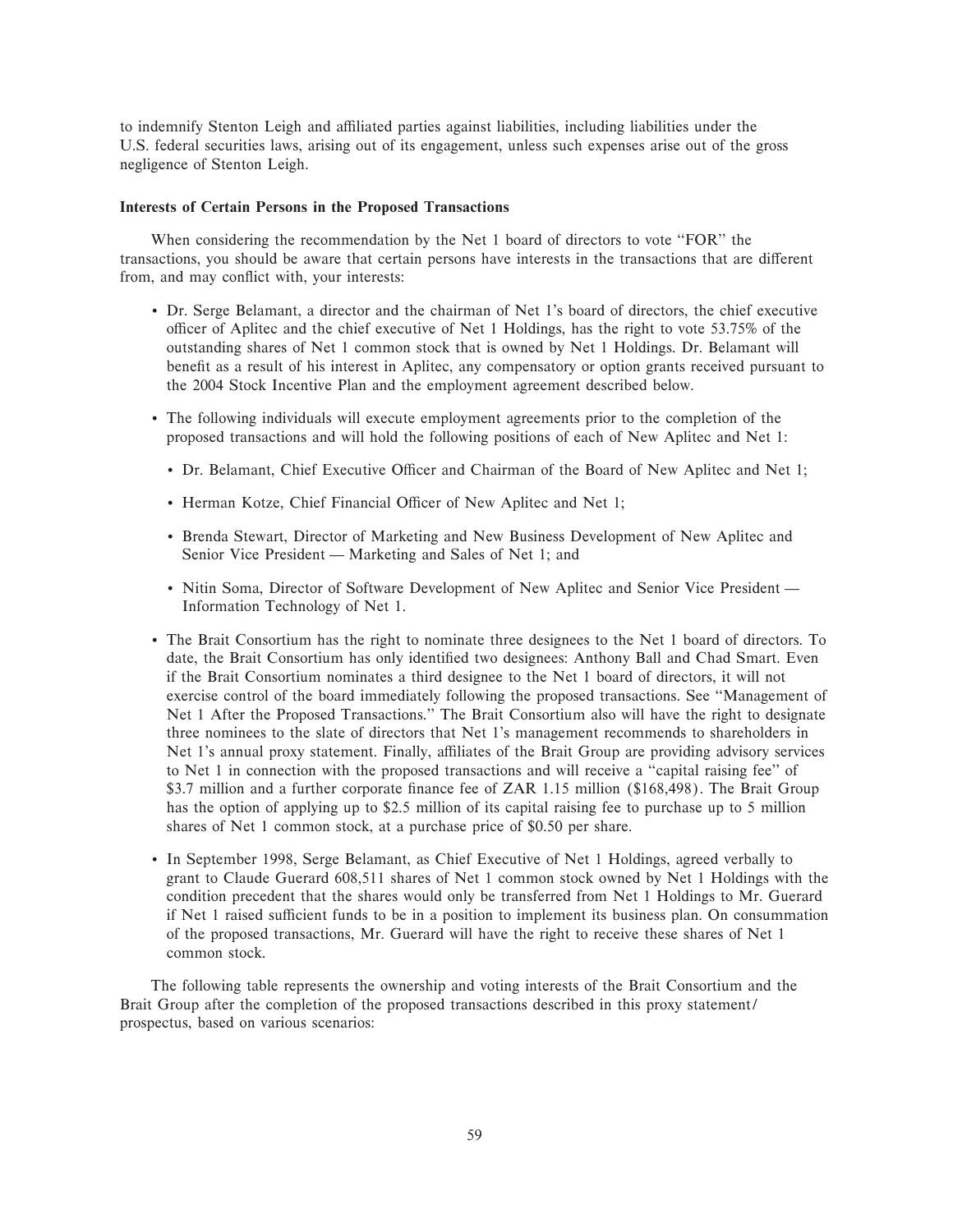| Anticipated $(1)$ | Minimum(2) | Maximum(3) |
|-------------------|------------|------------|
| 32.84%            | 31.83%     | 69.90%     |

- (1) Assumes that 100% of Aplitec shareholders elect the reinvestment option and the Brait Group elects to apply \$2.5 million of its capital raising fee to purchase 5 million shares of Net 1 common stock at a purchase price of \$0.50 per share. Based upon Aplitec's share price on May 5, 2004 of ZAR 7.15  $($1.05)$  per share, which is above the cash offer price of ZAR 5.00  $($0.73)$  per share, it is assumed that 100% of the Aplitec shareholders will elect the reinvestment option.
- (2) Assumes that 100% of Aplitec shareholders elect the reinvestment option and the Brait Group elects not to apply any part of its capital raising fee to purchase shares of Net 1 common stock. Accordingly, this scenario takes into account only the 105,661,428 shares of Net 1 common stock to be issued to the Brait Consortium in connection with its capital contribution.
- (3) Assumes that the Brait Group takes up the rights to the reinvestment option not taken up by Aplitec's current shareholders up to the maximum of 64.70% of the reinvestment option and the Brait Group elects to apply \$2.5 million of its capital raising fee to purchase 5 million shares of Net 1 common stock at a purchase price of \$0.50 per share. This would consist of the Brait Group's interest held via the South African Trust (37.06%) as well as the shares of Net 1 common stock that the Brait Consortium (of which the Brait Group is a member) will receive directly from Net 1 (32.84%).

The Net 1 board of directors was aware of these interests and considered them in approving the transactions.

### **Employment Agreements**

Net 1 and New Aplitec will enter into employment agreements with each of Dr. Belamant, Herman Kotze, Brenda Stewart and Nitin Soma prior to the completion of the proposed transactions. These four individuals are currently employed by Aplitec, and since their cost of employment is already included in Aplitec's financial results, Net 1 does not expect that the execution of new employment agreements will have a material effect on the financial results of the combined company. The agreements will provide for the grant of stock-based awards under the 2004 Stock Incentive Plan to these four individuals and other key employees upon completion of the proposed transactions in respect of an aggregate of 8,720,936 shares of Net 1 common stock. Such stock-based awards will be issued for no cash consideration.

### **Sale Agreement**

The sale agreement between Aplitec, Net 1 Investment Holdings (Pty) Limited, Net 1 Support Services (Pty) Limited and New Aplitec provides that New Aplitec, a newly incorporated South African company, will acquire substantially all of the assets and all of the liabilities of Aplitec and all of the operating subsidiaries of Aplitec, which are Net 1 Investment Holdings (Pty) Limited, Net 1 Support Services (Pty) Limited, Cash Paymaster Services (Pty) Limited and Net 1 Finance Holdings (Pty) Limited. New Aplitec will also acquire three subsidiaries of Aplitec (Net 1 Southern Africa (Pty) Limited, Net 1 Solutions (Pty) Limited and Commutercard (Pty) Limited) that maintain no business operations and the assets of which primarily consist of intercompany receivables, cash and cash equivalents. This sale was approved by a majority of Aplitec's shareholders on December 9, 2003. We urge you to carefully read the sale agreement in its entirety, a copy of which has been Ñled as an exhibit to the registration statement of which this proxy statement/prospectus is a part.

If all the conditions relating to the acquisition are fulfilled or waived, then New Aplitec will acquire substantially all of the assets and liabilities of Aplitec, excluding:

' cash in the sum of ZAR 300 million (\$43.96 million) plus enough cash as is necessary to pay holders of Aplitec shares an additional amount equal to ZAR 0.25 (\$0.04) for each Aplitec ordinary share for which such Aplitec shareholder elects the cash option, as described below; and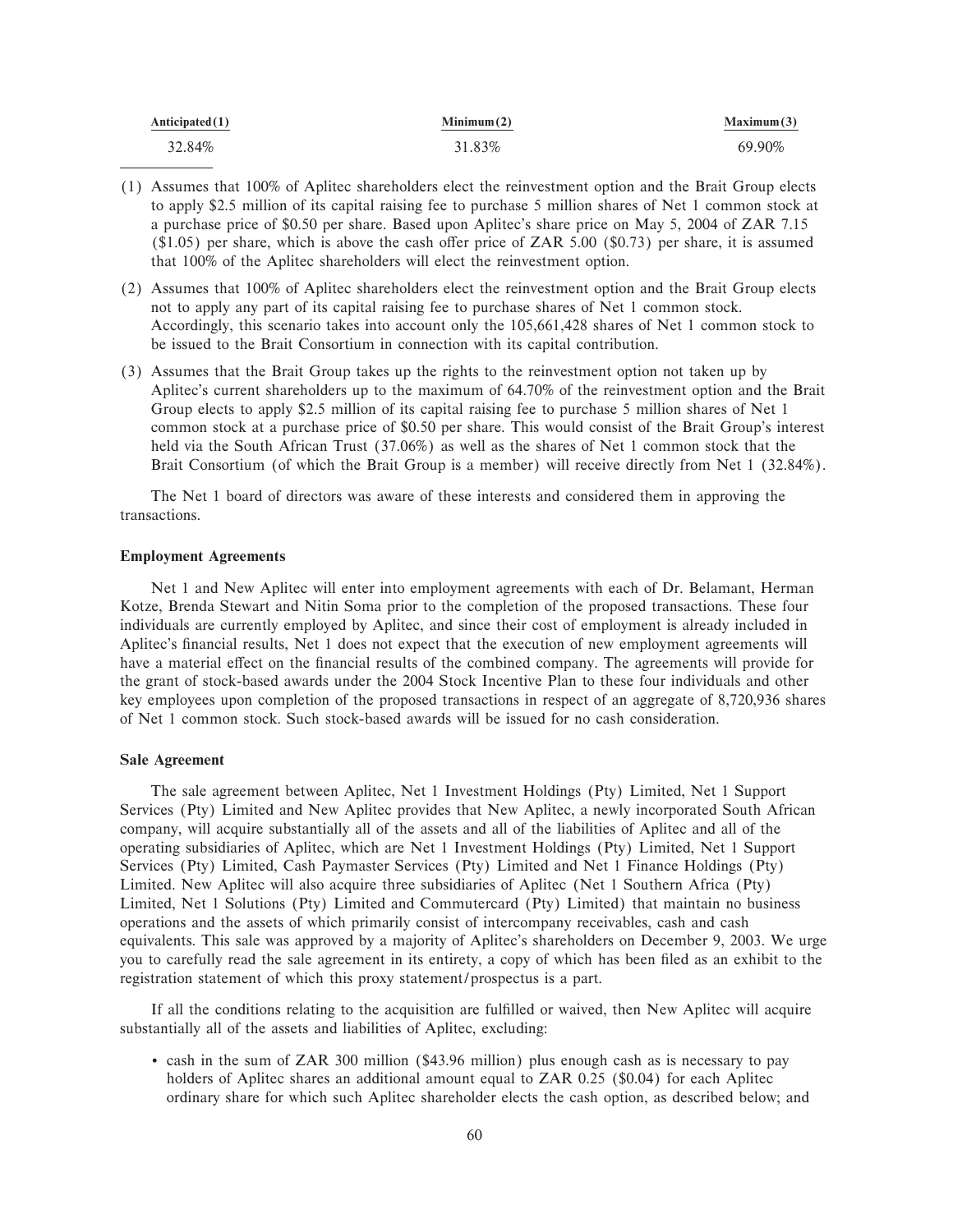' the shares held indirectly by Aplitec in three subsidiaries that are not parties to the Aplitec acquisition (Country on a Card (Pty) Limited, Net 1 Loyalty (Pty) Limited and Net 1 Payroll (Pty) Limited). These subsidiaries contain no assets, business operations, agreements, contracts or liabilities on behalf of Aplitec or Net 1.

Aplitec is making no representations or warranties with respect to the assets being sold to New Aplitec.

## *The Purchase Price and the Reinvestment Option*

The net purchase price payable by New Aplitec for the assets of Aplitec will be ZAR 825.64 million (\$120.97 million). This will result in the holder of each Aplitec ordinary share receiving, either:

- 1. an amount of ZAR 5.00  $(\$0.73)$  in the "cash option" *or*,
- 2. a reinvestment option consisting of:
- ZAR 1.90 (\$0.28) in cash; and
- ' one unit in a South African Trust

We refer to the interest in the South African Trust in this proxy statement/prospectus as a beneficial interest.

As part of the purchase price, New Aplitec will also assume all of the liabilities of Aplitec.

Each unit of the South African Trust will represent an interest in (i) one New Aplitec B class preference share; (ii) one New Aplitec B class loan account and (iii) a right to receive 0.814286 shares of Net 1 special convertible preferred stock from the Cayman Trust upon the occurrence of a trigger event. These three interests are together convertible into 0.814286 share of Net 1 common stock, as described under the section titled, "Umbrella Agreement — Conversion into Net 1 common stock."

Pursuant to an Underwriting Agreement with New Aplitec, a copy of which is filed as an exhibit to the registration statement of which this proxy statement/prospectus is a part, the Brait Group has committed to acquire all of the rights of the reinvestment option not taken up by Aplitec's current shareholders up to a maximum amount of 64.70% of the total reinvestment option. The Brait Group will pay ZAR 2.85 (\$0.42) per Aplitec share not involved in the reinvestment up to 64.70 percent of the reinvestment option (e.g., shares with respect to which the cash option is elected). Accordingly, the Brait Group has committed, in addition to its obligations under the Common Stock Purchase Agreement, to invest up to a maximum amount of ZAR 437.0 million (\$64.03 million) in respect of the reinvestment option not taken up by Aplitec shareholders by acquiring interests in the South African Trust.

The above consideration has been structured in order to achieve compliance with South African Exchange Control requirements. Under current South African Reserve Bank Exchange Control Regulations, South African residents generally may not own any assets outside of South Africa. If a South African resident does acquire an asset outside South Africa, he or she must sell the asset within 90 days and repatriate the proceeds to South Africa.

Our transaction structure allows Aplitec's reinvesting shareholders to beneficially own an interest in a non-South African asset (Net 1) without the need to divest within the 90-day period described above. Upon completion of the proposed transactions, these shareholders will be issued units of the South African Trust. The South African Trust is a necessary part of the transaction structure because its trustee is charged with ensuring that all proceeds received upon the sale of shares of Net 1 common stock are repatriated to South Africa. The South African Trust will hold the New Aplitec B class preference shares and loan accounts, as well as a right to receive shares of Net 1 special convertible preferred stock from the Cayman Trust. The Cayman Trust is a necessary part of the transaction structure because the South African Trust is a South African ""resident'' and therefore is not permitted to hold securities of Net 1. The Cayman Trust may distribute shares of special convertible preferred stock only to the South African Trust and only upon receipt of written instructions from the trustee of the South African Trust.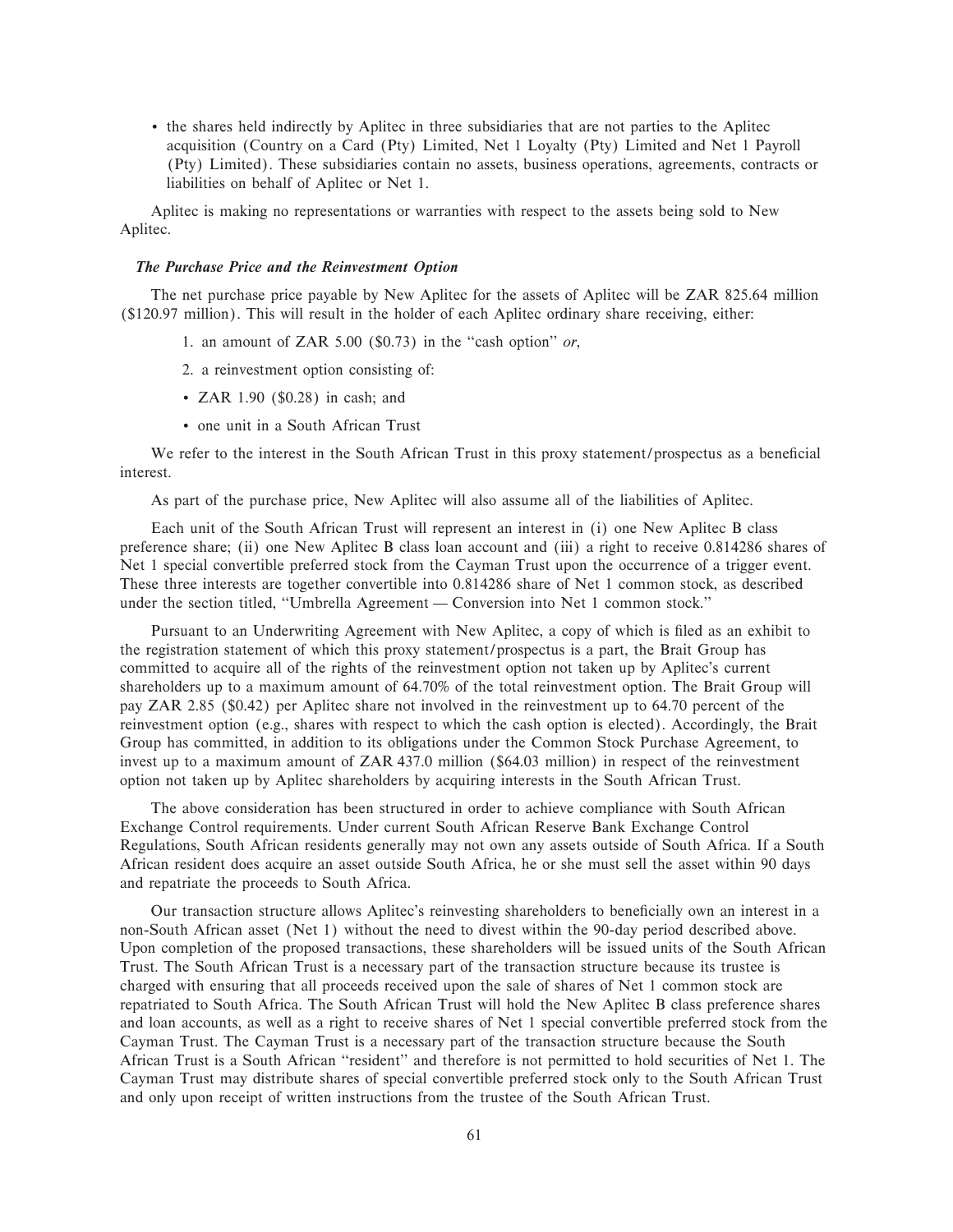The South African Reserve Bank has agreed that, until a South African resident wishes to dispose of his interest in Net 1, he can continue to enjoy the economic benefits of ownership (i.e. dividends) through the trust structure described above. Additionally, the South African Reserve Bank has agreed that, upon conversion of Net 1 special convertible preferred stock into shares of Net 1 common stock, the South African Trust has up to twelve months to sell such shares of Net 1 common stock, provided that the proceeds be immediately repatriated to South Africa.

The combination of New Aplitec securities and Net 1 special convertible preferred stock gives Aplitec's reinvesting shareholders an economic interest substantially equivalent to that of Net 1's common shareholders. Under the proposed amendment to Net 1's articles of incorporation, shares of special convertible preferred stock have the same voting rights as common stock. This allows Aplitec's reinvesting shareholders, through the trust structure described above, to vote on all Net 1 matters in accordance with their ownership interests. The New Aplitec A class shares and loan accounts (which shall be owned by Net 1) and the B class preferred shares and loan accounts (which shall be held by the South African Trust for the benefit of its unit holders) are required to maintain the appropriate proportional ownership interests at both the Net 1 and New Aplitec levels. The total amount of B class loan accounts to be held by the South African Trust (ZAR 239.4 million or \$35.07 million) is equal to 58.14% of the total outstanding loan accounts of New Aplitec, which is the same ownership percentage that both the shares of Net 1 special convertible preferred stock and the New Aplitec B class preference shares to be issued represent of the total capital stock of Net 1 and New Aplitec respectively on a fully diluted basis. This also ensures that the relative voting interests of each group are equivalent at both the Net 1 and New Aplitec levels. The New Aplitec loan accounts will also give New Aplitec the flexibility to take advantage of certain potential tax benefits available in South Africa.

Shares of Net 1 special convertible preferred stock are convertible on a one-for-one basis into shares of Net 1 common stock. In order to receive shares of Net 1 common stock, the South African Trust must present a certain number of shares of Net 1 special convertible preferred stock, as well as a proportionate number of New Aplitec B class preference shares and loan accounts, to Net 1 (please see the section titled "— Conversion into Net 1 Common Stock" for more information). Any dividends or other distributions received by the South African Trust will be distributed to the Trust's unit holders.

The following transactions will occur for each Aplitec ordinary share held by Aplitec shareholders who elect the reinvestment option:

- ' New Aplitec will pay ZAR 1.90 (\$0.28) to the underlying shareholder;
- ' Net 1 will issue to the Cayman Trust 192,967,138 shares of special convertible preferred stock, to be held by the Cayman Trust for the benefit of the unit holders of the South African Trust;
- ' New Aplitec will issue to the South African Trust one B class preference share, ZAR 0.001 par value per share, and one B class loan account; and
- ' the shareholder will receive one unit of the South African Trust.

If any Aplitec shareholder fails to make the election between the cash option and the reinvestment option, such Aplitec shareholder will be deemed to have elected the cash option.

Upon completion of the proposed transactions, Aplitec's reinvesting shareholders and/or the Brait Group will hold, as the direct beneficiaries of the South African Trust and indirect beneficiaries through the Cayman Trust, 100% of the outstanding shares of Net 1 special convertible preferred stock. The reinvestment option has been fixed at an exchange rate of ZAR 7.00  $=$  \$1.00, which is the exchange rate used for determining the number of shares of Net 1 special convertible preferred stock issued to the Cayman Trust. Each share of special convertible preferred stock is convertible into one share of common stock of Net 1. Assuming that 100% of the Aplitec shareholders elect the reinvestment option, on a converted and fully diluted basis the reinvestment option will be convertible into 58.14% of the outstanding common stock of Net 1, assuming that the Brait Group does not elect to apply up to \$2.5 million of its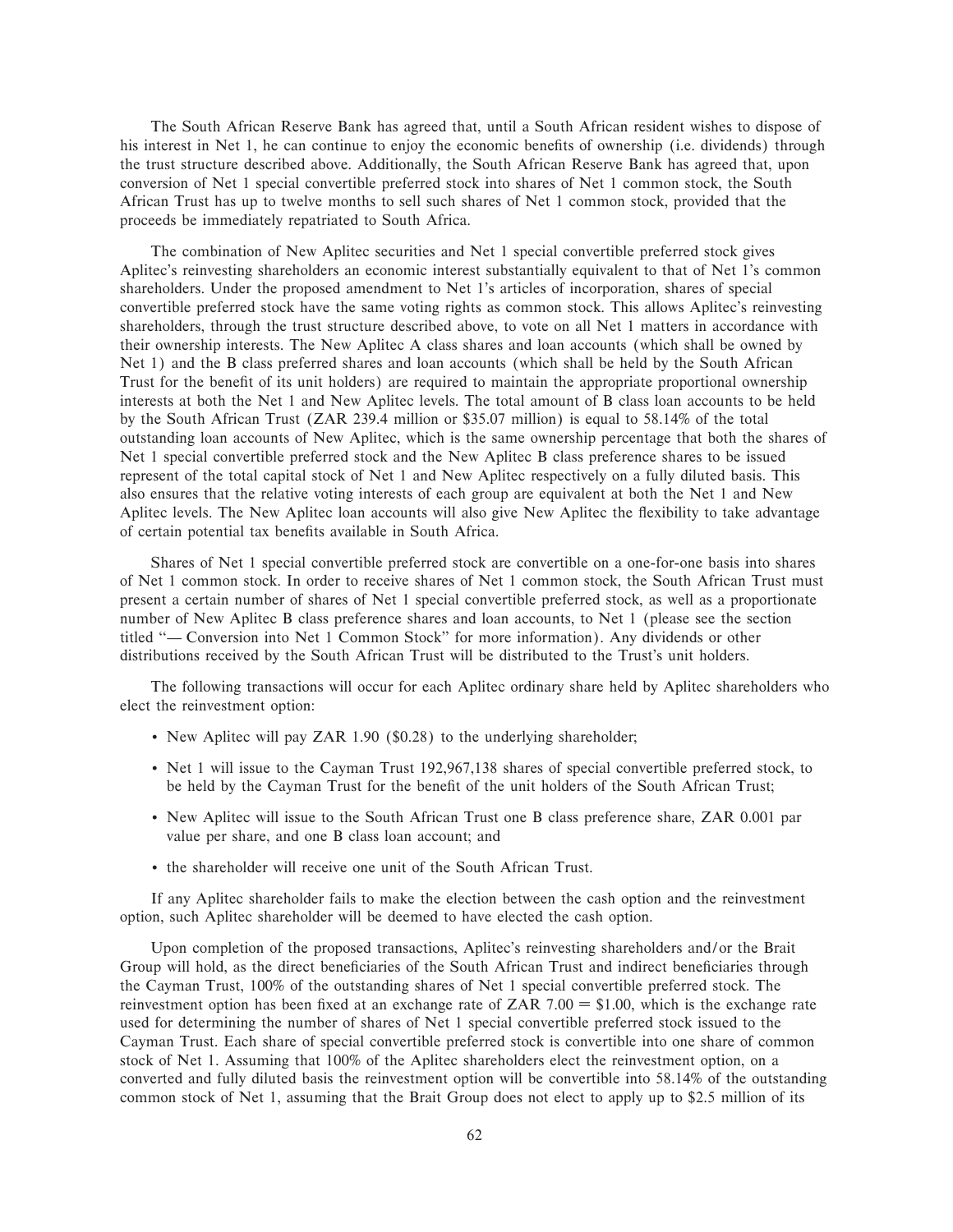capital raising fee to purchase up to 5 million shares of Net 1 common stock at a purchase price of \$0.50 per share.

Because Aplitec shareholders that are U.S. residents are not subject to South African exchange controls, they will be permitted to own shares of Net 1 common stock immediately upon completion of the proposed transactions. Therefore, such U.S. shareholders will receive, for each Aplitec ordinary share subject to the reinvestment option, 0.814286 shares of Net 1 common stock.

## *Conditions to Completion of the Aplitec Acquisition*

Each party's obligation to effect the Aplitec acquisition is subject to the satisfaction or waiver of the following material conditions:

- ' receiving all required regulatory approvals;
- ' receiving all approvals of the Exchange Control Department of the South African Reserve Bank;
- ' receiving all third party consents to the assignment of Aplitec's contracts to New Aplitec;
- ' New Aplitec registering a prospectus to be issued and registered with the Registrar of Companies in South Africa and the circulation of this proxy statement/prospectus to the Aplitec shareholders (note that New Aplitec will not be publicly traded);
- ' Aplitec assigning all of its intellectual property to New Aplitec;
- ' the waiver by all third parties of pre-emptive or similar rights relating to Aplitec or its assets rights;
- New Aplitec or Net 1 and certain key executives of Aplitec (to be identified by New Aplitec) entering into employment agreements and undertakings in restraint of trade to the satisfaction of New Aplitec, which will include the issuance of shares pursuant to the 2004 Stock Incentive Plan;
- ' the approval by Net 1's stockholders of the increase in authorized share capital, the issue of shares of Net 1 common stock to the Brait Consortium and the issuance of Net 1's shares of special convertible preferred stock in connection with the Aplitec acquisition and the registration with the SEC of Net 1 common shares issuable upon conversion of such shares; and
- ' the acquisition by Net 1 of the rights to the U.S. FTS patent and the UEPS technology currently held by Net 1 Holdings, and the assumption of Net 1 Holdings' rights and obligations under certain existing agreements, including the Patent and Technology Agreement with Net 1.

The Aplitec acquisition was subject to its approval by a majority of Aplitec's shareholders. This approval was obtained on December 9, 2003.

In addition to the conditions described above, the proposed transactions will not be completed if the holders of a majority of the outstanding Aplitec ordinary shares accept the rescission offer as a result of the failure of conditions to which the Aplitec acquisition is subject. For a discussion of the rescission offer, see "The Rescission Offer" beginning on page 76 herein.

The closing of the Aplitec acquisition will occur on the sixteenth business day after the last of the conditions to the acquisition have been satisfied or waived. Although no assurances can be given, we currently expect that the Aplitec acquisition will close in the second quarter of 2004. However, because the Aplitec acquisition is subject to regulatory approvals and other customary conditions, we cannot predict the exact timing of closing.

## **Common Stock Purchase Agreement**

The following description summarizes the material provisions of the Common Stock Purchase Agreement between Net 1 and SAPEF III International G.P. Limited (as representative of the Brait Consortium). We urge you to carefully read the Common Stock Purchase Agreement in its entirety, a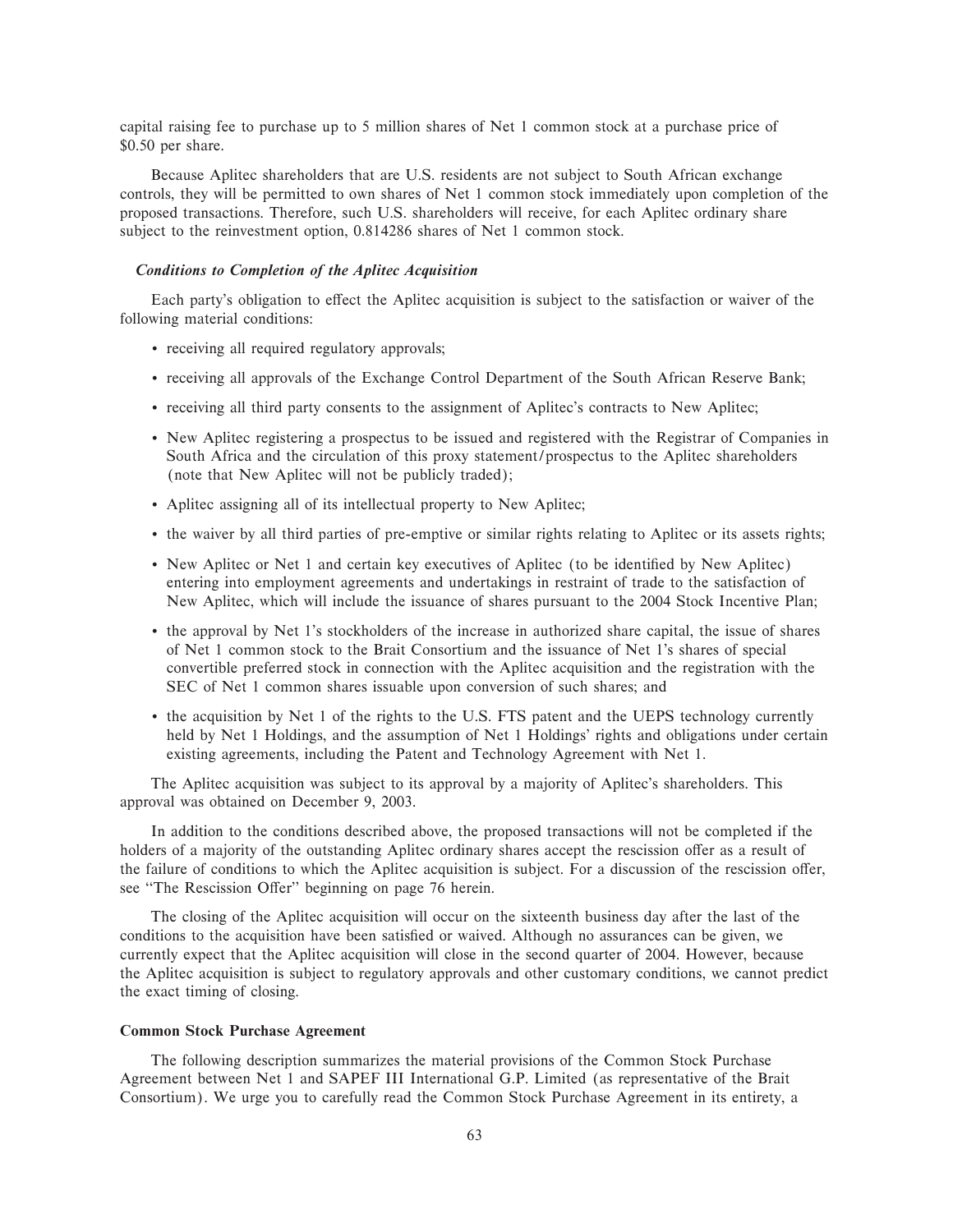copy of which has been filed as an exhibit to the registration statement of which this proxy statement/ prospectus is a part.

### *General*

The Common Stock Purchase Agreement provides that Net 1 will issue 105,661,428 shares of common stock at \$0.50 per share to SAPEF III International G.P. Limited (as representative of the Brait Consortium) for a total purchase price of \$52.8 million and procurement of the assignment of shares of New Aplitec. Pursuant to the terms of the Common Stock Purchase Agreement described in further detail below, SAPEF III International G.P. will assign the right to purchase shares of Net 1 common stock to South African Private Equity Fund III, L.P., a fund managed by FF&P Asset Management Limited, and two funds managed by Southern Cross Capital Limited.

The closing of the Common Stock Purchase Agreement will occur on the twelfth business day after the last of the conditions to the agreement have been satisfied or waived, or at another time as Net 1 and SAPEF III International G.P. Limited (as representative of the Brait Consortium) will agree. Although we can give no assurances, we currently expect that the closing of the Common Stock Purchase Agreement will occur in the second quarter of 2004. However, because the closing is subject to customary conditions and other agreements, we cannot predict the exact timing.

# *Representations and Warranties*

The Common Stock Purchase Agreement contains customary representations and warranties of Net 1 relating to, among other things:

- ' corporate organization and power and similar corporate matters;
- ' capital structure at the time of signing and upon completion of the issuance of shares to the Brait Consortium;
- ' authorization, execution, delivery, performance and enforceability of, and required consents, approvals, orders and authorizations of governmental authorities or third parties relating to the Common Stock Purchase Agreement;
- ' the accuracy of information supplied in connection with this proxy statement/prospectus and the registration statement of which it is a part;
- ' the accuracy of information contained in documents Ñled with the SEC, as well as the absence of undisclosed liabilities;
- ' approval of the Common Stock Purchase Agreement and all related actions and transactions by Net 1's board of directors and shareholders;
- absence of significant litigation, material changes or events;
- ' compliance with applicable law;
- filing of tax returns and payment of taxes;
- ' environmental matters;
- ' ownership of intellectual property;
- ' engagement and payment of fees of brokers, investment bankers, Ñnders and advisors;
- ' the disclosure of and validity of material contracts to which Net 1 is a party;
- ' maintenance of insurance;
- ' receipt of an opinion of Stenton Leigh, Net 1's advisor;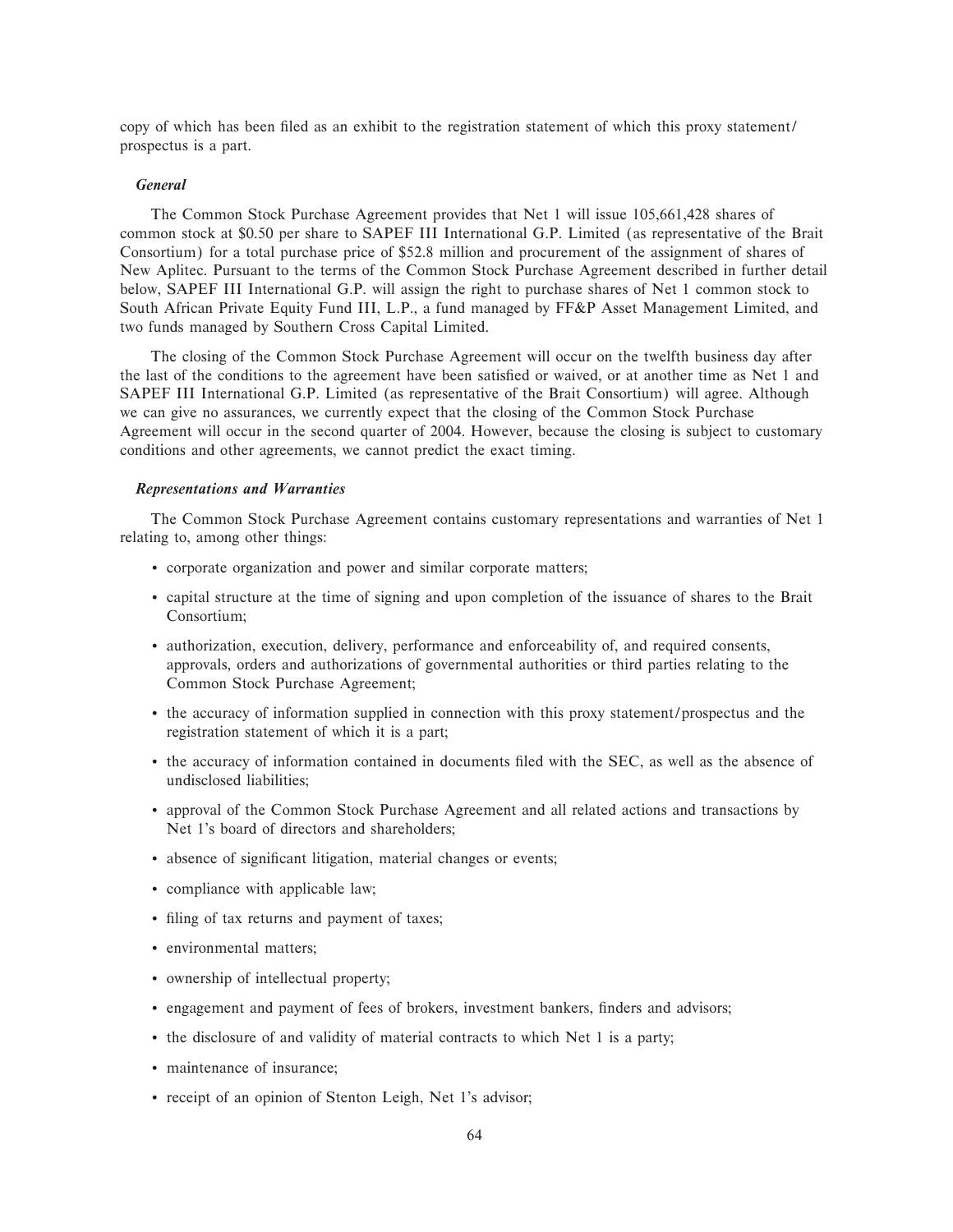- affiliate transactions; and
- labor matters and employee benefit plans.

Except for the representations and warranties regarding authorization, taxes, capital structure, government approvals, environmental matters and brokers and Ñnders, the representations and warranties made by the parties to the Common Stock Purchase Agreement will survive for 24 months after the closing of the agreement, and their accuracy forms the basis of one of the conditions to the obligations of Net 1 and SAPEF III International G.P. Limited (as representative of the Brait Consortium) to complete the transaction.

## *Conditions to the Closing*

Each party's obligation to effect this transaction is subject to the satisfaction or waiver of various conditions, which include the following:

- ' each of the representations and warranties contained in the Common Stock Purchase Agreement qualified as to materiality being true and correct, and all other representations and warranties contained in the Common Stock Purchase Agreement being true and correct in all material respects;
- ' the parties to the Common Stock Purchase Agreement having performed or complied in all material respects with all agreements, obligations, covenants and conditions required to be performed or complied with by it on or before the date on which the transaction is to be completed, and Net 1 having provided a certificate of a senior executive officer and the chairman of the board of directors to that effect;
- ' no laws having been adopted or promulgated and no temporary restraining order, preliminary or permanent injunction or other order issued by any court or other governmental entity of competent jurisdiction being in effect that makes the stock purchase illegal or otherwise prohibiting the consummation of the Common Stock Purchase Agreement;
- ' no action or litigation proceeding having been commenced by any governmental authority against any party to the Common Stock Purchase Agreement seeking to restrain or delay the purchase and sale of the shares of common stock or the other transactions contemplated by the Common Stock Purchase Agreement;
- ' all approvals, consents, permits and waivers of governmental authorities necessary or appropriate for the consummation of the transactions contemplated by the Common Stock Purchase Agreement will have been obtained;
- ' the Brait Consortium having received from Schneider Weinberger, outside legal counsel to Net 1, on the date on which the transaction is to be completed, a written opinion as to the shares of common stock of Net 1 being issued to the Brait Consortium; and
- ' the required stockholder approval will have been obtained.

In addition, each party's obligation to effect the Common Stock Purchase Agreement is further subject to the satisfaction or waiver of the following additional conditions:

- ' the amendment to Net 1's articles of incorporation authorizing the increase of authorized shares of common stock and preferred stock and the designation of the shares of convertible preferred stock will have been filed with and certified by the Florida Department of State;
- ' Net 1 and the Brait Consortium will have entered into a registration rights agreement, the terms of which will be mutually agreed upon by the parties;
- ' Net 1's board of directors will have approved the Common Stock Purchase Agreement and the transactions contemplated thereby;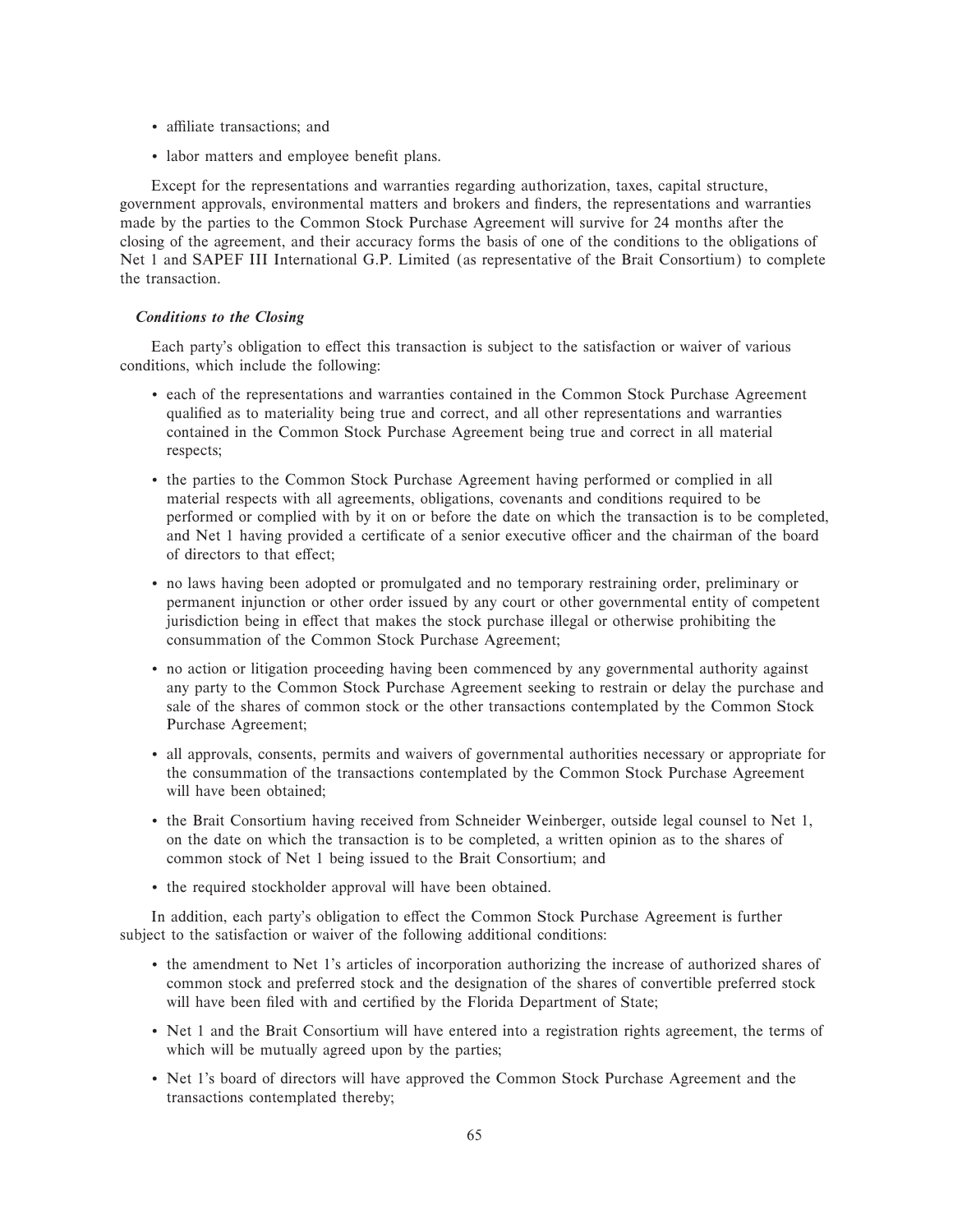- ' the Asset Purchase Agreement will have been executed and delivered; and
- ' the Aplitec acquisition agreement will have been executed and delivered and the suspensive conditions referred to in that agreement will have been substantially fulfilled or waived to the satisfaction of the Brait Consortium.

In addition, the transactions contemplated by the Common Stock Purchase Agreement will not be completed if the rescission offer is accepted by the holders of a majority of the outstanding Aplitec ordinary shares. For a discussion of the rescission offer, see "The Rescission Offer" beginning on page 76 herein.

The Common Stock Purchase Agreement provides for indemnification for any breach of representations and warranties or covenants that causes any loss to the indemnified party. Net 1 will take all actions necessary to increase the size of its board of directors to up to ten directors and to elect up to three nominees of the Brait Consortium (although to date the Brait Consortium has named only two nominees). Net 1 also agrees to deliver financial statements, accountants' reports and financial plans to the Brait Consortium, and it will provide notification of any event of default or any material adverse development against itself.

### **Subscription Agreement**

In connection with the Aplitec acquisition, Net 1 will subscribe for 170,647,911 A class shares of New Aplitec pursuant to the terms of a Subscription Agreement between Net 1 and New Aplitec. Net 1 will pay to New Aplitec approximately ZAR 229.8 million (\$33.67 million) to subscribe for all of the A class shares of New Aplitec at par value of ZAR 0.001 and to advance a loan account in the sum of ZAR 1.01004 (\$0.15) per A class share. This subscription and advance by Net 1 will be funded out of the consideration received from the Brait Consortium in connection with its purchase of Net 1 common stock. New Aplitec will issue the A class shares to Net 1 and credit Net 1 with the loan accounts in its books.

A copy of the Subscription Agreement has been filed as an exhibit to the registration statement of which this proxy statement/prospectus is a part.

### **Umbrella Agreement**

In order to regulate relations between Net 1, the South African Trust, the Cayman Trust, the Brait Consortium and New Aplitec, the parties have entered into an Umbrella Agreement.

## *Voting of New Aplitec Shareholders*

When New Aplitec convenes a meeting of its shareholders, it will notify the South African Trust in its capacity as the holder of the New Aplitec's B class preference shares. The South African Trust will then inform the unit holders of the South African Trust of the meeting and the reasons thereof and will distribute to them forms of proxy. Those unit holders who wish to vote the B class preference shares attributable to their units will complete the proxy forms and forward them to the trustees of the South African Trust. The trustees of the South African Trust will, in turn, lodge proxies at the New Aplitec meeting to vote B class preference shares in the manner instructed by its unit holders.

#### *Voting of Net 1 Shareholders*

When Net 1 convenes a meeting of its shareholders, it will notify the Cayman Trust in its capacity as the holder of Net 1's special convertible preferred stock. The Cayman Trust will then notify the South African Trust of the meeting and provide it with sufficient copies of the materials relating to such meeting to distribute to its unit holders. Those unit holders who wish to direct the Cayman Trust to vote the shares of special convertible preferred stock of Net 1 attributable to their units will complete forms of proxy, indicating the manner in which they wish to vote them. These proxies will be forwarded back to the trustee of the Cayman Trust, who will, in turn, lodge proxies at the Net 1 meeting to vote the shares of special convertible preferred stock in the manner instructed by the unit holders of the South African Trust.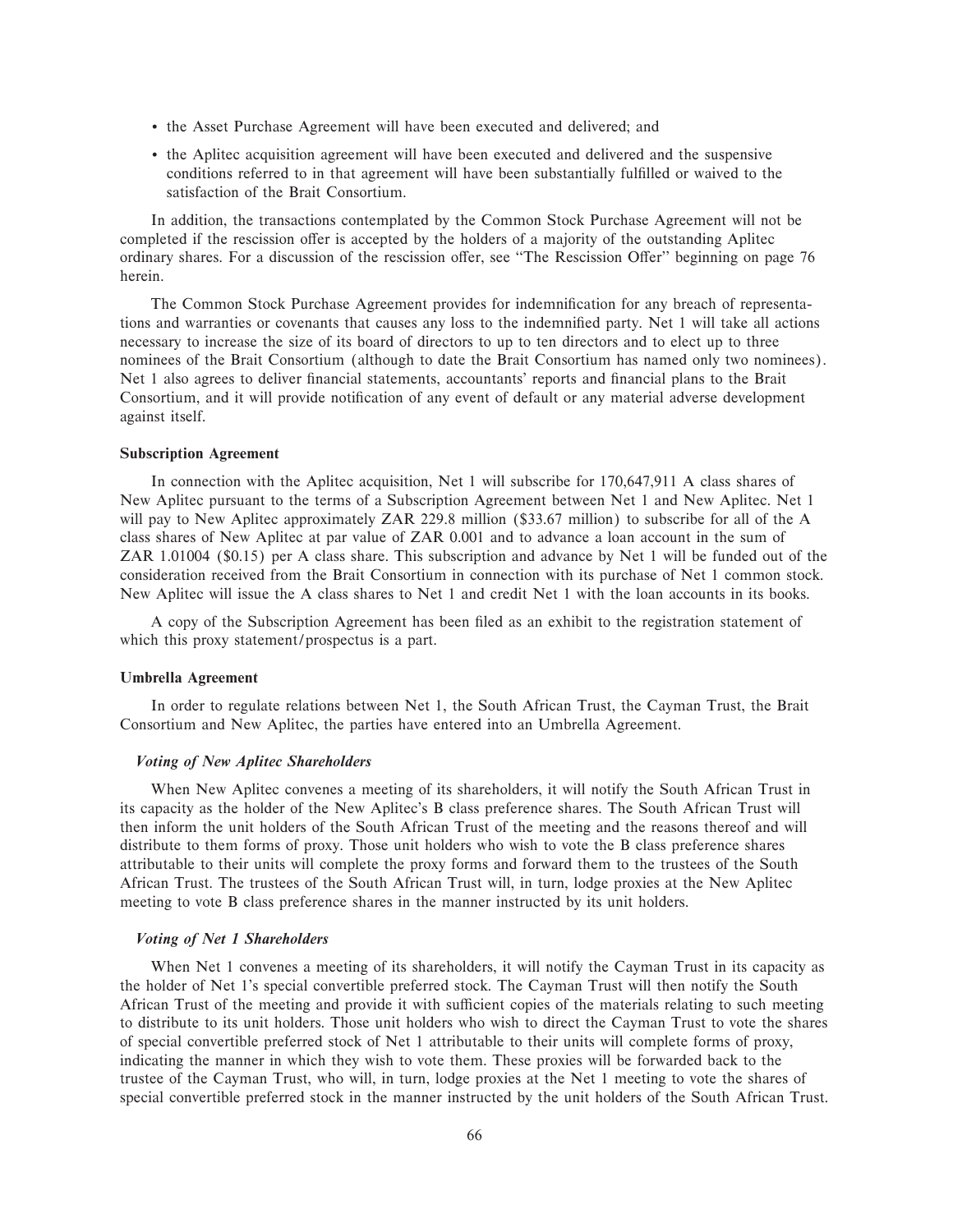### *Dividends on the Special Convertible Preferred Stock*

The Umbrella Agreement provides that when dividends are declared by Net 1 out of profits from any non-South African source, the class of special convertible preferred stock will receive a *pro rata* portion of such dividend (via the Cayman Trust) equivalent to its relative ownership of Net 1 at the time such dividend is declared. The Cayman Trust will forward any dividends received from Net 1 to the South African Trust, which will then distribute the dividends to its unit holders (in proportion to their unit holdings) to the last known address of each unit holder or, if so instructed by such holder, by way of a direct transfer into a banking account.

### *Conversion into Net 1 Common Stock*

The conversion into shares of Net 1 common stock will occur upon the occurrence of a trigger event, which is defined as any one of the following events: (i) notification by the reinvesting Aplitec shareholder of the intention to convert some or all of such holder's units in the South African Trust; (ii) the abolition or relaxation of Excon regulations such that South African residents would be permitted to directly hold shares of non-South African companies; or (iii) the liquidation, insolvency or other winding up of either New Aplitec or Net 1. Upon receipt of notice of a trigger event, the trustee of the South African Trust will request delivery from the Cayman Trust of the number of shares of Net 1 special convertible preferred stock attributable to the units being converted. Upon delivery by the Cayman Trust, the South African Trust will transfer these shares of Net 1 special convertible preferred stock, along with a proportionate number of New Aplitec B class preference shares and loan accounts to Net 1 in exchange for shares of Net 1 common stock. The conversion ratio for this exchange is one share of Net 1 common stock for each share of special convertible preferred stock. Additionally, because each South African Trust unit represents an equal ownership interest in both New Aplitec and Net 1 (via the Cayman Trust), and because there will be outstanding at the closing more New Aplitec B class securities (236,977,187) than shares of Net 1 special convertible preferred stock (192,967,138), the delivery by the Cayman Trust will be based upon a "distribution ratio" of 0.814286 shares of Net 1 special convertible preferred stock for each South African Trust unit to be converted. Thus, for every unit of the South African Trust to be converted, the Cayman Trust will deliver 0.814286 shares of special convertible preferred stock to the South African Trust. This ratio ensures that any conversion into Net 1 common stock results in an equivalent reduction in the underlying unit holder's interest in each of New Aplitec and the Cayman Trust.

Following this conversion, the South African Trust will hold these shares of Net 1 common stock pending sale instructions from the beneficiary of those shares (i.e. the reinvesting Aplitec shareholder). The sale of these shares must occur within 12 months after conversion, pursuant to the Excon approval received. Upon receipt of the proceeds in South Africa, against surrender of the unit certificates, the trustees of the South African Trust will distribute the sale proceeds, net of all costs, to the unit holder. Thereafter, the trustees of the South African Trust will cancel the units and make appropriate entries in the register of unit holders.

You should carefully read the umbrella agreement in its entirety, a copy of which has been filed as an exhibit to the registration statement of which this proxy statement/prospectus is a part.

#### **New Aplitec Subscription Agreement**

The trustees of the South African Trust and New Aplitec have entered into a Subscription Agreement. Under this agreement, the South African Trust will subscribe for all of the B class preference shares of New Aplitec at a price of ZAR 1.83996 (\$0.27) per share. New Aplitec will issue the B class preference shares to the South African Trust and will credit the trust with loan accounts in the sum of ZAR 1.01004 (\$0.15) per share, in New Aplitec's books. The South African Trust will receive one B class preference share and one B class loan account for every Aplitec ordinary share reinvested by Aplitec's current shareholders.

The New Aplitec B class preference shares and B class loans held by the South African Trust in New Aplitec are linked together and may not be transferred, nor may units in the South African Trust be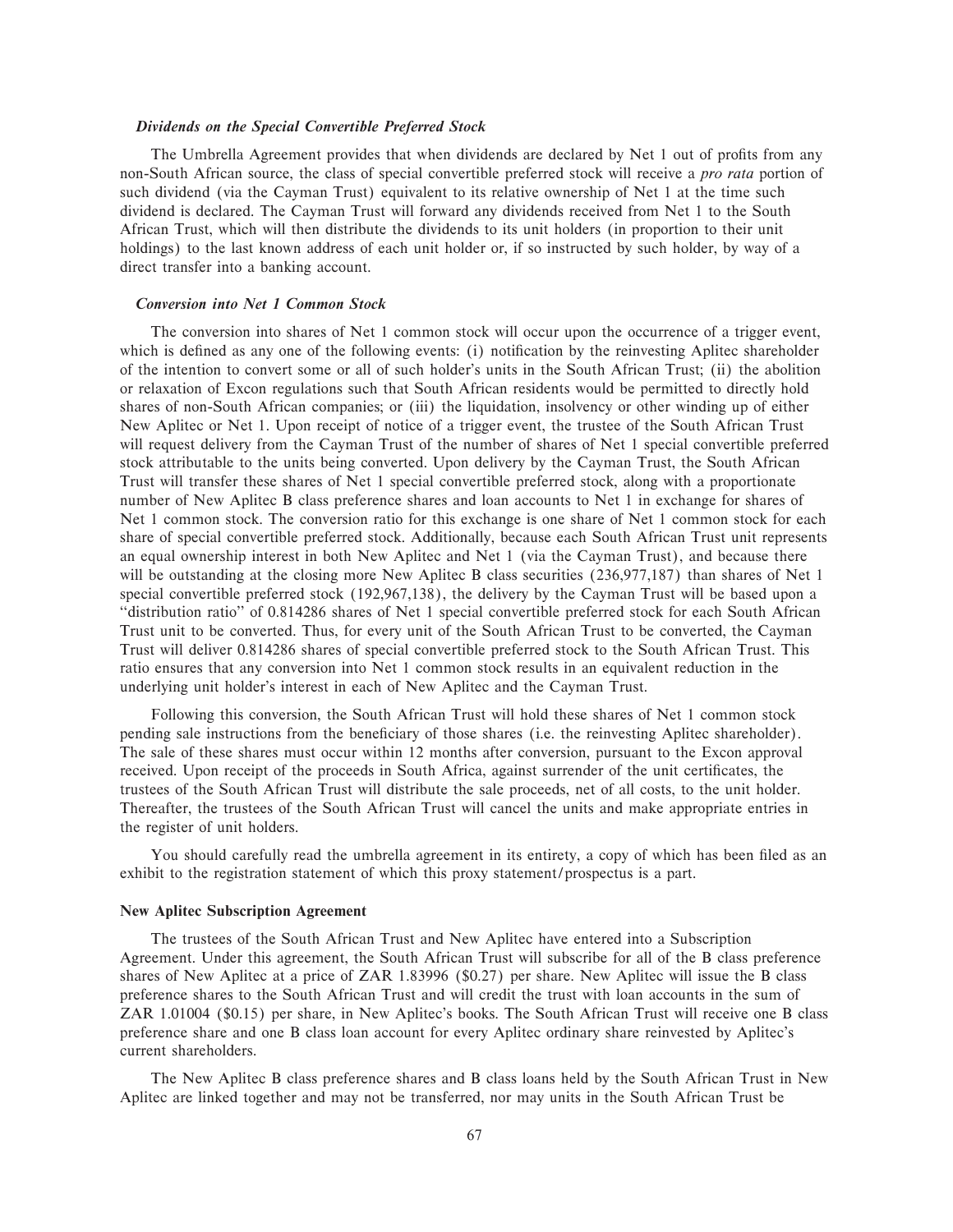transferred, except in connection with the conversion of Net 1 special convertible preferred stock into Net 1 common stock as detailed above.

On the date of the issuance of the B class preference shares and the B class loan accounts, New Aplitec will warrant that:

- ' it has no assets or liabilities;
- ' it has no other class of shares, other than its A class ordinary shares;
- ' no third party has the right to purchase any preference shares in New Aplitec except in connection with the Aplitec acquisition;
- ' it has no employees; and
- ' it has not conducted any business prior to the date of issuance.

You should carefully read the New Aplitec Subscription Agreement in its entirety, a copy of which has been filed as an exhibit to the registration statement of which this proxy statement/prospectus is a part.

### **New Aplitec Participation Trust Deed**

In connection with the Aplitec acquisition, New Aplitec and Brait Capital Partners Trustees (Proprietary) Limited, the initial trustees, entered into a trust deed for the establishment of the South African Trust. First National Asset Management & Trust Company (Proprietary) Limited has been appointed by New Aplitec as the replacement trustee of the South African Trust, subject to approval by South African regulators. The trustee will have the power generally to acquire and manage the trust's assets for the benefit of the trust's unit holders. The South African Trust has no termination date.

### *Disposal of Special Convertible Preferred Stock*

On the occurrence of a trigger event, the trustees of the South African Trust will give written notice to the Cayman Trust, requesting the distribution of the special convertible preferred stock in the distribution ratio for each unit in respect of which a unit holder has given notice of conversion. Upon receipt of such notice, the Cayman Trust will distribute the special convertible preferred stock to the trustees of the South African Trust based on the distribution ratio. The trustees of the South African Trust will then notify Net 1 of the conversion of the shares of special convertible preferred stock into shares of Net 1 common stock and will deliver to Net 1 the shares of special convertible preferred stock and a proportionate number of New Aplitec B class preference shares and B class loan accounts. The trustees of the South African Trust will sell the converted shares of Net 1 common stock on the OTC Bulletin Board or whatever trading medium Net 1 belongs to at the time of sale. The trustees of the South African Trust will consummate such sales through securities firms that are registered broker dealers. Pursuant to the Umbrella Agreement, any dispute regarding the interpretation of a trigger event will be resolved by the High Court of South Africa, Witwatersrand Local Division.

The trustees of the South African Trust will sell the shares of common stock in Net 1 as and when directed by the reinvesting shareholders, but in any event within 12 months of the conversion to comply with Excon requirements. If South African exchange controls are relaxed or abolished and unit holders are permitted to hold the common shares directly, the trustees will distribute the Net 1 common shares to the unit holders in the unit holders' participation ratios and wind up the trust. Net 1 does not currently expect that Aplitec's reinvesting shareholders will all convert at once, but rather over a period of time because we think that they will perceive the reinvestment option as a long-term investment opportunity. However, we cannot guarantee that large numbers of reinvesting shareholders will not convert at once. Given the limited liquidity of the market for shares of Net 1 common stock, it may be difficult to consummate sales of Net 1 common stock on a timely basis, if at all. In addition, the limited liquidity of this market may lead to share price volatility, which may limit your ability to sell your shares at the price per share you had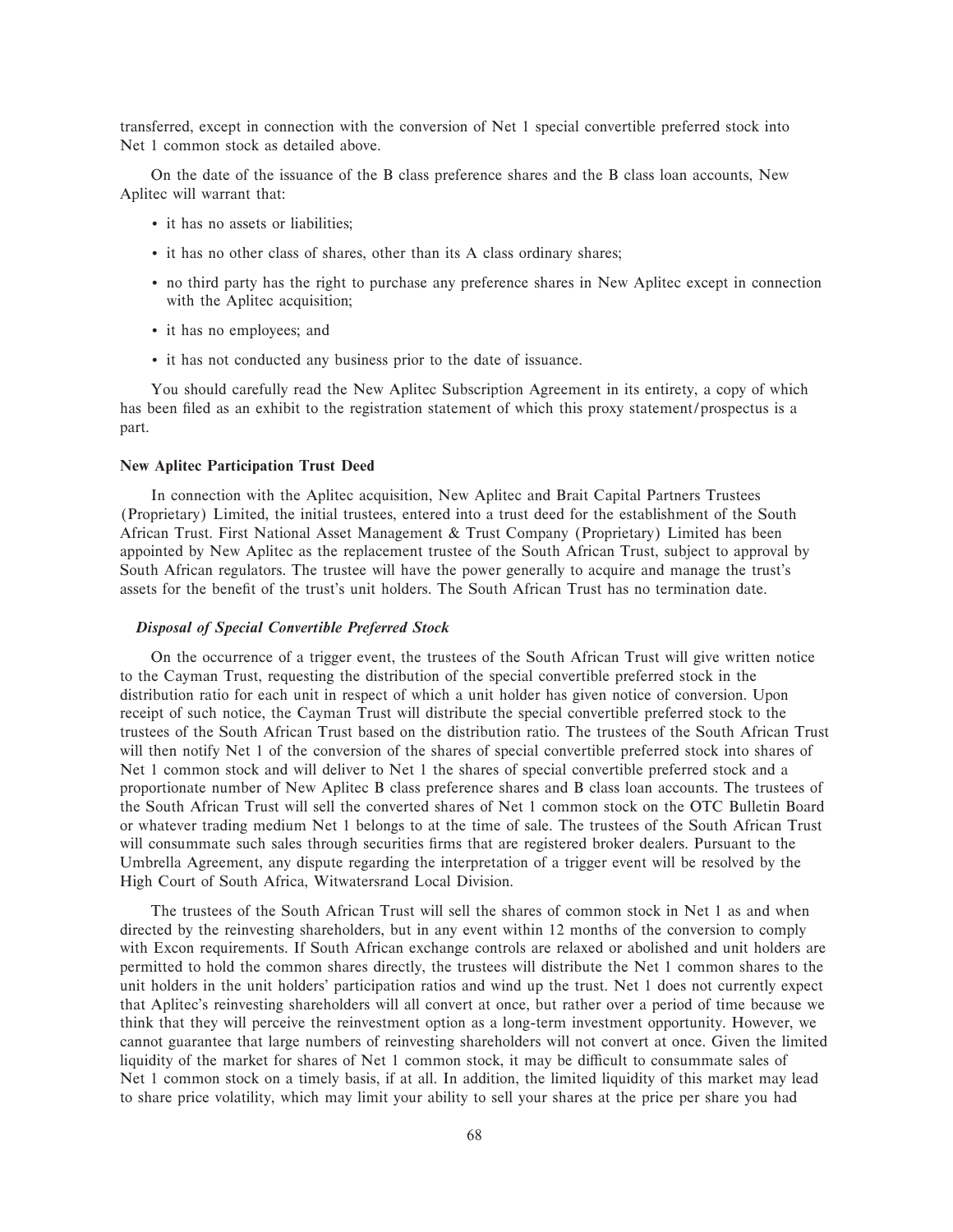anticipated. Please see "Risk Factors — Risks Relating to Shares of Net 1 Common Stock" for a discussion of this possibility.

Upon receipt of the proceeds in South Africa and against surrender of the unit certificates, the trustees will distribute the proceeds, net of all costs, to the unit holder or holders concerned. Thereafter, the trustees will cancel the units and make the appropriate entries in the register in respect of the units realized and issue new unit certificates, if required. Once a unit holder ceases to hold any units, he will no longer be a unit holder for purposes of the South African Trust. The South African Trust does not intend to register the units it will issue upon completion of the proposed transactions because it does not consider such units to be "securities" as that term is defined in the Securities Act.

The following is a summary of the material terms regarding the relationship between the two trusts:

- ' The Cayman Trust will initially hold the shares of Net 1 special convertible preferred stock for the benefit of the unit holders of the South African Trust. Upon the occurrence of a trigger event, the Cayman Trust will distribute shares of Net 1 special convertible preferred stock to the trustee of the South African Trust for conversion into Net 1 common stock.
- ' The Cayman Trust will vote the shares of Net 1 special convertible preferred stock as directed by the South African Trust, which will receive voting instructions from its unit holders.
- ' The Cayman Trust will pay dividends received in respect of the Net 1 special convertible preferred stock to the South African Trust.

The trustees of the South African Trust and Cayman Trust have a fiduciary duty to each of their respective beneficiaries. The enforcer of the Cayman Trust has no fiduciary duty to the Cayman Trust other than to investigate wrongdoings or unfitness on the part of the trustee of the Cayman Trust. Net 1 has agreed to indemnify Walkers SPV against all liabilities, except when due to fraud, dishonesty or recklessness by Walkers SPV. The relationship of the Cayman Trust and the South African Trust are purely contractual in nature. There is no other relationship between these two Trusts.

### **Underwriting Agreement**

In connection with the Sale Agreement, New Aplitec, South African Private Equity Trust III (""SAPET'') and South African Private Equity Fund III L.P. (""SAPEF'' and, together with SAPET, the ""Underwriters'') entered into an Underwriting Agreement, pursuant to which the Underwriters agreed to take up all of the rights in the South African Trust of the reinvestment option not taken up by Aplitec's current shareholders, up to the maximum sum of ZAR 437.0 million (\$64.03 million), which is equivalent to 64.70% of the reinvestment option. The Underwriters will pay ZAR 2.85 (\$0.42) per Aplitec share with respect to which a shareholder has not elected the reinvestment option. Each of the Underwriters is an affiliate of the Brait Group and the shares of Net 1 they receive in the transactions, or in which they have interests via the South African Trust, will be restricted shares.

#### **Aplitec Holdings Participation Trust Deed**

In order to provide for the conversion of Net 1's shares of special convertible preferred stock, the Cayman Trust has been established pursuant to a Deed of Trust among Walkers SPV, as trustee of the Cayman Trust, SAPEF III International G.P., as original enforcer, and Brait Capital Partners Trustees (Proprietary) Limited, as trustee of the South African Trust, and Net 1. An enforcer is required under applicable Cayman law and serves to oversee the actions of the trustee and ensure compliance with the trust deed. The beneficiaries of the Cayman Trust are those persons or classes of persons nominated as beneficiaries in accordance with the applicable provisions of the Cayman Trust. The Cayman Trust has no termination date.

The assets of the Cayman Trust will initially consist of 192,967,138 shares of Net 1 special convertible preferred stock issued pursuant to the Aplitec acquisition, to be held until the trustee receives notification from the South African Trust to distribute some or all of the special convertible preferred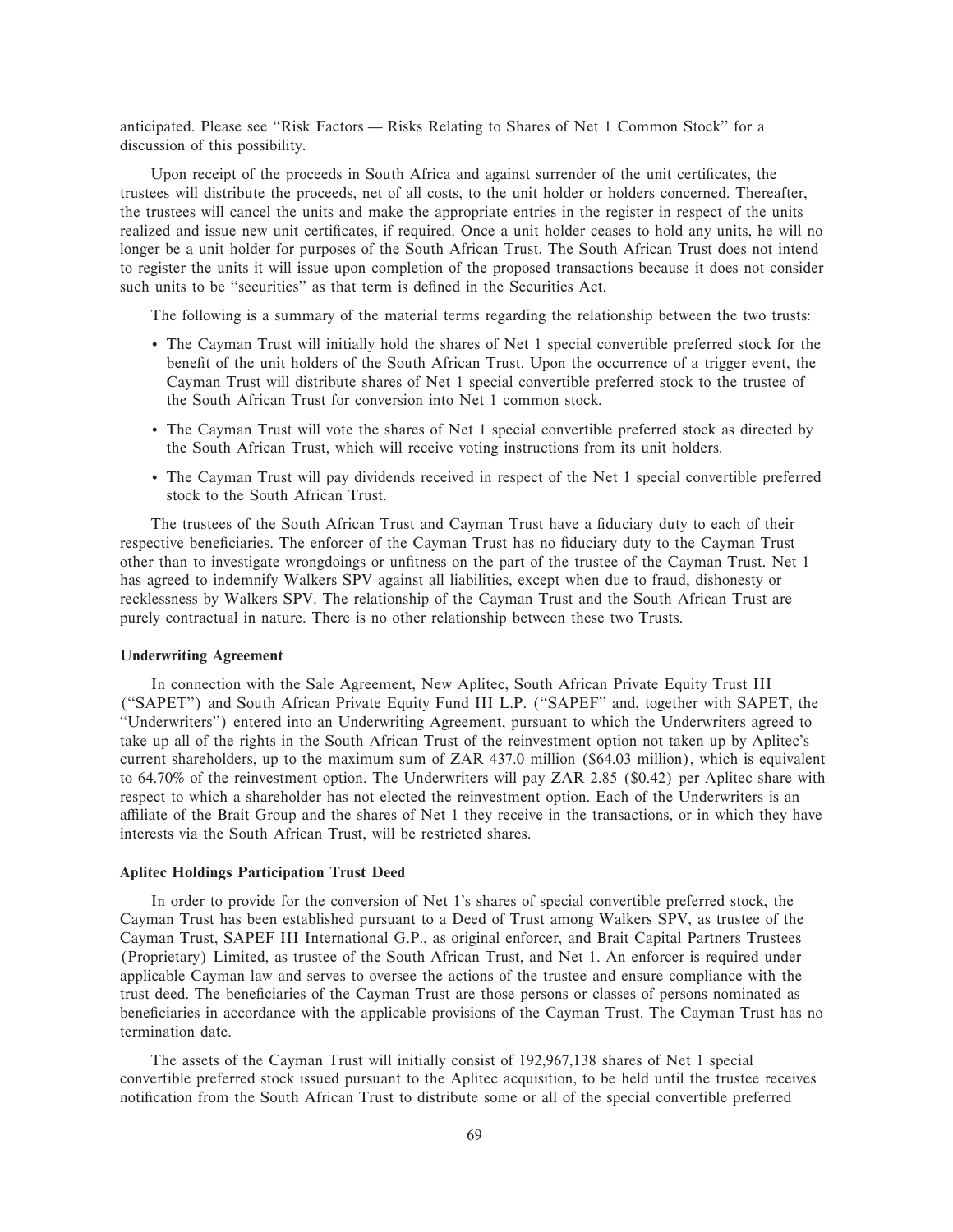stock to the South African Trust. It is not anticipated that the Cayman Trust will incur any material costs in connection with this distribution of special convertible preferred stock.

You should carefully read the Aplitec Holdings Participation Trust Deed in its entirety, a copy of the form of which has been filed as an exhibit to the registration statement of which this proxy statement/ prospectus is a part.

#### **Asset Purchase Agreement**

As a condition to the Aplitec acquisition, Net 1 and Net 1 Holdings have entered into an Asset Purchase Agreement pursuant to which Net 1, through a wholly owned subsidiary to be formed or acquired in Luxembourg, will acquire selected rights of Net 1 Holdings, including the rights to the U.S. FTS patent and the UEPS technology currently held by Net 1 Holdings, and assume Net 1 Holdings' rights and obligations under certain existing agreements, including the Patent and Technology Agreement with Net 1, for \$1.00. While Net 1 Holdings does own these rights, including the U.S. FTS patent, it has granted marketing rights to Net 1. The only revenue that Net 1 Holdings generates is due to Net 1's marketing efforts, for which Net 1 receives 100% of the net profit (before amortization) generated by Net 1 Holdings. Therefore, the true value of these rights lies with Net 1, and their value in Net 1 Holdings' hands was deemed to be \$1.00.

Net 1 Holdings has made the following material representations and warranties to Net 1:

- ' due organization and good standing of Net 1 Holdings;
- ' proper execution, delivery and performance of the Asset Purchase Agreement;
- absence of conflicts between the Asset Purchase Agreement and any other laws regulations or constituent documents of Net 1 Holdings; and
- ' transfer status, as well as absence of liens or other encumbrances or other defects, of the intellectual property to be acquired by Net 1.

You should carefully read the Asset Purchase Agreement in its entirety, a copy of the form of which has been filed as an exhibit to the registration statement of which this proxy statement/prospectus is a part.

#### **Transaction Expenses, Fees and Costs**

All expenses, fees and costs incurred in connection with the proposed transactions will be paid by Net 1, New Aplitec and the Brait Group. Net 1 and New Aplitec estimate that their portion of these expenses, fees and costs will total approximately \$6.5 million, of which \$5.76 million will be paid by Net 1 and \$752,735 will be paid by New Aplitec. Third-party fees of approximately \$750,000 have been incurred by the Brait Group in structuring and implementing the proposed transactions.

### **Accounting Treatment**

### *Accounting for the Transaction*

If a sufficient number of Aplitec's current shareholders elect the reinvestment option to constitute a majority of the voting interest (or the largest shareholder group) in Net 1, the Aplitec acquisition would likely be accounted for as a reverse acquisition. In a reverse acquisition, Net 1 would be treated as the acquired business and goodwill would consist of the difference between the purchase price or fair value of the Net 1 business and the fair value of its individual assets and liabilities. This goodwill would be accounted for in accordance with the provisions of FASB Statement No. 142 whereby goodwill is not amortized but subject to annual impairment testing. Recognizing the individual assets and liabilities of the acquired business entails recording at fair value an intangible asset apart from goodwill if it arises from contractual or other legal rights or if it is separable, as defined in FAS Statement No 141 "Business Combinations''. Subsequent to initial recognition an intangible asset is amortized over its useful life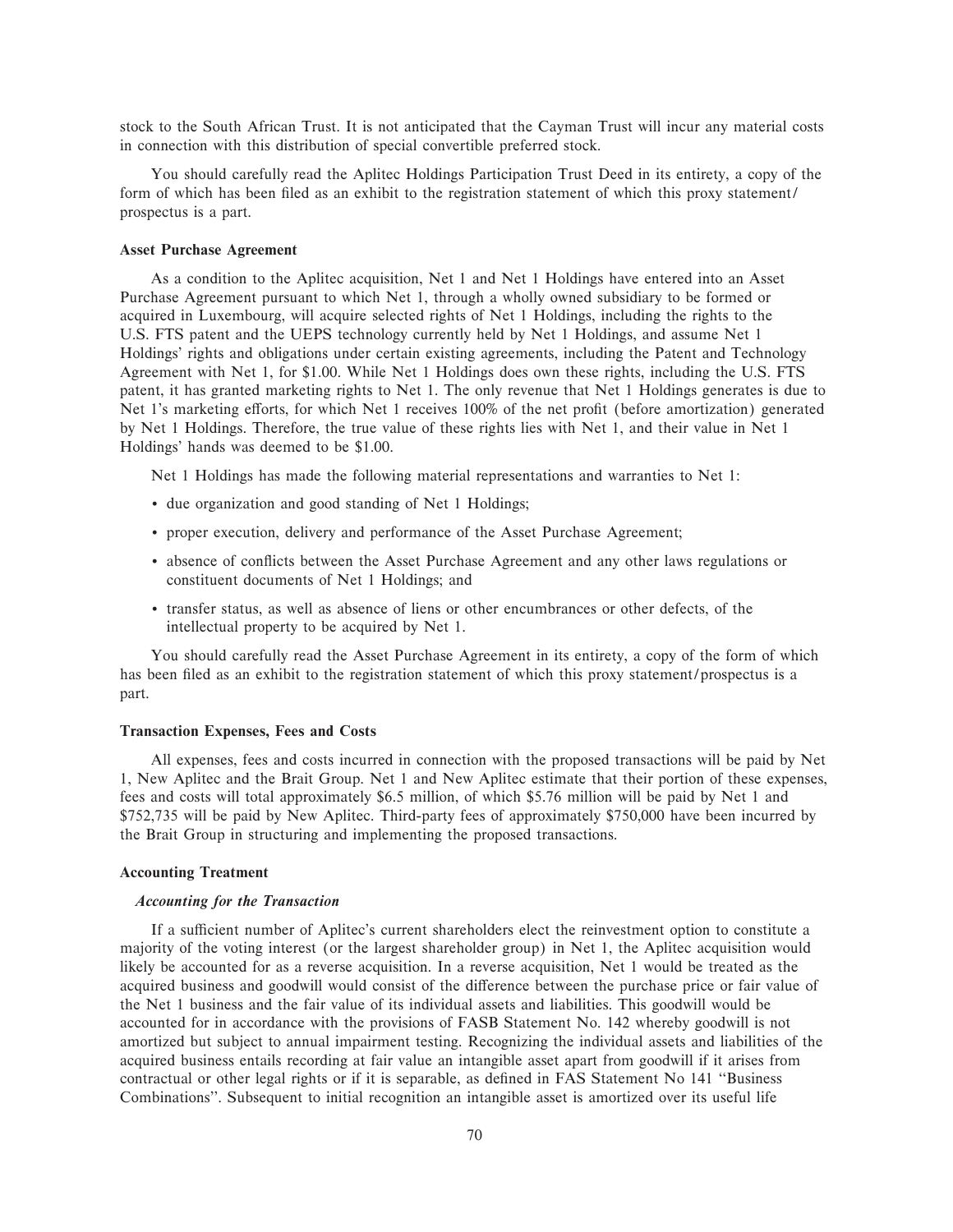(unless that life is determined to be indefinite) which is the period over which the asset is expected to contribute to future cash flows. The estimated fair values of the likely intangible assets in (a) Aplitec are set out in Note 10 to the pro forma financial information on page 85 and (b) Net 1 are set out in Note 10 to the pro forma financial information on page 91. Identified intangible assets including goodwill will be prospectively tested and measured for impairment in accordance with FASB Statement No. 142. Intangible assets other than goodwill that have definite lives will be reviewed for impairment if conditions exist that may indicate that their carrying values are not recoverable. Goodwill, meanwhile, will be tested for impairment on an annual basis or more frequently if events or circumstances indicate that it might be impaired. Goodwill will be determined to be impaired if the carrying amount of the reporting unit's goodwill exceeds the implied fair value of that goodwill; if goodwill is determined to be impaired, an impairment loss will be recognized in net earnings. Measurement of the fair value of a reporting unit will be based on one or more of the following fair value measures: amounts at which the unit as a whole could be bought or sold in a current transaction between willing parties; using present value techniques of estimated future cash flows; or using valuation techniques based on multiples of earnings or revenue, or a similar performance measure.

If Aplitec were to be the acquirer of Net 1, the net purchase price has been estimated to be \$7,926,000 based on the \$.50 per share of Net 1 common stock which the Brait Consortium is paying pursuant to the Common Stock Purchase Agreement. If Aplitec were to be the acquirer of Net 1, certain identifiable intangible assets not presently recognized in the financial statements of Net 1 would be recognized: (a) customer contracts and (b) the FTS patent license and UEPS marketing rights. The identifiable intangible assets were preliminarily valued for purposes of preparing the pro forma financial information to be included in this proxy statement/prospectus by Stenton Leigh. The valuation was based on the net present values of the cash Öows attributable to these assets on a going concern basis on the basis of management's projections of the relevant cash flows to be generated by the existing contracts of Net 1 and the FTS patent license and UEPS marketing rights of Net 1 (essentially projected future contracts) taking account of the appropriate level of risk and a risk-free discount rate. In calculating such net present values, Stenton Leigh used a combined discount rate of 25.5%. The estimate of the fair value of these intangible assets as determined by Stenton Leigh was \$114,000 (customer contracts) and \$4,506,000 (FTS patent license and UEPS marketing rights).

Based on the net purchase price as determined above plus assumed net liabilities of Net 1 of \$516,000, and after deducting the fair value of the identified individual assets discussed above if Aplitec were to be the accounting acquirer of Net 1 there would be goodwill of \$3,822,000 recorded.

Although management of Net 1 and Aplitec were not required to and did not obtain a valuation for the goodwill on a stand-alone basis, management believes that the amount of goodwill can be attributed to the following factors:

- ' The Aplitec business model that has been deployed in South Africa has proven to be operationally and financially successful. It is Aplitec's intention to replicate this model in other developing economies. Aplitec is presently hindered in doing so by the confusion in the market place as to the respective responsibilities and roles of Aplitec and Net 1 in exploiting the technology. Aplitec therefore believes that, on a going-concern basis, there is value associated with the incremental cash flows that could be realized by removing this confusion.
- ' Aplitec has certain limited rights already to exploit the Net 1 technology but it does not have the exclusive rights to do so even though Net 1 does not have the ability by itself to do so. Aplitec believes that, on a going concern basis for Net 1, there is value associated with the ability to deny potential and actual competitors the right to exploit the technology that Net 1 might otherwise be prepared to make available to others.

In effect, the management of Aplitec believes that there is a premium over net asset value associated with being able to exploit the value of Net 1 and Aplitec being able to go to market together and the increased cash flows that could result. Net 1 is not in a position to implement the Aplitec business model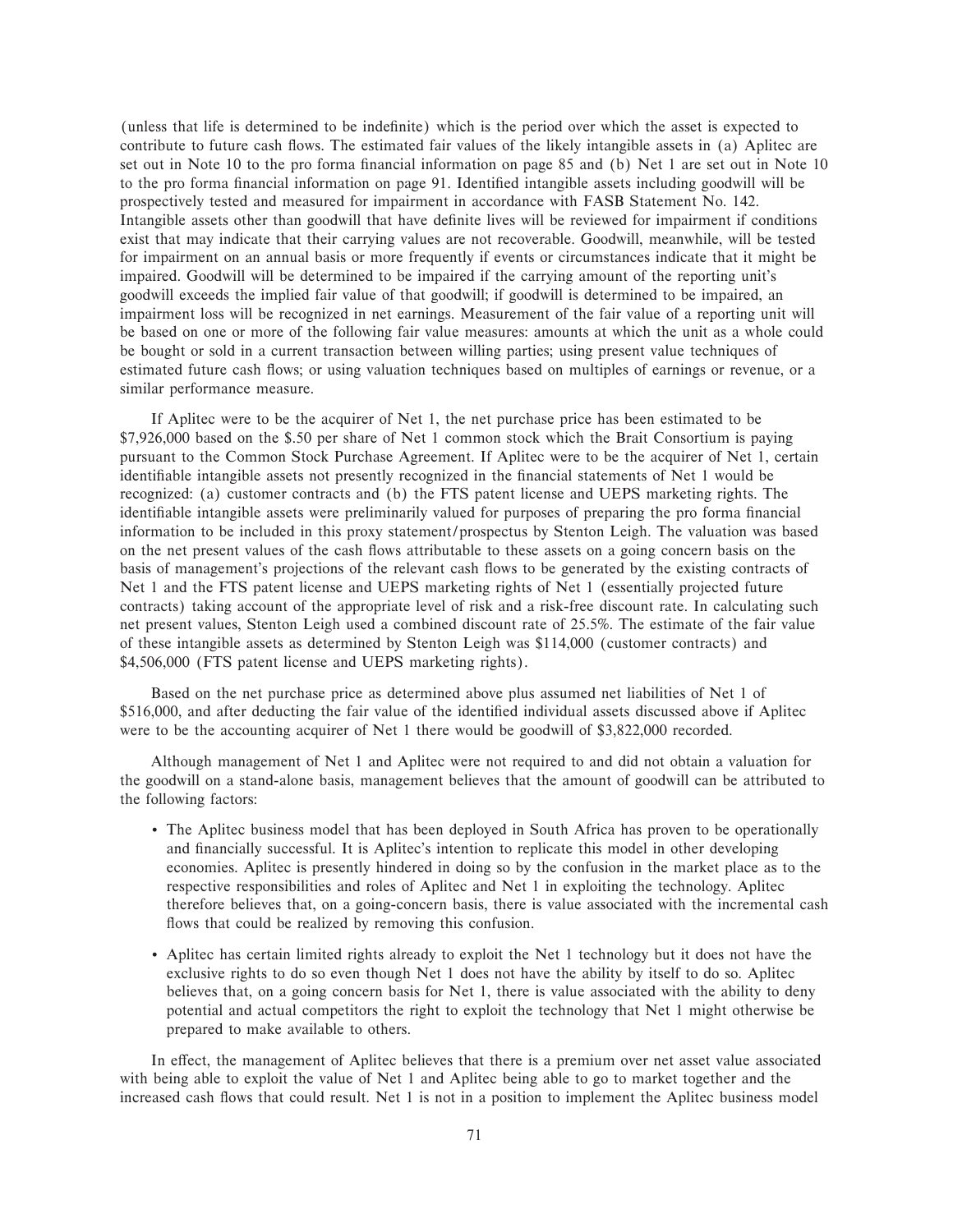itself in any developing economies, as it does not have the management, experience, expertise and other required resources.

The historical financial statements of the combined entity would be those of the accounting acquirer (i.e. Aplitec) and any comparative financial statements presented also should be those of the accounting acquirer rather than the legal acquirer (i.e. Net 1). The components of shareholders' equity would be stated in terms of Aplitec's equity accounts before the reverse acquisition, but with Net 1's issued number of shares, with an adjustment to reflect the effects of the reverse acquisition on the equity components on the date of acquisition.

In transactions involving reverse acquisitions, the purchase price is generally the fair market value of the public company's stock (legal acquirer/accounting acquiree) at the measurement date of the acquisition, multiplied by the number of shares outstanding immediately prior to the acquisition. While Aplitec and Net 1 are publicly traded companies, the purchase price would likely not take Net 1's share price into consideration due to the fact that it is a very thinly traded stock.

In this reverse acquisition the legal acquirer would issue cash and securities to acquire the shares of the accounting acquirer. The payment of cash to the shareholders of the accounting acquirer would be considered a distribution of capital thus reducing its stockholders' equity.

If an insufficient number of Aplitec shareholders take the reinvestment option such that it is not the largest shareholder group in Net 1, the transaction would be recognized as a business combination with Net 1 as both the accounting and legal acquirer. The cost of the acquisition would be the value of cash and any securities issued as consideration for the assets and liabilities of Aplitec, and would be allocated to such assets acquired and liabilities at their estimated fair values on the date of acquisition. Any cost in excess of the net value of Aplitec's assets and liabilities would be recognized as goodwill and accounted for in the same manner discussed above.

In the course of any review by the SEC of this registration statement or subsequent filings reflecting the above proposed accounting, we may be required to adopt different accounting from that discussed above. Any such modification may be significant.

#### *Reporting by Net 1 Under the Exchange Act of 1934 Subsequent to the Proposed Transactions*

The SEC staff has indicated that reports filed by the registrant after a reverse acquisition should parallel the financial reporting required under GAAP (i.e. as if the acquiree were the legal successor to the registrant's reporting obligation as of the date of the merger). To comply with Exchange Act requirements, the registrant should assure that its filings with the SEC result in timely, continuous reporting, with no lapses in periods presented in the financial statements and no audited periods exceeding 12 months.

Consequently, subsequent to the consummation of the proposed transactions, Net 1 will change its fiscal year-end from December 31 to June 30 to align with the present fiscal year-end of Aplitec. In those circumstances, the SEC staff has indicated that no transition report is necessary. Periodic reports for periods ending prior to the consummation of the proposed transactions will be filed by Net 1 as they become due in the ordinary course of business. Commencing with the periodic report for the quarter in which the proposed transactions are consummated, reports will be filed based on the fiscal year of the accounting acquirer. Those financial statements will depict the operating results of the accounting acquirer, including the acquisition of the registrant from the date of consummation, but in U.S. GAAP and U.S. dollars rather than South African GAAP and ZAR as at present.

### **Material United States Federal Tax Consequences to Non-U.S. Holders**

The following discussion describes the material United States federal income and estate tax consequences as of the date hereof to a Non-U.S. holder (as defined below) of the ownership of special convertible preferred stock of Net 1 issued in connection with the Aplitec acquisition and the ownership of common stock of Net 1 into which such preferred stock can be converted. This discussion also addresses certain tax consequences to Net 1 of issuing such stock. This discussion does not address all aspects of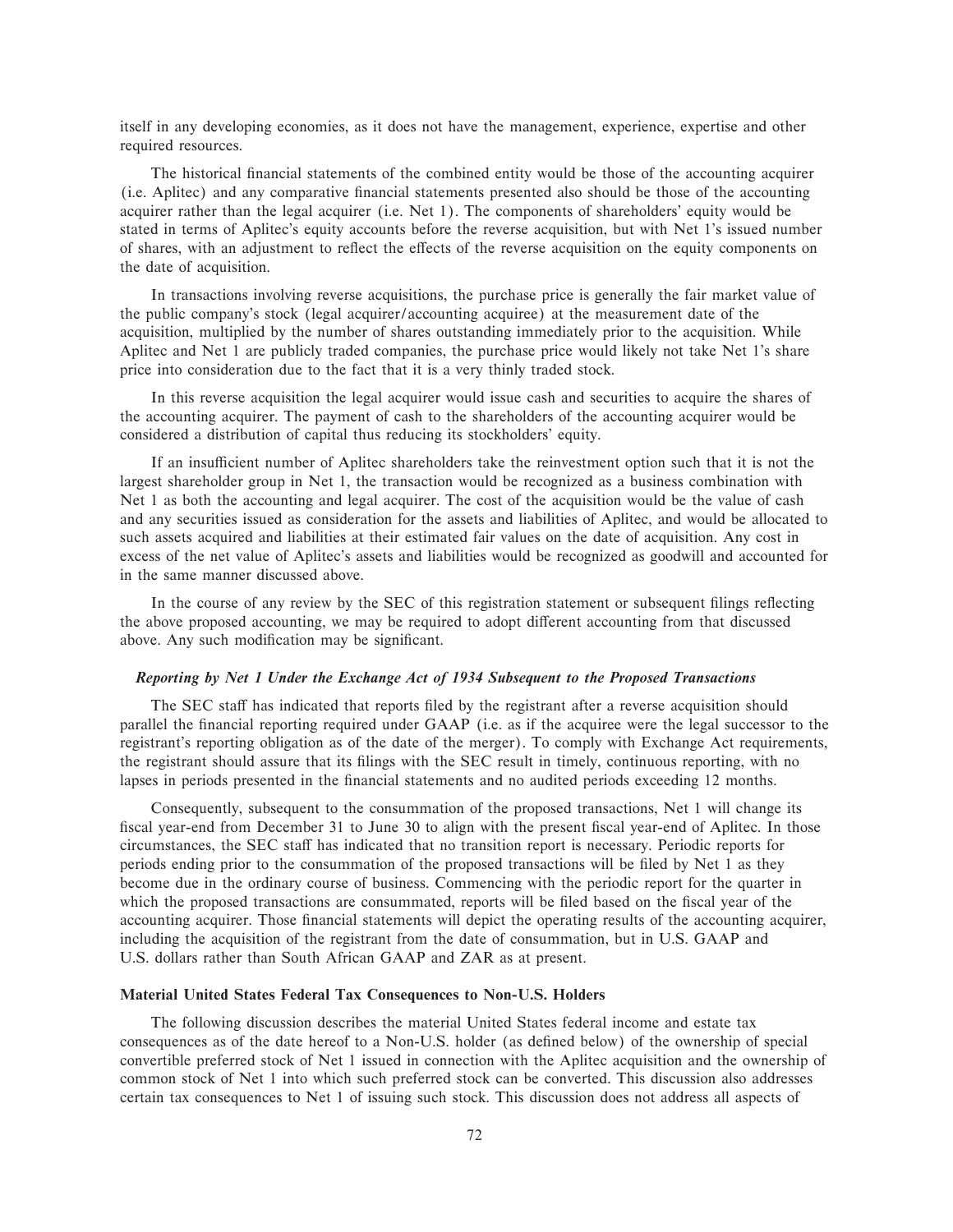United States federal income and estate taxes and does not deal with foreign, state and local consequences that may be relevant to such Non-U.S. holders in light of their particular circumstances. Special rules may apply to certain Non-U.S. holders, such as United States expatriates, ""controlled foreign corporations,'' "passive foreign investment companies," "foreign personal holding companies," corporations that accumulate earnings to avoid United States federal income tax, and investors in pass-through entities that are subject to special treatment under the U.S. Internal Revenue Code of 1986, as amended (the ""Code''). Such Non-U.S. holders should consult their own tax advisors to determine the United States federal, state, local and other tax consequences that may be relevant to them. Furthermore, the discussion below is based upon the provisions of the Code, and United States Treasury regulations, rulings and judicial decisions thereunder as of the date hereof, and such authorities may be repealed, revoked or modified, perhaps retroactively, so as to result in United States federal income and estate tax consequences different from those discussed below.

As discussed above under ""The Transactions,'' the special convertible preferred stock will be held through a trust arrangement. Although it is not entirely clear, it is expected that for United States federal income tax purposes the South African Trust and the Cayman Trust will be classified as grantor trusts. Consequently, Non-U.S. holders of units in the South African Trust should be treated as owners of their proportionate share of the underlying shares of special convertible preferred stock held by the Cayman Trust for United States federal income tax purposes and the discussion below assumes such treatment. It is possible, however, that the trusts could be treated as entities other than trusts for United States federal income tax purposes, although such alternative treatment should not generally result in any adverse United States federal income tax consequences to the Non-U.S. holders.

**Persons considering ownership of common stock should consult their own tax advisors concerning the United States federal income and estate tax consequences in light of their particular situations, as well as any consequences arising under the laws of any other taxing jurisdiction.**

### *Consequences to Net 1*

Net 1 will not recognize any income or gain as a result of the issuance of special convertible preferred stock and common stock in exchange for cash in connection with the proposed transactions contemplated herein.

#### *Consequences to Non-U.S. Holders*

As used herein, a ""Non-U.S. holder'' of common stock or special convertible preferred stock means a beneficial owner (other than an entity treated as a partnership) that is not any of the following for United States federal income tax purposes (i) a citizen or resident of the United States, (ii) a corporation created or organized in or under the laws of the United States or any political subdivision thereof, (iii) an estate the income of which is subject to United States federal income taxation regardless of its source or (iv) a trust if it (a) is subject to the primary supervision of a court within the United States and one or more United States persons have the authority to control all substantial decisions of the trust or (b) has a valid election in effect under applicable United States Treasury regulations to be treated as a United States person.

#### **Reclassification of Special Convertible Preferred Stock Interest**

As discussed above under ""The Proposed Transactions,'' shareholders of Aplitec that elect the reinvestment option will receive units in a trust representing beneficial interests in B class preference shares and B class loan accounts issued by New Aplitec together with special convertible preferred stock. Although no statutory, judicial or administrative authority exists that directly addresses the tax treatment of Non-U.S. holders that elect to receive these interests, Net 1 intends to treat the special convertible preferred stock, B class preference shares and B class loan accounts for United States federal income tax purposes as separate and distinct interests. There is a risk, however, that these interests will be treated as representing a single direct equity interest in Net 1 for United States federal income tax purposes. In such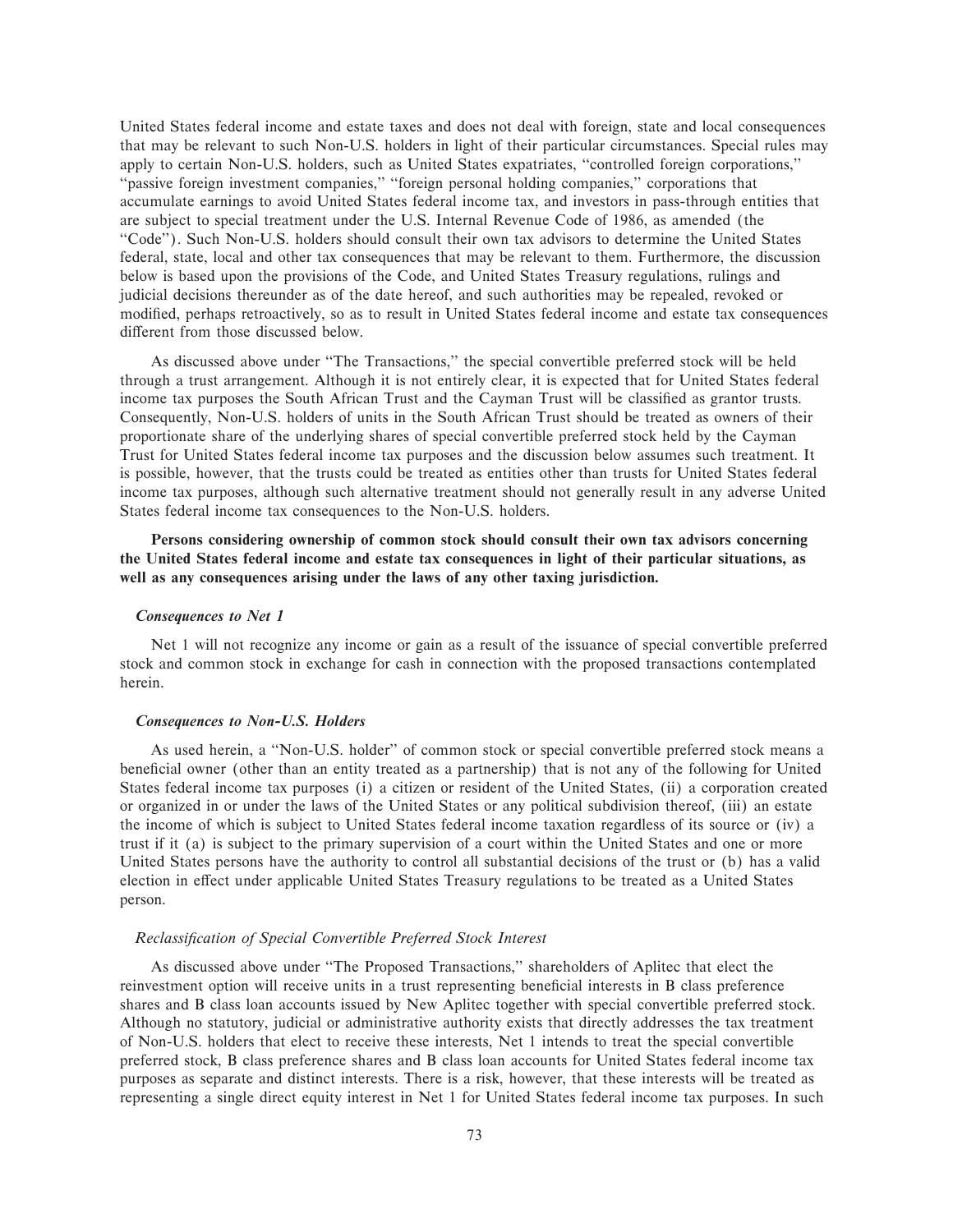case, all distributions received by Non-U.S. holders with respect to the B class preference shares and B class loan accounts issued by New Aplitec in addition to the distributions on the special convertible preferred stock, could be treated as United States-source dividends received in respect of an equity interest in Net 1 and could be subject to United States federal withholding tax as described below under "
— Dividends."

### *Dividends*

Dividends paid to a Non-U.S. holder of common stock or special convertible preferred stock may be subject to withholding of United States federal income tax at a 30% rate or such lower rate as may be specified by an applicable income tax treaty. However, dividends that are effectively connected with the conduct of a trade or business by the Non-U.S. holder within the United States and, where a tax treaty applies, are attributable to a United States permanent establishment of the Non-U.S. holder, are not subject to the withholding tax, but instead are subject to United States federal income tax on a net income basis in the same manner as if the such holder were a United States person as defined under the Code. Certain certification and disclosure requirements must be satisfied for effectively connected income to be exempt from withholding. Any such effectively connected dividends received by a foreign corporation may be subject to an additional "branch profits tax" at a 30% rate or such lower rate as may be specified by an applicable income tax treaty.

A Non-U.S. holder of common stock or special convertible preferred stock who wishes to claim the benefit of an applicable treaty rate (and avoid backup withholding as discussed below) for dividends, will be required to (a) complete Internal Revenue Service (""IRS'') Form W-8BEN (or other applicable form) and certify under penalty of perjury, that such holder is not a United States person or (b) if the common stock or special convertible preferred stock is held through certain foreign intermediaries, satisfy the relevant certification requirements of applicable United States Treasury regulations. Special certification and other requirements apply to certain Non-U.S. holders that are entities rather than individuals. A Non-U.S. holder eligible for a reduced rate of United States withholding tax pursuant to an income tax treaty may obtain a refund of any excess amounts withheld by filing an appropriate claim for refund with the IRS.

As discussed above, the shares of special convertible preferred stock will prior to their conversion or sale be held through a trust arrangement. Under the United States-South Africa income tax treaty (the ""Treaty''), a maximum rate of 15% applies to dividends from United States sources distributed to South African residents. For United States federal income tax purposes, beneficiaries of the trusts that are residents of South Africa and are otherwise entitled to benefits under the Treaty may be entitled to the reduced rate of withholding under the Treaty in respect of any dividends paid on the special convertible preferred stock assuming such holders are taxable currently in South Africa on any dividend distributions to the trusts.

### *Disposition of Common Stock or Special Convertible Preferred Stock*

A Non-U.S. holder generally will not be subject to United States federal income tax with respect to any gain recognized on a sale or other disposition of common stock or on a sale, exchange, conversion or other disposition of convertible preferred stock unless (i) the gain is effectively connected with a trade or business of the Non-U.S. holder in the United States, and, where a tax treaty applies, is attributable to a United States permanent establishment of the Non-U.S. holder, (ii) in the case of a Non-U.S. holder who is an individual and holds the common stock or special convertible preferred stock as a capital asset, such holder is present in the United States for 183 or more days in the taxable year of the sale, exchange or other disposition and certain other conditions are met, or (iii) Net 1 is or has been a ""United States real property holding corporation'' for United States federal income tax purposes.

An individual Non-U.S. holder described in clause (i) above will be subject to tax on the net gain derived from the sale, exchange or other disposition under regular graduated United States federal income tax rates. An individual Non-U.S. holder described in clause (ii) above will be subject to a flat 30% tax on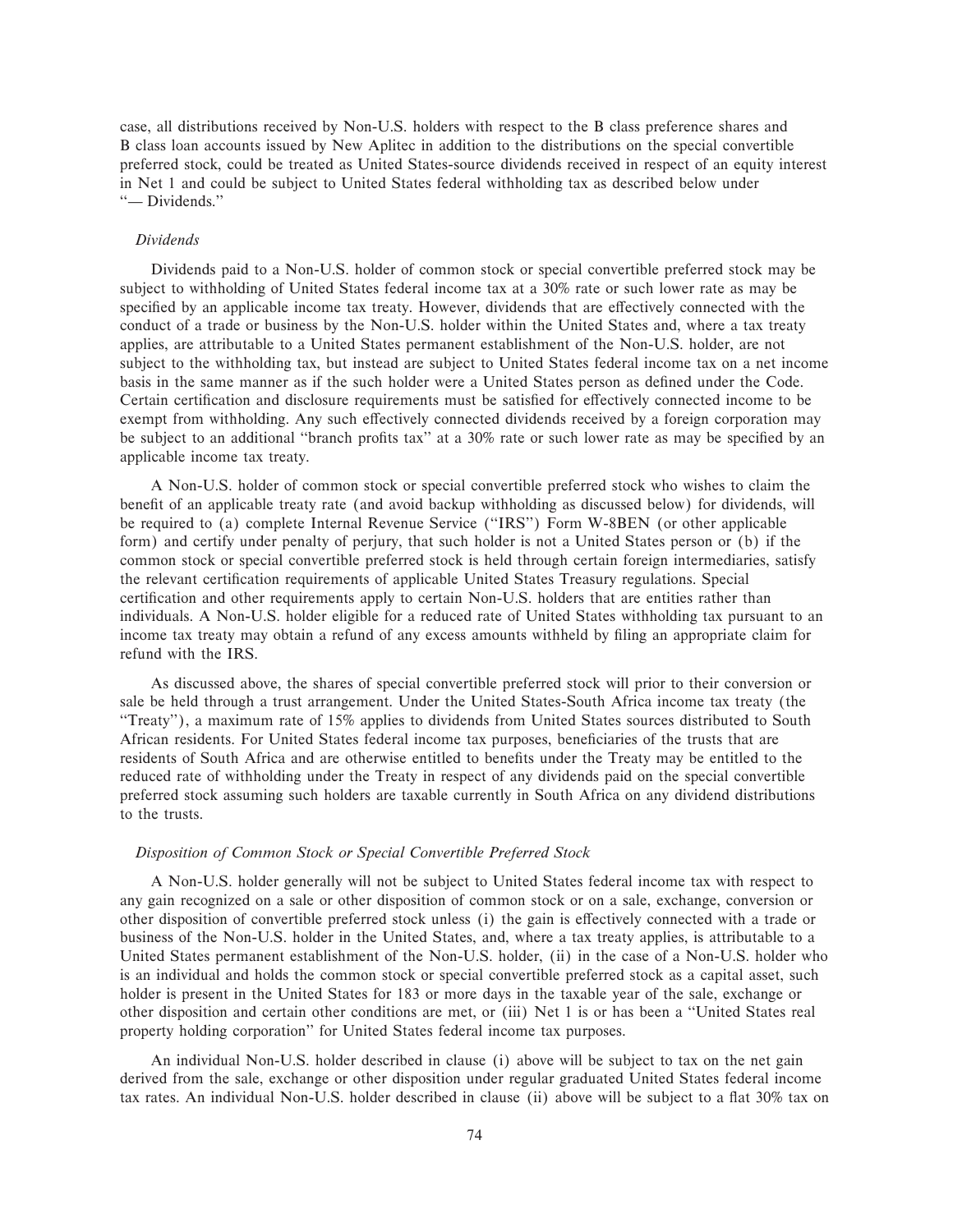the gain derived from the sale, exchange or other disposition which may be offset by United States source capital losses (even though the individual is not considered a resident of the United States). If a Non-U.S. holder that is a foreign corporation falls under clause (i) above, it will be subject to tax on its net gain in the same manner as if it were a United States person as defined under the Code and, in addition, may be subject to the branch profits tax equal to 30% of its effectively connected earnings and profits or at such lower rate as may be specified by an applicable income tax treaty. Net 1 believes it is not and does not anticipate becoming a ""United States real property holding corporation'' for United States federal income tax purposes.

### *Constructive Dividends*

The conversion rate into which shares of special convertible preferred stock, together with B class preference shares and B class loan accounts of New Aplitec, may be exchanged for common stock of Net 1 may be adjusted in certain circumstances. Under Section 305(c) of the Code, adjustments (or failures to make adjustments) that have the effect of increasing a holder's proportionate interest in Net 1's assets or earnings may in some circumstances result in a deemed dividend to holders in accordance with the earnings and profits rules under the Code.

### *Federal Estate Tax*

Common stock or special convertible preferred stock held by an individual Non-U.S. holder at the time of death will be included in such holder's gross estate for United States federal estate tax purposes, unless an applicable estate tax treaty provides otherwise.

### *Information Reporting and Backup Withholding*

Net 1 must report annually to the IRS and to each Non-U.S. holder the amount of dividends paid to such holder and the tax withheld with respect to such dividends, regardless of whether withholding was required. Copies of the information returns reporting such dividends and withholding may also be made available to the tax authorities in the country in which the Non-U.S. holder resides under the provisions of an applicable income tax treaty. A Non-U.S. holder will be subject to backup withholding for dividends paid to such holder unless applicable certification requirements are met (as described above under "-Dividends").

Information reporting and, depending on the circumstances, backup withholding, will apply to the proceeds of a sale or exchange of common stock or special convertible preferred stock within the United States or conducted through United States-related financial intermediaries unless the beneficial owner certifies under penalty of perjury that it is a Non-U.S. holder (and the payor does not have actual knowledge or reason to know that the beneficial owner is a United States person) or the holder otherwise establishes an exemption.

Any amounts withheld under the backup withholding rules may be allowed as a refund or a credit against such holder's United States federal income tax liability provided the required information is furnished to the IRS.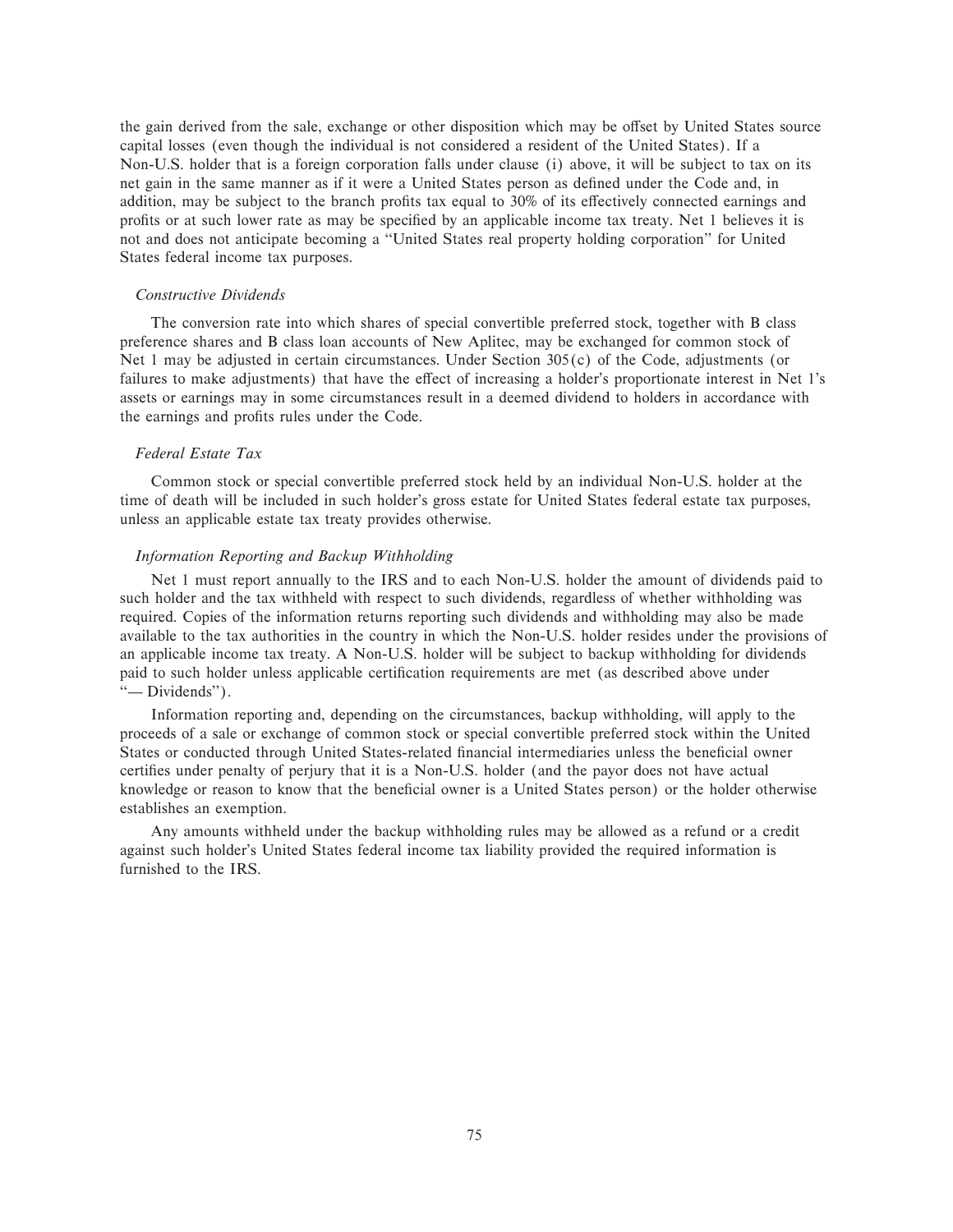### **THE RESCISSION OFFER**

### **Background**

Aplitec, in order to comply with the requirements of the JSE South Africa ("JSE") and the South African Securities Regulation Panel ("SRP") made the following disclosures to its shareholders:

- an announcement, dated October 24, 2003, regarding its receipt of an offer from New Aplitec and further cautionary announcement;
- ' an announcement, dated October 30, 2003, detailing the terms of the proposed Aplitec acquisition; and
- ' a circular to Aplitec's shareholders, dated November 17, 2003, in connection with their approval of the sale of Aplitec's assets under Section 228 of the South African Companies Act.

On December 9, 2003, the Aplitec shareholders met and approved the Aplitec asset sale.

In addition, on December 3, 2003, Net 1 filed a preliminary proxy statement on Schedule 14A.

On February 3, 2004, we initially filed with the U.S. Securities and Exchange Commission (the "SEC") the registration statement of which this proxy statement/prospectus is a part. In connection with its review of the registration statement, the staff of the SEC advised Net 1 that the disclosures described above may have violated Section  $5(a)$  of the U.S. Securities Act because they were made prior to the filing of the registration statement. The staff also advised Net 1 that the December 9 vote may have violated Section  $5(c)$  of the U.S. Securities Act because it occurred prior to the registration statement being declared effective by the SEC.

We will offer to all Aplitec shareholders the opportunity to rescind any acceptance of securities that may have occurred on December 9 in connection with the vote to approve the Aplitec asset sale (the "rescission offer"). This rescission offer will be made prior to the election by Aplitec shareholders with respect to the reinvestment option. The rescission offer is not an admission that we did not comply with U.S. federal securities laws.

Net 1 is making the rescission offer at this time because, as noted above, in connection with the SEC registration process the staff of the SEC has advised us that potential violations of Section 5 under the Securities Act may have occurred and that we should consider the need to make a rescission offer. Assuming that a majority of holders of Aplitec ordinary shares do not accept the rescission offer and that all other conditions to the proposed transactions are satisfied, Aplitec intends to offer the reinvestment option to its shareholders on or before June 8, 2004.

The rescission offer complies with all applicable corporate law. Net 1 does not believe there are any U.S. federal income tax consequences for Non-U.S. holders associated with the rescission offer or any acceptance thereof. However, all persons considering accepting the rescission offer should consult their own advisors as to any specific tax consequences to them of the rescission offer.

### **The Rescission Offer**

Aplitec shareholders may accept the rescission offer in accordance with the applicable methods described below under ""Method of Acceptance'' on or before the expiration date described below. All acceptances of elections to accept the rescission offer will be deemed to be effective on the expiration date. Unless an Aplitec shareholder submits its election to accept the rescission offer before the expiration date, such holder's right to elect the rescission offer will terminate. An Aplitec shareholder can revoke an election of the rescission offer in accordance with the applicable methods described below under "Method of Acceptance'' on or before the expiration date described below.

This rescission right is being offered to all Aplitec shareholders recorded in the registry on June 7, 2004 (the ""record date''), regardless of whether any such Aplitec shareholder owned Aplitec ordinary shares at the time of the announcements described above or at the time of the Aplitec shareholder vote on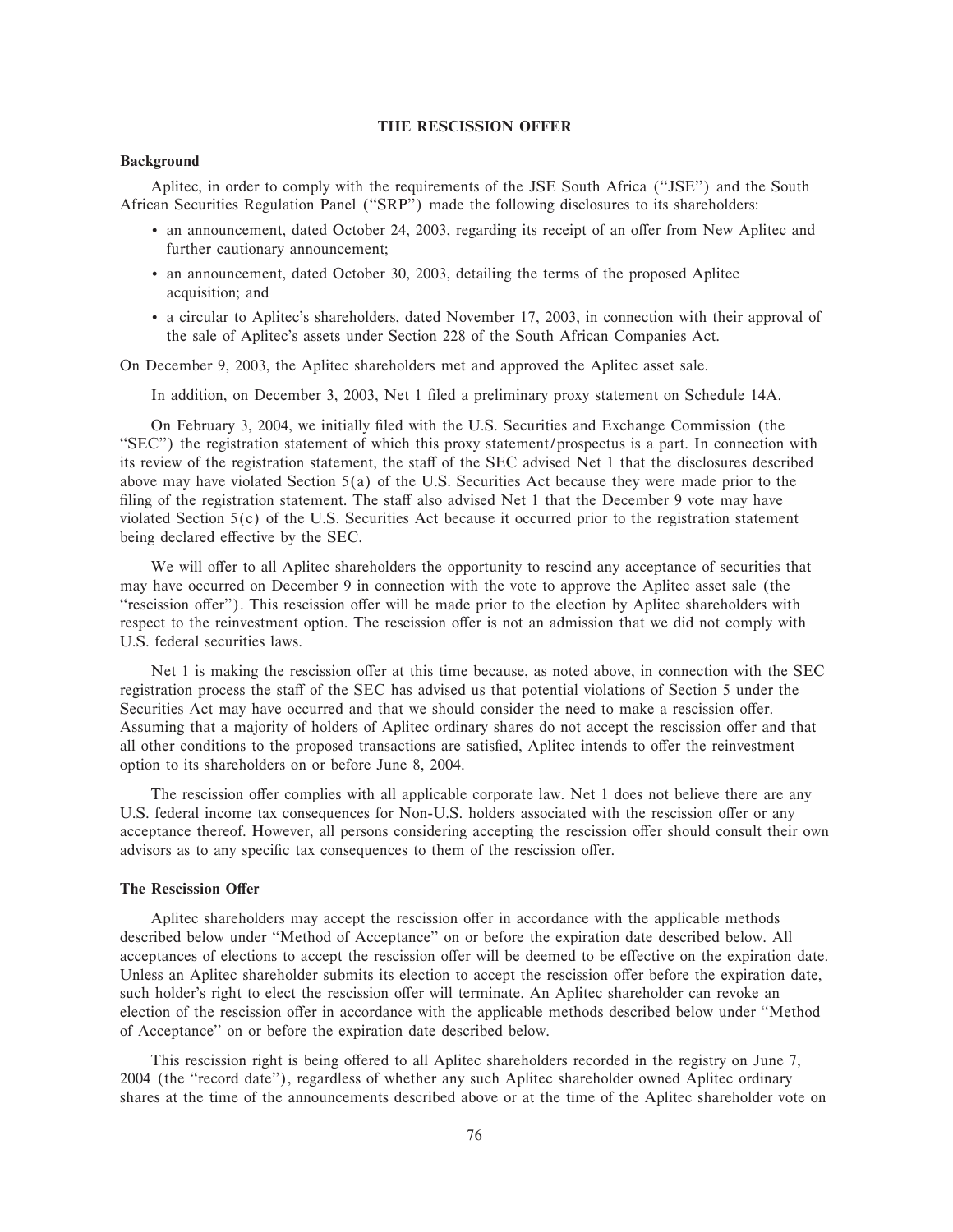December 9, 2003, and regardless of whether such Aplitec ordinary shares were voted in favor of the Aplitec asset sale.

### Any Aplitec shareholder that fails to indicate his election with regard to the rescission offer shall not constitute acceptance of the rescission offer.

Unless extended by Net 1, New Aplitec and Aplitec, the rescission offer will expire at 8:30 a.m., South African time, on June 7, 2004 (the "expiration date"). Aplitec shareholders are urged to read this proxy statement/prospectus carefully, and to make an independent evaluation with respect to the rescission offer.

Aplitec shareholders will not receive any consideration as a result of their election to accept the rescission offer. If the holders of a majority of the outstanding Aplitec ordinary shares **ACCEPT** the rescission offer, the proposed transactions will **NOT** be consummated as a result of the failure of certain of the conditions to which the Aplitec acquisition is subject, and Aplitec shareholders will receive neither the cash nor the reinvestment option. If holders of less than a majority of the issued Aplitec ordinary shares vote to accept the rescission offer, the transaction will be consummated as originally contemplated and all Aplitec shareholders, regardless of their vote on the rescission offer, will receive cash or, if they elect the reinvestment option, cash and interests in the South African Trust, subject to the satisfaction of any unfulfilled conditions.

The Aplitec acquisition is subject to the satisfaction of the conditions, among others, of:

1. New Aplitec causing copies of Net 1's "S-4" to be circulated to the Aplitec shareholders;

2. The registration with the SEC of Net 1's special convertible preference stock, as well as the common stock issuable upon conversion of the special convertible preference stock; and

3. New Aplitec providing Aplitec with all such documents as will enable Aplitec to verify that all things have been done as will authorize and enable Net 1 to lawfully issue the special convertible preference stock upon the closing date in accordance with the terms and conditions of the reinvestment option.

Without the SEC's declaration that the registration statement is effective, the proxy statement referred to in condition (1) above cannot be circulated. Moreover, the Net 1 special convertible preferred stock and common stock referred to in condition (2) above cannot be registered and lawfully issued in the manner contemplated by the transactions under the U.S. Securities Act as required by condition (3) above. As described above, in connection with the SEC review of the registration statement, the SEC advised us that certain Aplitec announcements made in South Africa, as well as the Aplitec shareholder vote to approve the sale of Aplitec's assets, may not have complied with Section 5 under the U.S. Securities Act of 1933. Accordingly, Net 1, Aplitec and New Aplitec believe that none of the conditions described above will be satisfied in a timely manner unless we make the rescission offer described in this proxy statement/prospectus to Aplitec's shareholders.

Neither Net 1 nor Aplitec has communicated with Aplitec's shareholders regarding the rescission offer or whether they plan to accept the rescission offer. The directors and executive officers of Aplitec who own, in aggregate, 7.5% of the shares of Aplitec currently outstanding, will have a right to vote in respect of the rescission offer. The board of directors of Aplitec has recommended that Aplitec shareholders vote **AGAINST** acceptance of the rescission offer.

### **Potential Liabilities**

Net 1 believes that by making the rescission offer, if the Aplitec shareholders do not accept the rescission offer, any potential liability of the Company for a violation of the U.S. Securities Act described above should be terminated or substantially reduced. However, as a result of the possible failure to comply with Section 5 under the U.S. Securities Act, the right of rescission, under the U.S. Securities Act, granted to Aplitec shareholders who accept the rescission offer or who make no election in respect of the rescission offer may continue for a period of one year from the date of this proxy statement/prospectus.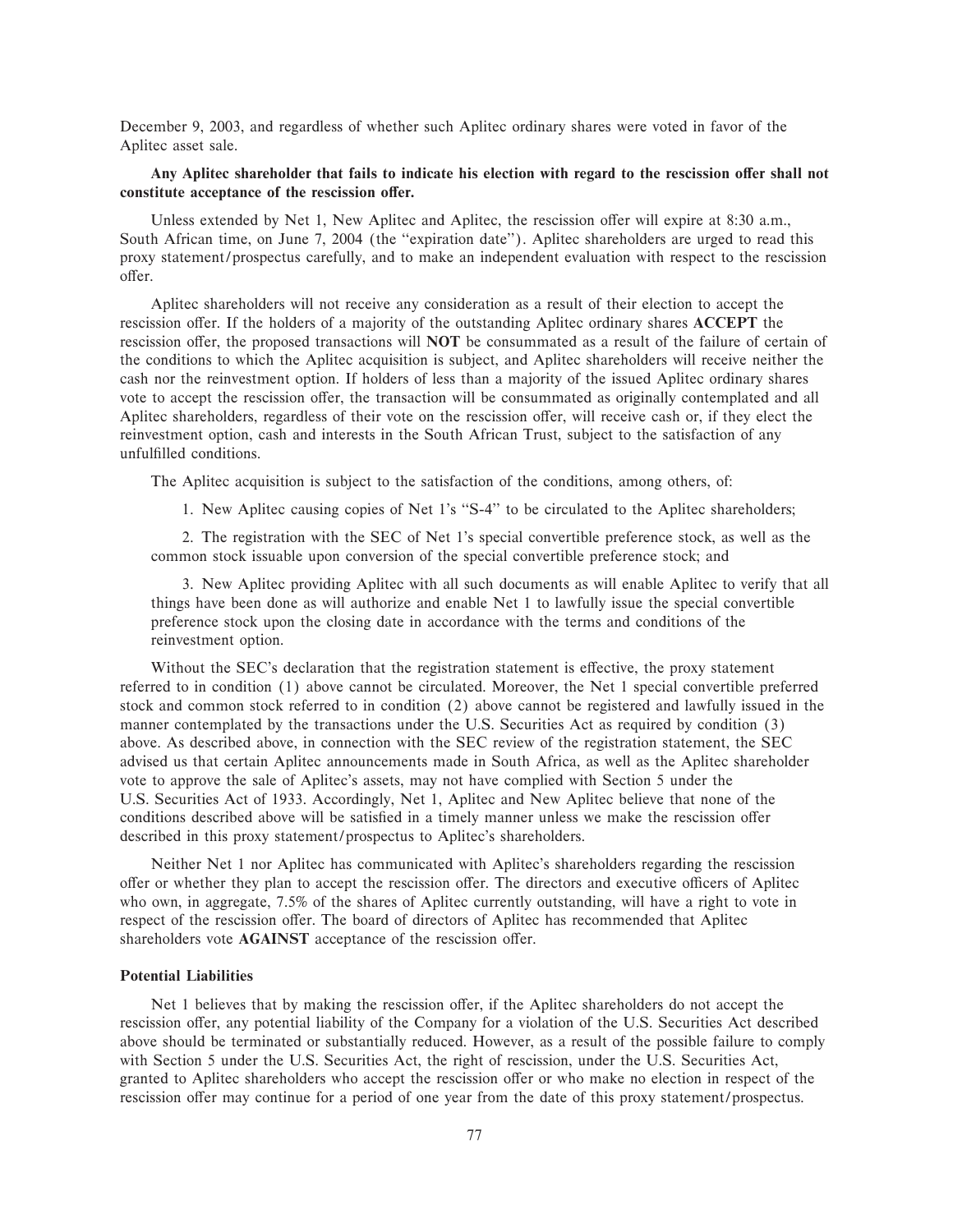Additionally, any existing rights of rescission under the U.S. Securities Act of any Aplitec shareholder may survive and not be barred by our making the rescission offer.

Net 1 does not believe that any such attempts to obtain rescission or damages will have a material adverse effect on its financial condition.

### **Method of Acceptance**

Pursuant to South African law, shareholders of record as of June 7, 2004, will be given the opportunity to vote FOR or AGAINST the rescission offer. The vote will occur on the expiration date at a general meeting of Aplitec shareholders. Each shareholder of record will be entitled to vote by proxy or in person as described below. If a shareholder does not vote, it will **NOT** constitute acceptance of the rescission offer. The results of the vote will be set forth in a resolution of the shareholders of Aplitec.

Certificated shareholders, who hold their Aplitec ordinary shares in their own name, may attend the general meeting of Aplitec shareholders or may indicate on the form of proxy circulated with this proxy statement/prospectus and distributed to Aplitec shareholders, whether they wish to vote for, against or abstain from voting in respect of the rescission offer. The form of proxy must be received by the transfer secretaries, by 8:30 a.m. on June 4, 2004 in order to ensure that the Aplitec shareholder's vote is implemented.

Certificated shareholders, who hold their Aplitec ordinary shares through a nominee, are required to notify their duly appointed nominee of their vote in the manner and time stipulated in the custody agreement governing the relationship between the Aplitec shareholder and their nominee. Certificated shareholders, who hold their Aplitec ordinary shares through a nominee, must not complete the form of proxy. If they wish to attend the general meeting in person, they will need to request their nominee to provide them with the necessary authority to attend and vote their Aplitec ordinary shares.

Uncertificated shareholders are required to notify their duly appointed Central Securities Depository Participant ("CSDP") or broker of their election in the manner and time stipulated in the custody agreement governing the relationship between the Aplitec shareholder and their CSDP or broker. Uncertificated shareholders must not complete the form of proxy. If they wish to attend the general meeting in person, they will need to request their CSDP or broker to provide them with the necessary authority to attend and vote their Aplitec ordinary shares.

Any vote may be revoked in accordance with the foregoing procedures prior to the vote of the general meeting, which is the expiration date of the rescission offer.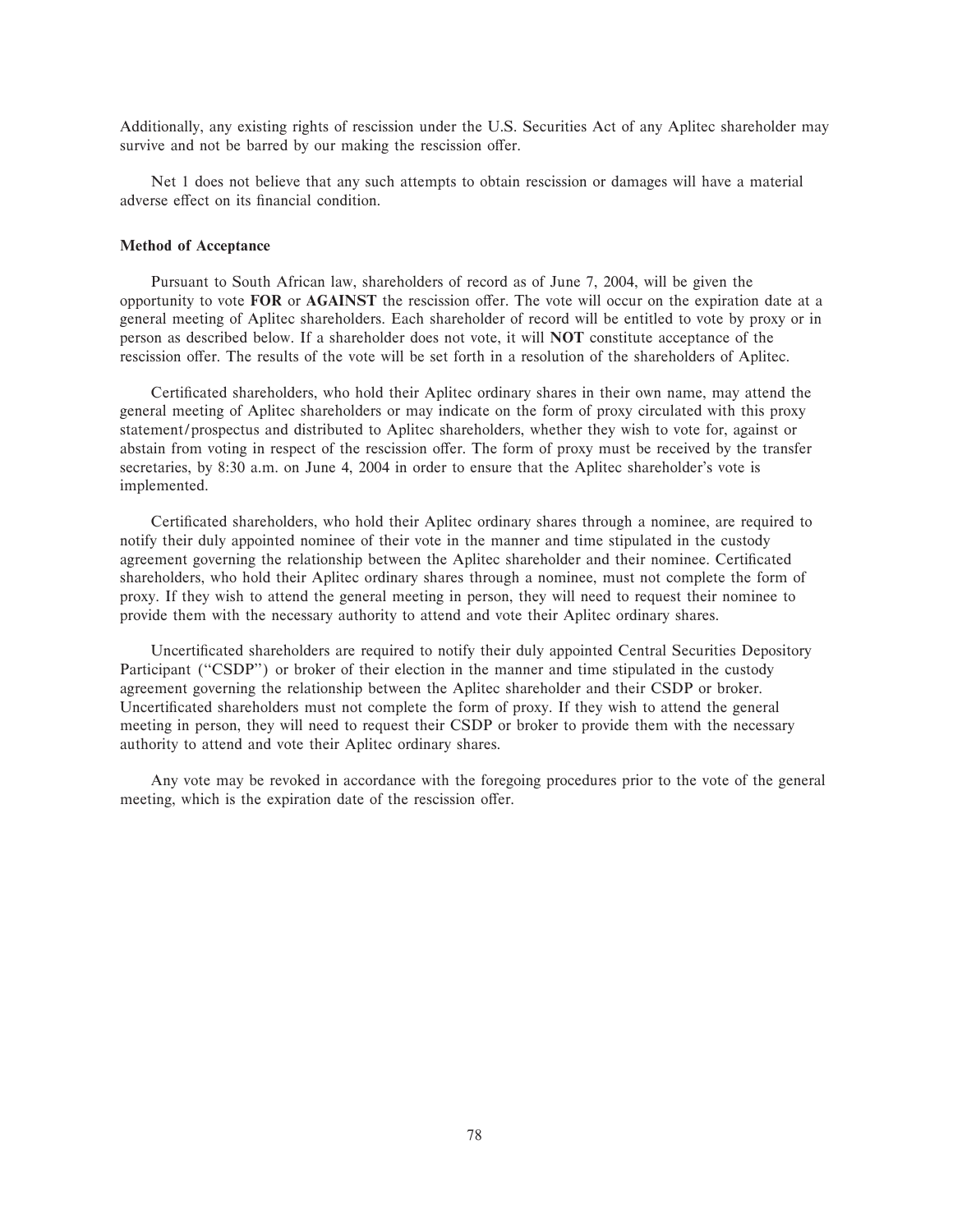### **UNAUDITED PRO FORMA CONSOLIDATED FINANCIAL INFORMATION**

### **Overview**

The unaudited pro forma consolidated financial information presented herein gives effect to the various transactions described in this proxy statement/prospectus, based on certain assumptions set forth in further detail below. The transactions referred to are the contribution made by the Brait Consortium to Net 1 for common shares in Net 1, the acquisition of Aplitec by Net 1 as the legal acquirer and the acquisition of selected assets (legal rights) of Net 1 Holdings for the nominal consideration of \$1.00. While Net 1 Holdings does own these rights, including the U.S. FTS patent, it has granted marketing rights to Net 1. The only revenue that Net 1 Holdings generates is due to Net 1's marketing efforts, for which Net 1 receives 100% of the net profit (before amortization) generated by Net 1 Holdings. Therefore, the true value of these rights lies with Net 1, and their value in Net 1 Holdings' hands was deemed to be \$1.00.

If enough Aplitec shareholders exercise the reinvestment option with the result that the Aplitec shareholders will own the majority of the voting stock of Net 1 or if Aplitec's shareholders become the single largest shareholding group of Net 1, the Aplitec acquisition would be accounted for as a reverse acquisition. In a reverse acquisition, Net 1 would become the acquired business and goodwill would arise as the difference between the purchase price or fair value of the Net 1 business and the fair value of its individual assets and liabilities.

If instead Aplitec's shareholders do not become the single largest shareholding group of Net 1, the transaction would be accounted for as a business combination with Net 1 treated as both the accounting and legal acquirer. The cost of the acquisition would be calculated as the value of cash and any securities issued as consideration for the assets and liabilities of Aplitec. The cost of the acquisition would be allocated to the assets acquired and liabilities assumed based on their estimated fair values at the date of acquisition and any cost in excess of these amounts would be recognized as goodwill.

The number of shareholders of Aplitec that will take the reinvestment option is currently unknown and accordingly the purchase price and accounting treatment for the transaction cannot be determined at this time. Therefore, unaudited pro forma financial information of Net 1 after giving effect to the transaction is presented herein on two bases:

*Option 1* assumes that all of the existing Aplitec shareholders who have not provided undertakings to reinvest (or to recommend such reinvestment) choose the cash option. Under this option, the cash option would be elected with respect to 100,621,904 existing shares of Aplitec out of 236,977,187 shares outstanding at such date; and

*Option 2* assumes that all of the existing Aplitec shareholders exercise the reinvestment option.

### **Basis of Presentation**

The following unaudited consolidated pro forma financial information (the "pro forma financial information'') has been derived by applying pro forma adjustments to Aplitec's historical consolidated financial statements included elsewhere in this proxy statement/prospectus. The pro forma financial information is for informational purposes only and does not purport to present what the results would have been had these transactions actually occurred on the dates presented or to project the results of operations or financial position for any future period.

The pro forma financial information should be read in conjunction with Aplitec's and Net 1's financial statements included elsewhere in this proxy statement/prospectus. The pro forma financial information gives effect to the following transactions as though they had occurred on December 31, 2003 for the pro forma balance sheet and July 1, 2002 for the pro forma income statements:

' the contribution of \$52,830,714 to Net 1 by the Brait Consortium in exchange for 105,661,428 shares of Net 1 common stock, at a subscription price of \$0.50 per common share;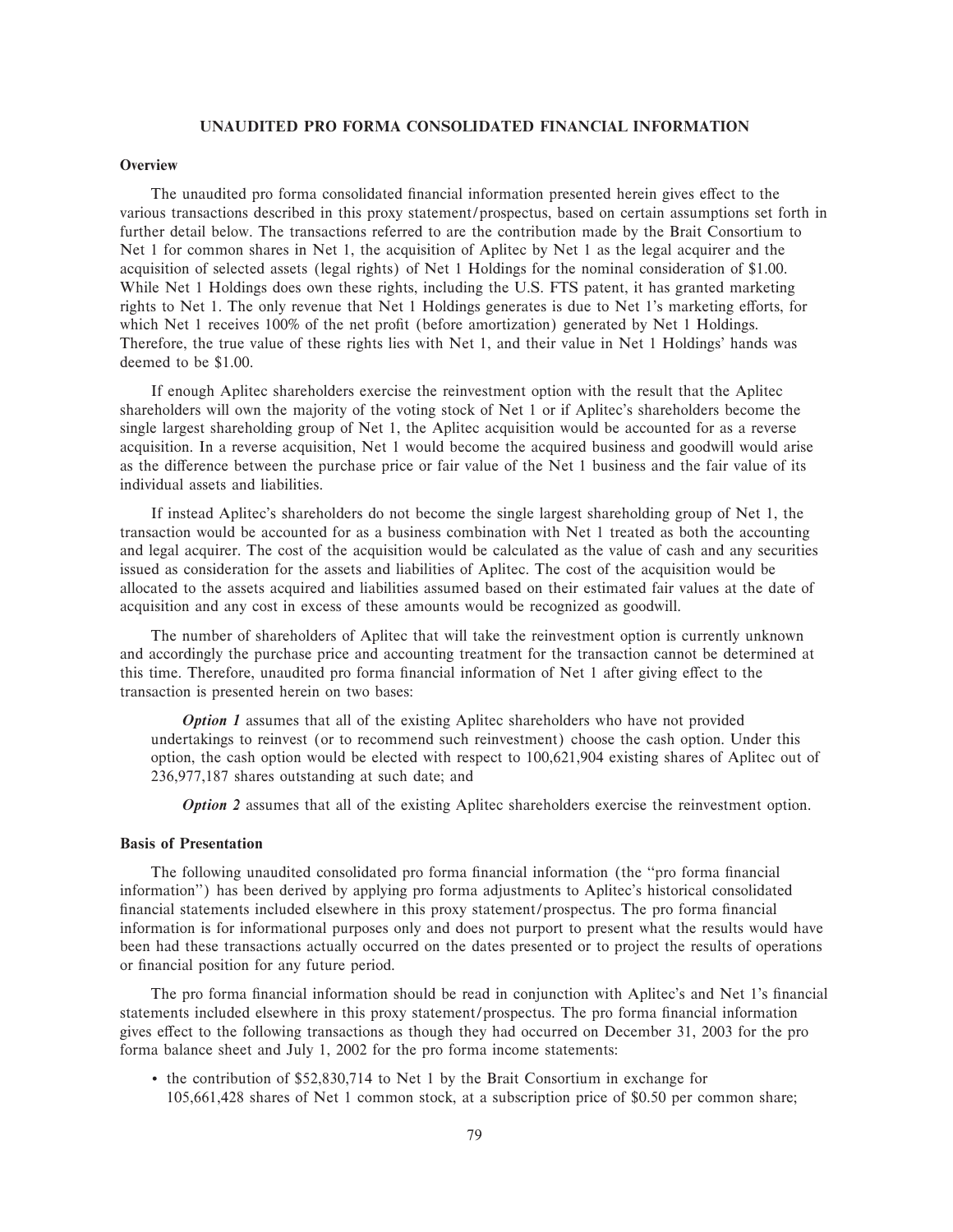- ' the distribution of cash remaining in Aplitec following the proposed transaction of either \$48,882,329 or \$45,100,574 to Aplitec shareholders, assuming either Option 1 or Option 2 above, respectively;
- ' Net 1's provision for transaction costs, including tax liabilities arising as a result of the transaction, estimated at \$12,433,142 assuming Option 1, and estimated at \$11,960,000 assuming Option 2;
- ' the acquisition of Aplitec for the aggregate consideration valued at \$132,777,974, assuming Option 1 above; and
- ' the reverse acquisition of Net 1 for the aggregate consideration of \$60,757,142, assuming Option 2 above.

The matters set forth below are relevant to the pro forma financial information presented herein:

- ' When the transaction is consummated the accounting acquirer will determine the fair value of the assets and liabilities acquired and allocate the purchase price accordingly. For the purpose of this pro forma information, a preliminary evaluation has been made, under each of the options identified, of the assets and liabilities acquired and their possible fair values. This has involved making judgments in particular as to the intangible assets that exist in each entity and their possible fair value. Consequently, the purchase price allocation assumed under each of the options is only provisional. It is possible that if and when a final purchase price allocation is determined that additional intangible assets may be identified, such as in-process research and development, or that the relevant fair value estimates will be revised.
- ' Pro forma per share data is based on the number of Net 1 common and special convertible preferred stock that would have been outstanding had the combination occurred on the date presented. In order to compute the number of common shares used in the calculation of pro forma basic and diluted earnings per common share, the number of common shares issued to Brait Consortium in the combination was added to the weighted average number of Net 1 shares outstanding. A reconciliation of shares used to compute historical basic earnings per share to shares used to compute pro forma basic and diluted earnings per common share follows:

|                                                                                              | <b>Option One</b> | <b>Option Two</b> |
|----------------------------------------------------------------------------------------------|-------------------|-------------------|
| Common shares used to compute Net 1 historical basic earnings per                            |                   |                   |
|                                                                                              | 15,852,856        | 15,852,856        |
| Common shares issued to the Brait Consortium                                                 | 105,661,428       | 105,661,428       |
| Common shares issued under 2004 Stock Incentive Plan                                         | 8,720,936         | 8,720,936         |
| Common shares used to compute pro forma basic and diluted                                    |                   |                   |
| earnings per share $\dots \dots \dots \dots \dots \dots \dots \dots \dots \dots \dots \dots$ | 130,235,220       | 130,235,220       |
| Special convertible preferred shares issued to reinvesting                                   |                   |                   |
|                                                                                              | 111,032,138       | 192,967,138       |
| Special convertible preferred shares issued to the Brait Consortium                          | 81,935,000        |                   |
| Special convertible preferred shares used to compute pro forma                               |                   |                   |
|                                                                                              | 192,967,138       | 192,967,138       |

The number of common shares used to calculate pro forma diluted earnings per share excludes the impact of 8,720,936 employee stock options, the complete terms of which have not yet been finalized. Earnings per common share does not give effect to any future taxes to be paid by Net 1 upon receipt of New Aplitec dividends, which could otherwise reduce the earnings available for distribution to the holders of Net 1 common stock.

- There are no significant inter-company balances or transactions in the periods presented.
- ' The fair value of Aplitec's dormant subsidiaries that are not being acquired by Net 1 is negligible.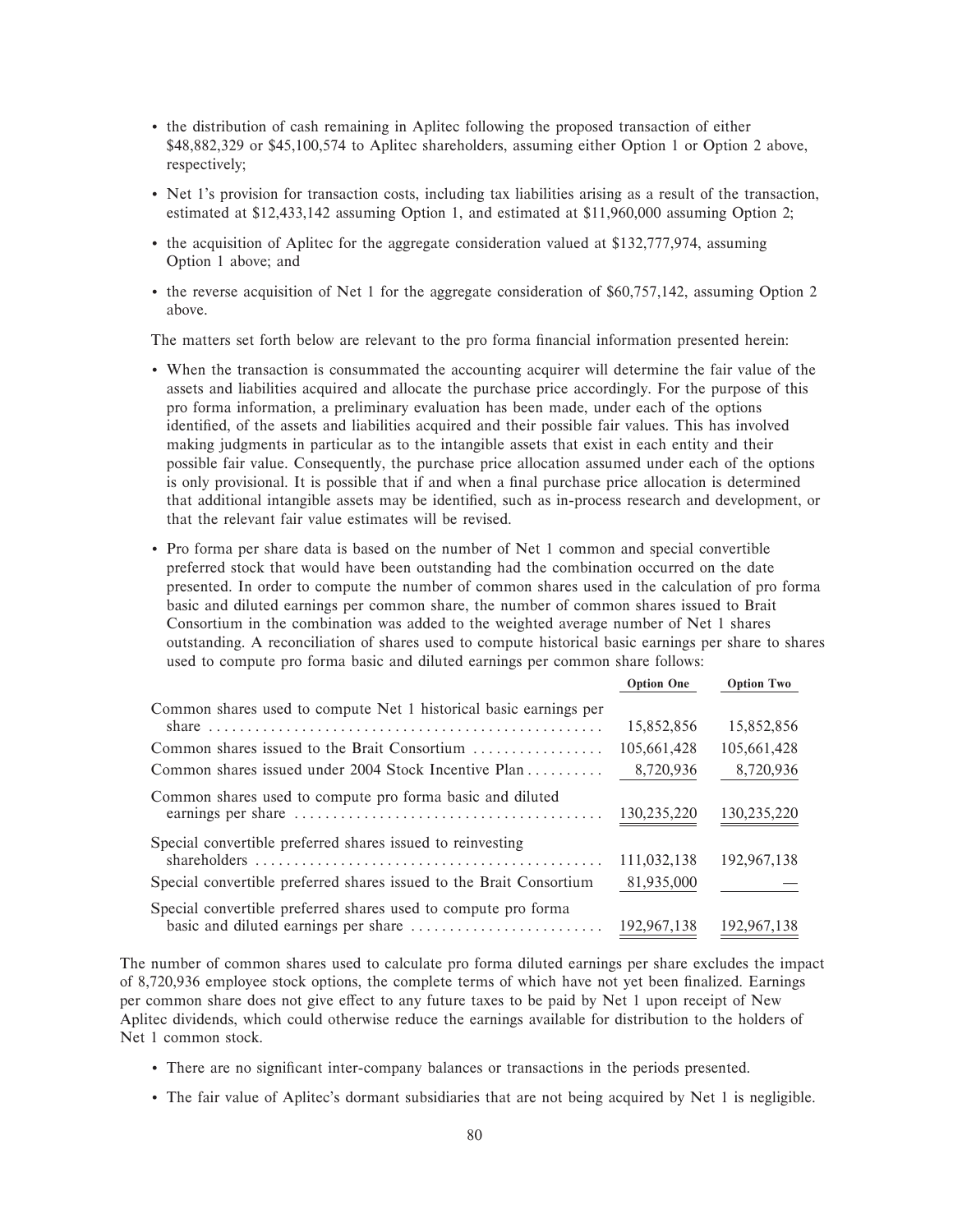- The execution of new employment agreements is not expected to have a material effect on the results of operations
- ' As part of the planned transactions Net 1 will acquire the income generating assets, which are certain legal rights to technology, from Net 1 Holdings for the nominal consideration of \$1.00. These legal rights have hitherto generated income in Net 1 Holdings and therefore the pro forma income statements reflect the income and expenses of Net 1 Holdings. However, the pro forma balance sheet does not reflect the assets and liabilities of Net 1 Holdings as:
	- ' the acquisition cost and the fair value of the legal rights acquired are both immaterial (The only revenue that Net 1 Holdings generates is as a result of Net 1's marketing efforts, for which Net 1 receives 100% of the net profit (before amortization) generated by Net 1 Holdings. Therefore the true value of the legal rights lies with Net 1, and the value of these rights in Net 1 Holdings' hands was deemed to be \$1.00); and
	- ' the other assets of Net 1 Holdings, being receivables and cash, are not being acquired.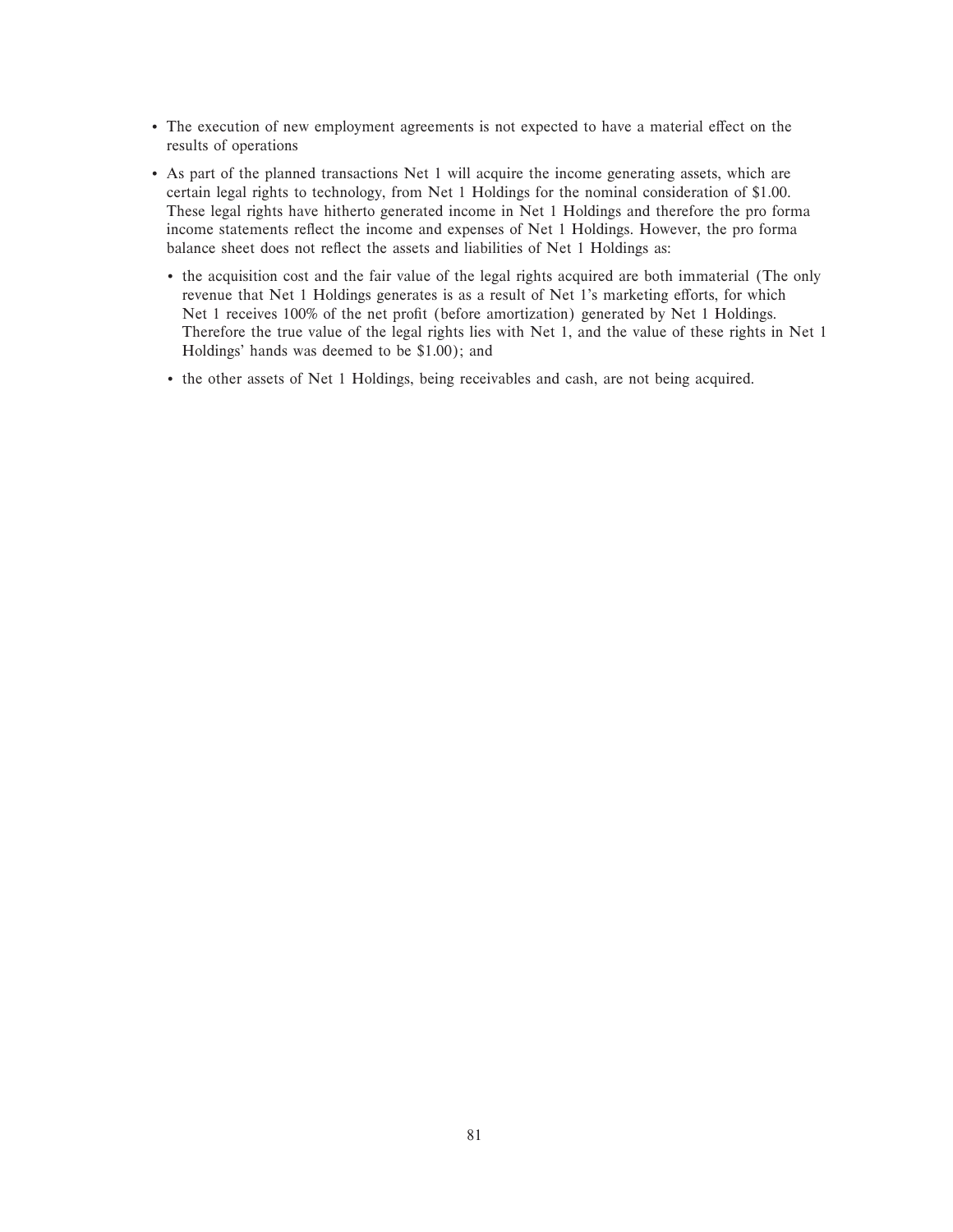## PRO FORMA CONSOLIDATED INCOME STATEMENT (Unaudited — In Thousands of U.S. Dollars, Except Per Share Data or Unless Otherwise Indicated) For the Year Ended June 30, 2003

|                                                                                           | Aplitec<br>$(ZAR'$ '000 $)(1)$ | $\text{Aplice}(3)$ | Net $1(5)$               | Net 1<br>Holdings(7) | Pro Forma<br><b>Adjustments</b> | <b>Notes</b> | Pro Forma<br>Combined |
|-------------------------------------------------------------------------------------------|--------------------------------|--------------------|--------------------------|----------------------|---------------------------------|--------------|-----------------------|
| Revenue                                                                                   | 678,567                        | 74,924             | 41                       | 134                  |                                 |              | 75,099                |
| $Cost of sales \dots \dots \dots \dots \dots$                                             | (234, 885)                     | (25,935)           |                          | (24)                 | (6,385)                         | 10           | (32, 344)             |
| Gross profit                                                                              | 443,682                        | 48,989             | 41                       | 110                  | (6,385)                         |              | 42,755                |
| Other operating income $\dots\dots$                                                       | 5,373                          | 593                |                          |                      |                                 |              | 593                   |
| Operating expenses —<br>continuing operations                                             |                                |                    |                          |                      |                                 |              |                       |
| Distribution costs                                                                        | (6,155)                        | (680)              |                          |                      |                                 |              | (680)                 |
| Administration expenses                                                                   | (72,063)                       | (7,957)            | (8)                      |                      | (1,992)                         | 9            | (9,957)               |
| Other operating expenses $\dots$ .                                                        | (196, 334)                     | (21,678)           | (142)                    |                      |                                 |              | (21, 820)             |
| Total operating expenses                                                                  | (274, 552)                     | (30,315)           | (150)                    |                      | (1,992)                         |              | (32, 457)             |
| Operating profit/ $(\text{loss})$                                                         | 174,503                        | 19,267             | (109)                    | 110                  | (8,377)                         |              | 10,891                |
| Interest income/(expense), net                                                            | 23,546                         | 2,600              | $\overline{\phantom{a}}$ | $\equiv$             | (2, 341)                        | 11           | 259                   |
| Profit before taxation                                                                    | 198,049                        | 21,867             | (109)                    | 110                  | (10,718)                        |              | 11,150                |
|                                                                                           | (85, 794)                      | (9, 473)           | $\overline{\phantom{a}}$ | (17)                 | 3,297                           |              | (6, 193)              |
| Profit after taxation                                                                     | 112,255                        | 12,394             | (109)                    | 93                   | (7, 421)                        |              | 4,957                 |
| Minority interests                                                                        | (4,095)                        | (452)              | $\sim$                   | $\equiv$             |                                 |              | (452)                 |
| Net profit from continuing                                                                | 108,160                        | 11,942             | (109)                    | 93                   | (7, 421)                        |              | 4,505                 |
| Earnings per share $(\$) \dots \dots$                                                     |                                |                    |                          |                      |                                 |              |                       |
| <b>Basic and diluted</b>                                                                  |                                |                    |                          |                      |                                 |              |                       |
| Common stock                                                                              |                                |                    |                          |                      |                                 |              | 0.01                  |
| Special convertible preferred                                                             |                                |                    |                          |                      |                                 |              | 0.01                  |
| Number of common shares used<br>to calculate earnings per share                           |                                |                    |                          |                      |                                 |              | 130,235,220           |
| Number of special convertible<br>preferred shares used to<br>calculate earnings per share |                                |                    |                          |                      |                                 |              | 192,967,138           |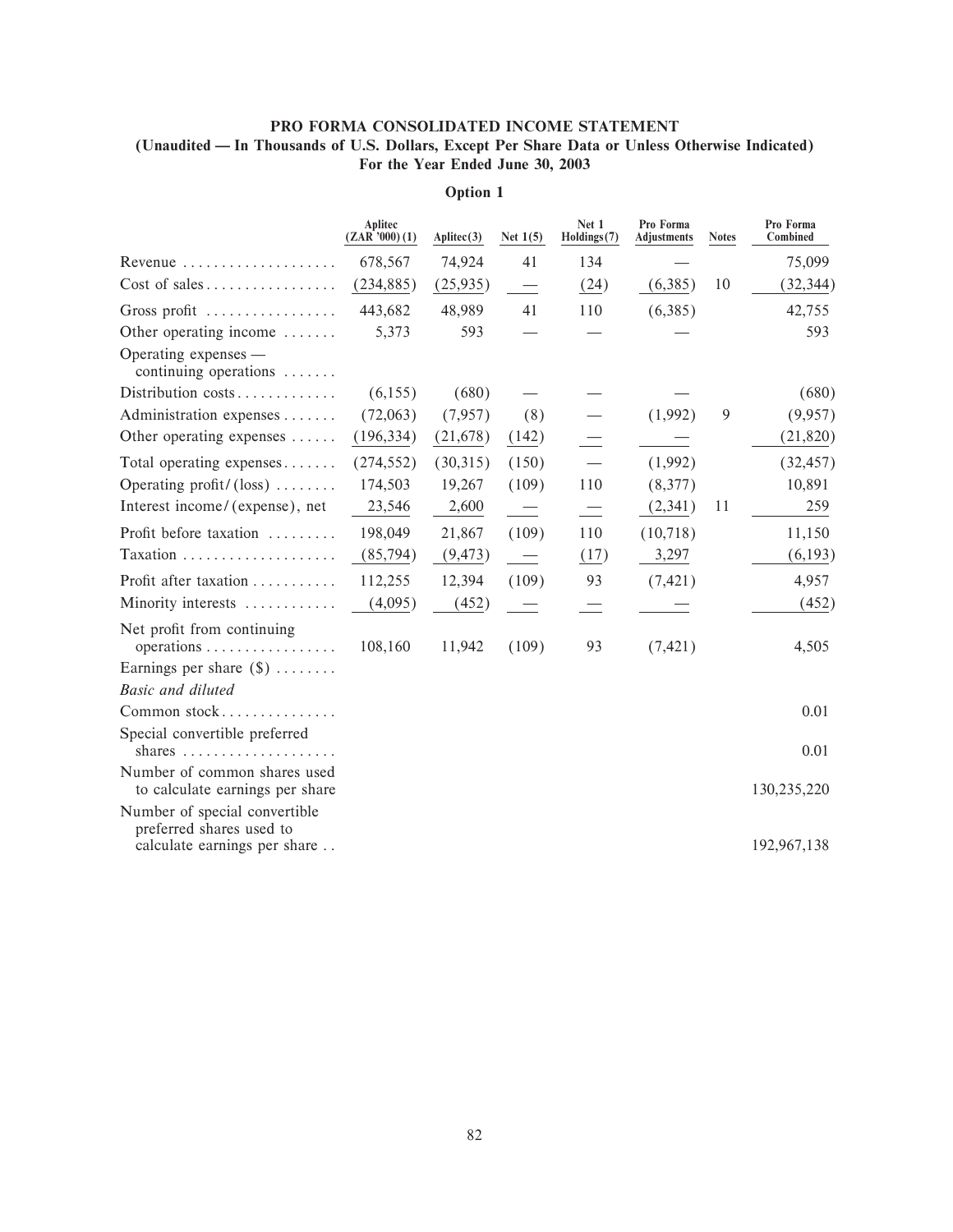### PRO FORMA CONSOLIDATED INCOME STATEMENT

## (Unaudited - In Thousands of U.S. Dollars, Except Per Share Data or Unless Otherwise Indicated) For the Six Months Ended December 31, 2003

|                                                                                                          | Aplitec<br>(ZAR'000)(2) | $\text{Aplice}(4)$ | Net $1(6)$ | Net 1<br>Holdings(8)     | Pro Forma<br><b>Adjustments</b> | <b>Notes</b> | Pro Forma<br>Combined |
|----------------------------------------------------------------------------------------------------------|-------------------------|--------------------|------------|--------------------------|---------------------------------|--------------|-----------------------|
| $Revenue \ldots \ldots \ldots \ldots \ldots$                                                             | 390,742                 | 55,022             |            | 10                       |                                 |              | 55,032                |
| $Cost of sales \dots \dots \dots \dots \dots$                                                            | (129, 363)              | (18,216)           |            | (400)                    | (4,071)                         | 10           | (22, 687)             |
| Gross profit                                                                                             | 261,379                 | 36,806             |            | (390)                    | (4,071)                         |              | 32,345                |
| Other operating (expense) $\dots$                                                                        | (159)                   | (22)               |            |                          |                                 |              | (22)                  |
| Operating expenses —<br>continuing operations $\ldots$                                                   |                         |                    |            |                          |                                 |              |                       |
| Distribution costs                                                                                       | (7,053)                 | (993)              |            |                          |                                 |              | (993)                 |
| Administration expenses                                                                                  | (36, 540)               | (5,145)            | (7)        |                          | (560)                           | 9            | (5,712)               |
| Other operating expenses $\dots$                                                                         | (97,226)                | (13,691)           | (197)      | (25)                     |                                 |              | (13, 913)             |
| Total operating expenses                                                                                 | (140, 819)              | (19, 829)          | (204)      | (25)                     | (560)                           |              | (20,618)              |
| Operating profit/ $(\text{loss})$                                                                        | 120,401                 | 16,955             | (204)      | (415)                    | (4,631)                         |              | 11,705                |
| Interest income/(expense), net                                                                           | 11,160                  | 1,571              |            | $\overline{\phantom{0}}$ | (1,084)                         | 11           | 487                   |
| Profit before taxation                                                                                   | 131,561                 | 18,526             | (204)      | (415)                    | (5,715)                         |              | 12,192                |
| Taxation                                                                                                 | (53, 284)               | (7,503)            |            | (8)                      | 1,948                           |              | (5,563)               |
| Net profit from continuing<br>operations                                                                 | 78,277                  | 11,023             | (204)      | (423)                    | (3,767)                         |              | 6,629                 |
| Earnings per share $(\$)$                                                                                |                         |                    |            |                          |                                 |              |                       |
| Basic and diluted                                                                                        |                         |                    |            |                          |                                 |              |                       |
| Common stock                                                                                             |                         |                    |            |                          |                                 |              | 0.02                  |
| Special convertible preferred<br>shares                                                                  |                         |                    |            |                          |                                 |              | 0.02                  |
| Number of common shares<br>used to calculate earnings per<br>share $\dots\dots\dots\dots\dots\dots\dots$ |                         |                    |            |                          |                                 |              | 130,235,220           |
| Number of special convertible<br>preferred shares used to<br>calculate earnings per share                |                         |                    |            |                          |                                 |              | 192,967,138           |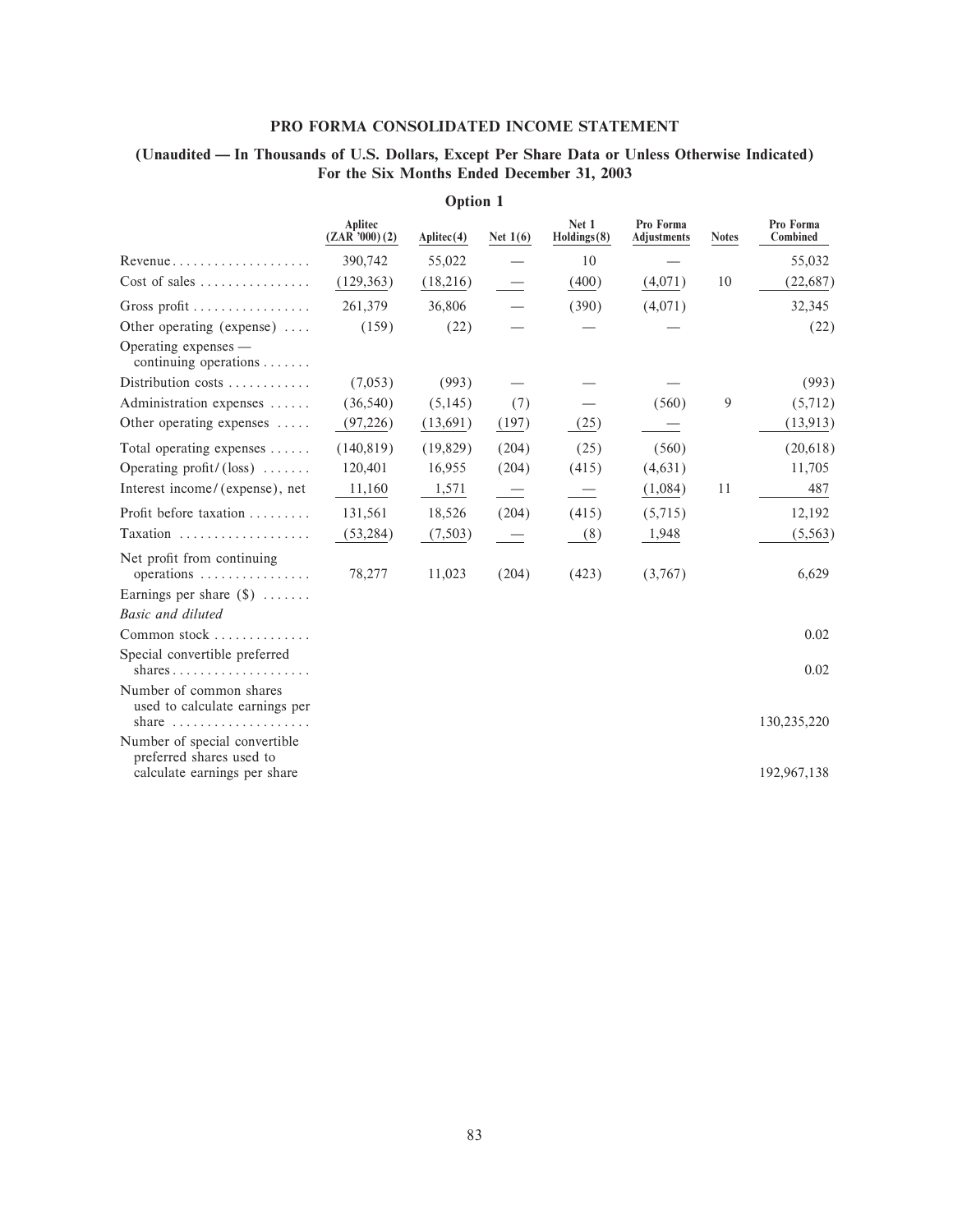### PRO FORMA CONSOLIDATED BALANCE SHEET

## (Unaudited — In Thousands of U.S. Dollars, Except Per Share Data or Unless Otherwise Indicated) As at December 31, 2003

|                                                          |                         | Historical (US GAAP) |              |                          |              |                       |
|----------------------------------------------------------|-------------------------|----------------------|--------------|--------------------------|--------------|-----------------------|
|                                                          | Aplitec<br>(ZAR'000)(2) | $\text{Aplitec}(4)$  | Net $1(6)$   | Pro Forma<br>Adjustments | <b>Notes</b> | Pro Forma<br>Combined |
|                                                          | <b>ASSETS</b>           |                      |              |                          |              |                       |
| <b>Current assets</b>                                    |                         |                      |              |                          |              |                       |
|                                                          | 5,620                   | 845                  |              |                          |              | 845                   |
| Trade and other Receivables<br>Cash and cash Equivalents | 138,543<br>503,169      | 20,828<br>75,644     | 12           | (65,701)                 | 13           | 20,828                |
|                                                          |                         |                      |              | (48, 882)                | 12           | 57,016                |
|                                                          |                         |                      |              | 95,943                   | 14,15        |                       |
|                                                          | 647,332                 | 97,317               | 12           | (18,640)                 |              | 78,689                |
| <b>Non-current assets</b>                                |                         |                      |              |                          |              |                       |
|                                                          | 60,104                  | 9,036                |              | 60,144                   | 21           | 69,180                |
| Intangible assets                                        | 24,906                  | 3,744                | 1            | 27,742                   | 10           | 31,487                |
| Property, plant and Equipment                            | 58,355                  | 8,772                |              |                          |              | 8,772                 |
| Deferred tax                                             | 30,657                  | 4,609                |              |                          |              | 4,609                 |
| Total non-current Assets                                 | 174,022                 | 26,161               | $\mathbf{1}$ | 87,886                   |              | 114,048               |
|                                                          | 821,354                 | 123,478              | 13           | 69,246                   |              | 192,737               |
|                                                          | <b>LIABILITIES</b>      |                      |              |                          |              |                       |
| <b>Current liabilities</b>                               |                         |                      |              |                          |              |                       |
| Trade and other payables                                 | 75,951                  | 11,418               | 529          | 12,433                   | 16           | 24,380                |
|                                                          | 70,152                  | 10,546               |              | (3,703)                  | 17           | 6,843                 |
| Total current liabilities<br>Long-term liabilities       | 146,103                 | 21,964               | 529          | 8,730                    |              | 31,223                |
| Deferred taxes                                           | 70,314                  | 10,571               |              |                          |              | 10,571                |
| Total long-term liabilities                              | 70,314                  | 10,571               |              |                          |              | 10,571                |
| Total liabilities                                        | 216,417                 | 32,535               | 529          | 8,730                    |              | 41,794                |
| Shareholders' equity                                     |                         |                      |              |                          |              |                       |
| Aplitec common stock, \$0.001 par value                  | 237                     | 36                   |              | (36)                     | 18           |                       |
| Net 1 common stock, \$0.001 par value                    |                         |                      | 16           | 106                      | 14           | 122                   |
| Special Convertible Preferred Stock, \$0.001 par         |                         |                      |              |                          |              |                       |
|                                                          |                         |                      |              | 111<br>82                | 19<br>15     | 193                   |
| B class preference shares, ZAR0.001 par value            |                         |                      |              | 36                       | 22           | 36                    |
| Additional paid in Capital                               | 267,838                 | 40,265               | 1,992        | 36                       | 18           | 153,116               |
|                                                          |                         |                      |              | 1,760                    | 20           |                       |
|                                                          |                         |                      |              | (36)                     | 22           |                       |
|                                                          |                         |                      |              | 52,831                   | 14           |                       |
|                                                          |                         |                      |              | 43,112                   | 15           |                       |
|                                                          |                         |                      |              | (65,701)<br>60,144       | 13<br>21     |                       |
|                                                          |                         |                      |              | 27,742                   | 10           |                       |
|                                                          |                         |                      |              | (111)                    | 19           |                       |
|                                                          |                         |                      |              | (82)                     | 15           |                       |
|                                                          |                         |                      |              | (106)                    | 14           |                       |
|                                                          |                         |                      |              | (8,730)                  | 16,17        |                       |
|                                                          | 336,862                 | 50,642               | (2,524)      | (48, 882)                | 12           | (2,524)               |
|                                                          |                         |                      |              | (1,760)                  | 20           |                       |
| Total shareholders' equity                               | 604,937                 | 90,943               | (516)        | 60,516                   |              | 150,943               |
| Total shareholders' equity and liabilities               | 821,354                 | 123,478              | 13           | 69, 246                  |              | 192,737               |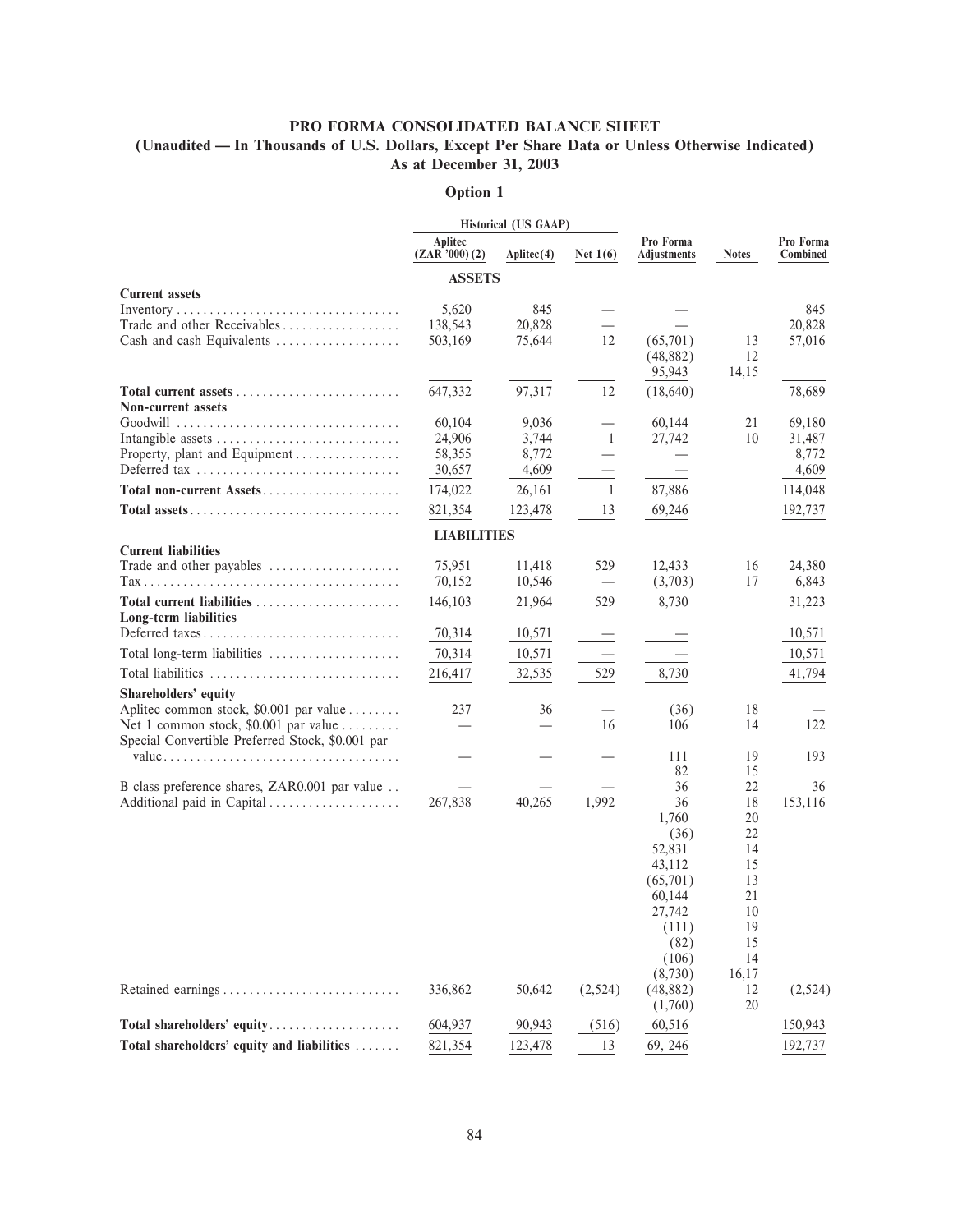- (1) Based on the audited Ñnancial statements of Aplitec for the year ended June 30, 2003 on a US GAAP basis (see paragraph (d) of Note 23 to Aplitec's audited financial statements).
- (2) Based on the unaudited Ñnancial statements of Aplitec as at and for the six month period ended December 31, 2003 on a US GAAP basis. See note 10 to the unaudited financial statements of Aplitec for the six month period ended December 31, 2003.
- (3) Translates the audited Ñnancial statements of Aplitec for the year ended June 30, 2003 on a US GAAP basis (see Note 23 to Aplitec's audited financial statements) at a rate of ZAR 9.0568 1= \$1.00 for the income statement, which approximates the average daily exchange rate for the twelve months in the period ended June 30, 2003 as reported by an independent external source (www.oanda.com).
- (4) Translates the unaudited Ñnancial statements of Aplitec for the six-month period ended December 31, 2003 on a US GAAP basis at an exchange rate of ZAR  $6.6518 = $1.00$  for the balance sheet, which approximates the closing exchange rate as reported by an independent external source (www.oanda.com) on December 31, 2003 and ZAR 7.10152 = \$1.00 for the income statement, which approximates the average daily exchange rate for the six months in the period ended December 31, 2003 as reported by an independent external source (www.oanda.com).
- (5) Based on the audited US GAAP Ñnancial statements of Net 1 included in its annual report on Form 10-KSB for the year ended December 31, 2002, adding subsequent interim periods and deducting comparable preceding year interim results, as reflected in the unaudited financial statements of Net 1 included in its quarterly reports on Forms 10-QSB, as appropriate.
- (6) Based on the audited US GAAP Ñnancial statements of Net 1, deducting comparable preceding interim results, as reflected in the unaudited financial statements of Net 1 included in its quarterly reports on Form 10-QSB, as appropriate.
- (7) Based on the unaudited management Ñnancial information of Net 1 Holdings for the year ended June 30, 2003 on a US GAAP basis. Net 1 Holdings is incorporated in Luxembourg as a limited liability, 1929 type company. Under Luxembourg law, such companies are patent holding and/or investment companies only and are not allowed to trade, other than to receive royalty/license fees on patents and/or investment income. As such, the only expenses incurred by such companies are principally those associated with keeping patents and/or investments current. Aside from these expenses, Net 1 Holdings has no administrative expenses, operating expenses or interests. The revenue of Net 1 Holdings is comprised entirely of license fees received and the costs of maintaining the patents are reflected as costs of sales.
- (8) Based on the unaudited management financial information of Net 1 Holdings for the six month period ended December 31, 2003 on a US GAAP basis. Net 1 Holdings is incorporated in Luxembourg as a limited liability, 1929 type company. Under Luxembourg law, such companies are patent holding and/or investment companies only and are not allowed to trade, other than to receive royalty/license fees on patents and/or investment income. As such, the only expenses incurred by such companies are principally those associated with keeping patents and/or investments current. Aside from these expenses, Net 1 Holdings has no administrative expenses, operating expenses or interests. The revenue of Net 1 Holdings is comprised entirely of license fees received and the costs of maintaining the patents are reÖected as costs of sales.
- (9) Represents the stock compensation charge for 8,720,936 ordinary shares in Net 1 that are to be allocated for issuance to management under the 2004 Stock Incentive Plan. It is currently contemplated that these stock awards will vest in increments of 1,744,187 per year over a period of five years. The compensation charge in year one is \$1,992. The compensation charge for the first six months of year two is \$560.
- (10) Represents the recognition at estimated fair values, of intangible assets in the acquiree which at present have no carrying value in the financial statements of the acquiree. As noted above, this identification and estimation of fair value is provisional and may change if and when a final purchase price allocation is made. The tax bases of these identifiable intangible assets approximates their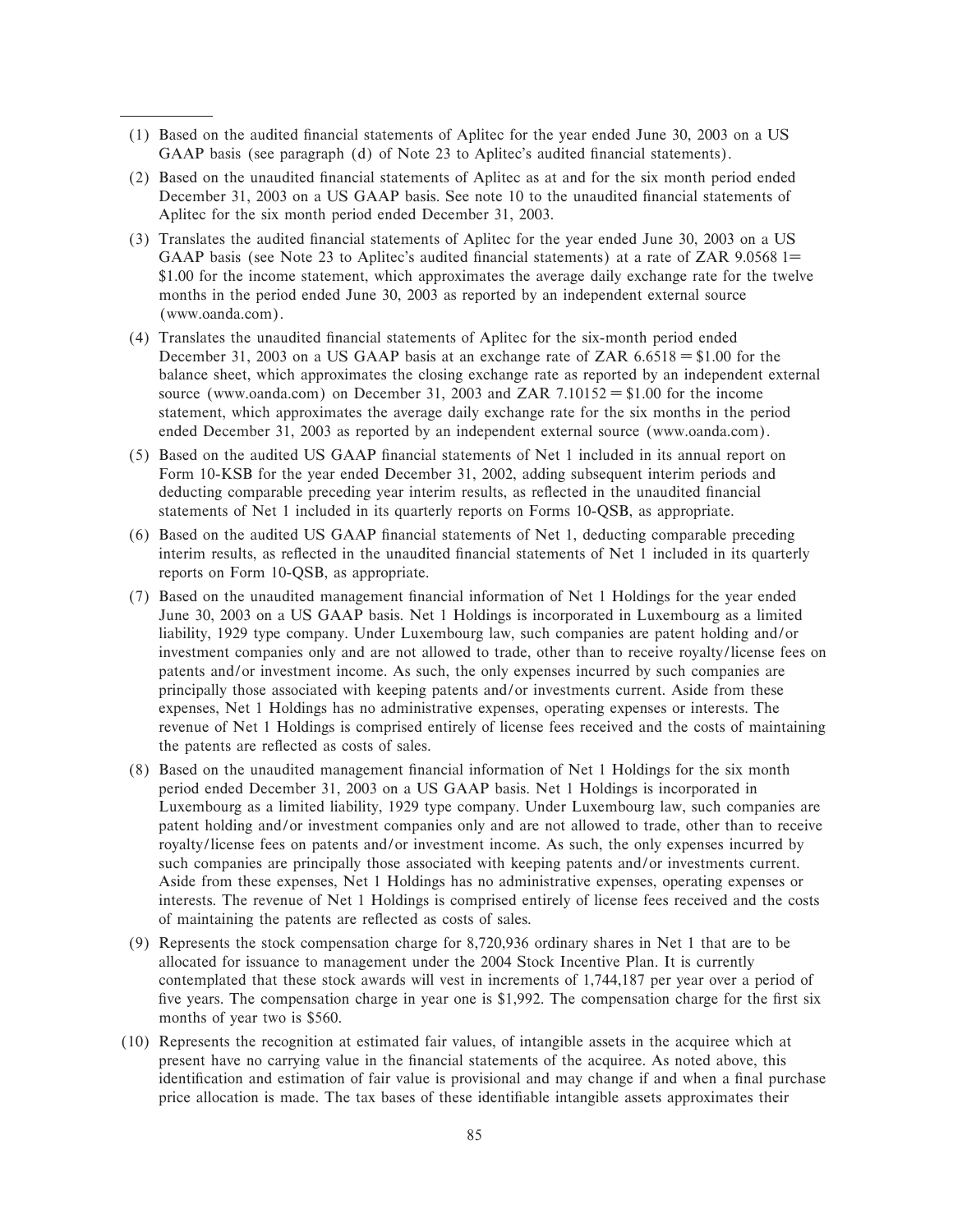accounting bases, and consequently, the recognition of these assets does not result in the recognition of additional deferred taxes.

| Asset                                      | <b>Fair Value</b> | <b>Fair Value</b><br>(ZAR) | <b>Asset Life</b><br>(Years) | Annual<br>Amortization<br>Charge<br>(ZAR) |
|--------------------------------------------|-------------------|----------------------------|------------------------------|-------------------------------------------|
| Cash Paymaster Services contracts          | 17.064            | 113.509                    | 2.7                          | 42,040                                    |
| Support services relating to UEPS software | 10,678            | 71,025                     | 4.5                          | 15,783                                    |
|                                            | 27.742            | 184,534                    |                              | 57,823                                    |

Using the rates of exchange noted in (3) and (4) above, total amortization expenses for the year and six month period ended June 30, 2003 and December 31, 2003 are \$6,385 and \$4,071, respectively.

- (11) Represents estimated interest earned by Aplitec in the year ended June 30, 2003 and in the six month period ended December 31, 2003 on existing Aplitec cash of \$48,882 that would have been distributed to shareholders and therefore not have been held by Aplitec had the transaction been consummated on July 1, 2002. An estimated pre-tax interest rate of 5.4% has been used in respect of the year ended June 30, 2003 and of 4.4% in respect of the six month period ended December 31, 2003, based on the actual interest earned on the year-end cash balance of Aplitec on a US GAAP basis. The adjustment has been tax-effected at 37.78%.
- (12) Under Option 1, \$48,882 of cash, which is equal to ZAR 300 million plus such additional cash of Aplitec as is equal to 25 cents for each of the total 236,977,187 Aplitec ordinary shares in respect of which Aplitec shareholders elect the cash option, and which has been translated at the December 31, 2003 exchange rate noted in (4) above, will not be acquired by Net 1, as described in the Sale Agreement. This column treats this amount as a cash distribution to Aplitec's shareholders in advance of its acquisition by Net 1. \$48,882 is calculated as follows:

|                                                                                               | ZAR 300,000,000  |
|-----------------------------------------------------------------------------------------------|------------------|
| Total number of Aplitec shares for which the cash option has been                             | 100,621,904      |
|                                                                                               | ZAR 25,155,476   |
|                                                                                               | ZAR 325,155,476  |
| Total cash distribution translated using the                                                  |                  |
| December 31, 2003 rate of exchange per $(4)$ above $(\frac{2000}{1}, \ldots, \ldots, \ldots)$ | \$48,882         |
| (13) Represents the incremental cash paid to former Aplitec shareholders, comprising          |                  |
| Cash distribution in respect of:                                                              |                  |
|                                                                                               | 75,635(i)        |
|                                                                                               | 38,948(ii)       |
| Less: amount funded through non-acquisition of Aplitec cash                                   | $(48,882)$ (iii) |
|                                                                                               | 65,701           |

- (i) 100,621,904 of Aplitec shares for whom the cash option has been exercised, are paid ZAR 5.00 per share, which at the balance sheet exchange rate of ZAR  $6.6518 = $1.00$  amounts to \$75,635
- (ii) 136,355,283 of Aplitec shares for which the reinvestment option has been exercised, are paid ZAR 1.90 per share, which at the balance sheet exchange rate of ZAR  $6.6518 = $1.00$ amounts to \$38,948
- (iii) As calculated in (11) above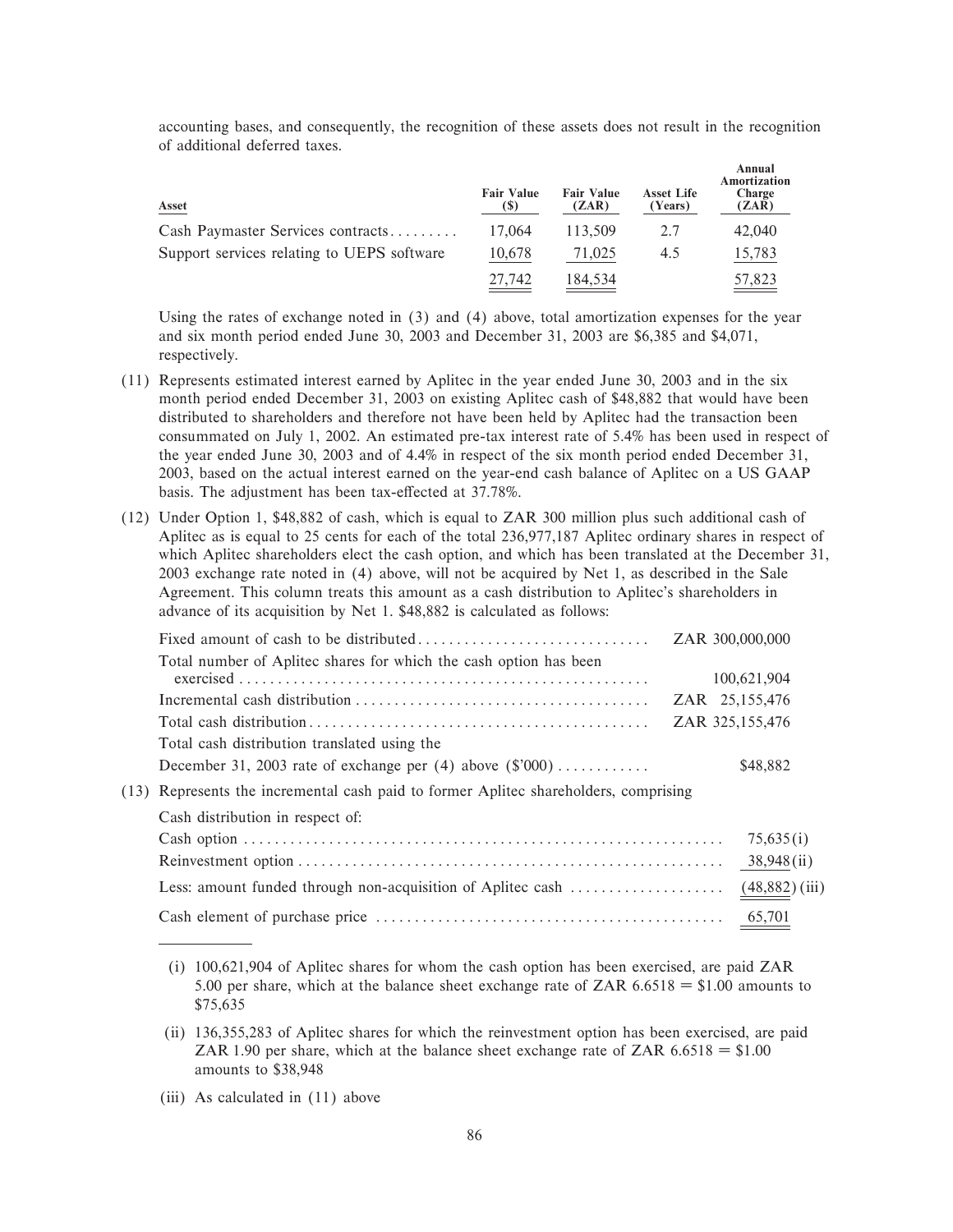- $(14)$  Represents the effect of the Brait Consortium's capital contribution of \$52,831 into Net 1 in exchange for the issuance of 105,661,428 shares of Net 1 common stock, at a subscription price of \$0.50 per share.
- (15) Represents the underwriting contribution by the Brait Consortium of ZAR 2.85 per Aplitec share in respect of which the cash option is exercised, amounting to \$43,112. In combination with \$52,831 per (14) above, Brait's total contribution is \$95,943.
- (16) Represents the amount owing in respect of the purchase price relating to transaction costs estimated at \$12,433. These costs do not include the effect of total estimated costs to be paid to professional advisors of \$6,524, approximately \$2,500 of which may be satisfied through the issuance of equity. These costs will be accounted for in accordance with the substance of the individual expenditures, as costs of acquisition, as costs of issuing capital, or as period expenses.
- (17) Included in the transaction costs adjusted for in (16) is an amount of South African Secondary Taxation on Companies ("STC"). This adjustment reflects \$3,703 of STC which was historically provided for by Aplitec. Accordingly, the net assets of Aplitec have been increased by this amount.
- (18) Represents the elimination of historic common stock of Aplitec, as the legal acquiree.
- (19) Represents the acquisition of special convertible preferred shares by reinvesting holders of Aplitec common stock at a distribution ratio of 0.814286.
- (20) Represents the elimination of retained earnings of Aplitec, as the accounting acquiree.
- (21) Goodwill was determined based on a provisional purchase price allocation and is equal to the difference between the purchase price and the fair value of net assets acquired, as set forth below:

#### **Purchase price**

| Incremental cash paid to former Aplitec shareholders (13)   | \$65,701  |
|-------------------------------------------------------------|-----------|
| Distribution of special convertible preferred shares $(19)$ | 55,516    |
|                                                             | 12,433    |
|                                                             | \$133,650 |
| Net assets acquired                                         |           |
|                                                             | \$90,943  |
| Add: Fair value adjustments to Aplitec intangibles $(10)$   | 27,742    |
|                                                             | (48, 882) |
| Add: STC provided by Aplitec, to be utilised by Net $1(17)$ | 3,703     |
|                                                             | 73,506    |
|                                                             | 60,144    |
|                                                             | 9,036     |
|                                                             | \$69,180  |

(22) Represents the issuance of B Class preference shares by New Aplitec, which are, in substance, considered to be common stock of Net 1 for financial reporting purposes.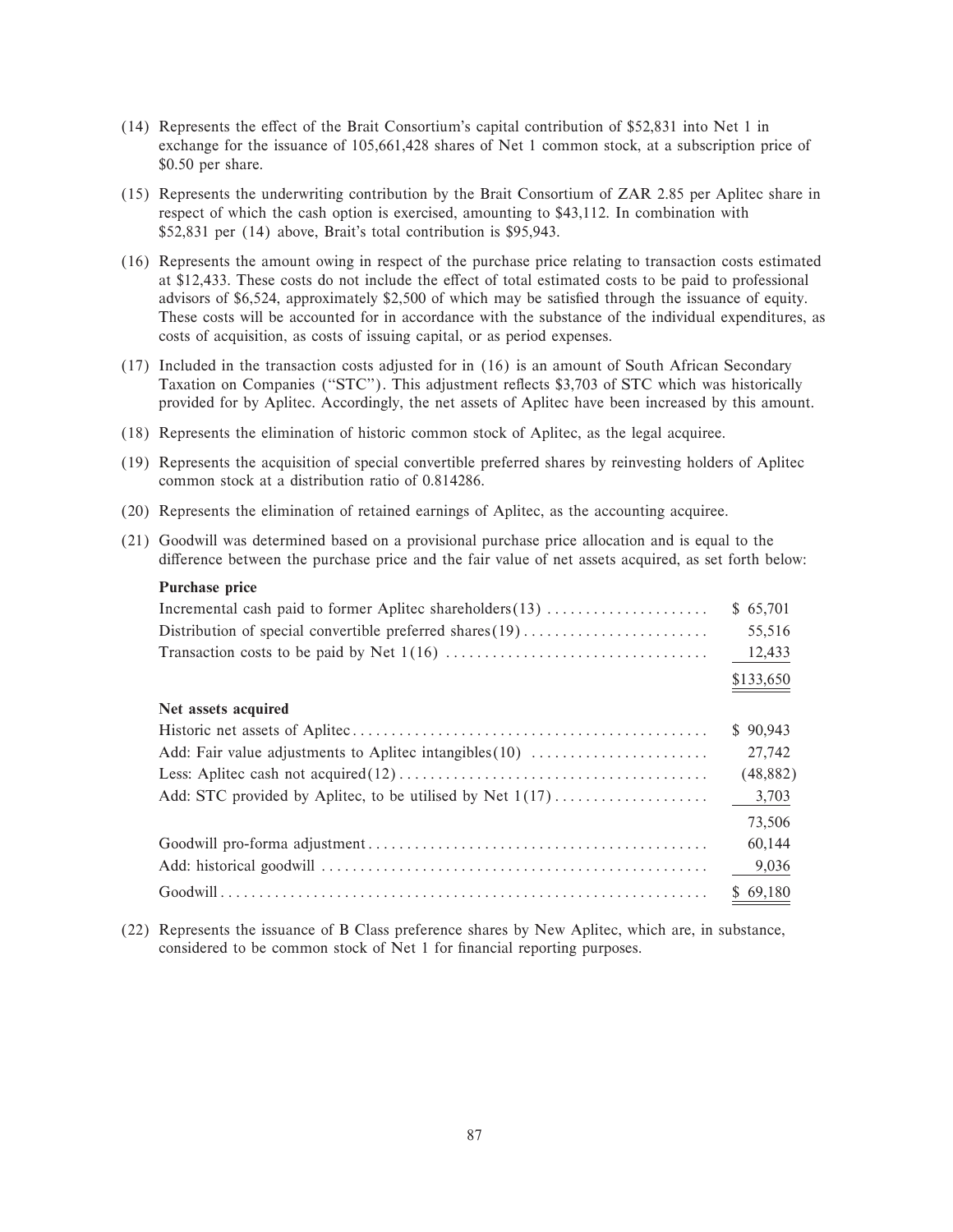## PRO FORMA CONSOLIDATED INCOME STATEMENT (Unaudited — In Thousands of U.S. Dollars, Except Per Share Data or Unless Otherwise Indicated) For the Year Ended June 30, 2003

|                                                                                                                                                     | Aplitec<br>$(ZAR'$ '000) $(1)$ | Aplitec(3) | Net $1(5)$               | Net 1<br>Holdings(7) | Pro Forma<br><b>Adjustments</b> | <b>Notes</b> | Pro Forma<br>Combined |
|-----------------------------------------------------------------------------------------------------------------------------------------------------|--------------------------------|------------|--------------------------|----------------------|---------------------------------|--------------|-----------------------|
| $Revenue \ldots \ldots \ldots \ldots \ldots \ldots \ldots \ldots$                                                                                   | 678,567                        | 74,924     | 41                       | 134                  |                                 |              | 75,099                |
| $Cost of sales \dots \dots \dots \dots \dots \dots \dots$                                                                                           | (234, 885)                     | (25,935)   |                          | (24)                 | (667)                           | 10           | (26,626)              |
| Gross profit                                                                                                                                        | 443,682                        | 48,989     | 41                       | 110                  | (667)                           |              | 48,473                |
| Other operating income $\dots \dots \dots$                                                                                                          | 5,373                          | 593        |                          |                      |                                 |              | 593                   |
| Operating expenses — continuing<br>operations                                                                                                       |                                |            |                          |                      |                                 |              |                       |
| Distribution costs                                                                                                                                  | (6,155)                        | (680)      |                          |                      |                                 |              | (680)                 |
| Administration expenses                                                                                                                             | (72,063)                       | (7,957)    | (8)                      |                      | (1,992)                         | 9            | (9,957)               |
| Other operating expenses                                                                                                                            | (196, 334)                     | (21,678)   | (142)                    |                      |                                 |              | (21, 820)             |
| Total operating expenses $\dots\dots\dots\dots$                                                                                                     | (274, 552)                     | (30,315)   | (150)                    |                      | (1,992)                         |              | (32, 457)             |
| Operating profit/ $(\text{loss})$                                                                                                                   | 174,503                        | 19,267     | (109)                    | 110                  | (2,659)                         |              | 16,609                |
| Interest income/ (expense), net $\dots\dots$                                                                                                        | 23,546                         | 2,600      | $\overline{\phantom{a}}$ |                      | (2,160)                         | 1            | 440                   |
| Profit before taxation                                                                                                                              | 198,049                        | 21,867     | (109)                    | 110                  | (4,819)                         |              | 17,049                |
| Taxation                                                                                                                                            | (85,794)                       | (9, 473)   | $\overline{\phantom{0}}$ | (17)                 | 816                             |              | (8,674)               |
| Profit after taxation                                                                                                                               | 112,255                        | 12,394     | (109)                    | 93                   | (4,003)                         |              | 8,375                 |
|                                                                                                                                                     | (4,095)                        | (452)      | $\overline{\phantom{0}}$ |                      |                                 |              | (452)                 |
| Net profit from continuing operations                                                                                                               | 108,160                        | 11,942     | (109)                    | 93                   | (4,003)                         |              | 7,923                 |
| Earnings per share $(\$)$                                                                                                                           |                                |            |                          |                      |                                 |              |                       |
| Basic and diluted                                                                                                                                   |                                |            |                          |                      |                                 |              |                       |
|                                                                                                                                                     |                                |            |                          |                      |                                 |              | 0.03                  |
| Special convertible preferred shares                                                                                                                |                                |            |                          |                      |                                 |              | 0.03                  |
| Number of common shares used to<br>calculate earnings per share $\dots\dots$                                                                        |                                |            |                          |                      |                                 |              | 130,235,220           |
| Number of special convertible preferred<br>shares used to calculate earnings per<br>share $\ldots \ldots \ldots \ldots \ldots \ldots \ldots \ldots$ |                                |            |                          |                      |                                 |              | 192,967,138           |
|                                                                                                                                                     |                                |            |                          |                      |                                 |              |                       |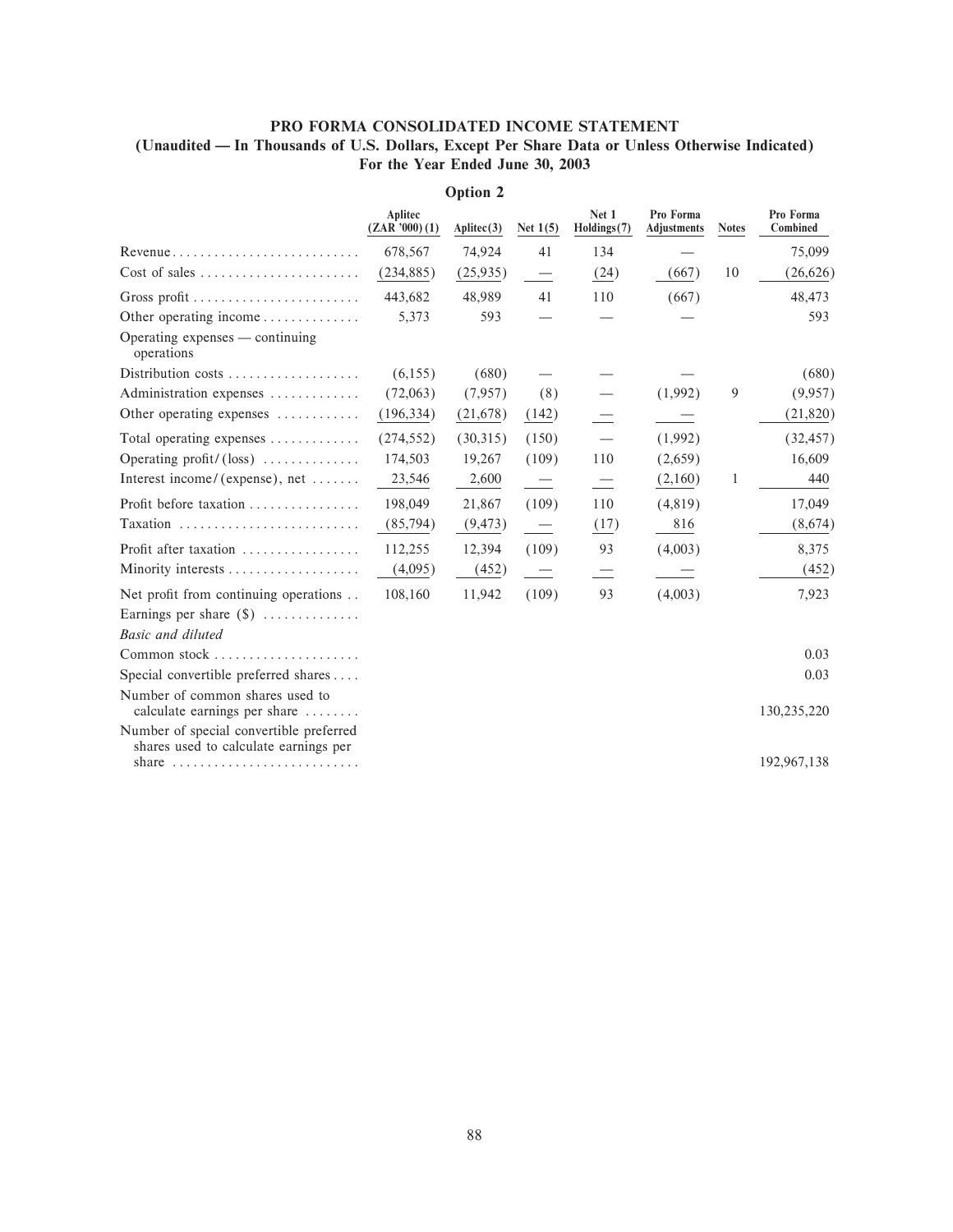## PRO FORMA CONSOLIDATED INCOME STATEMENT (Unaudited - In Thousands of U.S. Dollars, Except Per Share Data or Unless Otherwise Indicated) For the Six Months Ended December 31, 2003

|                                                                                           | Aplitec<br>(ZAR'000)(2) | Aplitec(4) | Net $1(6)$ | Net 1<br>Holdings(8) | Pro Forma<br>Adjustments | <b>Notes</b> | Pro Forma<br>Combined |
|-------------------------------------------------------------------------------------------|-------------------------|------------|------------|----------------------|--------------------------|--------------|-----------------------|
|                                                                                           | 390,742                 | 55,022     |            | 10                   |                          |              | 55,032                |
| Cost of sales                                                                             | (129, 363)              | (18,216)   |            | (400)                | (334)                    | 10           | (18,950)              |
| Gross profit                                                                              | 261,379                 | 36,806     |            | (390)                | (334)                    |              | 36,082                |
| Other operating<br>$(expense)$ income                                                     | (159)                   | (22)       |            |                      |                          |              | (22)                  |
| Operating expenses — continuing<br>operations                                             |                         |            |            |                      |                          |              |                       |
| Distribution costs $\dots\dots\dots\dots$                                                 | (7,053)                 | (993)      |            |                      |                          |              | (993)                 |
| Administration expenses                                                                   | (36, 540)               | (5,145)    | (7)        |                      | (560)                    | 9            | (5,712)               |
| Other operating expenses                                                                  | (97,226)                | (13,691)   | (197)      | (25)                 |                          |              | (13, 913)             |
| Total operating expenses                                                                  | (140, 819)              | (19, 829)  | (204)      | (25)                 | (560)                    |              | (20, 618)             |
| Operating profit/ $(\text{loss})$                                                         | 120,401                 | 16,955     | (204)      | (415)                | (894)                    |              | 15,442                |
| Interest Income/(expense), net                                                            | 11,160                  | 1,571      |            |                      | (1,000)                  | 11           | 571                   |
| Profit before taxation                                                                    | 131,561                 | 18,526     | (204)      | (415)                | (1,894)                  |              | 16,013                |
| Taxation                                                                                  | (53, 284)               | (7,503)    |            | (8)                  | 378                      |              | (7, 133)              |
| Net profit from continuing<br>operations $\dots\dots\dots\dots\dots\dots$                 | 78,277                  | 11,023     | (204)      | (423)                | (1,516)                  |              | 8,880                 |
| Earnings per share $(\$)$                                                                 |                         |            |            |                      |                          |              |                       |
| <b>Basic and diluted</b>                                                                  |                         |            |            |                      |                          |              |                       |
| Common stock $\dots\dots\dots\dots\dots$                                                  |                         |            |            |                      |                          |              | 0.03                  |
| Special convertible preferred<br>shares                                                   |                         |            |            |                      |                          |              | 0.03                  |
| Number of common shares used<br>to calculate earnings per share                           |                         |            |            |                      |                          |              | 130,235,220           |
| Number of special convertible<br>preferred shares used to<br>calculate earnings per share |                         |            |            |                      |                          |              | 192,967,138           |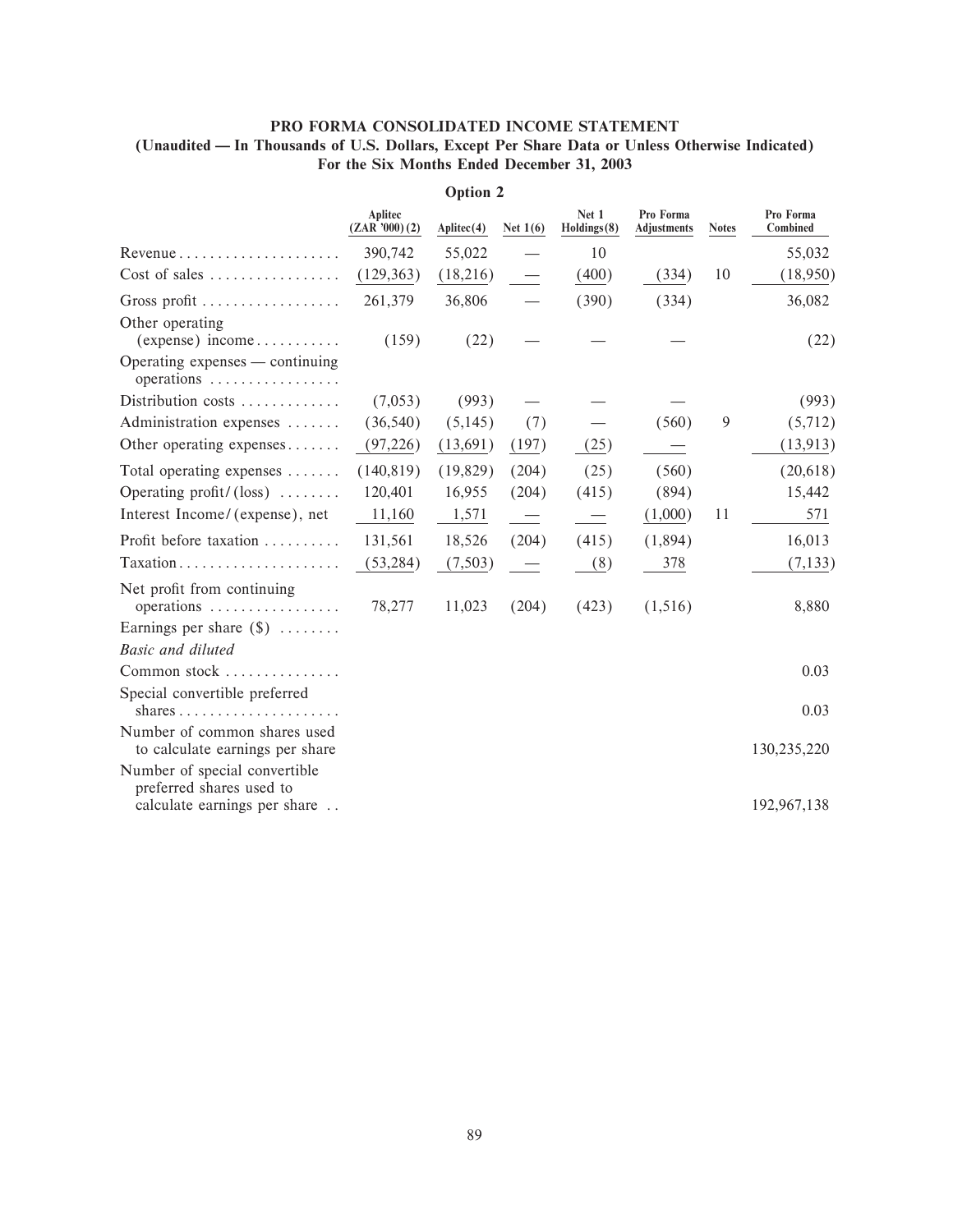## PRO FORMA CONSOLIDATED BALANCE SHEET

(Unaudited — In Thousands of U.S. Dollars, Except Per Share Data or Unless Otherwise Indicated) As at December 31, 2003

|                                                                              |                                | <b>Historical</b>   |                          |                          |              |                       |
|------------------------------------------------------------------------------|--------------------------------|---------------------|--------------------------|--------------------------|--------------|-----------------------|
|                                                                              | <b>Aplitec</b><br>(ZAR'000)(2) | $\text{Aplitec}(4)$ | Net $1(6)$               | Pro Forma<br>Adjustments | <b>Notes</b> | Pro Forma<br>Combined |
|                                                                              | <b>ASSETS</b>                  |                     |                          |                          |              |                       |
| <b>Current assets</b>                                                        |                                |                     |                          |                          |              |                       |
| $Inventory. \ldots. \ldots. \ldots. \ldots. \ldots. \ldots. \ldots. \ldots.$ | 5,620                          | 845                 |                          |                          |              | 845                   |
| Trade and other receivables                                                  | 138,543                        | 20,828              |                          |                          |              | 20,828                |
| Cash and cash equivalents                                                    | 503,169                        | 75,644              | 12                       | (22, 589)                | 13           | 60,797                |
|                                                                              |                                |                     |                          | (45, 101)                | 12<br>14     |                       |
|                                                                              |                                |                     |                          | 52,831                   |              |                       |
| Total current assets                                                         | 647,332                        | 97,317              | 12                       | (14, 859)                |              | 82,470                |
| <b>Non-current assets</b>                                                    | 60,104                         | 9,036               |                          | 3,822                    | 21           | 14,603                |
|                                                                              |                                |                     |                          | 1,745                    | 10           |                       |
| Intangible assets                                                            | 24,906                         | 3,744               | -1                       | 4,620                    | 10           | 8,365                 |
| Property, plant and equipment                                                | 58,355                         | 8,772               |                          |                          |              | 8,772                 |
| Deferred tax                                                                 | 30,657                         | 4,609               |                          |                          |              | 4,609                 |
| Total non-current assets                                                     | 174,022                        | 26,161              | 1                        | 10,187                   |              | 36,349                |
| Total assets                                                                 | 821,354                        | 123,478             | 13                       | (4,672)                  |              | 118,819               |
|                                                                              |                                |                     |                          |                          |              |                       |
|                                                                              | <b>LIABILITIES</b>             |                     |                          |                          |              |                       |
| <b>Current liabilities</b>                                                   |                                |                     |                          |                          |              |                       |
| Trade and other payables                                                     | 75,951                         | 11,418              | 529                      | 11,960                   | 16           | 23,907                |
|                                                                              | 70,152                         | 10,546              | $\overline{\phantom{m}}$ | (3,703)                  | 17           | 6,843                 |
| Total current liabilities                                                    | 146,103                        | 21,964              | 529                      | 8,257                    |              | 30,750                |
| Long-term liabilities                                                        |                                |                     |                          |                          |              |                       |
| Deferred taxes                                                               | 70,314                         | 10,571              |                          | 1,745                    | 10           | 12,316                |
| Total long-term liabilities                                                  | 70,314                         | 10,571              |                          | 1,745                    |              | 12,316                |
| Total liabilities                                                            | 216,417                        | 32,535              | 529                      | 10,002                   |              | 43,066                |
|                                                                              |                                |                     |                          |                          |              |                       |
|                                                                              | <b>SHAREHOLDERS' EQUITY</b>    |                     |                          |                          |              |                       |
| Aplitec common stock, \$0.001 par value                                      | 237                            | 36                  |                          | (36)                     | 18           |                       |
| Net 1 common stock, \$0.001 par value                                        |                                |                     | 16                       | 106                      | 14           | 122                   |
| Special Convertible Preferred Stock, \$0.001 par                             |                                |                     |                          |                          |              |                       |
| value $\ldots \ldots \ldots \ldots \ldots \ldots \ldots \ldots \ldots$       |                                |                     |                          | 193                      | 19           | 193                   |
| B class preference shares, ZAR 0.001 par value                               |                                |                     |                          | 36<br>36                 | 22           | 36                    |
| Additional paid in Capital                                                   | 267,838                        | 40,265              | 1,992                    | (22, 589)                | 18<br>13     | 78,118                |
|                                                                              |                                |                     |                          | 3,822                    | 21           |                       |
|                                                                              |                                |                     |                          | 4,620                    | 10           |                       |
|                                                                              |                                |                     |                          | 52,831                   | 14           |                       |
|                                                                              |                                |                     |                          | (106)                    | 14           |                       |
|                                                                              |                                |                     |                          | (193)                    | 19           |                       |
|                                                                              |                                |                     |                          | (36)                     | 22           |                       |
|                                                                              |                                |                     |                          | (2,524)                  | 20           |                       |
| Retained earnings                                                            | 336,862                        | 50,642              | (2,524)                  | 2,524                    | 20           | (2,716)               |
|                                                                              |                                |                     |                          | (45, 101)                | 12           |                       |
|                                                                              |                                |                     |                          | (8,257)                  | 16, 17       |                       |
| Total shareholders' equity                                                   | 604,937                        | 90,943              | (516)                    | (14, 674)                |              | 75,753                |
| Total shareholders' equity and liabilities                                   | 821,354                        | 123,478             | 13                       | (4,672)                  |              | 118,819               |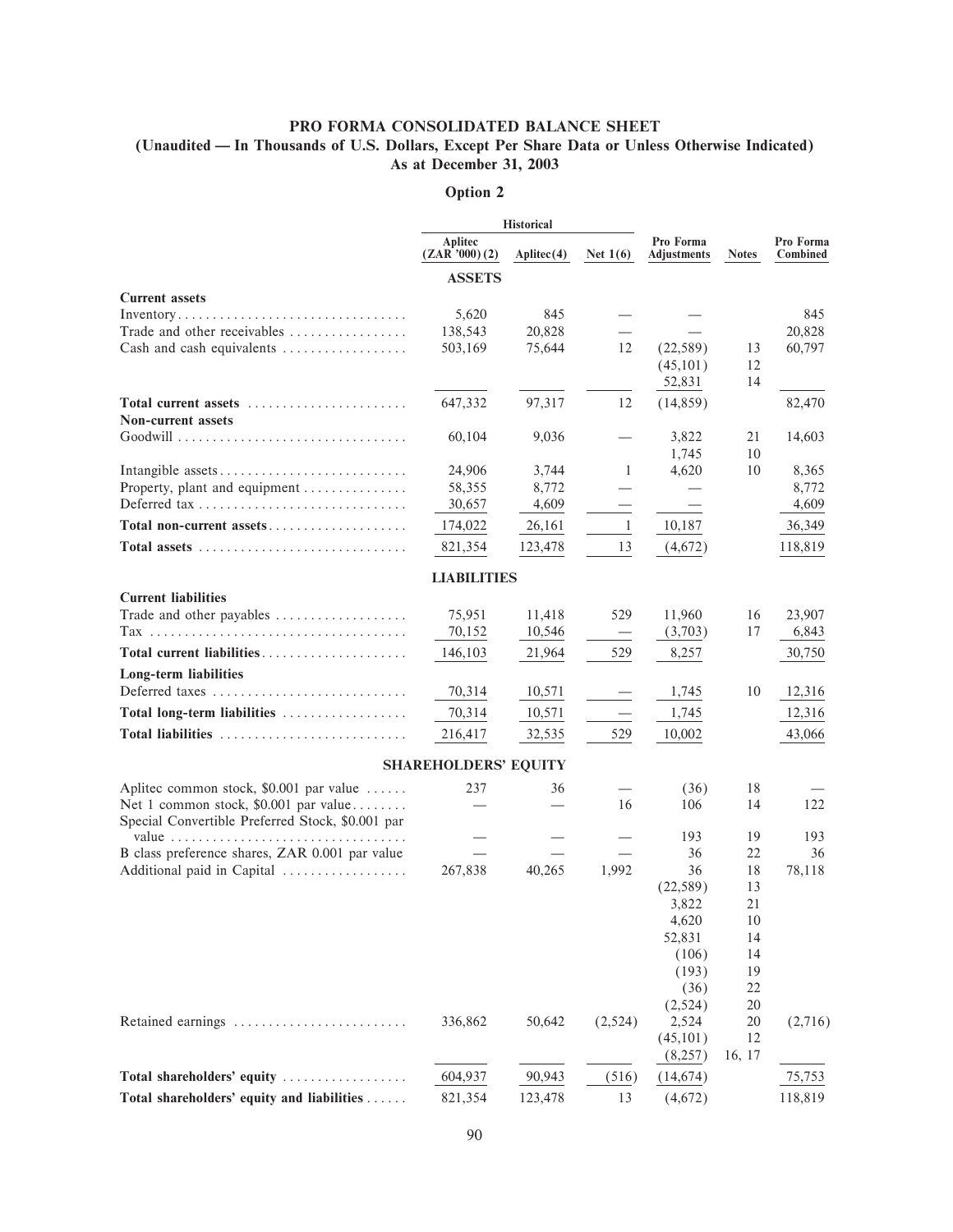- (1) Based on the audited Ñnancial statements of Aplitec for the year ended June 30, 2003 on a US GAAP basis (see paragraph (d) of Note 23 to Aplitec's audited financial statements).
- (2) Based on the unaudited Ñnancial statements of Aplitec as at and for the six month period ended December 31, 2003 on a US GAAP basis. See note 10 to the unaudited financial statements of Aplitec for the six month period ended December 31, 2003.
- (3) Translates the audited Ñnancial statements of Aplitec for the year ended June 30, 2003 on a US GAAP basis (see Note 23 to Aplitec's audited financial statements) at a rate of ZAR  $9.0568 = $1.00$  for the income statement, which approximates the average daily exchange rate for the twelve months in the period ended June 30, 2003 as reported by an independent external source (www.oanda.com).
- (4) Translates the unaudited Ñnancial statements of Aplitec for the six-month period ended December 31, 2003 on a US GAAP basis at an exchange rate of ZAR  $6.6518 = $1.00$  for the balance sheet, which approximates the closing exchange rate as reported by an independent external source (www.oanda.com) on December 31, 2003 and ZAR 7.10152 = \$1.00 for the income statement, which approximates the average daily exchange rate for the six months in the period ended December 31, 2003 as reported by an independent external source (www.oanda.com).
- (5) Based on the audited US GAAP Ñnancial statements of Net 1 included in its annual report on Form 10-KSB for the year ended December 31, 2002, adding subsequent interim periods and deducting comparable preceding year interim results, as reflected in the unaudited financial statements of Net 1 included in its quarterly reports on Forms 10-QSB, as appropriate.
- (6) Based on the audited US GAAP Ñnancial statements of Net 1, deducting comparable preceding interim results, as reflected in the unaudited financial statements of Net 1 included in its quarterly reports on Form 10-QSB, as appropriate.
- (7) Based on the unaudited management financial statements of Net 1 Holdings for the year ended June 30, 2003 on a US GAAP basis. Net 1 Holdings is incorporated in Luxembourg as a limited liability, 1929 type company. Under Luxembourg law, such companies are patent holding and/or investment companies only and are not allowed to trade, other than to receive royalty/license fees on patents and/or investment income. As such, the only expenses incurred by such companies are principally those associated with keeping patents and/or investments current. Aside from these expenses, Net 1 Holdings has no administrative expenses, operating expenses or interests. The revenue of Net 1 Holdings is comprised entirely of license fees received and the costs of maintaining the patents are reflected as costs of sales.
- (8) Based on the unaudited management financial information of Net 1 Holdings for the six month period ended December 31, 2003 on a US GAAP basis. Net 1 Holdings is incorporated in Luxembourg as a limited liability, 1929 type company. Under Luxembourg law, such companies are patent holding and/or investment companies only and are not allowed to trade, other than to receive royalty/license fees on patents and/or investment income. As such, the only expenses incurred by such companies are principally those associated with keeping patents and/or investments current. Aside from these expenses, Net 1 Holdings has no administrative expenses, operating expenses or interests. The revenue of Net 1 Holdings is comprised entirely of license fees received and the costs of maintaining the patents are reÖected as costs of sales.
- (9) Represents the stock compensation charge for 8,720,936 ordinary shares in Net 1 that are to be allocated for issuance to management under the 2004 Stock Incentive Plan. It is currently contemplated that these stock awards will vest in increments of 1,744,187 per year over a period of five years. The compensation charge in year one is \$1,992. The compensation charge for the first six months of year two is \$560.
- (10) Represents the recognition at estimated fair values of intangible assets in the acquiree which at present have no carrying value in the financial statements of the acquiree. As noted above, this identification and estimation of fair value is provisional and may change if and when a final purchase price allocation is made. The estimated tax bases of these identifiable intangible assets are nil, and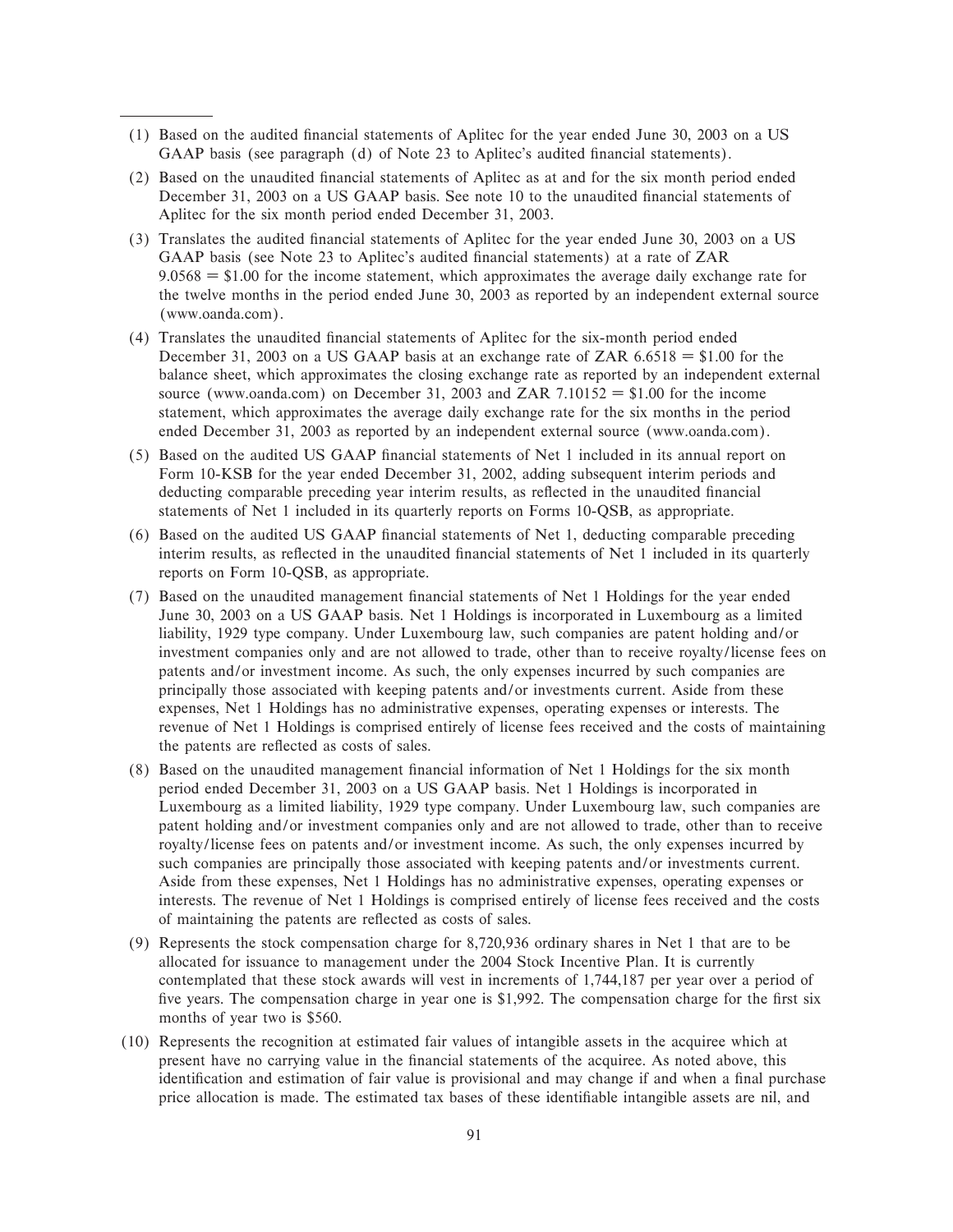consequently, the recognition of these assets results in the recognition of additional deferred taxes of \$1,745.

| Asset                                        | <b>Fair Value</b><br>(US\$) | <b>Asset Life</b><br>(Years) | Annual<br>Amortization<br>Charge<br>(US\$) |
|----------------------------------------------|-----------------------------|------------------------------|--------------------------------------------|
|                                              | 114                         | 5.0                          | 23                                         |
| FTS patent license and UEPS marketing rights | 4,506                       | 7.0                          | 644                                        |
|                                              | 4.620                       |                              | 667                                        |

The intangible assets were valued by Stenton Leigh on the basis of management's projections of the relevant cash flows to be generated by the existing contracts of Net 1 and the FTS patent license and UEPS Marketing rights of Net 1 (essentially projected future contracts) taking account of the appropriate level of risk and using an appropriate risk-free discount rate.

- (11) Represents estimated interest earned by Aplitec in the year ended June 30, 2003 and in the six month period ended December 31, 2003 on existing Aplitec cash of \$45,100 that would have been distributed to shareholders and therefore not have been held by Aplitec had the transaction been consummated on July 1, 2002. An estimated pre-tax interest rate of 5.4% has been used in respect of the year ended June 30, 2003 and of 4.4% in respect of the six month period ended December 31, 2003, based on the actual interest earned by and year-end cash balance of Aplitec on a US GAAP basis. The adjustment has been tax-effected at 37.78%.
- (12) The reinvesting shareholders receive ZAR 1.90 per share, which is treated as a capital distribution. This is equal to \$67,689, of which \$45,101 is funded from existing cash of Aplitec. This distribution from existing cash is reflected here.
- (13) Represents the distribution to reinvesting shareholders of the balance of cash described in (12).
- $(14)$  Represents the effect of the Brait Consortium's capital contribution of \$52,831 into Net 1 in exchange for the issuance of 105,661,428 shares of Net 1 common stock, at a subscription price of \$0.50 per share.
- $(15)$  [Not used under Option 2]
- $(16)$  Illustrates the effect of liabilities estimated at \$11,960, including taxes arising on the cash distribution to Aplitec shareholders. These costs do not include the effect of total estimated costs to be paid to professional advisors of \$6,524, approximately \$2,500 of which may be satisfied through the issuance of equity. Such costs do not qualify as acquisition costs of Aplitec and will be therefore be expensed in the period incurred. Although effect has not been given to these expenses in the pro forma income statement in light of their non-recurring nature, these costs will be included in the post-acquisition income statement.
- (17) The total amount of liabilities described in (16), is reduced by a historic STC provision carried by Aplitec of \$3,703, which can be offset against taxes arising on the transaction included in  $(16)$ .
- (18) Represents the elimination of historic common stock of Aplitec, as the legal acquiree.
- (19) Represents the acquisition of Special Convertible Preferred Shares by reinvesting holders of Aplitec common stock at a distribution ratio of 0.814286.
- (20) Represents the elimination of retained deÑcit of Net 1, as the accounting acquiree.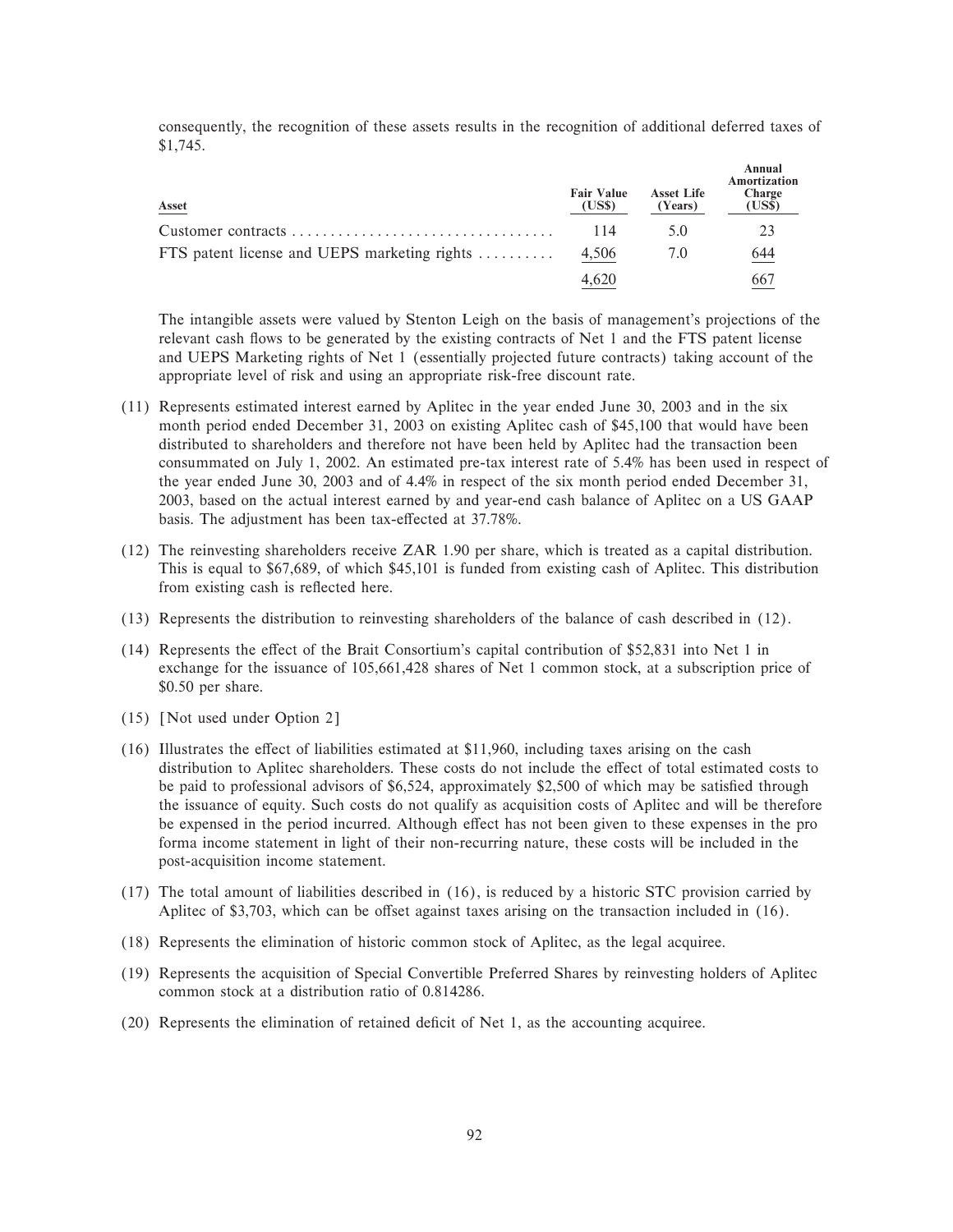(21) Goodwill was determined based on a provisional purchase price allocation and is equal to the difference between the purchase price and the fair value of net assets acquired, as set forth below: **Purchase Price US\$** Existing shares of Net 1 immediately prior to transaction ÏÏÏÏÏÏÏÏÏÏÏÏÏÏÏÏÏÏÏÏÏ 121,514,000 Fair value per Net 1 share(1) ÏÏÏÏÏÏÏÏÏÏÏÏÏÏÏÏÏÏÏÏÏÏÏÏÏÏÏÏÏÏÏÏÏÏÏÏÏÏÏÏÏÏÏÏ 0.50 Total value ÏÏÏÏÏÏÏÏÏÏÏÏÏÏÏÏÏÏÏÏÏÏÏÏÏÏÏÏÏÏÏÏÏÏÏÏÏÏÏÏÏÏÏÏÏÏÏÏÏÏÏÏÏÏÏÏÏÏÏÏ 60,757,000 **Net 1 assets acquired** Historic net liability value of Net 1ÏÏÏÏÏÏÏÏÏÏÏÏÏÏÏÏÏÏÏÏÏÏÏÏÏÏÏÏÏÏÏÏÏÏÏÏÏÏÏÏ (516,000) Add: Capital contribution by Brait prior to transaction(14)ÏÏÏÏÏÏÏÏÏÏÏÏÏÏÏÏÏÏÏÏ 52,831,000 Add: Fair value adjustments to Net 1 intangibles $(10)$   $\dots$  $\dots$  $\dots$  $\dots$  $\dots$   $4,620,000$ 56,935,000 Goodwill pro-forma adjustment  $\dots \dots \dots \dots \dots \dots \dots \dots \dots$  3,822,000

(22) Represents the issuance of B Class preference shares by New Aplitec, which are, in substance, considered to be common stock of Net 1 for financial reporting purposes.

<sup>(1)</sup> The fair value of the shares of Net 1 common stock used in determining the purchase price was \$0.50, which is the price per share paid by the Brait Consortium under the Common Stock Purchase Agreement. The transaction for the acquisition of shares closes before the transaction whereby Aplitec acquires Net 1 (in the Option 2 scenario).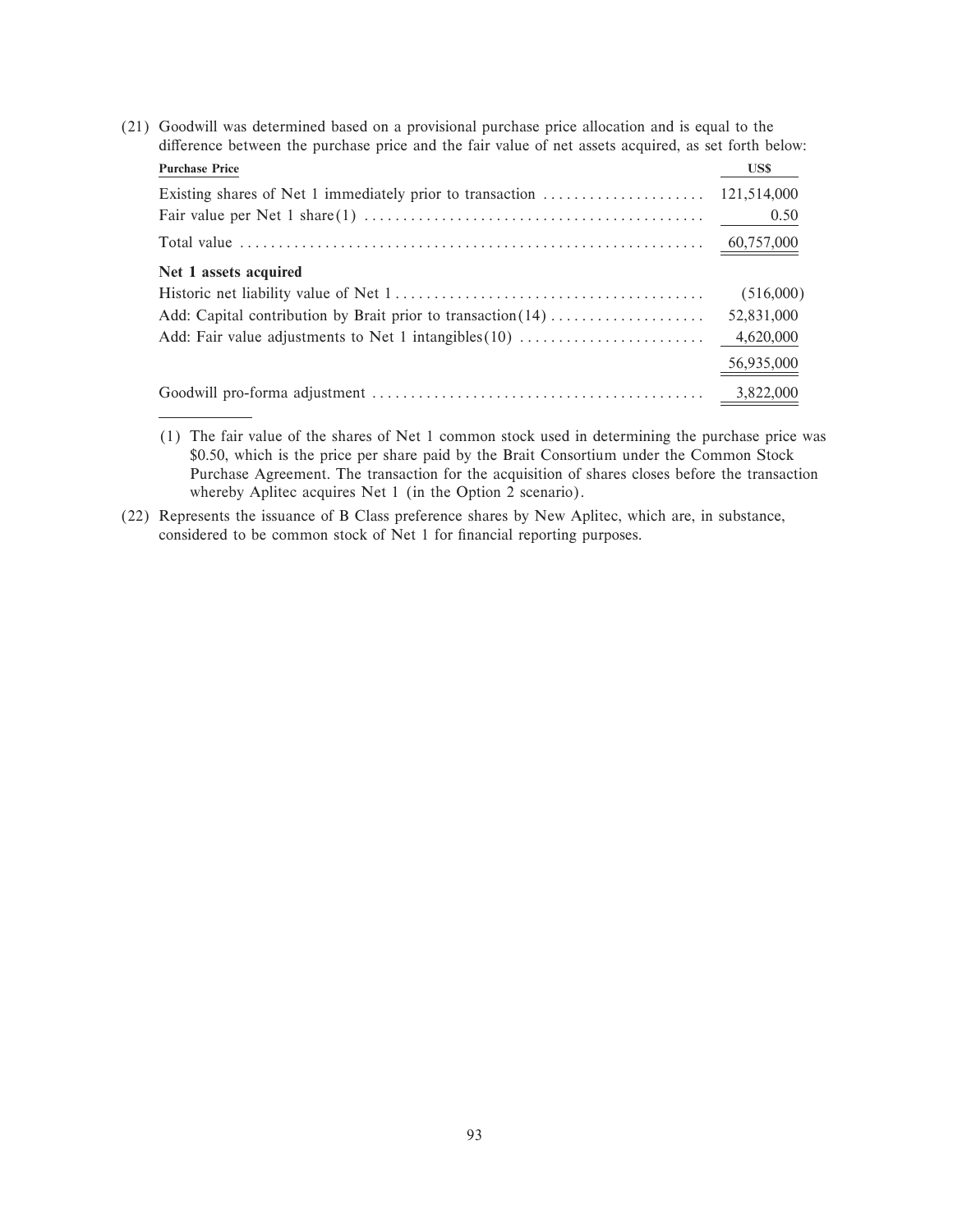#### **BUSINESS**

### **THE TECHNOLOGY**

Net 1's and Aplitec's technological platforms are based upon two fundamental components:

- ' FTS patents; and
- ' the UEPS technology.

The FTS patents were first filed by Dr. Serge Belamant and the late Andre Mansvelt in 1989. The patents in South Africa and its surrounding territories were subsequently assigned to Net 1 (Pty), which is currently a wholly owned subsidiary of Aplitec. The patents in Europe and the United States were assigned to Net 1 Holdings.

*Description of the FTS Patents.* The FTS patents describe a method for the safe and secure transfer of funds from one "smart card" to another without the need for contact with the card issuer or authorization center at the time of the transaction. It also incorporates how these cards can be loaded or re-loaded with funds as well as how these funds can be redeemed for value in a banking or non-banking environment.

*Status of FTS Patents.* The FTS patents are registered in the United States, South Africa, Botswana, Namibia and Swaziland.

The European patent was filed in October 1990 and granted in December 1994. The European Patent Convention provides for an opposition period of nine months following the grant of a European patent, and six parties filed an opposition to the grant of the FTS patent. The case was heard before a Board of the Opposition Division in March 1998 and the patent was upheld. Following this decision, a number of the original opponents Ñled an appeal. The oral proceedings for the appeal were heard on October 10, 2002 and the Appeal Board reversed the earlier decision. The formal written decision from the Appeal Board was received on December 24, 2002. Consequently, the European patent has been revoked and there is no possibility of any further appeal.

As a result of this ruling, Net 1 will not be able to collect any patent royalties in the European Union. However, our business plan and forecast do not account for such royalties as a major source of revenue in the medium to long-term, as the key to Net 1's operations in Europe is based on its know-how and ability to exploit the technology rather than on its proprietary right. Accordingly, while Net 1 is disappointed in this ruling, it has not and is not expected to have a material adverse effect on Net 1 in the medium or long-term.

The FTS patents in South Africa, Botswana, Namibia and Swaziland were granted on September 25, 1991, March 9, 1993, April 7, 1993 and December 9, 1992, respectively. These patents, held by Net 1 (Pty), remain in full force and effect, and Aplitec is not aware of any challenges to their enforceability.

The FTS patent in the United States was granted on December 29, 1992. A reissue patent was granted under number Re. 36,788 on July 25, 2000. It currently remains in full force and effect, and Net 1 is not aware of any challenges to its enforceability.

*Description of the UEPS Technology.* The UEPS technology is a suite of software programs that incorporates the FTS patents into a fully integrated payment and settlement system. The primary strengths of UEPS are its affordability, security and flexibility. The system is affordable because transactions occur between the computer chips embedded in the two smart cards involved. Because the computer chips on the smart cards contain the software necessary to enable UEPS transactions, the terminals required to enable these transactions contain far fewer components and circuitry compared to traditional Point of Sale terminals. There is also a reduced need for processing power and on-board memory and, therefore, on-line communication (i.e. internal modem) is not necessary. As a result, the UEPS terminals are relatively inexpensive, and do not require specialized technical expertise for installation. This eliminates the need for existing infrastructures such as electricity, telephone or data transmission. The payment system is secure because all transactions are verified (i.e. confirmation of the actual transfer of the funds) between the two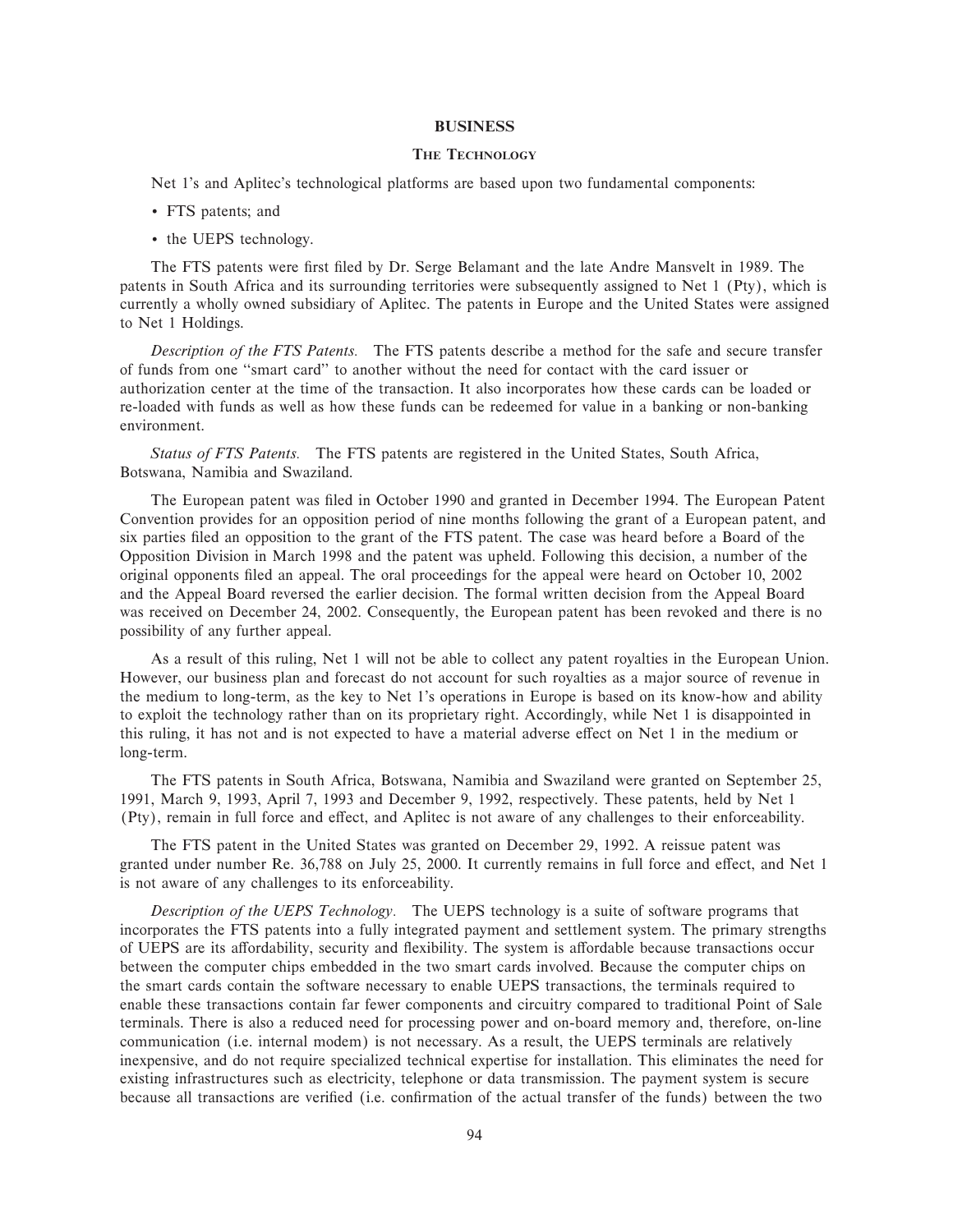smart cards, which are involved in the transaction using advanced hardware tamper protection and cryptographic systems, together with protocols and techniques developed by the founders of the technology. The UEPS also allows for pin code or biometric (fingerprint) verification of the cardholder at the time of transacting, which further enhances the security of the system. Finally, UEPS is flexible because transactions are completed off-line, thus eliminating virtually all restrictions on where verified transactions can occur.

The first version of UEPS was released in 1991, and included software to both operate each smart card as well as the main payment system network. UEPS provides all of the functions necessary to issue and manage a smart card and terminal base as well as those needed to effect settlement between all of the operators and participants. UEPS is fully traceable and auditable and can provide advanced facilities such as loss tolerance and interest distribution. Finally, UEPS is scalable and can be made available to well established market leaders or as a starter kit to smaller organizations.

*Rights to the Technology.* Net 1 owns the exclusive rights to market and sell the technology worldwide, excluding South Africa and its surrounding territories and the rights to license the U.S. FTS patent. Net 1 (Pty) owns similar rights in South Africa and its surrounding territories.

### **NET 1'S BUSINESS**

#### **Overview**

Net 1 is a development stage company engaged in the commercialization of the UEPS technology and FTS patent through the development of strategic alliances with national and international banks and card service organizations. To date, our activities have consisted of acquiring certain rights to the abovementioned technology from Net 1 Holdings and entering into outsourcing and distribution relationships with Aplitec. Net 1 has one full-time employee, its Chief Executive Officer, Mr. Claude Guerard, who provides services to Net 1 pursuant to a consulting agreement. Net 1's web site address is *www.net1ueps.com*.

### **Strategy**

Following the development of a detailed business plan and marketing strategy, Net 1's management team has devoted most of its activities to the raising of the funds required to develop and operate the business successfully.

### **History**

Net 1 was incorporated in the State of Florida in May 1997 to acquire and exploit a non-exclusive worldwide license to the UEPS payment system. Net 1 entered into a license agreement, dated May 19, 1997 (the "License Agreement"), with Net 1 Holdings, Net 1 Operations S.a.r.l. and Net 1 (Pty) (collectively, the ""Licensors''), whereby the licensors granted a non-exclusive license to Net 1 for the UEPS technology in exchange for 5,412,244 shares of Net 1 common stock. On October 1, 1997, the License Agreement was amended to transfer ownership of the UEPS technology and FTS patents world wide (except for South Africa and its surrounding territories), and to assign the Technology License Agreement between Visa International Service Association and Net 1 Holdings, dated July 31, 1997 (the "Visa Agreement") to Net 1 in exchange for 4,729,612 shares of Net 1 common stock. This transaction was never completed because certain conditions precedent were never satisfied.

On May 3, 2000, Net 1 entered into a Patent and Technology Agreement with Net 1 Holdings, whereby Net 1 was granted a license for the U.S. FTS patent and the now invalid European patent. The 4,729,612 shares of Net 1 common stock previously offered in the above-referenced amended License Agreement were issued to Net 1 Holdings. At December 31, 2003, Net 1 Holdings beneficially owned 8,520,578 shares of Net 1 common stock, or 53.75% of the shares then outstanding. In addition, Net 1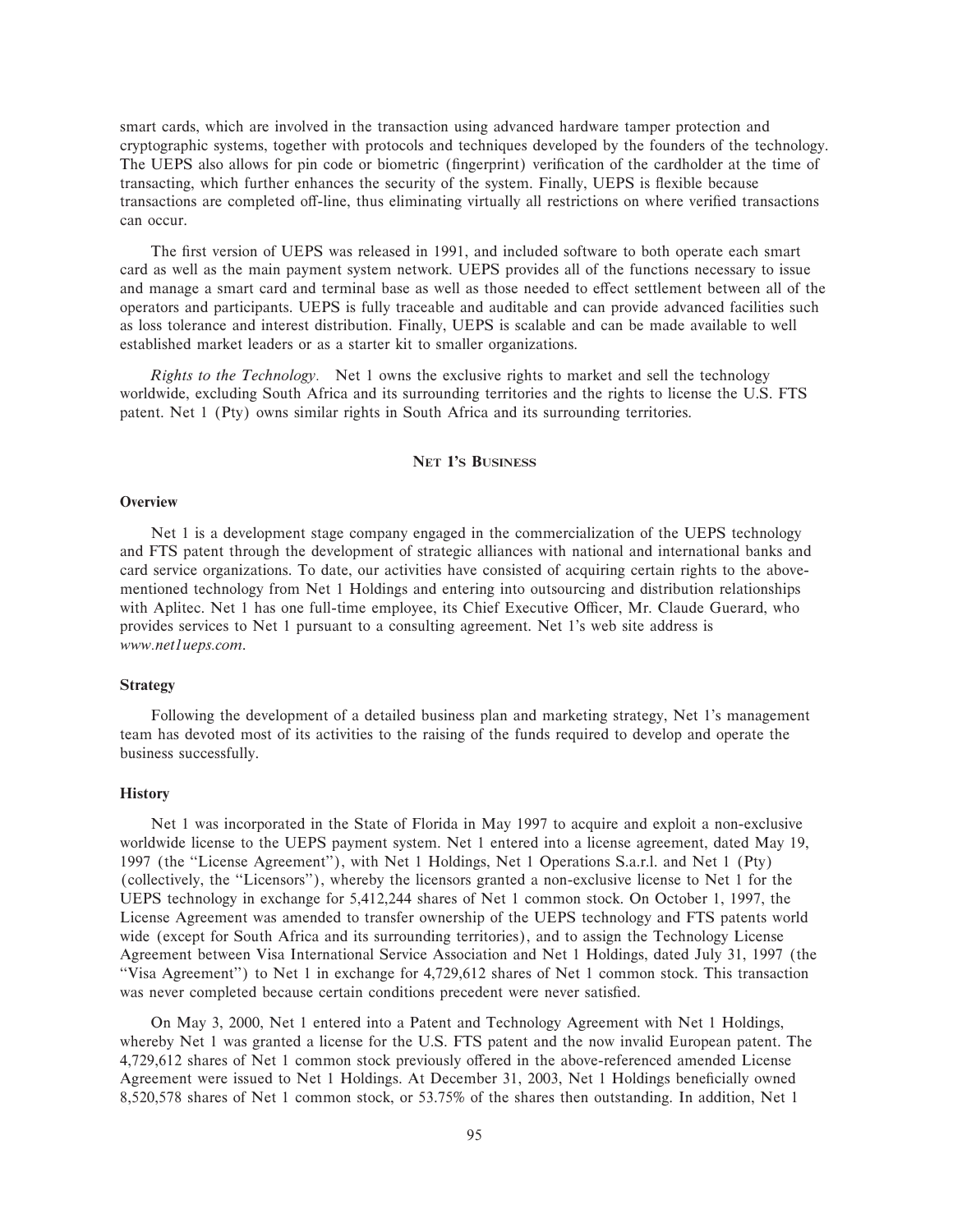obtained the exclusive marketing rights for the UEPS technology in all countries other than South Africa and its surrounding territories.

On February 26, 2001, Net 1 entered into an Outsourcing Agreement with Net 1(Pty). In October 2002, this agreement was replaced by a Distribution Agreement, effective as of July 1, 2002, pursuant to which Net 1 (Pty) was retained to provide Net 1 with marketing, sales, administrative and technical support as an accredited UEPS integrator in Net 1's designated territories. As part of this agreement, Net 1 (Pty) receives 9.5% of fees collected by Net 1 on all new licenses and upgrades of existing licenses.

### **Business**

As a development stage company, Net 1 is principally focused on trying to commercially exploit the FTS patents and UEPS technology in its designated territories. Net 1's management has developed a detailed business plan and marketing strategy involving the development and implementation of the smart card system as an alternative to existing payment systems such as cash, checks, credit cards and debit cards, utilizing the proprietary technology and operating under the ""Net 1'' brand.

Management has also focused its efforts on attracting the necessary capital to implement the business plan. On October 23, 2002, Net 1 retained Investec Bank Limited (""Investec''), an international merchant banking group, to provide corporate finance services and assistance in order to raise equity and/or debt funding for the company. This was unsuccessful and Investec and the company mutually agreed to terminate the engagement.

Management continues to strive to meet the following two business strategies:

- *Build partnerships*. Net 1 hopes to establish partnership agreements with IT services and financial services entities, which would provide the total technical support required by Net 1 licensees to launch and develop their own applications based on the FTS patents and UEPS technology. The only partnership established thus far has been the relationship with Aplitec pursuant to the Distribution Agreement.
- ' *Develop license revenue.* Net 1 hopes to increase revenue by developing its licensee network on a worldwide basis. Net 1 already receives revenues under the Patent and Technology Agreement from UEPS licensees in Latvia, Burundi, Ghana, Rwanda and Malawi and it is in negotiations with potential licensees in various other countries.

The aforementioned Patent and Technology Agreement entitles Net 1 to receive all of Net 1 Holdings' license sales revenue in an amount equal to Net 1 Holdings annual net profit before amortization. This agreement has produced minimal revenues and Net 1 has suffered recurring operating losses as is normal in development stage companies. At December 31, 2003, Net 1 had a working capital deficiency of \$517,463. These factors raise doubts about Net 1's ability to continue as a going concern beyond the second quarter of 2004. The ability of Net 1 to complete its long-term business plan depends on whether it is successful in raising the capital it requires through equity financing and developing a market for its products.

### **Properties**

Net 1 does not own any properties. We currently rent office facilities and services on an as-needed basis at 744 West Hastings Street, Vancouver B.C. Canada from Gilmour, McKay Roberts Consulting Limited, one of our financial consultants. We rent this office on a month-to-month basis at a rate of \$1,000 per month.

### **Legal Proceedings**

Net 1 is not involved in, nor is it aware of, any significant legal or arbitration proceedings which are pending or threatened and which may have, or have had in the twelve-month period preceding this proxy statement/prospectus, a material effect upon the financial position of Net 1 and its affiliates.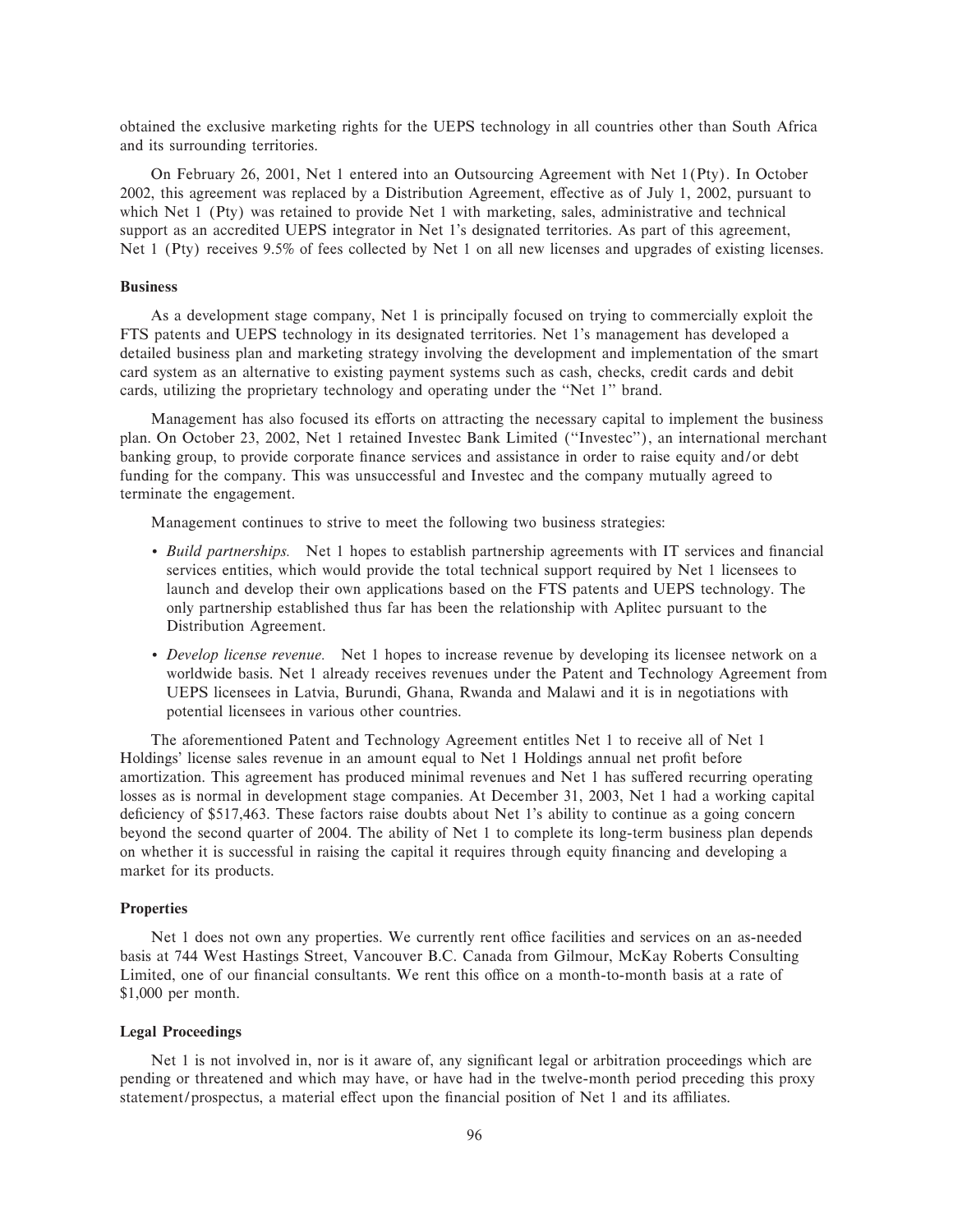### **APLITEC'S BUSINESS**

### **Overview**

Aplitec is an investment holding company established and existing under the laws of South Africa. Aplitec's subsidiaries employ specialized smart card technologies to add efficiency to a myriad of commercial activities that involve money transfers, payment systems and other electronic data applications.

Aplitec's mission is to provide a secure, universal and affordable transacting system, utilizing existing infrastructure within the financial services industry, that will enable people, regardless of income, to have access to goods and services that were previously unattainable. Access to these goods and services should result in improved lifestyles and provide access to new, low-risk and profitable markets for suppliers that use Aplitec's systems.

Through its subsidiaries, Aplitec is involved in the administration, management and payment of social welfare grants and handles the payment of pensions on behalf of provincial governments in five of the nine provinces of South Africa. Aplitec also operates micro-lending businesses with more than 100 microlending branches throughout South Africa, and develops, markets and licenses administrative and payment solutions for the micro-finance industry. Aplitec also provides financial services to pensioners through its proprietary smart card platform.

Aplitec, through its subsidiary Net 1 (Pty), holds the FTS patents for South Africa and its surrounding territories and, through the Distribution Agreement with Net 1, provides integrated software and hardware services to customers outside its designated territories. Aplitec also provides technical, operational and outsourcing services to companies.

Aplitec and its subsidiaries currently employ 2,044 persons. Aplitec's web site address is *www.aplitec.co.za*. The Aplitec website contains information about customers and suppliers who have historically been involved with Aplitec but may not currently use Aplitec's technology or act as suppliers. Aplitec will update its website as soon as possible to more clearly indicate which of the listed customers and suppliers are current and which are historical. The contents of Aplitec's web site are not incorporated by reference in this proxy statement/prospectus.

### **Strategy**

Aplitec's principal goal is to deploy a national payment system that will provide an affordable and secure financial services and transacting platform to the un-banked and under-banked citizens within South Africa. As commerce and industry in South Africa continues to seek secure and cost-effective solutions that minimize the risk of performing cash transactions and provide access to consumers who may have limited access to traditional financial services, Aplitec is well-positioned to offer effective solutions through its wide range of secure smart card payment system applications. Aplitec believes that its infrastructure will extend the existing commercial banking networks and enable it to provide access to financial and transacting services for all South Africans.

The UEPS is ideally suited to South Africa and other developing countries as it is able to operate in an offline environment. It thus offers a cheaper, more effective option for transacting by poor segments of the population. The UEPS applications developed by Aplitec deliver practical, affordable and interoperable solutions in various Ñelds including transportation, wage and utility payments, pension distribution, premium collections, retailing and third party transfers.

The UEPS provides a secure and affordable channel through which financial and other services can be administered to persons with lower incomes. Aplitec's strategy is to provide and promote the channel, facilitate services using the channel and participate in the transaction fees based on the services that are rendered through the channel. Aplitec still retains the flexibility of selectively providing services to the channel itself where it is strategic to do so, the resources are available and the returns are commensurate with the risks taken.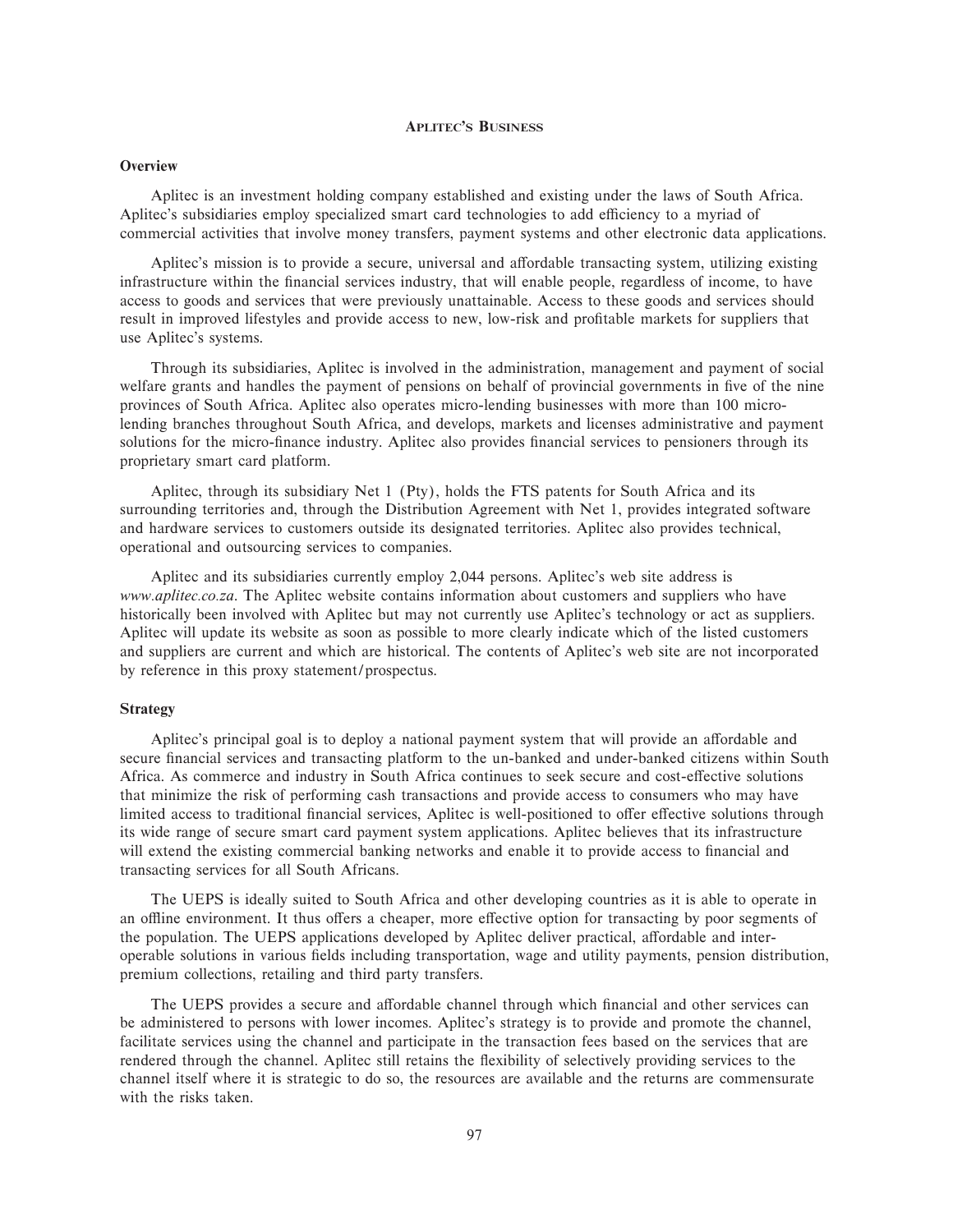The first stage of Aplitec's strategy was to build a critical mass in smart card users. This has been achieved through the administration and distribution of state pensions and social welfare grants to more than 2.2 million beneficiaries. The proliferation of cards in the hands of consumers has generated increased demand for additional services. Going forward, Aplitec will focus on developing UEPS applications that facilitate the introduction of additional services to the channel and will seek opportunities to provide services directly to the channel.

### **History**

Aplitec was incorporated on May 14, 1997 under the name Javelin Housing (Proprietary) Limited. On September 12, 1997, the company adopted its current name, and it also converted into a public company to facilitate the subscription of shares by the public on its listing. Aplitec debuted on the Venture Capital list of the JSE on December 11, 1997 and raised ZAR 30 million (\$4.4 million) through a private placement of 30 million ordinary shares. In April 2000, Aplitec transferred its listing to the main board of the JSE.

### *Net 1 Southern Africa Acquisition*

In May 1998, Aplitec acquired Net 1 Southern Africa (Proprietary) Limited, a business focused on supplying and servicing the point of sale, or "POS" terminal network of Nedcor, a major South African banking group. The purchase price for Net 1 Southern Africa was 4,560,000 Aplitec ordinary shares.

### *CPS Acquisition*

In 1999, Aplitec acquired CPS, a business engaged in the distribution of social welfare grants, for ZAR 54 million (\$7.91 million). This acquisition achieved two critical objectives. First, CPS's customer base of approximately 1.5 million people were issued UEPS smart cards, which helped Aplitec to achieve a critical mass of smart card users. Second, Aplitec acquired a logistics/implementation infrastructure that was unparalleled in reach, expertise and experience at the time. Strengthened by Aplitec's technological platform, CPS was able to renew its existing contracts and secure new ones. CPS also entered into a strategic alliance with the South African Post Office to distribute pensions through its branches in the KwaZulu-Natal province utilizing the UEPS smart cards. A key element of the awarding of this contract was the technological advances that Aplitec brought to bear in the provision of services sought. CPS is currently Aplitec's principal operating subsidiary.

### *Micro-lending Acquisitions*

During the course of 1999 and 2000, Aplitec acquired 100% of Moneyline (Proprietary) Limited (""Moneyline'') for ZAR 43.5 million (\$6.37 million) and 100% of NewWorld Finance (Proprietary) Limited (""New World'') for ZAR 25.3 million (\$3.71 million). Through these acquisitions, Aplitec gained access to a network of approximately 100 micro-lending branches in South Africa through which its microlending administration and payment solutions could be deployed.

#### *Nedcor Relationship*

In July 2000, Nedcor Limited (""Nedcor'') acquired 26.2% of Aplitec. As part of the transaction, Aplitec acquired Net 1 (Pty), the entity housing the FTS patents for South Africa and its surrounding territories, for ZAR 19.5 million (\$2.86 million). This acquisition consolidated the ownership of and rights to the technology for South Africa and its surrounding territories into Aplitec.

#### **Market Opportunity**

Aplitec operates in markets that contain large untapped populations of people who have no access to banking facilities (the "un-banked") or very limited access to banking facilities (the "under-banked"). According to research done by ACNielson (FutureFact Marketscape Survey 2002) and the South African Reserve Bank (Labour Markets and Social Frontiers April 2003), only 40% of South African adults have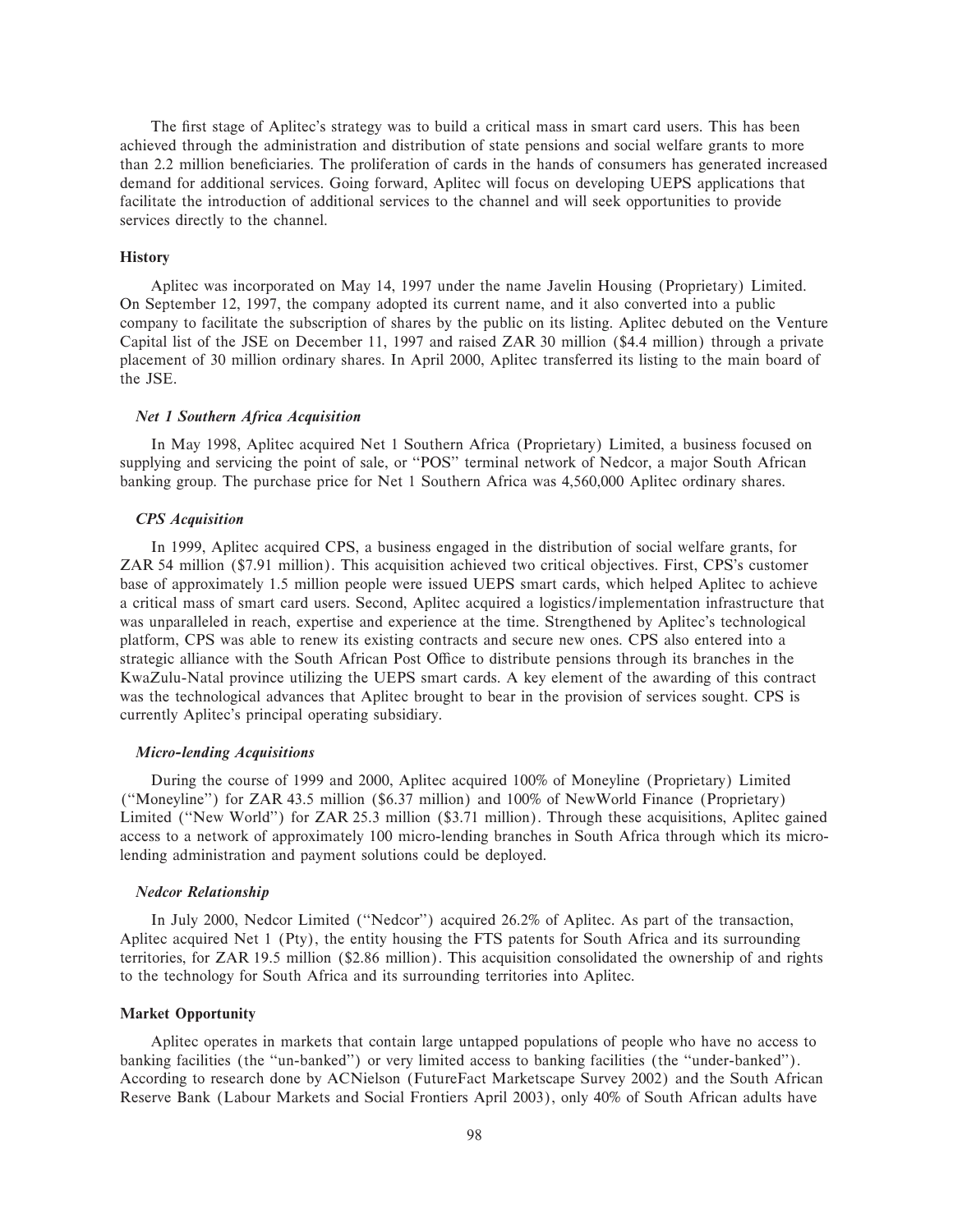access to at least one form of basic bank account, compared to approximately 90% of adults in the United States. Furthermore, the distribution of bank accounts is significantly skewed towards higher income groups. This is largely due to the high relative costs associated with maintaining a bank account in South Africa. Aplitec's payment and transacting systems are ideally suited to meet the needs of the un-banked and under-banked in South Africa. The ability to execute offline transactions not only reduces the cost of a transaction, but is also essential in the rural and informal areas with limited or no communication infrastructure, where approximately 60% of South Africa's population live. These markets present a substantial opportunity for Aplitec to increase its user base and the volume of transactions processed using its systems.

Aplitec expects significant growth from its existing businesses in the future. To date, social welfare beneficiaries have not been able to transact with merchants using the value stored on their smart cards and most beneficiaries have withdrawn their full value of the grant in cash. With the rollout of terminals at selected merchants, it is expected that more beneficiaries will use their smart cards for transacting with merchants. In addition, it has been well publicized that the South African government is accelerating its social security program to provide more South Africans with social grants, in order to combat poverty. This will result in an ever-increasing number of customers for Aplitec and significantly increase the total value of grants distributed.

Aplitec's existing applications and services have largely focused on the un-banked segment of the population. However, several applications have been developed to target the under-banked market segment. These include wage payment systems that allow employees to pay salaries and wages of their employees onto smart cards, and canteen systems. These systems provide all of the benefits of cash transactions without the related fraud and security risks. Aplitec also recently launched a money transfer system that provides a fund transfer mechanism between clients in various countries. Aplitec's role is to facilitate the distribution of a secure electronic payment using biometric fingerprint technology for beneficiary identification and the loading of funds onto the beneficiaries' smart card.

UEPS systems can also be used to service higher income clients. UEPS applications have been developed for the administration of national health insurance and Internet payments. UEPS can also be adapted to operate in closed environments such as casinos, hotels and gyms.

### **Business**

Aplitec's business is organized into three divisions: Transaction-based Activities, Financial Services and Technology Sales and Outsourcing.

### *Transaction-based Activities*

Aplitec's transaction-based activities are operated through CPS. CPS uses the UEPS to administer and distribute eight different social welfare grants in South Africa, including pensions, child grants and disability grants on behalf of the provincial government. Provincial contracts are typically awarded for a period of three years with an option by the provincial government to extend the contract for two additional years. Currently CPS holds five provincial government contracts, three of which are in the extension periods.

The system uses a smart card based biometric (fingerprint) identification system to verify beneficiaries and effect payments of social welfare grants onto individual smart cards. The beneficiary then has the choice of either converting the electronic value to cash using automated cash dispensers or effecting payments for a range of services such as loan payments and insurance premium payments. The system effectively combats the problems associated with traditional cash payment systems such as fraud and theft as a result of the biometric verification and audit trails.

Due to the limited number of services currently provided, almost all of the beneficiaries download the value onto their smart cards and then immediately withdraw the full amount as cash. Aplitec's revenue is therefore currently dependent on fees earned on the loading or redemption of value on the cards as well as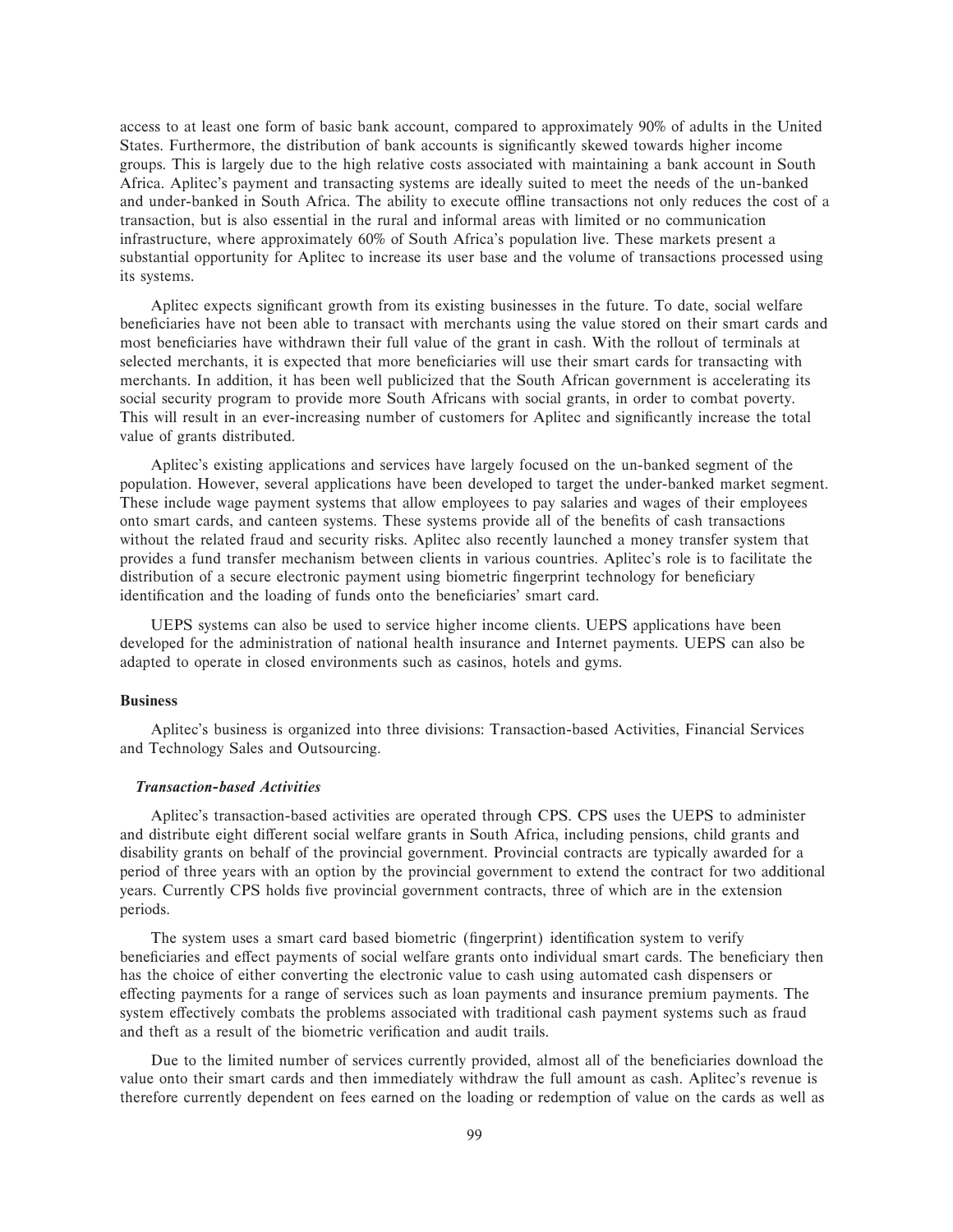the registration of beneficiaries rather than the provision of services. The direct costs associated with this business are primarily cash handling costs such as security, transport of cash, banking fees and insurance. Fixed costs comprise salaries and property rental.

CPS's competitors include Allpay, which is responsible for payments in the Free State, Gauteng, Western Cape provinces and a small portion of the Eastern Cape, and Empilweni which is responsible for payments in the Mpumalanga province.

#### *Financial Services*

*Traditional Micro-lending.* Aplitec operates a traditional micro-finance business with more than 100 branches under the New World Finance and Moneyline brand names. These businesses extend cash loans for periods ranging from 30 days up to 3 months, with the majority of loans being 30-day loans. The average interest rates charged to customers are 18-20% per month. These businesses operate on Aplitec's Milpay Pay System, or "MPS", of which more than 1,000 have been sold to the industry. The system is unique in that it enables the micro-lender to set up a "salary budget account", or "SBA", for the client into which the employer deposits its employees' net salary. The SBA allows the loan deductions that are pre-authorized by the client to be electronically transferred to the authorized party. This ensures that loan repayments are made every month and substantially lowers bad debt provisions, which provides an overall benefit to the micro-lender. The remaining sum can then be retained in the bank account or transferred to another account. Aplitec believes that marketing this system to an entire industry could result in significant annuity revenue.

The MPS module is linked to the National Loans Register, a database of micro-lending customers with existing loans, which was established by the Micro Finance Regulatory Council of South Africa to encourage responsible lending by microlenders and prevent customers from overextending themselves. The module also ensures that loans are not granted to persons with existing loans. In addition, payment slips are checked for other deductions before an affordability and lifestyle score are given to the potential customer. Based on these scores, the decision to grant a loan is made at the branch level.

At December 31, 2003, the net debtors book amounted to ZAR 28.05 million (\$4.11 million). As this is not a core business, Aplitec does not intend to actively grow the debtors book in the future.

Age Secure. Towards the end of 2001, Aplitec developed a suite of financial services targeted at social welfare beneficiaries, utilizing Aplitec's issued base of smart cards as a delivery channel. The products are marketed under the Age Secure brand and include micro-loans, insurance and food parcels. Age Secure has only been implemented in the KwaZulu-Natal province and has approximately 85,000 clients. Going forward, Aplitec plans to grow and develop the Age Secure business by launching new products and into provinces where it administers social welfare grants.

Following initial start-up losses, Age Secure grew rapidly and is now profitable and cash generative with a net debtors book of ZAR 33.0 million (\$4.84 million). The growth in Age Secure's client base demonstrates that Aplitec's technology can be used to effectively manage the credit and collection risks inherent in the micro-lending industry.

### *Technology Sales and Outsourcing*

Aplitec has developed a range of technological competencies to service the company's internal needs, including the development of the UEPS to provide services directly to smart card holders, and to provide the link between Aplitec and its client enterprises. Technology sales refer to the supply of the hardware and software required to implement Aplitec's UEPS systems. Aplitec has to date implemented systems on behalf of Net 1 and Net 1 Holdings in Malawi, Ghana, Burundi, Rwanda, Mozambique and the Commonwealth of Independent States or "CIS".

The Malawi contract was significant breakthrough for Aplitec because it was the first time that an African central bank selected a smart card program for use with a national payment system. It was also the Ñrst use of the UEPS technology in a national switching environment (i.e. a system that allows for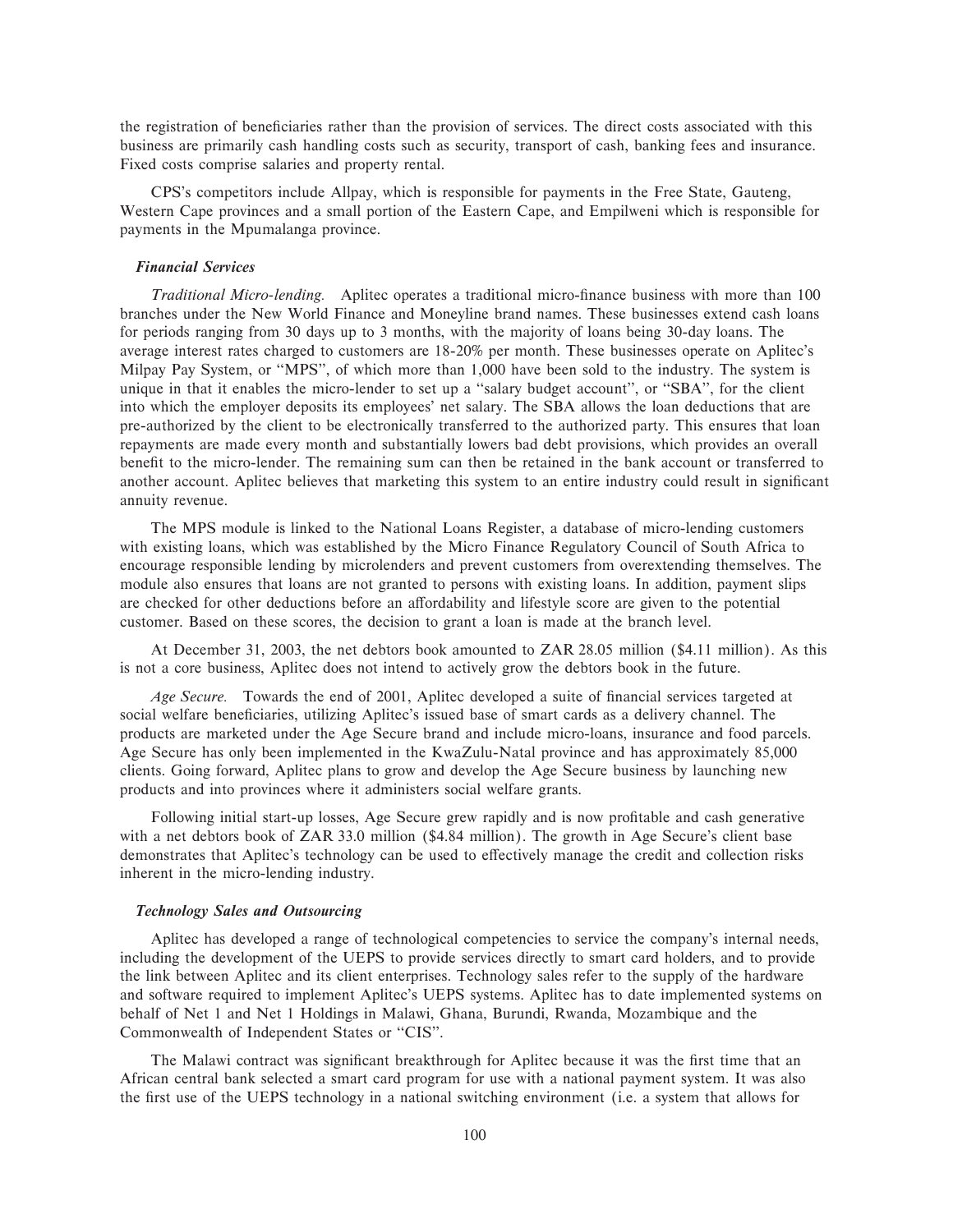country-wide settlement of financial transactions between participating individuals and a central banking system) using the biometric finger print identification methodology. The system provides solutions for both the banked and un-banked market segments of Malawi. To date, six financial institutions and British Petroleum ("BP"), a bulk fuel supplier, have joined the system. A total of 200,000 smart cards, seven automated teller machines, or "ATMs", and 350 POS terminals have been purchased and the issuance of smart cards has commenced. The BP Application was launched in April 2003 and is currently being deployed throughout Malawi. A total of 54 BP service stations have been equipped with the necessary POS equipment. The government of Malawi recently committed to pay the salaries of 150,000 government employees through the use of Net 1 smart cards.

When a system is implemented in a country, Aplitec provides the hardware required to receive, allocate and forward transactions to the correct financial institution, customizes the UEPS software for the network (UEPS management system, ATM integrations, POS integration), customizes the applications suite for the client's specific requirements (e.g. banking, retail, wage payment) and supplies the smart cards and terminals. All technology sales include an element of support services as programmers and technicians need to adapt or tailor interfaces to the client's existing systems. Ongoing services including maintaining smart card equipment, consulting and support services, and software development are provided to these clients.

The division continues to pursue opportunities to implement UEPS technologies internationally. Aplitec have been awarded a tender in Kenya to install a UEPS-based national health system requiring two million cards. The implementation of the tender has however been delayed due to the change of government in Kenya.

The outsourcing aspect of the division refers to the services Aplitec provides to Nedcor. Aplitec has a rolling contract with Nedcor relating to the outsourcing of its entire terminal management system, Stratus switching modules, software development, smart cards and terminal maintenance. Aplitec also supplies hardware to Nedcor in the form of POS terminals and card readers.

### **Properties**

Aplitec does not own any properties. Aplitec leases certain premises under operating leases. For the fiscal year ending June 30, 2003, lease payments totaled ZAR 19.6 million (\$2.87 million). Aplitec's principal offices are located at 4th Floor, President Place, 148 Jan Smuts Avenue, Rosebank 2128 South Africa.

### **Legal Proceedings**

Aplitec is not involved in, nor is it aware of, any significant legal or arbitration proceedings which are pending or threatened and which may have, or have had in the twelve-month period preceding this proxy statement/prospectus, a material effect upon the financial position of Aplitec and its subsidiaries or affiliates.

### **THE COMBINED COMPANY**

The proposed transactions will combine the worldwide rights to the FTS patents and UEPS technology into a single entity along with the unique implementation skills, business models and applications for UEPS systems developed by Aplitec. In addition, they will raise sufficient capital to implement Net 1's international expansion business plan.

If the proposed transactions are consummated, Net 1 intends to focus on implementing the business plan described below. However, we can give no assurance that the transactions will be consummated as planned, or that we will be successful in meeting the business plan objectives in the future.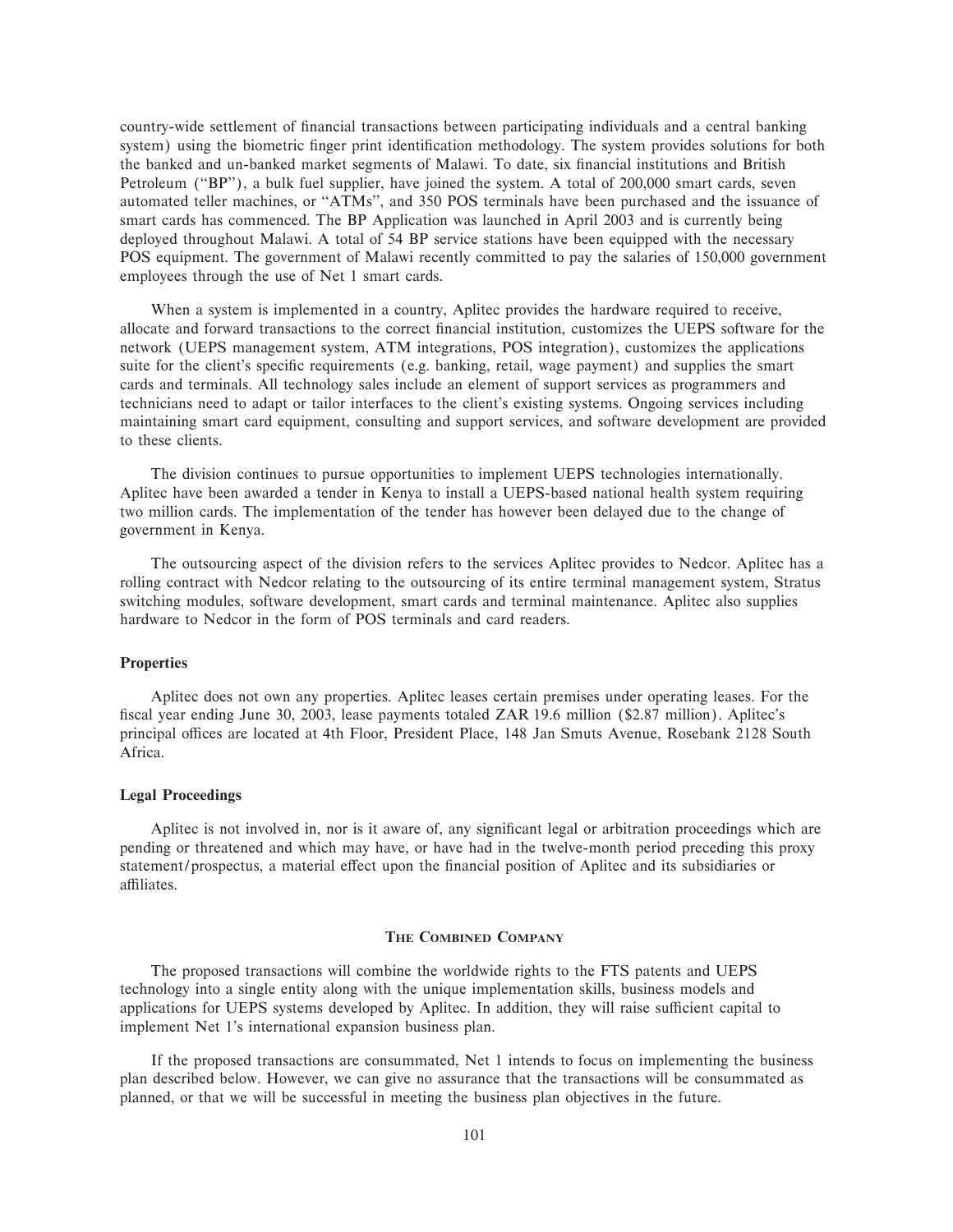### **Market Focus**

In an effort to efficiently allocate Net 1's resources, we have identified two distinct markets for Net 1's products, based on the benefits that cardholders, merchant cardholders and others would find desirable from the payment system. Each of these markets will require different marketing strategies.

The first and primary set of markets for the technology is the "less developed markets", which are characterized by a lack of reliable, extensive and inexpensive telecommunications and related infrastructure systems. These markets have relatively little penetration of credit or debit cards, and a large portion of the population does

not have access to traditional banking services. Aplitec has substantial experience in developing and tailoring UEPS applications to meet the specific needs of potential clients in these environments. Net 1 intends to leverage Aplitec's experience to secure new contracts in other less developed markets.

The second set of markets is the ""more developed markets.'' These markets have reliable, extensive and inexpensive telecommunications networks, a considerable penetration of credit and debit card services, and the vast majority of their populations have access to banking products.

*Less Developed Markets.* Net 1's present competition in the less developed markets is principally cash. In addition, other companies are developing smart-card based systems for these markets, some of which may become competitive. The less developed markets comprise the great majority of the world's population, and there is generally no alternative to cash in these markets. Due to their lack of infrastructure, these markets have not been particularly attractive to alternative payment systems such as debit and credit cards. Net 1 believes that its product is particularly well suited for these markets, and while individual transactions may be smaller than in developed markets, the volume of these transactions is potentially much greater, representing a significant opportunity for attaining licensing fees and joint ventures.

Net 1's goal in these markets is to provide a payment system to the population as an alternative to cash. Cash is expensive to handle in terms of the costs associated with administering a cash float and is particularly prone to theft. Moreover, since people in less developed markets do not have access to traditional banking products, they therefore do not deposit their money in secure savings accounts on which they earn interest. The Net 1 UEPS system can enhance the lives of the populations of these developing markets by affording them much greater security with respect to their money and making available banking products such as interest bearing savings accounts. In addition, by simplifying the administrative burden and removing the costs associated with handling cash, Net 1's system will result in significant savings to employers, governments and merchants. A significant focus of Net 1 in these markets, therefore, is to identify local licensees and/or joint venture partners that it believes will be in a position to effectively market the payment system to employers and governments.

Net 1's general strategy is to market the UEPS system to those who presently transfer money to others, like employee wages or government benefits. These entities would enter into arrangements with a card issuer, who would then issue cards to their employees or beneficiaries. The wages or benefits for these cardholders would then be loaded onto their cards, thus avoiding the need for the distribution of cash or checks. The funds loaded onto the cards could then be used at local merchants that accept the card for purchases of goods and services. Cash could also be obtained from the card at local banks or retail establishments. The goal is to develop a large installed cardholder base in the most efficient manner. Once a region has a sufficient number of cardholders, additional merchants can be solicited and the payment system expanded. As the cardholder base grows, additional benefits inherent in the UEPS will become recognized and the system will continue to grow. Net 1 is also exploring initiatives in these markets to utilize the UEPS in connection with public transportation, taxis and prepaid utility services such as telephones, electricity and water.

The proposed transactions will allow Net 1 to leverage Aplitec's experience and skills to develop, customize and implement the UEPS in other parts of the world. Over the last five years, Aplitec has successfully implemented systems in South Africa, Malawi, Ghana, Burundi, Mozambique and Rwanda in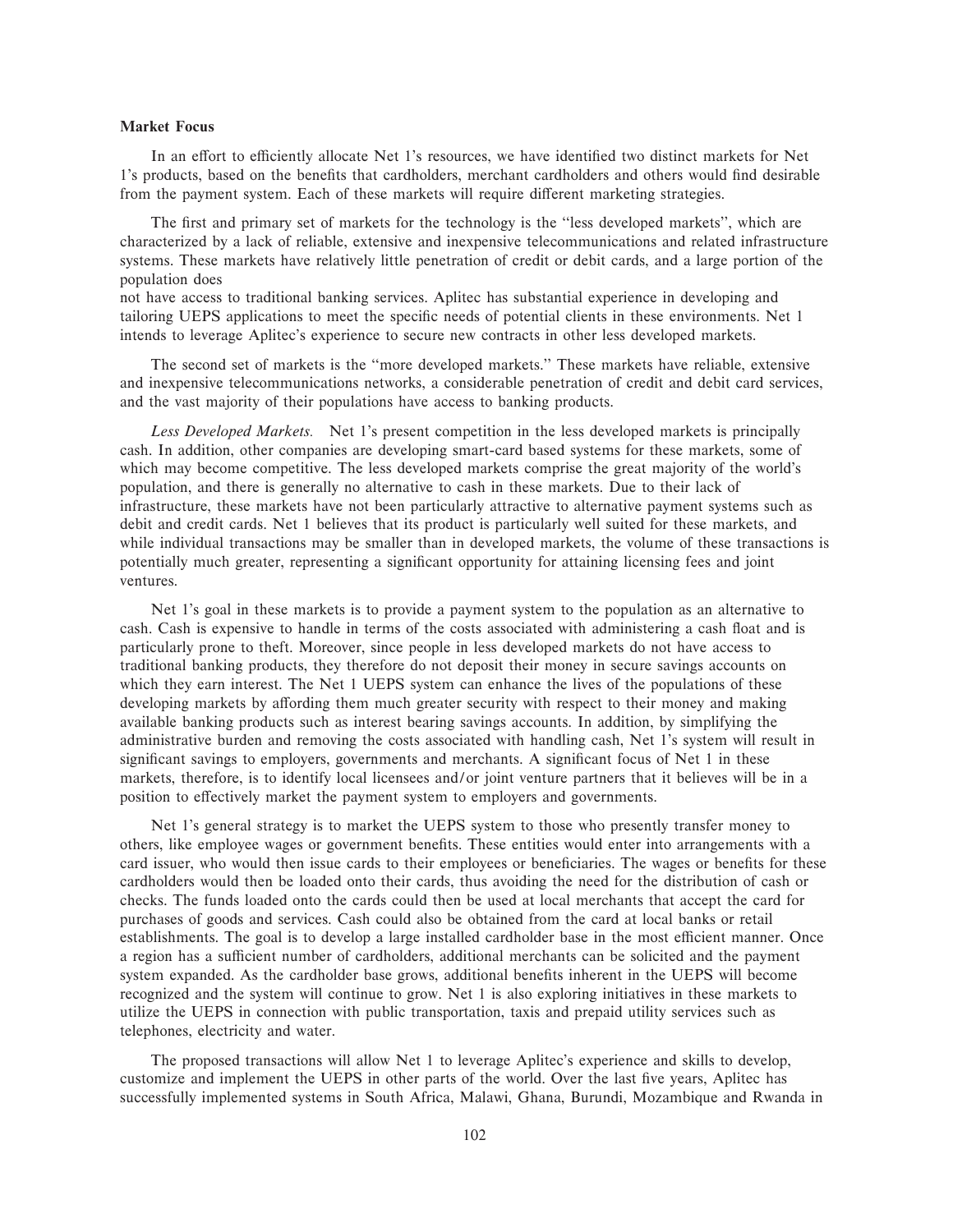applications ranging from the distribution of social welfare grants to integrated national switching systems. Net 1 intends to actively pursue opportunities in less developed markets after completion of the proposed transactions.

*The Developed Markets.* Our principal competition in the developed markets is the existing base of credit and traditional debit cards, as well as cash, checks and other forms of payment. In addition, several other companies are developing smart card-based payment systems. In order to effectively compete in this market, an alternative payment system must offer some identifiable benefit to the cardholder and the merchant cardholder. We believe that our product offers substantial benefits over existing payment systems in connection with payments for goods and services over the Internet and other selected environments.

One significant impediment to the growth of commerce over the Internet is the reluctance of consumers to broadcast sensitive credit or debit account information. Moreover, Internet transactions settled by credit card are not generally verified, resulting in increased costs for the on-line merchant. There is a need in this market for a payment system which can provide on-line merchants with instant, verified transfers of payments from customers, while not requiring the customer to transmit any information over the Internet which can identify the customer's payment account. We believe that the Net 1 FTS/UEPS payment system can meet these objectives as well as provide additional benefits to on-line consumers and merchants.

We envision a system in which consumers can use their existing account at a financial institution to load their cards with funds. This procedure will be able to operate in many different ways, depending on the relationship between Net 1 and the specific financial institution. If no relationship exists, a simple debit or stop order could be used to allow the cardholder to load his or her UEPS smart card through a simple Internet application, utilizing any personal computer equipped with a smart card reader. In the case where the financial institution is a licensee of Net 1, the debit or stop order would not be required to achieve the above mentioned result. Interest rates and other incentives could be offered to cardholders as an incentive to maintain higher balances on their UEPS smart cards. Internet merchants would then be able to accept guaranteed payments for the goods or services they offer over the Internet. Merchants and service providers would be able to deposit these payments in any financial institution on a daily basis. Cardholders would be protected against the unauthorized use of their card and would always maintain a full audit trail of all their transactions.

Our Internet payment solution is similar to our standard off-line POS transaction. Our ability to readily adapt UEPS to Internet transactions is due to the patented end-to-end security protocol that ensures that any active communication can only be interpreted by the cardholder and the merchant cardholders. We believe that the risk of fraud, repudiation or non-payment is less than competing systems.

Net 1 intends to have a system that can provide payment functionality in pay-as-you-use services. These services include, for example, access to databases or other information systems, professional advice or advanced software or special application systems. There are other competing systems that have been proposed for these markets. Our continuous debit function could ensure that payment is made while the service is being used. This same functionality can be used in applications such as fuel dispensing and telephonic communication.

We intend to market this product to on-line retailers and service providers and will develop a final product based on the specifications for the system required by these entities. Once there is a sufficient installed base of cards, Net 1 will then broaden its focus to conventional banking and retail applications in these markets.

### **Identified Sources of Revenue**

Net 1 has identified several potential general sources of revenue, including:

- ' manufacture licensing;
- ' software licensing;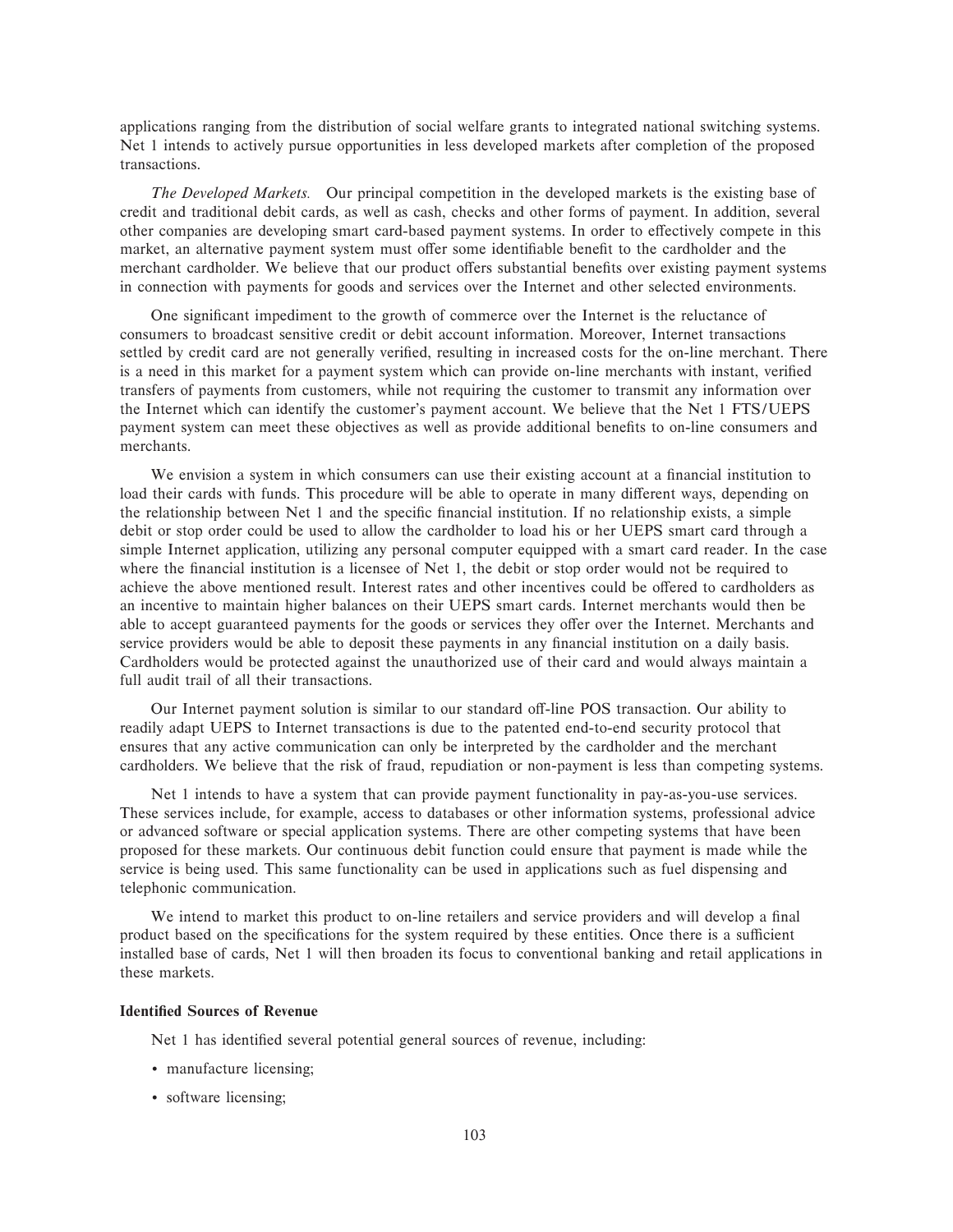- ' usage licensing;
- ' joint ventures; and
- ' hardware sales.

In 2002, Net 1's revenue consisted of license fees collected by Net 1 Holdings (see below) from UEPS system users in Burundi, Latvia, Ghana, CIS and Malawi, as well as license usage fees from Visa International Service Association. While none of the other sources of revenue have yet been developed, the proposed transactions will:

- provide Net 1 with sufficient capital to actively market the technology and secure new business;
- ' provide Net 1 with a history of successful UEPS implementations as proof of the concept; and
- ' allow Net 1 to leverage Aplitec's experience and skills to design and implement Ñnancially viable UEPS systems.

*Manufacture Licensing.* As part of our business plan, Net 1 will license manufacturers to produce UEPS smart cards. We will collect a licensing fee for each card manufactured, and we will further generate fees for access to product information and workshop materials.

Manufacturers of POS terminals and prepaid utility meter terminals who wish to produce terminals capable of supporting FTS based applications will be licensed by Net 1. It is anticipated that these manufacturer licenses will be based on a variety of payment systems, including annual payments, perterminal payments or transaction fees. Generally, the terminals used in connection with the FTS/UEPSbased payment system, unlike other payment systems, do not require a great deal of technology as the security process used by the payment system is managed in its entirety by the two smart cards transacting at the time. Manufacturers, therefore, can mass-produce low cost terminals for the Net 1 FTS/UEPS payment systems. These potential revenues have now been limited to U.S.-based manufacturers, as the European FTS patent has been revoked. The proposed transactions will extend this potential revenue stream to manufacturers in South Africa and its surrounding territories.

Neither Net 1 nor Aplitec currently has any material manufacturing licenses in place. Aplitec's smartcards are currently manufactured in France by Gemplus and Sagem, and in the United States by Atmel, and its terminals are manufactured in France by Sagem Monetel and Xiring.

*Software Licensing.* Net 1 will require that all ultimate users of the software supporting the UEPS smart cards receive a license, for which Net 1 will charge a fee. It is anticipated that this software license will include an annual fee as well as a transaction-based fee.

Usage Licensing. We will license entities that will operate specific applications that use FTS intellectual property or the combined FTS/UEPS payment system. We anticipate that the license fees for these licenses will include a combination of annual fees as well as transaction fees.

The proposed transactions will consolidate the ownership of and rights to the technology under Net 1. Using Aplitec's track record of successful UEPS implementations and its skills in developing and modifying the UEPS to meet client specific needs, Net 1 will be able to effectively market the UEPS payment system to potential customers across the world.

*Joint Ventures.* We will explore opportunities to form joint ventures with entities within particular geographic territories. The joint venture partner will act as a system operator in that territory. Under this scenario, we will act as a licensor and may have an equity interest or other participation in the licensee. It is contemplated that we will enter into technology and know-how transfer agreements in exchange for our interest in the joint venture and the other joint venture partner or partners will contribute capital and other expertise necessary to exploit the technology in the given territory. Joint ventures will create ongoing revenue streams resulting from the profits of the joint venture and ongoing license fees referred to above.

To date, Net 1 has had no experience in implementing UEPS systems, which necessitated the Distribution Agreement with Aplitec. As a result, these joint venture opportunities have not arisen. Should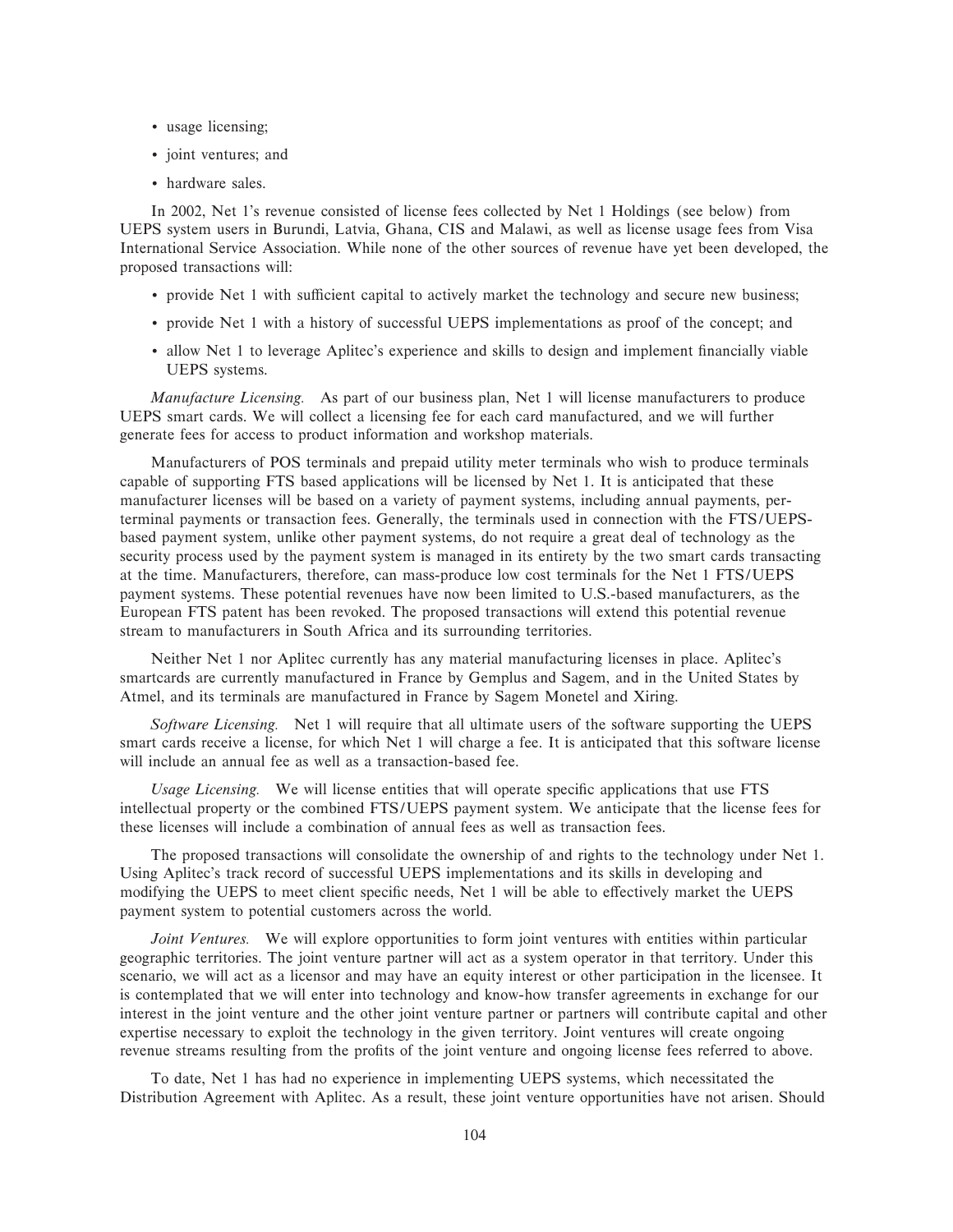the proposed transactions be consummated, there will be significant scope for Net 1 to enter into these joint venture arrangements in territories in which Aplitec has either implemented UEPS systems or has been awarded contracts to implement these systems.

Neither Net 1 nor Aplitec currently has any joint ventures in place.

*Hardware Sales.* We will pursue arrangements with smart card and terminal manufacturers, which will enable us to purchase these items in volumes at preferential prices. Aplitec does not currently have any manufacturing facilities, but rather outsources hardware manufacturing to third parties. Aplitec then licenses this hardware within South Africa and its surrounding territories. For the fiscal year ending June 30, 2003, Aplitec generated UEPS related hardware sales of ZAR 61.4 million (\$9.0 million). Similarly, we contemplate selling these items to our licensees, passing along a portion of the price savings.

# **Competition**

In addition to competition that we face from the use of cash, checks, credit and debit cards and other existing payment systems, we have identified a number of other products currently being produced that use smart card technology in connection with a fund transfer system. These include Mondex, Proton and EMV, which represent products from Visa, MasterCard and Europay. We believe that the UEPS technology can be distinguished from these competitors in a number of significant ways.

The most significant advantages of Net 1's products are the following:

- ' *Lower Manufacturing Costs.* Since the terminals required for UEPS transactions act only as a power supply and communication channel for smart cards, thus requiring a minimal amount of processing capacity and memory, they can be manufactured at a fraction of the cost of other similar terminals, which generally require sophisticated security and communication hardware components. Furthermore, the UEPS terminals do not require specialized technical expertise to be installed as these terminals can be bought "off the shelf" and installed by the vendor by following a few simple steps;
- ' *Flexibility.* Net 1's terminal network stores all of the relevant information required to perform a financial transaction on a holder's smart card, and thus can operate "off-line" (i.e. without the need for a data communication session to be active during the transaction) or "on line" through the use of any communications infrastructure, including satellite, microwave, radio, landlines or any other distribution channel. By contrast, the terminals utilized by our competitors store all relevant information on a host computer and therefore must operate "on line";
- *Increased Security.* Each transaction utilizes a unique sequencing algorithm that allows verifiable auditing of the transaction creating a loss tolerant system. This enables the detection and subsequent elimination of fraudulent activity and an ability to replace lost or stolen cards. In addition, UEPS supports pin code and biometric verification of the cardholder at the time of transacting, thus reducing the risks of fraud; and
- ' *Ease of Transferring Funds.* The encryption security protocols enable cardholders to receive fundloading instructions from a third party through any unsecured communications channel such as word of mouth, telephone, newspaper or any analogue or digital network. Such loading instructions consist of ten-digit codes that the cardholder enters into any UEPS-enabled terminal. The code, along with the amount to be transferred, the cardholder's PIN or biometric identifier and the smart card's unique serial number (which is encrypted on the card) is then verified by the card and the requested financial transaction is processed.

In addition, the UEPS technology includes functionality that allows:

' transparent and automatic recovery in the event of transaction failure resulting from terminal hardware or software problems;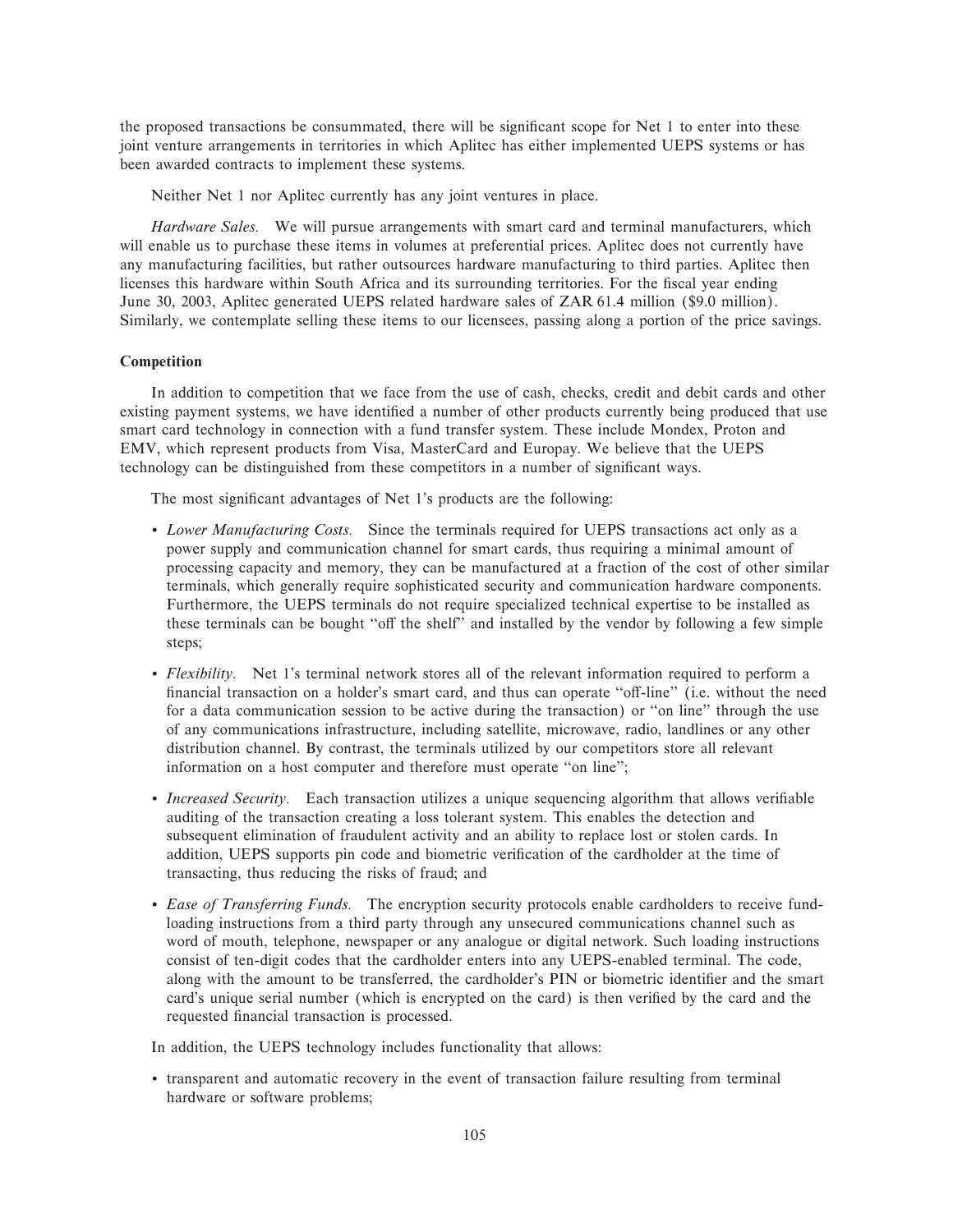- ' the smart card itself can be used as proof of purchase, replacing the need for a separate ticket and ticketing system, for example, on buses, trains or the lottery;
- continuous debiting of value off the smart card, which in turn allows for simultaneous vending and debiting in unattended environments such as fuel dispensing and telephony;
- ' speed of processing that is mandatory in applications such as transportation and access control; and
- ' open or restricted purses that are required to implement certain applications such as pension and welfare distribution and specific funding initiatives.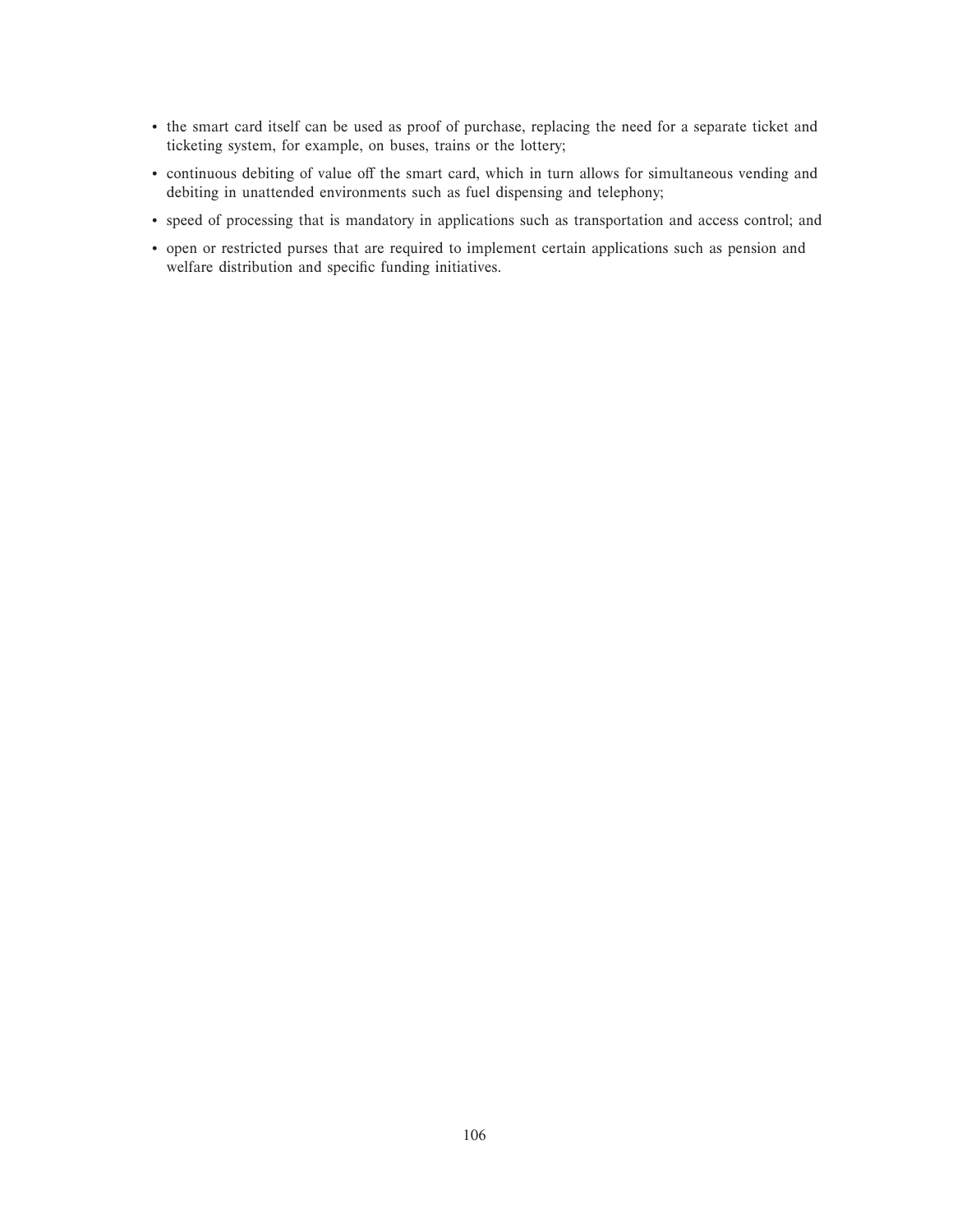# **MANAGEMENT'S DISCUSSION AND ANALYSIS OF FINANCIAL CONDITION AND RESULTS OF OPERATIONS**

The following are the managements' discussions and analyses of the financial condition and results of operations of Net 1 and Aplitec, respectively. The following discussions and analyses should be read in conjunction with the financial statements of Net 1 and Aplitec and the notes thereto and the pro forma combined financial information appearing elsewhere in this proxy statement/prospectus.

# **NET 1**

|                                          |              | Year Ended December 31, |              |            |              |                                    |               |            |               |            |
|------------------------------------------|--------------|-------------------------|--------------|------------|--------------|------------------------------------|---------------|------------|---------------|------------|
|                                          |              | 1999<br>2000<br>2001    |              |            |              |                                    |               | 2002       |               | 2003       |
|                                          |              |                         |              |            |              | (In US\$, except number of shares) |               |            |               |            |
| <b>Income Statement</b>                  |              |                         |              |            |              |                                    |               |            |               |            |
| Revenue                                  |              |                         |              |            |              |                                    | <sup>\$</sup> | 157,565    | <sup>\$</sup> | 41,017     |
| Administrative expenses                  | <sup>S</sup> | 267,161                 | $\mathbb{S}$ | 336,685    | <sup>S</sup> | 677,879                            |               | 324,615    |               | 322,907    |
| Financing costs                          |              |                         |              | (475)      |              | (284)                              |               | (108)      |               | (21)       |
| (Loss)/Profit from<br>operations         |              | (267,161)               |              | (336,210)  |              | (677, 595)                         |               | (166, 942) |               | (281, 869) |
| Basic EPS                                |              | (0.02)                  |              | (0.03)     |              | (0.04)                             |               | (0.01)     |               | (0.02)     |
| Diluted EPS                              |              | (0.02)                  |              | (0.03)     |              | (0.04)                             |               | (0.01)     |               | (0.02)     |
| Cash dividends paid                      |              |                         |              |            |              |                                    |               |            |               |            |
| <b>Balance Sheet</b>                     |              |                         |              |            |              |                                    |               |            |               |            |
| Total assets $\dots\dots\dots\dots\dots$ |              | 87,470                  |              | 795,623    |              | 90,902                             |               | 114,039    |               | 12,754     |
| Total liabilities                        |              | 145,720                 |              | 185,353    |              | 158,227                            |               | 348,306    |               | 528,920    |
| Shareholders' equity                     |              | (58,250)                |              | 610,270    |              | (67, 325)                          |               | (234, 267) |               | (516, 136) |
| Shares outstanding at                    |              | 10,873,244              |              | 15,852,856 |              | 15,852,856                         |               | 15,852,856 |               | 15,852,856 |

# **Selected Historical Financial Data of Net 1**

Net 1 is a development stage company, has a limited operating and financial history and is subject to the risks, uncertainties and problems frequently encountered by companies in early stages of operation. Net 1's historical results of operations are not necessarily indicative of the results of operations to be expected in the future.

# **Introduction to Results of Operations**

# *Net Revenues*

Net 1 has identified several potential general sources of revenue including:

- ' manufacture licensing,
- ' usage licensing,
- ' joint ventures, and
- ' hardware sales.

Net 1 Holdings has received license usage fees during 2003 from Visa International Service Association and FTS licensees for Latvia, Burundi, Malawi, Rwanda and Nigeria.

None of the other sources of revenue has yet been developed and there can be no assurance that any will develop.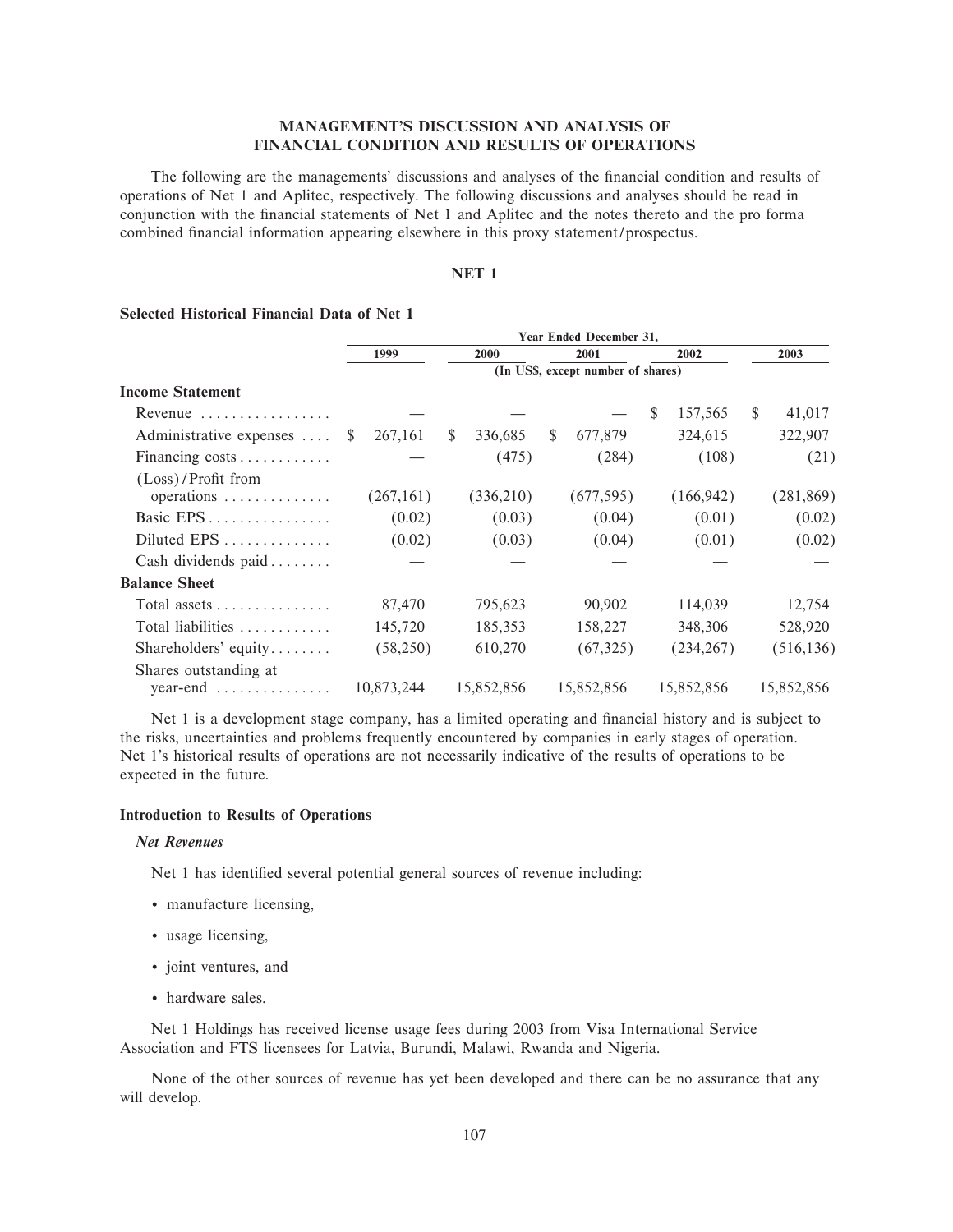### *Manufacture Licensing*

Licenses will be required by all manufacturers that produce smart cards that incorporate into their embedded computer chip applications that utilize the FTS patents. Net 1 intends to charge a fee to smart card manufacturers for each smart card produced by such manufacturer that includes the FTS application. In addition, it is anticipated that a yearly fee will also be charged which will entitle the manufacturers to product information and workshop materials from Net 1.

Manufacturers of POS terminals and prepaid utility meter terminals who wish to produce terminals capable of supporting FTS based applications will be licensed by Net 1. It is anticipated that these manufacturer licenses will be based on a variety of payment systems including, for example, annual payments, per-terminal payments or transaction fees, depending upon the particular circumstances. Generally, the terminals used in connection with the FTS/UEPS based payment system, unlike other payment systems, do not require a great deal of technology as the security process used by the payment system is managed in its entirety by the two smart cards transacting at the time. Manufacturers, therefore, can mass-produce low cost terminals for the Net 1 FTS/UEPS payment systems. These potential revenues have now been limited to manufacturers that are U.S.-based as the European FTS patent has been revoked.

### *Usage Licensing*

We will license to entities that will operate specific applications that use the FTS patent or the UEPS technology. We anticipate that the license fees for these licenses will include a combination of annual fees as well as transaction fees.

Net 1 receives revenue from Net 1 Holdings from all sales of licenses equal to Net 1 Holdings annual net profit before amortization. Net 1 will recognize the revenue in the period when the financial statements of Net 1 Holdings become available and will report the revenue on a net basis as Net 1 is acting as an agent for Net 1 Holdings under the Patent and Technology Agreement dated May 3, 2000.

Net 1 Holdings has received license usage fees during 2003 from Visa International Service Association and FTS licensees for Latvia, Burundi, Malawi, Rwanda and Nigeria.

In 2003, Net 1 recorded revenues of \$41,017 from Net 1 Holdings.

# *Joint Ventures*

We will explore opportunities to form joint ventures with entities within particular geographic territories. The joint venturer would then act as a system operator in that territory. Under this scenario we will act as a licensor and may have an equity interest or other participation in the licensee. It is contemplated that we will enter into technology and know-how transfer agreements in exchange for our interest in the joint venture and the other joint venture partner or partners will contribute capital and other expertise necessary to exploit the technology in the given territory.

#### *Hardware Sales*

Net 1 will pursue arrangements with smart card and terminal manufacturers which will enable us to purchase these items of hardware in volumes at preferential prices. We contemplate selling these items to our licensees, passing along a portion of the price savings. These revenues will only become possible if we are able to raise the funds we require to operate Net 1 as per the business plan.

#### *Operating Expenses*

Net 1's operating expenses consist primarily of statutory expenses, administrative expenses, business development expenses and travel expenses. In addition, Net 1 historically has incurred operating expenses related to its outsourcing agreements and a consulting agreement with Claude Guerard, its Chief Executive Officer.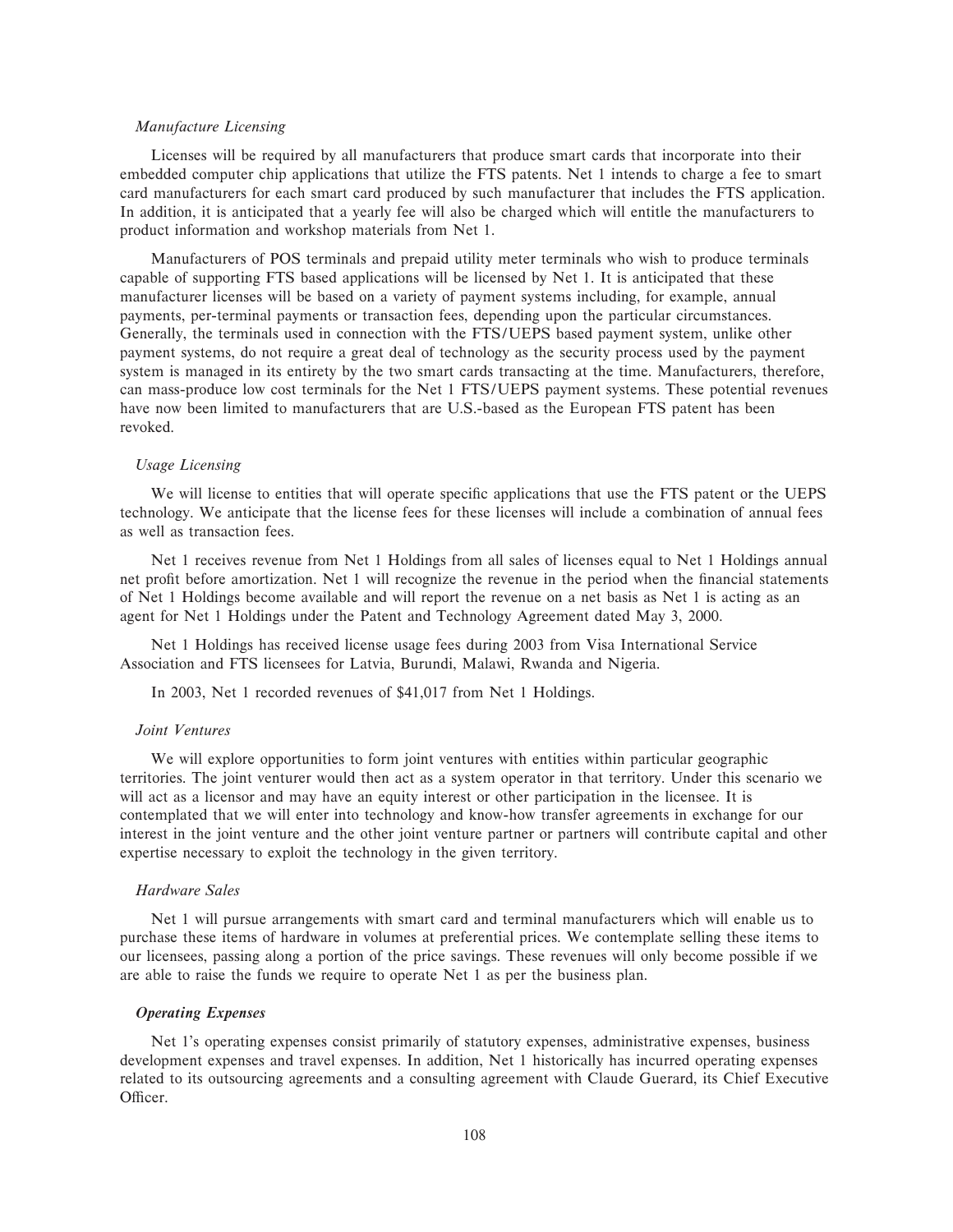# **Results of Operations**

#### *Year Ended December 31, 2003 Compared to Year Ended December 31, 2002*

Management continues to be actively involved in negotiations to secure sufficient equity and/or debt financing to fund Net 1's business plan.

On April 30, 2003, Net 1 retained the Brait Group to provide advisory services and assistance in order to raise equity and/or debt funding for Net 1. On October 24, 2003, the Company announced that it was completing financial arrangements to secure approximately \$150 million, including amounts to be raised from the Brait Consortium. The financing would comprise sales of Net 1 common stock to the Brait Consortium for \$0.50 per share, or a total capital contribution of approximately \$53 million, and a share issuance, in connection with the reinvestment option, of approximately \$97 million. The \$53 million raised from the Brait Consortium will enable Net 1 to make an offer to acquire Aplitec, as well as providing working capital to enable Net 1 to expand its operations and develop its internal infrastructure on an international basis. The share issuance will consist of shares of Net 1 special convertible preferred stock issued for the benefit of Aplitec shareholders who elect the reinvestment option and Brait with respect to those shareholders who do not elect the reinvestment option. The \$97 million is calculated based on the number of Aplitec ordinary shares outstanding (236,977,187) multiplied by the price per share that the Brait Consortium will pay in respect of its investment in Net 1 (ZAR 2.85) and divided by ZAR 7.00, which is the exchange rate at which the reinvestment option has been set. This amount is not impacted by the number of Aplitec shareholders who elect the reinvestment option since the consideration either is received from the Brait Group or by way of the Aplitec shareholders electing to reinvest rather than opting for cash.

Net 1, through the Brait Group, has provided the board of directors of Aplitec with an offer to acquire substantially all the assets and all of the liabilities of Aplitec (excluding ZAR 300 million of cash plus enough cash as is necessary to pay holders of Aplitec shares an additional amount equal to ZAR 0.25 (\$0.04) for each ordinary Aplitec share for which such Aplitec shareholder elects the cash option) for approximately \$129 million through a combination of cash and a share exchange offer to Aplitec's shareholders also at a purchase price per share of \$0.50. Aplitec is engaged in the sales, maintenance and development of UEPS smart card based products in South Africa and its surrounding territories with revenues of approximately \$100 million. Aplitec has approximately 2,100 employees. Completion of the financing is subject to compliance with regulatory requirements in South Africa and in the United States, including an increase in the authorized capitalization of Net 1 to permit the shares to be issued.

In the short term, management has continued the suspension of various expenses, including payments pursuant to its consulting agreement with its chief executive officer, Claude Guerard.

Management continues to be actively involved in negotiations with potential clients in view of reaching two main targets:

- ' To establish partnership agreements with IT services and Ñnancial services entities, which would provide the total technical support required by Net 1's licensees to launch and develop their own applications based on the FTS and the related UEPS technology and service.
- ' To develop Net 1's licensee network on a worldwide basis. We have granted licenses in Latvia, Burundi, Ghana, Rwanda and Malawi, and are currently in negotiations with potential licensees in other countries of Africa. An Australian organization has approached Net 1 for an FTS license for Australia and New Zealand. Negotiations continue regarding the possible grant of licenses for territories in the Pacific Rim.

# **Revenue**

Net 1 received revenue from Net 1 Holdings from all sales of licenses equal to Net 1 Holdings' annual net profit before amortization. Net 1 recognized the revenue in the period when the financial statements of Net 1 Holdings become available and will report the revenue on a net basis as Net 1 is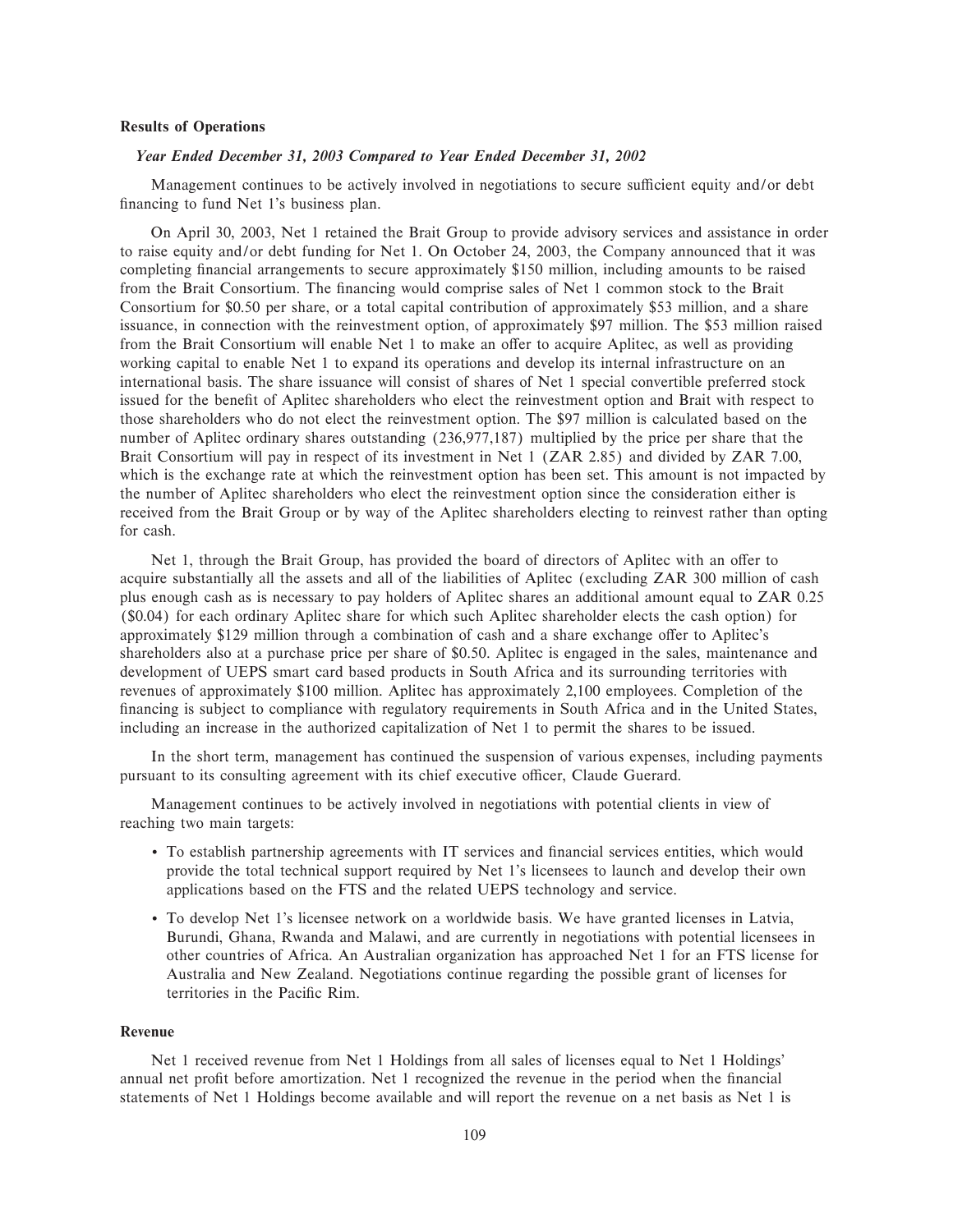acting as an agent for Net 1 Holdings pursuant to a Patent and Technology Agreement dated May 3, 2000. Effective July 1, 2002, Net 1 entered into a new Distribution Agreement with Net 1 (Pty), which replaced a previous agreement. Under this Agreement, Net 1 (Pty) markets, sells and implements UEPS systems on behalf of Net 1. Any license fees arising from sales by Net 1 (Pty) are paid to Net 1 via Net 1 Holdings, for which Net 1 (Pty) receives a commission of 9.5% of all license fees paid by the customer for the duration of the license's existence. This fee is only applicable for new licenses and upgrades of existing licenses. As a result of the revocation of the European FTS patent, Net 1 will be unable to collect any patent royalties in the European Union. However, Net 1's business plan does not consider such royalties to be a major source of revenue because the key to Net 1's business operations in Europe is the UEPS technology rather than the FTS patent.

Net 1's revenue decreased by \$116,548 in 2003 from \$157,565 to \$41,017. This is due to a decrease in license fees and an increase in related expenses, as shown in the following chart:

|                                             | <b>Year Ended</b><br>December 31,<br>2002 (Included in<br><b>Net 1 Fiscal 2003)</b> | <b>Year Ended</b><br>December 31,<br>2001 (Included in<br><b>Net 1 Fiscal 2002)</b> | Increase/<br>(Decrease) in<br>Net 1 Revenue |
|---------------------------------------------|-------------------------------------------------------------------------------------|-------------------------------------------------------------------------------------|---------------------------------------------|
|                                             |                                                                                     | $(In$ US\$)                                                                         |                                             |
| Revenue — License fees                      |                                                                                     |                                                                                     |                                             |
|                                             | $\Omega$                                                                            | 50,000                                                                              | (50,000)                                    |
|                                             | 5,000                                                                               | 5,000                                                                               |                                             |
| Malawi                                      | 61,532                                                                              | 61,308                                                                              | 224                                         |
|                                             | 5,000                                                                               | 5,000                                                                               |                                             |
| CIS States                                  | $\Omega$                                                                            | 68,123                                                                              | (68, 123)                                   |
| VISA                                        | 2,000                                                                               | $\Omega$                                                                            | 2,000                                       |
| Multichoice Nigeria                         | 10,000                                                                              | $\Omega$                                                                            | 10,000                                      |
| Total Revenue                               | 83,532                                                                              | 189,431                                                                             | (105, 899)                                  |
| General and administrative expenses         | 25,239                                                                              | 15,866                                                                              | (9,373)                                     |
| Taxation                                    | 17,276                                                                              | 16,000                                                                              | (1,276)                                     |
| Profit before amortization; attributable to |                                                                                     |                                                                                     |                                             |
| Net 1                                       | 41,017                                                                              | 157,565                                                                             | (116, 548)                                  |

The loss of license fees from the CIS States is due to a dispute with the local system operator, BGS Smart Card Systems AG (""BGS''), who claims that the revocation of the European FTS patent relieves it from the obligation to pay licensee fees to Net 1. Net 1 believes that the licensing fees due from BGS relate to its use of the UEPS technology, not the FTS patent and, therefore, Net 1 is currently evaluating its options on this matter. The loss of license fees from Latvia relates to the issuing of a credit note during Net 1 Holdings fiscal 2002 for an invoice raised during Net 1 Holdings fiscal 2001 for \$50,000 as a result of a dispute between Net 1 and the system operator in Latvia, Netcard. The parties agreed to waive the license fees raised by Net 1 Holdings during fiscal 2001 and that an invoice for license fees totaling \$50,000 for fiscal 2002 should be raised. The net effect of the credit note and the new invoice raised is therefore zero.

The increase in general and administrative expenses was due to payments totaling \$3,325 to Net 1 (Pty) under the Distribution Agreement, as well as costs related to Net 1's patent registrations.

# **Administrative Expenses**

Administrative expenses decreased in 2003 from \$324,507 to \$322,886. This was due to the following:

' Professional fees increased by \$101,632 in connection with the independent fairness opinion obtained from Stenton Leigh Capital Corp., as well as legal fees related to the proposed transactions;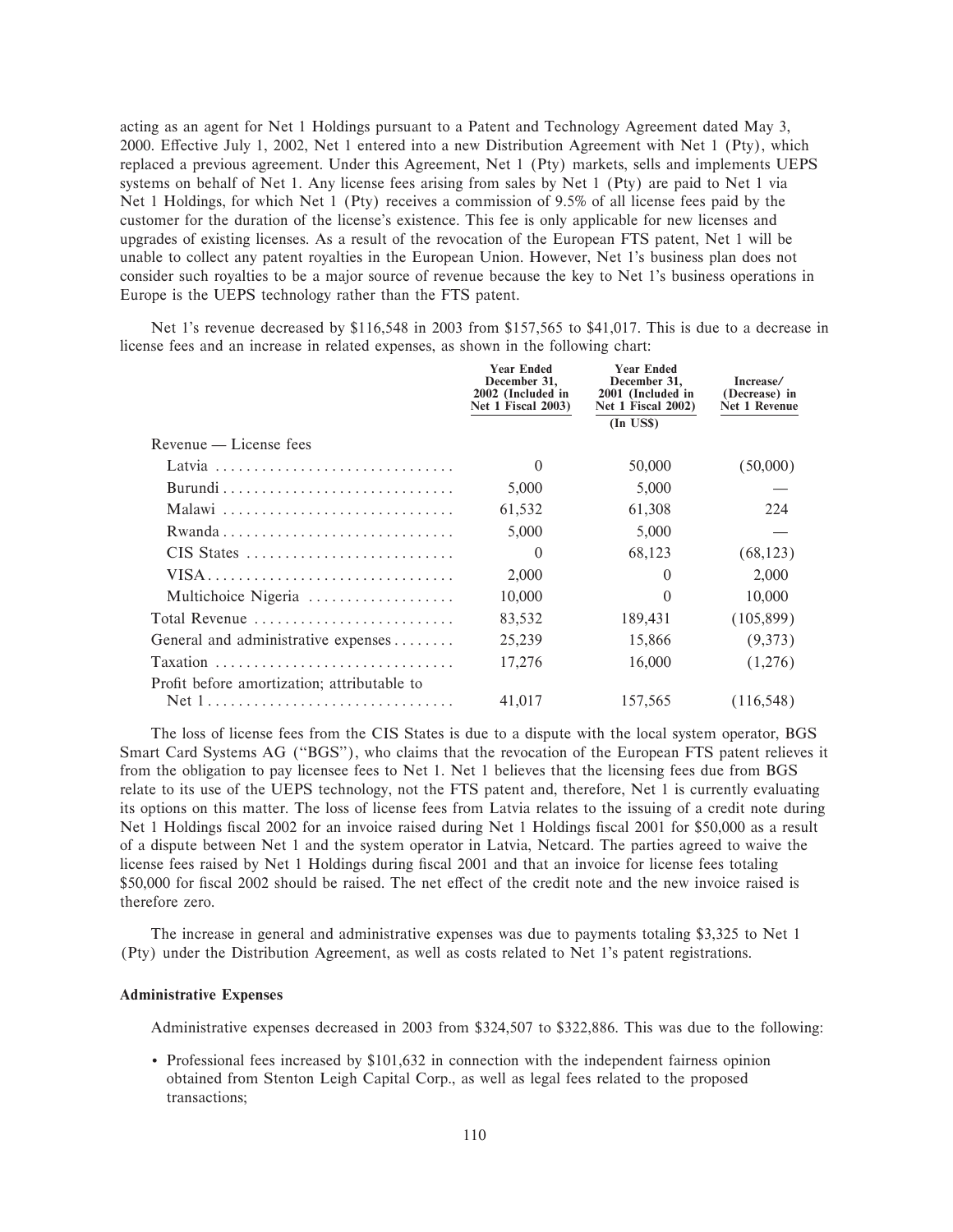- ' Subcontract fees decreased from \$75,047 to zero due to the cancellation of the Outsourcing Agreement with Net 1 (Pty); and
- Travel expenses decreased by \$24,530 due to management's efforts to minimize operating expenses.

# **Net Loss**

The significant decrease in revenue combined with the slight reduction in administrative expenses resulted in a net loss of \$281,869 in 2003. This compares with a net loss of \$166,942 for 2002. The potential benefits of income tax losses, amounting to \$95,880 in 2003 and \$56,541 in 2002, have not yet been recognized, and there is significant uncertainty as to whether we will realize these benefits.

# **Liquidity and Capital Resources**

Cash used for operating activities in 2003 was \$136,399, compared to \$54,468 in 2002. This increase was primarily due to higher operating losses, partially offset by an increase in accounts payable and accrued liabilities due to the postponement of the payment of consulting fees to our Chief Executive Officer.

Cash from financing activities was \$127,802 in 2003, compared to cash used in financing activities of \$91,703 in 2002. This reversal is due to the cash flow constraints experienced by Net 1 during 2003 and the subsequent payment of \$36,099 of Net 1's administrative expenses by Net 1 Holdings, which Net 1 now owes to Net 1 Holdings. This amount does not accrue interest and is due on demand.

The primary source of Net 1's cash has been through the sale of equity. Net 1 anticipates raising \$52.8 million from the sale of 105,661,428 shares of Net 1 common stock to the Brait Consortium during the current fiscal year. Currently, Net 1 does not have available any established lines of credit with banking institutions.

Net 1 believes that its current cash position, as well as payments due from Net 1 Holdings, are not sufficient to meet its cash needs on a short-term basis or to implement any part of its business plan. Additionally, Net 1's management believes that it is currently unable to meet its long-term liquidity needs. Should the proposed transactions not be completed, Net 1 expects that it will be forced to cease all business operations by the end of the second quarter of 2004.

Net 1's ability to continue as a going concern is dependent upon the Company's ability in the near future to (i) raise additional funds through equity financings involving affiliates, controlling shareholders, and unrelated parties, and (ii) further develop markets for its products.

# **Contingent Liabilities, Commitments and Contractual Obligations**

Net 1 does not have any capital commitments. Net 1's only contractual obligations and contingent liabilities arise from its appointment of an affiliate of the Brait Group as its financial advisor in connection with the Aplitec acquisition. For its services, the Brait Group will receive a fee based on a percentage of the capital raised to finance the Aplitec acquisition, in addition to a corporate finance fee of ZAR 1.15 million (\$168,498). If the proposed transactions are consummated, the Brait Group will be paid a fee of approximately \$3.9 million. The Brait Group has the option of applying up to \$2.5 million of its capital raising fee to purchase 5 million shares of Net 1 common stock at a purchase price of \$0.50 per share.

# *Year Ended December 31, 2002 Compared to Year Ended December 31, 2001*

During 2002, management was actively involved in negotiations to secure sufficient equity and/or debt financing to fund Net 1's business plans. On October 23, 2002, Net 1 retained Investec Limited (""Investec''), an international merchant banking group, to provide corporate Ñnance services and assistance in order to raise equity and/or debt funding for Net 1. Subsequently, on February 12, 2003, Investec and Net 1 mutually agreed to terminate the engagement. During 2002, Net 1 continued to pursue various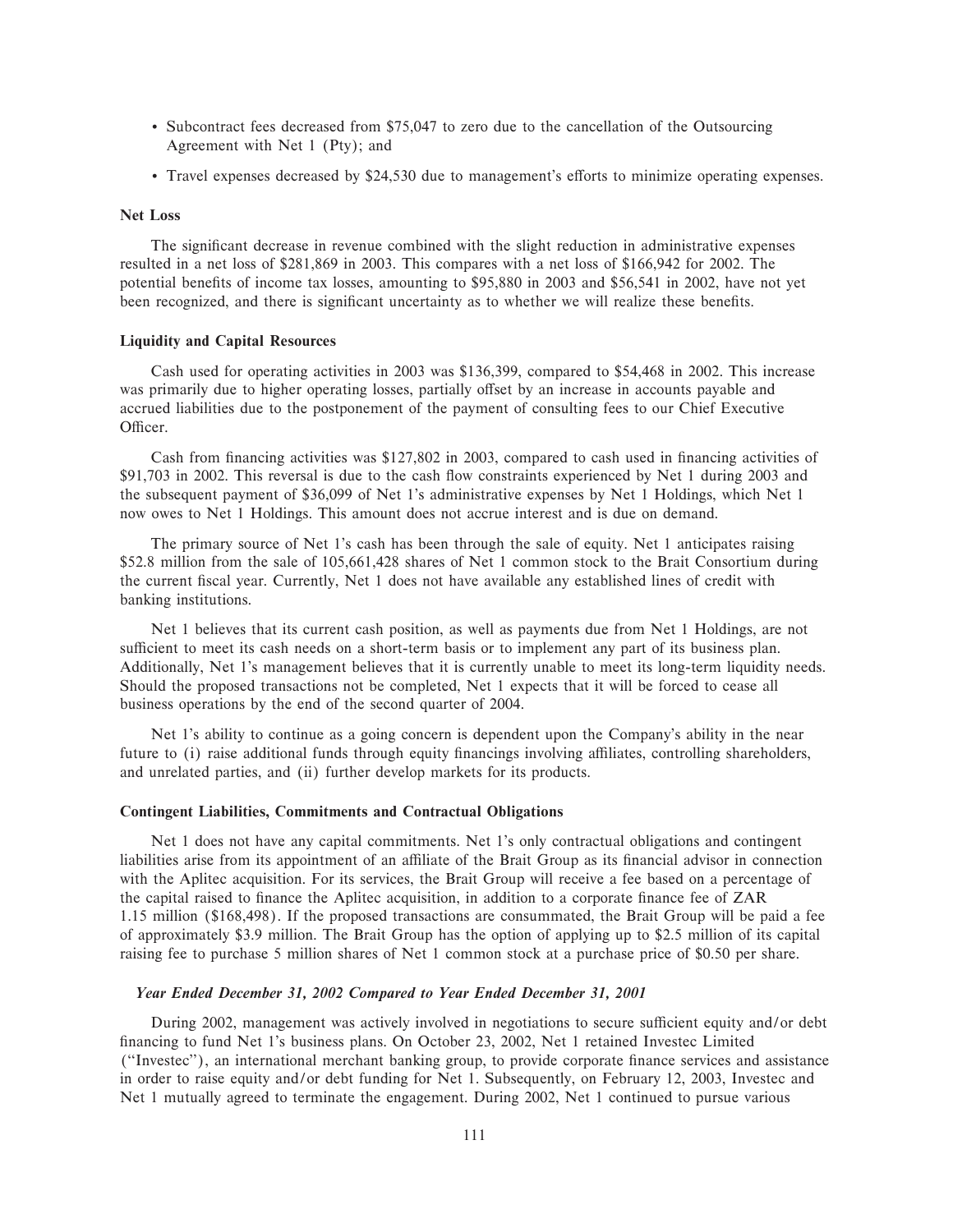negotiations to secure necessary funding either through equity/debt financing or a joint venture arrangement to develop its business.

In the short term, management has postponed various expenses including the consulting agreement with Claude Guerard and its outsourcing agreement with Net 1 (Pty).

In October 2002, Net 1 cancelled its Outsourcing Agreement with Net 1 (Pty) and both companies entered into a Distribution Agreement with an effective date of July 1, 2002. Net 1 (Pty), at its entire discretion and when it deems appropriate and under the terms and conditions as stipulated in the Distribution Agreement, will provide Net 1, with marketing, sales, administrative and technical support as an accredited UEPS integrator for any country in the world other than South Africa, Namibia, Botswana, Lesotho, Swaziland, Mozambique and Zimbabwe. Net 1 will pay Net 1 (Pty) an amount equal to 9.5% of the license fee paid by the customer for the duration of the license's existence. This fee is only applicable for new licenses and upgrades of existing licenses. Net 1 also settled its indebtedness to Net 1 (Pty) for services rendered up to July 2002 for an amount of \$50,000.

Management continues to be actively involved in negotiations in view of reaching two main targets:

- ' To establish a partnership agreement with IT services and Ñnancial services entities that would provide the total technical support required by Net 1's licensees to launch and develop their own applications based on the FTS patent and the related UEPS technologies and services. Net 1's first partnership agreement was the Distribution Agreement which became effective July 1, 2002 with Net 1 (Pty), for any country in the world expect South Africa and its surrounding territories.
- ' To develop Net 1's licensee network on a worldwide basis. We have granted licenses in Latvia, Burundi, Ghana, Rwanda and Malawi, and are currently in negotiations with potential licensees in several countries of Africa. An Australian organization has approached Net 1 for an FTS license for Australia and New Zealand. Negotiations continue regarding the possible grant of licenses for territories in the Pacific Rim.

# **Revenue**

Net 1 is still in its development stage, and principal activities have produced revenues of \$157,673, which represent license fees collected by Net 1 Holdings during 2001. License fees collected by Net 1 Holdings, during calendar year 2002 total \$41,017 and have been accounted for during Net 1's 2003 fiscal year.

Net 1 receives revenue from Net 1 Holdings from all sales of licenses equal to Net 1 Holdings annual net profit before amortization as certified by its auditors in its annual financial statement. Net 1 recognized the revenue in the period when the audited Ñnancial statements of Net 1 Holdings become available and will report the revenue on a net basis as Net 1 acts as an agent for Net 1 Holdings under the Patent and Technology Agreement dated May 3, 2000.

# **Administrative Expenses**

Administrative expenses have decreased \$353,088 from \$677,595 in the year 2001 to \$324,507 during the year 2002. This decrease resulted primarily from a reduction in business development expenses and travel costs, as well as the cancellation of the above-referenced Outsourcing Agreement with Net 1 (Pty). The fees paid under this Agreement reduced from \$356,938 in 2001 to \$75,047 in 2002 (prior to its cancellation). Management intends to keep operating expenses at the lowest possible level by developing outsourcing policies.

### **Other**

Management continues its efforts to secure the funding required to exploit the FTS/UEPS technology on a worldwide basis. During 2002, Net 1 held meetings with Jones Gable Securities, Gruntal Securities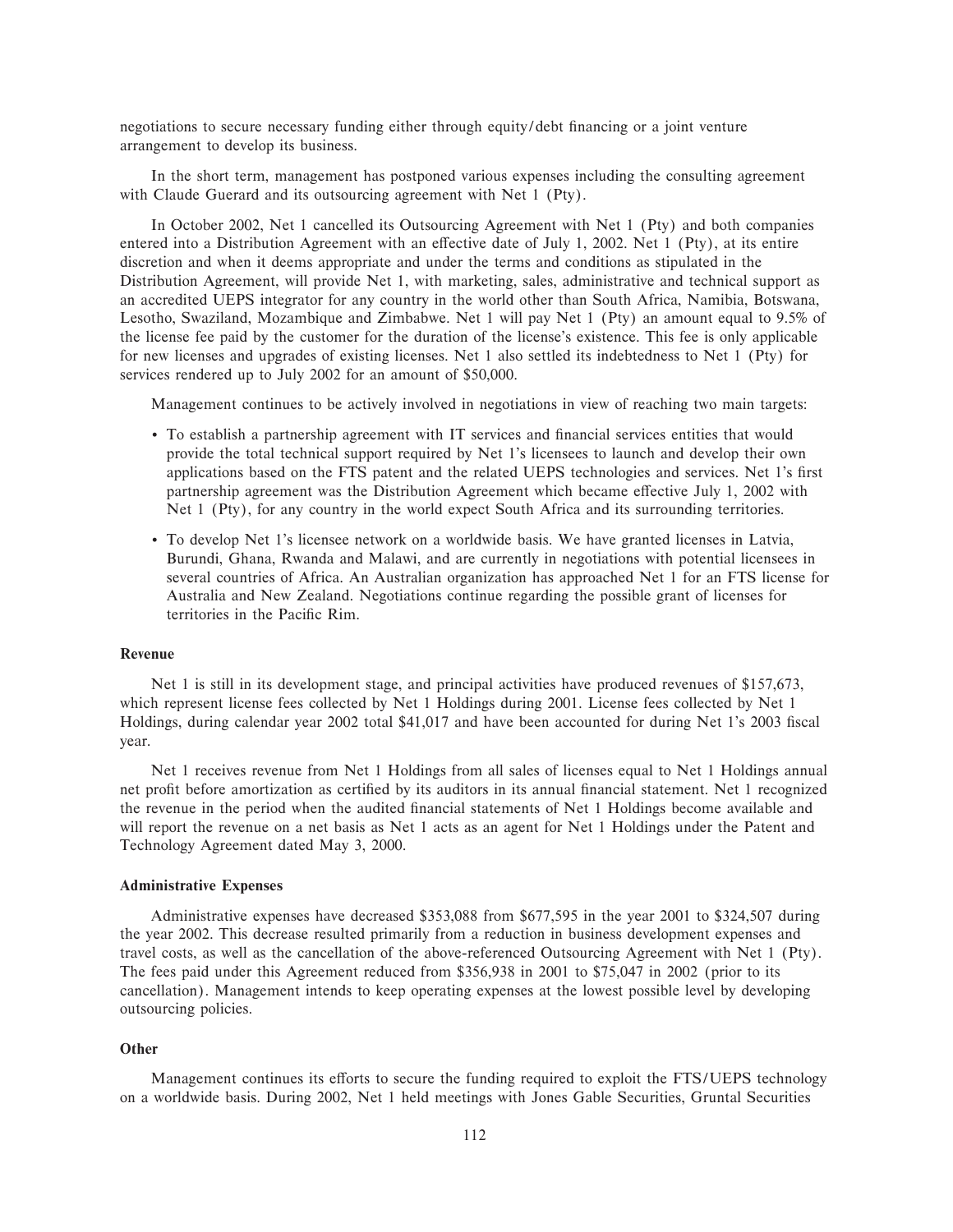and Thompson Kernaghan to explore possible funding opportunities. None of these meetings were successful.

Strategic alliances, joint ventures and/or investments in companies having expertise in IT services, financial services and proven market penetration are currently being explored.

# **Liquidity and Capital Resources**

The primary source of Net 1's cash has been through the sale of equity. As of December 31, 2002, Net 1 did not have available any established lines of credit with banking facilities.

Net 1 recognized revenue of \$157,673 for the fiscal year ended December 31, 2002 from license fees collected through December 31, 2001 by Net 1 Holdings. For the fiscal year ending December 31, 2003, Net 1 expects to receive \$41,017 from sales of licenses.

Net 1's cash position decreased \$37,235 from \$57,289 at December 31, 2001 to \$20,054 at December 31, 2002. The cash was used to fund operating expenses.

Net 1 anticipates raising additional funds from the sale of equity during 2003 and 2004. To the extent raised, such capital will be used for working capital.

Net 1 believes that its current available cash position and revenues due from Net 1 Holdings is sufficient to meet its cash needs on a short-term basis, but Net 1 will need a substantial amount of additional capital to pursue its business plans in any meaningful manner.

Net 1's ability to continue as a going concern is dependent upon Net 1's ability in the near future to (i) raise additional funds through equity financings, loans or joint venture agreements, involving affiliates, controlling shareholders, and related or unrelated parties, and (ii) further develop markets for its products.

# **Quantitative and Qualitative Disclosures About Market Risk**

Market risk generally represents the risk of loss that may result from the potential change in value of a financial instrument as a result of fluctuations in interest rates and market prices. We have not traded or otherwise transacted in derivatives nor do we expect to do so in the future. We have established policies and internal processes related to the management of market risks, which we will use in the normal course of our business operations.

# *Interest Rate Risk*

The fair value of long-term debt is subject to interest rate risk. As we currently do not have any longterm debt, and do not anticipate incurring such, we believe a change in interest rates would not have a material impact on our financial condition, future results of operations or cash flows.

# *Foreign Currency Exchange Risk*

Our revenues to date have been from Net 1 Holdings and have been denominated in U.S. dollars. In the future and as our business develops, our results of operations may be impacted by the fluctuating exchange rates of foreign currencies. Unfavorable changes in the exchange rate of a foreign currency against the U.S. dollar will result in lower revenue when translated into U.S. dollars. If in the future, currency fluctuations were to become significant, we would engage in hedging activities to deduce our foreign currency exposure, including the possible use of foreign exchange contracts.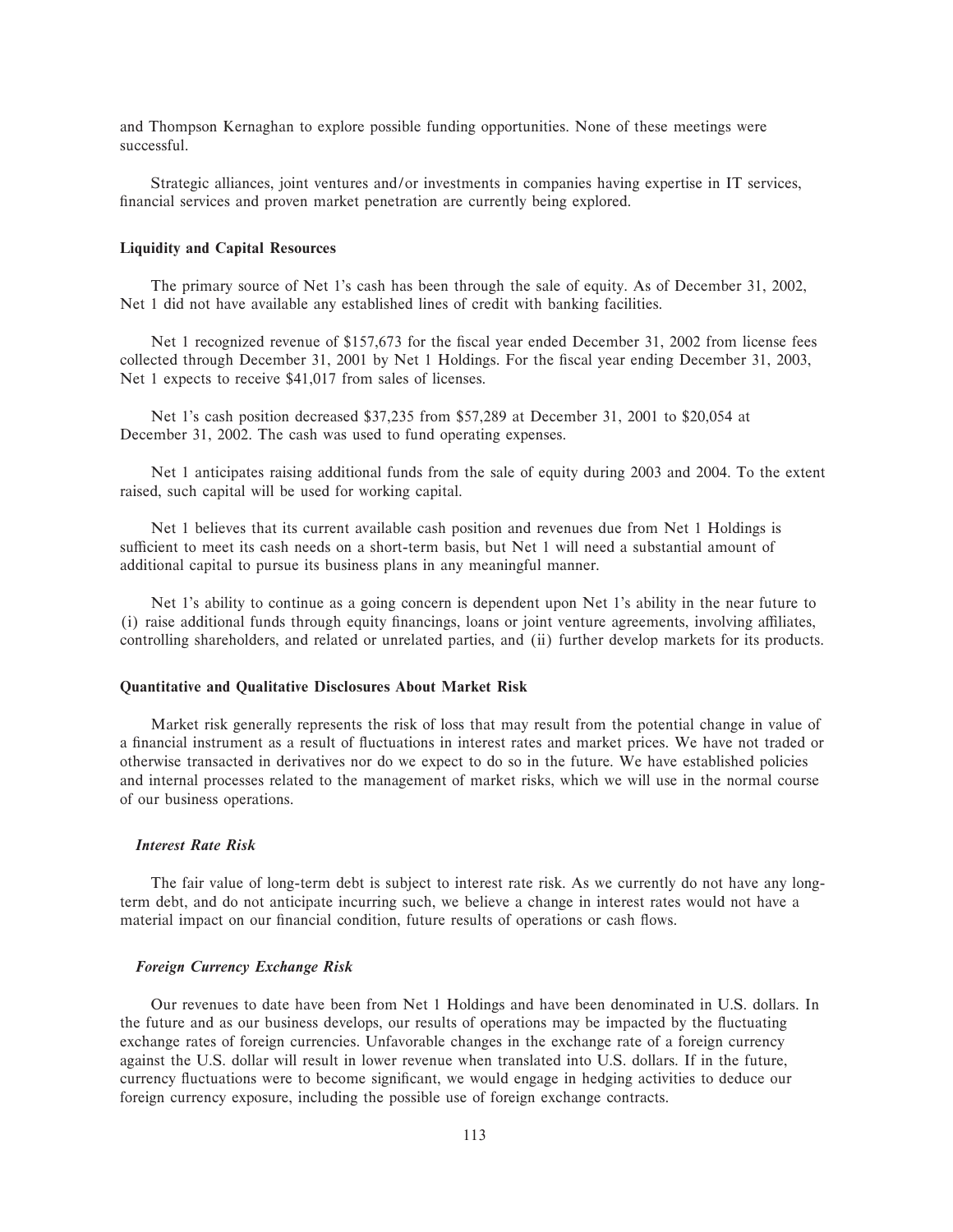# **APLITEC**

# **Selected Historical Financial Data of Aplitec**

|                                |             |             | Year Ended June 30, |                                                        |             |                            |
|--------------------------------|-------------|-------------|---------------------|--------------------------------------------------------|-------------|----------------------------|
|                                | 1999        | 2000        | 2001                | 2002                                                   | 2003        | 2003                       |
|                                |             |             |                     | (In thousands of ZAR, except share and per share data) |             | (In thousands)<br>of US\$) |
| <b>Income Statement</b>        |             |             |                     |                                                        |             |                            |
| Amounts in accordance          |             |             |                     |                                                        |             |                            |
| with South African             |             |             |                     |                                                        |             |                            |
| <b>GAAP</b>                    |             |             |                     |                                                        |             |                            |
| $Revenue \ldots \ldots \ldots$ | ZAR 241,665 | ZAR 436,860 | ZAR 557,445         | ZAR 525,585                                            | ZAR 691,484 | \$101,316                  |
| Profit from operations         | 32,703      | 79,243      | 125,756             | 135,000                                                | 175,868     | 25,768                     |
| Net profit for the year        | 29,774      | 59,558      | 93,187              | 104,033                                                | 126,187     | 18,439                     |
| Basic earnings per share       | 0.16        | 0.30        | 0.41                | 0.45                                                   | 0.53        | 0.08                       |
| Diluted earnings per           |             |             |                     |                                                        |             |                            |
| share $\ldots$                 | 0.16        | 0.30        | 0.41                | 0.45                                                   | 0.53        | 0.08                       |
| Cash dividend per              |             |             |                     |                                                        |             |                            |
| common share                   | 0.02        |             |                     |                                                        | 0.11        | 0.02                       |
| Amounts in accordance          |             |             |                     |                                                        |             |                            |
| with United States             |             |             |                     |                                                        |             |                            |
| <b>GAAP</b>                    |             |             |                     |                                                        |             |                            |
| Profit from continuing         |             |             |                     |                                                        |             |                            |
| $operations \ldots \ldots$     |             |             | ZAR 61,405          | ZAR 86,443                                             | ZAR 108,106 | \$15,840                   |
| Net profit for the year        |             |             | 61,404              | 86,444                                                 | 118,803     | 17,407                     |
| Basic earnings per share       |             |             |                     |                                                        |             |                            |
| before extraordinary           |             |             |                     |                                                        |             |                            |
| item and cumulative            |             |             |                     |                                                        |             |                            |
| effect of a change in          |             |             |                     |                                                        |             |                            |
| accounting principle           |             |             | 0.27                | 0.38                                                   | 0.46        | 0.07                       |
| Diluted earnings per           |             |             |                     |                                                        |             |                            |
| share before                   |             |             |                     |                                                        |             |                            |
| extraordinary item             |             |             |                     |                                                        |             |                            |
| and cumulative effect          |             |             |                     |                                                        |             |                            |
| of a change in                 |             |             |                     |                                                        |             |                            |
| accounting principle           |             |             | 0.27                | 0.37                                                   | 0.46        | 0.07                       |
| Basic earnings per share       |             |             |                     |                                                        |             |                            |
| after extraordinary            |             |             |                     |                                                        |             |                            |
| item and cumulative            |             |             |                     |                                                        |             |                            |
| effect of a change in          |             |             |                     |                                                        |             |                            |
| accounting principle           |             |             | 0.27                | 0.38                                                   | 0.50        | 0.07                       |
| Diluted earnings per           |             |             |                     |                                                        |             |                            |
| share after                    |             |             |                     |                                                        |             |                            |
| extraordinary item             |             |             |                     |                                                        |             |                            |
| and cumulative effect          |             |             |                     |                                                        |             |                            |
| of a change in                 |             |             |                     |                                                        |             |                            |
| accounting principle           |             |             | 0.27                | 0.37                                                   | 0.50        | 0.07                       |
| <b>Balance Sheet</b>           |             |             |                     |                                                        |             |                            |
| Amounts in accordance          |             |             |                     |                                                        |             |                            |
| with South African             |             |             |                     |                                                        |             |                            |
| <b>GAAP</b>                    |             |             |                     |                                                        |             |                            |
| Total assets $\dots\dots\dots$ | 224,476     | 266,453     | 392,255             | 510,717                                                | 682,528     | \$100,004                  |
| Total liabilities              | 110,754     | 110,910     | 83,180              | 92,262                                                 | 158,408     | 23,210                     |
| Capital and reserves           | 113,722     | 155,543     | 309,075             | 418,455                                                | 524,120     | 76,794                     |
| Shares in issue ('000s)        | 178,565     | 198,599     | 229,814             | 233,464                                                | 236,977     |                            |
| Amounts in accordance          |             |             |                     |                                                        |             |                            |
| with United States             |             |             |                     |                                                        |             |                            |
| <b>GAAP</b>                    |             |             |                     |                                                        |             |                            |
| Total assets $\dots\dots\dots$ |             |             | ZAR 479,790         | ZAR 587,853                                            | ZAR 767,473 | \$112,450                  |
| Total liabilities              |             |             | 117,111             | 155,161                                                | 215,132     | 31,521                     |
| Shareholders' equity           |             |             | 362,679             | 432,692                                                | 552,341     | 80,929                     |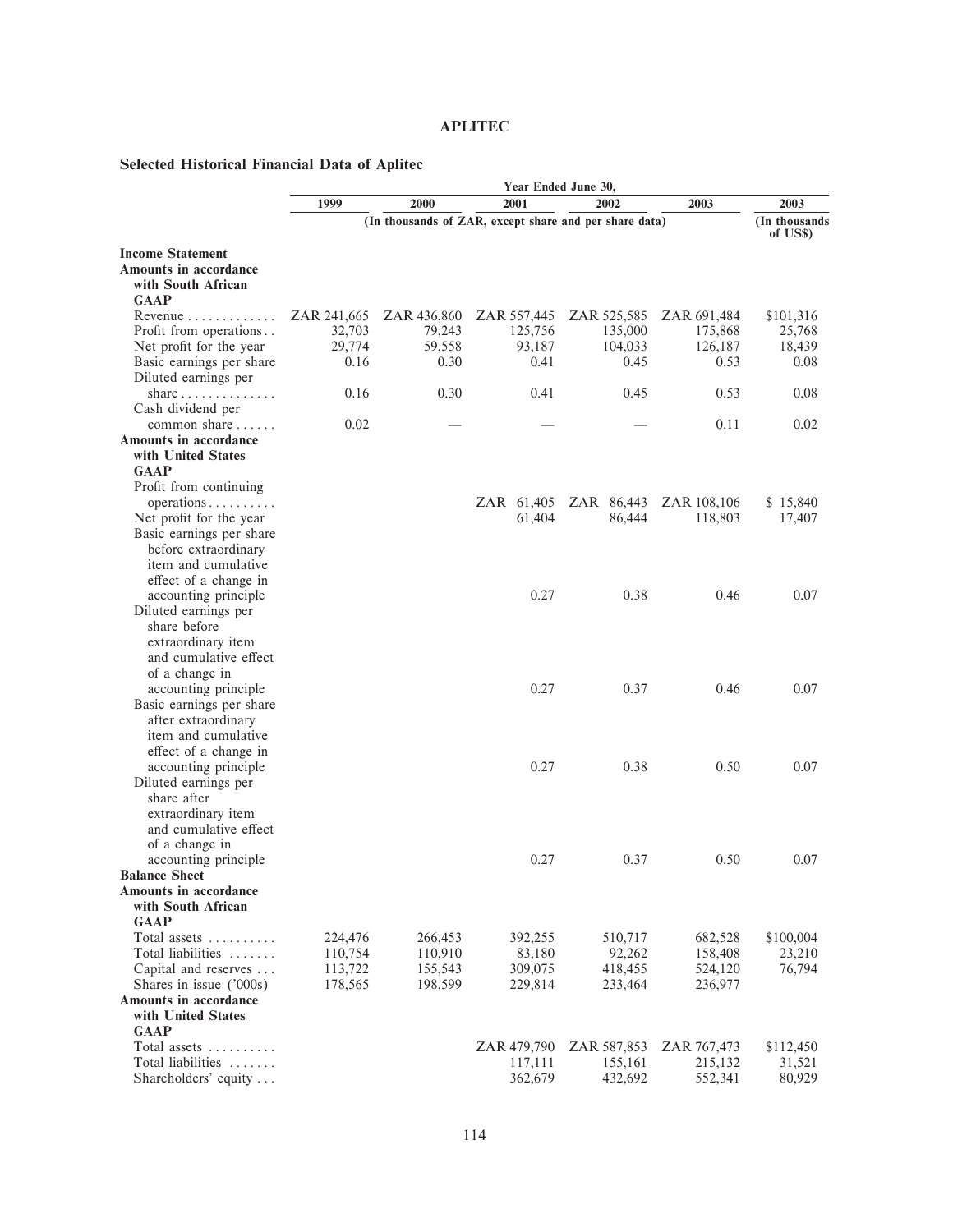You should read the following discussion and analysis together Aplitec's annual financial statements and related Notes included elsewhere in this proxy statement/prospectus. Certain information contained in the discussion and analysis below includes forward-looking statements that involve risk and uncertainties.

Aplitec has prepared its primary financial statements historically in South African GAAP (or "SA GAAP") which differ in material respects from U.S. GAAP. The discussion represented below is on the basis of SA GAAP. Please see Note 23 to Aplitec's financial statements for a discussion of the material differences between SA and U.S. GAAP. For purposes of convenience, Aplitec has provided certain amounts in both South African Rand (ZAR) and U.S. dollars. Unless otherwise noted, the rate of exchange used in determining these U.S. dollar amounts was  $ZAR$  6.825 = \$1.00, which was the noon buying rate for customs purposes of the Rand as reported by the Federal Reserve Bank of New York on May 5, 2004.

# **Introduction**

For the purposes of financial segment reporting, Aplitec's business is organized into three divisions: Transaction-based activities, Technology Sales and Outsourcing and Financial Services.

# *Transaction-based Activities*

This division consists primarily of Aplitec's contracts to distribute social welfare payments in South Africa through CPS, its primary operating subsidiary. CPS utilizes the UEPS technology to administer and distribute social welfare grants in five of South Africa's nine provinces. South African social welfare grants consist of eight different grant types, including social security, child support and disability grants. Provincial contracts are typically awarded for a period of three years, with an option by the provincial government to extend the contract for an additional two years. The current status of these contracts is:

| Province                                                            | <b>Contract Expiration</b><br>Date (Including<br><b>Extensions Granted)</b> | <b>Further Possible</b><br><b>Extensions</b> | <b>Number of Beneficiaries</b><br>Paid by CPS (as of<br>December 2003) |
|---------------------------------------------------------------------|-----------------------------------------------------------------------------|----------------------------------------------|------------------------------------------------------------------------|
| Eastern Cape                                                        | November '05                                                                | 2 years                                      | 438,687                                                                |
|                                                                     | December '04                                                                | Negotiable                                   | 1,150,390                                                              |
| $Limpopo \ldots \ldots \ldots \ldots \ldots \ldots \ldots$          | November '06                                                                | 2 years                                      | 813,564                                                                |
| Northern Cape                                                       | December '05                                                                |                                              | 118,012                                                                |
| North West                                                          | June $'05$                                                                  |                                              | 263,441                                                                |
| $Total \dots \dots \dots \dots \dots \dots \dots \dots \dots \dots$ |                                                                             |                                              | 2,478,094                                                              |

Aplitec currently has a 45% market share in South Africa for the distribution of social welfare grants (including grants distributed by the South African Post Office and through electronic funds transfer).

A smart card-based biometric (fingerprint) identification system is used to verify beneficiaries and effect payments of social welfare grants onto individual smart cards. The beneficiary then has the choice of either converting the electronic value to cash using automated cash dispensers or effecting electronic payments through the smart card for a range of services such as the purchase of goods, loan repayments and insurance premium payments.

The system's biometric verification and audit capabilities effectively combat the risks of fraud and theft traditionally associated with cash.

Due to the limited number of services currently available, almost all of the beneficiaries download the value onto their smart cards and then immediately withdraw the full amount as cash. Aplitec's revenue is therefore currently limited to fees earned on the loading and redemption of value on the cards as well as the registration of beneficiaries rather than the provision of services. The direct costs associated with this business are primarily cash handling costs such as security, transport of cash, banking fees and insurance. Fixed costs consist of salaries and property rental.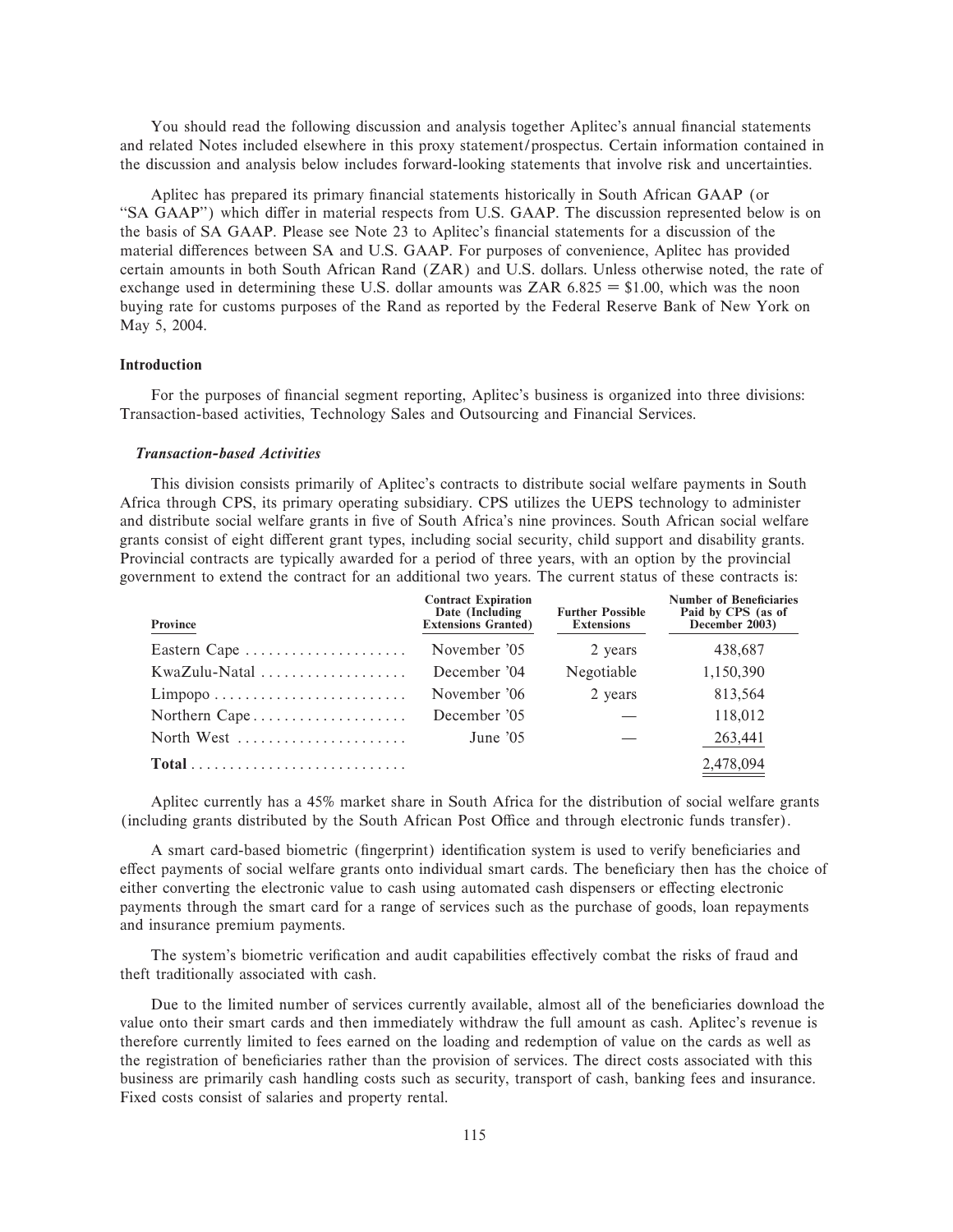# *Technology Sales and Outsourcing*

Aplitec has developed a range of technological competencies to service its internal needs and to provide links with its client enterprises. Technology sales refer to the supply of the hardware and software required to implement Aplitec's UEPS systems. Aplitec has, to date, implemented UEPS systems on behalf of Net 1 and Net 1 Holdings in Malawi, Ghana, Burundi, Rwanda, Mozambique and Latvia.

When a UEPS system is implemented in a country, Aplitec normally provides the hardware for the back-end switching, customizes the UEPS software for the network (UEPS management system, ATM integrations, POS integration), customizes the applications suite for the client's specific requirements (e.g. banking, retail, wage payment) and supplies the smart cards and terminals. All technology sales include an element of support services as programmers and technicians need to adapt or tailor interfaces to the client's existing systems. Ongoing ad hoc services, including maintaining smart card equipment, consulting and support services, and software development are provided to these clients who pay for these services as and when delivered.

A major local customer serviced by this division is Nedcor, South Africa's largest bank by asset size. Aplitec has an arrangement with Nedcor relating to the outsourcing of its entire terminal management system, Stratus switching modules, software development, smart cards and terminal maintenance. Aplitec also supplies hardware to Nedcor in the form of POS terminals and card readers.

### *Financial Services*

*Traditional Micro-lending.* Aplitec operates a traditional micro-finance business, with more than 100 branches throughout South Africa, under the New World Finance and Moneyline brand names. These branches extend short-term loans for periods ranging from 30 days up to 3 months, with the majority of loans being 30-day loans.

These businesses operate on Aplitec's Milpay Pay System, or ""MPS'', which is also marketed to third party micro-lenders. The system is unique in that it enables the micro-lender to set up a ""salary budget account'', or ""SBA'', for the client into which the employer deposits its employees' net salary. The SBA can be either a traditional bank account with any banking institution or a smart card. The SBA allows a loan deduction, which is pre-authorized by the client, to be electronically transferred to the authorized party. This ensures that loan repayments are made every month and substantially lowers the risk of bad debts. The remaining sum can then be retained in the bank account or smart card, or transferred to another account.

The MPS includes a credit-vetting module that is linked to the National Loans Register. This ensures that loans are not granted to people with existing loans. In addition, payment slips are checked for other deductions before an affordability (i.e. loan as a percentage of net income) and lifestyle score are given to the potential customer. Based on these scores, the decision to grant a loan is made at the branch level.

Age Secure. Towards the end of fiscal 2001, Aplitec developed a suite of financial services targeted at social welfare beneficiaries, utilizing Aplitec's issued base of smart cards as a delivery channel. The products are marketed under the Age Secure brand and include micro-loans, insurance and food parcels. Age Secure has been implemented in the KwaZulu-Natal and Northern Cape provinces and has approximately 85,000 clients. Aplitec plans to grow and develop the Age Secure business by launching new products into provinces where it administers social welfare grants.

# **Results of Operations**

# *Six Months Ended December 31, 2003 Compared to Six Months Ended December 31, 2002*

# *Revenue and Operating ProÑt*

Revenue comprises sales to customers, fees and interest earned on loans granted. For the six months ended December, 31 2003, revenue increased by 25.7% from ZAR 310.8 million (\$45.5 million) to ZAR 390.7 million (\$57.2 million), primarily due to higher volumes in our transaction-based activities.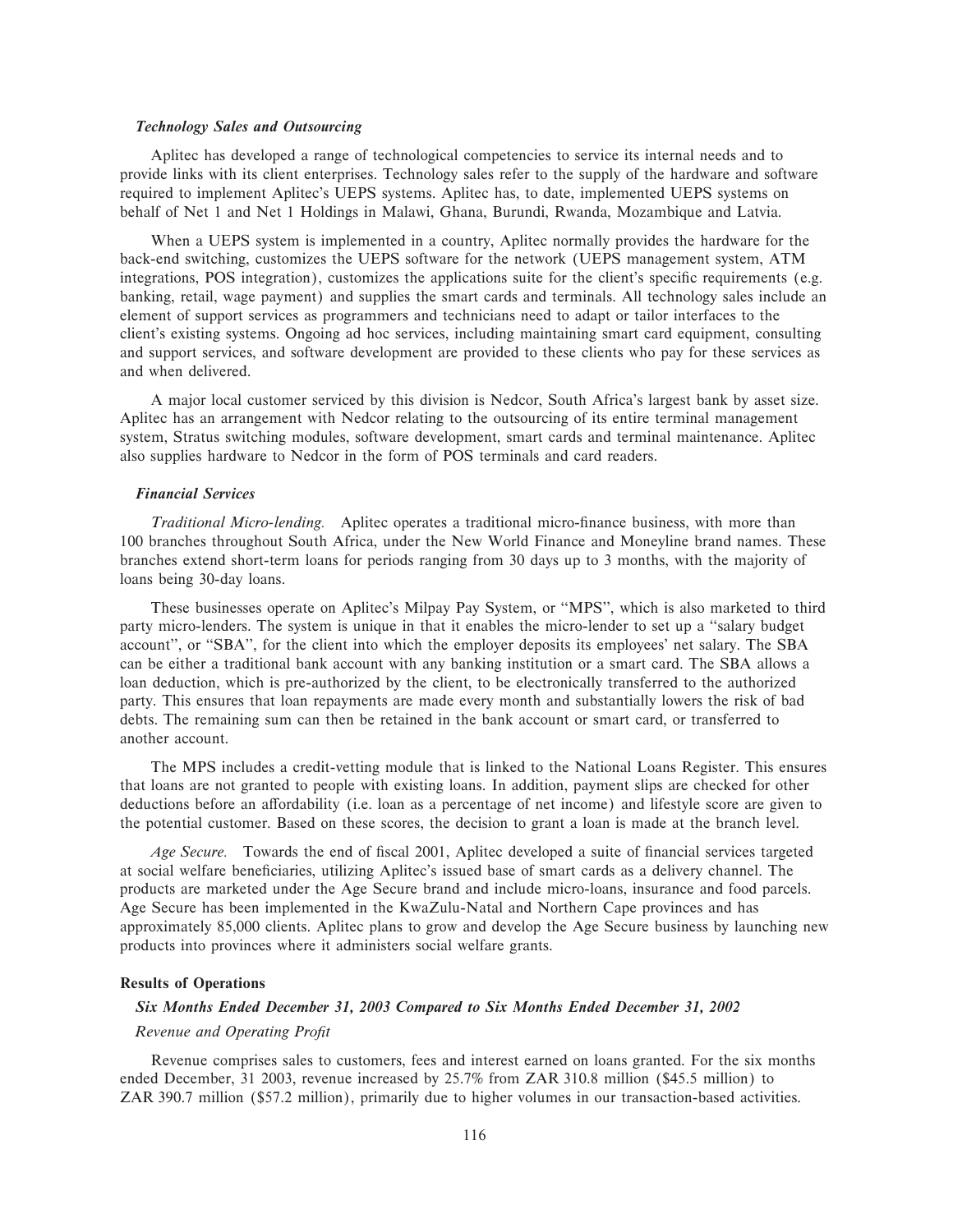Operating profit takes into account cost of goods sold and selling, general and administrative expenses. For the six months ended December 31, 2003, operating profit increased by 40.9% from ZAR 74.7 million  $(10.9 \text{ million})$  to ZAR 105.2 million  $(15.4 \text{ million})$ , which increased operating profit margins from 24.0% to 26.9%. Employee costs, Aplitec's largest single expense, increased marginally compared to the same period in 2002 from ZAR 71.2 million (\$10.4 million) to ZAR 72.4 million (\$10.6 million).

The relative growth in revenue, and the contributions of Aplitec's business divisions to operating profit, are illustrated below:

| Six Months Ended December 31, |                  |                                 |                 |                  |                                 |  |  |  |
|-------------------------------|------------------|---------------------------------|-----------------|------------------|---------------------------------|--|--|--|
|                               | 2003             |                                 |                 | 2002             |                                 |  |  |  |
| <b>ZAR</b> '000               | <b>US\$ '000</b> | $%$ of<br>Consolidated<br>Total | <b>ZAR '000</b> | <b>US\$ '000</b> | $%$ of<br>Consolidated<br>Total |  |  |  |
|                               |                  |                                 |                 |                  |                                 |  |  |  |
| 312,998                       | 45,861           | 80.1                            | 214,648         | 31,450           | 69.1                            |  |  |  |
| 21,078                        | 3,088            | 5.4                             | 35,683          | 5,228            | 11.5                            |  |  |  |
| 56,666                        | 8,303            | 14.5                            | 60,503          | 8,865            | 19.5                            |  |  |  |
| 390,742                       | 57,252           | 100.0                           | 310,834         | 45,543           | 100.0                           |  |  |  |
|                               |                  |                                 |                 |                  |                                 |  |  |  |
| 72,945                        | 10,688           | 69.3                            | 58,529          | 8,576            | 78.3                            |  |  |  |
| 8,108                         | 1,188            | 7.7                             | 3,367           | 493              | 4.5                             |  |  |  |
| 24,182                        | 3,543            | 23.6                            | 18,159          | 2,661            | 24.3                            |  |  |  |
| (0)                           | (0)              | (0)                             | (5,349)         | (784)            | (7.2)                           |  |  |  |
| 105,237                       | 15,419           | 100.0                           | 74,706          | 10.946           | 100.0                           |  |  |  |
|                               |                  |                                 |                 |                  |                                 |  |  |  |

### *Transaction-based activities*

Revenue from transaction-based activities increased by 45.8% to ZAR 312.9 million (\$45.8 million) for the six month period ended December 31, 2003. This was due to the following key drivers in Aplitec's social welfare grant payments business:

- ' *Full operation of Eastern Cape contract:* The implementation of Aplitec's social welfare grant payment system in the Eastern Cape Province became fully operational in 2003, which dramatically increased the number of benefits processed in the six-month period ended December 31, 2003 to 1,918,415 persons, compared with 149,519 in the prior six month period.
- *Significantly higher volumes in existing contracts:* Aplitec experienced significant growth in most of the other provinces where it administers payments of social welfare grants. This growth is mainly due to new qualifying criteria announced in 2003 by the South African government that increased the eligibility for child support grants. In total, the volume of payments processed during the interim period to December 31, 2003 increased by 32.0% to 14,657,256 compared to the same period in 2002.
- ' *Annual price increase adjustments:* Under its Service Level Agreements with provincial governments, Aplitec is entitled to annual price increases based upon factors such as average grant size, volumes and the South African Consumer Price Index, or "CPI" rates.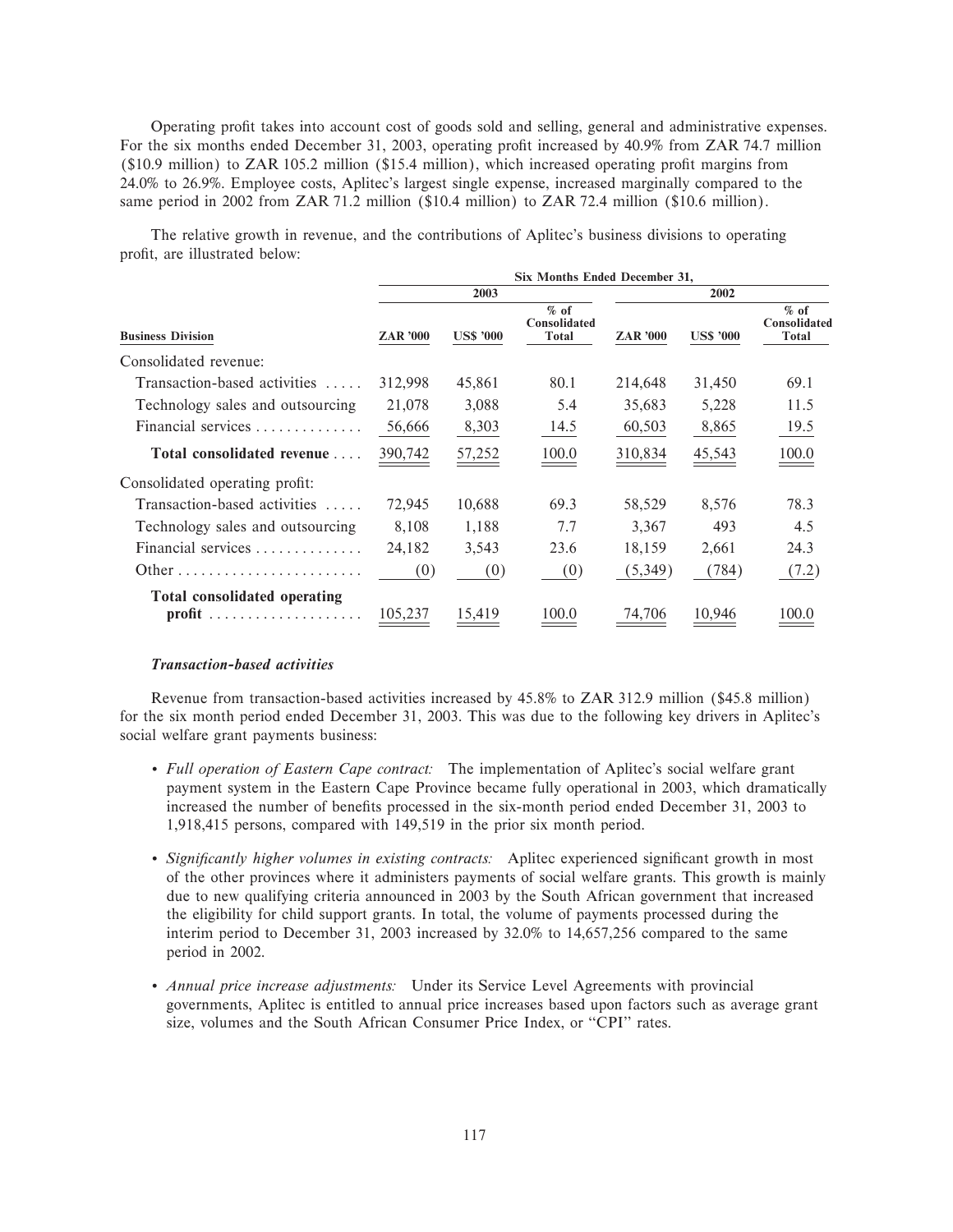|                                                         | Six Months Ended December 31,    |                           |       |        |       |        |  |  |  |
|---------------------------------------------------------|----------------------------------|---------------------------|-------|--------|-------|--------|--|--|--|
|                                                         | <b>Average Price per Payment</b> |                           |       |        |       |        |  |  |  |
|                                                         |                                  | <b>Number of Payments</b> | 2003  | 2003   | 2002  | 2002   |  |  |  |
| <b>Province</b>                                         | 2003                             | 2002                      | (ZAR) | (US\$) | (ZAR) | (US\$) |  |  |  |
|                                                         | 6,092,307                        | 5,390,324                 | 23.26 | 3.4    | 19.32 | 2.8    |  |  |  |
| $Limpopo \ldots \ldots \ldots \ldots \ldots \ldots$     | 4,426,359                        | 3,545,333                 | 19.00 | 2.8    | 16.14 | 2.4    |  |  |  |
| North West $\dots\dots\dots\dots\dots\dots$             | 1,542,715                        | 1,446,561                 | 21.60 | 3.2    | 20.99 | 3.1    |  |  |  |
| Northern Cape                                           | 677,460                          | 571,505                   | 26.47 | 3.9    | 23.58 | 3.5    |  |  |  |
| Eastern Cape                                            | 1,918,415                        | 149,519                   | 22.13 | 3.2    | 22.13 | 3.2    |  |  |  |
| $Total \dots \dots \dots \dots \dots \dots \dots \dots$ | 14,657,256                       | 11, 103, 242              |       |        |       |        |  |  |  |

The higher volumes in existing contracts, as well as the price increases relative to the six months ended December 31, 2002, are detailed below:

The operating profit margin of Aplitec's transaction-based activities for the six months ended on December 31, 2003 declined to 23.3% from 28.0% in the same period in 2002. This decline is due to costs incurred in connection with the conversion in November 2003 of the Limpopo province to a full, smart card-based payment system. Aplitec also incurred increased costs in connection with the process of optimizing the logistics of the Eastern Cape implementation (i.e., number of vehicles, number of payment points and number of beneficiaries at each payment point), while maintaining service levels. As capital expenditures in the Limpopo and Eastern Cape provinces get depreciated and the logistical planning in the Eastern Cape is improved, Aplitec expects its operating profit margins from transaction-based activities to improve.

# *Technology Sales and Outsourcing*

Revenue from the technology sales and outsourcing division for the six months ended December 31, 2003 declined by 40.9% compared to the corresponding period in 2002. This business division has limited annuity-based revenues and is dependent on signing new contracts to sustain its revenues.

This revenue decrease was expected due to a significant change in the division's product mix, from low margin hardware sales to high margin software sales. As a result, the operating profit for the division improved by 40.8% to ZAR 8.1 million (\$1.2 million) and the margin increased to 38.5% from 8.2% in the same period in 2002.

A significant local customer serviced by this division is Nedcor, which outsources certain processing and development services to Aplitec. The Nedcor business remained fairly static during the six months ended December 31, 2003.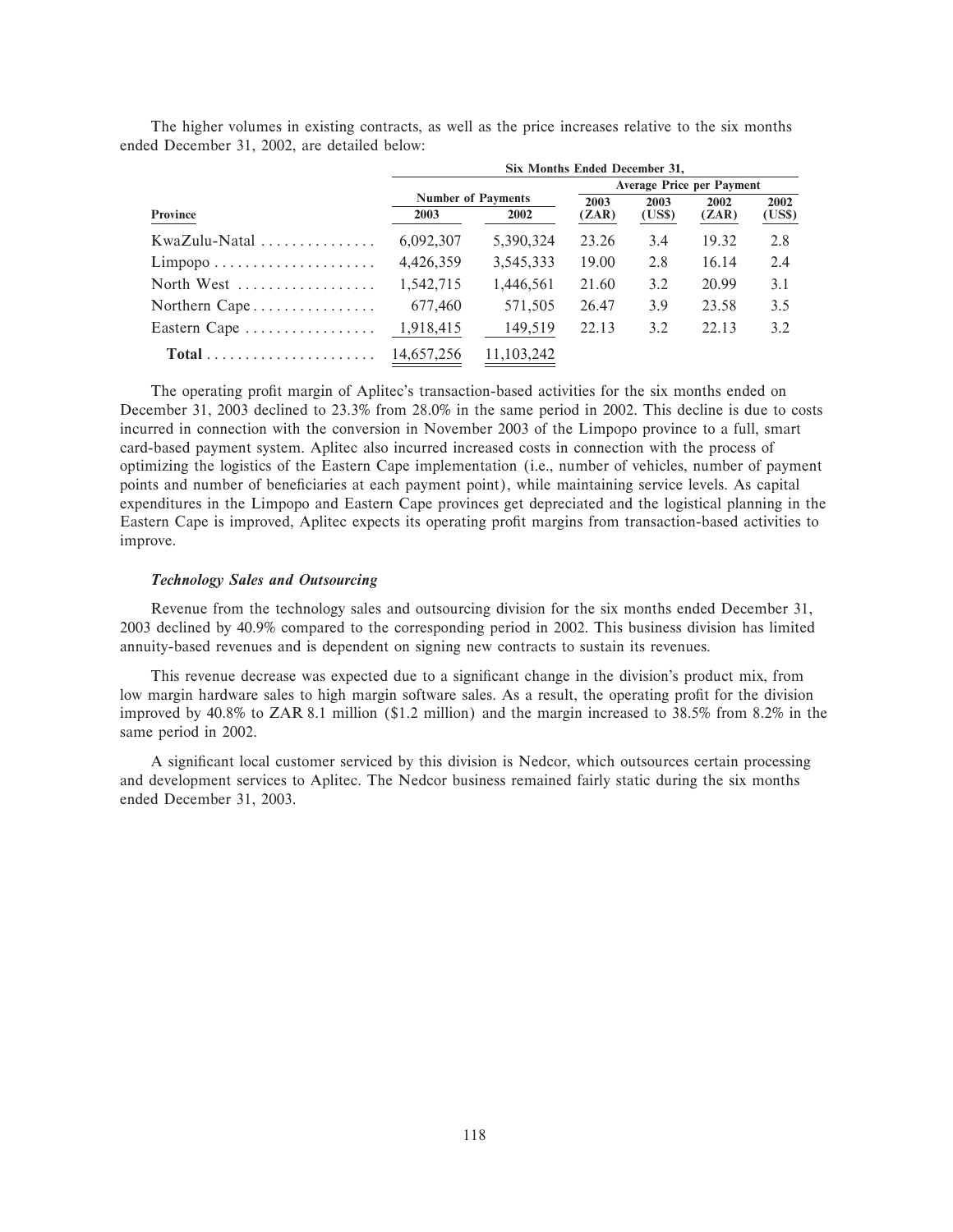# *Financial Services*

Revenue from the financial services division declined by 6.3% for the six months ended December 31, 2003 compared to the same period in 2002, due to a strategic decision by Aplitec not to aggressively grow its traditional micro-lending businesses. The revenue of the Age Secure businesses improved as a result of strong growth in our loan portfolio, which increased 15.8% to ZAR 33.1 million (\$4.8 million) at December 31, 2003. By contrast, the loan portfolio of the traditional micro-lending businesses declined by 26.1% to ZAR 28.1 million (\$4.1 million) at December 31, 2003. The key indicators of these businesses are illustrated below:

|                                                                              | Six Months at December 31, |                          |                         |                          |                           |  |  |
|------------------------------------------------------------------------------|----------------------------|--------------------------|-------------------------|--------------------------|---------------------------|--|--|
|                                                                              | 2003<br><b>ZAR</b> '000    | 2003<br><b>US\$ '000</b> | 2002<br><b>ZAR</b> '000 | 2002<br><b>US\$ '000</b> | % Increase/<br>(Decrease) |  |  |
| Debtors book: Age Secure — net and<br>gross (i.e. no provisions)             | 33,034                     | 4.840                    | 28,517                  | 4.178                    | 15.8                      |  |  |
| Debtors book: Moneyline and New                                              | 78.191                     | 11,457                   | 84.635                  | 12.401                   | (7.6)                     |  |  |
| Provisions                                                                   | (50, 133)                  | (7,345)                  | (46,675)                | (6,839)                  | 7.4                       |  |  |
| Debtors book: Moneyline and New<br>World Finance — net of provisions $\dots$ | 28,058                     | 4.111                    | 37,968                  | 5.562                    | (26.1)                    |  |  |

Operating profit margin for the financial services division increased during this period to 42.7%, compared to 30.0% in the prior year, primarily due to the change in the mix of the debtors book from the lower margin and higher risk traditional micro-lending to the higher margin and lower risk Age Secure business. At December 31, 2003, the Age Secure net debtors book comprised 54.1% of the total net debtors book compared with 42.9% at December 31, 2002.

# *Other*

The results for the six months ended December 31, 2002 include a loss related to unexercised share options issued to empowerment groups at the time of Aplitec's listing, which expired on December 31, 2002. An aggregate amount of ZAR 5.3 million (\$0.8 million) was paid to holders of these options.

# **Interest Received and Finance Costs**

Interest received consists of interest received on surplus cash, while finance costs consists of interest paid on short-term borrowings. Aplitec has a unique cash Öow cycle due to its obligations to pre-fund the payments of social welfare grants in the KwaZulu-Natal and Eastern Cape provinces. Aplitec provides the funds required for the grant payments on behalf of these provincial governments from its own cash resources and is reimbursed within two weeks by the KwaZulu-Natal and Eastern Cape governments, thus exposing it to these provinces' credit risk. These obligations result in a peak funding requirement, on a monthly basis, of approximately ZAR 200 million (\$29.3 million) for the KwaZulu-Natal contract and ZAR 180 million (\$26.4 million) for the Eastern Cape contract. The funding requirements are at peak levels for the first two weeks of every month during the year. The significantly higher payment volumes in KwaZulu-Natal during the period, as well as full operational implementation of the Eastern Cape contract, increased Aplitec's pre-funding requirements that resulted in an increase in finance costs from ZAR 13.9 million (\$2.0 million) to ZAR 39.4 million (\$5.8 million).

Interest on surplus cash increased for the six months ended December 31, 2003 from ZAR 27.4 million (\$4.0 million) to ZAR 50.5 million (\$7.4 million), primarily due to an increase of ZAR 178.1 million (\$26.1 million) in cash on hand compared with December 31, 2002. Surplus cash is invested in overnight call accounts in the South African money market.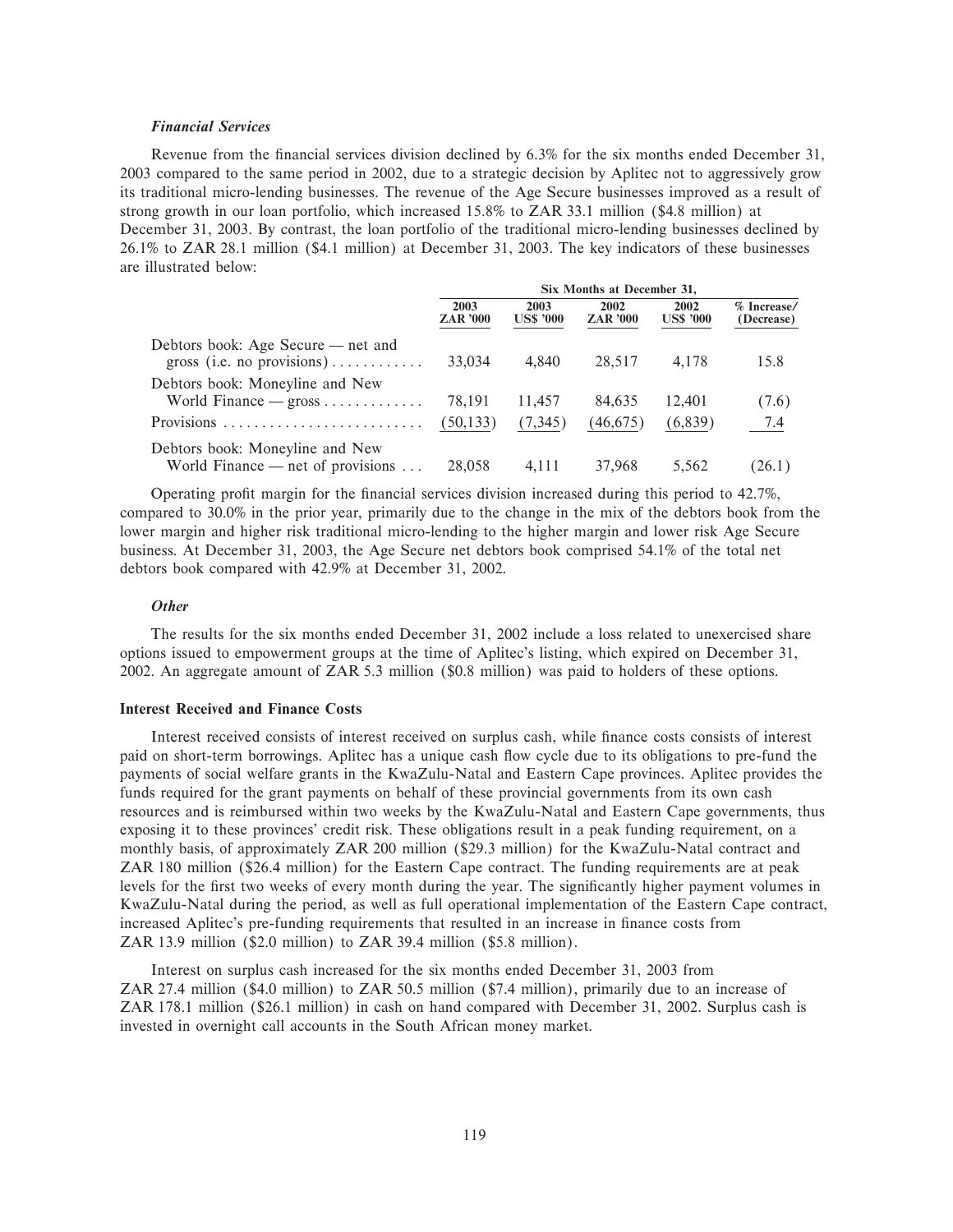# **Taxation**

Total tax expense for the six months ended December 31, 2003 increased from ZAR 31.3 million (\$4.6 million) in the comparable period in 2002 to ZAR 42.7 million (\$6.3 million), mainly due to Aplitec's increased profitability and the larger STC payment as a result of the larger dividend of ZAR 0.15 per share (\$0.02) declared in fiscal 2003, compared with ZAR 0.11 per share (\$0.02) in fiscal 2002.

# **Minority Interests**

No income was attributable to minority interests in the six months ended December 31, 2003, as Aplitec acquired all of its minority interests during 2002.

### *Fiscal Year Ended June 30, 2003 Compared to Fiscal Year Ended June 30, 2002*

### *Revenue and Operating ProÑt*

Revenue increased in fiscal 2003 by 31.6% from ZAR 525.6 million (\$77.0 million) in fiscal 2002 to ZAR 691.5 million (\$101.3 million), mainly due to higher volumes in our transaction-based activities. Operating profit increased by 30.3% from ZAR 135.0 million (\$19.8 million) in fiscal 2002 to ZAR 175.9 million (\$25.8 million) and operating profit margin decreased from 25.69% in fiscal 2002 to 25.43%. Employee costs, Aplitec's largest single expense, increased 6.94% in Ñscal 2003 from ZAR 129.3 million (\$18.9 million) to ZAR 138.3 million (\$20.3 million), following a 7.5% annual inflation adjustment to employees' salaries in October 2002.

The relative growth in revenue, and the contributions of our business divisions to operating profit, are illustrated below:

|                                                                             | Fiscal Year Ended June 30, |                  |                                   |                 |                  |                                   |  |  |  |
|-----------------------------------------------------------------------------|----------------------------|------------------|-----------------------------------|-----------------|------------------|-----------------------------------|--|--|--|
|                                                                             |                            | 2003             |                                   |                 | 2002             |                                   |  |  |  |
| <b>Business Division</b>                                                    | <b>ZAR '000</b>            | <b>US\$ '000</b> | $%$ of<br>Consolidated<br>Revenue | <b>ZAR '000</b> | <b>US\$ '000</b> | $%$ of<br>Consolidated<br>Revenue |  |  |  |
| Consolidated revenue:                                                       |                            |                  |                                   |                 |                  |                                   |  |  |  |
| Transaction-based activities                                                | 523,550                    | 76,711           | 75.7                              | 363,164         | 53,211           | 69.1                              |  |  |  |
| Technology sales and<br>$outsourcing \ldots \ldots \ldots \ldots$           | 46,509                     | 6,815            | 6.7                               | 56,224          | 8,238            | 10.7                              |  |  |  |
| Financial services                                                          | 121,426                    | 17,791           | 17.6                              | 106,197         | 15,560           | 20.2                              |  |  |  |
| Total consolidated revenue                                                  | 691,485                    | 101,316          | 100.0                             | 525,585         | 77,009           | 100.0                             |  |  |  |
| Consolidated operating profit:                                              |                            |                  |                                   |                 |                  |                                   |  |  |  |
| Transaction-based activities                                                | 138,222                    | 20,252           | 78.6                              | 95,583          | 14,005           | 70.8                              |  |  |  |
| Technology sales and<br>$outsourcing \ldots \ldots \ldots \ldots$           | 8,344                      | 1,223            | 4.7                               | 22,763          | 3,335            | 16.9                              |  |  |  |
| Financial services                                                          | 34,651                     | 5,077            | 19.7                              | 16,654          | 2,440            | 12.3                              |  |  |  |
| Other                                                                       | (5,349)                    | (784)            | (3.0)                             |                 |                  |                                   |  |  |  |
| Total consolidated operating<br>$profit \ldots \ldots \ldots \ldots \ldots$ | 175,868                    | 25,768           | 100.0                             | 135,000         | 19,780           | 100.0                             |  |  |  |

### *Transaction-based Activities*

The increase in revenue in the transaction-based activities division during fiscal 2003 is due to the following key drivers in Aplitec's social welfare grant payments business:

' *New Eastern Cape contract:* In November 2002, Aplitec commenced the implementation of a social welfare grant payment system in the Eastern Cape Province. At year-end, Aplitec processed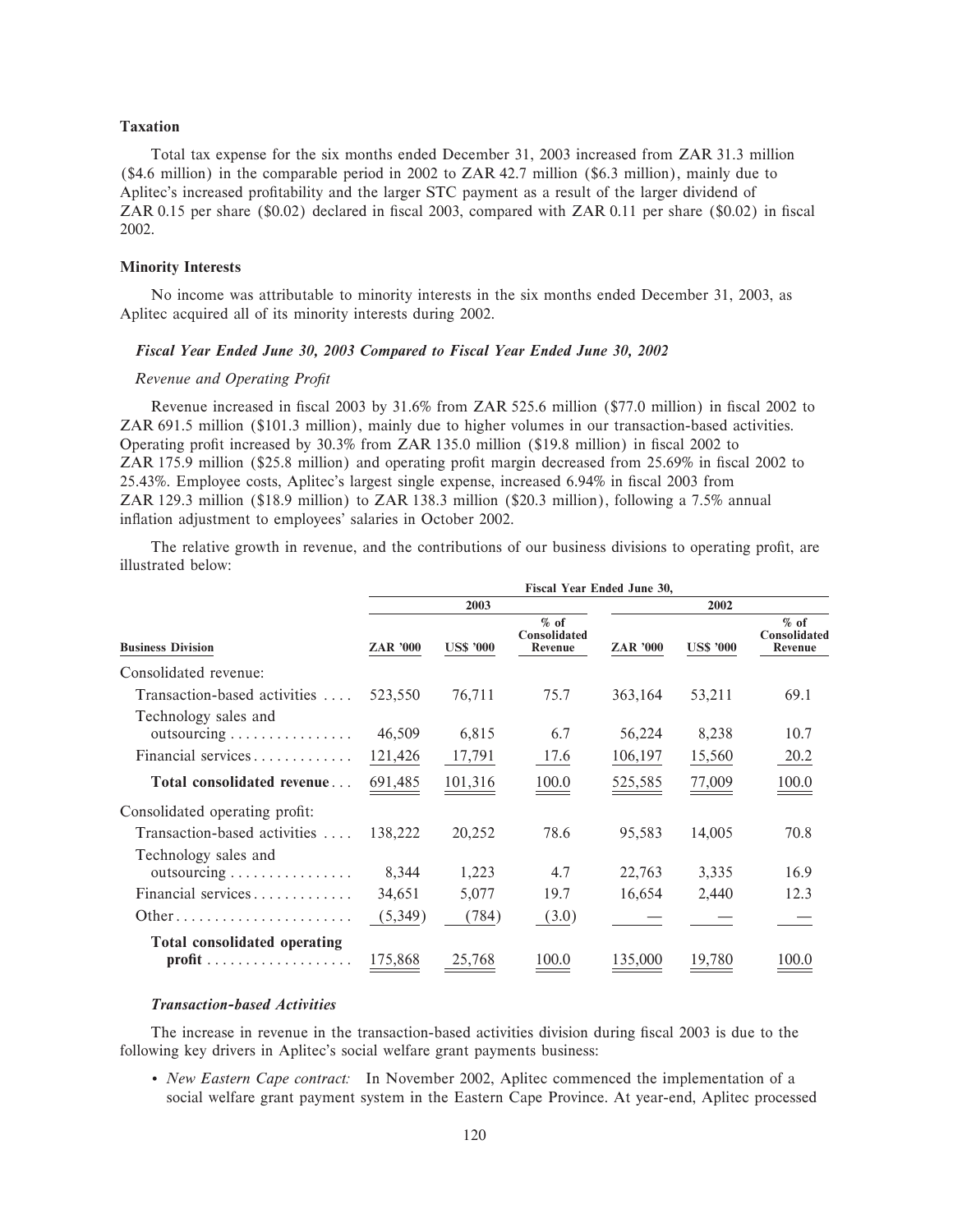benefits for 469,918 beneficiaries. The Eastern Cape contract generated revenue of ZAR 47.1 million (\$6.9 million) in the last eight months in fiscal 2003.

- *Significantly higher volumes in existing contracts:* Aplitec experienced significant growth in most of the other provinces where it administers payments of social welfare grants. This growth is mainly due to new qualifying criteria announced by the South African government aimed at increasing the number of citizens eligible for social welfare grants.
- ' *Annual price increase adjustments:* Under its Service Level Agreements with provincial governments, Aplitec is entitled to annual price increases based upon factors such as average grant size, volumes and the South African Consumer Price Index, or "CPI" rates.

The higher volumes in our existing contracts, as well as the fiscal 2003 price increases, are detailed below:

|                                             | Fiscal Year Ended June 30, |            |            |             |            |             |  |  |  |
|---------------------------------------------|----------------------------|------------|------------|-------------|------------|-------------|--|--|--|
| Province                                    | <b>Number of Payments</b>  |            |            |             |            |             |  |  |  |
|                                             | 2003                       | 2002       | 2003 (ZAR) | 2003 (US\$) | 2002 (ZAR) | 2002 (US\$) |  |  |  |
| $KwaZulu-Natal$                             | 11.125.544                 | 8,834,917  | 20.82      | 3.1         | 16.98      | 2.5         |  |  |  |
| $Limpopo \ldots \ldots \ldots$              | 7,613,864                  | 6,025,866  | 17.64      | 2.6         | 15.32      | $2.2\,$     |  |  |  |
| North West $\dots\dots\dots\dots$           | 3,008,165                  | 2,992,402  | 20.99      | 3.1         | 19.93      | 2.9         |  |  |  |
| Northern $Cape \ldots \ldots$               | 1,138,967                  | 1,005,813  | 25.07      | 3.7         | 23.16      | 3.4         |  |  |  |
| $Total \dots \dots \dots \dots \dots \dots$ | 22,886,540                 | 18,858,998 |            |             |            |             |  |  |  |

The operating profit margin of our transaction-based activities improved marginally in fiscal 2003 to 26.40% from 26.32% in Ñscal 2002.

Aplitec incurred significant costs in connection with the commencement of the Eastern Cape social welfare payment system. This is typical for businesses that have significant up-front implementation costs but cannot begin collecting revenue until implementation is complete. This business model exerts pressure on Aplitec's operating profit margin during the early stages of a new contract. Efficiency and profitability will increase over time as more customers are converted to Aplitec's payment system. Aplitec expects the conversion period in the Eastern Cape to take 14 months to complete.

The losses experienced in the Eastern Cape were offset by the improved profitability of Aplitec's social welfare payment contracts in other provinces. As these contracts are now well beyond their establishment phases, Aplitec continues to improve the efficiencies of these systems through strict cost control measures and improved logistical planning. Aplitec tries to keep any increases in operational, selling, general and administrative expenses below the total annual price increase rates under these contracts. A further positive effect on this division's operating profit margin is the fact that Aplitec's selling, general and administrative expenses remained predominantly fixed in fiscal 2003, while its revenue from these contracts benefited from the significant increase in volumes.

# *Technology Sales and Outsourcing*

Revenue from the technology sales and outsourcing division in fiscal 2003 declined 17.3% compared to fiscal 2002. This decrease was expected given the very successful UEPS implementation in Malawi in 2002. While Aplitec successfully implemented systems in Mozambique and Latvia in 2003, these were much smaller than the Malawi system. The implementation of the Malawi system resulted in some additional revenue in Ñscal 2003 as Aplitec continues to provide smart cards and related equipment to that system.

Nedcor, a significant local customer serviced by this division, outsources certain processing and development services to Aplitec. The Nedcor business remained fairly static during fiscal 2003.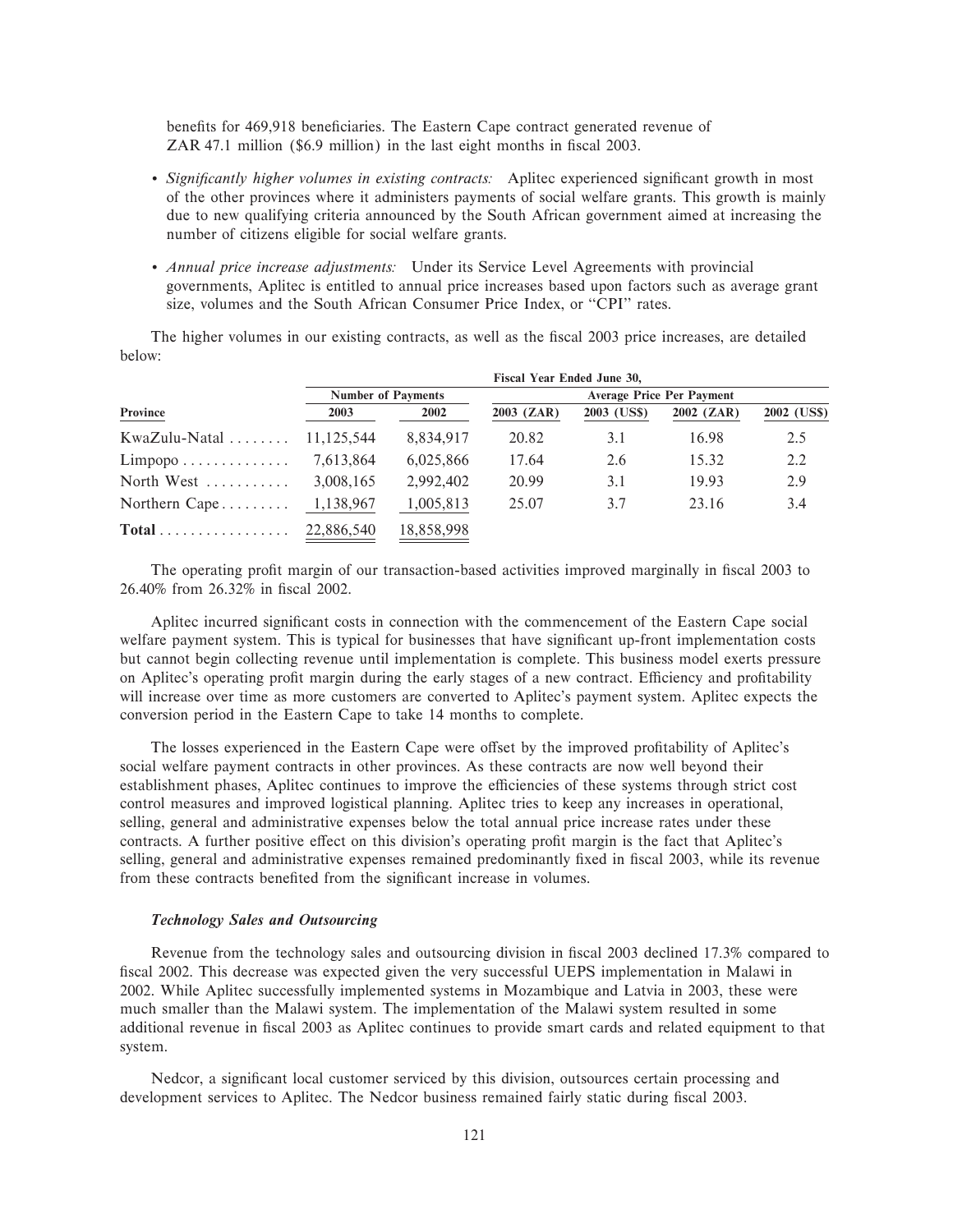Operating profit margin of this division declined from 40.49% in fiscal 2002 to 17.94% in fiscal 2003, mainly due to a significant change in our product mix. The implementation of the national UEPS-based payment system in Malawi, which dominated the 2002 results for this division, yielded significantly high margin revenue for that year. During fiscal 2003, systems were implemented in Latvia and Mozambique, but these were much smaller than the Malawi system. As a result, our low-margin products such as hardware sales and our outsourcing business with Nedcor, which remained fairly static during the year, had a significant impact on the margins reported for fiscal 2003.

### *Financial Services*

Revenue from the financial services business division grew 14.3% during fiscal 2003 compared to fiscal 2002, mainly due to the inclusion of the Age Secure initiative for a full financial year. The revenue of the traditional micro-lending businesses remained fairly static as the result of a conscious decision by Aplitec not to aggressively grow these businesses. The most important key indicators of these businesses are illustrated below:

|                                                                                                                          | Fiscal Year Ended June 30, |                          |                         |                          |                                             |  |
|--------------------------------------------------------------------------------------------------------------------------|----------------------------|--------------------------|-------------------------|--------------------------|---------------------------------------------|--|
|                                                                                                                          | 2003<br><b>ZAR '000</b>    | 2003<br><b>US\$ '000</b> | 2002<br><b>ZAR '000</b> | 2002<br><b>US\$ '000</b> | $\sigma_{\rm h}$<br>Increase/<br>(Decrease) |  |
| Debtors book: Age Secure — net and gross (i.e.<br>no provisions) $\dots \dots \dots \dots \dots \dots \dots \dots \dots$ | 23,861                     | 3.496                    | 20,174                  | 2.956                    | 18.3                                        |  |
| Debtors book: Moneyline and New World<br>$Finance - gross \dots \dots \dots \dots \dots \dots \dots \dots \dots$         | 81,890                     | 11.999                   | 82,664                  | 12.112                   | (0.9)                                       |  |
|                                                                                                                          | (48, 771)                  | (7,146)                  | (42,102)                | (6,169)                  | 16.8                                        |  |
| Debtors book: Moneyline and New World<br>Finance — net of provisions $\dots \dots \dots \dots \dots$                     | 33,119                     | 4,853                    | 40,563                  | 5,943                    | (18.3)                                      |  |

Operating profit margin for the financial services division increased significantly to 28.54% in fiscal 2003 from 15.68% in Ñscal 2002, primarily due to the following:

- The Age Secure initiative was profitable, on a monthly basis, for the entire 2003 fiscal year. During the first half of fiscal 2002, this business was in the start-up stage and therefore incurred significant costs. Accordingly, the operating profit margin of this initiative improved significantly from the break-even result achieved during fiscal 2002.
- The traditional micro-lending businesses exhibited significant improvements in operating profit margins following a management change in the latter part of fiscal 2002. This new management focused heavily on cost controls and managing bad debt. A dedicated collection department was also established, which produced significant cost savings for this division during fiscal 2003 as the amount of doubtful accounts written off and provisions for doubtful debts (calculated on the same basis as in previous years) was significantly reduced, while meaningful progress was made with the recovery of debts written-off in prior fiscal periods. The cost of running an internal department is also considerably less than our previous practice of outsourcing this function.

#### *Other*

The outstanding share options issued to empowerment groups at the time of Aplitec's listing, which expired on December 31, 2002, were not exercised. As a result, an aggregate of ZAR 5.3 million (\$0.8 million) was paid to holders of these options.

# **Interest Received and Finance Costs**

The significantly higher payment volumes in KwaZulu-Natal during fiscal 2003, as well as the implementation of the Eastern Cape contract, increased Aplitec's pre-funding requirements, which resulted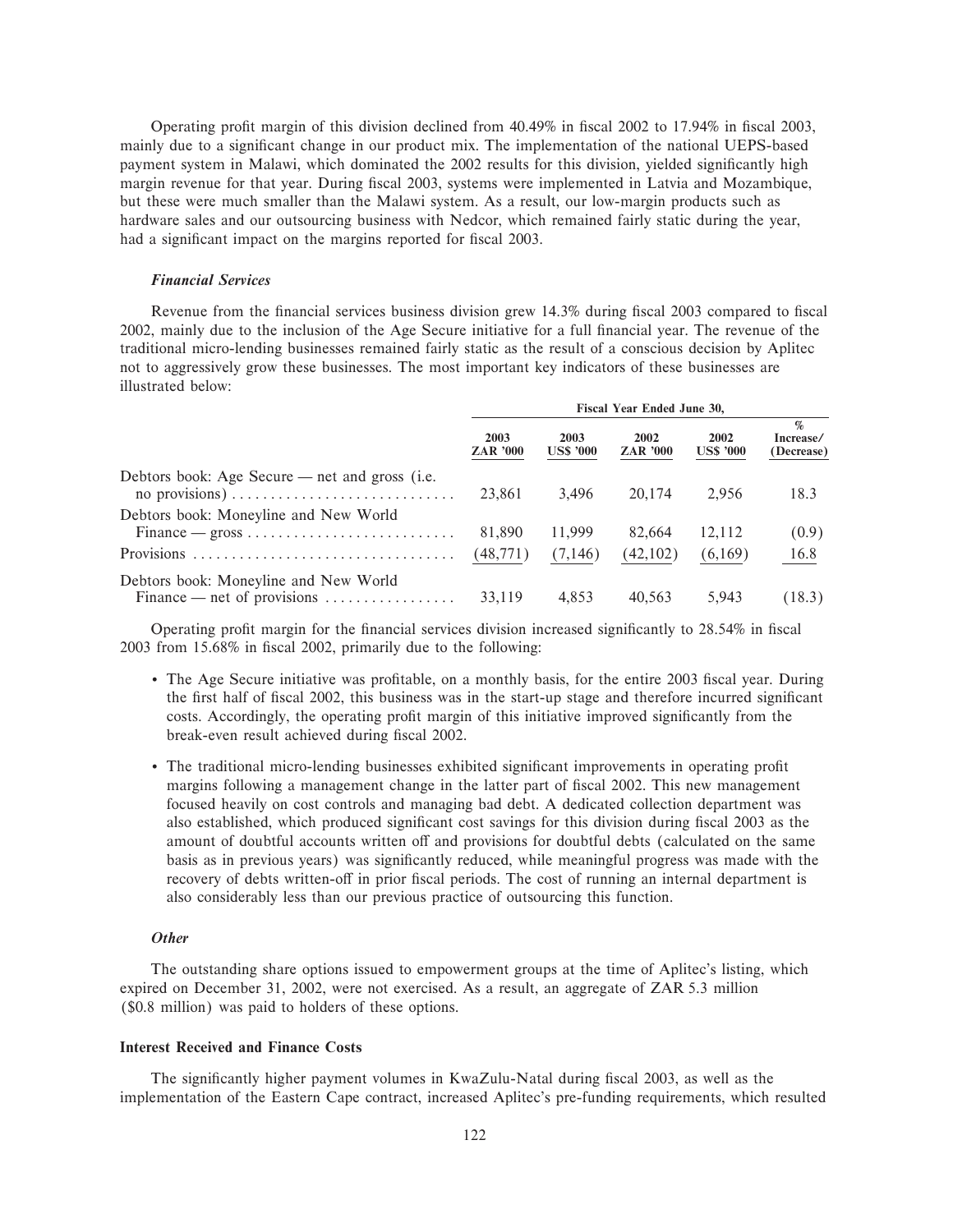in an increase in finance costs in fiscal 2003 from ZAR 19 million (\$2.8 million) to ZAR 49.5 million (\$7.3 million).

Interest on surplus cash increased in fiscal 2003 from ZAR 33.1 million (\$4.8 million) to ZAR 73.1 million (\$10.7 million), primarily due to an increase of ZAR 106 million (\$15.5 million) in cash on hand, as well as significantly higher interest rates earned on deposits. Aplitec also maximized its interest income through the commencement in fiscal 2002 of a cash management system, which allows for the overnight set-off of all cash balances and overdrafts across all of Aplitec's subsidiaries except for micro-lending subsidiaries. Any cash balances related to unpaid social welfare grants received from provincial governments where Aplitec does not pre-fund such grants (i.e. North West Province, Northern Cape Province and Limpopo) are excluded from the Aplitec cash management system and overnight setoff, as the ownership of these accounts remains with the provincial governments. The surplus cash as determined by the cash management system is automatically invested into an overnight call account, as discussed above. Although interest is calculated on Aplitec's net cash balance, the interest cost of the overdraft pre-funding accounts for the KwaZulu-Natal and Eastern Cape contracts are calculated as part of the set-off calculation and disclosed as finance costs in our financial statements. The full benefit of this cash management arrangement was realized in fiscal 2003.

#### **Taxation**

Total taxes paid in Ñscal 2003 increased from ZAR 43.3 million (\$6.3 million) to ZAR 69.1 million (\$10.1 million), mainly due to Aplitec's increased profitability.

Aplitec's effective tax rates for fiscal years 2002 and 2003 were  $29.1\%$  and 34.7%, respectively, compared to the standard South African corporate tax rate of 30%. The increase in the effective tax rate for fiscal 2003 was mainly due to the following:

- The payment of ZAR 3.2 million (\$0.5 million) Secondary Taxation on Companies or "STC" on dividends declared and paid during that year. Since no dividends were declared in fiscal 2002, no STC was owed that year.
- ' Non-deductible expenses of ZAR 10.2 million (\$1.5 million), including ZAR 5.3 million (\$0.8 million) due to the settlement of share options.

# **Minority Interests**

Income attributable to minority interests increased in fiscal 2003 from ZAR 1.7 million (\$0.2 million) to ZAR 4.1 million (\$0.6 million), due to the increased profitability of four subsidiaries that are involved in the social welfare payment business with outside shareholders. During the 2003 fiscal year, the minority interests in three of these subsidiaries were acquired for a total consideration of ZAR 12.4 million (\$1.8 million), which should lead to a significant reduction in income attributable to minority interests in fiscal 2004.

### **Results of Operations**

# *Fiscal Year Ended June 30, 2002 Compared to Fiscal Year Ended June 30, 2001*

# *Revenue and Operating ProÑt*

In fiscal 2002, revenue decreased by 5.7% from ZAR 557.4 million (\$81.7 million) in fiscal 2001 to ZAR 525.6 million (\$77.0 million), mainly due to the loss of a material hardware sales contract.

In fiscal 2002, operating profit increased by  $7.4\%$  from ZAR 125.8 million (\$18.4 million) in fiscal 2001 to ZAR 135.0 million (\$19.8 million) and operating profit margin increased from  $22.56\%$  in fiscal 2001 to 25.69%. Employee costs decreased by  $3.5\%$  from ZAR 134 million (\$19.6 million) in fiscal 2001 to ZAR 129.3 million ( $$18.9$  million), mainly due to decrease in staff from 2,392 to 1,884 employees in connection with the sale of our security guarding business, offset by a 6% annual inflation adjustment to salaries in October 2001.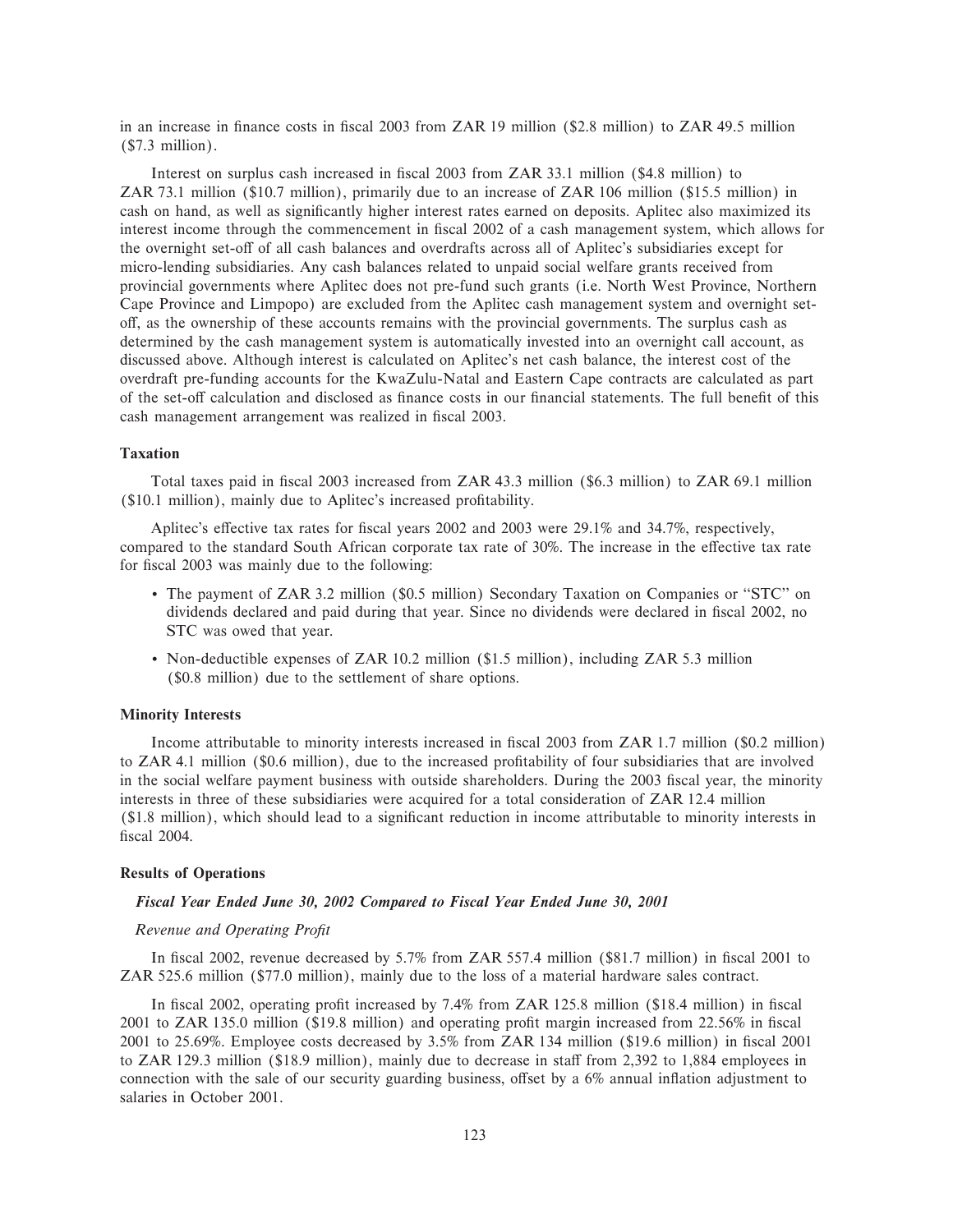The relative growth in revenue, and the contributions of our business divisions to operating profit, are illustrated below:

|                                                                  | Fiscal Year Ended June 30, |                   |                        |                |                   |                        |  |  |  |  |
|------------------------------------------------------------------|----------------------------|-------------------|------------------------|----------------|-------------------|------------------------|--|--|--|--|
|                                                                  |                            | 2002              |                        |                | 2001              |                        |  |  |  |  |
| <b>Business Division</b>                                         | ZAR<br>000'                | US\$<br>$v_{000}$ | $%$ of<br>Consolidated | ZAR<br>000'    | US\$<br>$v_{000}$ | $%$ of<br>Consolidated |  |  |  |  |
| Consolidated revenue:                                            |                            |                   |                        |                |                   |                        |  |  |  |  |
| Transaction-based<br>activities                                  | 363,164                    | 53,211            | 69.1                   | 366,538        | 53,705            | 65.8                   |  |  |  |  |
| Technology sales and<br>Outsourcing $\ldots \ldots \ldots$       | 56,224                     | 8,238             | 10.7                   | 98,993         | 14,504            | 17.8                   |  |  |  |  |
| Financial services                                               | 106,197                    | 15,560            | 20.2                   | 91,914         | 13,467            | 16.4                   |  |  |  |  |
| <b>Total consolidated</b><br>$revenue \ldots \ldots \ldots$      | <u>525,585</u>             | 77,009            | 100.0                  | <u>557,445</u> | 81,677            | 100.0                  |  |  |  |  |
| Consolidated operating<br>profit:                                |                            |                   |                        |                |                   |                        |  |  |  |  |
| Transaction-based<br>$\text{activities} \dots \dots \dots \dots$ | 95,583                     | 14,005            | 70.8                   | 77,314         | 11,328            | 61.5                   |  |  |  |  |
| Technology sales and<br>Outsourcing                              | 22,763                     | 3,335             | 16.9                   | 33,749         | 4,945             | 26.8                   |  |  |  |  |
| Financial services                                               | 16,654                     | 2,440             | 12.3                   | 14,693         | 2,153             | 11.7                   |  |  |  |  |
| <b>Total consolidated</b><br>operating $profit \ldots$ .         | 135,000                    | 19,780            | 100.0                  | 125,756        | 18,426            | 100.0                  |  |  |  |  |

# *Transaction-based Activities*

The slight decrease in revenue in the transaction-based activities division during fiscal 2002 is due to the following key drivers in our social welfare grant payments business:

- Loss of contracts: During fiscal 2001, contracts totaling ZAR 29.7 million (\$4.4 million) expired in the Gauteng and Mpumalanga provinces (see table below).
- ' *Price and contract deviation payments:* During Ñscal 2001, contracts in Limpopo, North West and KwaZulu-Natal generated unusual, one-time price adjustments and contract deviations worth ZAR 46.5 million (\$6.8 million).
- *Higher volumes in existing contracts:* Aplitec experienced significant growth in most of the other provinces where it renders social welfare grant payment services. This growth, together with the price increases detailed below and one-time payments referenced above, partially offset the loss in revenue from the termination of the Mpumalanga and Gauteng contracts.
- ' *Annual price increase adjustments:* Under its Service Level Agreements with provincial governments, Aplitec is entitled to annual price increases based on factors such as average grant size, volumes and the South African CPI rates.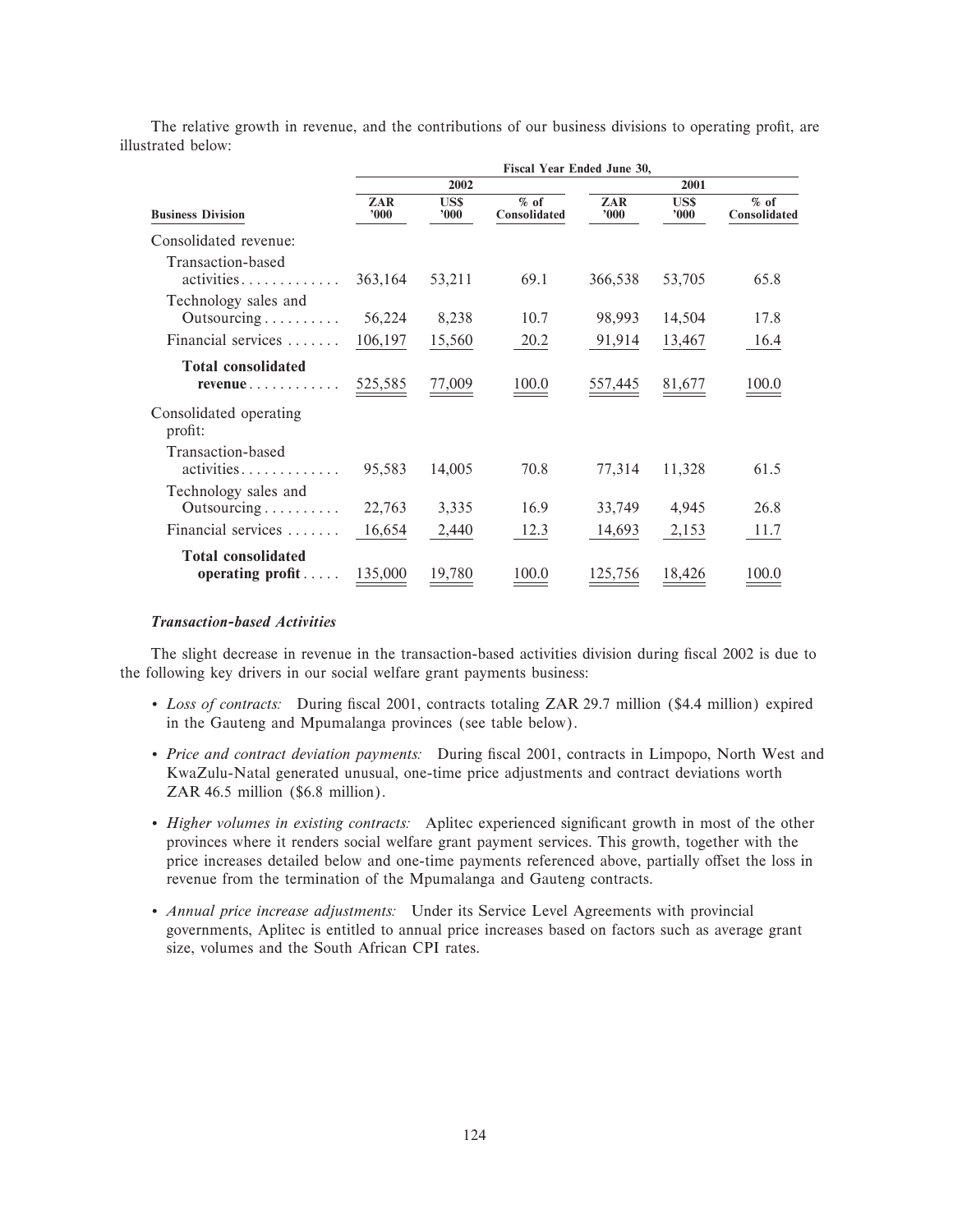|                                |            | <b>Number of Payments</b> | <b>Average Price Per Payment</b> |                  |                 |                  |  |  |
|--------------------------------|------------|---------------------------|----------------------------------|------------------|-----------------|------------------|--|--|
| Province                       | 2002       | 2001                      | <b>2002 ZAR</b>                  | <b>2002 US\$</b> | <b>2001 ZAR</b> | <b>2001 US\$</b> |  |  |
| KwaZulu-Natal                  | 8,834,917  | 5,400,044                 | 16.98                            | 2.5              | 16.69           | 2.4              |  |  |
| $Limpopo \ldots \ldots \ldots$ | 6,025,866  | 5,351,519                 | 15.32                            | 2.2              | 14.62           | 2.1              |  |  |
| North West                     | 2.992.402  | 2,790,518                 | 19.93                            | 2.9              | 18.76           | 2.7              |  |  |
| Northern Cape $\dots$          | 1,005,813  | 1,016,658                 | 23.16                            | 3.4              | 21.68           | 3.2              |  |  |
| $Gauteng \ldots \ldots \ldots$ |            | 736,667                   |                                  |                  | 17.86           | 2.6              |  |  |
| Mpumalanga                     |            | 592,709                   |                                  |                  | 11.03           | 1.6              |  |  |
| $Total$                        | 18.858.998 | 15.888.115                |                                  |                  |                 |                  |  |  |

The higher volumes in Aplitec's existing contracts, as well as the fiscal 2002 price increases, are detailed below:

\* Excludes the special price adjustments and contract deviation payments received during fiscal 2001.

# *Technology Sales and Outsourcing*

Revenue from technology sales and outsourcing declined 43.2% during fiscal 2002. This business division has limited annuity-based revenues and is dependent on signing new contracts to sustain its revenues.

This decrease in revenue is primarily due to extraordinary revenue in fiscal 2001 from the sale of POS terminals to Nedcor. These terminals are replaced every five to ten years, and during fiscal 2000 and 2001, Aplitec replaced all of Nedcor's POS terminals. The major component of this division's revenue for fiscal 2002 was the implementation of a national UEPS-based payment system in Malawi, which contributed ZAR 20 million (\$2.9 million) to revenue.

The outsourcing by Nedcor of certain processing and development services to Aplitec remained fairly static during fiscal 2002.

Operating profit margin increased in fiscal 2002 from 34.09% in fiscal 2001 to 40.49%, mainly due to a significant change in the division's product mix. The sale of POS terminals to Nedcor during fiscal 2001 was a high-volume, low-margin project, as is generally the case with IT-related hardware. By contrast, the implementation of the national UEPS-based payment system in Malawi, which dominated the 2002 results for this division, yielded significant high-margin revenue as most of the costs associated with the research and development of the core UEPS software had been expensed in prior years.

#### *Financial Services*

Revenue from this division increased 15.5% in fiscal 2002, mainly due to the commencement in fiscal 2002 of the Age Secure initiative. The revenue of the traditional micro-lending businesses in fiscal 2002 declined by 9.5% from the prior fiscal year, due to a decision by Aplitec not to aggressively grow these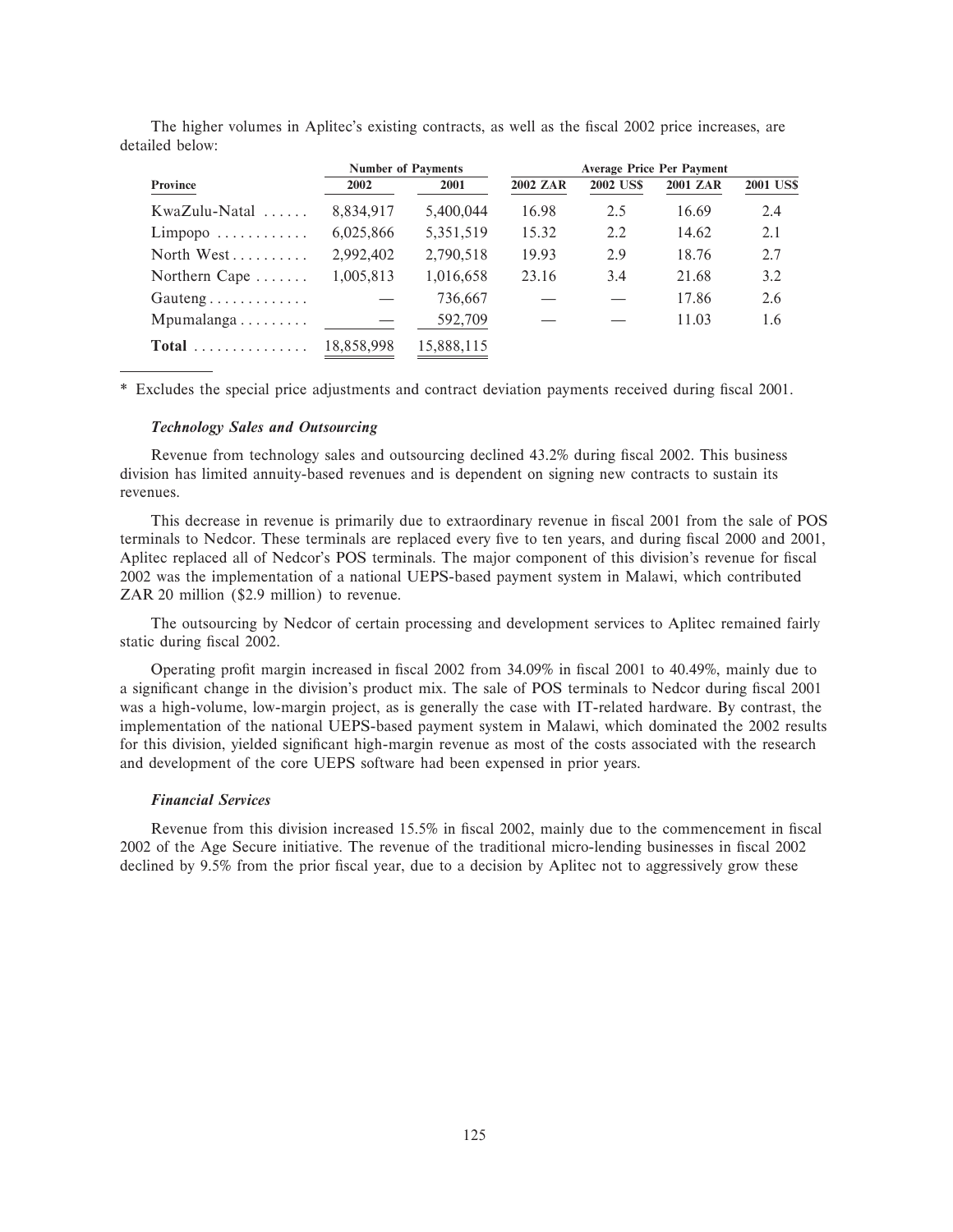|                                                                                | Fiscal Year at June 30, |                  |                 |                  |                                                       |  |
|--------------------------------------------------------------------------------|-------------------------|------------------|-----------------|------------------|-------------------------------------------------------|--|
|                                                                                | 2002                    |                  | 2001            |                  |                                                       |  |
|                                                                                | <b>ZAR</b> '000         | <b>US\$ '000</b> | <b>ZAR</b> '000 | <b>US\$ '000</b> | $\mathcal{G}_{\mathbf{c}}$<br>Increase/<br>(Decrease) |  |
| Debtors book: Age Secure — net and<br>gross (i.e. no provisions)               | 20,174                  | 2.956            |                 |                  | 100.0                                                 |  |
| Debtors book: Moneyline and New<br>World Finance $-$ gross $\dots \dots \dots$ | 82,664                  | 12,112           | 74,744          | 10,952           | 10.6                                                  |  |
| Provisions                                                                     | (42,102)                | (6,169)          | (27,316)        | (4,002)          | 61.5                                                  |  |
| Debtors book: Moneyline and New<br>World Finance — net of provisions $\dots$   | 40.563                  | 5,943            | 47.428          | 6.949            | 14.5                                                  |  |

businesses and to discontinue its medium-term loan products. The most important key indicators of these businesses are illustrated below:

Operating profit margin decreased marginally to 15.68% in fiscal 2002 from 15.99% in fiscal 2001, mainly due to the following:

- ' The Age Secure initiative had a break-even year following the commencement of operations during fiscal 2002; and
- There was no significant improvement in the operating profit margin of the traditional micro-lending businesses, as these businesses continued to battle sluggish demand conditions in an over-traded market and suffered from inadequate operational management. As in fiscal 2001, these conditions resulted in significant provisions for doubtful debts and bad debt write-offs.

### **Interest Received and Finance Costs**

Interest on surplus cash increased in fiscal 2002 from ZAR 11.9 million (\$1.7 million) in fiscal 2002 to ZAR 33.1 million (\$4.8 million), primarily due to the increase of ZAR 120.9 million (\$17.7 million) in cash on hand, as well as higher interest rates earned on deposits. Aplitec also successfully started a cash management system to allow for the overnight set-off of balances across Aplitec's subsidiaries.

The effect of Aplitec's 2002 pre-funding obligations under the KwaZulu-Natal contract, together with significantly higher payment volumes in KwaZulu-Natal and higher interest rates, resulted in the increase in 2002 finance costs from ZAR 1 million (\$0.1 million) in fiscal 2001 to ZAR 19.1 million (\$2.8 million).

# **Taxation**

Tax paid increased from ZAR 42.5 million (\$6.2 million) in fiscal 2001 to ZAR 43.3 million (\$6.3 million) in fiscal 2002, mainly due to Aplitec's increased profitability.

Aplitec's effective tax rates were 30.5% and 29% for fiscal 2001 and 2002, respectively, compared to the standard South African corporate tax rate of 30%. The decrease in 2002 is mainly due to the inclusion of ZAR 5 million (\$0.7 million) of tax-exempted income.

# **Minority Interests**

Income attributable to minority interests increased from ZAR 1.1 million in fiscal 2001 (\$0.2 million) to ZAR 1.7 million (\$0.2 million) in fiscal 2002, due to the increased profitability of four subsidiaries involved in the social welfare payment business that had outside shareholders.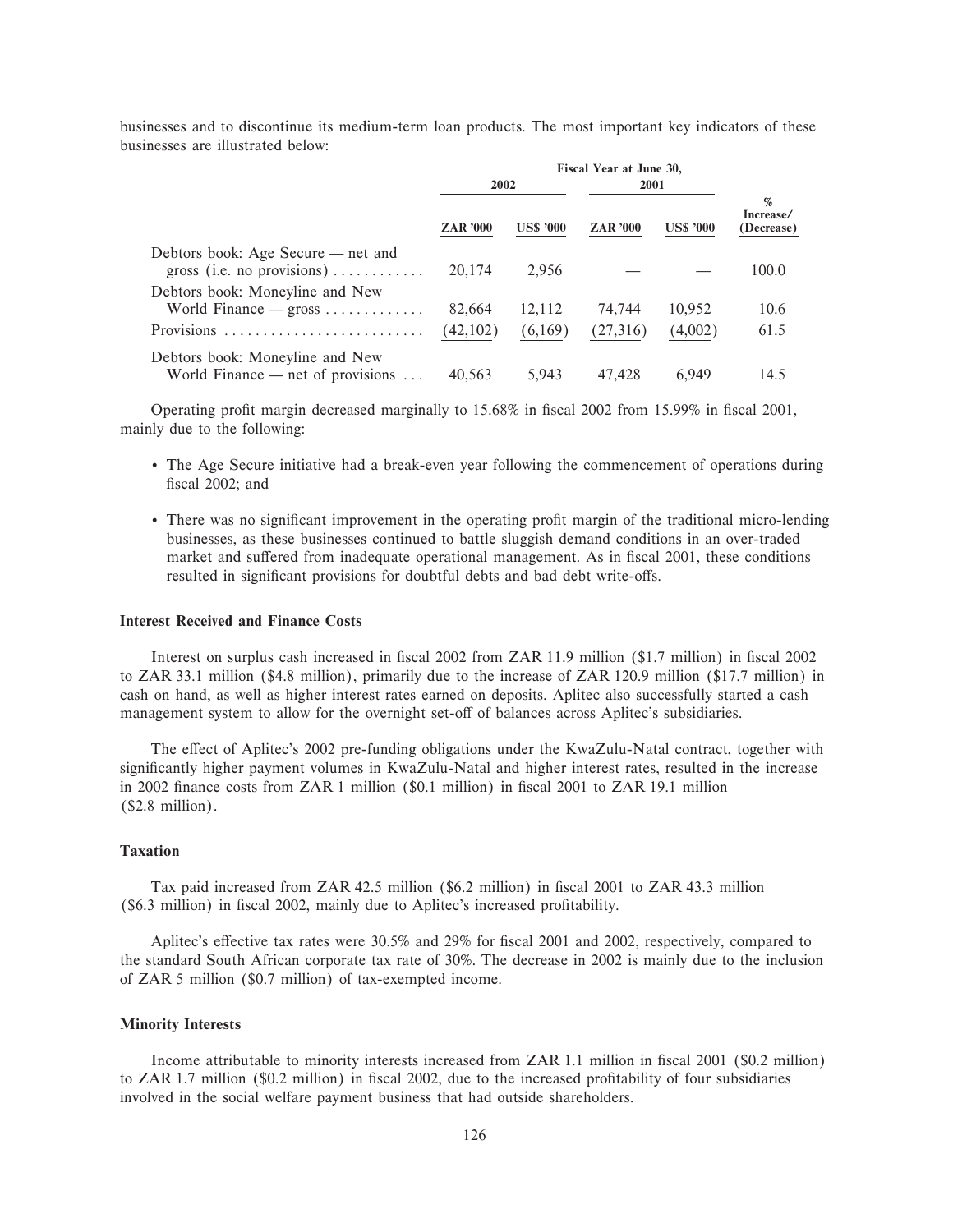# **Liquidity and Capital Resources**

# *Operations*

Cash flows from operating activities in fiscal 2003 totaled ZAR 172 million (\$25.2 million), compared to ZAR 124.5 million (\$18.2 million) in Ñscal 2002. This increase is primarily due to higher levels of operating profit, a decrease in working capital (decreased inventory and increased payables, partially offset by increased receivables) and an increase in net interest earned, partially offset by higher taxes and the payment of dividends during fiscal 2003. The decrease in inventory was due to the write-off of specifically identified slow moving items. The increase in receivables was due to the inclusion of the Eastern Cape contract, which resulted in amounts owing to Aplitec at year end by the Eastern Cape government, as well as higher pre-payments for smart cards bought for the Eastern Cape contract, which are paid for monthly, as part of the service fee, over the duration of the contract period. The Eastern Cape contract also increased payables in fiscal 2003 as the accruals for insurance, staff-related costs and equipment/services were included for the first time.

# *Investing*

Cash for investing activities in fiscal years 2003 and 2002 was ZAR 70.4 million (\$10.3 million) and ZAR 8.9 million (\$1.3 million), respectively. This increase was due to the following:

- A ZAR 56.9 million (\$8.3 million) capital expenditure in fiscal 2002 related to start-up costs on the Eastern Cape contract; and
- ' The purchase of minority interests in three subsidiaries for a total consideration of ZAR 12.4 million (\$1.8 million). These purchases resulted in ZAR 5.1 million (\$0.7 million) of goodwill, which will be amortized over the remaining lifespan of the government contracts being carried out in each subsidiary. As a result of these acquisitions, the minority interests' liability on Aplitec's balance sheet reduced from ZAR 3.3 million (\$0.5 million) in fiscal 2002 to zero in fiscal 2003.

# *Financing*

Net cash from financing activities was ZAR 5.2 million (\$0.8 million) in fiscal 2003, compared with ZAR 5.3 million (\$0.8 million) in fiscal 2002. These amounts were due to the issuance in fiscal 2003 of ordinary shares under the Aplitec employee share incentive scheme at a share price of ZAR 1.475 (\$0.2) per share. The slight decrease from Ñscal 2002 to Ñscal 2003 was due to fewer participants in the scheme in fiscal 2003, as certain employees resigned before their shares vested.

Since Aplitec is highly cash generative and maintains large cash reserves (ZAR 321.8 million (\$47.2 million) at the end of fiscal 2002, ZAR 428.5 million (\$62.8 million) at the end of fiscal 2003 and ZAR 492.8 million (\$72.2 million) at the end of the six month period ended December 31, 2003), it finances all operations, research and development, working capital, capital expenditure and acquisitions through its internally generated cash reserves. It has no debt to service and only requires external funding when its pre-funding requirements in the KwaZulu-Natal and Eastern Cape provinces exceed the available cash on hand. Aplitec has various debt facilities, including a ZAR 450 million (\$65.9 million) revolving credit facility (which it did not utilize in fiscal 2003).

Aplitec has access to capital from a range of external sources, including share issuances and debt facilities. Aplitec takes the following factors into account when considering external financing:

- ' cost of capital;
- cost of financing;
- ' opportunity cost of utilizing surplus cash; and
- availability of tax efficient structures to moderate financing costs.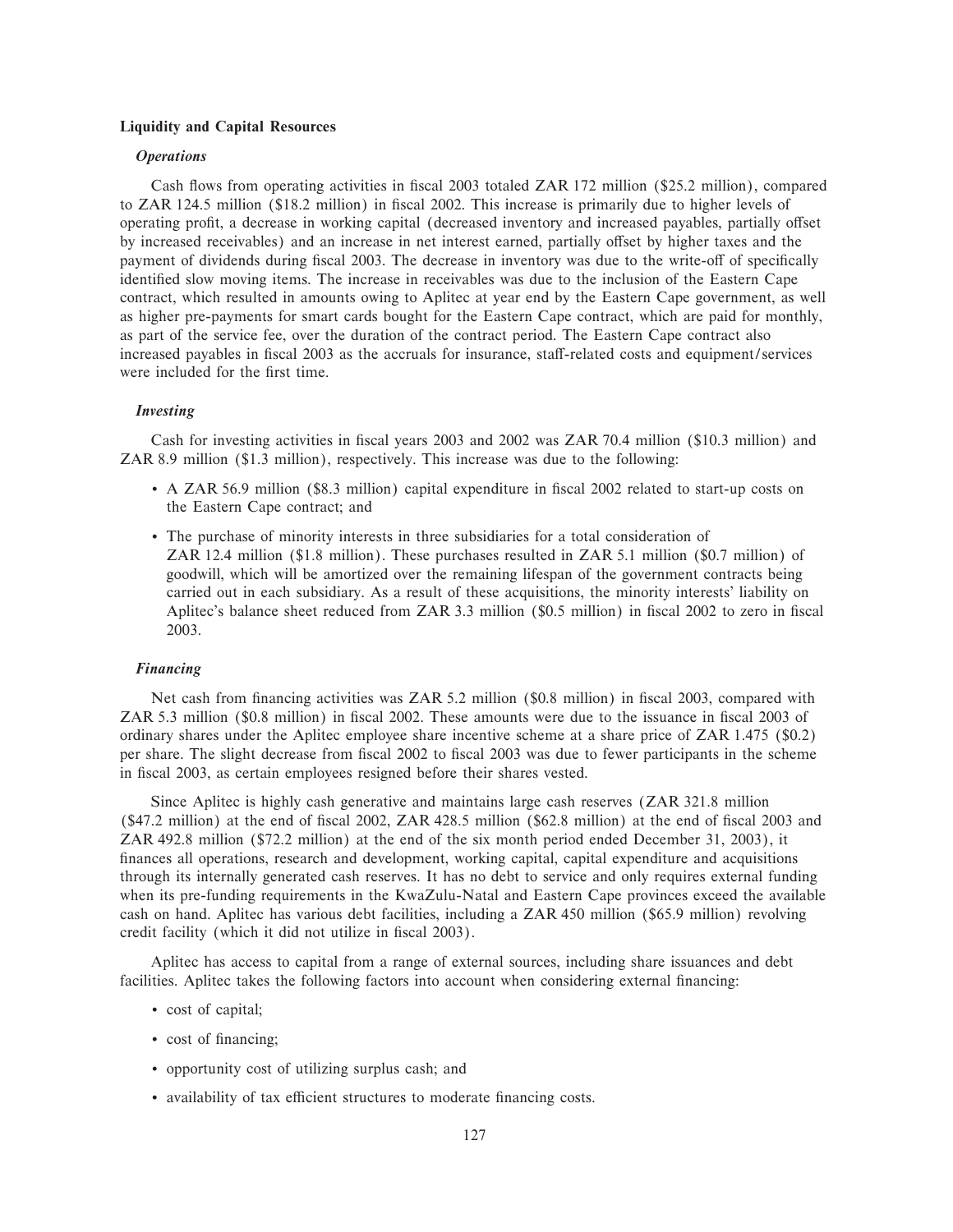The significant increase in social welfare grant beneficiaries in the KwaZulu-Natal and Eastern Cape provinces may require external Ñnancing in the medium to long-term for the pre-funding of these grant payments. Aplitec is confident that its cash reserves, current overdraft facilities and access to external financing will be sufficient to fund its medium to long-term activities and expansion plans.

# **Off-balance Sheet Arrangements**

Aplitec has entered into certain finance arrangements that are not included in its annual financial statements under SA GAAP. These off-balance sheet arrangements relate to the existence of an insurance cell captive under the management of Mutual & Federal Limited. Aplitec utilizes the cell captive as part of its strategy to insure certain risks for which commercial insurance is not readily available. These risks relate mainly to cash losses suffered as a result of cash-in-transit heists and robberies at our depots. At the end of fiscal 2003, the cell captive had a cash balance of ZAR 10.7 million (\$1.6 million).

# **Capital Expenditures**

Capital expenditures in fiscal years 2003, 2002 and 2001 were as follows:

| <b>Business Division</b>                                   | Fiscal Year Ended June 30, |                          |                         |                          |                         |                          |  |  |
|------------------------------------------------------------|----------------------------|--------------------------|-------------------------|--------------------------|-------------------------|--------------------------|--|--|
|                                                            | 2003<br><b>ZAR '000</b>    | 2003<br><b>US\$ '000</b> | 2002<br><b>ZAR '000</b> | 2002<br><b>US\$ '000</b> | 2001<br><b>ZAR</b> '000 | 2001<br><b>US\$ '000</b> |  |  |
| Transaction-based activities                               | 59.696                     | 8.747                    | 11,078                  | 1.623                    | 20.385                  | 2,987                    |  |  |
| Technology sales and<br>$outsourcing \ldots \ldots \ldots$ | 135                        | 20                       | 99                      | 15                       | 159                     | 23                       |  |  |
| Financial services                                         | 960                        | 141                      | 8,295                   | 1,215                    | 1,412                   | 207                      |  |  |
| Consolidated total                                         | $\underline{60,791}$       | 8,907                    | 19,472                  | $\frac{2,853}{2}$        | 21,956                  | <u>3,217</u>             |  |  |

Aplitec operates in an environment where its contracts for the payment of social welfare grants require substantial capital investment to establish its operational infrastructure when a contract commences. Further capital investment is required when the number of beneficiaries increase to the point where the maximum capacity of the original infrastructure is exceeded.

Aplitec's fiscal 2003 spending was mainly due to start-up costs in the Eastern Cape Province. Its 2002 and 2001 spending was mainly due to expansion in the KwaZulu-Natal and Limpopo provinces, where Aplitec experienced significant growth in the number of customers it had to service.

Aplitec's other business divisions require relatively little capital investment. The most notable exception was the capital expenditure incurred to establish the Age Secure initiative within the financial services division during fiscal 2002.

All of Aplitec's capital expenditures for the past three fiscal years were funded through internally generated funds.

Aplitec had no outstanding capital commitments at the end of fiscal 2003.

Capital spending for Ñscal 2004 is expected to be incurred primarily in connection with start-up costs related to Aplitec's new social welfare grant program in the Limpopo province. The renewal of Aplitec's contract in that province will require substantial investment to modernize its existing infrastructure. Aplitec estimates that capital expenditures for this project will be ZAR 35 million (\$5.1 million) through the fiscal year ended 2005. This capital spending is expected to be funded through internally generated funds. For the six months ended December 31, 2003, Aplitec incurred capital spending of ZAR 13.7 million (\$2.0 million).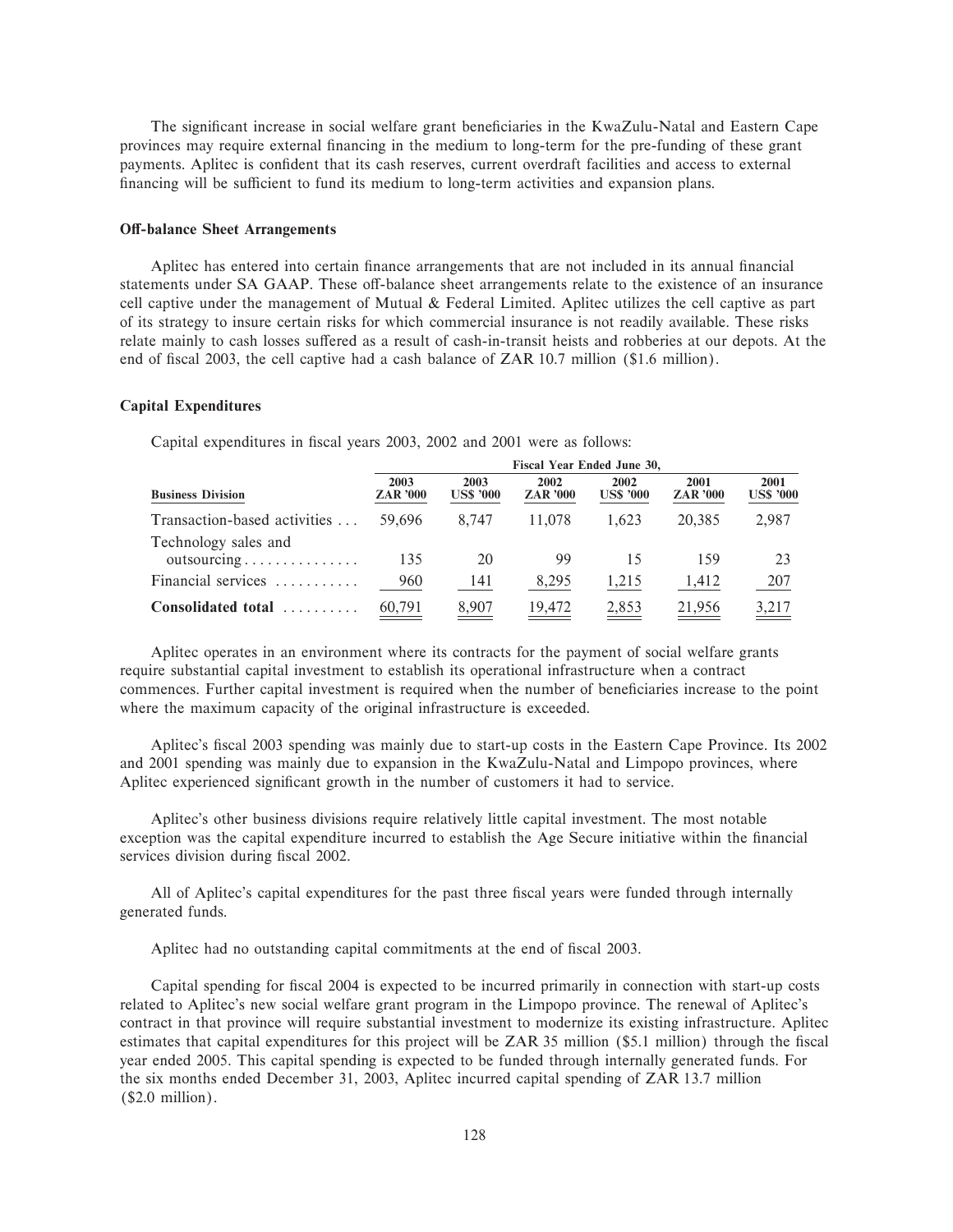# **Contingent Liabilities, Commitments and Contractual Obligations**

Aplitec leases certain premises under operating leases. The minimum future commitments of Aplitec for lease premises are as follows:

|                                     | Payments Due by Period, as of June 30, 2003 (in '000s) |           |           |                          |          |
|-------------------------------------|--------------------------------------------------------|-----------|-----------|--------------------------|----------|
|                                     | <b>Less Than</b><br>1 Year                             | 1-3 Years | 3-5 Years | <b>Bevond</b><br>5 Years | Total    |
| Contractual Obligations             | $\theta$                                               | $\theta$  | $\cup$    |                          |          |
| Long Term Debt Obligations          | $\theta$                                               | $\theta$  |           |                          | $\Omega$ |
| Capital Lease Obligations           | $\theta$                                               |           | $\theta$  |                          | 0        |
| Operating Lease Obligations $(ZAR)$ | 7.967                                                  | 5.505     | 81        | 81                       | 13,634   |
| Operating Lease Obligations (US\$)  | 1.167                                                  | 807       | 12        | 12                       | 1.998    |
| Purchase Obligations                | $\theta$                                               |           |           |                          | $\Omega$ |

Aplitec's outstanding capital commitments at the end of fiscal years 2003, 2002 and 2001 are ZAR 0, 12,643 and 3,200. These commitments will be funded from cash generated from operations. There are no other purchase commitments, obligations or specific capital commitments for the next three years.

# **Dividends**

Aplitec's dividend policy is to declare regular annual dividend payments of between 25% to 33% earnings. Aplitec declared a dividend of ZAR 0.15 (\$0.02) per share in fiscal 2003 and ZAR 0.11 (\$0.02) per share in fiscal 2002.

Pursuant to Excon's approval of the Aplitec acquisition, dividends may be declared by the New Aplitec board of directors only if (i) such declaration is approved by a majority of the holders of New Aplitec B class preference shares, (ii) all loan accounts have been paid by New Aplitec and (iii) such dividends do not exceed 50% of New Aplitec's annual earnings. However, because the New Aplitec board will be appointed by Net 1, Net 1 will ultimately determine whether any dividends are declared by New Aplitec, subject to the above conditions. Any dividends declared by New Aplitec will be distributed to the holders of A class and B class preference shareholders *pro rata* in accordance with their respective ownership interests in New Aplitec.

# **Acquisitions and Dispositions**

- ' *Acquisition of Net 1 Investment Holdings:* On July 15, 2000, Aplitec announced the acquisition of Net 1 Holdings in consideration for the issuance of 9.75 million Aplitec ordinary shares with a market value of ZAR 19.5 million (\$2.9 million). The effect of this acquisition was that Aplitec acquired the FTS patent for South Africa and its surrounding territories.
- ' *Disposal of security guarding business:* During January 2002, Aplitec sold the assets and liabilities of its security guarding business for a total cash consideration of ZAR 4.913 million (\$0.7 million).
- ' *Acquisition of remaining CPS interests:* During January 2003, Aplitec acquired the minority interests in CPS (KwaZulu-Natal), CPS (Northern Cape) and CPS (Northern). These acquisitions consolidated Aplitec's social welfare payment businesses under a single holding company, thus improving operating and tax efficiency. Profits (attributable to the minority interests acquired) were recognized and consolidated from January 1, 2003.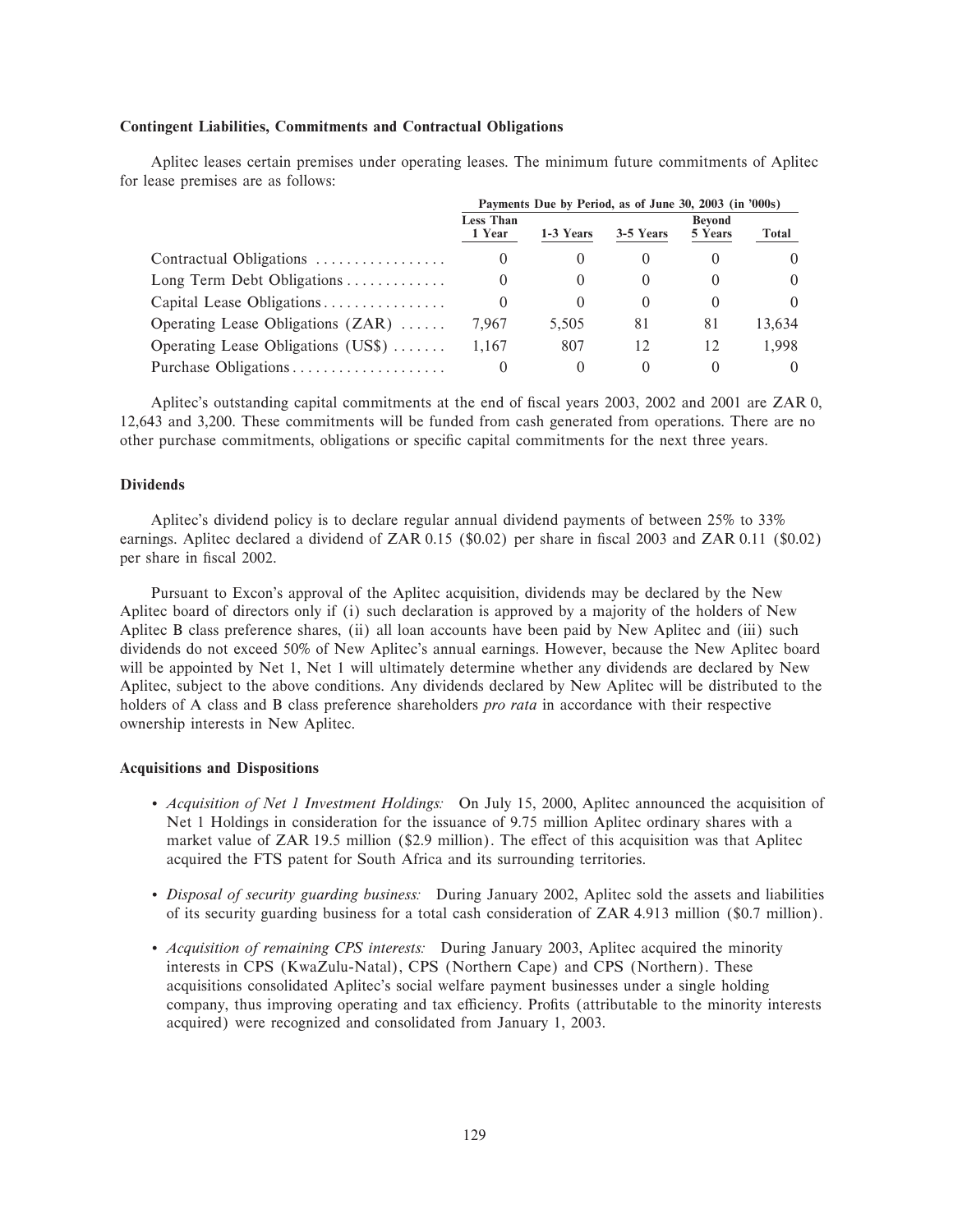# **Employee Benefits**

Aplitec does not provide health or retirement benefits to any of its employees.

#### **Insurance**

Aplitec annually assesses its risk exposure. During fiscal years 2003, 2002 and 2001, all risks were adequately covered by third party insurers, except where the cost of insurance coverage was considered excessive in relation to the probability and extent of loss. This is true with respect to Aplitec's cash and cash-in-transit risks, which has become virtually impossible to procure from local and international underwriters. Aplitec self-insures its cash and cash-in transit risks through a cell captive structure, administered and managed by Mutual  $\&$  Federal Limited. The periodic contributions to the cell captive are calculated by the group's independent insurance consultant. At the end of fiscal 2003, the cell captive had a value of ZAR 10.7 million (\$1.6 million).

The main categories of Aplitec's insurance are:

- ' loss of/damage to vehicles, electronic equipment and other assets;
- ' business interruption;
- ' motor vehicle third party claims;
- ' group personal accident;
- ' employment practices liability; and
- $\bullet$  directors and officers liability.

# **Critical Accounting Policies**

Aplitec's annual financial statements have been prepared in accordance with South African GAAP, which requires management to make estimates and assumptions about future events that affect the reported amount of assets and liabilities and disclosure of contingent assets and liabilities. As future events and their effects cannot be determined with absolute certainty, the determination of estimates requires management's judgment based on a variety of assumptions and other determinants such as historical experience, current and expected market conditions and certain scientific evaluation techniques. Management believes that the following accounting policies are critical due to the degree of estimation required and the impact of these policies on the understanding of the results of our operations.

### **Deferred Taxation**

Aplitec estimates its tax liability through the calculations done for the determination of its current tax liability when tax returns are filed, together with assessing temporary differences resulting from the different treatment of items for tax and accounting purposes. These differences result in deferred tax assets and liabilities which are disclosed on Aplitec's balance sheet. Management then has to assess the likelihood that deferred tax assets will be recovered from future taxable income. To the extent that Aplitec believes recovery is likely, a valuation reserve will be created. The carrying value of Aplitec's net deferred tax assets assumes that it will be able to generate sufficient future taxable income, based on estimates and assumptions. Management has considered future taxable income and ongoing feasible tax strategies in determining the need for the valuation allowance, but in the event that Aplitec was to determine that it would be able to realize deferred tax assets in the future, a valuation allowance may not be required which would reduce net income in the period that such determination is made.

#### **Accounts Receivable and Provision for Doubtful Debts**

Aplitec maintains a provision for doubtful debts in its micro-lending business resulting from the inability of certain of its clients to make the required payments. Aplitec's current policy is to provide for the full outstanding amount for all debts which are outstanding for 150 days and longer which as of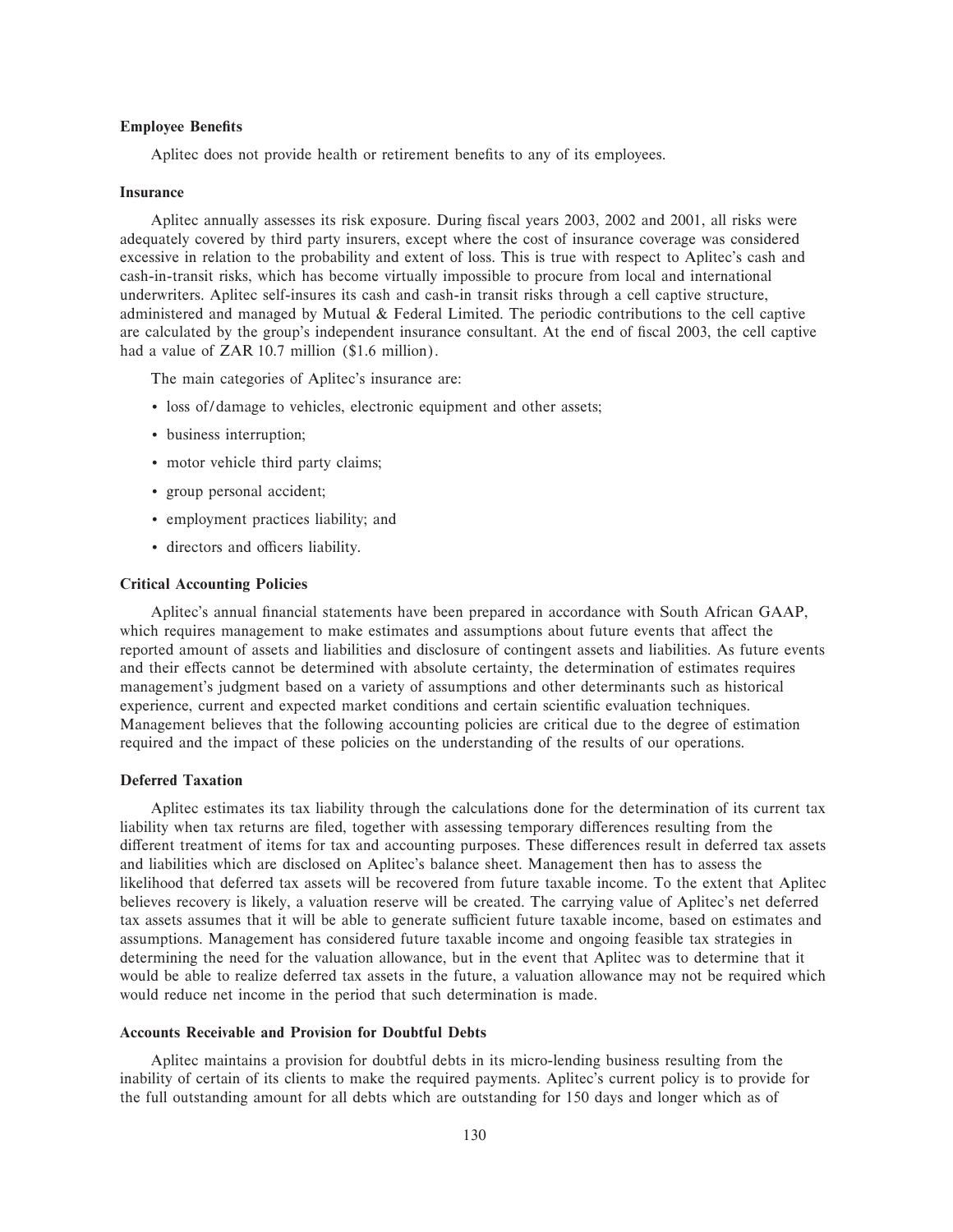December 31, 2003 totaled ZAR 50.1 million (\$7.3 million), which is a 2.8% increase over the amount outstanding at June 30, 2003 (ZAR 48.8 million or \$7.1 million) and a 19.1% increase over the amount outstanding at June 30, 2002 (ZAR 42.1 million or \$6.2 million). Aplitec considers this policy to be appropriate taking into account factors such as historical bad debts, current economic trends and changes in our customer payment patterns. Should the ability of Aplitec's clients to make payments when due deteriorate in the future, additional provisions may be required. A significant amount of judgment is required to assess the ultimate recoverability of these receivables, including on-going evaluation of the creditworthiness of each client.

## **Research and Development**

Aplitec's business activities and product offerings depend on its proprietary UEPS software. As a result, Aplitec has a large group of software engineers and developers who are constantly revising and improving the core UEPS software. Aplitec accounts for the development cost of software intended for sale in accordance with SFAS No. 86, "Accounting for Costs of Computer Software to be Sold, Leased, or Otherwise Marketed.'' SFAS 86 requires product development costs to be charged to expenses as incurred until technological feasibility is attained. Technological feasibility is attained when our software has completed system testing and has been determined viable for its intended use. The time between the attainment of technological feasibility and completion of software development has been short with immaterial amounts of development costs incurred during this period. Accordingly, Aplitec did not capitalize any development costs in fiscal 2003 or fiscal 2002, particularly because the main part of our development is the enhancement and upgrading of existing products.

A significant amount of judgment is required to separate research costs, new development costs and ongoing development costs based as the transition between these stages. A multitude of factors need to be considered by management, including an assessment of the state of readiness of the software and the existence of markets for the software. The possibility of capitalizing development costs in the future, within the criteria set by SFAS 86, may have a material impact on the group's profitability in the period when the costs are capitalized, and in subsequent periods when the capitalized costs are amortized.

## **Qualitative and Quantitative Risk Factors**

#### *Financial Instruments*

Aplitec seeks to reduce its foreign currency exposure through a policy of matching, to the extent possible, assets and liabilities denominated in foreign currencies. In addition, Aplitec uses financial instruments in order to economically hedge its exposure to exchange rate and interest rate fluctuations arising from its operations. As discussed in the notes to Aplitec's financial statements included elsewhere in this proxy statement/prospectus, Aplitec had elected to account for these instruments as hedging arrangements. Aplitec is also exposed to credit risks.

All risks described above and how Aplitec seeks to protect itself is discussed below.

# *Foreign Exchange Risk*

Aplitec has used forward contracts in order to limit its exposure to the ZAR/USD and ZAR/EUR exchange rate fluctuations from foreign currency transactions. As of June 30, 2003 and 2002, the outstanding foreign exchange contracts are as follows:

| Fiscal 2003 | <b>Fiscal 2002</b>      |
|-------------|-------------------------|
|             | $(FX Rate - 1:10.9943)$ |
|             | USD 1.150,000           |
|             | ZAR 12.643.445          |
|             | 08/01/2003              |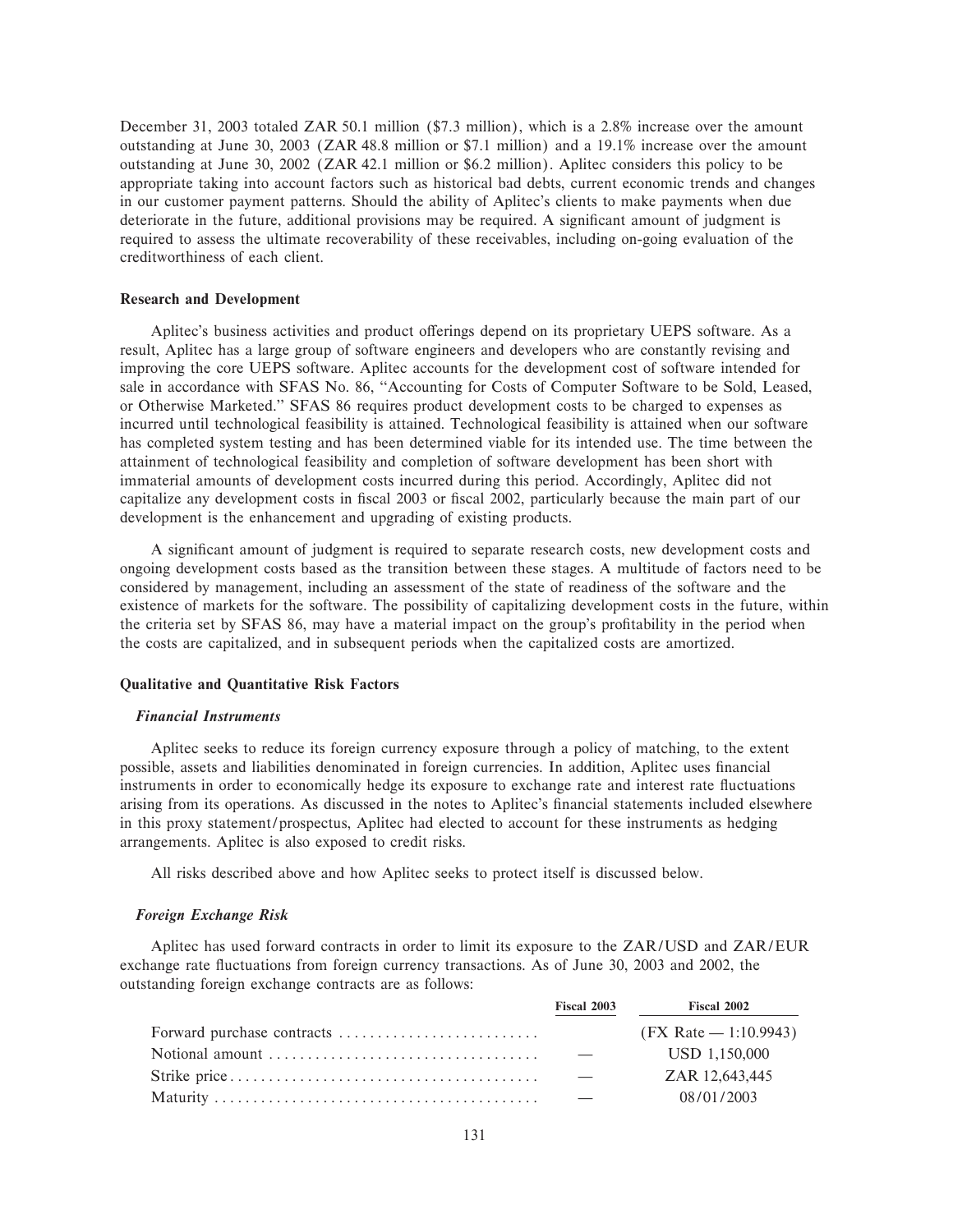# *Interest Rate Risk*

As a result of its normal borrowing and leasing activities, Aplitec's operating results are exposed to fluctuations in interest rates, which Aplitec manages primarily through its regular financing activities. Aplitec generally maintains limited investment in cash equivalents and has occasionally invested in marketable securities. Typically, for every 1% increase in the South African Reserve Bank's REPO rate, Aplitec's interest expense on pre-funding social welfare grants in the KwaZulu Natal and Eastern Cape provinces increases by ZAR 110,000 (\$16,117) per month, while interest earned per month on any surplus cash increases by ZAR 83,333 per ZAR 100 million (or \$12,210 per \$14.7 million).

# *Credit Risk*

Credit risk relates to the risk of loss that Aplitec would incur as a result of non-performance by counterparties. Aplitec maintains credit risk policies with regard to its counterparties to minimize overall credit risk. These policies include an evaluation of a potential counterparty's financial condition, credit rating, and other credit criteria and risk mitigation tools as deemed appropriate.

In regards to credit risk on financial instruments, Aplitec maintains the policy to enter into such transactions only with South African and European financial institutions that have a credit rating of BBB or better, as determined by Standard & Poor's.

# *Microlending Credit Risk*

Aplitec is exposed to credit risk in its microlending business, which provides unsecured short-term loans to qualifying customers. Aplitec manages this risk by assigning each prospective customer a "creditworthiness score," which takes into account a variety of factors such as employment status, salary earned, other debts and total expenditures on normal household and lifestyle expenses.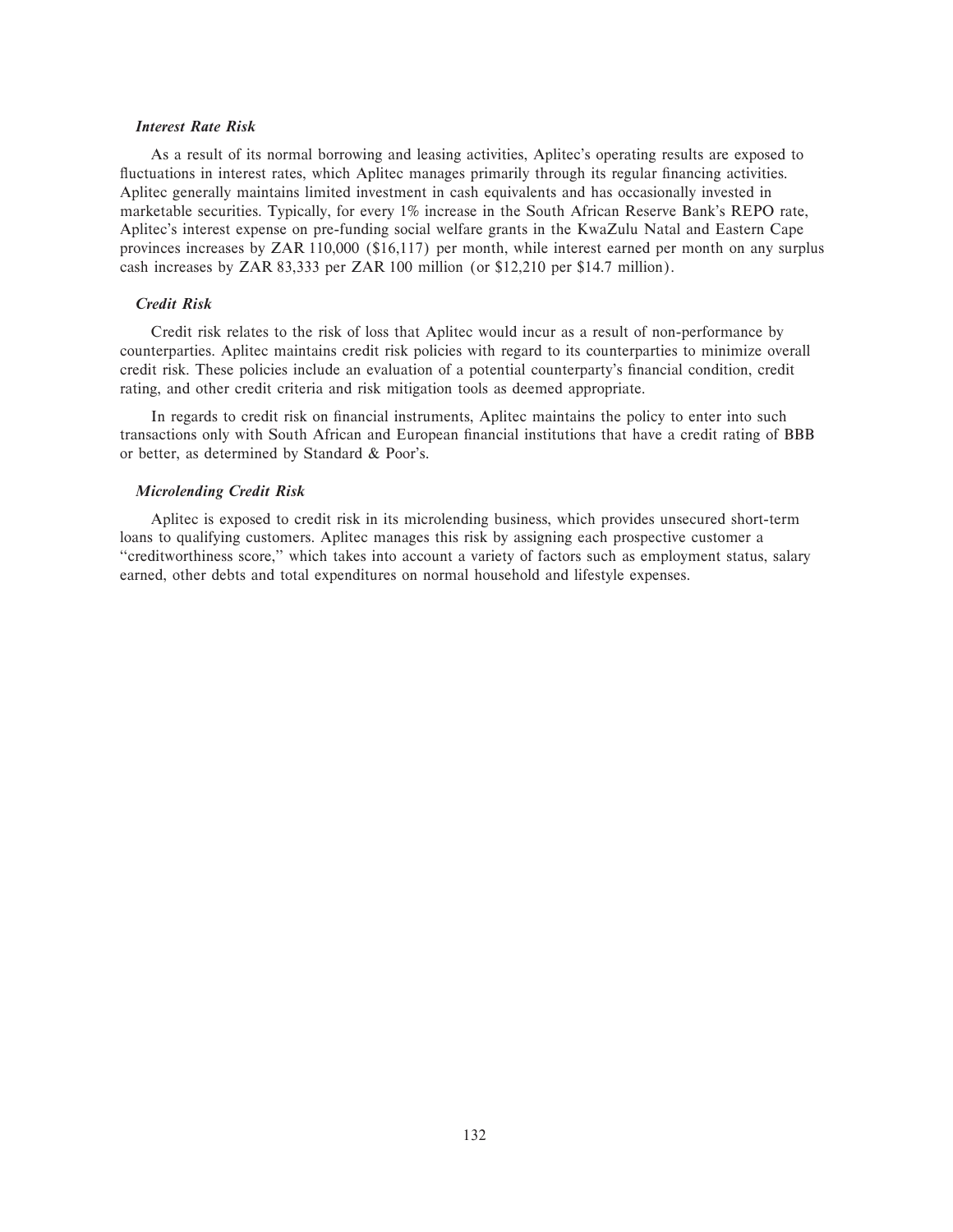# **DESCRIPTION OF NET 1'S CAPITAL STOCK**

The following is a description of the material terms of Net 1's capital stock under its proposed articles of amendment to its articles of incorporation. Because the terms of Net 1's articles of amendment are more detailed than the information contained in this summary, you should carefully consider the provisions contained in the articles of amendment, a copy of which is attached as Annex A to this proxy statement/ prospectus.

### **Share Capital**

The articles of incorporation of Net 1 currently provide for one class of common stock consisting of 100,000,000 shares with a par value of \$0.001 per share and one class of preferred stock consisting of 3,000,000 shares with a par value of \$0.10 per share. Assuming the amendment to Net 1's articles of incorporation is approved, the authorized shares of Net 1 will consist of:

- ' 500,000,000 common shares, par value \$0.001 per share; and
- ' 300,000,000 preferred shares, par value \$0.001 per share.

As of the completion of the proposed transactions, Net 1 will have outstanding and issued approximately 138,956,156 shares of common stock and 192,967,138 shares of special convertible preferred stock convertible into 192,967,138 shares of common stock, which have been reserved for issuance. The Brait Group has the option to purchase up to 5 million additional shares of Net 1 common stock, which will increase the number of shares outstanding.

### **Common Stock**

Each holder of common stock is entitled to one vote per share for the election of directors and for all other matters to be voted on by shareholders. Holders of common stock may not cumulate their votes in the election of directors, and are entitled to share equally and ratably in the dividends that may be declared by the board of directors, but only after payment of dividends required to be paid on outstanding shares of preferred stock according to its terms. Holders of shares of Net 1 common stock do not have preferential, subscriptive or preemptive rights with respect to any securities of Net 1 or any conversion rights. The shares of Net 1 common stock are not subject to redemption.

Holders of shares of Net 1 common stock are entitled to receive dividends and other distributions when declared by Net 1's board of directors out of funds available. Payment of dividends and distributions is subject to certain restrictions of Florida law, including the requirement that after making any distribution the corporation must be able to meet its debts as they become due in the usual course of its business.

Upon voluntary or involuntary liquidation, dissolution or winding up of Net 1, holders of common stock share ratably in the assets remaining after payments to creditors and provision for the preference of any preferred stock according to its terms. There are no preemptive or other subscription rights, conversion rights or redemption or scheduled installment payment provisions relating to shares of common stock. All of the outstanding shares of common stock are fully paid and nonassessable.

The rights of holders of Net 1's common stock may be adversely affected by the rights of holders of preferred stock that is outstanding or that may be issued in the future. See "— Preferred Stock" below.

The transfer agent and registrar for Net 1's common stock is Florida Atlantic Stock Transfer Inc. Its common stock is quoted on the OTC Bulletin Board.

# **Director Qualifications**

The Net 1 articles of incorporation provide that the Net 1 board of directors shall consist of not less than three directors. Net 1's bylaws provide that the members of the board of directors may not be more than nine but give authority to amend the bylaws and increase or decrease the number of directors to the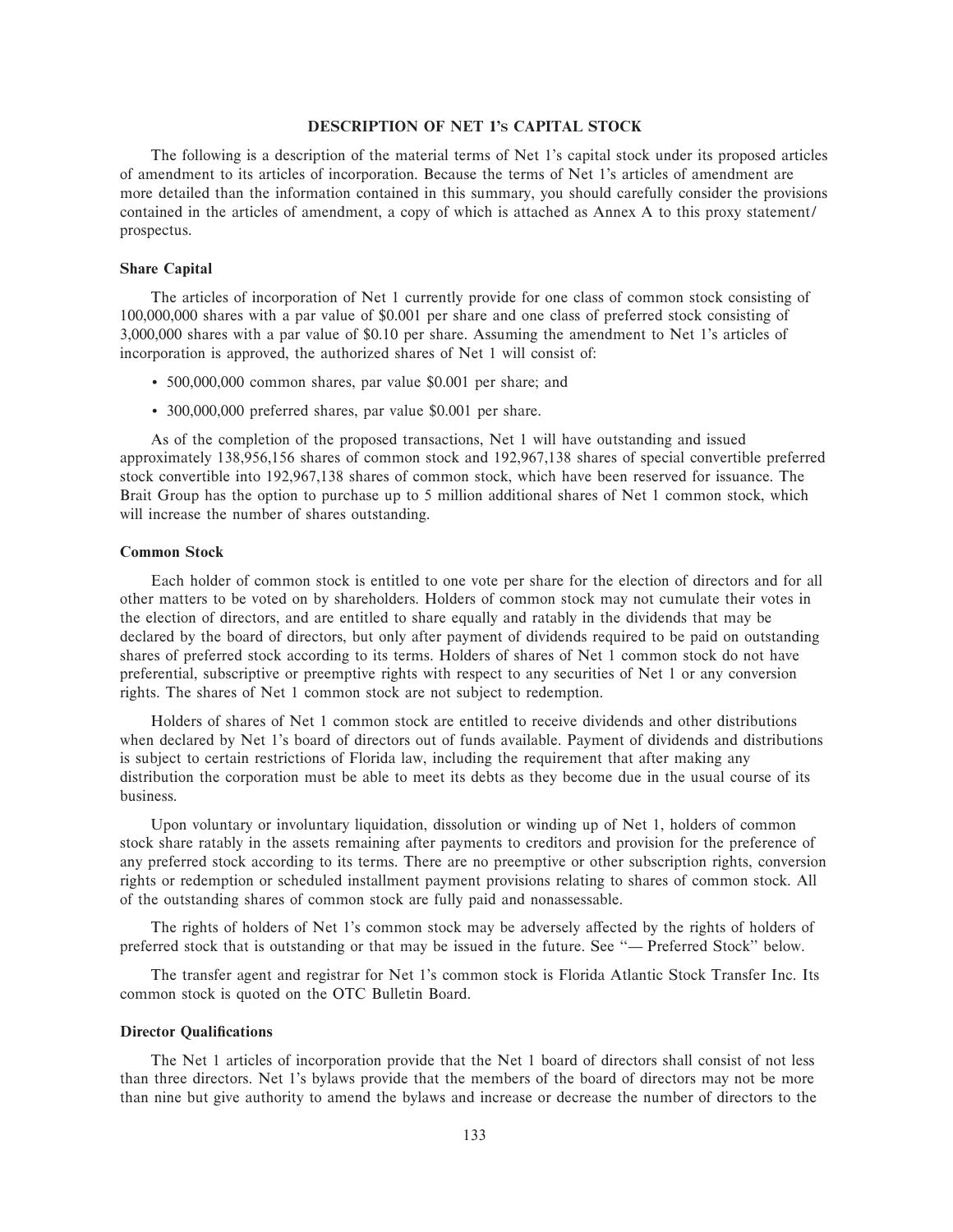board of directors. Neither Florida law nor Net 1's articles of incorporation require that directors be residents of Florida nor that they be shareholders of Net 1 to qualify to serve as directors. Net 1's shareholders have the right to elect all of the members of the Net 1 board of directors.

# **Removal of Directors**

Under Florida law and Net 1's articles of incorporation, a director may be removed from the board, with or without cause, by the affirmative vote of a majority of Net 1's shareholders at a meeting of shareholders at which a quorum is present. Vacancies on the board of directors, including vacancies that result from an increase in the number of directors, may be filled by the affirmative vote of the remaining directors or by shareholders at a meeting held during the existence of such vacancy. Directors who are so appointed or elected serve until the next election of directors and until a successor has been appointed.

# **Meetings of Shareholders**

Florida law requires corporations to hold an annual meeting for the election of directors and the transaction of any other business. The annual meeting must be convened and held in accordance with the corporation's bylaws. Net 1's bylaws do not fix a time or method for convening an annual meeting.

### *Special Meetings*

Under Florida law, a special meeting of shareholders of a Florida corporation may be called by the board of directors, by persons authorized in the corporation's articles of incorporation or bylaws, or by holders of not less than 10% of all shares entitled to vote at the meeting unless a different percentage, that does not exceed 50%, is specified in the articles of incorporation. Net 1's bylaws provide that special meetings of shareholders may be called by majority vote of the Net 1 board of directors, the president of the board of directors or by at least 10% of the Net 1 shares of common stock entitled to vote at the meeting.

#### *Notice of Shareholder Meetings*

Under Florida law and Net 1's articles of incorporation, notice of shareholder meetings must be provided to shareholders of record not less than ten days nor more than 60 days prior to the date set for such meeting. The Net 1 bylaws provide that a matter may be properly considered before the annual meeting of shareholders only if (i) the matter is included in the notice of meeting provided to shareholders at the direction of the board of directors, (ii) the matter is otherwise properly brought before the meeting by the Net 1 board of directors or (iii) the matter is properly brought before the meeting by a Net 1 shareholder. In order to properly bring any business before the annual meeting, a shareholder must provide a notice to the secretary of the Net 1 board of directors containing certain required information not less than 15 and not more than 70 days prior to the annual meeting.

#### **Amendment of Articles of Incorporation and Bylaws**

Under Florida law and subject to certain limitations, the affirmative vote of the holders of a majority of the votes of shareholders cast at a meeting is required to approve an amendment to a corporation's articles of incorporation. However, shareholder approval generally is not required for non-material amendments.

Under Net 1's articles of incorporation, any amendments to the Net 1 bylaws is effective if approved by the affirmative vote of a majority of Net 1's board of directors.

# **Preferred Stock**

Net 1's board of directors may authorize the issuance of new classes or series of preferred stock from time to time, each of which class or series will have those voting powers, preferences and relative,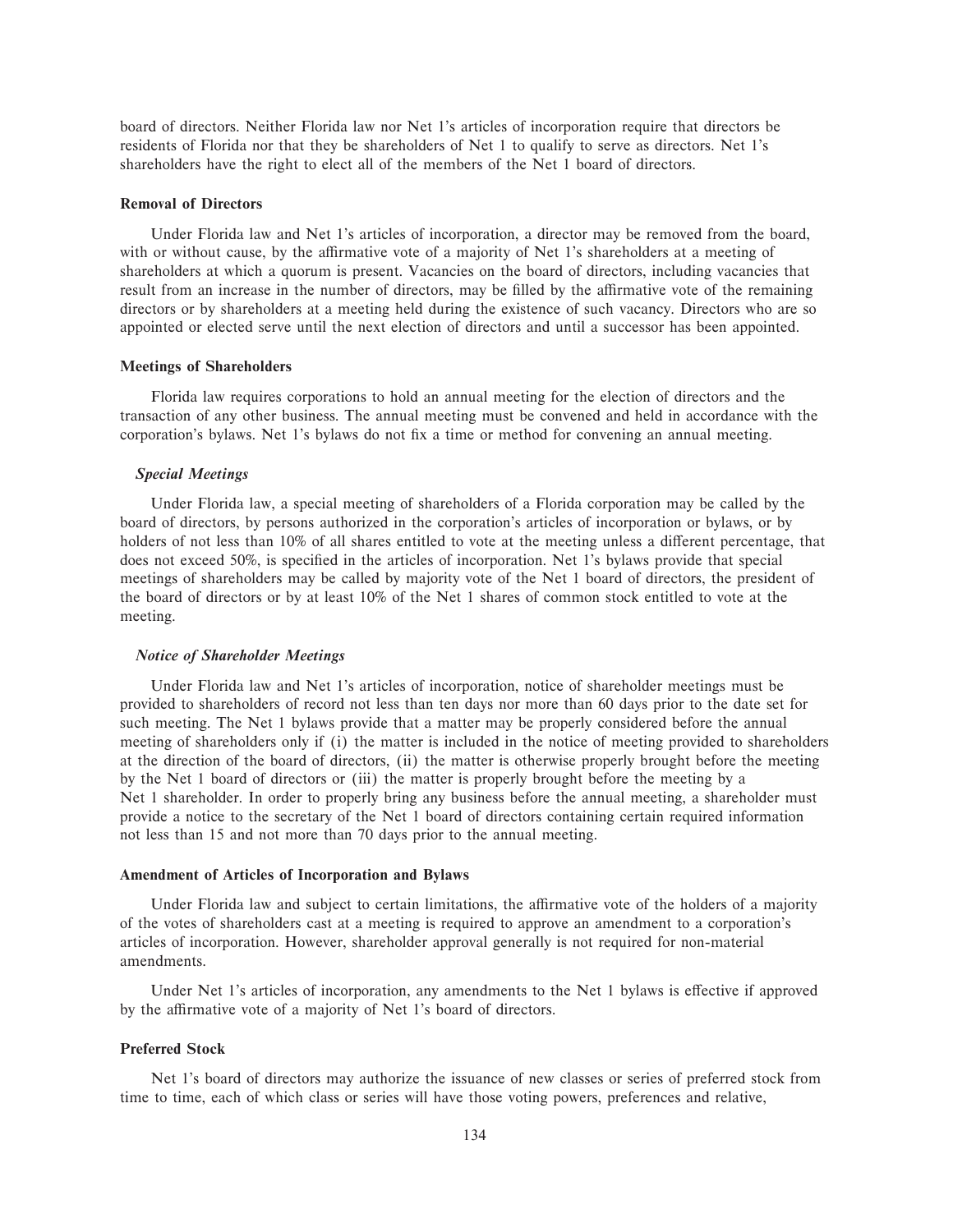participating, optional or other special rights and qualifications, limitations or restrictions as shall be specified by the board of directors.

The board of directors may cause shares of preferred stock to be issued in public or private transactions for any proper corporate purpose.

# *Special Convertible Preferred Stock*

The proposed articles of amendment will establish a class of special convertible preferred stock. This class shall consist of 192,967,138 shares, par value \$0.001 per share, and it will rank:

- ' on parity, without preference and priority, with Net 1's common stock with respect to dividend rights (except as described below) or rights upon liquidation, dissolution or winding up of Net 1; and
- ' junior in preference and priority to each other class or series of preferred stock or other equity security of Net 1 under terms that may be determined by the board of directors to expressly provide that such other security will rank senior in preference or priority to the special convertible preferred stock with respect to dividend rights or rights upon liquidation, dissolution or winding up of Net 1.

#### *Dividends*

Provided that shares of special convertible preferred stock are outstanding, Net 1's board will determine immediately prior to the declaration of any dividend or distribution (i) the portion, if any, of Net 1's assets available for such dividend or distribution that is attributable to funds or assets from New Aplitec, regardless of the manner received (the "South African Amount"), and (ii) the portion of such funds or assets that is not from New Aplitec (the "Non-South African Amount"). The South African Amount will not include amounts received from New Aplitec due to its liquidation, distribution or dividend after an insolvency or winding up.

Provided that shares of special convertible preferred stock are outstanding, (i) any dividends or distributions by Net 1's board of Non-South African Amounts must be paid *pro rata* to all holders of common stock and special convertible preferred stock, and (ii) any dividends or distributions by Net 1's board of South African Amounts can be paid only to holders of common stock. Net 1's board has complete discretion to declare a dividend or distribution with respect to South African Amounts or Non-South African Amounts.

# *Liquidation, Dissolution and Winding Up*

In the event of the voluntary or involuntary liquidation, dissolution, distribution of assets or windingup of Net 1, all outstanding shares of special convertible preferred stock will automatically convert and holders of such stock will be entitled to receive *pari passu* with holders of common stock, any assets of Net 1 distributed for the benefit of its shareholders.

### *Voting Rights*

Holders of special convertible preferred stock have the right to receive notice of, attend, speak and vote at general meetings of Net 1, and are entitled to vote on all matters on which holders of common stock are entitled to vote. Holders of special convertible preferred stock will vote together with the holders of common stock as a single class. Each holder of special convertible preferred stock present in person, or the person representing such holder, is entitled to a number of votes equal to the number of shares of common stock that would be issued upon conversion of the special convertible preferred stock held by such holder on the record date.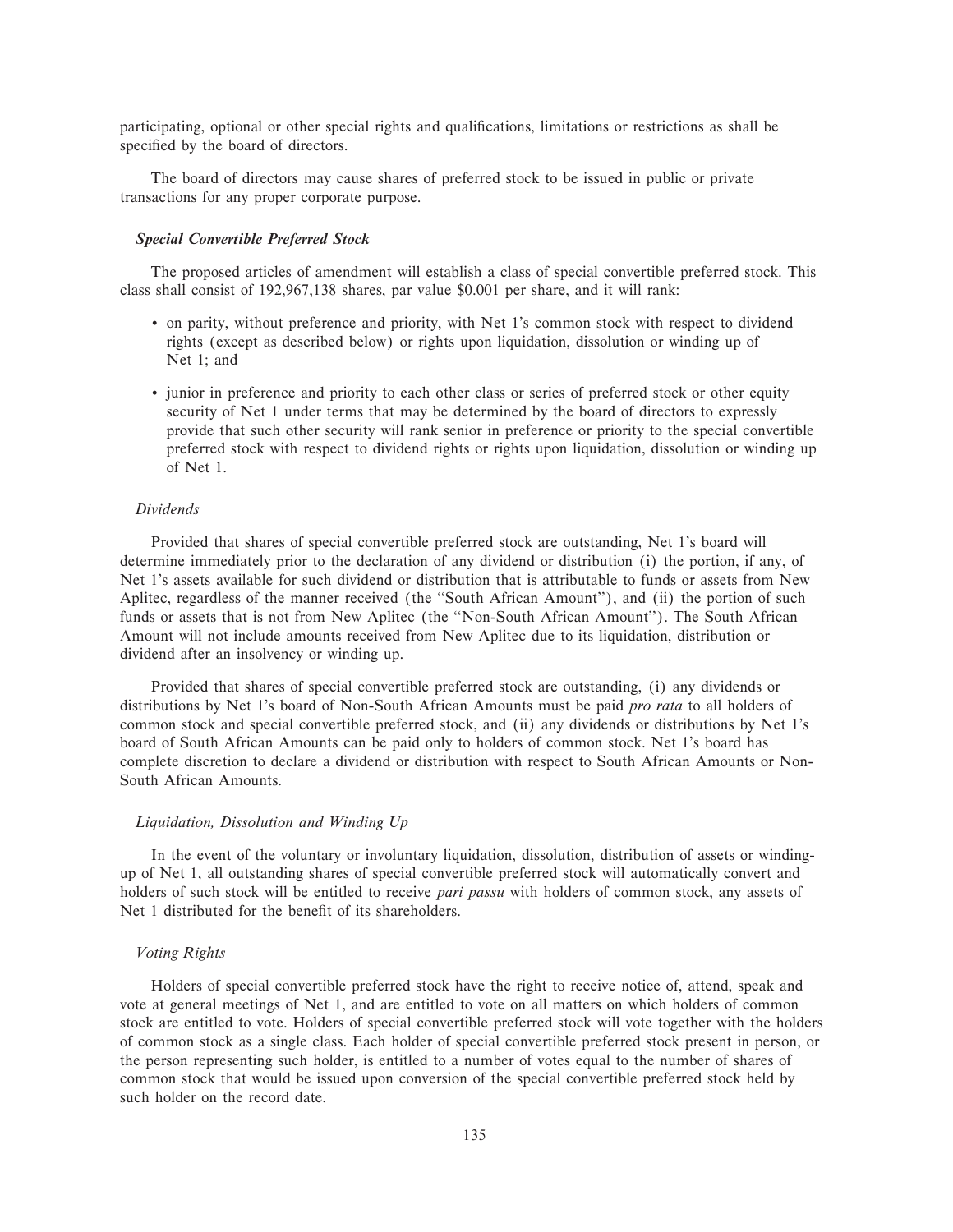Net 1 may not take any of the following actions without the prior vote or written consent of holders representing at least a majority of the then outstanding shares of special convertible preferred stock, voting together as a separate class:

- ' any increase (including by way of merger, consolidation or otherwise) in the total number of authorized or issued shares of special convertible preferred stock; or
- any amendment, alteration or change to the powers, designations, preferences, rights, qualifications, limitations or restrictions of the special convertible preferred stock in the articles of incorporation in any manner that adversely affects the holders of such stock.

# *Conversion*

Special convertible preferred stock is convertible into shares of common stock on a one-for-one basis upon the occurrence of a trigger event, which is defined as any one of the following events: (i) notification by the reinvesting Aplitec shareholder of the intention to convert some or all of such holder's units in the South African Trust; (ii) the abolition or relaxation of Excon regulations such that South African residents would be permitted to directly hold shares of non-South African companies; or (iii) the liquidation, insolvency or other winding up of either New Aplitec or Net 1. With each converted share of special convertible preferred stock that is to be converted, Net 1 will receive:

- ' 1.228070 New Aplitec B class preference shares; and
- ' such holder's interest in the New Aplitec B loan accounts, which is equal to (A) the aggregate principal amount of New Aplitec B loans, plus any accrued interest, minus any repayment or previous transfer of New Aplitec B loans to Net 1, divided by (B) the number of the shares of special convertible preferred stock outstanding at such time.

No fractional shares of common stock shall be issued upon conversion of the special convertible preferred stock, unless Net 1's board of directors shall otherwise determine to issue fractional shares. In lieu of fractional shares, Net 1 will pay cash equal to such fractional amount multiplied by the fair market value per share of common stock on the date of conversion. If more than one share of special convertible preferred stock is being converted at one time by the same holder, then the number of full shares issuable upon conversion will be calculated on the basis of the aggregate number of shares converted at that time.

Net 1 will reserve and keep available out of its authorized but unissued shares of common stock the full number of shares of common stock deliverable upon the conversion of all outstanding special convertible preferred stock.

Upon conversion, all rights with respect to shares for special convertible preferred stock will cease. Converted shares will be cancelled and have the status of authorized but unissued preferred stock, without designation as to series until such shares are once more designated as part of a particular series by the board of directors.

# *Transfer Restrictions*

Special convertible preferred stock may not be sold, assigned, transferred, pledged, or encumbered, except to Net 1 upon conversion into shares of Net 1 common stock. The shares of special convertible preferred stock may not be held by any person other than the Cayman Trust for the benefit of the South African Trust and indirectly for the benefit of reinvesting shareholders of Aplitec or the Brait Group, or directly by the South African Trust for the benefit of reinvesting shareholders of Aplitec or the Brait Group in connection with a conversion into Net 1 common stock.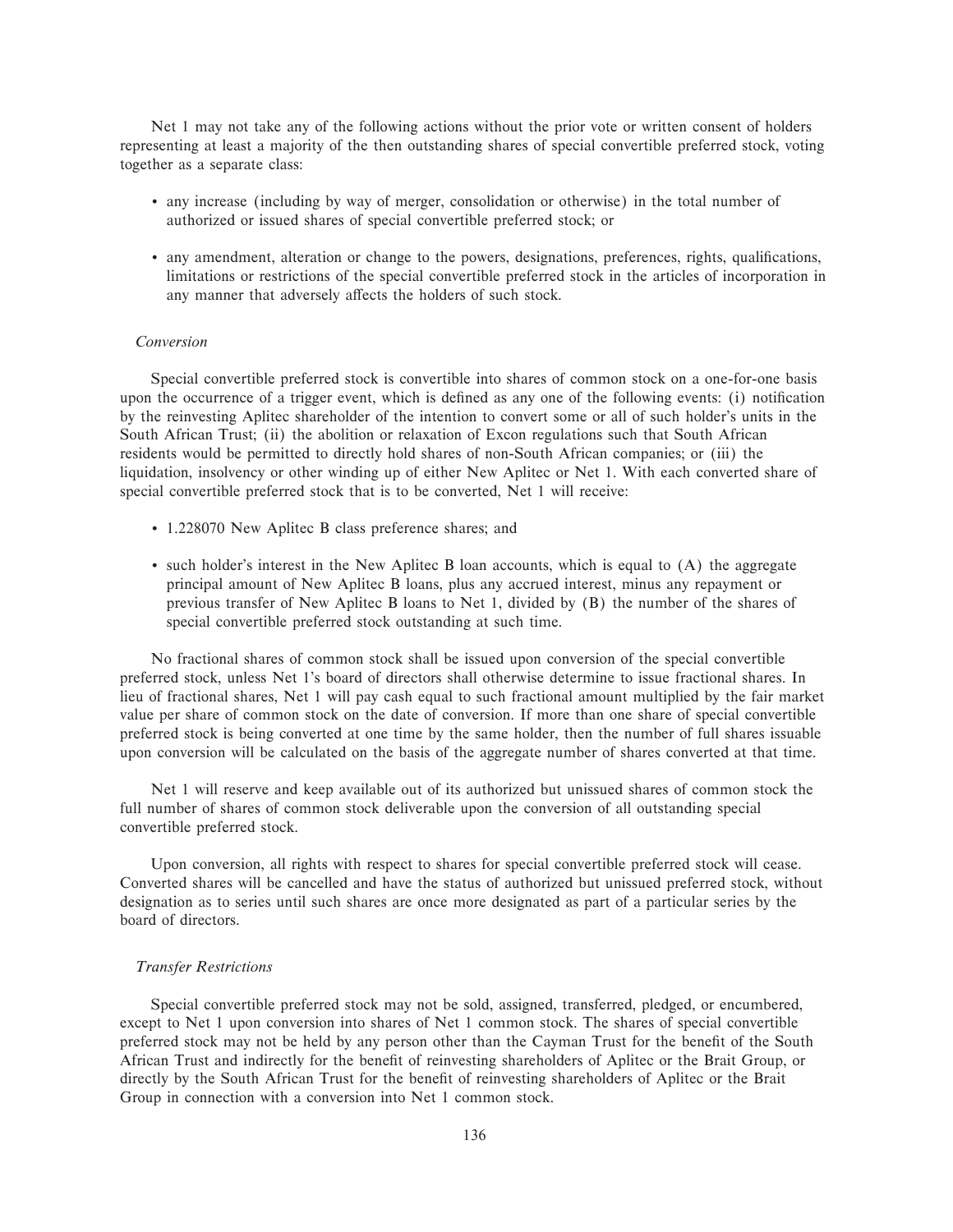# **MANAGEMENT OF NET 1 AFTER THE PROPOSED TRANSACTIONS**

# **Board of Directors of Net 1**

Net 1's board of directors currently consists of two directors: Dr. Serge Belamant and Claude Guerard.

Pursuant to the Common Stock Purchase Agreement, Net 1 will increase the size of its board of directors to 10 members. Net 1 has currently identified five members of its board of directors after the closing of the proposed transactions: Serge Belamant, Claude Guerard, Herman Kotze, Anthony Ball and Chad Smart. Mr. Kotze is currently the financial director of Aplitec, and Messrs. Ball and Smart will serve as the Brait Consortium's representatives to the Net 1 board. Pursuant to the Common Stock Purchase Agreement, the Brait Consortium has the right to designate a third person to the Net 1 board of directors. However, it has not yet decided whether to name such designee. Even if the Brait Consortium nominates a third designee to the Net 1 board of directors, it will not exercise control of the board immediately following the proposed transactions. Future vacancies of independent directors between annual meetings will be filled by a majority vote of Net 1's board of directors. In the event of a tie vote, the board of directors will continue to deliberate on any matter subject to a tie until a majority of the board votes either to approve or reject such matter or, if the tie persists, determines not to proceed.

# **Directors and Executive Officers of Net 1**

The following table sets forth the names, ages and positions of each person who is currently expected to serve as a director or executive officer of Net 1 upon completion of the proposed transactions.

| Name | Age | <b>Position</b>                                      |
|------|-----|------------------------------------------------------|
|      |     | Chief Executive Officer and Chairman of the<br>Board |
|      |     | Director                                             |
|      |     | Director                                             |
|      |     | Director                                             |
|      |     |                                                      |
|      |     | Senior Vice President — Marketing and Sales          |
|      |     | Senior Vice President — Information Technology       |

Executive officers are appointed by, and serve at the discretion of, Net 1's board of directors.

# *Biographical Information*

*Dr. Serge Belamant* has been a director of Net 1 since its inception in May 1997, and was its chief executive officer until October 2000. From June 1997 to present, Dr. Belamant has also served as chief executive officer and a director of Aplitec. From 1996 to 1997, Dr. Belamant served as a consultant in the development of COPAC (Chip Off-Line Pre-Authorized Card), a product currently being marketed internationally by Visa International. From October 1989 to September 1995, Dr. Belamant served as the managing director of Net 1 (Pty), a privately owned South African company specializing in the development of advanced technologies in the field of transaction processing and payment systems. Dr. Belamant also serves on the board of a number of other companies that are closely related to the smart card business. Dr. Belamant spent ten years working as a computer scientist for Control Data Corporation where he won a number of international awards. Later, he was responsible for the design, development, implementation and operation of the Saswitch ATM network in South Africa that rates today as the third largest ATM switching system in the world. Dr. Belamant has patented a number of inventions besides the FTS ranging from biometrics to gaming related inventions. Dr. Belamant has more than twenty years of experience in the fields of operations research, security, biometrics, artificial intelligence and on-line and off-line transaction processing systems.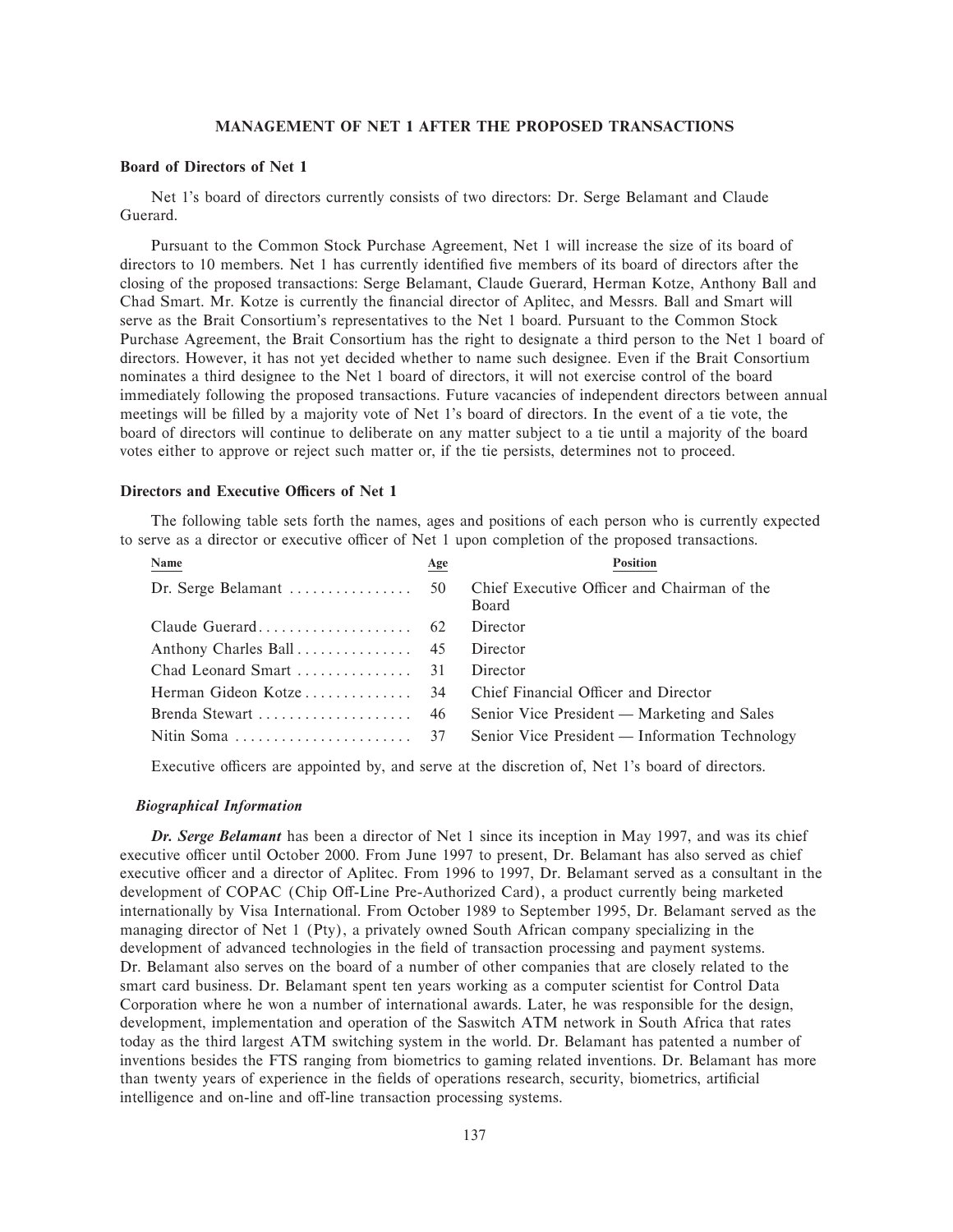*Claude Guerard* has served as a director of Net 1 since August 1998 and as CEO since October 2000. From December 1996 to October 1999, Mr. Guerard served as Vice President of Gemplus S.C.A., a company in the smart card industry. During this period, Mr. Guerard also served as the Chief Executive Officer of Gemplus' South African division, Chief Executive Officer of Gemplus Gmbh, and general manager of Gemplus' Central and Eastern Europe division. From 1990 to 1996, Mr. Guerard was Chief Executive Officer and Chairman of AM International France, a subsidiary of AM International Corp., a Chicago-based multinational graphics and printing company. Mr. Guerard also has sales and management experience in computer/technology and related industries having worked for 13 years at IBM and 8 years with Nashua Corp., a company engaged in the sales and service of office equipment.

*Anthony Charles Ball* has been the chief executive of the Brait Group since March 2000. In this capacity, he led the raising and governance of the Brait Group's private equity funds and is responsible for a number of the Brait Group's private equity investments. Prior to assuming this current position, Mr. Ball served as joint Deputy Chairman of the Brait Group from 1998 to March 2000. Prior to joining Brait, Mr. Ball was the chief executive of Capital Partners, which was the predecessor company to Brait and which pioneered the private equity market in South Africa, from 1991 to 1998. Mr. Ball began his career with Deloitte & Touche Consulting (1986-1991), where he co-founded its Strategy Group. Mr. Ball is a member of the board of Brait S.A., Brait South Africa Limited, New Aplitec, Afgri Limited, the Reclamation Group (Pty) Limited and Shoe City (Pty) Limited.

*Chad Leonard Smart* has been a principal of Brait's Private Equity Funds, where he has been involved in numerous private equity transactions. Mr. Smart joined Brait Private Equity in 1998. Prior to assuming his current position, Mr. Smart was a Manager at Pricewaterhouse from 1995 to June 1998, where he covered a full spectrum of financial services activities including mergers and acquisitions. Mr. Smart is qualified in South Africa as a Chartered Accountant and is also a Chartered Financial Analyst. He is a member of the board of Brait South Africa Limited, New Aplitec and the Reclamation Group (Pty) Limited.

*Herman Gideon Kotze* is currently the financial director of Aplitec and a member of the Aplitec executive committee. Mr. Kotze is a Chartered Accountant who joined Aplitec in December 1998 as a strategic financial analyst. He was appointed to the board as Group Financial Director in January 2000. Mr. Kotze served his articles from 1993 to 1997 at KPMG in Pretoria, where he was the audit manager for several major corporations in the manufacturing, mining, retail and financial services industries. During 1998, he joined the Industrial Development Corporation of South Africa Limited (""IDC'') as a business analyst. His main duties at the IDC were the evaluation and investigation of ventures requiring funding from the IDC, from small manufacturing concerns to huge multinational projects, as well as the structuring and implementation of loan and equity products for these concerns.

*Brenda Stewart* is currently a director of Net 1 Investment Holdings and Net 1 Holdings. She is also a member of the Aplitec executive committee. Mrs. Stewart joined Aplitec in 1997 and has worked for the last 20 years with Dr. Belamant while at Volkskas Industrial Bank, SASWITCH, Net 1 Southern Africa, Net 1 Solutions and Net 1 (Pty). Her primary function is to manage all marketing and sales activities for the Aplitec Group. Her secondary function is to oversee implementation and operation of country-wide projects, such as Malawi and Mozambique, as well as pension and welfare systems. Her skills involve indepth knowledge of marketing sales, project management, operations, implementation, maintenance/repair, customer support, financial management, administration and tax, as well as a vast understanding of the UEPS technology.

*Nitin Soma* is a member of the Aplitec executive committee. Mr. Soma joined Aplitec in 1997, specializing in transaction switching and interbank settlements. He has represented Nedcor Bank in the development of technical specifications for the South African Interbank Standards. He is also responsible for the ATM settlement process to balance ATMs with the host as well as other card users. Mr. Soma designed the Stratus Back-End System for Aplitec.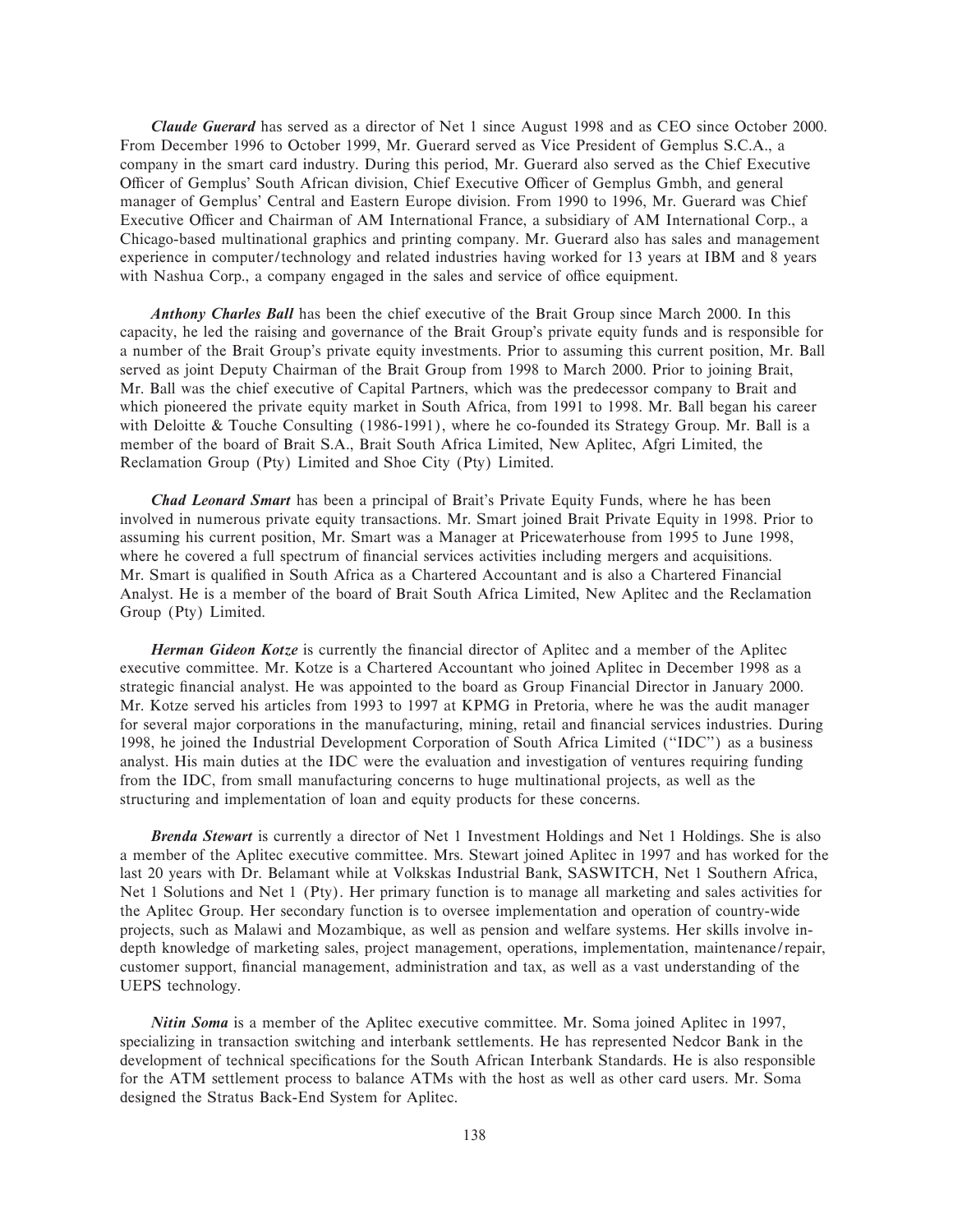### **Committees of the Board of Directors**

Net 1's board intends to form standing audit and compensation committees soon after the consummation of the proposed transactions. The audit committee will have the following functions:

- ' make recommendations to the board of directors regarding the selection of independent auditors;
- ' review the results and scope of the audit and other services provided by Net 1's independent auditors;
- review Net 1's financial statements; and
- ' review and evaluate Net 1's internal control functions.

It is currently anticipated that the members of the audit committee will be ""independent'' directors, meaning that they will not be affiliates of Net 1 and will not accept any compensatory fees from Net 1 or its subsidiaries. None of our current or designated directors are considered independent directors for purposes of serving on our audit committee. Following the consummation of the proposed transactions, our board of directors will consider whether it will appoint independent directors to serve on its audit committee.

Net 1's compensation committee will consist of a majority of independent directors. The compensation committee will make recommendations to the board of directors regarding the following matters:

- ' executive compensation;
- ' salaries and incentive compensation for Net 1's employees and consultants; and
- ' the administration of the 2004 Stock Incentive Plan.

### **Compensation of Directors and Executive Officers**

Net 1 expects that directors who are also full-time employees of Net 1 will not receive additional compensation for their service as directors. Each non-employee director of Net 1 will receive compensation for service on Net 1's board of directors as determined by the board of directors.

In connection with the proposed transactions, Net 1 and New Aplitec will enter into employment agreements with each of Dr. Belamant, Herman Kotze, Brenda Stewart and Nitin Soma, which agreements will set forth certain terms and conditions of these individuals' employment, including the amount and form of their compensation. Otherwise, the form and amount of compensation that Net 1 will pay to each of its executive officers in any future period will be determined by the compensation committee of the Net 1 board of directors.

Our executive officers did not receive any compensation for the year ended December 31, 2003. Net 1 did not set aside or accrue any amounts for pension, retirement or similar benefits, as it did not provide such benefits for its executive officers.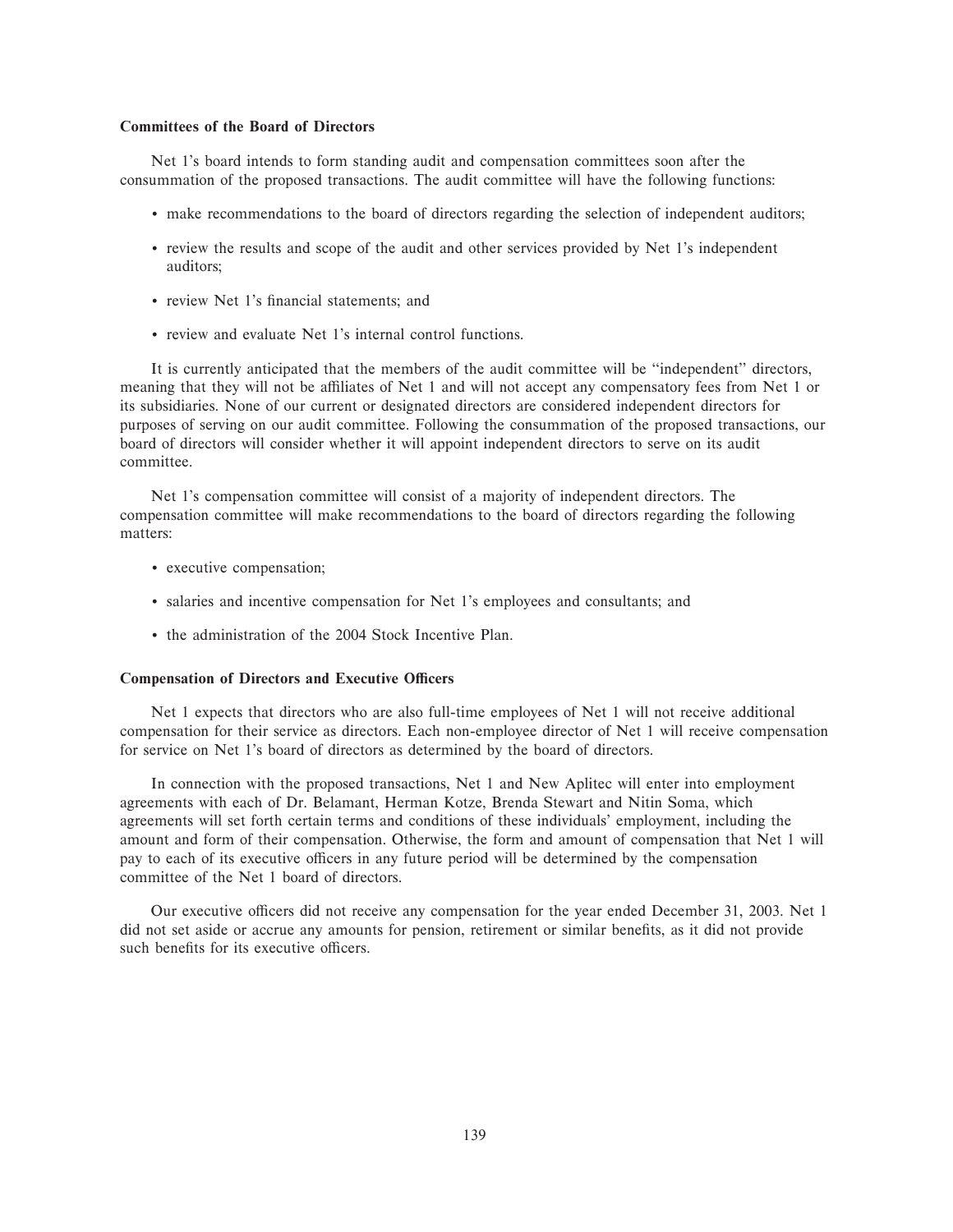#### **2004 STOCK INCENTIVE PLAN**

Net 1 plans to adopt, subject to the approval of its shareholders, the 2004 Stock Incentive Plan. The 2004 Stock Incentive Plan will permit Net 1 to grant to our employees, directors and consultants incentive stock options, nonqualified stock options, stock appreciation rights, restricted stock, performance-based awards and other awards based on our common stock. The following description summarizes the material terms of the 2004 Stock Incentive Plan, but is qualified in its entirety by reference to the full text of the 2004 Stock Incentive Plan, which is set forth as Annex B to this proxy statement/prospectus.

#### **Administration**

The board of directors of Net 1 (or its delegate) will administer the 2004 Stock Incentive Plan, and is referred to below as the "committee." The committee may delegate its authority under the 2004 Stock Incentive Plan in whole or in part as it determines, but will consist, unless otherwise determined by the board of directors, (1) during any period that Net 1 is subject to Section 16 of the U.S. Securities Exchange Act of 1934, solely of at least two non-employee directors, and (2) during any period that Net 1 is subject to Section 162(m) of the Code, solely of at least two outside directors. The committee will determine who will receive awards under the 2004 Stock Incentive Plan, as well as the form of the awards, the number of shares underlying the awards, and the terms and conditions of the award consistent with the terms of the 2004 Stock Incentive Plan. The committee is authorized to interpret the 2004 Stock Incentive Plan, to establish, amend and rescind any rules and regulations relating to the 2004 Stock Incentive Plan, and to make any other determinations that it deems necessary or desirable for the administration of the 2004 Stock Incentive Plan. The committee also may correct any defect, supply any omission or reconcile any inconsistency in the 2004 Stock Incentive Plan in the manner and to the extent that the committee deems it necessary or desirable.

#### **Term**

No awards may be granted under the 2004 Stock Incentive Plan after the tenth anniversary of the effective date of the 2004 Stock Incentive Plan, but awards granted before such tenth anniversary may extend beyond that date.

## **Shares Reserved for Awards and Limits on Awards**

The total number of shares of Net 1 common stock available under the 2004 Stock Incentive Plan initially will be 17,441,872, of which 8,720,936 shares may be used with respect to stock options, and 8,720,936 shares may be used in respect of other stock-based awards, which may include grants of restricted shares. The maximum number of shares for which stock options and stock appreciation rights, or for which other stock-based awards may be granted during a calendar year to any participant is 2,616,281, which is approximately 30% of the total number of shares that may be used with respect to stock options or stock-based awards under the 2004 Stock Incentive Plan. Net 1 will issue stock-based awards in the form of restricted shares in respect of all 8,720,936 shares available for such awards to certain key employees upon completion of the proposed transactions.

The number and kind of shares of Net 1 common stock issued or reserved pursuant to the 2004 Stock Incentive Plan or outstanding awards, the maximum number of shares issuable pursuant to awards, the exercise price for awards, and other affected terms of awards, are subject to adjustment on account of stock splits, stock dividends, reorganizations, recapitalizations, mergers, consolidations, spin-offs and other corporate events. Shares covered by awards that expire, terminate or lapse without payment will again be available for the grant of awards under the 2004 Stock Incentive Plan, as well as shares that are used by the holder to pay withholding taxes or as payment for the exercise price of an award, if permitted by the committee.

In the event of certain corporate events, including stock sales, mergers, and sales of substantial assets, the committee may, but shall not be obligated to, cancel outstanding awards for fair value, waive vesting requirements, provide for the issuance of substitute awards, and/or provide that, for a period of time prior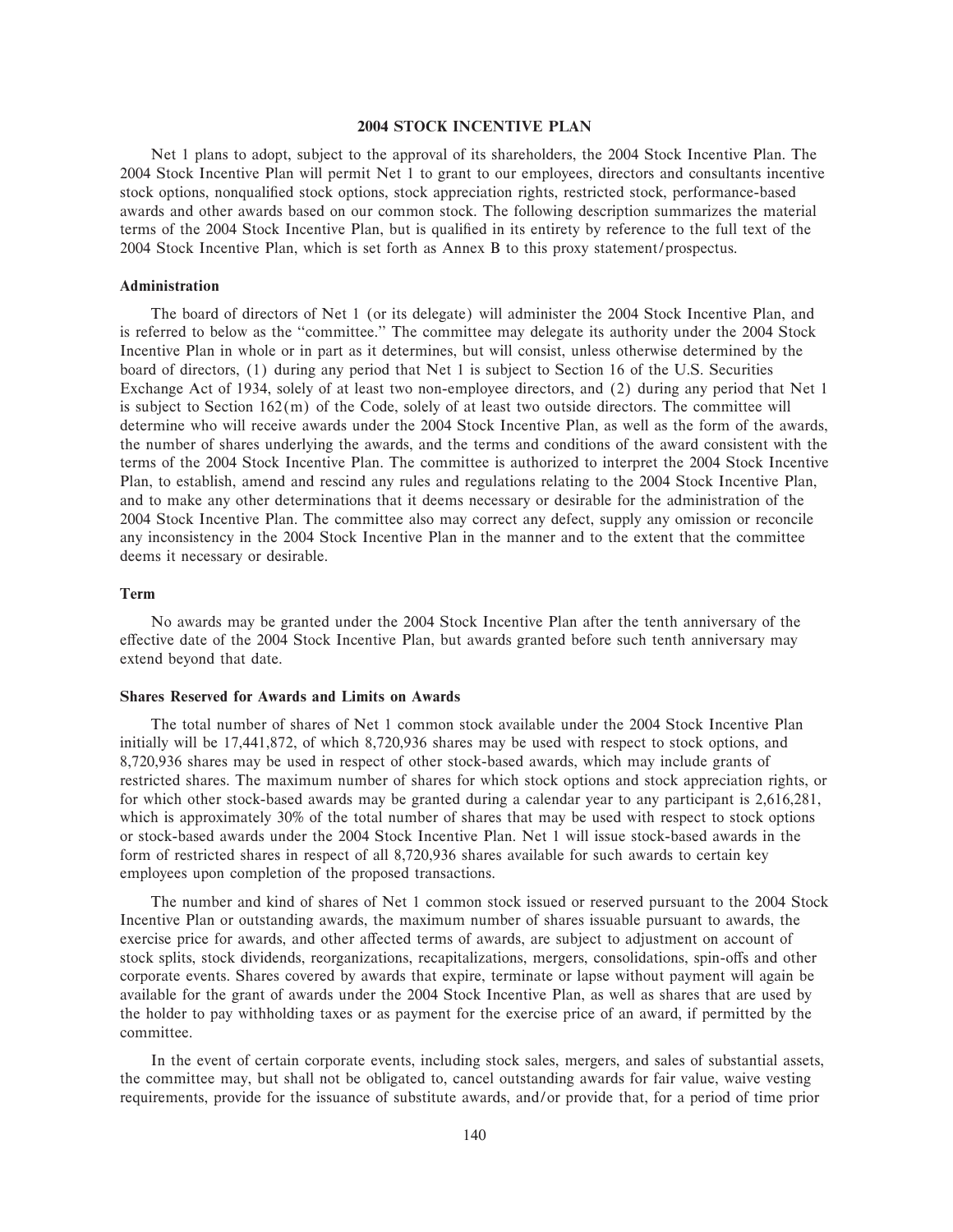to such corporate event, options will be exercisable for all shares subject to the option and that upon the occurrence of the corporate event the options will terminate.

#### **Stock Options**

The 2004 Stock Incentive Plan will permit the committee to grant employees incentive stock options, which qualify for special tax treatment in the United States, and will permit the committee to grant employees, directors and consultants nonqualified stock options. The committee will establish the duration of each option at the time it is granted. The maximum duration of an incentive stock option is ten years after the date of grant. The committee will establish the exercise price of each option at the time it is granted. Initial grants of nonqualified stock options to certain members of management may be made at an exercise price of \$0.50 per share, which is based on the price per share of Net 1 common stock being issued to the Brait Consortium. The exercise price of an incentive stock option may not be less than the fair market value of the underlying common stock on the date of grant. The committee may establish vesting and performance requirements that must be met prior to the exercise of options. Unless otherwise determined by the committee, stock options will vest ratably, on an annual basis, over a period of five years, commencing with the first anniversary of the grant date.

The exercise price of stock options may be paid in cash by the holder. Stock option grants may include provisions that permit the option holder, to the extent permitted by the committee, to exercise all or part of the holder's vested options, or to satisfy withholding tax liabilities, by tendering mature shares of our common stock already owned by the option holder for at least six months (or another period consistent with the applicable accounting rules) with a fair market value equal to the exercise price. Stock option grants also may include provisions that permit the option holder, to the extent permitted by the committee and only if there is a public market for the shares, to exercise all or part of the holder's vested options through a cashless exercise procedure, which requires the delivery of irrevocable instructions to a broker to sell the shares obtained upon exercise of the option and deliver promptly to Net 1 the proceeds of the sale equal to the exercise price of the common stock being purchased.

#### **Stock Appreciation Rights**

The committee also may grant stock appreciation rights, either singly or in tandem with underlying stock options. Stock appreciation rights entitle the holder upon exercise to receive an amount in any combination of cash or shares of our common stock (as determined by the committee) equal in value to the excess of the fair market value of the shares covered by the right over the grant price.

#### **Other Stock-Based Awards**

The 2004 Stock Incentive Plan also will permit the committee to grant awards that are valued by reference to, or otherwise based on the fair market value of, our common stock. These awards will be in such form and subject to such conditions, as the committee may determine, including the satisfaction of performance goals, the completion of periods of service or the occurrence of events.

Net 1 will issue stock-based awards in the form of restricted shares in respect of all 8,720,936 shares available for such awards to Dr. Belamant, Herman Kotze, Brenda Stewart and Nitin Soma upon completion of the proposed transactions. These will be grants of restricted common stock for no cash consideration, which will be subject to such risks of forfeiture and other restrictions as may be set forth in the individuals' employment agreements or determined by the committee at the time of grant. These restricted stock awards will vest ratably, on an annual basis, over a period of four years, commencing with the grant date.

#### **Performance Standards and Section 162(m)**

Performance criteria for performance-based awards under the 2004 Stock Incentive Plan may relate to any combination of the total corporation, a subsidiary, and/or any business unit. Performance targets may be set at a specific level or may be expressed relative to measures at comparison companies or a defined index. The committee will establish specific targets for recipients.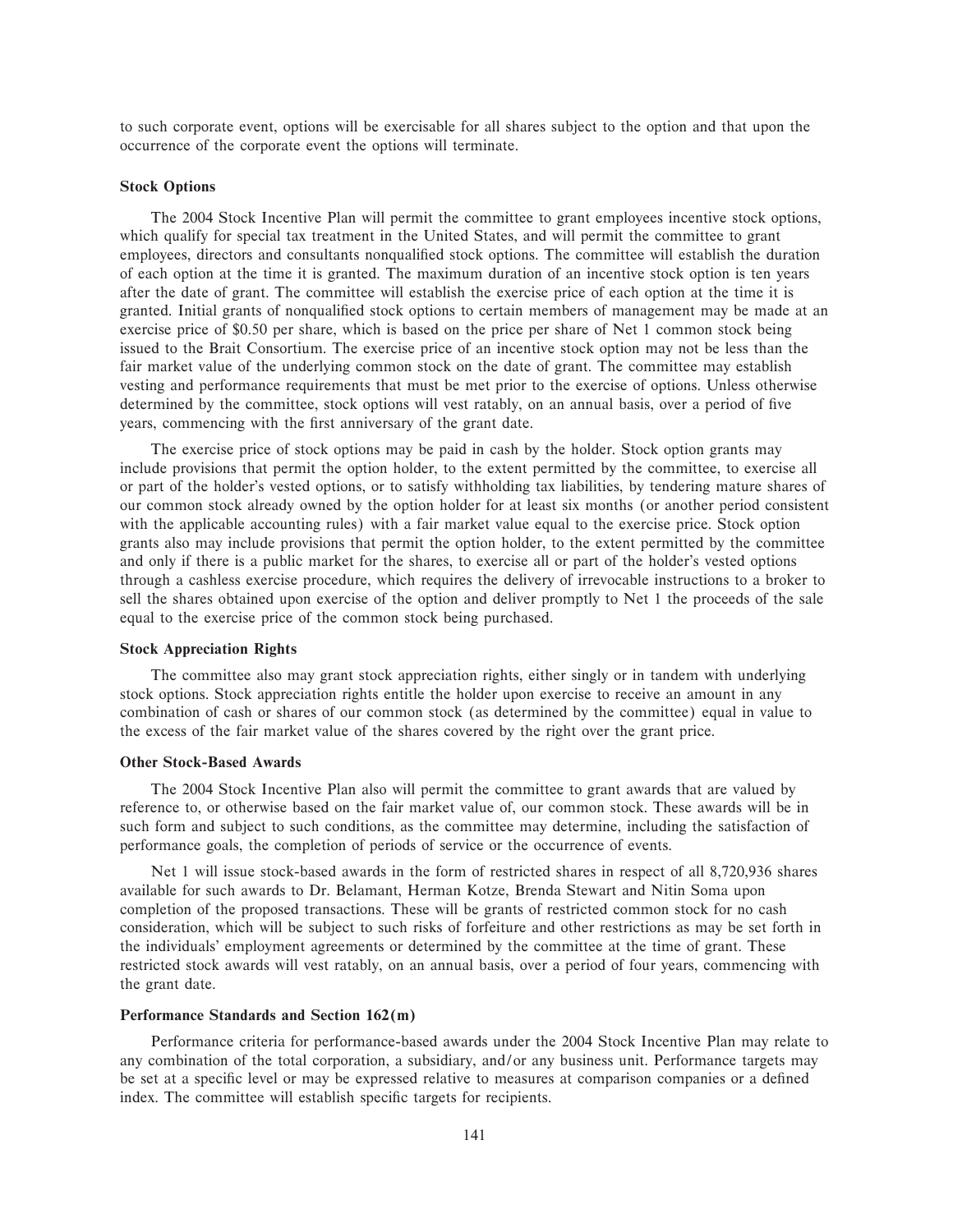In general, Section  $162(m)$  of the Code prevents the deductibility for U.S. income tax purposes of compensation in excess of one million dollars paid in any taxable year to an individual who on the last day of that year is the company's chief executive officer or is among its four other most highly compensated executive officers, except that a deduction may be taken for compensation that qualifies as performancebased compensation under Section  $162(m)$ . Options granted at fair market value ordinarily satisfy the performance-based requirements of Section 162(m), if shareholder disclosure and approval requirements are met. If restricted stock or performance-based awards are intended to satisfy Section 162(m) deductibility requirements, payments under such awards must be conditioned on attainment of preestablished objective performance measures that have been established and certified by a committee of outside directors and approved by shareholders. The performance criteria under the 2004 Stock Incentive Plan include: consolidated earnings before or after taxes, net income, operating income, earnings per share, book value per share, return on shareholder's equity, expense management, return on investment, improvements in capital structure, profitability, profit margins, stock price, market share, revenues, costs, cash flow, working capital, and return on assets.

#### **Transferability**

Unless otherwise determined by the committee, awards may not be transferred or assigned by the holder otherwise than by will or the laws of descent and distribution.

#### **Amendment**

Our board may amend the 2004 Stock Incentive Plan at any time, provided that no amendment will be made without the consent of the affected holder that diminishes the rights of the holder of any award, and except that the board may amend the plan in such manner as it deems necessary to permit awards to meet the requirements of the Internal Revenue Code or other applicable laws. No amendment to the 2004 Stock Incentive Plan by our Board may be made without the approval of shareholders if it would increase the total number of shares reserved for issuance under the 2004 Stock Incentive Plan or change the maximum number of shares for which awards may be granted to participants, except for such changes in accordance with the 2004 Stock Incentive Plan's adjustment provisions described above.

## **United States Federal Income Tax Consequences**

The following discussion of the United States federal income tax consequences relating to the 2004 Stock Incentive Plan is based on present United States federal tax laws and regulations and does not purport to be a complete description of the United States federal tax laws. Participants may also be subject to certain U.S. state and local taxes and non-U.S. taxes, which are not described below.

When a non-qualified stock option is granted, there are generally no U.S. income tax consequences for the option holder or Net 1. When a non-qualified stock option is exercised, in general, the option holder recognizes compensation equal to the excess, if any, of the fair market value of the underlying class of common stock on the date of exercise over the exercise price. Net 1 is entitled to a deduction equal to the compensation recognized by the option holder.

When an incentive stock option is granted, there are no U.S. income tax consequences for the option holder or Net 1. When an incentive stock option is exercised, the option holder does not recognize income and Net 1 does not receive a deduction. The option holder, however, must treat the excess, if any, of the fair market value of the underlying class of common stock on the date of exercise over the exercise price as an item of adjustment for purposes of the alternative minimum tax. If the option holder disposes of the shares after the option holder has held them for at least two years after the incentive stock option was granted and one year after the incentive stock option was exercised, the amount the option holder receives upon the disposition over the exercise price is treated as long-term capital gain to the option holder. Net 1 is not entitled to a deduction. If the option holder makes a ""disqualifying disposition'' of the stock by disposing of the stock before the stock has been held for the holding period described above, the option holder generally recognizes compensation income equal to the excess, if any, of (1) the fair market value of the stock on the date of exercise, or, if less, the amount received on the disposition, over (2) the exercise price. Net 1 is entitled to a deduction equal to the compensation recognized by the option holder.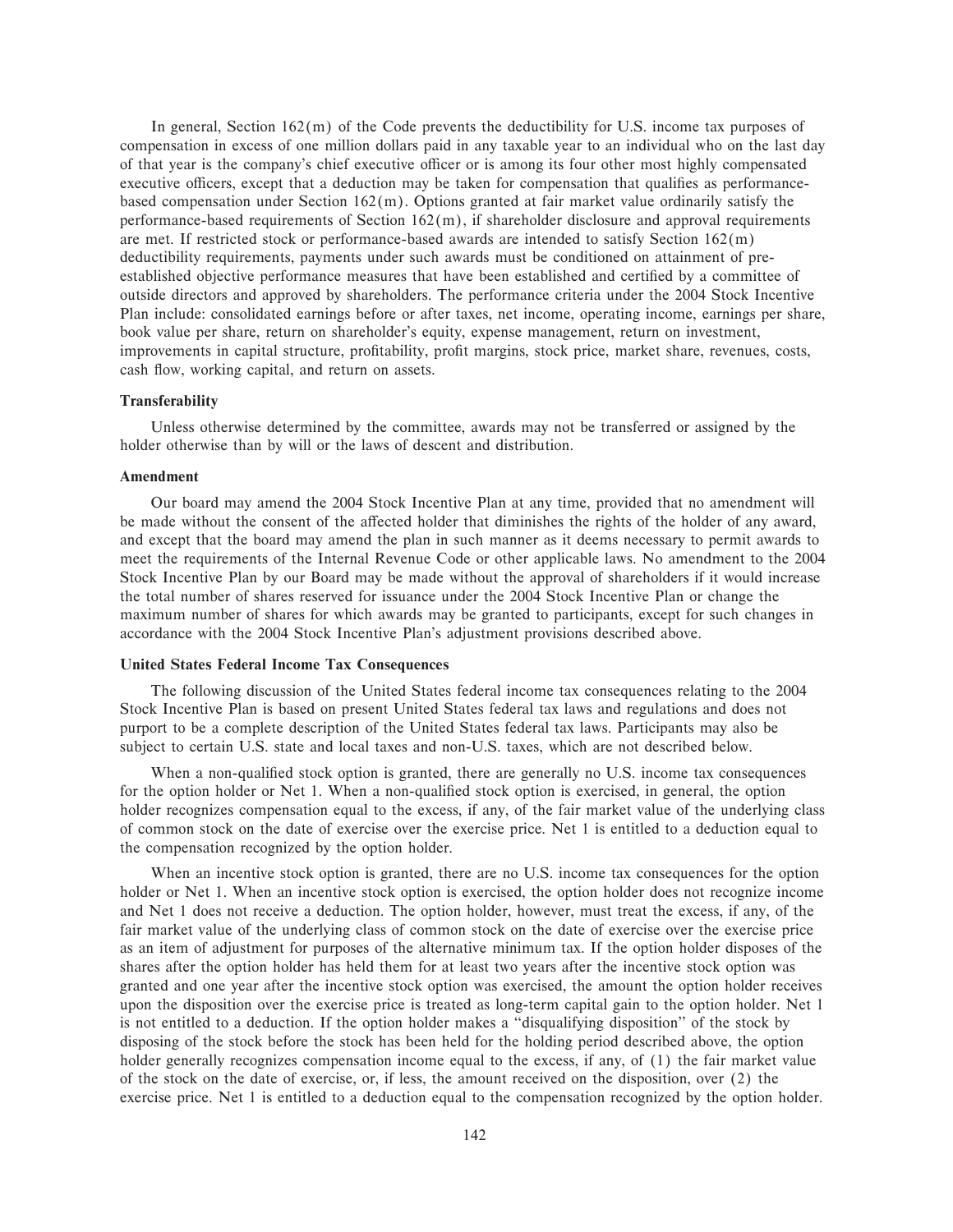When a stock appreciation right is granted, there are no U.S. income tax consequences for the participant or Net 1. When a stock appreciation right is exercised, in general, the participant recognizes compensation equal to the cash and/or the fair market value of the stock received on exercise. Net 1 is entitled to a deduction equal to the compensation recognized by the participant.

In general, other types of awards that may be issued under the 2004 Stock Incentive Plan are taxable to the holder upon receipt, except that awards of restricted stock are taxable to the holder on the date the shares vest, or on the date of receipt if the individual makes an election under Section 83(b) of the Code.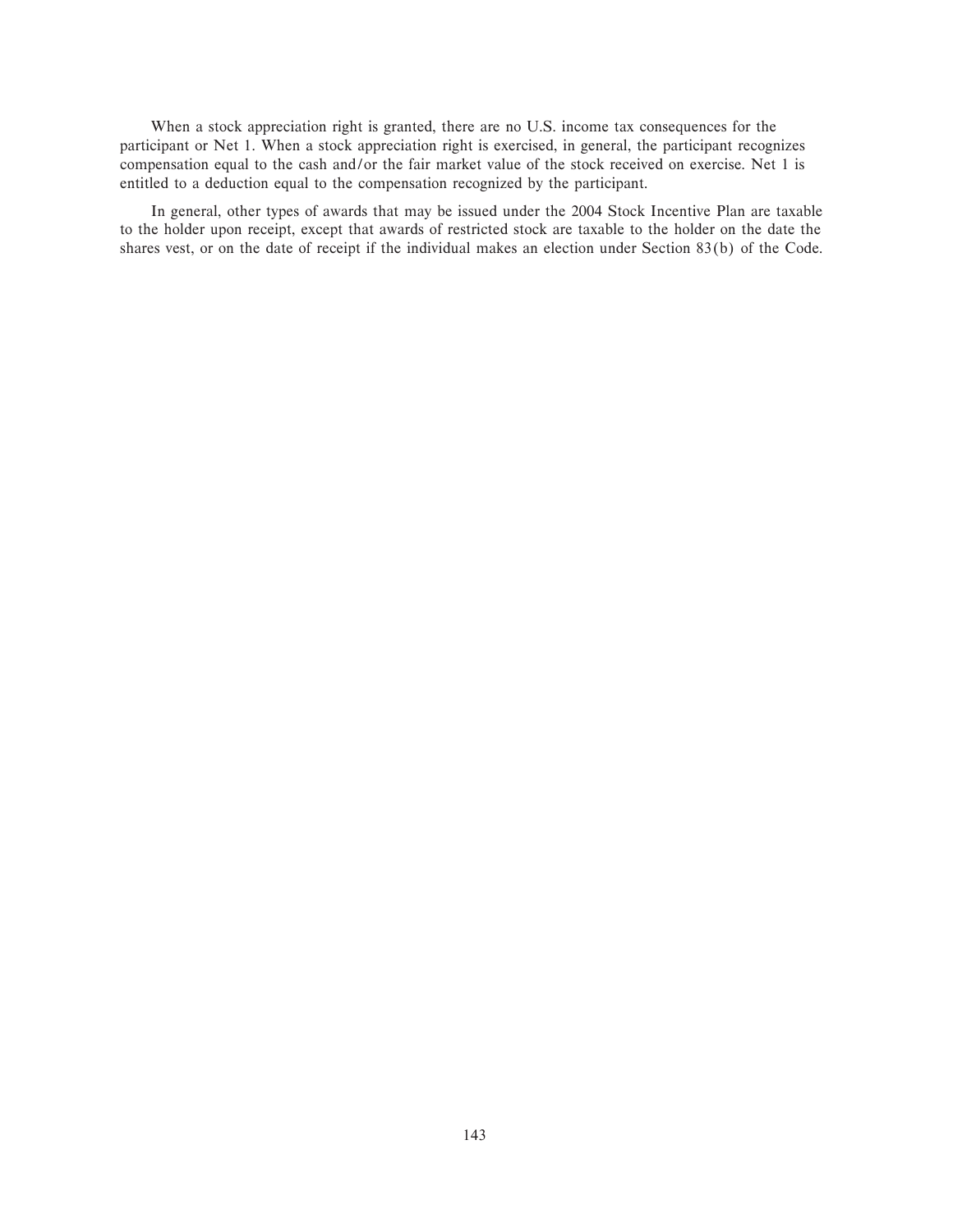#### PRINCIPAL SHAREHOLDERS AFTER THE PROPOSED TRANSACTIONS

The following table presents, as of the date of completion of the proposed transactions, the anticipated beneficial ownership of shares of Net 1 common stock and special convertible preferred stock by:

- each person or entity which, to our knowledge, will own beneficially more than 5% of the outstanding shares of Net 1 common stock or special convertible preferred stock;
- each of our current and expected future directors and executive officers; and
- all of our current and expected future directors and executive officers as a group.

Unless otherwise indicated, to Net 1's knowledge, all persons listed below have sole voting and investment power with respect to their shares, except to the extent applicable law gives spouses shared authority.

| <b>Beneficial Owner</b>                            | Number of<br><b>Shares</b> of<br>Common<br><b>Stock</b> | Percentage of<br><b>Shares of</b><br><b>Common Stock</b> | Number of<br><b>Shares of Special</b><br>Convertible<br><b>Preferred Stock</b> | Percentage of<br><b>Shares of Special</b><br>Convertible<br><b>Preferred Stock</b> | 1 cittutage<br>Ownership of<br><b>Shares of Net 1</b><br><b>Common Stock</b><br>on a Fully<br><b>Diluted Basis</b> |
|----------------------------------------------------|---------------------------------------------------------|----------------------------------------------------------|--------------------------------------------------------------------------------|------------------------------------------------------------------------------------|--------------------------------------------------------------------------------------------------------------------|
| Net 1 Holdings                                     | 8,520,578                                               | 6.13                                                     |                                                                                |                                                                                    | 2.57                                                                                                               |
| Nedbank Ltd.                                       |                                                         |                                                          | 56, 524, 278                                                                   | 29.29                                                                              | 17.03                                                                                                              |
| Allan Gray Inv. Mgmt. $\dots$                      |                                                         |                                                          | 42,914,210                                                                     | 22.24                                                                              | 12.93                                                                                                              |
| Brait Consortium $(1)$                             | 105,661,428                                             | 76.04                                                    |                                                                                |                                                                                    | 31.83                                                                                                              |
| Serge Belamant                                     | 8,520,578(2)                                            | 6.13                                                     | 11,593,671                                                                     | 6.01                                                                               | 6.06                                                                                                               |
| Claude Guerard                                     | 608,511(3)                                              | *                                                        |                                                                                |                                                                                    | 0.18                                                                                                               |
| Herman Kotze                                       |                                                         |                                                          |                                                                                |                                                                                    |                                                                                                                    |
| Brenda Stewart                                     |                                                         |                                                          |                                                                                |                                                                                    |                                                                                                                    |
| Nitin Soma                                         |                                                         |                                                          | 271,429(4)                                                                     | *                                                                                  | *                                                                                                                  |
| All directors and executive<br>officers as a group | 8,520,578                                               | 6.13                                                     | 11,865,100                                                                     | 6.15                                                                               | 6.14                                                                                                               |

Represents beneficial ownership of less than 1% of the shares of Net 1 common stock on a fully diluted basis.

- (1) Assumes that 100% of Aplitec's current shareholders elect the reinvestment option. The Brait Group, which is a member of the Brait Consortium, has committed, subject to certain limitations, to acquire all of the interests in New Aplitec not taken up by Aplitec's shareholders, which could result in the Brait Consortium beneficially owning up to 69.90% of Net 1. Assumes further that the Brait Group does not apply any portion of its capital raising fee due from Net 1 to purchase shares of Net 1 common stock. If the Brait Group elects to purchase 5 million shares of Net 1 common stock (the maximum allowable under this option), then its percentage ownership of shares of Net 1 common stock would increase to 76.87% and its percentage ownership on a fully diluted basis would increase to 32.84%. Anthony Ball, who is expected to be a member of Net 1's board of directors, is chief executive of the Brait Group, which is a member of the Brait Consortium. Chad Smart, who is also expected to be a member of the Net 1 board of directors, is a principal of Brait's Private Equity Funds, which is an affiliate of the Brait Group. Messrs. Ball and Smart each disclaims beneficial ownership of any shares of Net 1 common stock or special convertible preferred stock to be held by the Brait Consortium or the Brait Group.
- (2) Dr. Belamant is deemed to be the beneficial owner of 8,520,578 shares of Net 1 common stock owned by Net 1 Holdings because, as the chief executive of Net 1 Holdings, Dr. Belamant has the right to vote these shares.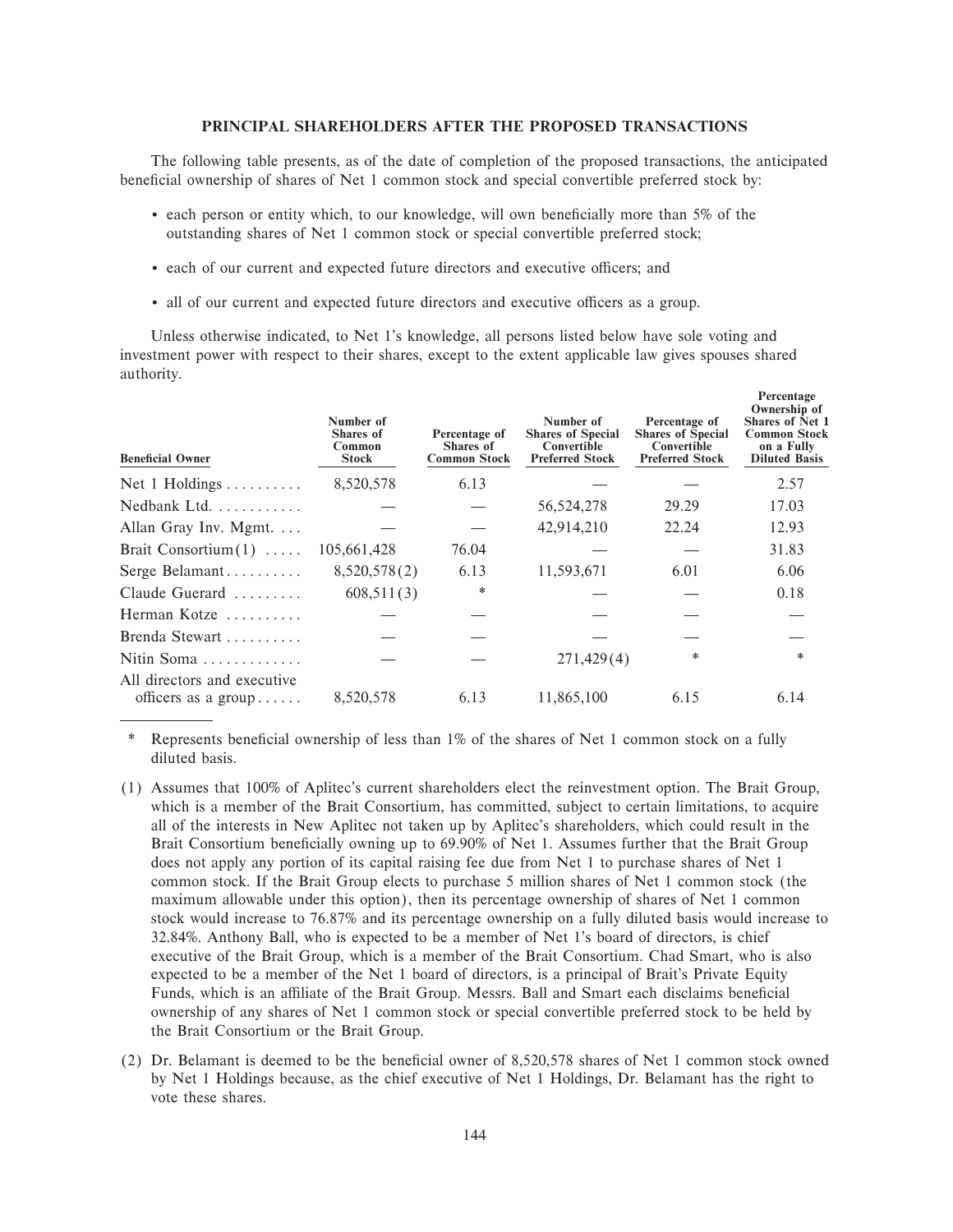- (3) It is expected that Mr. Guerard will receive 608,511 shares of Net 1 common stock that is currently owned by Net 1 Holdings soon after the completion of the proposed transactions. See "Proposed Transactions — Interests of Certain Persons in the Proposed Transactions.
- (4) Assumes that Nitin Soma, who owns shares of Aplitec, elects the reinvestment option.

For reference, the following table shows the same information as of February 28, 2004. This table also appears in Net 1's annual report on Form 10-K for the year ended December 31, 2003.

| <b>Name</b> | <b>Shares</b> | <b>Beneficially Owned</b> |
|-------------|---------------|---------------------------|
|             |               | 53.75%                    |
|             |               | 9.59%                     |
|             |               | 53.75%                    |
|             |               | 3.83%                     |
|             | 0             | $0\%$                     |
|             |               | 57.58%                    |

- (1) Gemplus SCA is a French corporation whose address is Avenue du Pic De Bertagne, 13884 Gemenos, France. Mr. Claude Guerard served as an executive officer of Gemplus from December 1996 to October 1999.
- (2) Dr. Belamant, as Chief Executive Officer of Net 1 Holdings, exercises voting control over all of the shares of Net 1 common stock owned by Net 1 Holdings.
- (3) In September 1998, Serge Belamant, as Chief Executive of Net 1 Holdings, agreed verbally to grant to Claude Guerard 608,511 shares of Net 1 Common Stock owned by Net 1 Holdings with the condition precedent that the shares would only be transferred from Net 1 Holdings to Mr. Guerard if Net 1 raised sufficient funds to be in a position to implement its business plan. On consummation of the proposed transactions, Mr. Guerard will have the right to receive these shares of Net 1 Common Stock.

The following table presents information concerning total compensation paid in 2003 to each of the four executive officers of Aplitec that will serve as executive officers of Net 1 after completion of the proposed transactions:

|                | 2003 (ZAR '000s)              |              |          | $2003$ (\$ '000s)             |              |              |
|----------------|-------------------------------|--------------|----------|-------------------------------|--------------|--------------|
|                | <b>Basic</b><br><b>Salary</b> | <b>Bonus</b> | Total    | <b>Basic</b><br><b>Salary</b> | <b>Bonus</b> | <b>Total</b> |
|                |                               | 400          | 1831 210 |                               | 59           | 269          |
| Herman Kotze   | 863                           | 180          | 1043     | 126                           | 26           | 152.         |
| Brenda Stewart | 720                           | 130          | 855      | 106                           | 19           | 125          |
|                | 670                           | 120          | 790      | 98                            |              | 116.         |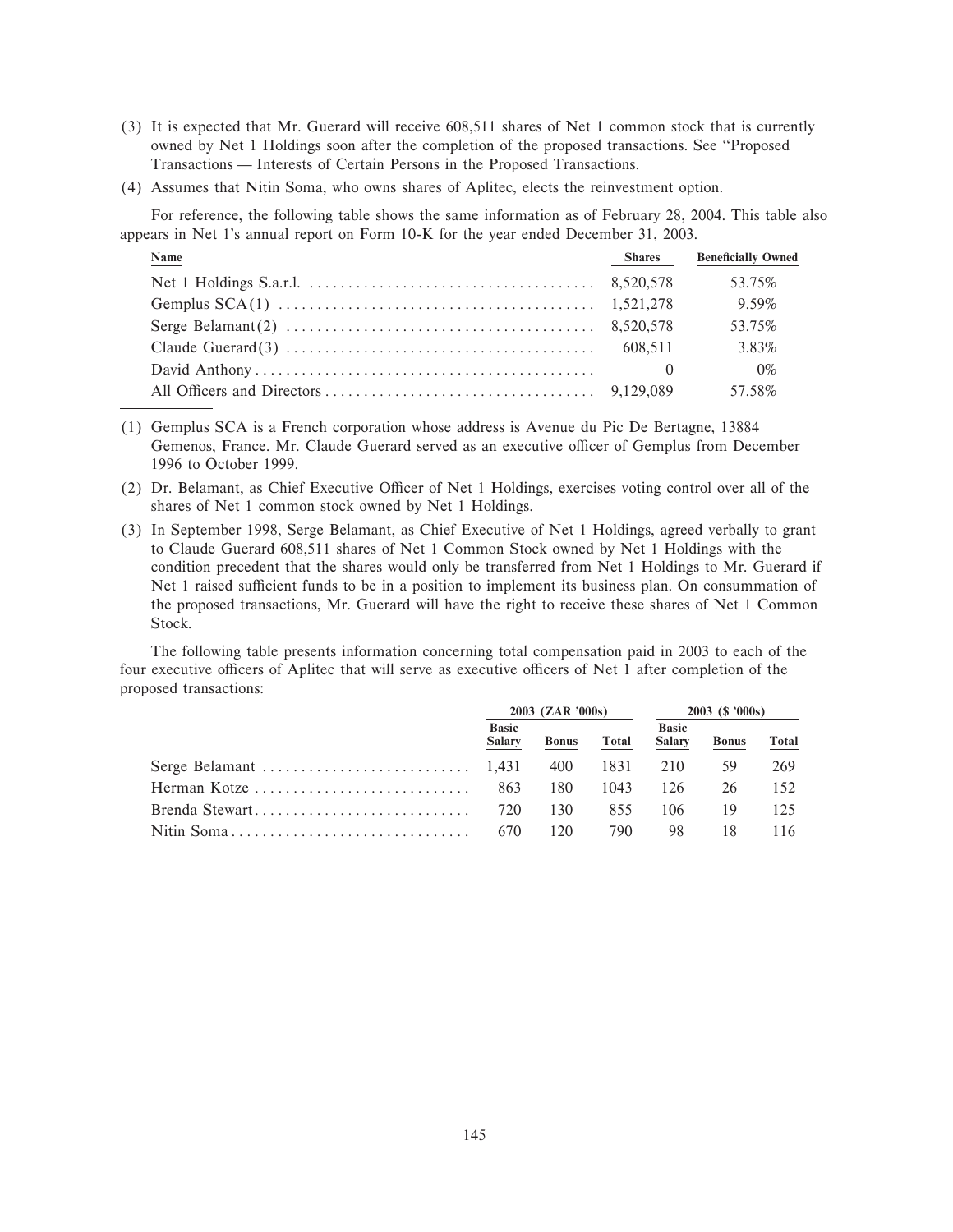#### **RELATED PARTY TRANSACTIONS**

#### **Net 1**

On October 1, 1999, Net 1 entered into a consulting agreement with Claude Guerard, pursuant to which Mr. Guerard was retained in part to advise Net 1 on a possible corporate restructuring and the implementation of a worldwide partnership network for the UEPS technology. Under this agreement, Mr. Guerard was also given the title of Chief Executive Officer of Net 1. Total fees paid to Mr. Guerard under this agreement were \$150,000 in 2001 and \$12,500 in 2002. Additionally, Net 1 still owes Mr. Guerard \$287,500 under this agreement. The parties have no formal agreement regarding the payment of this amount, but Net 1 intends to pay Mr. Guerard when it improves its liquidity position.

On February 26, 2001, Net 1 signed a one-year agreement effective January 1, 2001, with Net 1 (Pty) to provide Net 1 with marketing, sales, administrative, financial reporting and technical support services at a rate of \$30,000 per month. On January 29, 2002, pursuant to a resolution of Net 1's board of directors, the payment of these consulting fees was postponed until Net 1 has sufficient funds to cover operating expenses. To date, Net 1 has not made any payment under this agreement.

In 2002, Net 1 recorded realized revenue of \$157,653 from Net 1 Holdings pursuant to the Patent and Technology Agreement. See "Business — Net 1's Business — History."

On April 30, 2003, Net 1 retained an affiliate of the Brait Group as its financial advisor to develop the structure and implementation of a possible acquisition of Aplitec, including the raising of funds necessary to finance such acquisition and obtaining the necessary approvals of South African regulatory authorities. Amendments to this agreement were signed on January 30, 2004, March 12, 2004 and March 26, 2004. This arrangement is described under "The Proposed Transactions — Background to the Proposed Transactions.''

On January 30, 2004, Net 1 executed the Common Stock Purchase Agreement with SAPEF III International G.P. Limited. Net 1 and SAPEF III International G.P. Limited are also parties to the Umbrella Agreement and the South African Trust Deed. These agreements are described on pages 66 and 68, respectively, of this proxy statement/prospectus, and copies of the agreements were filed as exhibits to the registration statement of which this proxy statement/prospectus is a part.

## **Aplitec**

Light & Livingstone Financial Services CC (""L&L''), of which Mr. J.C. Livingstone is a member, performs administrative services for Aplitec. Fees paid to L&L totaled ZAR 23,681 (\$3,470) and ZAR 14,525 (\$2,128) in 2003 and 2002, respectively. Mr. Livingstone is currently a non-executive director of Aplitec.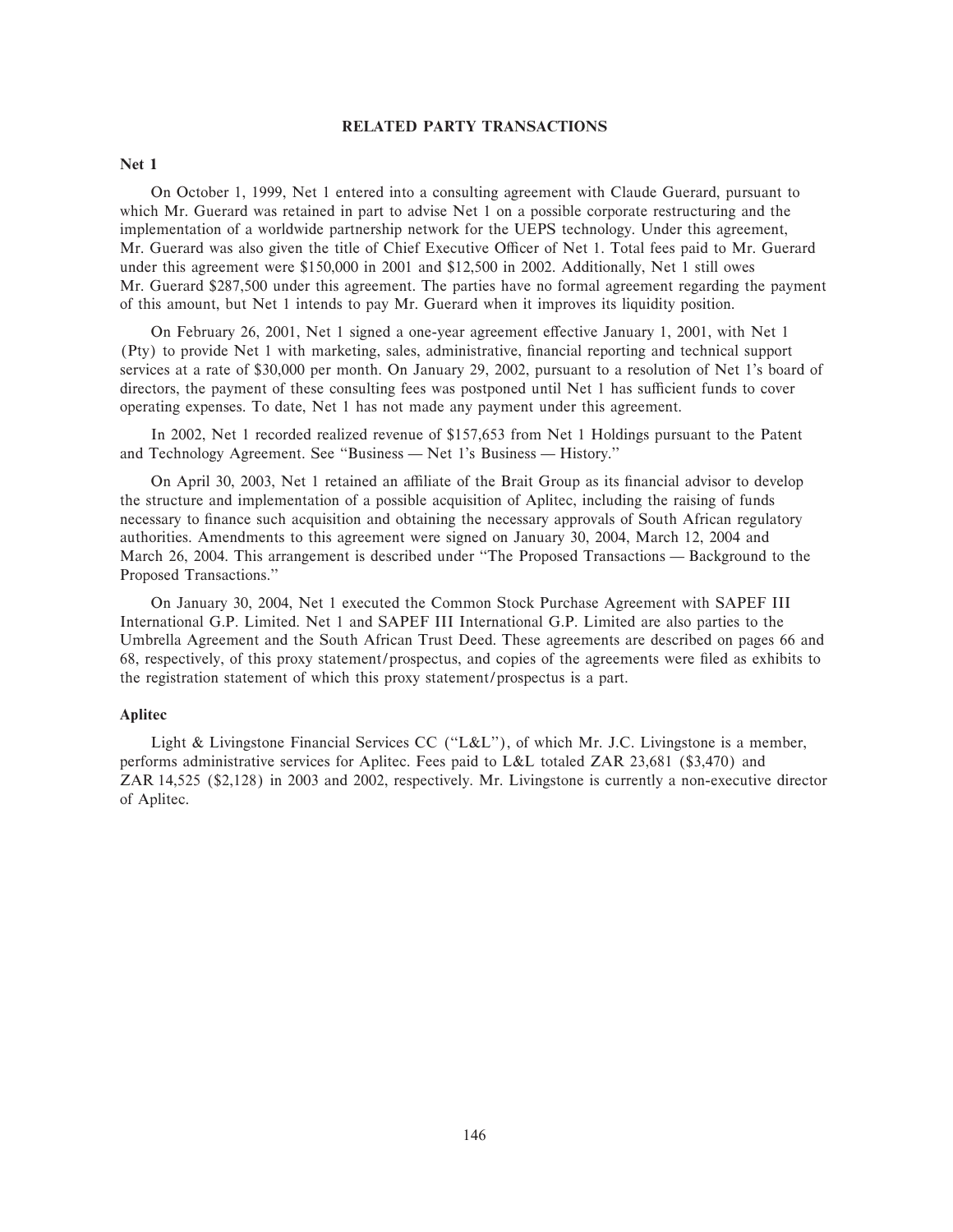#### **EXPERTS**

The financial statements of Net 1 as of December 31, 2003, 2002 and 2001 and for each of the years in the three-year period ended December 31, 2003 included in this proxy statement/prospectus have been audited by Manning Elliott, chartered accountants, as stated in their report appearing herein and is included in reliance upon the report of such firm given upon their authority as experts in accounting and auditing.

The consolidated financial statements of Aplitec as of June 30, 2003 and 2002 and for each of the fiscal years in the three-year period ended June 30, 2003 included in this proxy statement/prospectus have been audited by Fisher Hoffman PKF (Jhb) Inc., chartered accountants, as stated in their report appearing herein and is included in reliance upon the report of such firm given upon their authority as experts in accounting and auditing.

#### **SHAREHOLDER PROPOSALS**

If the proposed transactions are not approved, Net 1 will hold an annual meeting of shareholders in 2004. If you are a Net 1 shareholder and want to have a shareholder proposal considered for inclusion in the proxy statement for that meeting, you must submit the proposal in writing to the secretary of Net 1 at Suite 325-744 West Hastings Street, Vancouver, British Columbia Canada V6C 1A5 on or before the date set forth in the proxy statement distributed in advance of that meeting. **Any shareholder proposal that is not submitted as described above will be subject to the discretionary authority of the persons named on the proxy for Net 1's 2004 annual meeting of shareholders.**

## **LEGAL MATTERS**

The legality of the Net 1 securities offered hereby will be passed upon for Net 1 by Schneider Weinberger LLP.

#### **WHERE YOU CAN FIND MORE INFORMATION**

Net 1 has filed a registration statement on Form S-4 to register with the SEC the shares of common stock to be delivered in connection with the transactions. This proxy statement/prospectus is a part of that registration statement and constitutes a prospectus of Net 1 in connection with the issuance of the Net 1 securities in the Aplitec acquisition, in addition to being a proxy statement of Net 1 for the meeting of its stockholders. As allowed by SEC rules, this proxy statement/prospectus does not contain all the information you can find in the registration statement or the exhibits to the registration statement.

Net 1 is subject to the information reporting requirements of the Securities Exchange Act of 1934 (the "Exchange Act") and, under the Exchange Act, files reports and other information with the SEC. Net 1 files annual and current reports and other information with the SEC. You may read and copy these reports and other information at the SEC's Public Reference Rooms at 450 Fifth Street, NW, Washington, D.C. 20549 at prescribed rates. You may also request copies of these documents, upon payment of the duplicating fee, by writing to the Public Reference Section of the SEC. Please call the SEC at 1-800-SEC-0330 for further information on the operation of the SEC's Public Reference Rooms. Net 1's SEC filings are, and Net 1's future filings will also be, available to the public on the SEC's Internet site *(http://www.sec.gov)*.

Net 1 has not authorized anyone to give any information or make any representation about the transactions that is different from, or in addition to, that contained in this proxy statement/prospectus or in any of the materials that are incorporated by reference into this proxy statement/prospectus. Therefore, if anyone does give you information of this sort, you should not rely on it. If you are in a jurisdiction where offers to exchange or sell, or solicitations of offers to exchange or purchase, the securities offered by this proxy statement/prospectus are unlawful, or if you are a person to whom it is unlawful to direct these types of activities, then the offer presented in this proxy statement/prospectus does not extend to you. The information contained in this proxy statement/prospectus speaks only as of the date of this document unless the information specifically indicates that another date applies.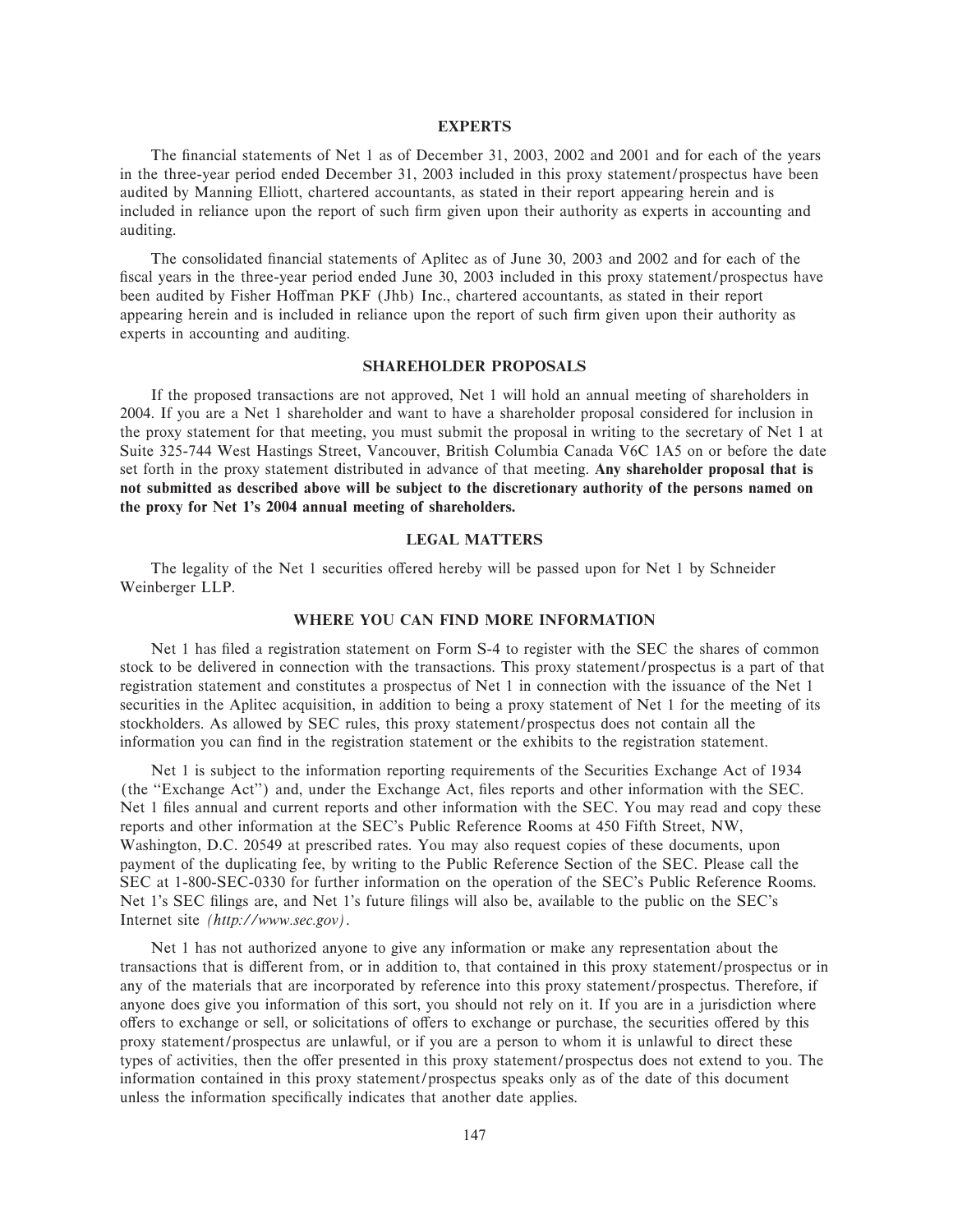## **INDEX TO FINANCIAL STATEMENTS**

| Financial Statements of Net I Applied Technology Holdings Limited for the three years ended |  |
|---------------------------------------------------------------------------------------------|--|
| Financial Statements of Net 1 Applied Technology Holdings Limited for the six month period  |  |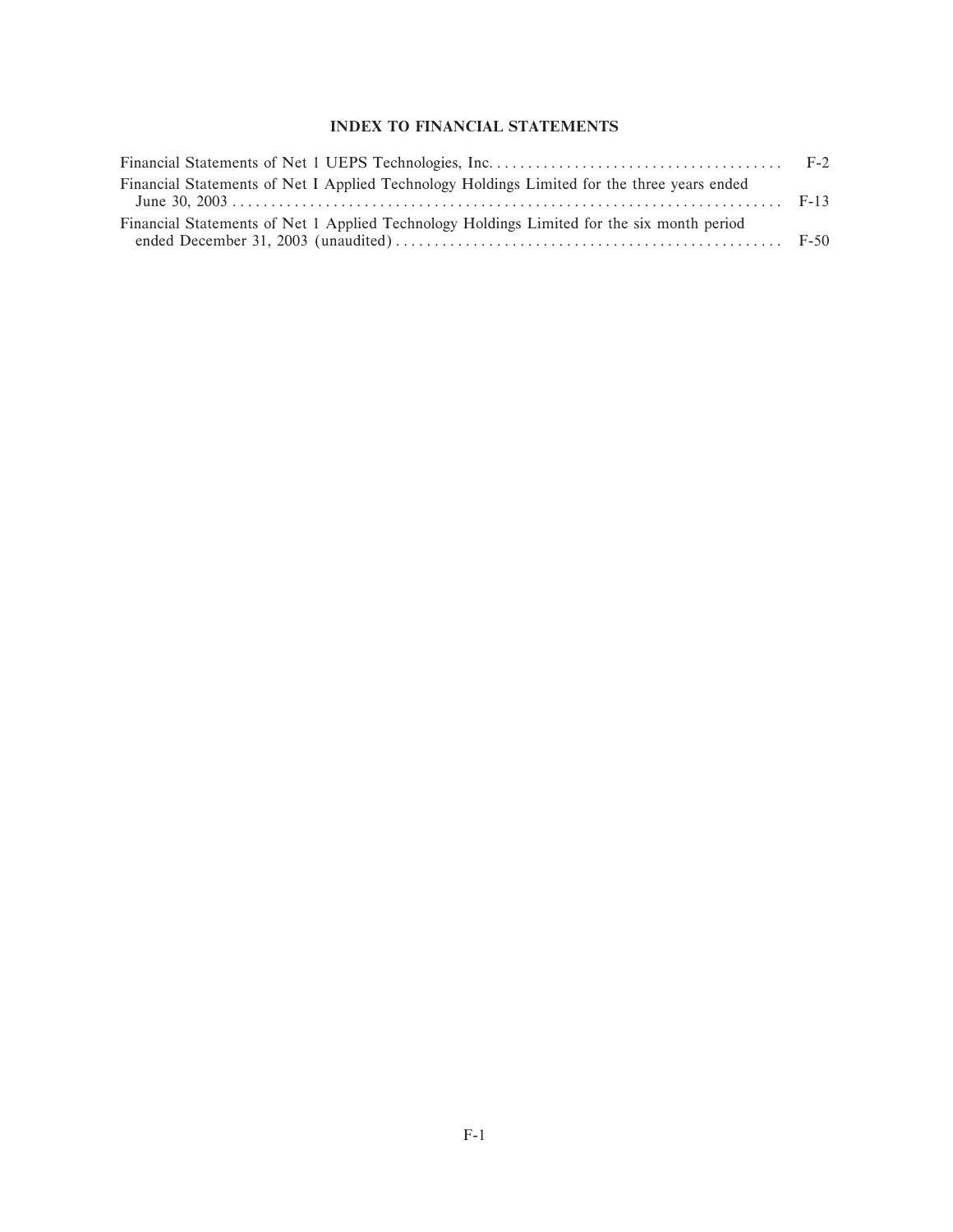

## MANNING ELLIOTT

CHARTERED ACCOUNTANTS

11th floor, 1050 West Pender Street, Vancouver, BC, Canada V6E 3S7

Phone: 604. 714. 3600 Fax: 604. 714. 3669 Web: manningelliott.com

#### **INDEPENDENT AUDITORS' REPORT**

To the Stockholders and Board of Directors of Net 1 UEPS Technologies, Inc. (A Development Stage Company)

We have audited the accompanying balance sheets of Net 1 UEPS Technologies, Inc. (A Development Stage Company) as of December 31, 2003 and 2002 and the related statements of operations, shareholders' equity and cash flows for the period from May 8, 1997 (Inception) to December 31, 2003 and the years ended December 31, 2003, 2002 and 2001. These financial statements are the responsibility of the Company's management. Our responsibility is to express an opinion on these financial statements based on our audits.

We conducted our audits in accordance with generally accepted auditing standards in the United States. Those standards require that we plan and perform the audit to obtain reasonable assurance about whether the financial statements are free of material misstatement. An audit includes examining, on a test basis, evidence supporting the amounts and disclosures in the financial statements. An audit also includes assessing the accounting principles used and significant estimates made by management, as well as evaluating the overall financial statement presentation. We believe that our audit provides a reasonable basis for our opinion.

In our opinion, the aforementioned financial statements present fairly, in all material respects, the financial position of Net 1 UEPS Technologies, Inc. (A Development Stage Company), as of December 31, 2003 and 2002, and the results of its operations and its cash flows for the period from May 8, 1997 (Inception) to December 31, 2003 and the years ended December 31, 2003, 2002 and 2001, in conformity with generally accepted accounting principles in the United States.

The accompanying financial statements have been prepared assuming the Company will continue as a going concern. As discussed in Note 1 to the Ñnancial statements, the Company has not generated any revenues or profitable operations since inception. Although the initial absence of revenues or profitable operations is normal for companies in the development stage, these factors raise substantial doubt about the Company's ability to continue as a going concern. The financial statements do not include any adjustments that might result due to going concern uncertainties.

Manning Ellistt

Chartered Accountants Vancouver, Canada February 18, 2004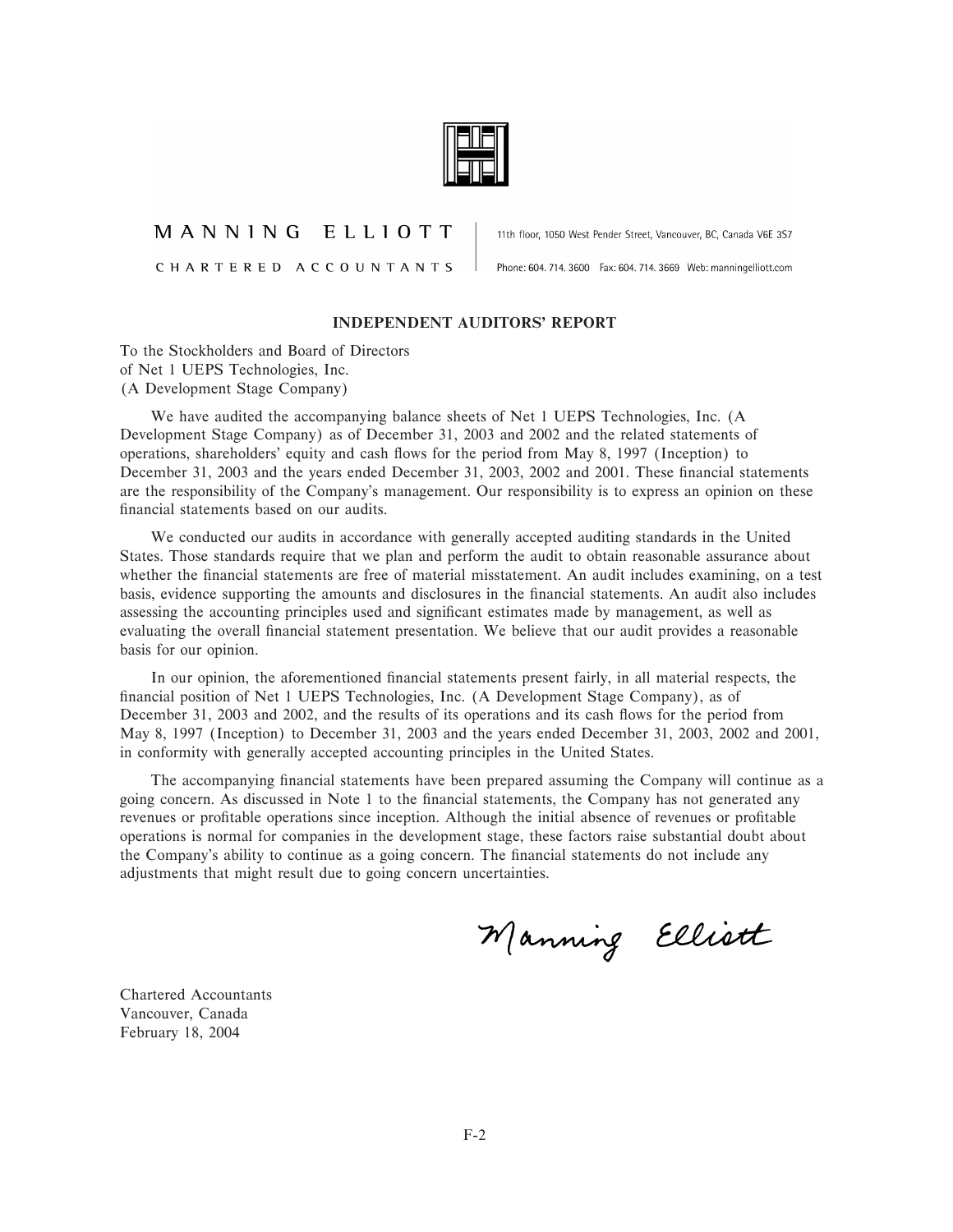# **BALANCE SHEETS**

|                                                  | December 31, |             |               |             |
|--------------------------------------------------|--------------|-------------|---------------|-------------|
|                                                  |              | 2003        |               | 2002        |
| <b>ASSETS</b>                                    |              |             |               |             |
| <b>Current Assets</b>                            |              |             |               |             |
|                                                  | <sup>S</sup> | 11,457      | <sup>\$</sup> | 20,054      |
|                                                  |              |             |               | 91,703      |
|                                                  |              | 11,457      |               | 111,757     |
|                                                  |              |             |               | 9           |
|                                                  |              | 1,327       |               | 2,273       |
|                                                  | <sup>S</sup> | 12,784      | \$            | 114,039     |
| <b>LIABILITIES AND STOCKHOLDERS' DEFICIT</b>     |              |             |               |             |
| <b>Current Liabilities</b>                       |              |             |               |             |
|                                                  |              | 488,321     | S.            | 337,503     |
|                                                  |              | 4,500       |               | 10,803      |
|                                                  |              | 36,099      |               |             |
|                                                  |              | 528,920     |               | 348,306     |
| Stockholders' Deficit                            |              |             |               |             |
| Share capital                                    |              |             |               |             |
| Authorized                                       |              |             |               |             |
|                                                  |              |             |               |             |
| 100,000,000 common shares with \$0.001 par value |              |             |               |             |
| Issued                                           |              |             |               |             |
|                                                  |              | 15,853      |               | 15,853      |
|                                                  |              | 1,991,519   |               | 1,991,519   |
| Deficit accumulated during the development stage |              | (2,523,508) |               | (2,241,639) |
|                                                  |              | (516, 136)  |               | (234, 267)  |
|                                                  |              | 12,784      |               | 114,039     |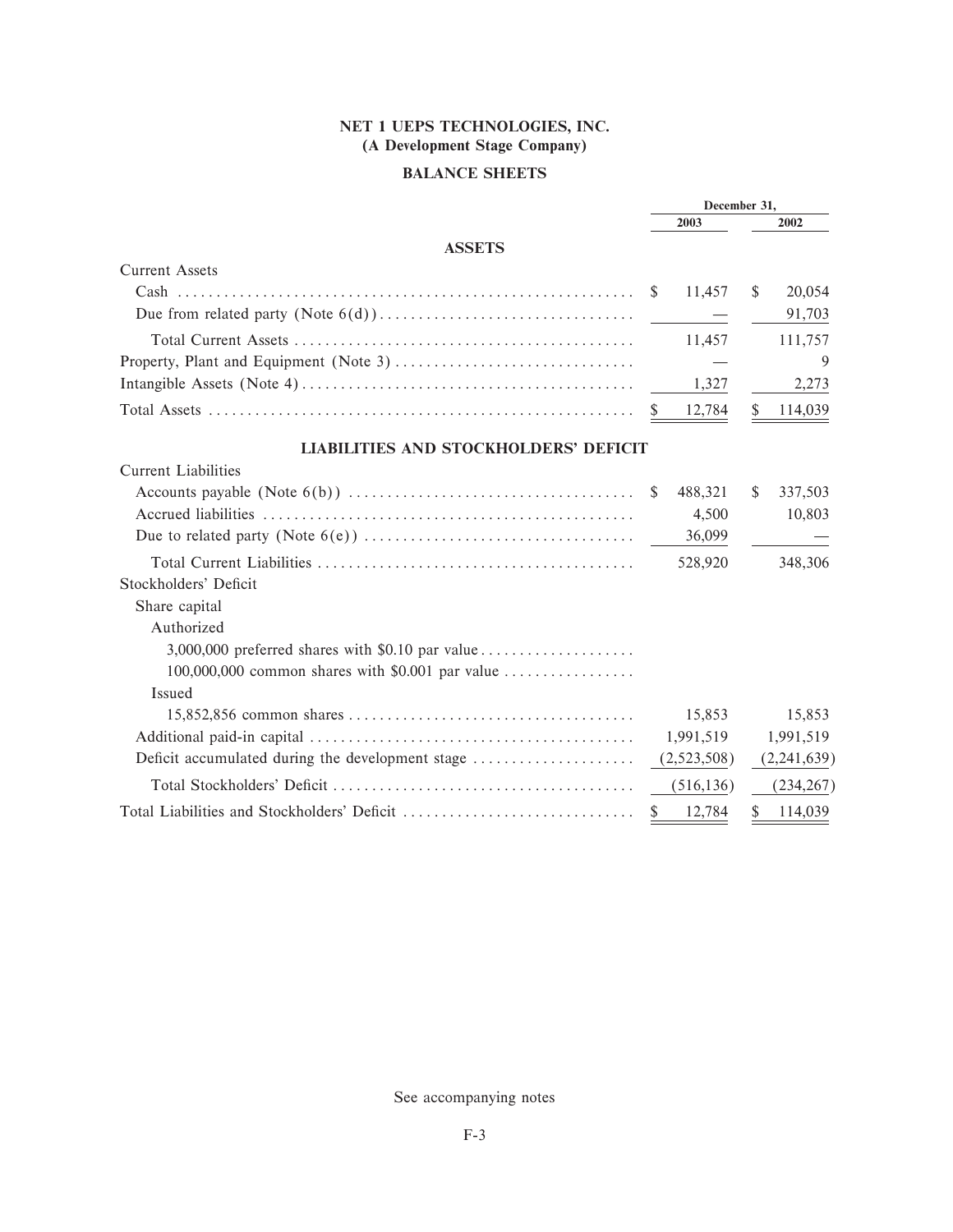# **STATEMENT OF OPERATIONS**

|                                                                            |              | <b>Years Ended December 31,</b> |            | <b>Accumulation</b><br>from<br>May 8, 1997<br>(Inception) to |  |
|----------------------------------------------------------------------------|--------------|---------------------------------|------------|--------------------------------------------------------------|--|
|                                                                            | 2003         | 2002                            | 2001       | December 31,<br>2003                                         |  |
| Revenue from a Related Party (Note $6(d)$ )                                | 41,017<br>S. | \$<br>157,565                   | S.         | \$<br>198,582                                                |  |
| Expenses                                                                   |              |                                 |            |                                                              |  |
|                                                                            | 955          | 1,331                           | 2,396      | 10,155                                                       |  |
| Bank charges                                                               | 1,644        | 822                             | 2,906      | 9,325                                                        |  |
| Consulting (Note $6(a)$ )                                                  | 186,000      | 191,000                         | 186,000    | 1,206,433                                                    |  |
| Foreign exchange                                                           |              |                                 |            | 8,098                                                        |  |
| Investor relations                                                         |              |                                 | 612        | 61,093                                                       |  |
| Office, rent and telephone                                                 | 9.764        | 6,880                           | 4,514      | 145,923                                                      |  |
|                                                                            | 125,561      | 23,929                          | 49,148     | 497.469                                                      |  |
| Subcontract (Note $6(c)$ )                                                 |              | 75,047                          | 356,938    | 455,972                                                      |  |
| Transfer agent and regulatory fees                                         | (2,093)      |                                 | 378        | 23,014                                                       |  |
| $Travel \dots \dots \dots \dots \dots \dots \dots \dots \dots \dots \dots$ | 1,076        | 25,606                          | 74,987     | 305,496                                                      |  |
| Less interest income $\dots\dots\dots\dots\dots\dots$                      | (21)         | (108)                           | (284)      | (888)                                                        |  |
| Total Expenses                                                             | 322,886      | 324,507                         | 677,595    | 2,722,090                                                    |  |
|                                                                            | (281, 869)   | (166, 942)<br>S                 | (677, 595) | \$(2,523,508)                                                |  |
| Net Loss Per Share $\dots\dots\dots\dots\dots\dots\dots\dots$              | (0.02)       | (0.01)<br>S.                    | (0.04)     |                                                              |  |
| Weighted Average Shares Outstanding                                        | 15,853,000   | 15,853,000                      | 15,853,000 |                                                              |  |

(Diluted loss per share has not been presented as the result is anti-dilutive)

See accompanying notes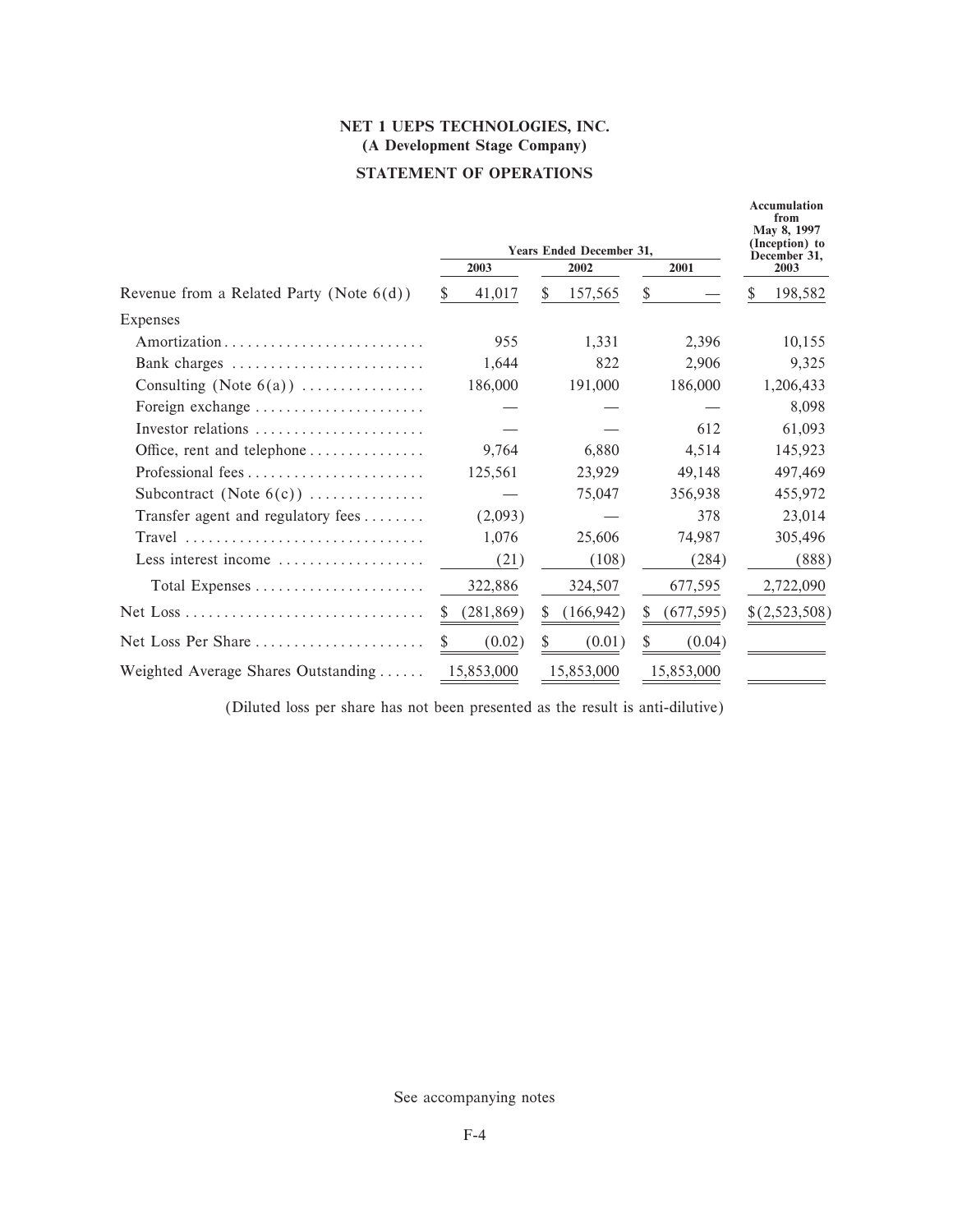# STATEMENTS OF STOCKHOLDERS' EQUITY

|                                                                            |                                                                                                                                                                                                                                      | <b>Common Stock</b>      |                                         |                                                                      |               |
|----------------------------------------------------------------------------|--------------------------------------------------------------------------------------------------------------------------------------------------------------------------------------------------------------------------------------|--------------------------|-----------------------------------------|----------------------------------------------------------------------|---------------|
|                                                                            | Number of<br><b>Shares</b>                                                                                                                                                                                                           | Amount                   | <b>Additional</b><br>Paid-In<br>Capital | <b>Deficit Accumulated</b><br>During the<br><b>Development Stage</b> | <b>Total</b>  |
| Initial capitalization (May 8,<br>1997)                                    |                                                                                                                                                                                                                                      |                          |                                         |                                                                      |               |
| Stock issued for license to<br>specific technology<br>(Notes $1 \& 4$ )    | 2,706,122                                                                                                                                                                                                                            | \$2,706                  | \$                                      | \$                                                                   | \$<br>2,706   |
| Stock issued to change<br>license to exclusive<br>(Note $1 \& 4$ )         | 2,364,806                                                                                                                                                                                                                            | 2,365                    |                                         |                                                                      | 2,365         |
| Less cancelled in a<br>subsequent year                                     | (438, 694)                                                                                                                                                                                                                           | (439)                    |                                         |                                                                      | (439)         |
| Stock issued for cash:<br>at $$0.0576$ per share                           | 2,600,000                                                                                                                                                                                                                            | 2,600                    | 147,160                                 |                                                                      | 149,760       |
| at \$6.50 per share $\dots\dots$                                           | 130,500                                                                                                                                                                                                                              | 131                      | 848,119                                 |                                                                      | 848,250       |
| Net (loss) for the period                                                  |                                                                                                                                                                                                                                      | $\equiv$                 |                                         | (134, 729)                                                           | (134, 729)    |
| Balance — December 31, 1997<br>Stock issued for stock split                | 7,362,734                                                                                                                                                                                                                            | 7,363                    | 995,279                                 | (134, 729)                                                           | 867,913       |
| net of shares cancelled                                                    | 3,510,510                                                                                                                                                                                                                            | 3,510                    | (3,510)                                 |                                                                      |               |
| Net (loss) for the year $\dots\dots\dots$                                  | <u>and the second second</u>                                                                                                                                                                                                         | $\equiv$                 |                                         | (659,002)                                                            | (659,002)     |
| Balance — December 31, 1998                                                | 10,873,244                                                                                                                                                                                                                           | 10,873                   | 991,769                                 | (793, 731)                                                           | 208,911       |
| Net (loss) for the year $\dots\dots\dots$                                  | $\overline{\phantom{m}}$                                                                                                                                                                                                             | $\overline{\phantom{0}}$ |                                         | (267, 161)                                                           | (267, 161)    |
| Balance — December 31, 1999                                                | 10,873,244                                                                                                                                                                                                                           | 10,873                   | 991,769                                 | (1,060,892)                                                          | (58,250)      |
| Stock issued for cash:<br>at $$4.00$ per share<br>Stock issued for license | 250,000                                                                                                                                                                                                                              | 250                      | 999,750                                 |                                                                      | 1,000,000     |
| (Notes 1 and 4) $\dots$                                                    | 4,729,612                                                                                                                                                                                                                            | 4,730                    |                                         |                                                                      | 4,730         |
| Net (loss) for the year $\dots\dots\dots$                                  | <u>and the state of the state of the state of the state of the state of the state of the state of the state of the state of the state of the state of the state of the state of the state of the state of the state of the state</u> | $\overline{\phantom{0}}$ |                                         | (336,210)                                                            | (336, 210)    |
| Balance — December 31, 2000                                                | 15,852,856                                                                                                                                                                                                                           | 15,853                   | 1,991,519                               | (1,397,102)                                                          | 610,270       |
| Net (loss) for the year $\dots\dots\dots$                                  |                                                                                                                                                                                                                                      |                          |                                         | (677, 595)                                                           | (677, 595)    |
| Balance — December 31, 2001                                                | 15,852,856                                                                                                                                                                                                                           | 15,853                   | 1,991,519                               | (2,074,697)                                                          | (67, 325)     |
| Net (loss) for the year $\dots\dots\dots$                                  |                                                                                                                                                                                                                                      | $\overline{\phantom{0}}$ |                                         | (166, 942)                                                           | (166, 942)    |
| Balance — December 31, 2002                                                | 15,852,856                                                                                                                                                                                                                           | 15,853                   | 1,991,519                               | (2,241,639)                                                          | (234, 267)    |
| Net (loss) for the year $\dots\dots\dots$                                  |                                                                                                                                                                                                                                      |                          |                                         | (281, 869)                                                           | (281, 869)    |
| Balance — December 31, 2003                                                | 15,852,856                                                                                                                                                                                                                           | \$15,853                 | \$1,991,519                             | \$(2,523,508)                                                        | \$ (516, 136) |

See accompanying notes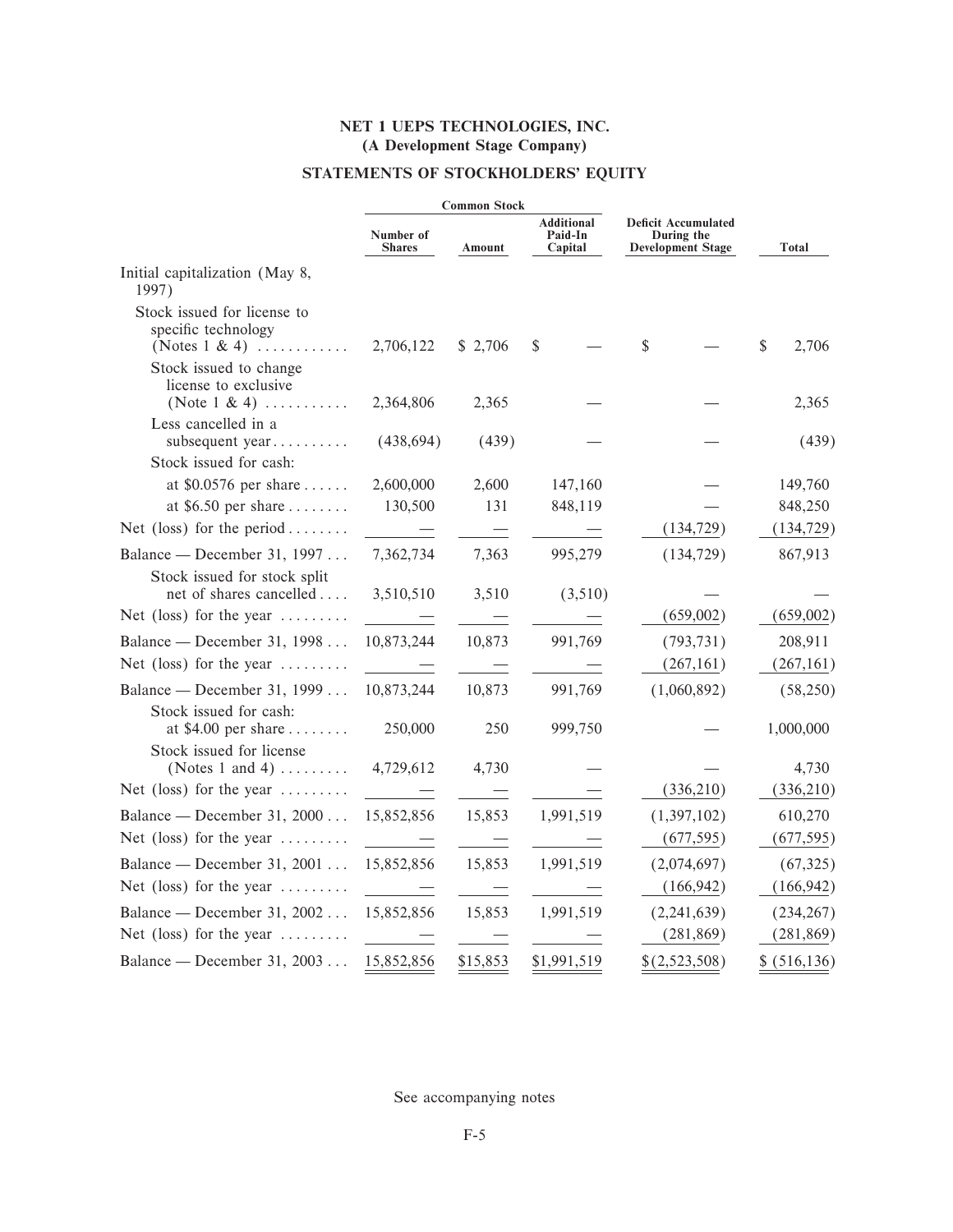# **STATEMENTS OF CASH FLOWS**

|                                                                                       |             |                                 |              | <b>Accumulation</b><br>from<br>May 8, 1997 |  |
|---------------------------------------------------------------------------------------|-------------|---------------------------------|--------------|--------------------------------------------|--|
|                                                                                       |             | <b>Years Ended December 31,</b> |              | (Inception) to<br>December 31,             |  |
|                                                                                       | 2003        | 2002                            | 2001         | 2003                                       |  |
| Cash Flows From Operating Activities                                                  |             |                                 |              |                                            |  |
|                                                                                       | \$(281,869) | \$(166,942)                     | \$(677,595)  | \$(2,523,508)                              |  |
| Adjustments to reconcile net loss to cash<br>Amortization                             | 955         | 1,331                           | 2,396        | 10,155                                     |  |
| Changes in non-cash working capital items<br>Increase in accounts payable and accrued | 144,515     | 190,079                         | (27, 125)    | 492,823                                    |  |
| Decrease in prepaid expenses                                                          |             | 30,000                          | (30,000)     |                                            |  |
|                                                                                       |             |                                 |              |                                            |  |
| Net Cash Provided by (Used in) Operating<br>Activities                                | (136,399)   | (54, 468)                       | (732, 324)   | (2,020,530)                                |  |
| Cash Flows from Financing Activities                                                  |             |                                 |              |                                            |  |
| Proceeds from issuance of common stock                                                |             |                                 |              | 1,998,010                                  |  |
| Advances to (from) related party                                                      | 127,802     | (91,703)                        |              | 36,099                                     |  |
| Net Cash Provided by (Used in) Financing<br>Activities                                | 127,802     | (91,703)                        |              | 2,034,109                                  |  |
| Cash Flows to Investing Activities                                                    |             |                                 |              |                                            |  |
| (Increase) in property, plant and equipment                                           |             |                                 |              | (2,122)                                    |  |
| Net Cash Used in Investing Activities                                                 |             |                                 |              | (2,122)                                    |  |
| Increase (Decrease) in Cash in the Period                                             | (8,597)     | (37, 235)                       | (732, 324)   | 11,457                                     |  |
| $Cash - Beginning of Period \dots \dots \dots \dots \dots$                            | 20,054      | 57,289                          | 789,613      |                                            |  |
| $Cash$ – End of Period                                                                | 11,457      | 20,054                          | 57,289<br>S. | 11,457                                     |  |
| <b>Non-Cash Financing Activities</b>                                                  |             |                                 |              |                                            |  |
| 9,361,846 shares issued for a license (Note 4).                                       | \$          |                                 |              | 9,362                                      |  |
| <b>Supplementary Disclosure</b>                                                       |             |                                 |              |                                            |  |
|                                                                                       | \$.         | \$                              | \$           | S                                          |  |
| Income tax paid                                                                       |             |                                 |              |                                            |  |

See accompanying notes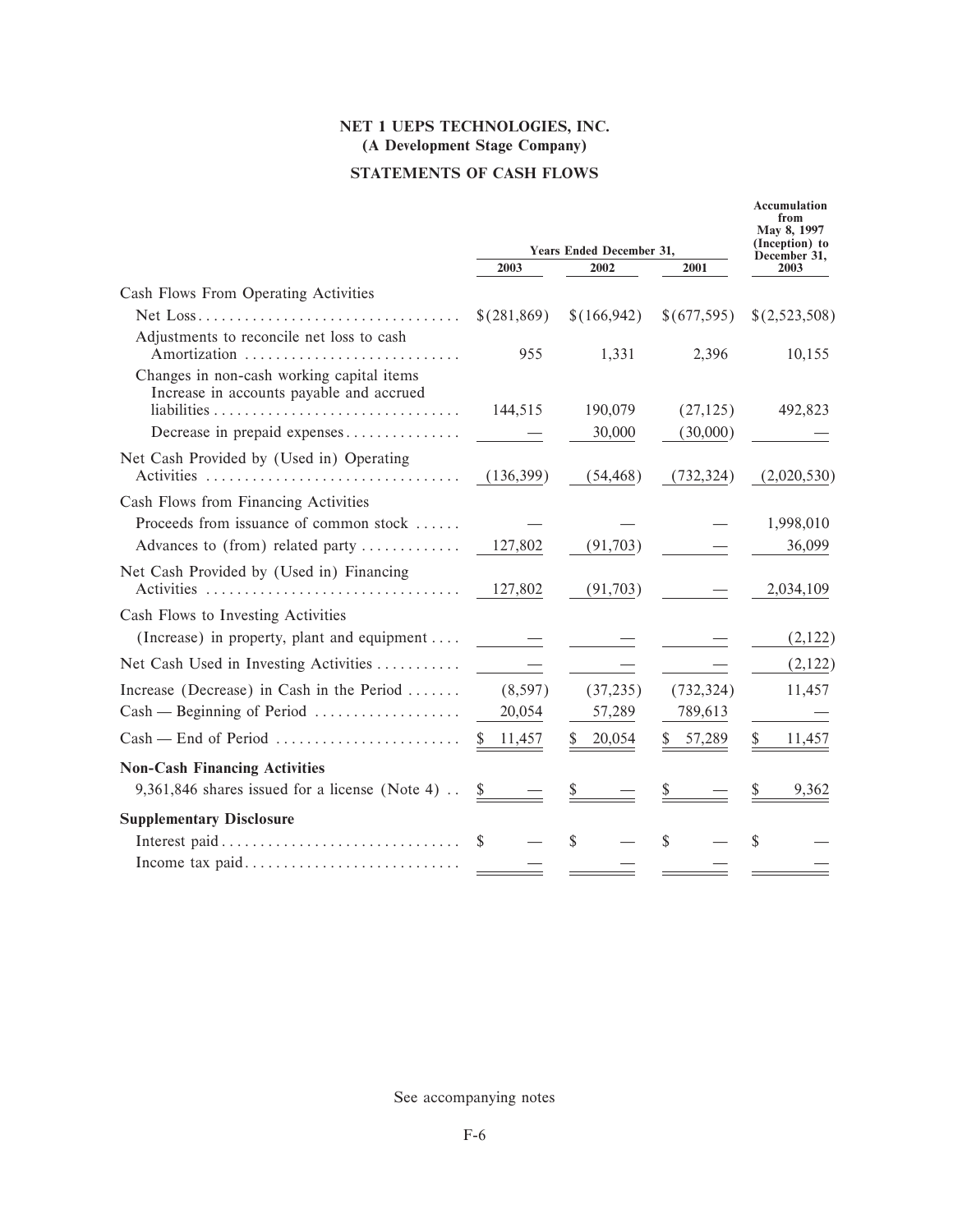## **NOTES TO THE FINANCIAL STATEMENTS**

#### **1. Development Stage Company**

Net 1 UEPS Technologies, Inc. herein (the "Company") was incorporated in the State of Florida on May 8, 1997. The Company is a development stage company engaged in the business of commercializing the smart card technology based Universal Electronic Payment System (""UEPS'') and Funds Transfer System ("FTS") through the development of strategic alliances with national and international bank and card service organizations. The FTS patents were first filed by Serge Belamant and the late Andre Mansvelt in 1989. The patents in South Africa and surrounding territories were subsequently assigned to Net 1 Investment Holdings (Pty) Ltd. or "Net 1 (Pty)", a company which was acquired by Aplitec in July 2000. The patents in Europe and the United States were assigned to Net 1 Holdings S.a.r.l. or ""Net 1 Holdings''. See Note 4 for a discussion on the FTS European patent being revoked.

The Company entered into a license agreement, dated May 19, 1997 (the "License Agreement"), with Net 1 Holdings, Net 1 Operations S.a.r.1. and Net 1 Pty (collectively, the "Licensors"), where the licensors granted a non-exclusive license to the Company for the UEPS technology for the issuance of 5,412,244 shares at a fair market value of \$0.001 per share. On October 1, 1997 an Amendment to the License Agreement was signed that provided for the transfer of the ownership of the UEPS technology and FTS and for the assignment of the Technology License Agreement between VISA International Service Association and Net 1 Holdings, dated July 31, 1997 (the "Visa Agreement") to the Company in consideration of 4,729,612 shares. The assignment of the Visa Agreement and the transfer of the ownership of the UEPS technology and FTS patents to the Company were never consummated because certain conditions precedent were never satisfied.

On May 3, 2000 an agreement entitled ""Patent and Technology Agreement'' was entered into between the Company and Net 1 Holdings that granted the Company licensing rights in respect of the U.S. and European patents. No conditions precedent were stipulated. The 4,729,612 shares of the Company previously issued into trust in consideration for the Amendment to the License Agreement were thus released to Net 1 Holdings. Effective July 1, 2002, the Company entered into a distribution agreement with Net 1 (Pty), which replaced the previous Outsourcing Agreement. As a condition of this agreement, Net 1 (Pty) received \$50,000 in full settlement of \$154,953 of fees due as at June 30, 2002. The Company wrote off the remaining \$104,953 of the debt as a reduction of subcontract costs in that year. Net 1 Holdings as at December 31, 2003 owns 8,520,578 common shares of 15,852,856 issued and outstanding common shares, or 53.75%. The Company is a subsidiary of Net 1 Holdings.

In a development stage company, management devotes most of its activities to establishing a new business primarily, the development of a detailed business plan, marketing strategy and the raising of funds required to develop and operate the business successfully. Planned principal activities have not yet produced revenues and the Company has suffered recurring operating losses as is normal in development stage companies. These factors raise doubt about the Company's ability to continue as a going concern. The ability of the Company to emerge from the development stage with respect to its planned principal business activity is dependent upon its successful efforts to raise additional equity financing, receive funding from affiliates and controlling shareholders, and develop a market for its products.

In order to meet expenses over the next twelve months the Company is actively searching for additional equity financing. For fiscal 2003, the Company recorded as revenues \$41,017 from sales of licenses  $(2002 - $157,565)$  in accordance with the Company's revenue recognition policy. For fiscal 2004, the Company will be recording as revenues and receiving \$18,612 from sales of licenses during 2003, in accordance with the Company's revenue recognition policy.

See Note 5 regarding future financing and related acquisition of Net 1 Applied Technology Holdings Limited.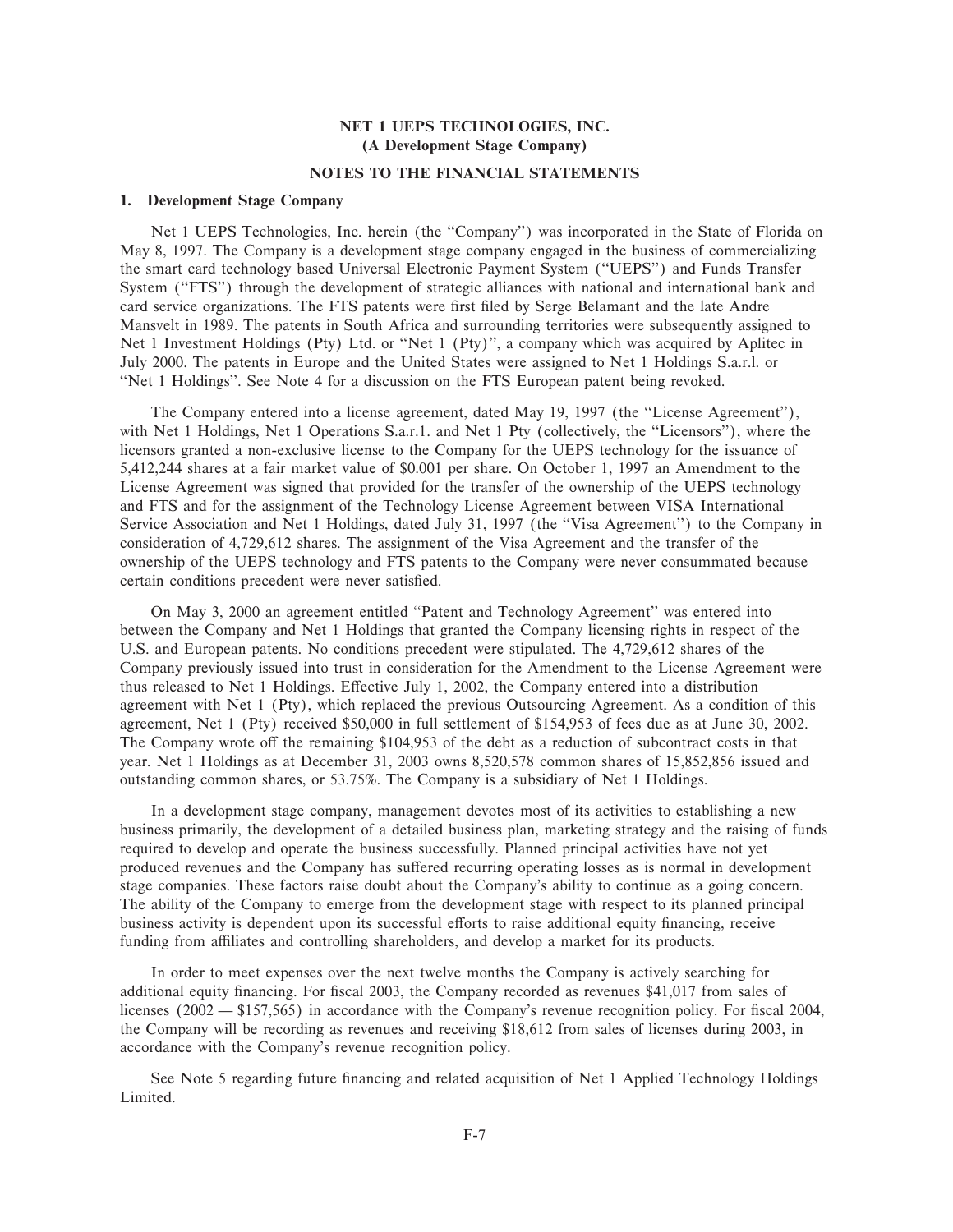## **NOTES TO THE FINANCIAL STATEMENTS - (Continued)**

#### 2. Summary of Significant Accounting Policies

## *(a) Comprehensive Income*

SFAS No. 130, "Reporting Comprehensive Income," establishes standards for the reporting and display of comprehensive income and its components in the financial statements. As at October 31, 2002, the Company has no items that represent comprehensive income and, therefore, has not included a schedule of comprehensive income in the financial statements.

#### *(b) Recent Accounting Pronouncements*

FASB has issued SFAS No. 147, 148 and 149 but they will not have any relationship to the operations of the Company therefore a description of each and their respective impact on the Company's operations have not been disclosed.

In May 2003, the FASB issued SFAS No. 150 "Accounting for Certain Financial Instruments with Characteristics of both Liabilities and Equity''. SFAS No. 150 establishes standards for how an issuer classifies and measures certain financial instruments with characteristics of both liabilities and equity. It requires that an issuer classify a financial instrument that is within its scope as a liability (or an asset in some circumstances). The requirements of SFAS No. 150 apply to issuers' classification and measurement of freestanding financial instruments, including those that comprise more than one option or forward contract. SFAS No. 150 does not apply to features that are embedded in a financial instrument that is not a derivative in its entirety. SFAS No. 150 is effective for financial instruments entered into or modified after May 31, 2003, and otherwise is effective at the beginning of the first interim period beginning after June 15, 2003, except for mandatory redeemable financial instruments of non-public entities. It is to be implemented by reporting the cumulative effect of a change in an accounting principal for financial instruments created before the issuance date of SFAS No. 150 and still existing at the beginning of the interim period of adoption. Restatement is not permitted. The adoption of this standard is not expected to have a material effect on the Company's results of operations or financial position.

#### *(c) Property, Plant and Equipment*

Computer equipment is amortized over five years on a straight-line basis.

## *(d) Long-Lived Assets*

Costs to acquire exclusive license rights to specific technology are considered "Long-Lived" assets and are capitalized as incurred. These costs are being amortized on a straight line basis over five years. Intangible assets are evaluated in each reporting period to determine if there were events or circumstances which would indicate a possible inability to recover the carrying amount. Such evaluation is based on various analyses including assessing the Company's ability to bring the commercial applications to market, related profitability projections and undiscounted cash flows relating to each application which necessarily involves significant management judgment.

#### *(e) Basic and Diluted Net Income (Loss) per Share*

The Company computes net income (loss) per share in accordance with SFAS No. 128, "Earnings" per Share'' (SFAS 128). SFAS 128 requires presentation of both basic and diluted earnings per shares (EPS) on the face of the income statement. Basic EPS is computed by dividing net income (loss) available to common shareholders (numerator) by the weighted average number of common shares outstanding (denominator) during the period. Diluted EPS gives effect to all dilutive potential common shares outstanding during the period including stock options, using the treasury stock method, and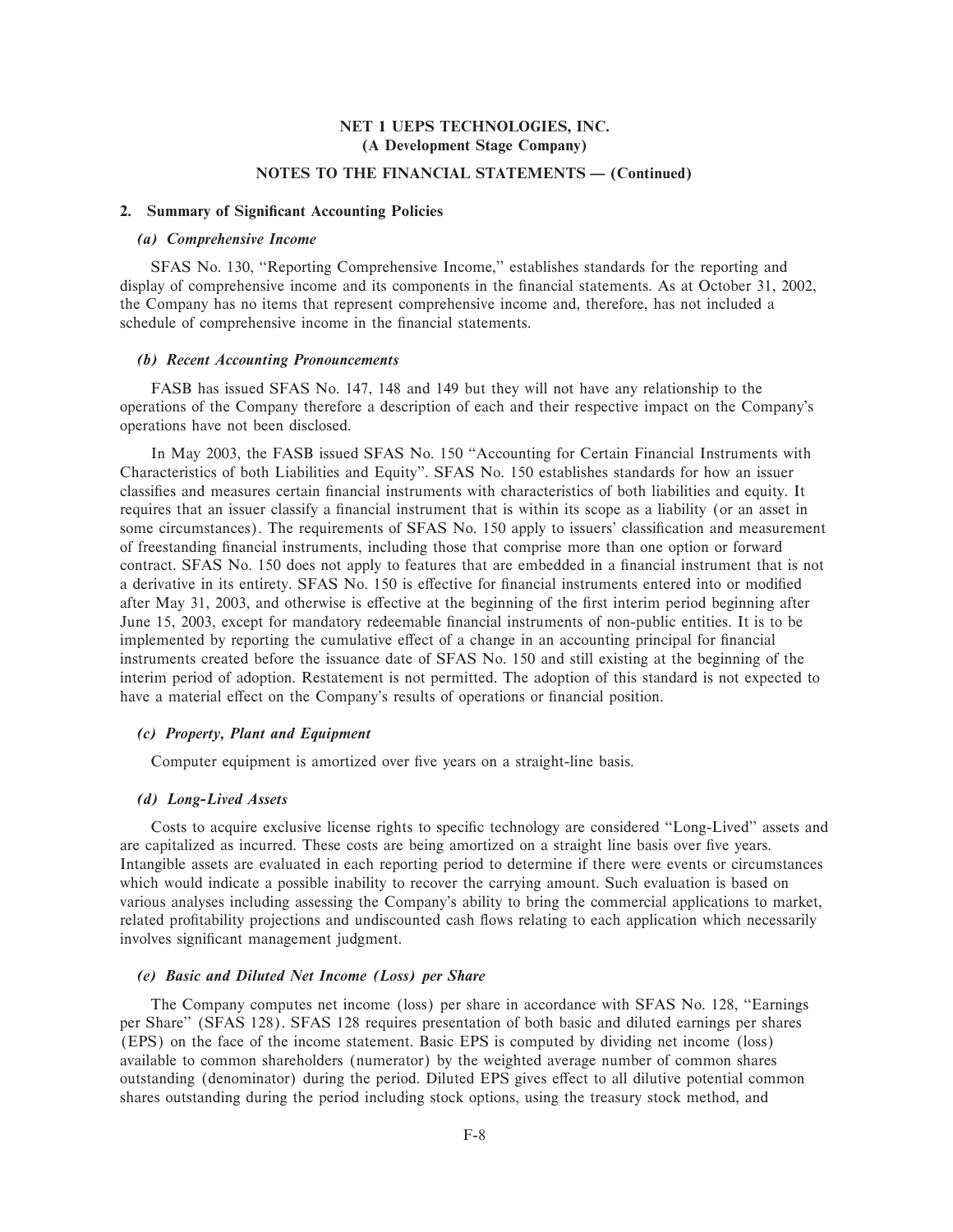## **NOTES TO THE FINANCIAL STATEMENTS - (Continued)**

convertible preferred stock, using the if-converted method. In computing Diluted EPS, the average stock price for the period is used in determining the number of shares assumed to be purchased from the exercise of stock options or warrants. Diluted EPS excludes all dilutive potential common shares if their effect is antidilutive.

#### *(f) Foreign Currency Transactions/Balances*

Transactions in currencies other than the U.S. dollar are translated at the rate in effect on the transaction date. Any balance sheet items denominated in foreign currencies are translated into U.S. dollars using the rate in effect on the balance sheet date.

#### *(h) Financial Instruments*

The Company's financial instruments consist of cash, accounts payable, accrued liabilities and advances from a related party. Unless otherwise noted, it is management's opinion that the Company is not exposed to significant interest, currency or credit risks arising from these financial instruments. The fair value of cash, accounts payable and accrued liabilities and advances from a related party approximates their carrying value due to immediate or short-term maturity of these financial instruments.

#### *(i) Tax Accounting*

Potential benefits of income tax losses are not recognized in the accounts until realization is more likely than not.

| <b>Year of Loss</b> | Amount      | Year of<br><b>Expiration</b> |
|---------------------|-------------|------------------------------|
|                     | \$135,000   | 2012                         |
|                     | 659,000     | 2013                         |
|                     | 267,000     | 2014                         |
|                     | 336,000     | 2015                         |
|                     | 674,000     | 2016                         |
|                     | 166,000     | 2017                         |
|                     | 282,000     | 2018                         |
|                     | \$2,519,000 |                              |

The Company has adopted Statement of Financial Accounting Standards No. 109 (""SFAS 109'') as of its inception. The Company has incurred net operating losses as scheduled below:

Pursuant to SFAS 109 the Company is required to compute tax asset benefits for net operating losses carried forward. Potential benefit of net operating losses have not been recognized in these financial statements because the Company cannot be assured it is more likely than not it will utilize the net operating losses carried forward in future years.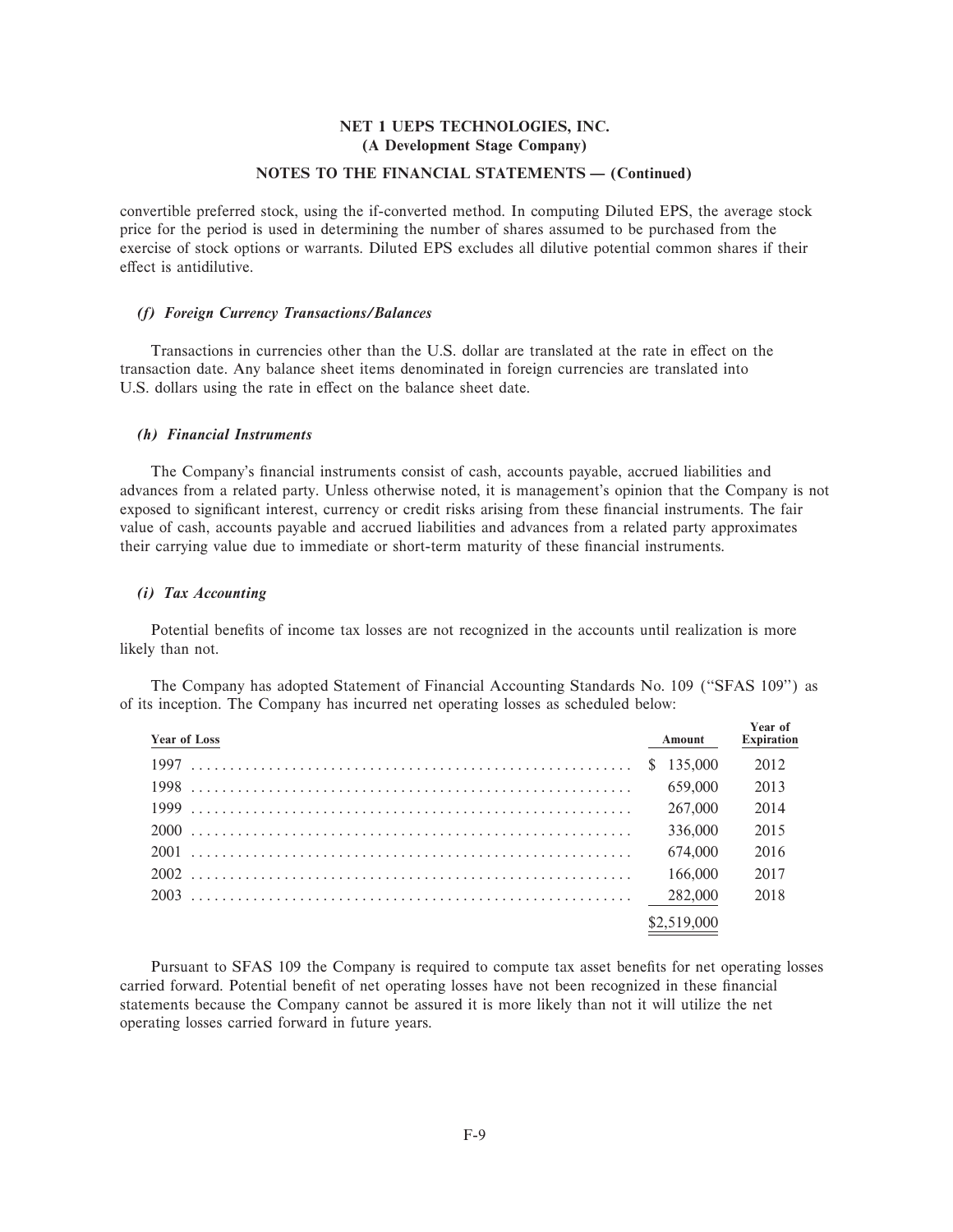## NOTES TO THE FINANCIAL STATEMENTS - (Continued)

The components of the net deferred tax asset at the end of December 31, 2003, 2002 and 2001, and the statutory tax rate, the effective tax rate and the elected amount of the valuation allowance are scheduled below.

| 2003 | 2002      | 2001 |
|------|-----------|------|
|      |           |      |
|      | 34\% 34\% | 34%  |
|      |           |      |
|      |           |      |
|      |           |      |
|      |           |      |

#### (i) Revenue Recognition

The Company recognizes revenue in accordance with Securities and Exchange Commission Staff Accounting Bulletin No. 101 ("SAB 101"), "Revenue Recognition in Financial Statements." Revenue is recognized only when the price is fixed or determinable, persuasive evidence of an arrangement exists, the service is performed, and collectibility is reasonably assured.

The Company had applied, up until June 30, 2002, Emerging Issues Task Force Issue 99-19 (EITF 99-19), "Reporting Revenue Gross as a Principal versus Net as an Agent". The Company sold licenses on behalf of Net 1 Holdings, and acting as an agent recorded revenue on a net basis in accordance with EITF 99-19. Revenue, up to June 30, 2002, was equal to Net 1 Holdings prior year annual after tax net profit before amortization as certified by its independent auditors.

## 3. Property, Plant and Equipment

Property and equipment are stated at cost less accumulated depreciation and amortization.

|                                                             |      | December 31, 2003                  |                   | December 31.<br>2002 |  |
|-------------------------------------------------------------|------|------------------------------------|-------------------|----------------------|--|
|                                                             | Cost | Accumulated<br><b>Depreciation</b> | Net Book<br>Value | Net Book<br>Value    |  |
| Computer equipment and software $\dots \dots \dots$ \$2,181 |      | \$2.181                            |                   |                      |  |

## 4. Intangible Assets

|      | <b>December 31, 2003</b>    |                   | December 31.<br>2002     |  |
|------|-----------------------------|-------------------|--------------------------|--|
| Cost | Accumulated<br>Depreciation | Net Book<br>Value | <b>Net Book</b><br>Value |  |
|      | \$8.034                     | \$1,327           | \$2.273                  |  |

See Note 1 for description of the license.

The Funds Transfer System patents were first filed in 1989. The European patent was granted on December 28, 1994, with effect in Austria, Belgium, Switzerland, Germany, Denmark, Spain, France, Great Britain, Greece, Italy, Liechtenstein, Luxembourg, Netherlands and Sweden. The European Patent Convention provides for an opposition period immediately following the grant of a European patent, and six parties filed an opposition to the grant of the patent on the grounds that the invention was not patentable. The case was heard before a Board of the Opposition Division in March 1998, when the patent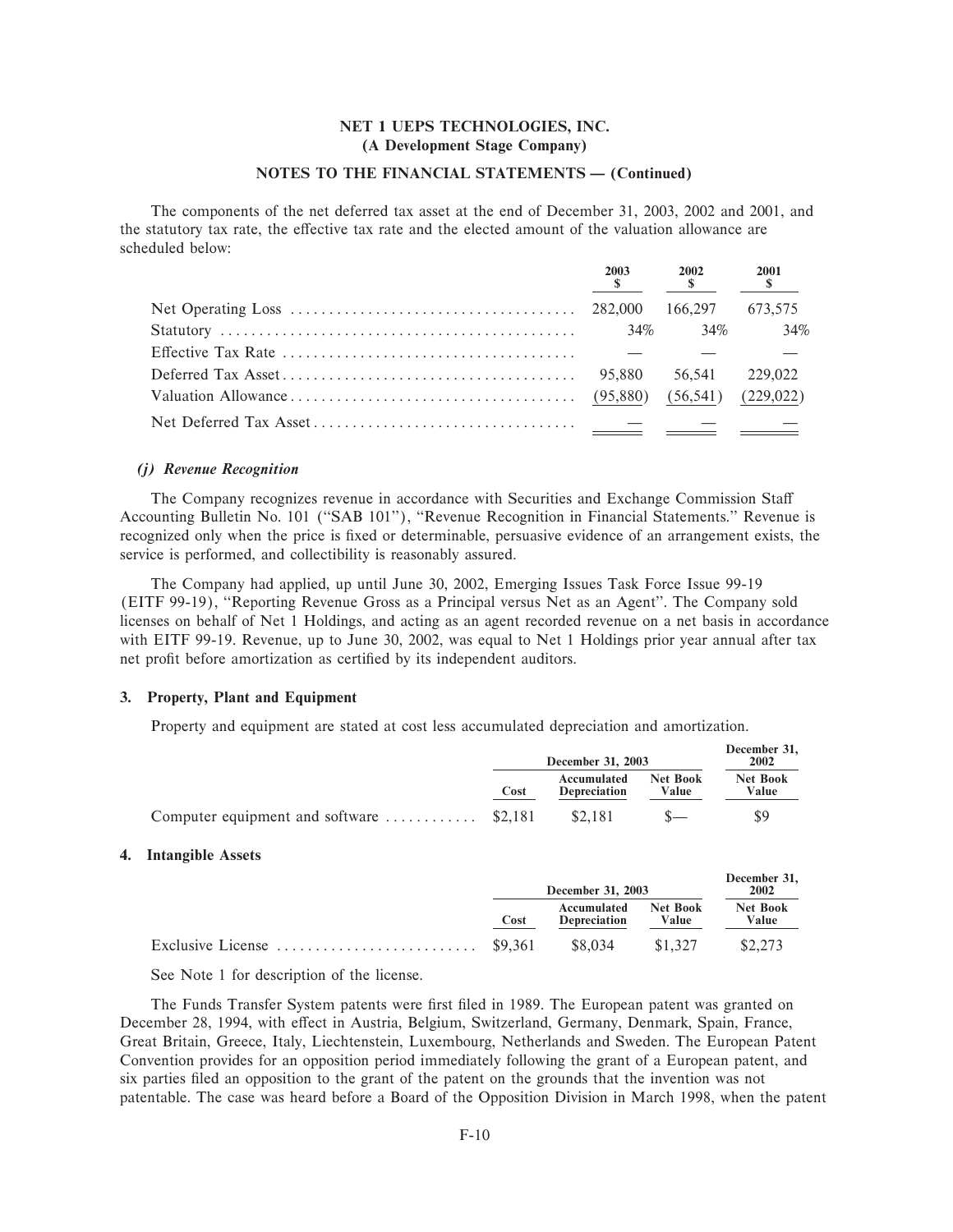## **NOTES TO THE FINANCIAL STATEMENTS - (Continued)**

was upheld. Following the issue of the formal decision, a number of the original opponents filed an appeal. The appeal proceedings were heard on October 10, 2002 and the appeal board reversed its earlier decision. Consequently, the European patent has been revoked and there is no possibility of any further appeal. As a result, the Company will be unable to collect royalties or fees for patent infringement in Europe.

The U.S. patent was first issued on May 17, 1991, and it is set to expire on May 11, 2011.

## **5. Proposed Business Acquisition**

The Company is completing financial arrangements for the securing of approximately US\$150 million through Brait SA ("Brait") on behalf of funds under its management. The financing, comprising the capital raising of US\$53 million and a share exchange of US\$97 million, will enable Net 1 to make an offer to acquire Net 1 Applied Technology Holdings Limited ("Aplitec"), a public Johannesburg Stock Exchange (JSE) listed company, as well as providing working capital to enable Net 1 to expand its operations and develop its internal infrastructure on an international basis. The Company, through Brait, will raise the capital through sales of its common stock at US\$0.50 per common share.

The Company, through Brait, has provided the Board of Directors of Aplitec with an offer to acquire all the assets and liabilities of Aplitec (excluding approximately ZAR 300 million of cash) for approximately US\$129 million through a combination of cash and share exchange offer to Aplitec shareholders also at a purchase price of US\$0.50. Aplitec is engaged in the sales, maintenance and development of UEPS smart card based products in South Africa and its surrounding territories with revenues of approximately US\$100 million. Aplitec has approximately 2,200 employees. Completion of the financing is subject to compliance with regulatory requirements in South Africa and in the United States, including an increase in the authorized capitalization of the Company to permit the common shares to be issued.

## **6. Related Party Transactions**

(a) Consulting fees include  $$150,000 (2002 - $150,000, 2001 - $150,000)$  paid or payable to the CEO of the Company.

(b) Pursuant to a Directors' Resolution of January 29, 2002, \$287,500 (2002  $-$  \$137,500) of consulting fees have been postponed until the Company has sufficient funds.

(c) Pursuant to the distribution section of the previous Patent and Technology Agreement, subcontract costs include  $\sin(2002 - \frac{575047}{2001} - \frac{3356038}{2001})$  paid to Net 1 (Pty), a company with a common director.

Effective July 1, 2002, the Company entered into a distribution agreement with Net 1 (Pty), which replaced the previous distribution section contained within the previous Patent and Technology Agreement. Subcontract costs will now be determined based on a fixed rate of 9.5% of the license fees received of which there were none for fiscal 2003. As a condition of this agreement, Net  $1$  (Pty) received \$50,000 in full settlement of  $$154,953$  of fees due as at June 30, 2002. The Company wrote off the remaining \$104,953 of the debt as a reduction of subcontract costs in the year.

(d) Under the terms of the previous distribution agreement with Patent and Technology Agreement dated May 3, 2000, the Company recorded revenues of  $$41,017$  (2002  $- $157,565, 2001 - $nii$ ) from Net 1 Holdings for sales made during the previous year. A total of  $\sinh(2002 - \frac{691}{703}, 2001 - \frac{61}{7})$ remains receivable without interest and is due on demand.

(e) During the year Net 1 Holdings made payments on the Company's behalf. A total of \$36,099 remains outstanding without interest and is due on demand.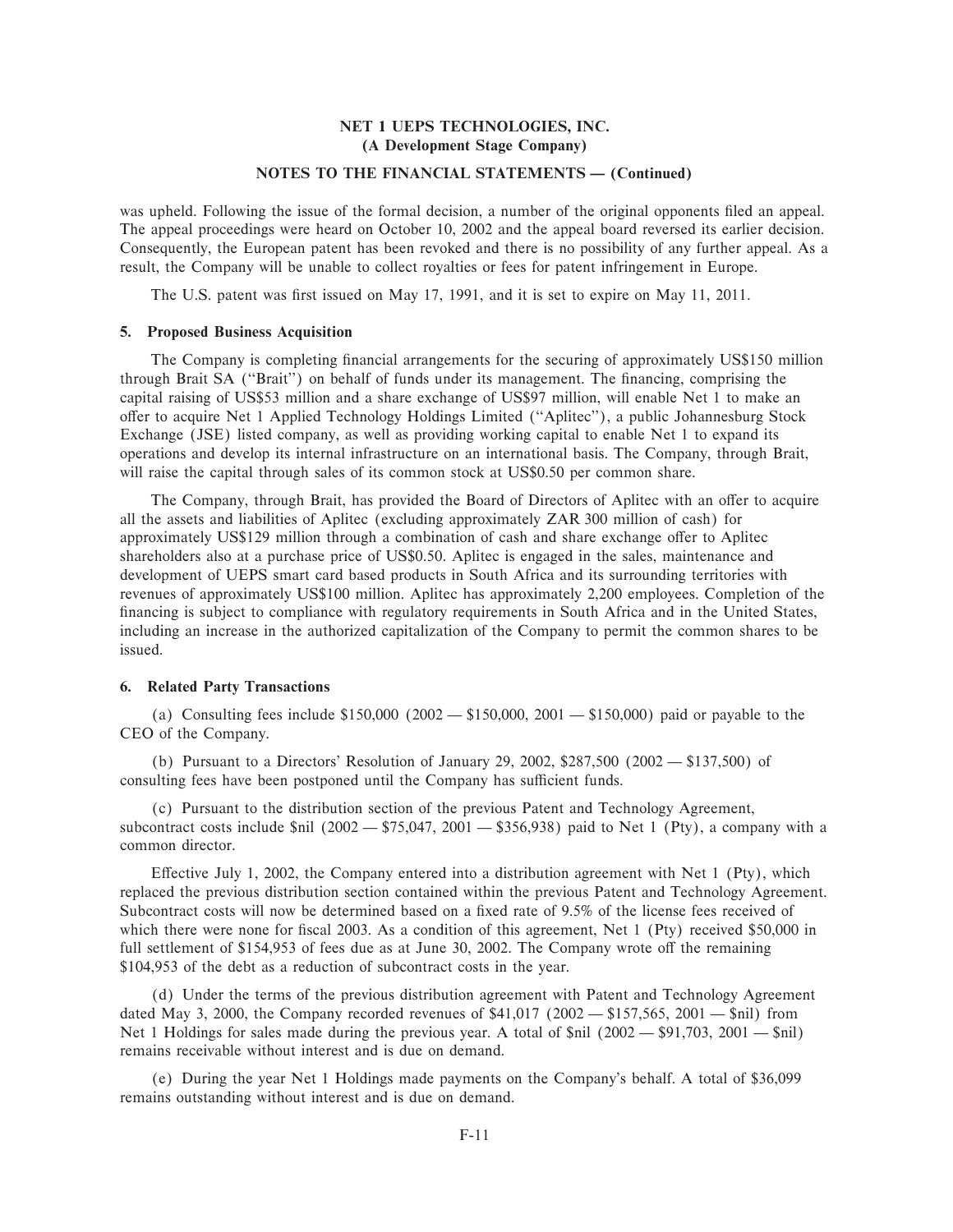## **NOTES TO THE FINANCIAL STATEMENTS — (Continued)**

#### **7. Subsequent Events**

On February 3, 2004, the Company initially filed with the U.S. Securities and Exchange Commission (the "SEC") a registration statement on Form S-4. In connection with its review of the registration statement, the staff of the SEC advised the Company that certain Aplitec announcements in South Africa in October and November 2003 as well as the Aplitec shareholder vote approving the sale of assets on December 9, 2003, may not have complied with Section 5 under the U.S. Securities Act of 1933. In light of the SEC's position, the Company is offering to all Aplitec shareholders who are shareholders on record at a certain date, the opportunity to rescind any acceptance of Net 1 securities that may have been offered to them on or prior to the December 9 vote (the "rescission offer"). If the holders of a majority of the outstanding Aplitec ordinary shares accept the recission offer, the proposed transactions will not be consummated as a result of the failure of certain conditions precedent to the consummation of the Aplitec acquisition is subject.

The staff of the SEC has taken the position that, as a result of the possible failure to comply with Section 5 under the U.S. Securities Act, the right of recission granted to Aplitec shareholders who affirmatively reject the rescission offer or who make no election in respect of the recission offer may continue for a period of one year. The SEC staff has also taken the position that any rights of rescission under the U.S. Securities Act of any Aplitec shareholder may survive and not be barred by the Company making the rescission offer.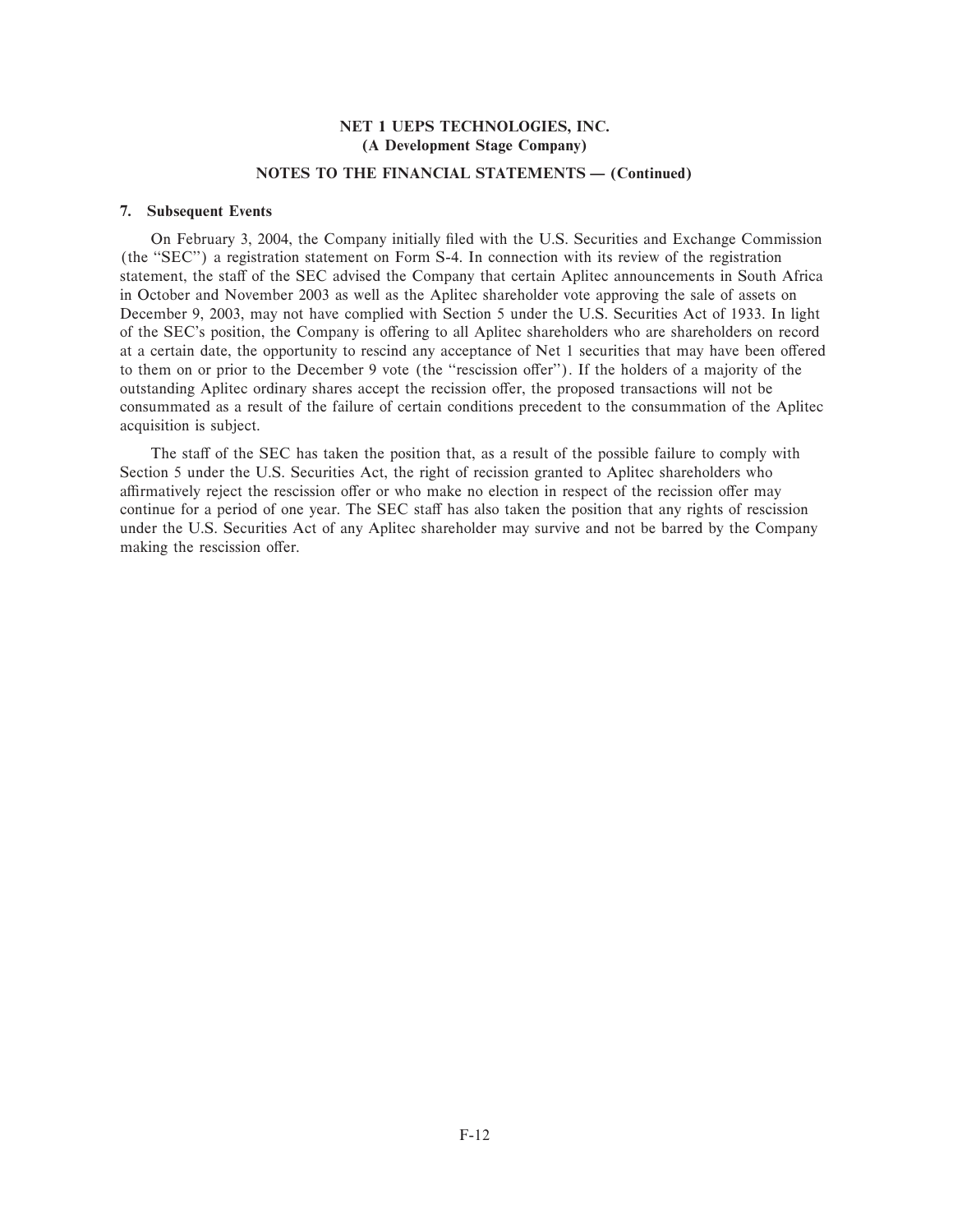#### **REPORT OF THE INDEPENDENT AUDITORS**

To the members of Net 1 Applied Technology Holdings Limited

We have audited the accompanying consolidated balance sheets of Net 1 Applied Technology Holdings Ltd and subsidiaries as of June 30, 2003, 2002 and 2001, and the related consolidated statements of income, changes in Shareholders' equity and cash Öows for each of the three years in the period ended June 30, 2003 set out on pages  $F-14$  to  $F-17$ . These financial statements are the responsibility of the Company's directors. Our responsibility is to express an opinion on these financial statements based on our audits.

#### **Scope**

We conducted our audits in accordance with auditing standards generally accepted in South Africa and the United States of America. Those standards require that we plan and perform the audit to obtain reasonable assurance about whether the financial statements are free of material misstatement.

An audit includes:

- examining, on a test basis, evidence supporting the amounts and disclosures in the financial statements;
- assessing the accounting principles used and significant estimates made by management;
- evaluating the overall financial statement presentation.

We believe that our audits provide a reasonable basis for our opinion.

#### **Audit Opinion**

In our opinion, such consolidated financial statements present fairly, in all material respects, the financial position of the companies as of June 30, 2003, 2002 and 2001, and the results of their operations and their cash flows for each of the three years in the period ended June 30, 2003, in conformity with accounting principles generally accepted in South Africa.

## **US GAAP Reconciliation**

Accounting principles generally accepted in South Africa vary in significant respects from accounting principles generally accepted in the United States of America. Management has disclosed the effect of the application of accounting principles generally accepted in the United States of America on results of operations for each of the three years ended June 30, 2003 and the determination of shareholders' equity at June 30, 2003, 2002 and 2001, to the extent summarised in Note 23 to the consolidated financial statements, which note has been audited by us as detailed above.

Lis br Reffrau DRF (fild) he.

**FISHER HOFFMAN PKF (JHB) INC.** Chartered Accountants (S.A.) Registered Accountants and Auditors Johannesburg, South Africa

**August 15, 2003 excluding note 23 which was audited on November 30, 2003**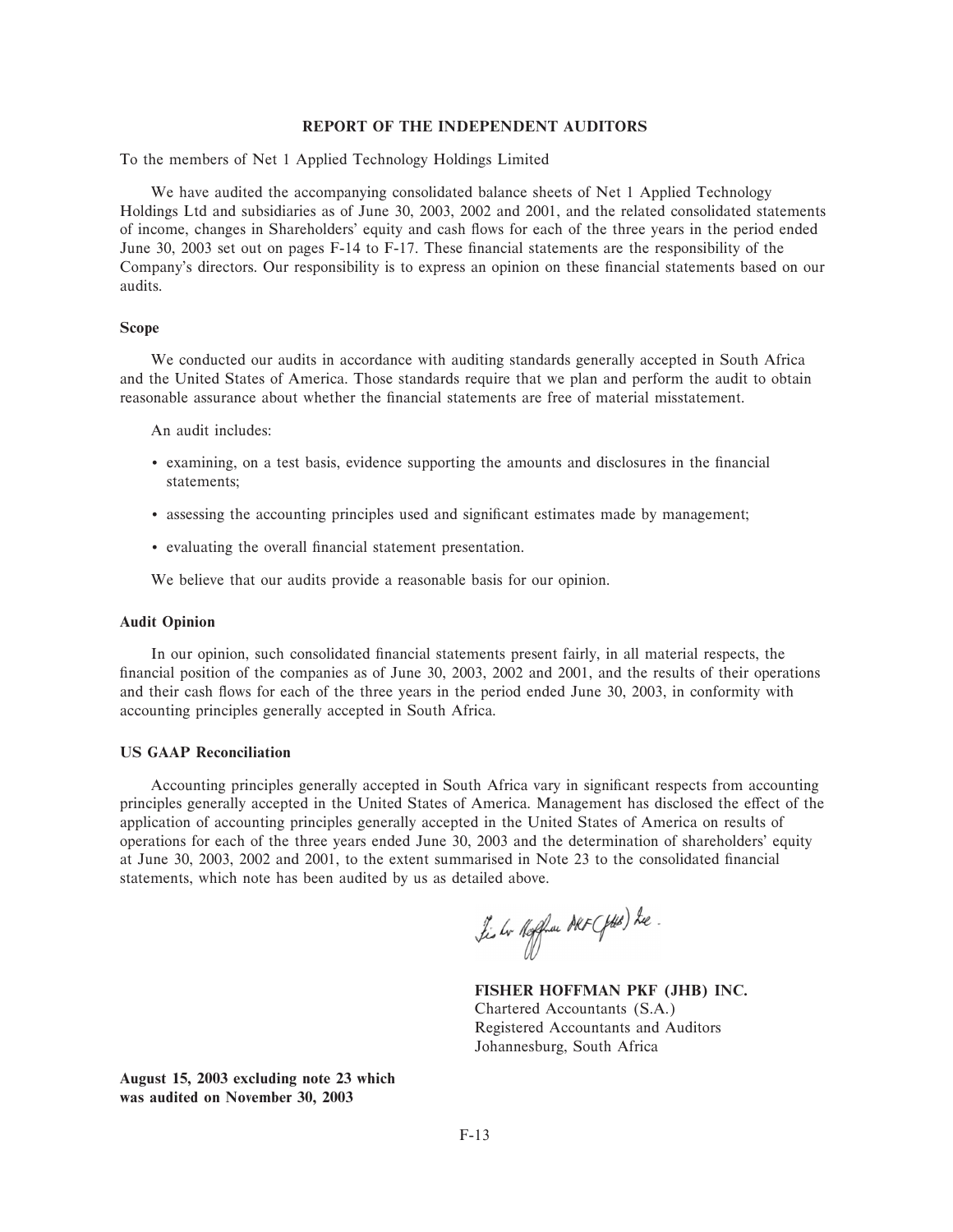## **BALANCE SHEETS At June 30, 2003, 2002 and 2001**

|                                                                                              | <b>Notes</b> | 2003      | 2002                    | 2001        |  |  |
|----------------------------------------------------------------------------------------------|--------------|-----------|-------------------------|-------------|--|--|
|                                                                                              |              |           | (In thousands of Rands) |             |  |  |
| <b>ASSETS</b>                                                                                |              |           |                         |             |  |  |
| Non-current assets $\dots \dots \dots \dots \dots \dots \dots \dots \dots \dots \dots \dots$ |              | R 96,050  | R 62,512                | 74,289<br>R |  |  |
| Property, plant and equipment                                                                | 2            | 65,075    | 33.192                  | 39,751      |  |  |
|                                                                                              | 3            | 12,043    | 18,284                  | 24,298      |  |  |
|                                                                                              | 4            | 18,932    | 11.036                  | 10,240      |  |  |
|                                                                                              |              | 586,478   | 448,205                 | 317,966     |  |  |
|                                                                                              | 5            | 6,437     | 15,521                  | 16,611      |  |  |
| Trade and other receivables                                                                  | 6            | 151,492   | 110,870                 | 100,474     |  |  |
| Cash and cash equivalents $\dots \dots \dots \dots \dots \dots \dots \dots$                  |              | 428,549   | 321,814                 | 200,881     |  |  |
|                                                                                              |              | 682,528   | 510,717                 | 392,255     |  |  |
| <b>EQUITY AND LIABILITIES</b>                                                                |              |           |                         |             |  |  |
|                                                                                              |              | 524,120   | 418,455                 | 309,075     |  |  |
|                                                                                              | 7            | 237       | 233                     | 230         |  |  |
|                                                                                              |              | 134,497   | 129,342                 | 123,998     |  |  |
| Accumulated profit                                                                           |              | 389,386   | 288,880                 | 184,847     |  |  |
|                                                                                              |              |           | 3,275                   | 1,580       |  |  |
|                                                                                              |              | 158,408   | 88.987                  | 81,600      |  |  |
|                                                                                              | 8            | 107,474   | 58,591                  | 52,805      |  |  |
|                                                                                              |              | 50,934    | 30,396                  | 28,795      |  |  |
| Total equity and liabilities                                                                 |              | R 682,528 | R 510,717               | R 392,255   |  |  |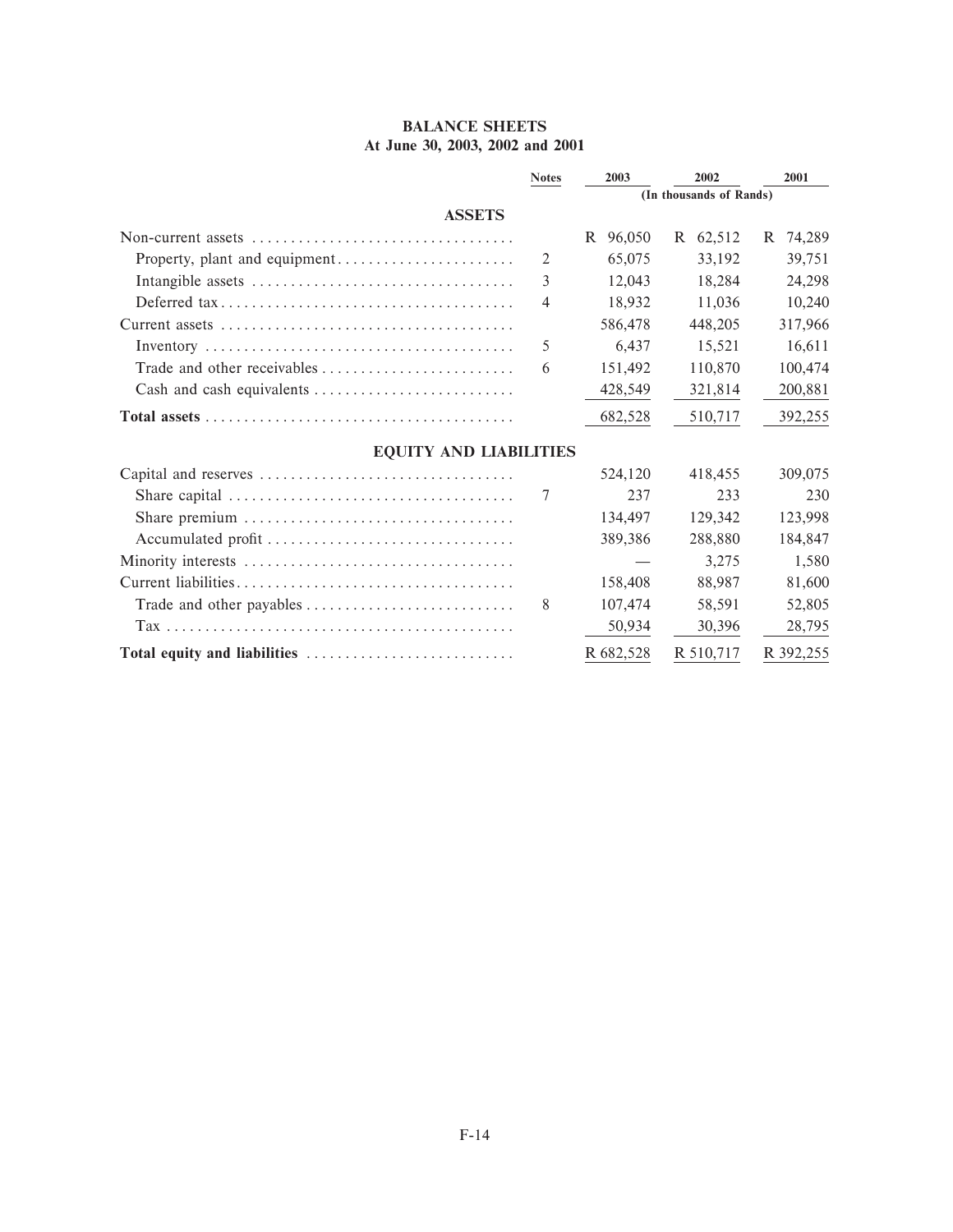| <b>INCOME STATEMENTS</b> |  |  |                                                 |  |  |  |  |  |  |
|--------------------------|--|--|-------------------------------------------------|--|--|--|--|--|--|
|                          |  |  | For the Year Ended June 30, 2003, 2002 and 2001 |  |  |  |  |  |  |

|                            | <b>Notes</b> | 2003      | 2002                    | 2001      |
|----------------------------|--------------|-----------|-------------------------|-----------|
|                            |              |           | (In thousands of Rands) |           |
|                            | 9            | R 691,484 | R 525,585               | R 557,445 |
|                            |              | 234,885   | 143,795                 | 167,312   |
|                            |              | 456,599   | 381,790                 | 390,133   |
|                            |              | 3,743     | 1,872                   | 1,215     |
|                            |              | 284,474   | 248,662                 | 265,592   |
|                            |              | 6,155     | 2,797                   | 2,583     |
| Administration expenses    |              | 70,895    | 57,551                  | 73,493    |
| Other operating expenses   |              | 207,424   | 188,314                 | 189,516   |
|                            | 10           | 175,868   | 135,000                 | 125,756   |
|                            |              | 73,086    | 33,086                  | 11,940    |
|                            |              | (49, 540) | (19,072)                | (954)     |
|                            |              | 199,414   | 149,014                 | 136,742   |
|                            | 12           | 69,132    | 43,286                  | 42,471    |
|                            |              | 130,282   | 105,728                 | 94,271    |
|                            |              | 4,095     | 1,695                   | 1,084     |
|                            |              | R 126,187 | R 104,033               | R 93,187  |
| Earnings per share (Rands) | 13           | 0.53      | 0.45                    | 0.41      |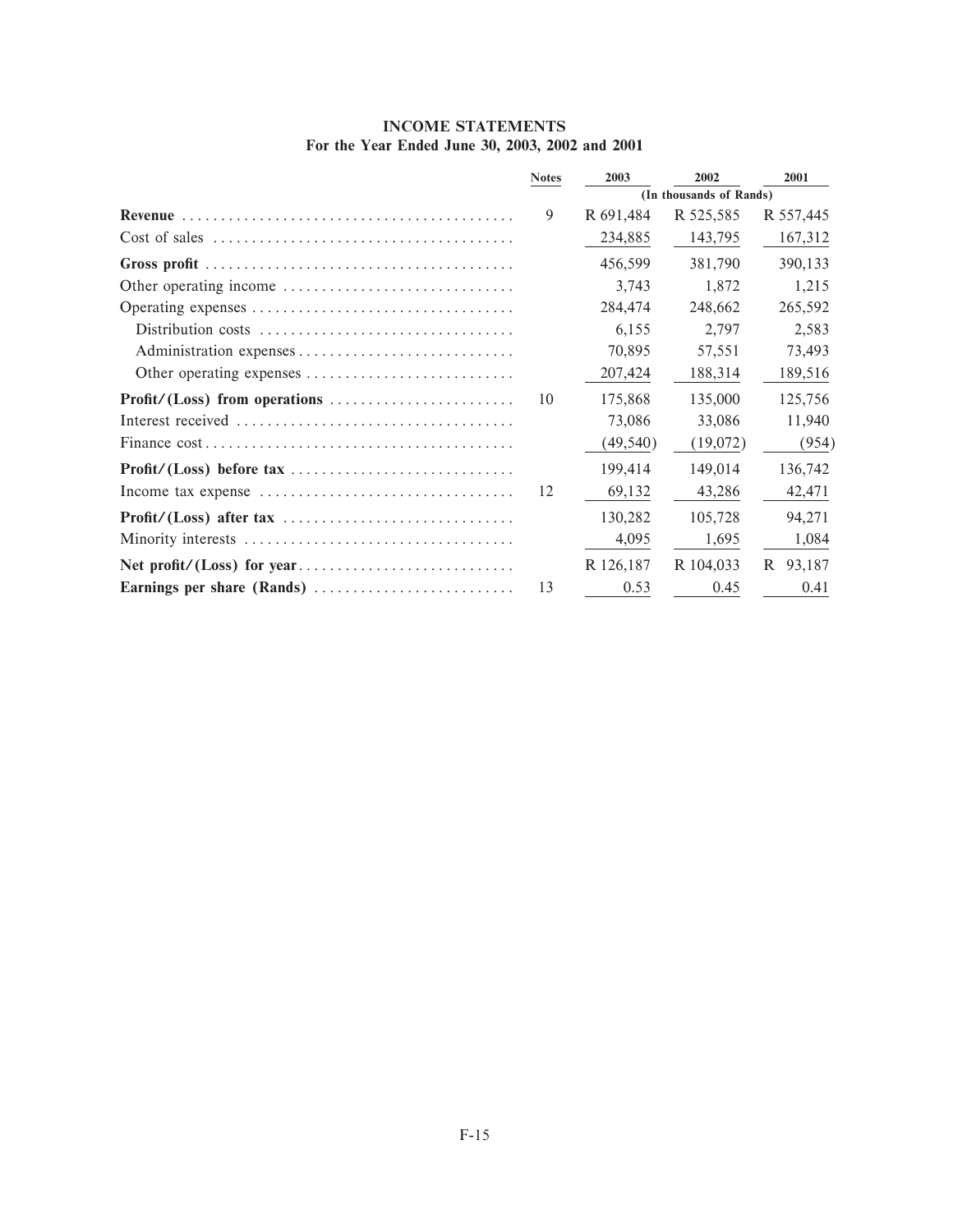# **STATEMENTS OF CHANGES IN EQUITY**

|                                                    | <b>Share</b><br>Capital | <b>Share</b><br>Premium | Accumulated<br>Profit   | Total     |
|----------------------------------------------------|-------------------------|-------------------------|-------------------------|-----------|
|                                                    |                         |                         | (In thousands of Rands) |           |
|                                                    | R 199                   | 63,684<br>R             | R 91,660                | R 155,543 |
|                                                    | 31                      | 60,495                  |                         | 60,526    |
| Share issue cost written-off against share premium |                         | (181)                   |                         | (181)     |
|                                                    |                         |                         | 93,187                  | 93,187    |
| Balance at June 30, 2001                           | 230                     | 123,998                 | 184,847                 | 309,075   |
|                                                    | 3                       | 5,380                   |                         | 5,383     |
| Share issue cost written-off against share premium |                         | (36)                    |                         | (36)      |
|                                                    |                         |                         | 104,033                 | 104,033   |
| Balance at June 30, 2002                           | 233                     | 129,342                 | 288,880                 | 418,455   |
|                                                    | $\overline{4}$          | 5,179                   |                         | 5,183     |
| Share issue cost written-off against share premium |                         | (24)                    |                         | (24)      |
|                                                    |                         |                         | 126,187                 | 126,187   |
| Dividends paid to shareholders                     |                         |                         | (25,681)                | (25,681)  |
|                                                    | 237                     | 134,497                 | 389,386                 | 524,120   |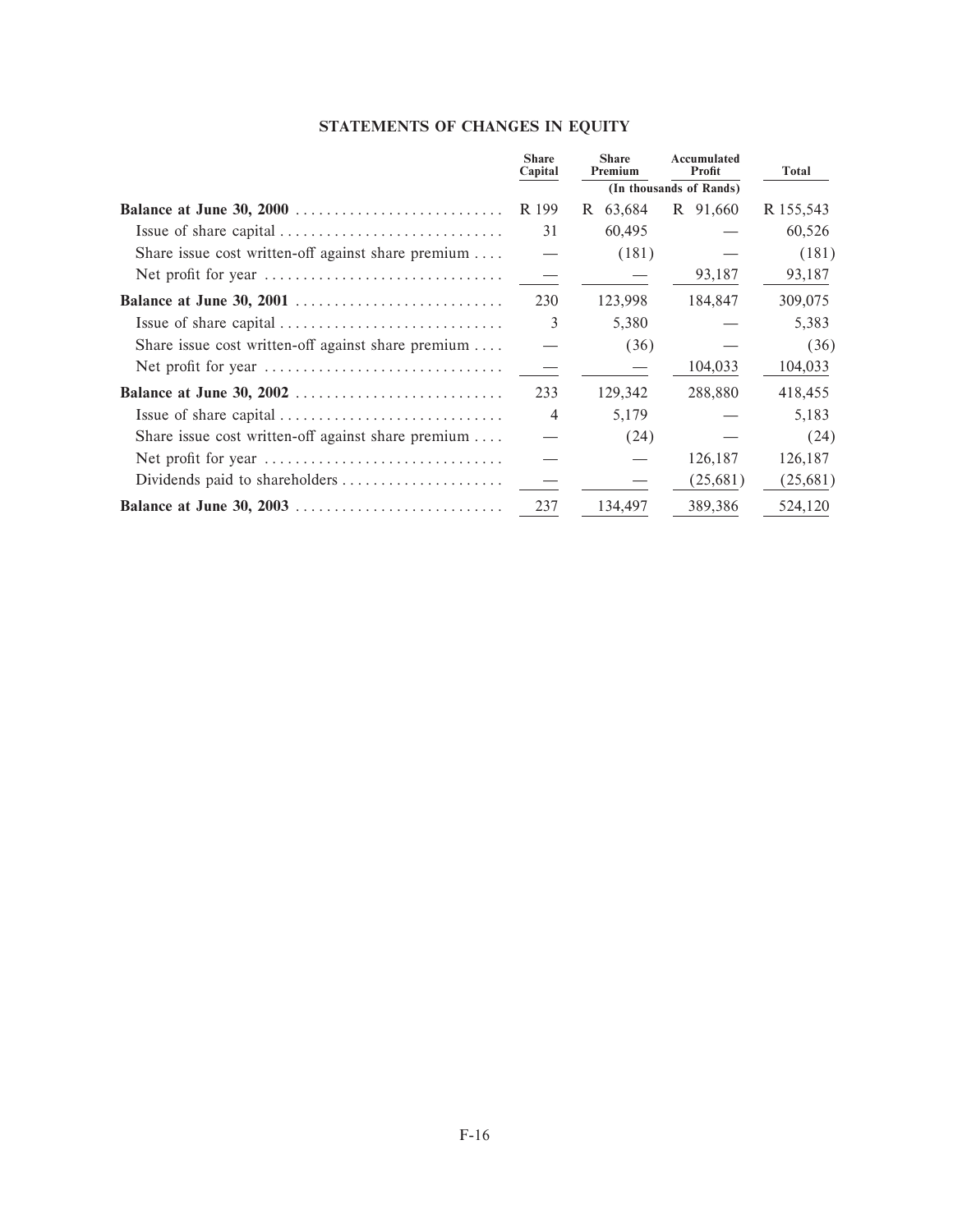| <b>CASH FLOW STATEMENTS</b>                     |  |  |  |  |  |  |  |  |
|-------------------------------------------------|--|--|--|--|--|--|--|--|
| For the Year Ended June 30, 2003, 2002 and 2001 |  |  |  |  |  |  |  |  |

|                                                                  | <b>Notes</b> | 2003                    | 2002       | 2001          |
|------------------------------------------------------------------|--------------|-------------------------|------------|---------------|
|                                                                  |              | (In thousands of Rands) |            |               |
| Cash flows from operating activities                             |              | 171,958<br>R            | R 124,512  | 136,468<br>R  |
| Cash receipts from customers                                     |              | 665,211                 | 503,476    | 594,094       |
| Cash paid to suppliers and employees $\dots\dots\dots\dots\dots$ |              | (434, 627)              | (350, 497) | (429, 869)    |
| Cash generated from/(utilised by) operations                     | 18           | 230,584                 | 152,979    | 164,225       |
|                                                                  |              | 73,086                  | 33,086     | 11,940        |
|                                                                  |              | (49, 540)               | (19,072)   | (954)         |
|                                                                  | 19           | (56, 491)               | (42, 481)  | (38, 743)     |
|                                                                  |              | (25,681)                |            |               |
| Cash flows from investing activities                             |              | (70, 382)               | (8,926)    | (27,702)      |
| Additions to property, plant and equipment                       |              | (60, 791)               | (19, 472)  | (21,956)      |
| Proceeds from disposal of property, plant and                    |              |                         |            |               |
|                                                                  |              | 2,841                   | 6,335      | 282           |
| Cash inflow from disposal of business                            | 20           |                         | 4,211      | (66)          |
| Acquisition of minority interests/subsidiaries                   | 21           | (12, 432)               |            | (5,962)       |
|                                                                  |              | 5,159                   | 5,347      | 36,691        |
| Proceeds from issue of share capital                             |              | 5,159                   | 5,347      | 40,845        |
| Repayment of interest-bearing borrowings                         |              |                         |            | (4,154)       |
| Net increase in cash and cash equivalents                        |              | 106,735                 | 120,933    | 145,457       |
| Cash and cash equivalents at beginning of year $\dots\dots$      |              | 321,814                 | 200,881    | 55,424        |
| Cash and cash equivalents at end of year                         |              | 428,549<br>R.           | R 321,814  | 200,881<br>R. |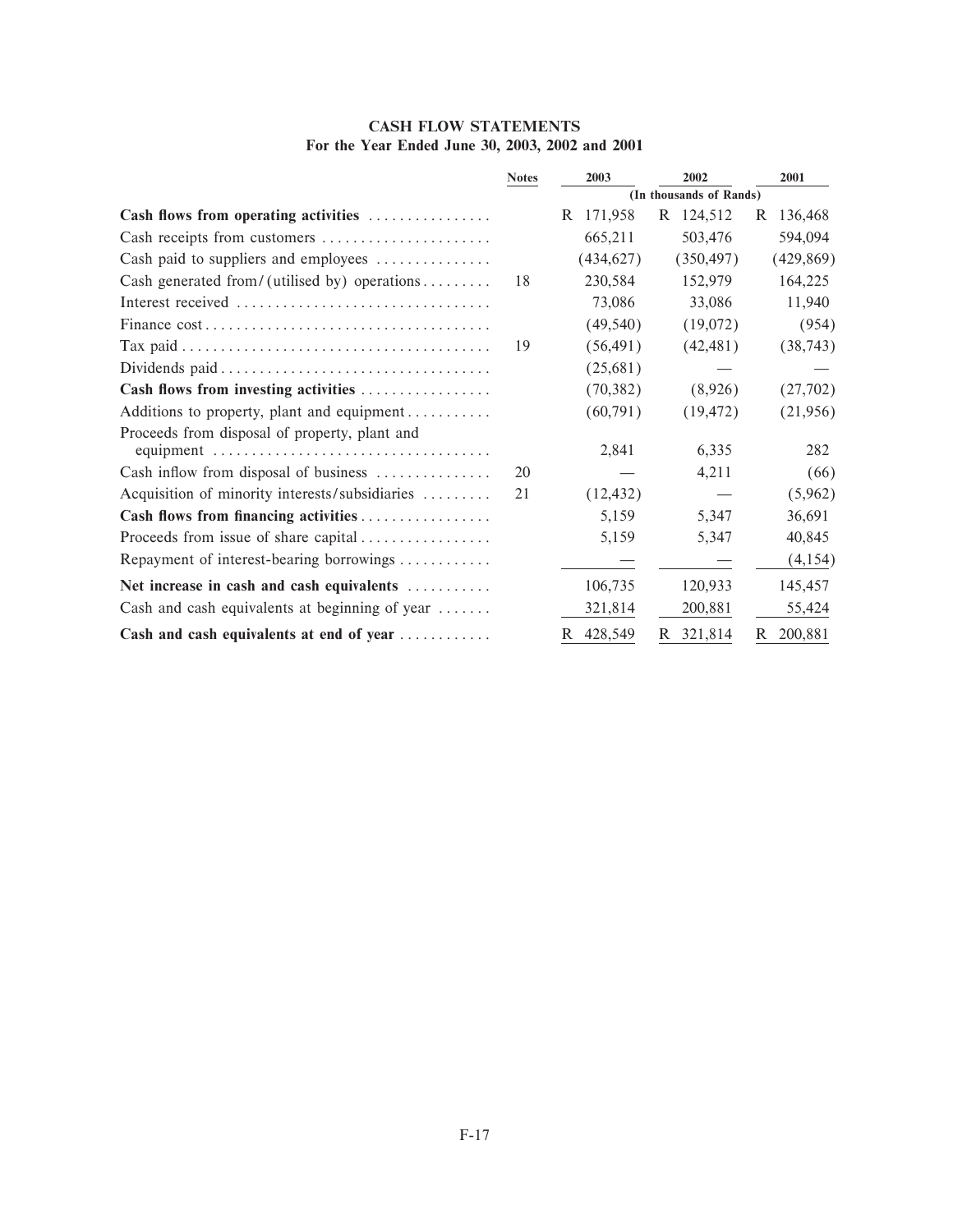## **NOTES TO THE FINANCIAL STATEMENTS For the Year Ended June 30, 2003, 2002 and 2001 (In thousands of Rands)**

#### **1. Accounting Policies**

The principal policies are set out below and are consistent in all material respects with those which were applied in the previous year:

## *1.1 Basis of Presentation*

The financial statements of the Group are prepared in conformity with Statements of Generally Accepted Accounting Practice on the historical cost basis, except where otherwise stated.

#### *1.2 Basis of Consolidation and Goodwill*

The consolidated financial statements include those of the holding company and its subsidiaries. The results of subsidiaries are included from the effective dates of their acquisition until the effective dates of their disposal. Goodwill represents the excess of cost of an acquisition over the fair value of the Group's share of the net assets of the acquired subsidiary at the date of acquisition. Goodwill is capitalised as an intangible asset and amortised on the straight-line basis over the period of the expected benefit, which is estimated at 10 years. Inter-company transactions and balances are eliminated on consolidation. Separate disclosure is made of minority interests.

#### *1.3 Property, Plant and Equipment*

Property, plant and equipment are shown at cost less accumulated depreciation. Property, plant and equipment are depreciated on the straight-line basis at rates which are estimated to amortise the assets to their anticipated residual values over their useful lives. Within the following asset classifications, the expected economic lives are approximately:

The gain or loss arising on the disposal or retirement of an asset is determined as the difference between the sales proceeds and the carrying amount of the asset and is recognised in income.

#### *1.4 Leasehold Improvement Costs*

Costs incurred in the adaptation of leased properties to serve the requirements of the Company are capitalised and amortised over the shorter of the term of the lease and the contract for which the lease has been entered into. Where the Company is required to restore a property to its original condition upon termination of a lease, the related costs are expensed as incurred.

#### *1.5 Intangible Assets*

Intangible assets are shown at cost less accumulated amortisation and are amortised over their useful lives, which is estimated at five years.

#### *1.6 Deferred Tax*

Deferred tax is provided at current rates on the comprehensive allocation basis, using the liability method. Deferred tax assets are raised to the extent that it is probable that taxable income will be available against which deductible temporary differences and accumulated tax losses can be utilised.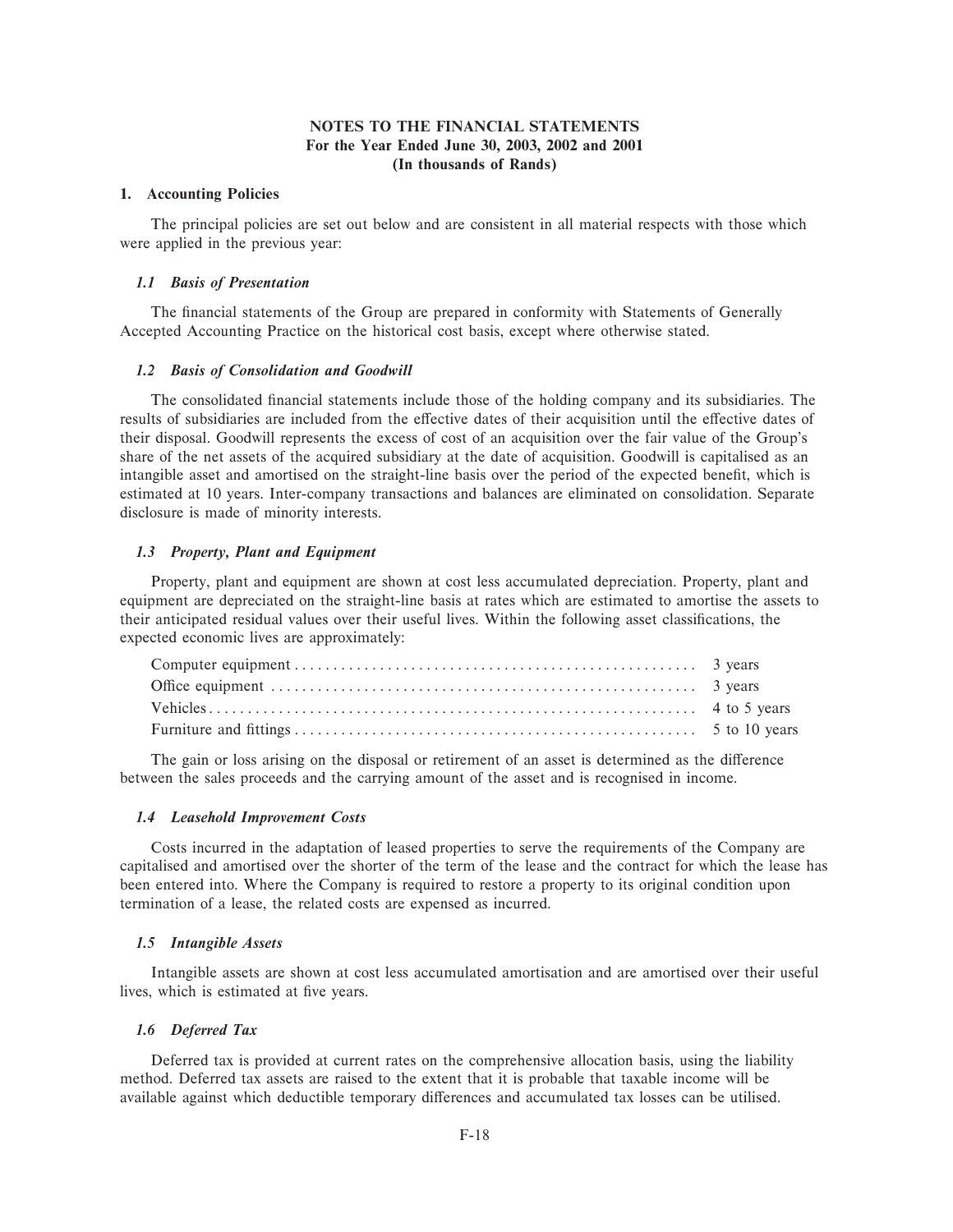## *1.7 Inventory*

Inventory is valued at the lower of cost and net realisable value. Cost is determined on a first-in, first-out basis and includes transport and handling costs.

#### *1.8 Financial Instruments*

#### *Initial Recognition and Measurement*

Financial instruments are recognised when the Group becomes a party to the transaction. Initial measurements are at cost, which includes transaction costs subsequent to initial recognition. These instruments are measured as set out below:

## *1.8.1 Trade and Other Receivables:*

Trade and other receivables originated by the Group are stated at cost less provision for doubtful debts.

#### *1.8.2 Cash and Cash Equivalents:*

Cash and cash equivalents are stated at the bank statement balances.

## *1.8.3 Trade and Other Payables:*

Trade and other payables are carried at their estimated fair value.

## *1.8.4 The company uses derivative Ñnancial instruments including currency forward contracts to hedge its exposure to foreign currency fluctuations. It is the policy of the group not to trade in* derivative financial instruments. The company is also exposed to credit risk.

#### *1.8.4.1 Foreign Exchange Risk*

The company has used forward contracts in order to limit its exposure to the ZAR/USD and ZAR/EUR exchange rate Öuctuations from foreign currency transactions. As of June 30, 2003 and 2002, the outstanding foreign exchange contracts are as follows:

|                            | 2003 | 2002          | 2001                     |
|----------------------------|------|---------------|--------------------------|
| Forward purchase contracts |      |               |                          |
|                            |      | $USD 1.150 -$ |                          |
|                            |      | ZAR 12.643    | <b>Contract Contract</b> |
|                            |      |               |                          |

## *1.8.4.2 Interest Rate Risk*

As a result of its normal borrowing activities, the Company's operating results are exposed to fluctuations in interest rates, which the Company manages primarily through its regular financing activities. The Company generally maintains investment in cash equivalents.

## *1.8.4.3 Credit Risk*

Credit risk relates to the risk of loss that the Company would incur as a result of non-performance by counterparties. The Company maintains credit risk policies with regard to its counterparties to minimize overall credit risk. These policies include an evaluation of a potential counterparty's financial condition, credit rating, and other credit criteria and risk mitigation tools as deemed appropriate.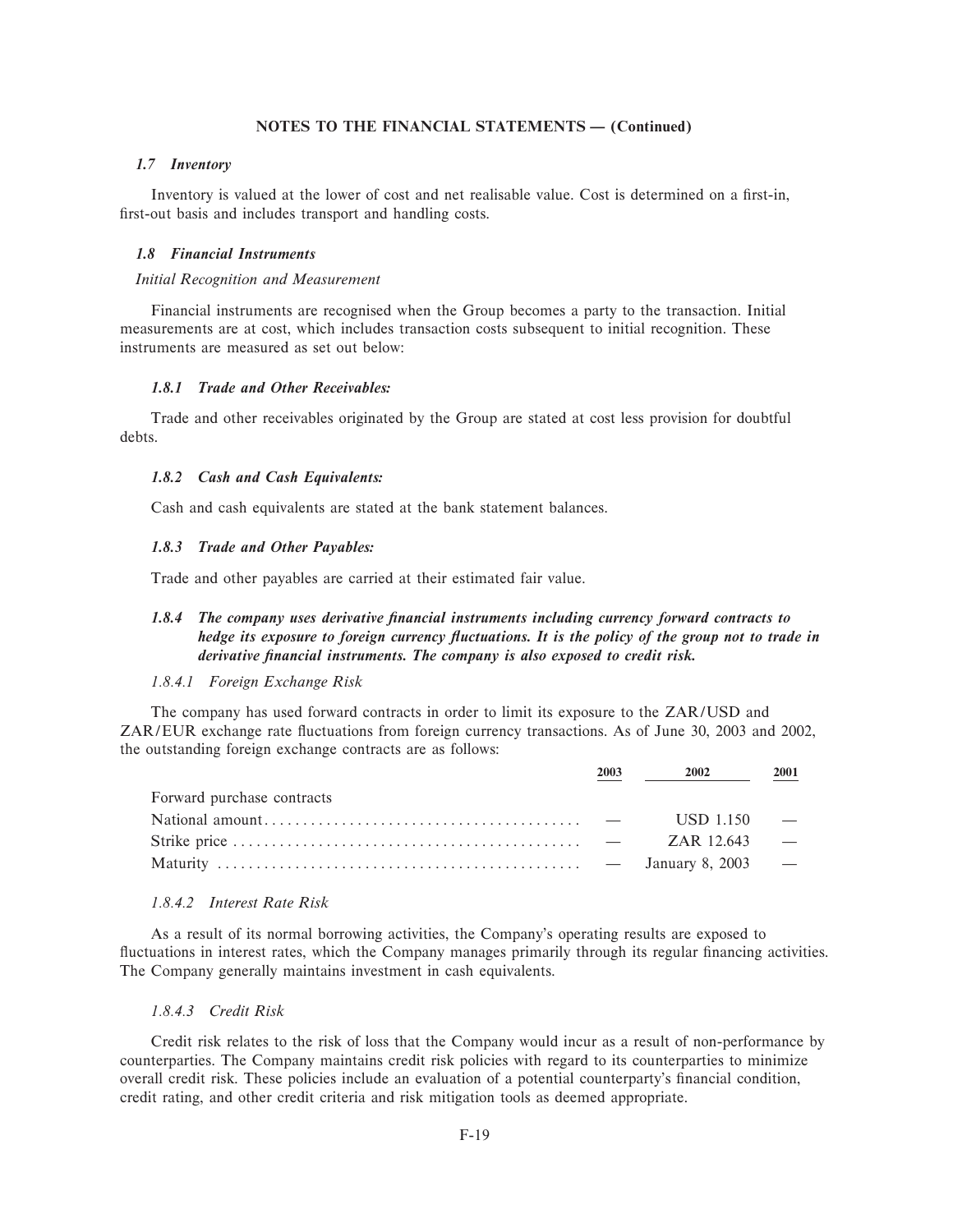In regards to credit risk on financial instruments, the Company maintains the policy to enter into such transactions only with highly rated financial institutions.

### *1.9 Foreign Exchange Transactions*

Foreign exchange transactions are translated at the spot rate ruling at the date of the transaction. Monetary items are translated at the closing spot rate at the balance sheet date. Exchange differences occurring on the settlement of monetary items or on the reporting of outstanding monetary items, are brought into account as income for the period. Non-monetary items are translated at the spot rate at the date of the transaction or the spot rate on the valuation date if carried at fair value.

#### *1.10 Revenue Recognition*

#### *Fees and Commissions*

The Company provides a State pension and welfare benefit distribution service to provincial governments in South Africa. Fees are computed based on the number of beneficiaries included in the Government payfile. Fee income received for these services is recognised in the income statement when distributions have been made.

The Company provides an automated payment collection service to third parties, for which it charges monthly fees. These fees are recognised in the income statement as the collections are made.

#### *Interest Income*

Interest income earned from micro-lending activities is recognised in the income statement as it falls due, using the effective interest rate method by reference to the constant interest rate stated in each loan agreement. Interest receivable over the term of a loan is recognised as a receivable on inception of the loan and a corresponding amount recorded as deferred income.

For loans in arrears where recovery is determined to be doubtful, an expense is recorded for amounts of interest previously recognised in the income statement that have not been collected. An expense is also charged for future interest recorded as a receivable on the balance sheet. Subsequently, interest income is recorded in the income statement as it falls due under the original terms of the loan agreement.

#### *Systems Implementation Projects*

The Company undertakes smart card system implementation projects. The hardware and software installed in these projects are in the form of customised systems, which ordinarily involve modification to meet the customer's specifications. Software delivered under such arrangements is available to the customer permanently, subject to the payment of annual license fees. Revenue for such arrangements is recognised under the completed contract method, no income and profit being recognised until the contract is completed, save for annual license fees, which are recognised in the period to which they relate. Upfront and interim payments received are recorded as client deposits until customer acceptance.

## *Other Income*

Revenue from service and maintenance activities is charged to customers on a time-and-materials basis and is recognised in the income statement as services are delivered to customers.

#### *1.11 Research and Development Expenditure*

Research expenditure is written-off in the period in which it is incurred. Development expenditure is capitalised until the operation to which it relates commences trading. The expenditure is then written-off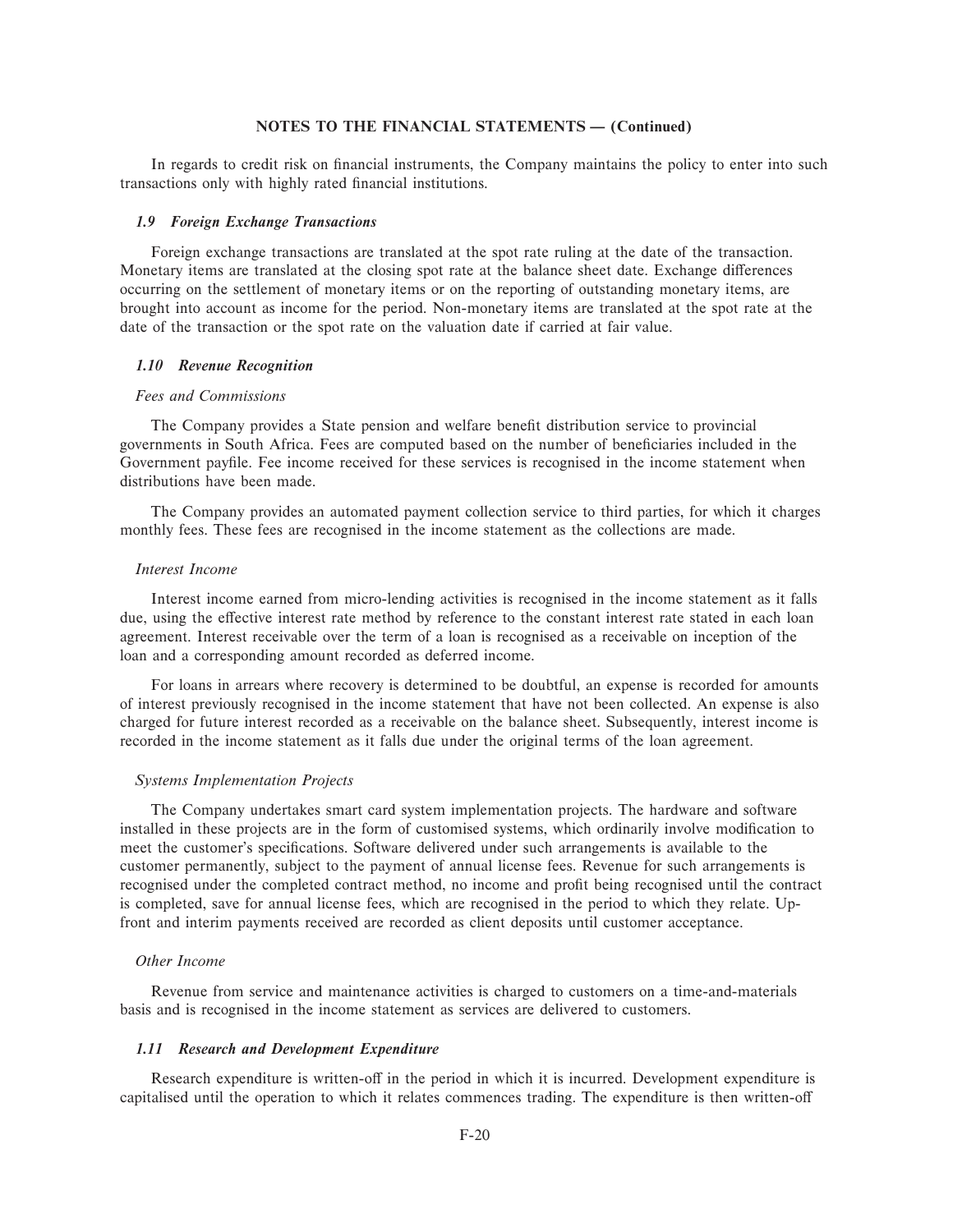on the straight-line basis over the life of the product, which is estimated at no longer than four years. Where the project is terminated, the related development expenditure is written-off immediately.

#### *1.12 Provisions*

Provisions are recognised when the Group has a present obligation as a result of a part event and it is probable that this will result in an outflow of economic benefits that can be reliably estimated.

## *1.13 Cost Deferrals*

The cost of purchasing and initialising smart cards is capitalised and amortised over the term of the benefits distribution contract, subject to a limit of there being probable future revenues to match the costs deferred.

## *1.14 Loan Provisions*

A specific provision is established for all loans where it is considered likely that some of the capital will not be repaid by the borrower. Where the loan capital is insured, the amount due to be recovered from the insurer is recorded as a receivable. Default is taken to be likely after a specified period of repayment default, which is generally taken to be not more than 150 days. This assessment is made based on previous experience and on management judgement of economic conditions.

|                                                                                       | 2003      | 2002      | 2001         |
|---------------------------------------------------------------------------------------|-----------|-----------|--------------|
| <b>Property, Plant and Equipment</b><br>2.                                            |           |           |              |
| Cost                                                                                  |           |           |              |
|                                                                                       | R 85,482  | R 54,075  | 49,436<br>R. |
|                                                                                       | 17,983    | 20,715    | 19,240       |
|                                                                                       | 59,606    | 35,236    | 71,524       |
|                                                                                       | 163,071   | 110,026   | 140,200      |
|                                                                                       |           |           |              |
|                                                                                       | 59,535    | 38,095    | 29,746       |
|                                                                                       | 9,229     | 13,743    | 11,753       |
|                                                                                       | 29,232    | 24,996    | 58,950       |
|                                                                                       | 97,996    | 76,834    | 100,449      |
| Carrying amount                                                                       |           |           |              |
|                                                                                       | 25,947    | 15,980    | 19,690       |
|                                                                                       | 8,754     | 6,972     | 7,487        |
|                                                                                       | 30,374    | 10,240    | 12,574       |
|                                                                                       | 65,075    | 33,192    | 39,751       |
| The carrying amount of property, plant and equipment can be<br>reconciled as follows: |           |           |              |
|                                                                                       | 33.192    | 39.751    | 38,915       |
|                                                                                       | 60.791    | 19,472    | 22,412       |
|                                                                                       | (2,642)   | (5,656)   | (30)         |
|                                                                                       | (26, 266) | (20, 375) | (21, 546)    |
| Carrying amount at end of year                                                        | R 65,075  | R 33,192  | R 39,751     |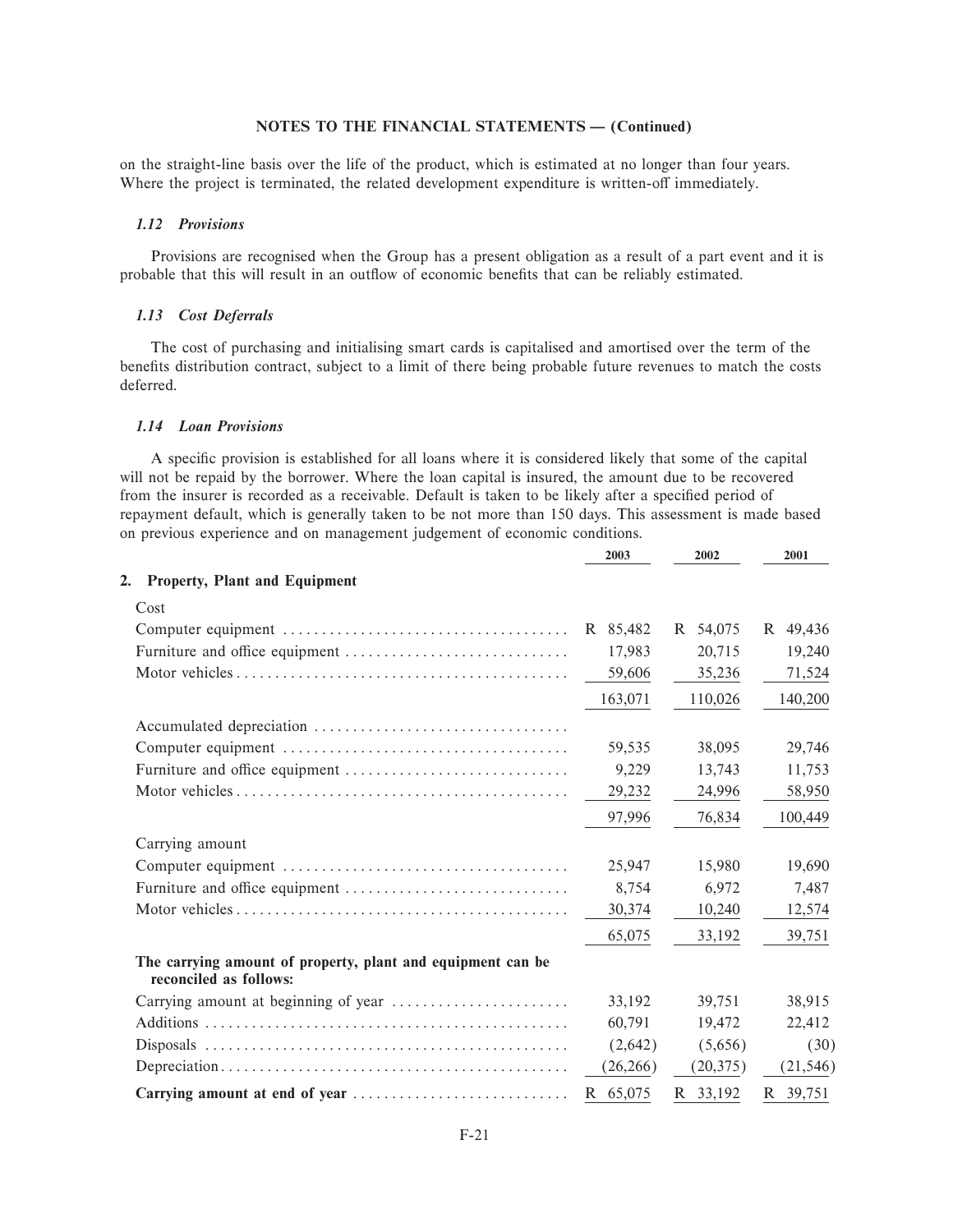|                                                                           | 2003        | 2002     | 2001       |
|---------------------------------------------------------------------------|-------------|----------|------------|
| <b>Intangible Assets</b><br>3.                                            |             |          |            |
| Cost                                                                      |             |          |            |
|                                                                           | R 15,076    | R 15,076 | R 15,076   |
|                                                                           |             | 2,718    | 2,718      |
|                                                                           | 23,093      | 18,031   | 18,031     |
|                                                                           | 38,169      | 35,825   | 35,825     |
| Accumulated amortization                                                  |             |          |            |
|                                                                           | 15,076      | 12,797   | 9,081      |
|                                                                           |             | 1,088    | 544        |
|                                                                           | 11,050      | 3,656    | 1,902      |
|                                                                           | 26,126      | 17,541   | 11,527     |
| Carrying amount                                                           |             |          |            |
|                                                                           |             | 2,279    | 5,995      |
|                                                                           |             | 1,630    | 2,174      |
|                                                                           | 12,043      | 14,375   | 16,129     |
|                                                                           | R 12,043    | R 18,284 | R 24,298   |
|                                                                           |             |          |            |
| The carrying amount of intangible assets can be reconciled as<br>follows: |             |          |            |
|                                                                           | R 18,284    | R 24,299 | R 12,020   |
| Acquisition of minority interests/subsidiaries                            | 5,062       |          | 18,676     |
|                                                                           | (1,630)     |          |            |
|                                                                           | (9,673)     | (6,015)  | (6,398)    |
|                                                                           | R 12,043    | R 18,284 | R 24,298   |
| <b>Deferred Tax</b><br>4.                                                 |             |          |            |
|                                                                           | R 11,036    | R 10,240 | R<br>8,630 |
|                                                                           |             |          | (193)      |
| Movement during year attributable to temporary differences                | 7,896       | 796      | 1,803      |
|                                                                           | 18,932      | 11,036   | 10,240     |
|                                                                           |             |          |            |
| Deferred tax on temporary differences arising from:                       | 8,496       | 8,468    | 16,909     |
|                                                                           | 990         | 990      | (125)      |
|                                                                           | 16,764      | 4,048    | 1,869      |
|                                                                           | (8,099)     | (3,251)  | (8,625)    |
|                                                                           | 582         | 582      | 13         |
|                                                                           | 199         | 199      | 199        |
|                                                                           | R 18,932    | R 11,036 | R 10,240   |
|                                                                           |             |          |            |
| Inventory<br>5.                                                           |             |          |            |
|                                                                           | 6,437<br>R. | R 15,521 | R 16,611   |
|                                                                           | R<br>6,437  | R 15,521 | R 16,611   |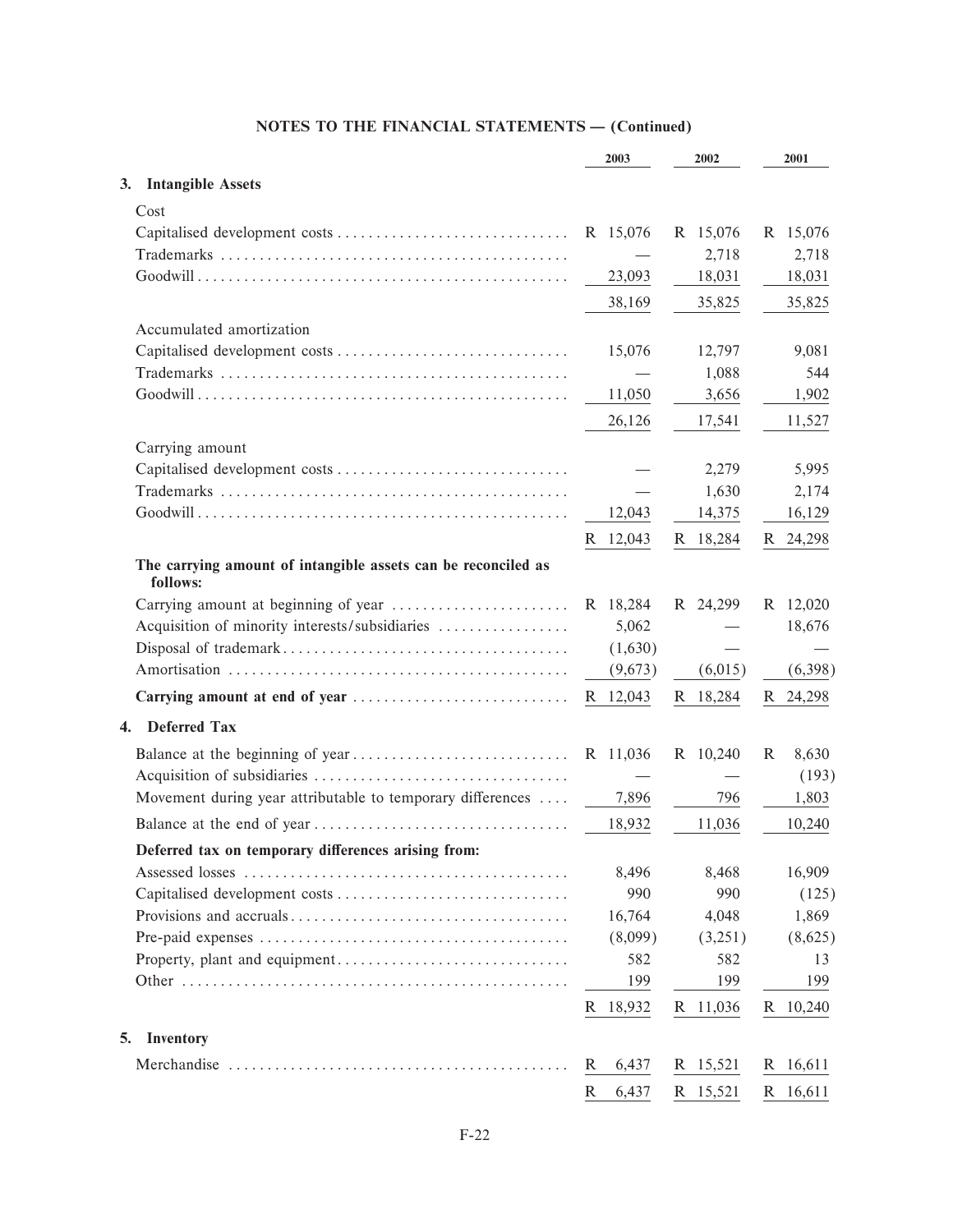|                                                                                                                              |                                            | 2003                                            |   | 2002                                    |              | 2001                                               |
|------------------------------------------------------------------------------------------------------------------------------|--------------------------------------------|-------------------------------------------------|---|-----------------------------------------|--------------|----------------------------------------------------|
| <b>Trade and Other Receivables</b><br>6.                                                                                     |                                            |                                                 |   |                                         |              |                                                    |
| Trade and other receivables are stated net of the following<br>Additional provisions charged to the income statement         |                                            | R 50,770<br>42,442<br>8,383<br>(55)             |   | R 42,442<br>25,174<br>19,275<br>(2,007) |              | R 25,174<br>10,616<br>15,142<br>(584)              |
| <b>Share Capital</b><br>7.                                                                                                   |                                            |                                                 |   |                                         |              |                                                    |
| Authorised:<br>500,000,000 ordinary shares of 0.1 cent each<br>500,000,000 "N" ordinary shares of 0,001 cent each<br>Issued: | R                                          | 500<br>5                                        | R | 500<br>5                                | R            | 500<br>5                                           |
| 236,977,187 (2002: 233,463,846) ordinary shares of 0,1 cent each<br><b>Share options</b>                                     | R                                          | 237                                             | R | 233                                     | $\mathbb{R}$ | 230                                                |
|                                                                                                                              |                                            | 3,550<br>(37)<br>(3,513)                        |   | 7.250<br>(50)<br>(3,650)                |              | 11,025<br>(150)<br>(3,625)                         |
|                                                                                                                              |                                            |                                                 |   | 3,550                                   |              | 7,250                                              |
| 8. Trade and Other Payables                                                                                                  |                                            |                                                 |   |                                         |              |                                                    |
|                                                                                                                              |                                            | R 47,233<br>32,897<br>4,938<br>3,160            |   | R 23,403<br>18,657<br>3,632<br>2,444    |              | R 27,305<br>5,189<br>5,579<br>153                  |
| Additional provisions charged to the income statement<br>Unused amounts credited to the income statement                     |                                            | 19,246<br>10,455<br>12,040<br>(882)             |   | 10,455<br>14,579<br>6,171<br>(2,338)    |              | 14,579<br>17,803<br>12,868<br>(7,694)              |
| Utilised in year                                                                                                             |                                            | (2,367)<br>R 107,474                            |   | (7,957)<br>R 58,591                     |              | (8,398)<br>R 52,805                                |
| Provisions consist of the following:                                                                                         |                                            |                                                 |   |                                         |              |                                                    |
|                                                                                                                              | <b>Bonus</b>                               | Leave Pay                                       |   | Other                                   |              | Total                                              |
| Additional provisions charged to the income statement<br>Unused amounts credited to the income statement                     | R 564<br>6,926<br>(32)<br>(988)<br>R 6,470 | R 6,514<br>3,738<br>(850)<br>(1,379)<br>R 8,023 |   | R 3,377<br>1,376<br>R 4,753             |              | R 10,455<br>12,040<br>(882)<br>(2,367)<br>R 19,246 |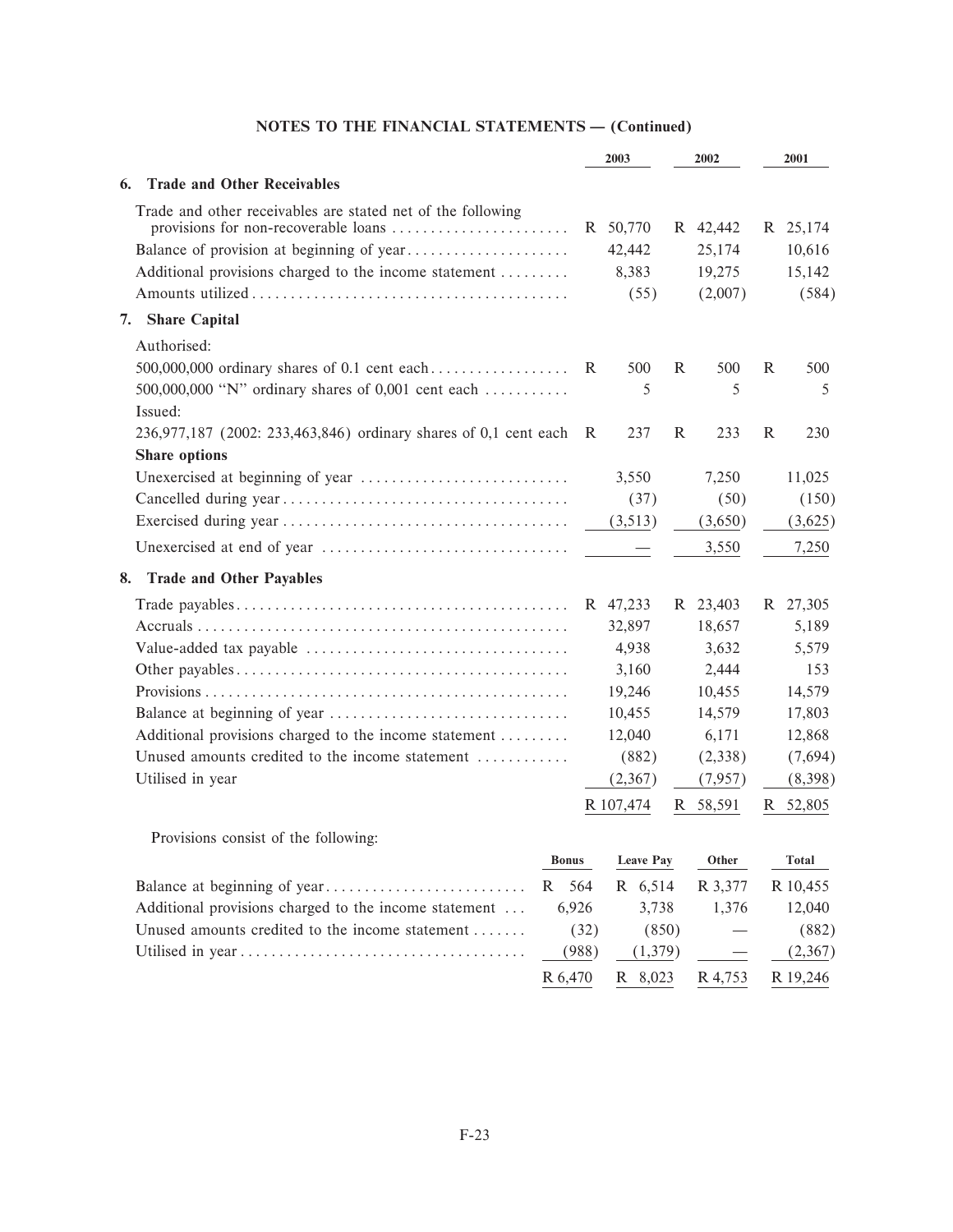|                                                                                    | 2003      | 2002      | 2001      |  |
|------------------------------------------------------------------------------------|-----------|-----------|-----------|--|
| 9.<br>Revenue                                                                      |           |           |           |  |
|                                                                                    | R 72,259  | R 63,082  | R 98,993  |  |
|                                                                                    | 619,225   | 462,503   | 458,452   |  |
|                                                                                    | R 691,484 | R 525,585 | R 557,445 |  |
| <b>Profit/(Loss)</b> from Operations<br>10.                                        |           |           |           |  |
| Profit/(Loss) from operations is stated after:                                     |           |           |           |  |
|                                                                                    | 991<br>R  | R<br>930  | R<br>632  |  |
|                                                                                    | 603       | 615       | 600       |  |
|                                                                                    | 388       | 315       | 32        |  |
|                                                                                    | 35,939    | 26,390    | 27,944    |  |
| Amortisation — capitalised development costs                                       | 2,279     | 3,716     | 3,953     |  |
|                                                                                    |           | 545       | 543       |  |
|                                                                                    | 7,394     | 1,754     | 1,902     |  |
| Depreciation — computer equipment $\dots\dots\dots\dots\dots\dots\dots$            | 15,569    | 10,487    | 7,908     |  |
| Depreciation — furniture and office equipment                                      | 2,833     | 3,298     | 2,056     |  |
| Depreciation — motor vehicles $\dots\dots\dots\dots\dots\dots\dots\dots\dots\dots$ | 7,864     | 6,590     | 11,582    |  |
|                                                                                    | 2,949     | 2,023     | 1,855     |  |
|                                                                                    | 75        | 100       | 25        |  |
|                                                                                    | 2,874     | 1,923     | 1,830     |  |
|                                                                                    | 138,287   | 129,315   | 134,002   |  |
|                                                                                    | 20,315    | 19,627    | 19,555    |  |
| Profit on disposal of property, plant and equipment                                | 200       | 679       | 252       |  |
|                                                                                    | 1,086     | 2,713     |           |  |
|                                                                                    |           |           | 188       |  |
|                                                                                    | 10,224    |           |           |  |
|                                                                                    | 5,349     |           |           |  |
|                                                                                    | 4,875     |           |           |  |
|                                                                                    |           |           |           |  |

## 11. Directors' Emoluments

|                                                                                | 2001         |              |                                 | 2003                 |                                 |                                 | 2002         |                          |                                 |
|--------------------------------------------------------------------------------|--------------|--------------|---------------------------------|----------------------|---------------------------------|---------------------------------|--------------|--------------------------|---------------------------------|
|                                                                                | <b>Bonus</b> | <b>Total</b> | <b>Basic</b><br><b>Salaries</b> | <b>Bonus</b>         | Total                           | <b>Basic</b><br><b>Salaries</b> | <b>Bonus</b> | <b>Total</b>             | <b>Basic</b><br><b>Salaries</b> |
| Fees and salaries                                                              |              |              |                                 |                      |                                 |                                 |              |                          |                                 |
| Paid to executive directors                                                    | R 2,294      | R 580        | R 2,874                         | R 1,873 R 50 R 1,923 |                                 |                                 | R 1,830      | $\overline{\phantom{m}}$ | R 1,830                         |
| S C P Belamant                                                                 | 1,431        | 400          | 1,831                           | 1,200                | $\hspace{0.1mm}-\hspace{0.1mm}$ | 1,200                           | 1,200        |                          | 1,200                           |
| H G Kotzé                                                                      | 863          | 180          | 1.043                           | 673                  | 50                              | 723                             | 630          |                          | 630                             |
| Fees paid to non-executive<br>$directions: \ldots \ldots \ldots \ldots \ldots$ |              |              |                                 |                      |                                 |                                 |              |                          |                                 |
| J C Livingstone                                                                |              |              | 75                              |                      |                                 | 75                              |              |                          |                                 |
|                                                                                |              |              |                                 |                      |                                 | 25                              |              |                          | 25                              |
| $B$ J S Hore                                                                   |              |              |                                 |                      |                                 |                                 |              |                          |                                 |
| D G S Multer                                                                   |              |              |                                 |                      |                                 |                                 |              |                          |                                 |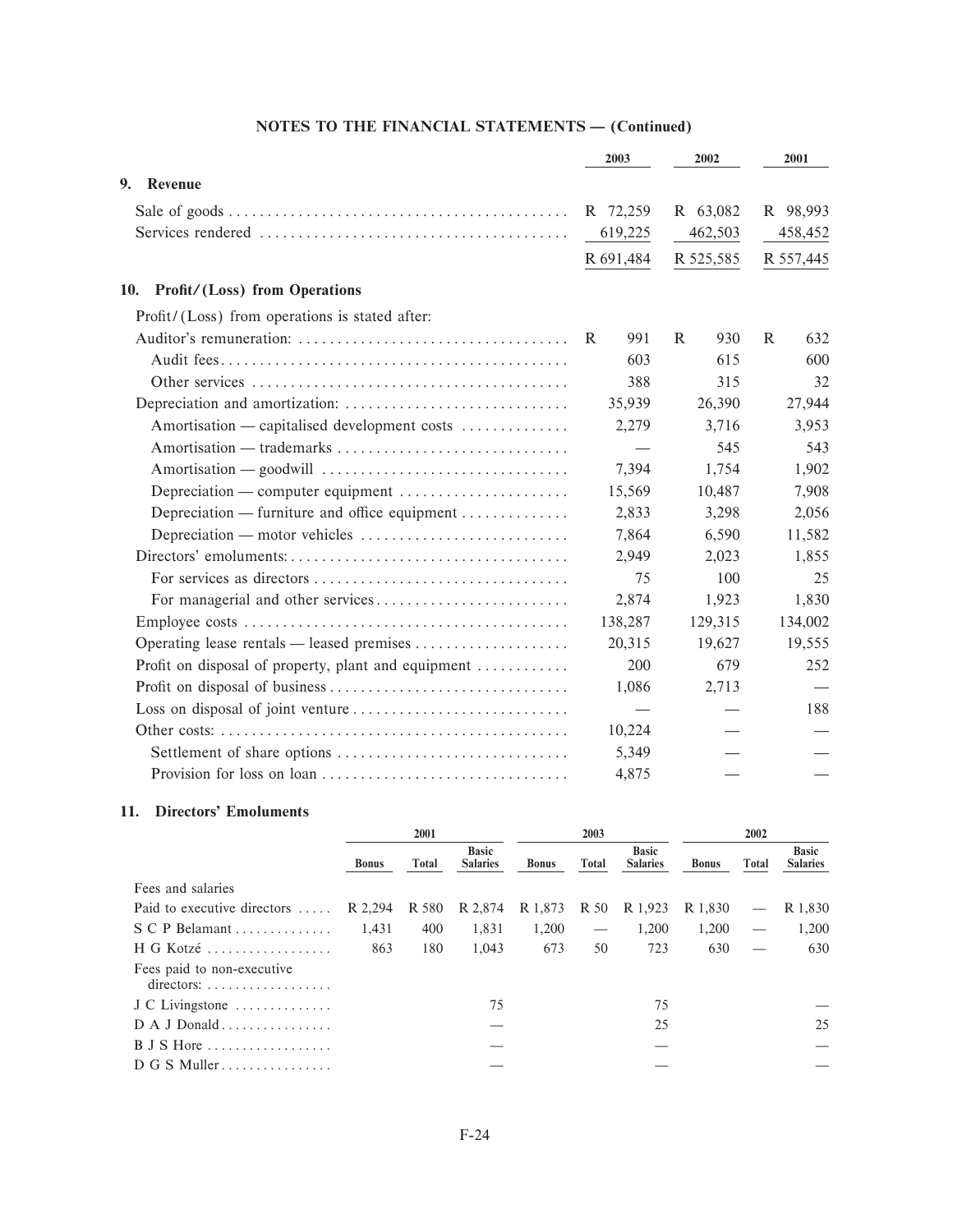|                                                                                         | Opening<br><b>Balance</b> | 900'<br><b>Shares</b><br><b>Exercised</b><br><b>During Year</b> | Sold<br><b>During Year</b> | Closing<br><b>Balance</b> | <b>Exercise Price</b><br>Per Share | Average<br><b>Sale Price</b><br>Per Share |
|-----------------------------------------------------------------------------------------|---------------------------|-----------------------------------------------------------------|----------------------------|---------------------------|------------------------------------|-------------------------------------------|
| Share options                                                                           |                           |                                                                 |                            |                           |                                    |                                           |
| <b>Executive directors</b>                                                              |                           |                                                                 |                            |                           |                                    |                                           |
| $-S \ C \ P \ Belamant \ldots \ldots$                                                   | 600                       | 600                                                             | 1,200                      |                           | R 1.475                            | R 3.51                                    |
| $-H G$ Kotzé                                                                            | 600                       | 600                                                             | 1,200                      |                           | R 1.475                            | R 3.51                                    |
| <b>Non-executive directors</b>                                                          |                           |                                                                 |                            |                           |                                    |                                           |
| $-J \, C$ Livingstone                                                                   | 600                       | 600                                                             | 600                        | 600                       | R 1.475                            | R 2.98                                    |
| $-D A J Donald \dots$                                                                   |                           |                                                                 |                            |                           |                                    |                                           |
| $-D$ G S Muller                                                                         |                           |                                                                 |                            |                           |                                    |                                           |
| $-B$ J S Hore                                                                           |                           |                                                                 |                            |                           |                                    |                                           |
|                                                                                         |                           |                                                                 |                            | 2003                      | 2002                               | 2001                                      |
| <b>Income Tax Expense</b><br>12.                                                        |                           |                                                                 |                            |                           |                                    |                                           |
| South African normal tax                                                                |                           |                                                                 |                            |                           |                                    |                                           |
|                                                                                         |                           |                                                                 |                            | R 73,818                  | R 44,082                           | R 44,014                                  |
|                                                                                         |                           |                                                                 |                            | (7,896)                   | (796)                              | (1,803)                                   |
|                                                                                         |                           |                                                                 |                            | 3,210                     |                                    | 260                                       |
|                                                                                         |                           |                                                                 |                            | R 69,132                  | R 43,286                           | R 42,471                                  |
|                                                                                         |                           |                                                                 |                            | %                         | $\%$                               | $\%$                                      |
| Reconciliation of rate of tax:                                                          |                           |                                                                 |                            |                           |                                    |                                           |
|                                                                                         |                           |                                                                 |                            | 30.0                      | 30.0                               | 30.0                                      |
|                                                                                         |                           |                                                                 |                            | 3.1                       | (1.1)                              | 0.7                                       |
|                                                                                         |                           |                                                                 |                            | 1.6                       |                                    | 0.2                                       |
| Deferred tax not provided on tax losses                                                 |                           |                                                                 |                            | $\hspace{0.05cm}$         | 0.1                                | 0.2                                       |
|                                                                                         |                           |                                                                 |                            | 34.7                      | 29.0                               | 31.1                                      |
| Gross estimated tax losses of certain subsidiaries available for<br>utilisation against |                           |                                                                 |                            |                           |                                    |                                           |
|                                                                                         |                           |                                                                 |                            | R 46,040                  | R 32,337                           | R 18,211                                  |
|                                                                                         |                           |                                                                 |                            | (28, 320)                 | (28, 227)                          | (18,211)                                  |
|                                                                                         |                           |                                                                 |                            | R 17,720                  | R<br>4,110                         | R                                         |
| 13. Earnings Per Share                                                                  |                           |                                                                 |                            |                           |                                    |                                           |
|                                                                                         |                           |                                                                 |                            | 2003                      | 2002                               | 2001                                      |
| 13.1 Number of shares in issue at end of year $('000)$                                  |                           |                                                                 |                            | 236,977                   | 233,464                            | 229,814                                   |
|                                                                                         |                           |                                                                 |                            | 0.53                      | 0.45                               | 0.41                                      |
| The calculation of earnings per share is based on consolidated                          |                           |                                                                 |                            |                           |                                    |                                           |
| net profit attributable to ordinary shareholders of R 126,187                           |                           |                                                                 |                            |                           |                                    |                                           |
| (2002: R 104,033/2001: R 83,187) and the weighted average                               |                           |                                                                 |                            |                           |                                    |                                           |
| number of shares.                                                                       |                           |                                                                 |                            |                           |                                    |                                           |
| Weighted average number of issued shares ('000)                                         |                           |                                                                 |                            | 236,977                   | 230,001                            | 225,004                                   |

Aplitec has no other equity instruments outstanding at the balance sheet date.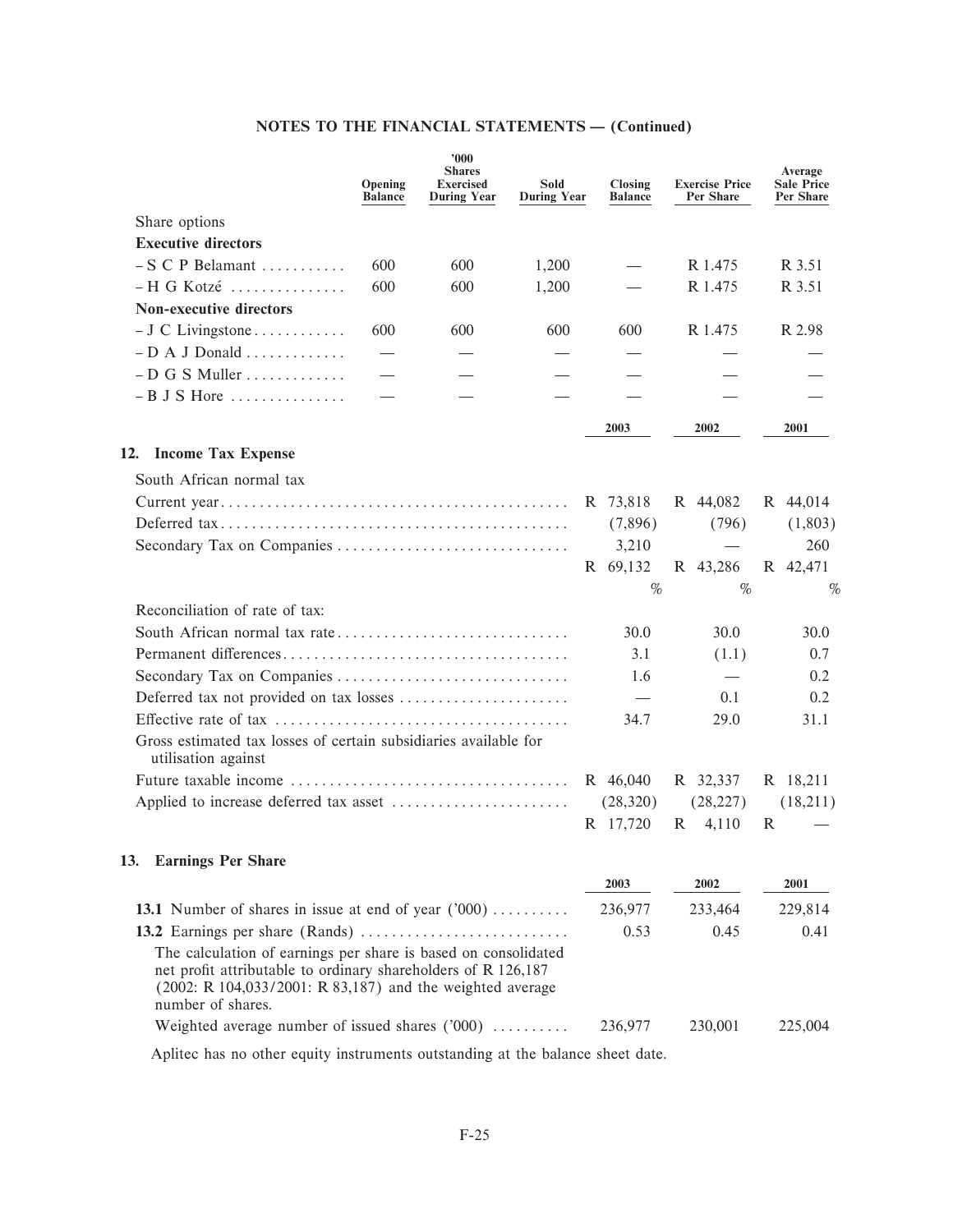## 14. Operating Lease Commitments

The Group leases certain premises under operating leases. The minimum future commitments of the Group for leased premises are:

| Due | Within | Within<br>1 Year 2-5 Years 5 Years | <b>After</b> | Total |
|-----|--------|------------------------------------|--------------|-------|
|     |        |                                    |              |       |
|     |        |                                    |              |       |
|     |        |                                    | 25,375       |       |

#### 15. Capital Commitments

|                                                                                                       |      | Group |      |  |
|-------------------------------------------------------------------------------------------------------|------|-------|------|--|
|                                                                                                       | 2003 | 2002  | 2001 |  |
| The Group's outstanding capital commitments at the year-end, which                                    |      |       |      |  |
| have been approved by the directors and contracted for amounted to: $\therefore$ R = R 12,643 R 3,200 |      |       |      |  |

These commitments will be funded from cash generated from operations.

## 16. Retirement Benefits

The Group Provident Fund was a defined contribution fund, registered in terms of the Pension Funds Act (1965), of which membership was optional. The fund was discontinued and currently the Group provides no retirement benefits.

## 17. Related Party Transactions

Light & Livingstone Financial Services CC, in which Mr. J C Livingstone (a non-executive director) is a member, performs the Company Secretarial function for the Group.

|                                                                            | 2003      | 2002      | 2001      |
|----------------------------------------------------------------------------|-----------|-----------|-----------|
| Cash Generated From/(Utilised by) Operations<br>18.                        |           |           |           |
|                                                                            | R 175,868 | R 135,000 | R 125,756 |
|                                                                            | 35,939    | 26,390    | 27,944    |
|                                                                            |           |           |           |
|                                                                            |           |           |           |
| Profit on disposal of property, plant and equipment $\dots\dots\dots\dots$ | (200)     | (679)     | (252)     |
|                                                                            | (1,086)   | (2,713)   | 188       |
| $Profit / (Loss)$ from operations before working capital changes           | 210,521   | 157,998   | 153,636   |
|                                                                            | 20,063    | (5,019)   | 10,589    |
|                                                                            | 9,084     | 1.078     | (98)      |
|                                                                            | (42,906)  | (12,019)  | 34,331    |
|                                                                            | 53,885    | 5.922     | (23, 644) |
|                                                                            | R 230.584 | R 152.979 | R 164.225 |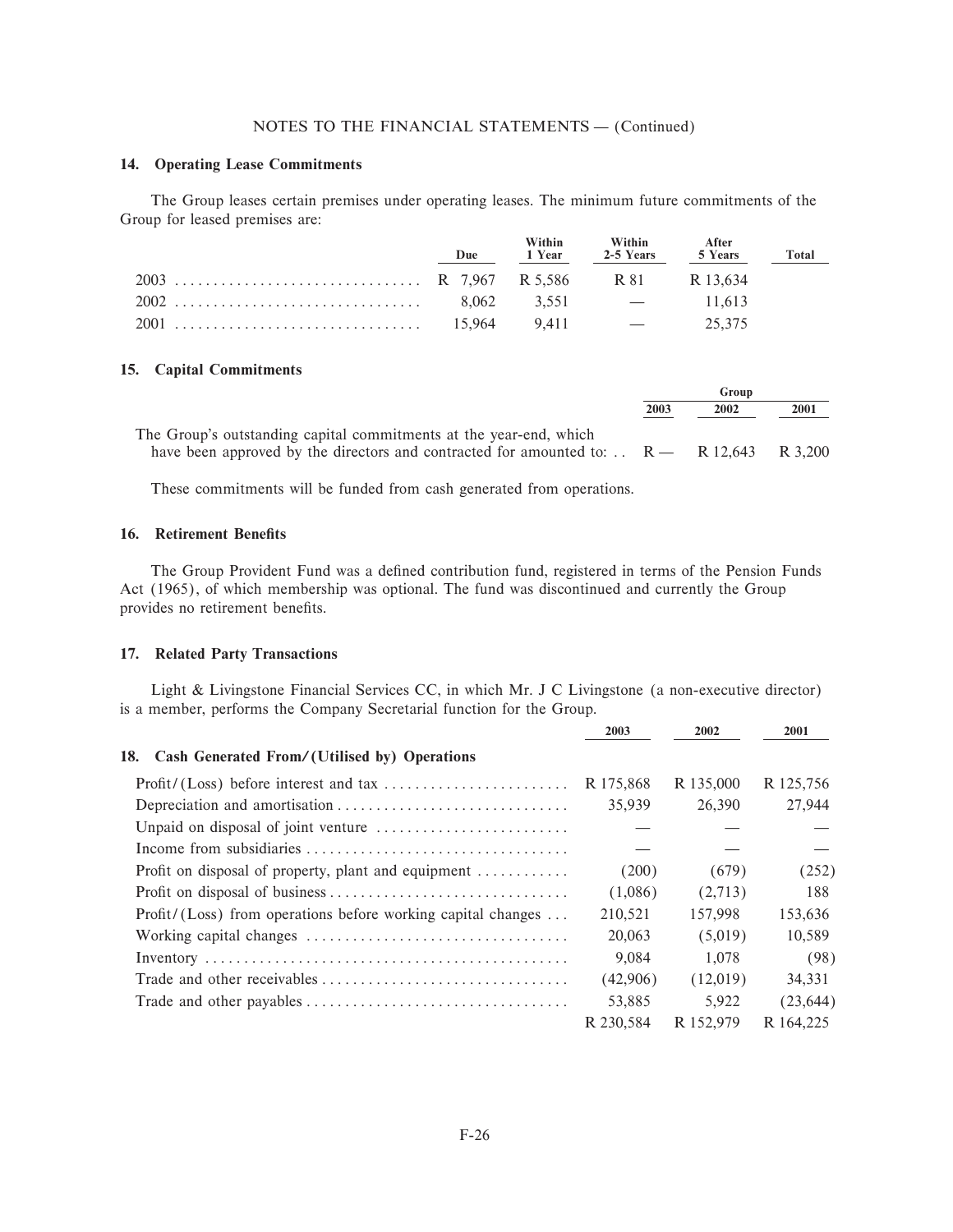|                                                               |   | 2003                     |   | 2002                     |   | 2001       |
|---------------------------------------------------------------|---|--------------------------|---|--------------------------|---|------------|
| <b>Tax Paid</b><br>19.                                        |   |                          |   |                          |   |            |
|                                                               |   | R(30,396)                |   | R (28,795)               |   | R(23,101)  |
|                                                               |   |                          |   |                          |   | (246)      |
|                                                               |   |                          |   |                          |   | 83         |
| Current tax and secondary tax charged to the income statement |   | (77,029)                 |   | (44,082)                 |   | (44, 274)  |
|                                                               |   | 50,934                   |   | 30,396                   |   | 28,795     |
|                                                               |   | R(56,491)                |   | R(42, 481)               |   | R (38,743) |
| <b>Disposal of Business</b><br>20.                            |   |                          |   |                          |   |            |
|                                                               | R | 1,630                    | R |                          | R |            |
|                                                               |   |                          |   | 11                       |   |            |
|                                                               |   | 2,284                    |   | 1,623                    |   |            |
|                                                               |   |                          |   | 702                      |   |            |
|                                                               |   | (5,000)                  |   | (136)                    |   |            |
|                                                               |   | 1,086                    |   | 2,713                    |   |            |
|                                                               |   | $\overline{\phantom{m}}$ |   | 4,913                    |   |            |
|                                                               |   |                          |   | (702)                    |   |            |
|                                                               | R |                          | R | 4,211                    | R |            |
| 21. Purchase of Minority Interests/Subsidiaries               |   |                          |   |                          |   |            |
|                                                               | R |                          | R | $\overline{\phantom{m}}$ | R |            |
|                                                               |   |                          |   |                          |   | 1,101      |
|                                                               |   |                          |   |                          |   | 29         |
|                                                               |   |                          |   |                          |   | 715        |
|                                                               |   |                          |   |                          |   | (293)      |
|                                                               |   |                          |   |                          |   | (246)      |
|                                                               |   |                          |   |                          |   | (193)      |
|                                                               |   | 12,432                   |   |                          |   | 17,886     |
|                                                               |   |                          |   |                          |   | 6,317      |
|                                                               |   |                          |   |                          |   | 146        |
|                                                               |   | 12,432                   |   |                          |   | 25,462     |
|                                                               |   |                          |   |                          |   | (19,500)   |
|                                                               |   | R 12,432                 | R |                          | R | 5,962      |
| 22. Cash and Cash Equivalents                                 |   |                          |   |                          |   |            |
|                                                               |   | R 428,549                |   | R 321,814                |   | R 200,881  |

## 23. US GAAP Information

## Reconciliation of Net Income, Shareholders' Equity and Cash Flows from SA GAAP to US GAAP

The financial statements have been prepared in accordance with South African Generally Accepted Accounting Principles (SA GAAP), which differs in certain respects from Generally Accepted Accounting Principles in the United States (US GAAP). The effect of applying US GAAP principles to net profit and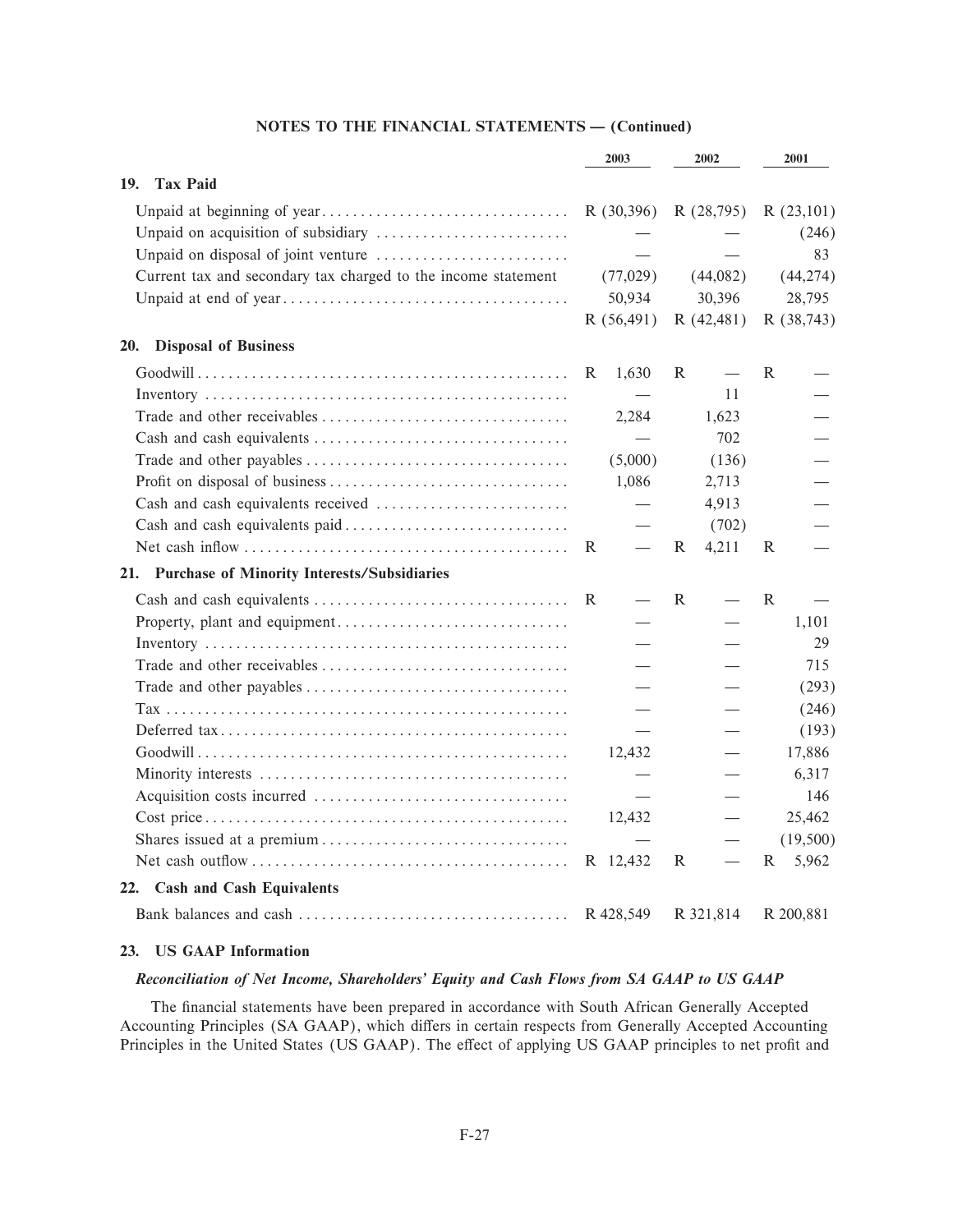shareholders' equity is set out below along with an explanation of applicable differences between SA GAAP and US GAAP:

|                                                                                                                                                  | <b>Notes</b> | 2001     | 2002      | 2003      |
|--------------------------------------------------------------------------------------------------------------------------------------------------|--------------|----------|-----------|-----------|
| Net profit as reported in accordance with SA GAAP                                                                                                |              | R 93,187 | R 104,033 | R 126,187 |
| Items increasing/ (decreasing) net profit:                                                                                                       |              |          |           |           |
|                                                                                                                                                  | (a)          | (11,909) | (11,909)  |           |
| Goodwill — non-amortization                                                                                                                      | (b)          |          |           | 5,660     |
| Goodwill — purchase price adjustment                                                                                                             | (c)          | 1,510    | 1,510     |           |
| Intangible assets — purchase price adjustment                                                                                                    | (c)          | (630)    | (630)     | (630)     |
| Goodwill — purchase price adjustment — compensation                                                                                              | (d)          | 1,089    | 1,089     |           |
| Goodwill — treatment of negative goodwill                                                                                                        | (e)          | 93       | 371       |           |
|                                                                                                                                                  | (f)          | (5,883)  |           | (11,204)  |
|                                                                                                                                                  | (i)          | 1,400    | 1,400     |           |
| Goodwill — acquisition of Net 1 Investment Holdings                                                                                              | (g)          | (1, 448) | (1, 448)  | (1, 448)  |
| Deferred taxes — acquisition of Net 1 Investment                                                                                                 |              |          |           |           |
|                                                                                                                                                  | (g)          | 1,448    | 1,448     | 1,448     |
| Development expenditure                                                                                                                          | (h)          | 3,307    | 3,716     | 2,279     |
| $Self-insurance \ldots \ldots \ldots \ldots \ldots \ldots \ldots \ldots \ldots \ldots \ldots$                                                    | (i)          | 2,832    | 4,751     | 7,901     |
| Stock compensation — employees                                                                                                                   | (j)          | (11,233) | (3,904)   | (5, 553)  |
|                                                                                                                                                  | (k)          | 116      |           |           |
| Internally developed intangible asset                                                                                                            | (1)          | 543      | 543       | 1,630     |
|                                                                                                                                                  | (m)          | (10,687) | (11,361)  | (13,886)  |
| Income tax — effect of US GAAP adjustments                                                                                                       | (n)          | (2,330)  | (3,166)   | (4,224)   |
| Net profit in accordance with US GAAP before<br>extraordinary item and cumulative effect of change in                                            |              | 61,405   | 86,443    | 108,160   |
| Extraordinary item - SFAS 142                                                                                                                    | (e)          |          |           | 7,764     |
| Change in accounting policy upon adoption of SFAS 142                                                                                            | (e)          |          |           | 2,879     |
| Net profit in accordance with US GAAP after<br>extraordinary item and cumulative effect of change in                                             |              | R 61,405 | R 86,443  | R 118,803 |
| Earnings per share before extraordinary item and<br>cumulative effect of a change in accounting principle<br>computed in accordance with US GAAP |              |          |           |           |
|                                                                                                                                                  |              | 0.27     | 0.38      | 0.46      |
|                                                                                                                                                  |              | 0.27     | 0.37      | 0.46      |
| Earnings per share after extraordinary item and<br>cumulative effect of a change in accounting principle<br>computed in accordance with US GAAP  |              |          |           |           |
|                                                                                                                                                  |              | 0.27     | 0.38      | 0.50      |
|                                                                                                                                                  |              | 0.27     | 0.37      | 0.50      |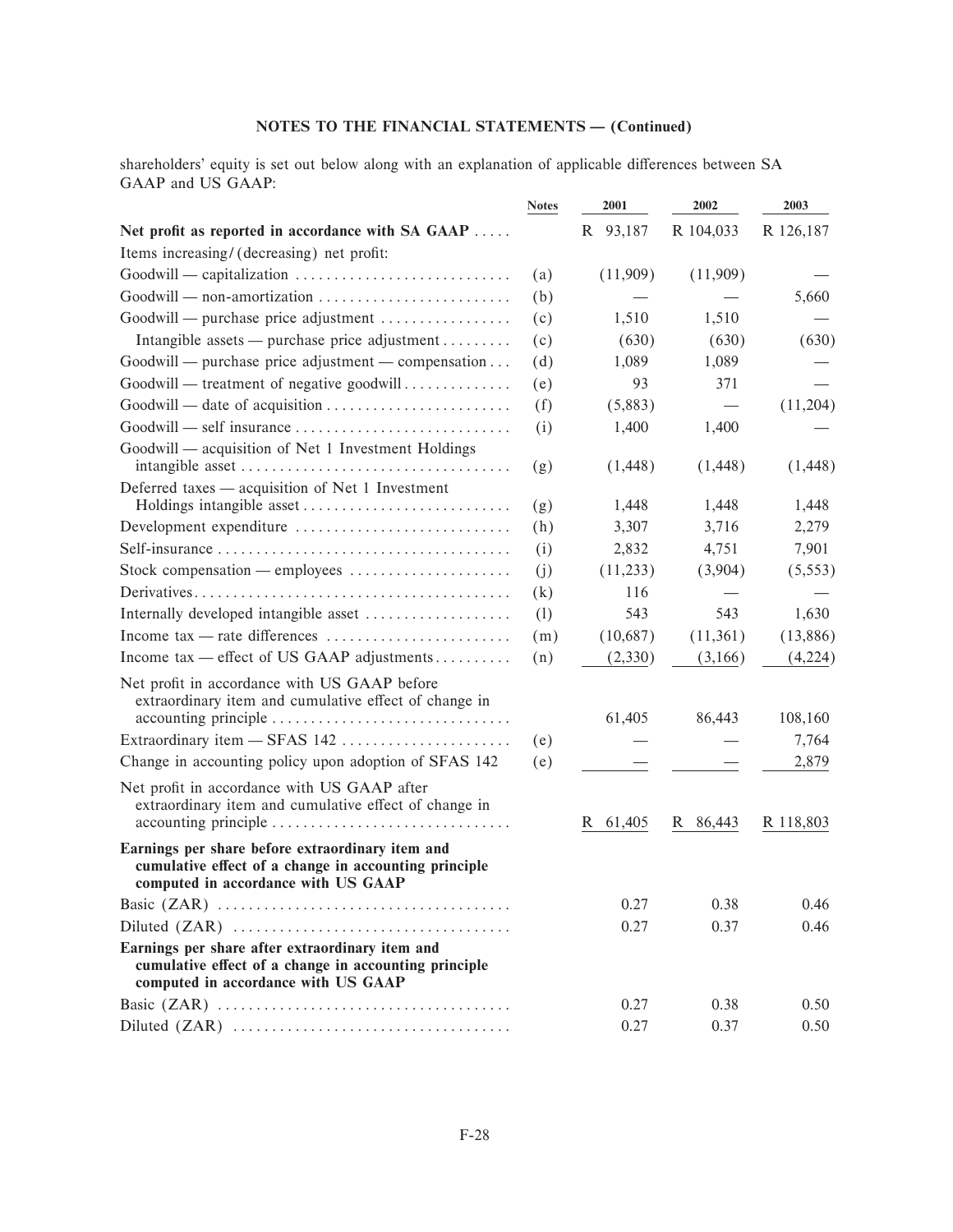|                                                                                    | <b>Notes</b> | 2001      | 2002      | 2003      |
|------------------------------------------------------------------------------------|--------------|-----------|-----------|-----------|
| Shareholders' equity as reported in accordance with SA                             |              |           |           |           |
| $GAAP$ .                                                                           |              | R 309,075 | R 418,455 | R 524,120 |
| Items increasing/(decreasing) shareholders' equity:                                |              |           |           |           |
|                                                                                    | (a)          | 93,973    | 82,064    | 82,064    |
| Goodwill — non-amortization                                                        | (b)          |           |           | 5,660     |
| Goodwill — purchase price adjustment                                               | (c)          | (11,299)  | (9,789)   | (9,789)   |
| Intangible asset — purchase price adjustment                                       | (c)          | 5,669     | 5,039     | 4,409     |
| Goodwill — purchase price adjustment — compensation                                | (d)          | (8,440)   | (7,351)   | (7,351)   |
| Goodwill — treatment of negative goodwill                                          | (e)          | 93        | 464       | 464       |
|                                                                                    | (f)          | (5,883)   | (5,883)   | (17,087)  |
| $Good will = self insurance \dots \dots \dots \dots \dots \dots \dots \dots \dots$ | (i)          | 3,150     | 4,550     | 4,550     |
| Goodwill — acquisition of Net 1 Investment Holdings                                |              |           |           |           |
|                                                                                    | (g)          | 13,028    | 11,581    | 10,133    |
| Deferred taxes — impact of acquisition of Net 1                                    |              |           |           |           |
| Investment Holdings intangible asset                                               | (g)          | (13,028)  | (11, 581) | (10, 133) |
| Development expenditure                                                            | (h)          | (5,995)   | (2,279)   |           |
|                                                                                    | (i)          | 2,832     | 7,583     | 15,484    |
|                                                                                    | (k)          | (125)     | (125)     | (125)     |
| Internally developed intangible asset                                              | (1)          | (2,173)   | (1,630)   |           |
| Income tax — rate differences                                                      | (m)          | (20, 261) | (31,622)  | (45,508)  |
| Income tax — effect of US GAAP adjustments                                         | (n)          | 2,063     | (1,103)   | (5,327)   |
| Change in accounting policy on adoption of SFAS 142                                | (e)          |           |           | 2,879     |
| Dividends declared but not paid                                                    |              |           | (25,681)  | (35, 547) |
|                                                                                    |              |           |           | 7,764     |
| Shareholders' equity in accordance with US GAAP                                    |              | R 362,679 | R 432,692 | R 526,660 |
| Movements in shareholders' equity in accordance with<br><b>US GAAP</b>             |              |           |           |           |
| Balance at beginning of period                                                     |              | R 229,696 | R 362,679 | R 432,692 |
|                                                                                    |              | 60,526    | 5,383     | 5,183     |
|                                                                                    |              | (181)     | (36)      | (24)      |
|                                                                                    |              | 61,405    | 86,443    | 118,803   |
| Stock-based compensation                                                           |              | 11,233    | 3,904     | 5,553     |
|                                                                                    |              |           | (25,681)  | (35, 547) |
|                                                                                    |              | R 362,679 | R 432,692 | R 526,660 |

The cash flow statement is presented in accordance with SA GAAP, which in this respect is the same as IAS No 7, Cash flow statements and consequently the SEC does not require a reconciliation to US GAAP to be presented.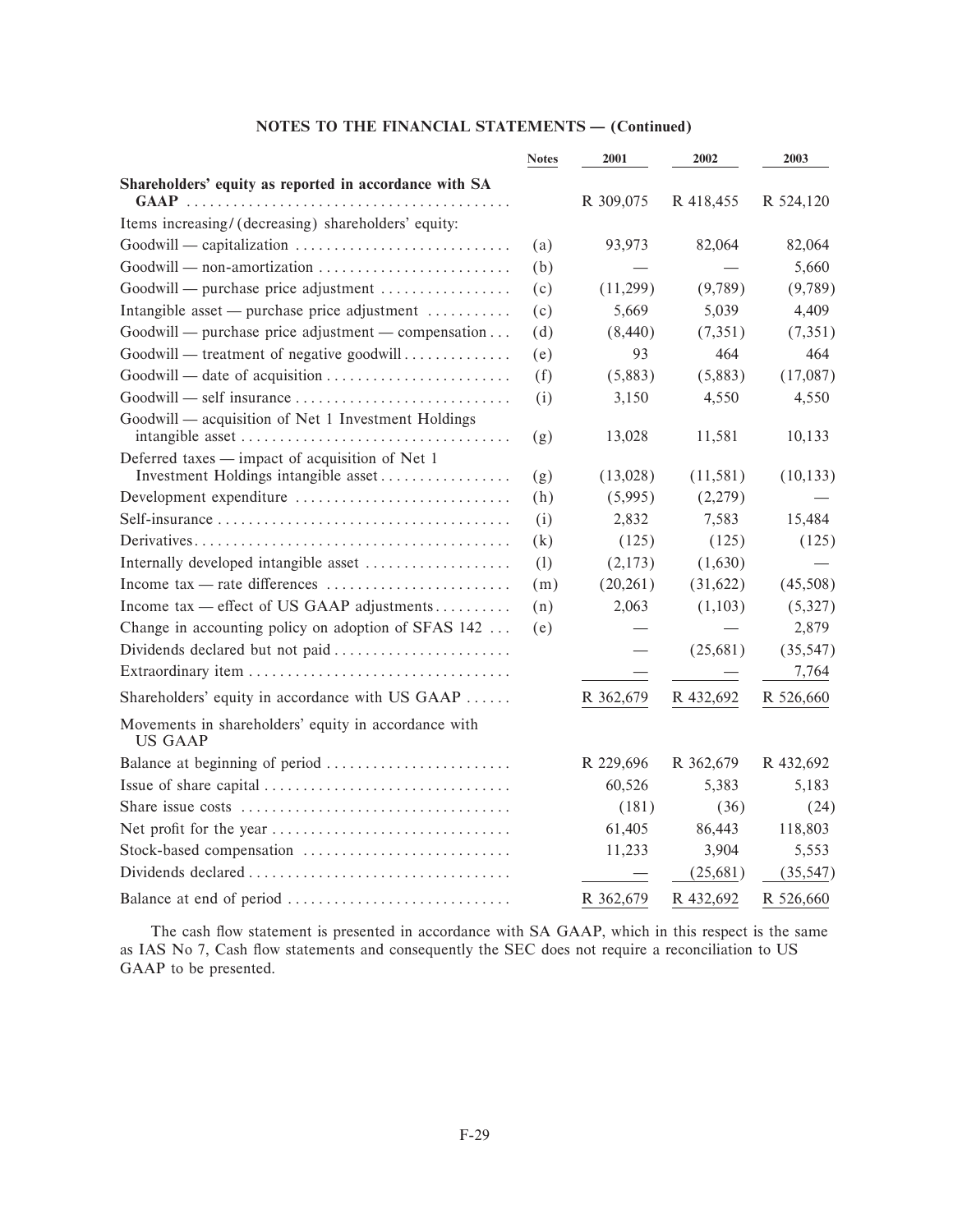A summary of the principal differences between SA GAAP and US GAAP applicable to the Company is set forth below:

# *(a)* Goodwill — Capitalization

Under SA GAAP up to and including the financial year ended June 30, 2000, goodwill arising in a business combination was written off immediately against shareholders' equity. With effect from July 1, 2000, SA GAAP changed and entities were required to capitalize goodwill arising on business combinations and to amortize the goodwill over its useful life.

The Company wrote off the following amounts of goodwill directly to reserves:

Under US GAAP until July 1, 2002 goodwill should have been capitalized and amortized over its useful life not to exceed 40 years.

The adjustment therefore gives effect to the amount of goodwill that would have been required to be recognized in a US GAAP balance sheet and the amount of amortization that would have arisen thereon, which has been calculated on the basis of a useful life of 10 years.

### *(b)* Goodwill — Non-amortization

Under current SA GAAP since July 1, 2000 (see a above), positive purchased goodwill should be capitalized as an asset. If it is regarded as having a limited useful life it should then be amortized over that useful live which is generally presumed not to exceed 20 years. If it is regarded as having a useful life in excess of 20 years the goodwill is amortized over the best estimate of its useful life and the recoverable amount of the goodwill is assessed at least annually in order to identify any impairment loss. If goodwill is regarded as having an indefinite useful live it should not be amortized. Goodwill that is not amortized should be tested for impairment at the end of each reporting period and, if necessary, written down.

Under US GAAP, accounting for goodwill and intangible assets was substantially the same as current SA GAAP until the adoption of SFAS No. 141, Business Combinations (SFAS 141) and SFAS No. 142, Goodwill and Other Intangible Assets (SFAS 142). SFAS 141 requires all business combinations consummated after June 30, 2001 to be accounted for under the purchase method. SFAS 141 also sets forth guidelines for applying the purchase method of accounting in the determination of intangible assets, including goodwill, acquired in a business combination.

SFAS 142 addresses the initial and ongoing financial accounting and reporting for acquired goodwill and other intangible assets. SFAS 142 requires that goodwill be separately disclosed from other intangible assets in the balance sheet, and no longer be amortized but tested for impairment at least annually (or more frequently if impairment indicators arise). SFAS 142 is effective for financial statements for periods beginning on or after December 15, 2001. Additionally, the amortization provisions of SFAS 142 are applicable to goodwill arising in all business acquisitions consummated after June 30, 2001 regardless of the adoption date of SFAS 142.

The Company adopted SFAS 142 generally with effect from July 1, 2002. From that date all goodwill is no longer amortized.

This adjustment therefore reverses the amount of goodwill amortization charged after July 1, 2002 in the SA GAAP financial statements. This adjustment excludes  $R$  1,754 of expense recorded as goodwill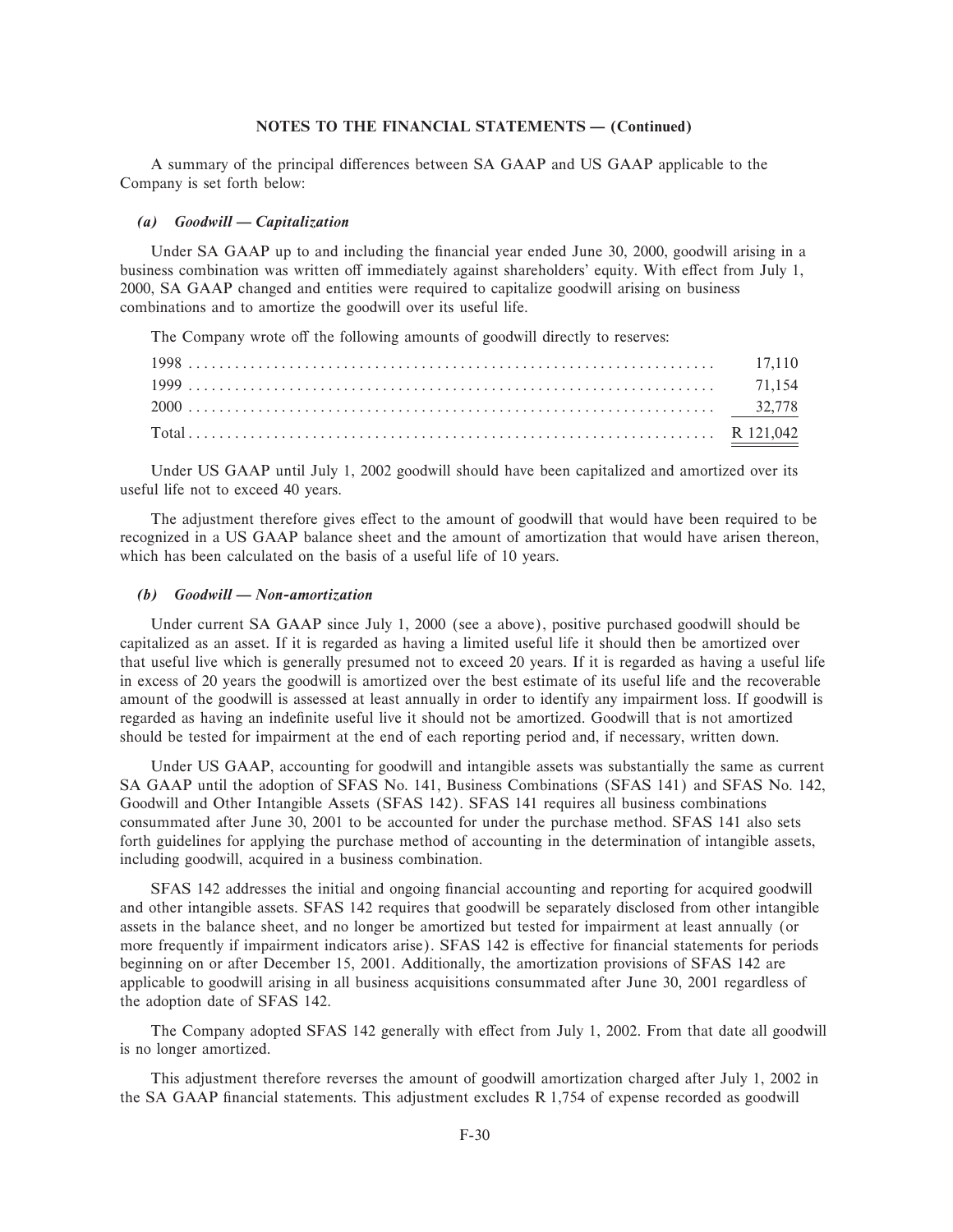amortization for SA GAAP purposes that would be considered to be intangible asset amortization expense under US GAAP in accordance with adjustment (g) below.

The Company has carried out the initial impairment testing of goodwill required by SFAS 142 as at July 1, 2002. Fair value was determined based on discounted cash Öows using reasonable and appropriate assumptions that are consistent with internal forecasts. As a result, the Company determined that goodwill was not impaired and no adjustments were recorded.

### *(c)* Goodwill and Intangible Assets – Purchase Price Adjustment

During the three year period ended June 30, 2000, the Company acquired controlling interests in Cash Paymaster Services (Proprietary) Limited, Country on a Card, Moneyline Financial Services (Proprietary) Limited, and Net 1 Southern Africa (Proprietary) Limited (Creative Logica). Purchase consideration was satisfied in each instance by the Company through the issuance of a fixed number of shares. The number of shares issued was determined based on a fixed share price and the value ascribed to the business being acquired. For the Company's purpose, the purchase price was determined using that fixed share price.

US GAAP requires that shares issued in a purchase business combination should be accounted for at their fair value, which in the case of quoted shares should be determined using the market value at the date the terms of the acquisition are announced, and in the case of the acquisition of an intangible asset, at the date of acquisition.

This adjustment reduces the total amount of purchased goodwill for US GAAP purposes. Because the goodwill arising under SA GAAP was written off directly to reserves, the adjustment consequently reduces the amount of amortization expense arising as a consequence of adjustment (a) above until 2003 when goodwill ceased to be amortized for US GAAP purposes, and increases the amount of amortization expense recorded in respect of the Company's intangible asset in accordance with adjustment (g) below.

### *(d)* Goodwill — Purchase Price Adjustment and Compensation Effect

In March 1999, the Company acquired 100% of Cash Paymaster Services (Proprietary) Limited. The consideration was payable in two tranches, and included the issuance of 5 million shares to employees of the acquired company to induce them to enter into new employment contracts. There were no provisions requiring the employees to return the shares if they left employment.

For US GAAP purposes, these shares represented compensation to employees which, absent any service period, should have been immediately expensed.

This adjustment therefore adjusts for US GAAP purposes the amount of goodwill that arose on the acquisition by reducing it and instead charging an amount of compensation expense to income in 1999 and thus reducing the amount of goodwill amortization arising from adjustment (a).

The Company also paid R 4 million for consulting services to be provided by the selling shareholder. Under SA GAAP, the amount is being amortized over the period over which the services are to be rendered. For US GAAP, such payments are not additional purchase price consideration, and should be expensed in a manner consistent with SA GAAP.

#### *(e) Treatment of Negative Goodwill*

Under SA GAAP, negative goodwill is determined as the excess of the fair value of identifiable assets and liabilities acquired over the purchase price in a business combination. It is then amortized by crediting the income statement over an appropriate period.

Under SA GAAP, negative goodwill is included in the balance sheet and is credited to goodwill in two different methods. For negative goodwill that is related to anticipated future losses or expenditures, it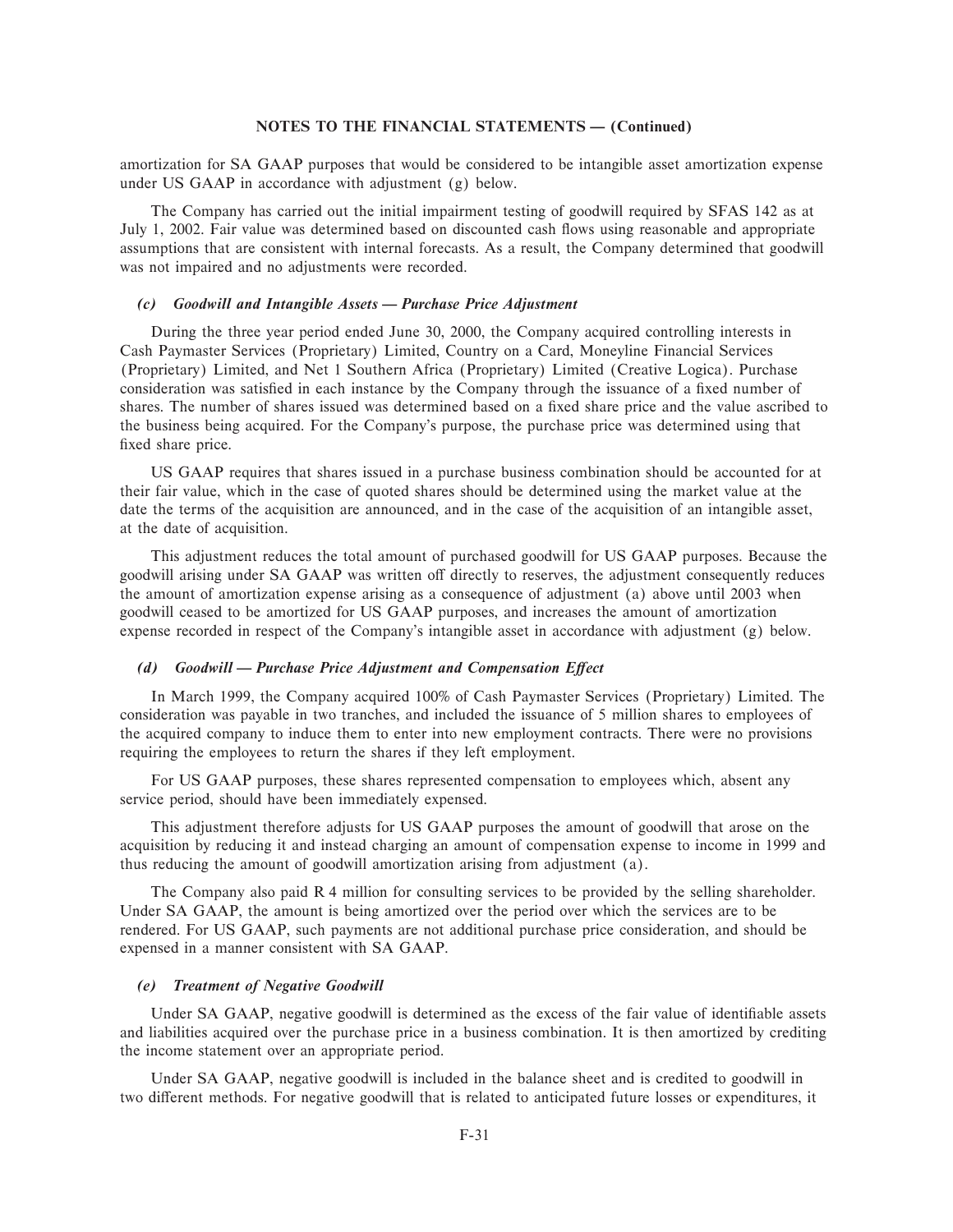is recognized as income when the losses or expenditure are incurred. For negative goodwill that relates to identifiable non-monetary assets, it is recognized in income on a straight-line basis over the useful economic life of the non-monetary assets.

Under US GAAP, until July 1, 2002, the excess of the fair value of identifiable assets and liabilities over purchase price was first applied to reduce pro-rata the fair value of long-lived intangible and tangible assets (with certain exceptions) and once the carrying value of such assets had been reduced to zero the remaining amount (""negative goodwill'') was then amortized by crediting the income statement over an appropriate period.

Under US GAAP for business combinations initiated after June 30, 2001, where the sum of the amounts assigned to assets acquired and liabilities assumed exceeds the cost of the acquired entity, that excess is allocated as a pro-rata reduction of the amounts that otherwise would have been assigned to all of the acquired assets except (a) Ñnancial assets other than investments accounted for by the equity method, (b) assets to be disposed of by sale, (c) deferred tax assets, (d) prepaid assets related to pension or other post retirement benefit plans, and (e) any other current assets. If any excess remains after reducing to zero the amounts that otherwise would have been assigned to those assets, that remaining excess is recognized as an extraordinary gain. Any unamortized negative goodwill relating to a business combination which occurred prior to July 1, 2001 was required to be written off and recognized as a change in accounting principle upon adoption of SFAS 142.

Prior to July 1, 2002 no negative goodwill arose for SA GAAP purposes but because of adjustment (f) described below and the effect of reducing the purchase price for US GAAP purposes, negative goodwill arose for US GAAP purposes. This adjustment recognizes that amount of negative goodwill, amortizes it for US GAAP purposes up to July 1, 2002 and then recognizes the remaining amount as a cumulative adjustment.

Subsequent to June 30, 2002 negative goodwill arose for SA GAAP and US GAAP purposes. This adjustment also credits the amount of negative goodwill recognized under US GAAP to income as an extraordinary item and reverses the amortization credit recorded for SA GAAP purposes.

# *(f)* Goodwill — Date of Acquisition Adjustment

For the Company's purposes, the date of acquisition of a minority interest in the year ended June 30, 2003 has been treated as being the beginning of the financial year and the results of the acquired business have been included in consolidated income statement from that date. Likewise, goodwill has been computed as the difference between the purchase price and the fair value of the identifiable assets and liabilities as of the same date.

For US GAAP purposes, the results of acquired businesses should be reflected in the income statement only as from the date of acquisition and the fair value of acquired assets and liabilities determined as of that date.

This adjustment therefore deducts from the income for the period the results of the acquired business from the beginning of the year until the date of acquisition and treats that amount as goodwill to be accounted for in accordance with SFAS 142. the relevant provisions of US GAAP at the time.

# (g) Goodwill – Acquisition of Net 1 Investment Holdings

The Company obtained the patent for the Funds Transfer System (FTS) on its acquisition of Net 1 Investment Holdings (Proprietary) Limited (Net 1) on July 12, 2000. 100% of Net 1's issued share capital was acquired for  $R$  3 million, which was satisfied through the issuance of 9,750,000 of Aplitec common shares. Net 1 was a holding company that did not generate significant revenues or expenses and did not have significant assets or liabilities other than the FTS patent rights for South Africa and surrounding territories, on which the Company's smart card applications are now based.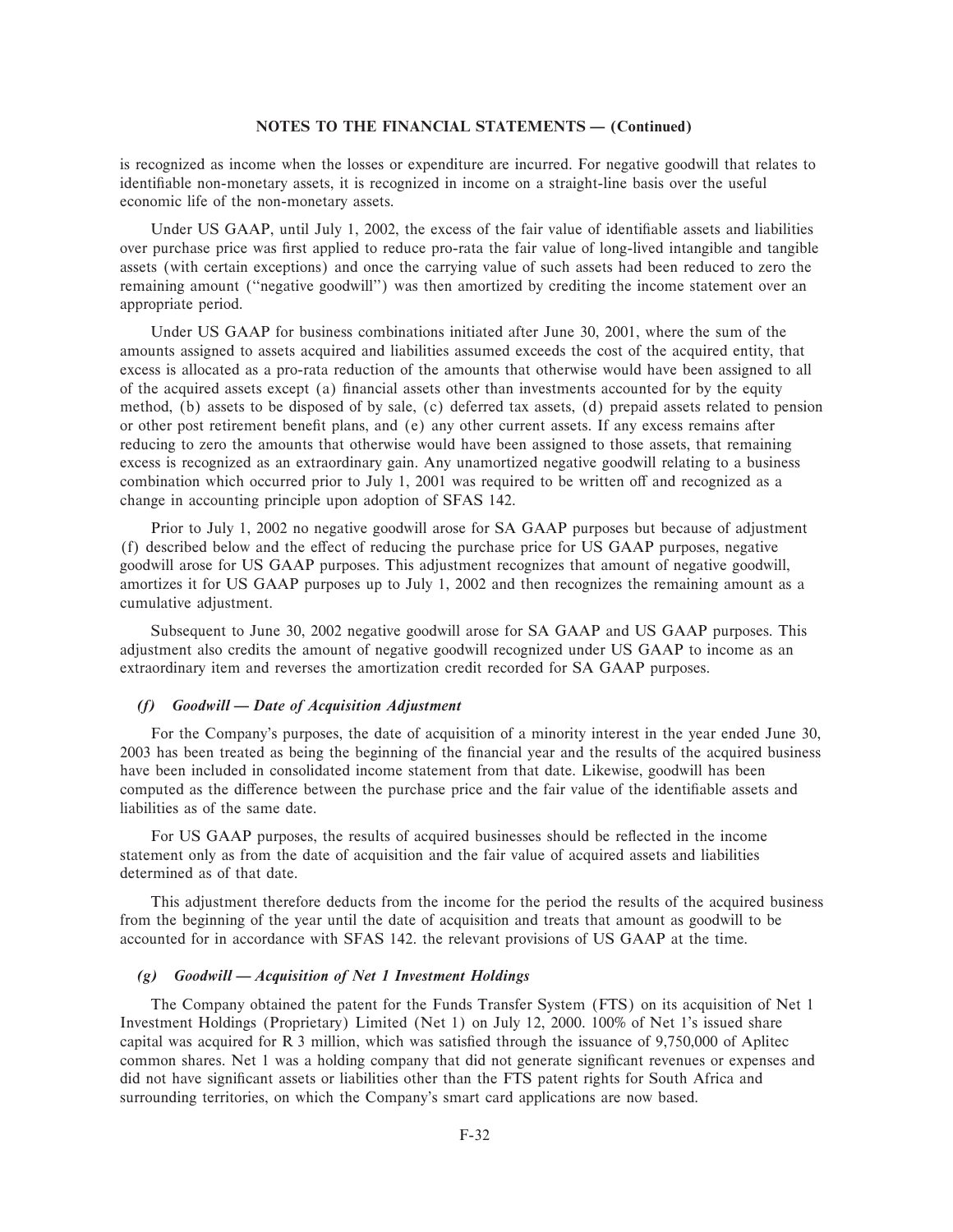For SA GAAP purposes, this was treated as the acquisition of a business as it was a corporate entity and the excess of the purchase price over the identifiable assets acquired was treated as goodwill and amortized over 10 years.

For US GAAP purposes, EITF 98-3, Determining Whether a Nonmonetary Transaction Involves Receipt of Productive Assets or of a Business, defines a business and the acquisition of Net 1 Investment Holdings was in substance the acquisition of an asset. As such, the treatment of the premium on acquisition over the net asset value is regarded as being attributable to the patent rights acquired and not treated as goodwill. The patent rights carrying value should be amortized over 10 years, which is the same period that would be used to amortize goodwill. Accordingly there would be no income statement effect if the patent were amortized as opposed to goodwill of the same amount.

However, while under SA GAAP, no deferred tax liability is recognized in respect of intangible assets acquired other than in a business combination where there is a difference at the date of acquisition between the assigned values and the tax bases of the assets, under US GAAP, a deferred tax liability (and corresponding increase in assets acquired) is recognized for all temporary differences between the assigned values and the tax bases of intangible assets acquired. The recording of such deferred tax liability has no net impact on net income or shareholders' equity as determined under US GAAP as the decrease in income tax expense is offset by a corresponding increase in amortization.

# *(h) Development Expenditure*

The Company capitalised R 15 million in development costs in 1998 and 1999 and has then amortised these over the four years ended June 30, 2003. Subsequent to 1999, development costs have been expensed as incurred.

Under SA GAAP, expenditure on development is charged to income in the year in which it is incurred except where a clearly defined project is undertaken and it is reasonably anticipated that development costs will be recovered through future commercial activity. Such development costs are capitalized as an intangible asset and amortized on a straight-line basis over the life of the project from the date when the developed asset is put into use. Research costs are generally expensed as incurred.

Under US GAAP, costs incurred to develop computer software to be used externally are expensed as incurred until the developed software has been proven to be technologically feasible, in accordance with SFAS 86, Accounting for the Costs of Computer Software to be Sold, Leased, or Otherwise Marketed (SFAS 86). Under SFAS 86, technological feasibility of a computer software produce is established when all planning, designing, coding, and testing activities that are necessary to establish that the produce can be produced to meet its design specifications including functions, features, and technical performance requirements. Costs to develop software for internal use by the Company are generally expensed as incurred, except in certain situations, as outlined in Statement of Position 98-1, Accounting for the Costs of Computer Software Developed or Obtained for Internal Use (SOP 98-1), issued by the AICPA. Under SOP 98-1, only certain costs to develop internal-use computer software during the application development stage or costs to develop or obtain software that allows for access or conversion of old data by new systems are eligible for capitalization. All other costs, including those incurred in the project development and postimplementation stages are expensed as incurred.

The Company did not meet the relevant criteria for capitalization of software development costs under US GAAP and consequently the amounts capitalized under SA GAAP would not have been capitalized under US GAAP.

# *(i) Self-Insurance Provision and Captive Insurance Company*

The Company has established a provision in respect of self-insured losses (mainly attributable to cash in transit theft) based on an actuarially determined amount of such losses expected to arise in the next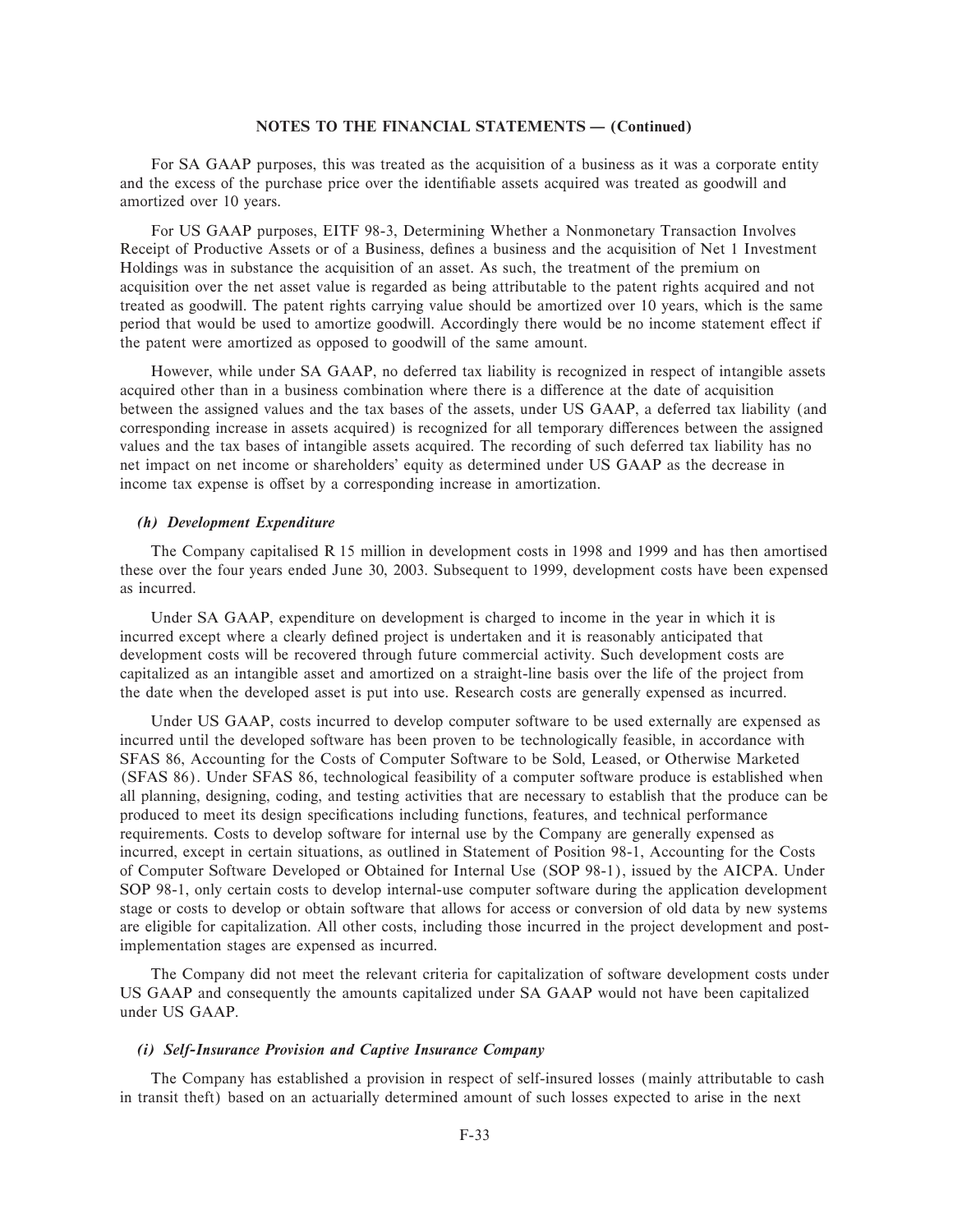12 months. The amount provided is R 10 million in the year ended June 30, 2002 and a further R 10 million in the year ended June 30, 2003. These provisions have not been claimed for tax purposes and accordingly a debit to deferred tax has been raised to account for the tax effect of such amounts.

In addition, the Company has an insurance captive with a current balance of around R 10 million. This was acquired as part of the acquisition of Cash Paymaster Services in 1999. This asset was not recognised on acquisition and the amount at acquisition was R 14 million.

For the purpose of US GAAP, self-insurance does not represent the transfer of risk and as such it is not possible to recognize a liability for future losses that will arise from events subsequent to the balance sheet date. In addition the captive insurance company should be consolidated for US GAAP purposes.

This adjustment therefore reverses that part of the charge in the income statement in respect of such losses that does not represent the losses of the period, consolidates the assets of the captive insurance company and decreases, for US GAAP purposes, the amount of goodwill amortization that is recorded under SA GAAP.

### *(j)* Stock Compensation – Employees

Under SA GAAP there is currently no literature that regulates the accounting treatment of employee stock compensation. Accordingly, for SA GAAP purposes, the Company does not account for the stock options at the time of grant. Upon exercise, the issuance of the shares is accounted for at the exercise price of the stock option, with no effect on earnings. Options granted to directors are disclosed in the Company's financial statements.

Under US GAAP, companies may elect to follow the accounting prescribed by either Accounting Principles Board Opinion 25, Accounting for Stock Issued to Employees (APB 25), or SFAS No 123, Accounting for Stock-Based Compensation (SFAS 123). Under US GAAP, compensation is recorded for the cost of providing warrants and options to the employee over the relevant service period. The costs can be determined based on either the intrinsic value method (APB 25) or the fair value method (SFAS 123).

Under the intrinsic value method, the compensation cost is the difference between the market price of the stock at the measurement date and the price to be contributed by the employee (exercise price). Under the intrinsic method, the measurement date is the first date on which the employee knows the number of shares that such employee is entitled to receive and the exercise price. The measurement date is often the grant date; however, it may be later than the grant date in plans with variable terms that depend on events that occur after the grant date. These terms may be variable by design, may become variable due to their modification after the date of grant, or may be considered variable due to their relationship to other stock option features. In such cases, compensation is measured at the end of each reporting period until the measurement date or, in some cases, until exercise, forfeiture, or expiry of the stock option.

The Company has elected to apply the intrinsic value method in respect of grants to employees made in May 2000. While these grants of options were made at an exercise price that was equivalent to market value at date of grant the employees were permitted to exercise using a loan provided by the Company. These loans are non-recourse and bear interest at a variable rate. Consequently, under EITF 95-16, Accounting for Stock Compensation Arrangements with Employer Loan Features under APB Opinion No. 25 and FIN 44, Accounting for Certain Transactions involving Stock Compensation, these awards are accounted for as variable awards under US GAAP with the final measurement of the compensation expense only being determined when the loans are repaid or when the options are exercised without a loan.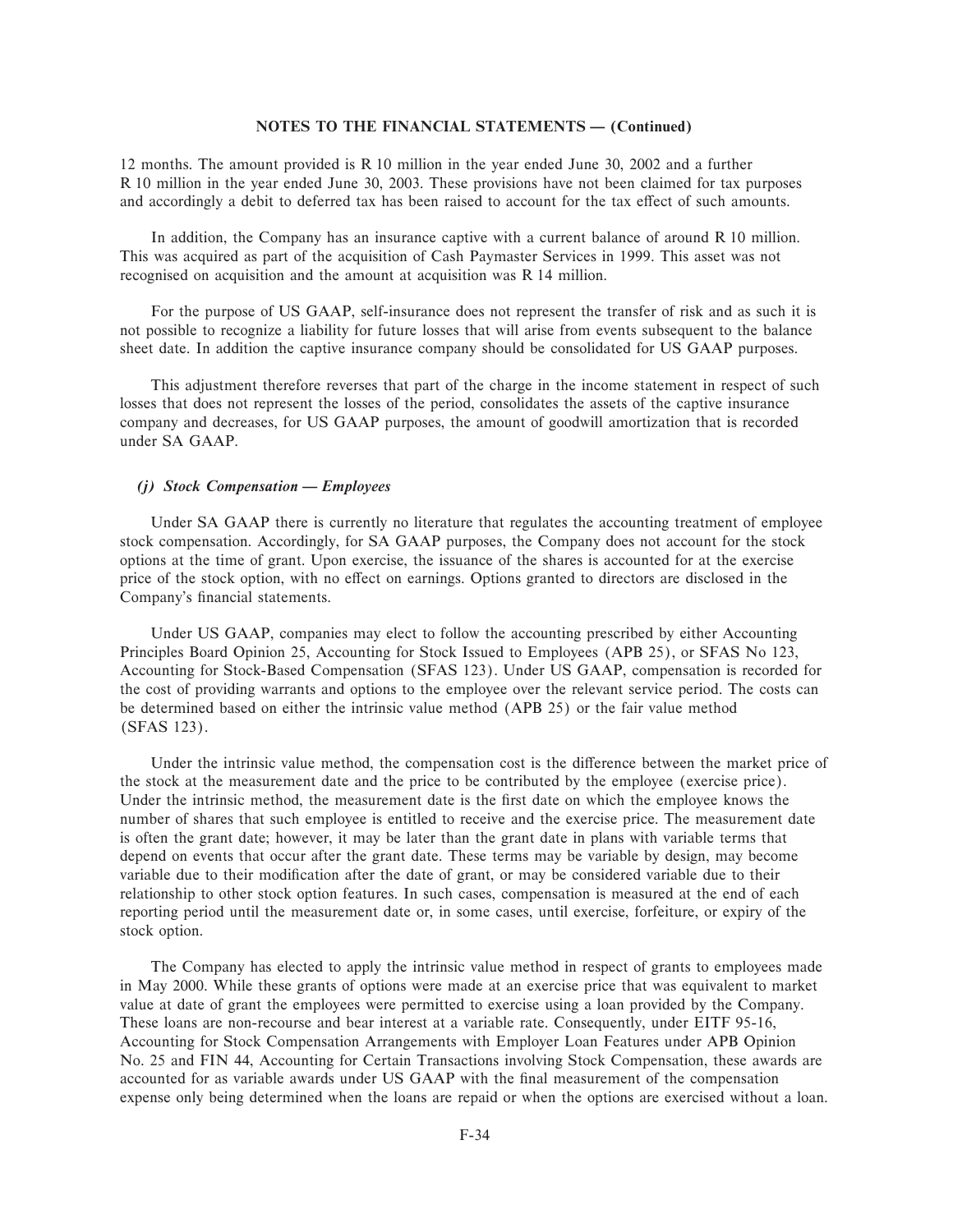#### *(k) Derivative Financial Instruments*

The Company has historically entered into foreign exchange forward contracts to hedge its exposure to fluctuations in foreign currency exchange rates on specific transactions. Under SA GAAP, prior to the adoption of AC133, Financial Instruments: Recognition and Measurement (AC 133) on July 1, 2002, gains and losses on forward contracts designated as hedges of identifiable foreign currency firm commitments were recognized in the measurement of the related foreign currency transactions.

Under SA GAAP, upon adoption of AC133, the difference between previous carrying amounts and the fair value of derivatives, which prior to the adoption of AC133 had been designated as either fair value or cash Öow hedges but do not qualify as hedges under AC133, is recognized as an adjustment of the opening balance of retained earnings at the beginning of the financial year AC133 is initially applied. Changes in the fair value of derivatives not designated as hedges after July 1, 2002 are recorded in the income statement.

Under US GAAP, upon adoption of SFAS 133, the difference between previous carrying amounts and the fair values of derivatives, which prior to the adoption of SFAS 133 had been designated as cash flow type hedges but do not qualify as hedges under SFAS 133 is recognized as a cumulative effect adjustment of other comprehensive income in the year SFAS 133 is initially applied.

# *(l) Internally Developed Intangible Asset*

In 2000, the Company incurred costs of approximately R3 million to develop and promote a trademark. Under SA GAAP, these costs were capitalized as an intangible asset. Under US GAAP, only the costs of intangible assets acquired from other enterprises or individuals that provide a future discernible benefit are capitalized, whilst other costs of developing, maintaining, or restoring intangible assets which are not specifically identifiable, have indeterminate lives, or are inherent in a continuing business and related to an enterprise as a whole are deducted from income when incurred. The trademark developed by the Company would not be considered to have a determinate life under US GAAP, and would consequently be expensed as incurred.

This adjustment therefore treats the costs of developing the trademark as an expense in 2000 for US GAAP purposes and reverses the intangible asset amortization under SA GAAP from 2000.

# *(m) Income Tax — Rate Differences and Effect on Tax Charge*

The tax rate in South Africa varies depending on whether income is distributed. The income tax rate is 30% but upon distribution an additional tax (Secondary Tax on Companies or "STC") of 12.5% is due based on the amount of the dividends net of dividends received during a dividend cycle.

In conformity with SA GAAP, the Company reflects the STC as a component of the income tax charge for the period in which dividends are declared. SA GAAP also requires that deferred tax be provided for at the undistributed rate of 30%.

For the purpose of US GAAP, under SFAS No. 109, Accounting for Income Taxes (SFAS 109), temporary differences have been tax effected using the tax rate that will apply when income is distributed, i.e. an effective rate of 37.78% including STC.

The Company has therefore computed the estimated STC that would become payable upon distribution of relevant undistributed earnings and accrued that amount as an additional liability for US GAAP purposes.

### *(n) Deferred Taxation*

The tax effects of the US GAAP adjustments have been calculated based on the enacted tax rate of 37.78% (2002: 37.78%; 2001: 37.78%).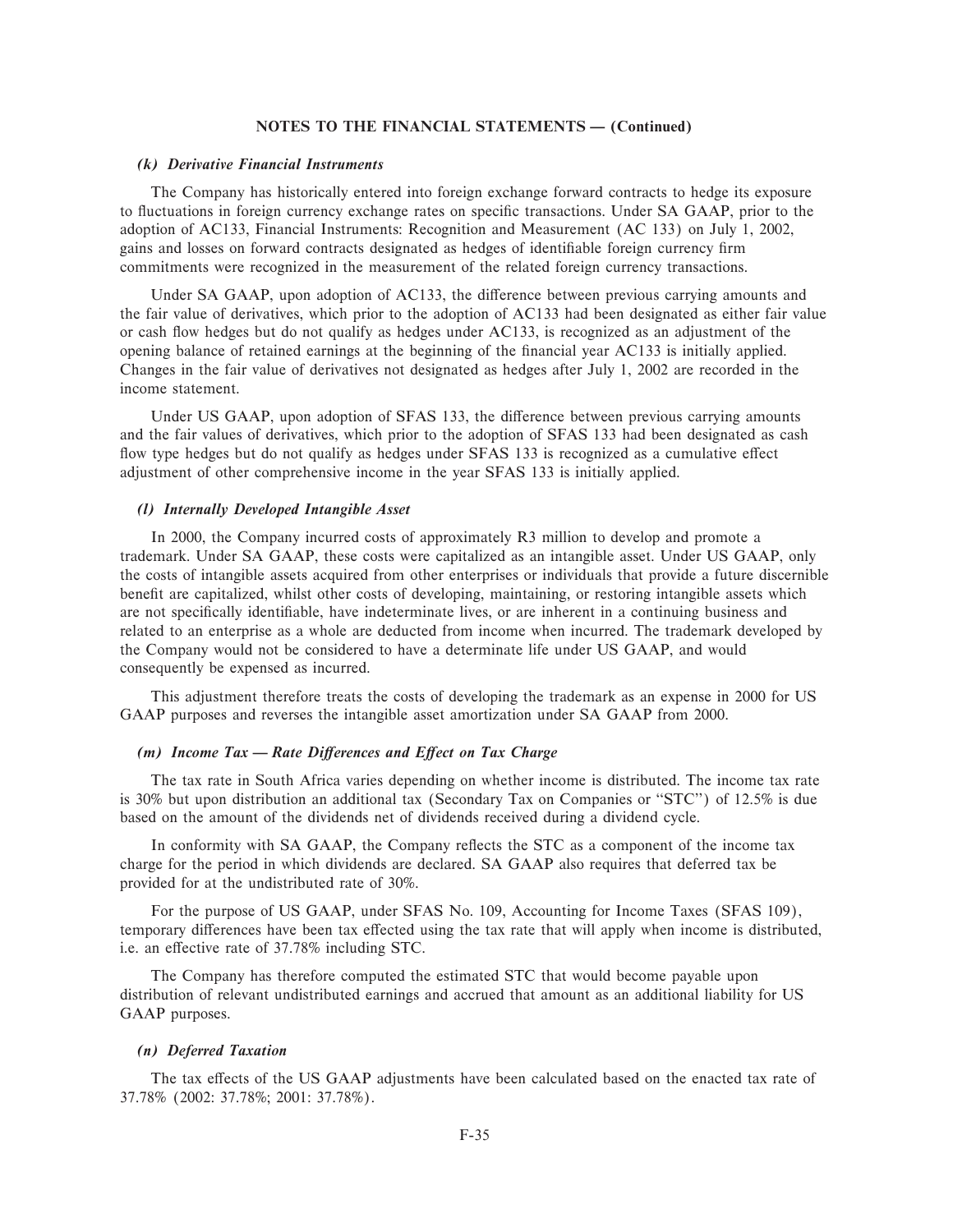A reconciliation of the deferred tax balances under SA GAAP to the amounts determined under US GAAP is as follows:

|                                        | 2001  | 2002     | 2003      |
|----------------------------------------|-------|----------|-----------|
| Net deferred tax assets (liabilities): |       |          |           |
|                                        |       |          |           |
|                                        |       | (11,580) | (10, 132) |
|                                        | 2.706 | 2.913    | 4.960     |
|                                        | 2,063 | (1,103)  | (5,327)   |
|                                        |       |          |           |

Under US GAAP, long-term tax liabilities would be recognized as of June 30, 2001, 2002, and 2003 of \$20,261, \$31,622 and \$45,508, respectively, in respect of the tax rate adjustment described in adjustment (m) above.

# Other differences between SA GAAP and US GAAP not affecting the determination of shareholders' **equity or net income for the periods presented**

### *Capitalized Interest*

Under SA GAAP, borrowing costs that are directly attributable to the acquisition, construction, or production of a qualifying asset are capitalized as part of the cost of that asset.

Under US GAAP, interest cost incurred during the construction period is capitalized. The capitalized interest is recorded as part of the asset to which it relates and is amortized over the estimated useful life of the asset. Capitalized interest was nil for the years ended June 30, 2003, 2002 and 2001.

The Company has no material GAAP difference in this respect.

#### *Revenue Recognition*

The Company recognizes revenue when all significant risks and rewards of ownership of the asset sold are transferred. Under SA GAAP, turnover represents the net invoice value of goods and services provided to third parties, deducting sales taxes and duties.

US GAAP has a number of specific pronouncements relating to aspects of revenue recognition in general and in particular industries. The SEC Staff has issued Staff Accounting Bulletin No. 101, *Revenue Recognition in Financial Statements* (SAB 101). Under SAB 101 revenue is recognized when the following four criteria are all met: (i) persuasive evidence of an arrangement exists, (ii) delivery has occurred or services have been rendered, (iii) the sales price to the buyer is fixed or determinable, and (iv) collectibility is reasonably assured.

The Company has no material GAAP difference in this respect.

#### *Inventory*

Under SA GAAP, inventory is valued at the lower of cost and net realisable value. Under US GAAP inventory is valued at the lower of cost and market value. No material difference results.

#### *Impairment of Assets*

Under SA GAAP, the Company is required to annually assess at the balance sheet date or earlier should a triggering event occur, whether there are any indications that an asset may be impaired. Should there be such an indicator, the asset must be tested for impairment. An impairment loss must be recognized in the income statement, should the carrying amount of an asset exceed its recoverable amount.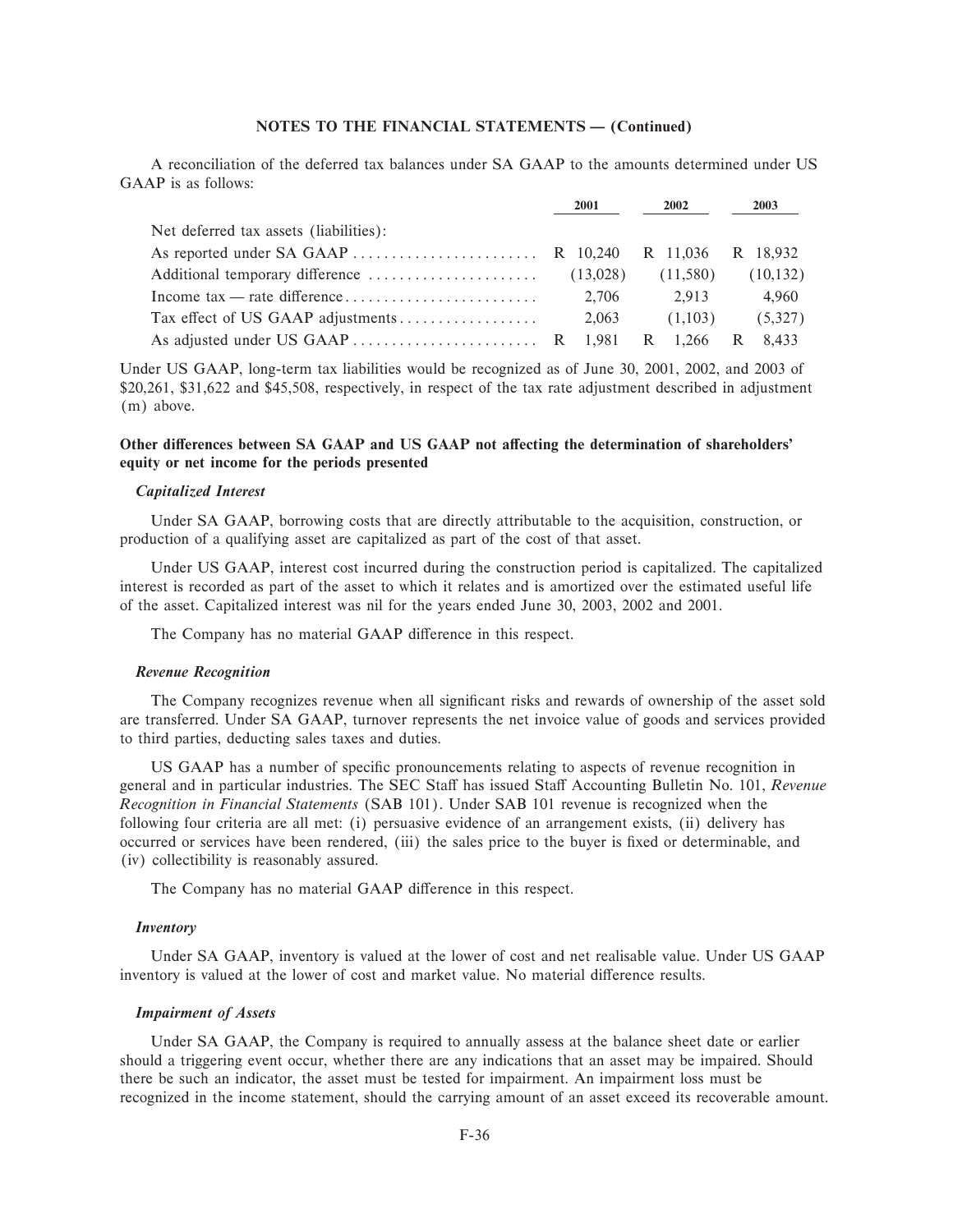The impairment loss is the difference between the carrying amount of the asset and its recoverable amount. The recoverable amount is the higher of the net selling price of the asset and its value in use. Value in use is the future cash flows to be derived from the particular asset, discounted to present value using a pre-tax market-determined rate that reflects the current assessment of the time value of money and the risks specific to the asset. The reversal of an impairment loss in subsequent periods is permitted when there has been a change in economic conditions or the expected use of the asset.

Under US GAAP, the Company is required to test for impairment whenever there is an indication of impairment. For assets to be held and used, impairment is first measured by reference to undiscounted cash flows. If there is no impairment by reference to undiscounted cash flows, no further action is required but the useful life of the asset must be reconsidered. If impairment exists the Company must measure impairment by comparing the fair value of the asset to its carrying value. Fair value is either market value (if an active market for the asset exists) or the sum of discounted future cash Öows. The discount rate reflects the risk that is specific to that asset. For assets to be disposed of, the loss recognized is the excess of the carrying amount of the asset over its fair value less costs to sell. The reversal of previously recognized impairment losses is prohibited.

The Company currently has no material GAAP difference for impairment of assets.

## *Business Combinations – Contingent Purchase Price*

SA GAAP requires that when an acquisition agreement provides for an adjustment to the purchase consideration contingent on one or more future events, the amount of the adjustment should be included in the cost of the acquisition as at the date of acquisition if the adjustment is probable and the amount can be measured reliably. The cost of the acquisition should be adjusted when a contingency affecting the amount of the purchase consideration is resolved subsequent to the date of the acquisition, such that payment of the amount is probable and a reliable estimate of the amount can be made.

Under US GAAP contingent purchase consideration is usually only included in the measurement of purchase price, and hence goodwill, when the contingency is resolved and consideration becomes payable.

The Company currently has no material GAAP difference in this respect.

#### *Business Combinations – Determination of Fair Value*

Under SA GAAP, where it is not possible to complete the determination of fair values by the date on which the first post-acquisition financial statements are approved, a provisional assessment of fair values is made and any adjustments required to those provisional fair values, and the corresponding adjustments to purchased goodwill, are incorporated in the financial statements for the first full annual accounting period following the acquisition.

Under US GAAP, adjustments are likewise permitted subsequent to consummation of the acquisition, but the ""allocation period'' should usually not exceed one year from the consummation of a business combination.

The Company currently has no material GAAP difference in this respect.

# *Accounting for Minority Interest in a Business Combination*

Under SA GAAP, minority interest in a business combination is either stated at the minority's proportion of the fair values of the net identifiable assets of the acquired entity or at historical values.

Under US GAAP, minority interest is determined at historical values.

For SA GAAP purposes, the Company states minority interest at historical values. Accordingly, the Company has no GAAP difference in this respect.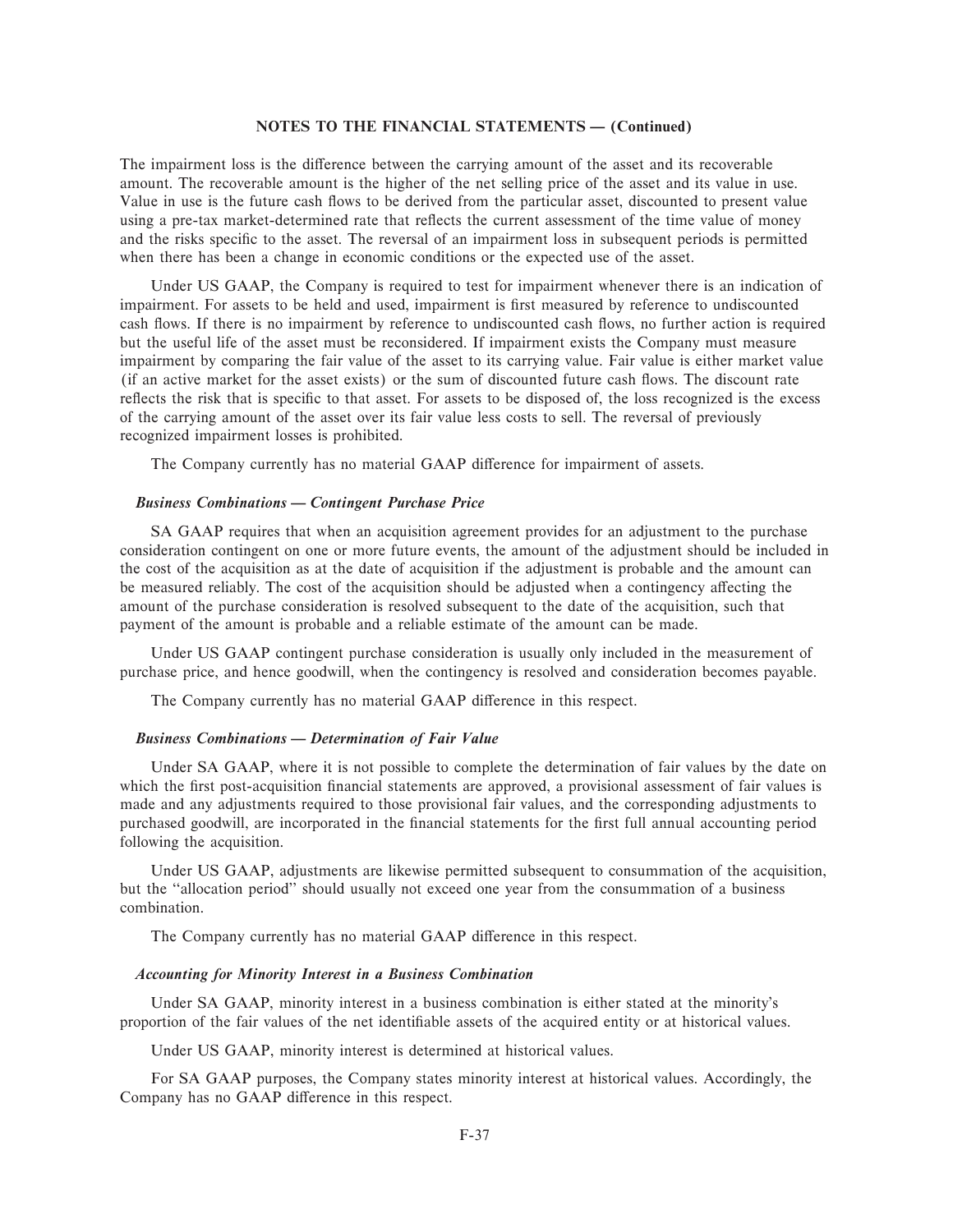### *Accounting for Leases*

Under SA GAAP, a lease is classified as a finance lease if the risks and rewards of ownership lie with the lessee.

Examples of situations that would normally lead to a lease being classified as a finance lease are:

(1) The lease transfers ownership of the asset to the lessee by the end of the lease term.

 $(2)$  The lessee has the option to purchase the asset at a price which is expected to be sufficiently lower than the fair value at the date the option becomes exercisable such that, at the inception of the lease, it is reasonably certain that the option will be exercised.

(3) The lease term is for the major part of the economic life of the asset even if title is not transferred.

(4) At the inception of the lease the present value of the minimum lease payments amounts to at least substantially all of the fair value of the leased asset.

(5) The leased assets are of a specialized nature such that only the lessee can use them without major modifications being made.

(6) If the lessee can cancel the lease, the lessor's losses associated with the cancellation are borne by the lessee.

(7) Gains or losses from the Öuctuation in the fair value of the residual fall to the lessee (for example in the form of a rent rebate equaling most of the sales proceeds at the end of the lease).

(8) The lessee has the ability to continue the lease for a secondary period at a rent that is substantially lower than market rent.

Under US GAAP, if any one of the following four criteria applies to a lease agreement, then the lease must be classified as a finance lease by the lessee:

(1) The lease transfers ownership of the leased assets to the lessee at the end of the lease term.

(2) The lease contains a bargain purchase option.

(3) The lease term is greater than or equal to 75% of the economic useful life of the leased asset.

(4) The present value of the minimum lease payments is greater than or equal to 90% of the fair value of the leased asset.

The Company currently has no material GAAP difference in this respect.

#### *Restructuring Costs*

Under SA GAAP, a provision is required to be recognized when an entity has a present obligation as a result of a past event, it is probable that a transfer of economic benefits will be required to settle the obligation and a reliable estimate can be made of the amount of the obligation.

Under US GAAP, restructuring costs are accounted for under SFAS No. 146, Accounting for Costs Associated with Exit or Disposal Activities (SFAS 146). SFAS 146 is effective for exit or disposal activities initiated after December 31, 2002. SFAS 146 requires that a liability for a cost associated with an exit or disposal activity be recognized when the liability is incurred. It also concludes that an entity's commitment to a plan, by itself, does not create a present obligation to others that meets the definition of a liability. Under SFAS 146, fair value is the objective for initial measurement of the liability. In respect to other exit costs, liabilities are simply recognized when they are incurred, which is normally when the goods or services associated with the activity are received.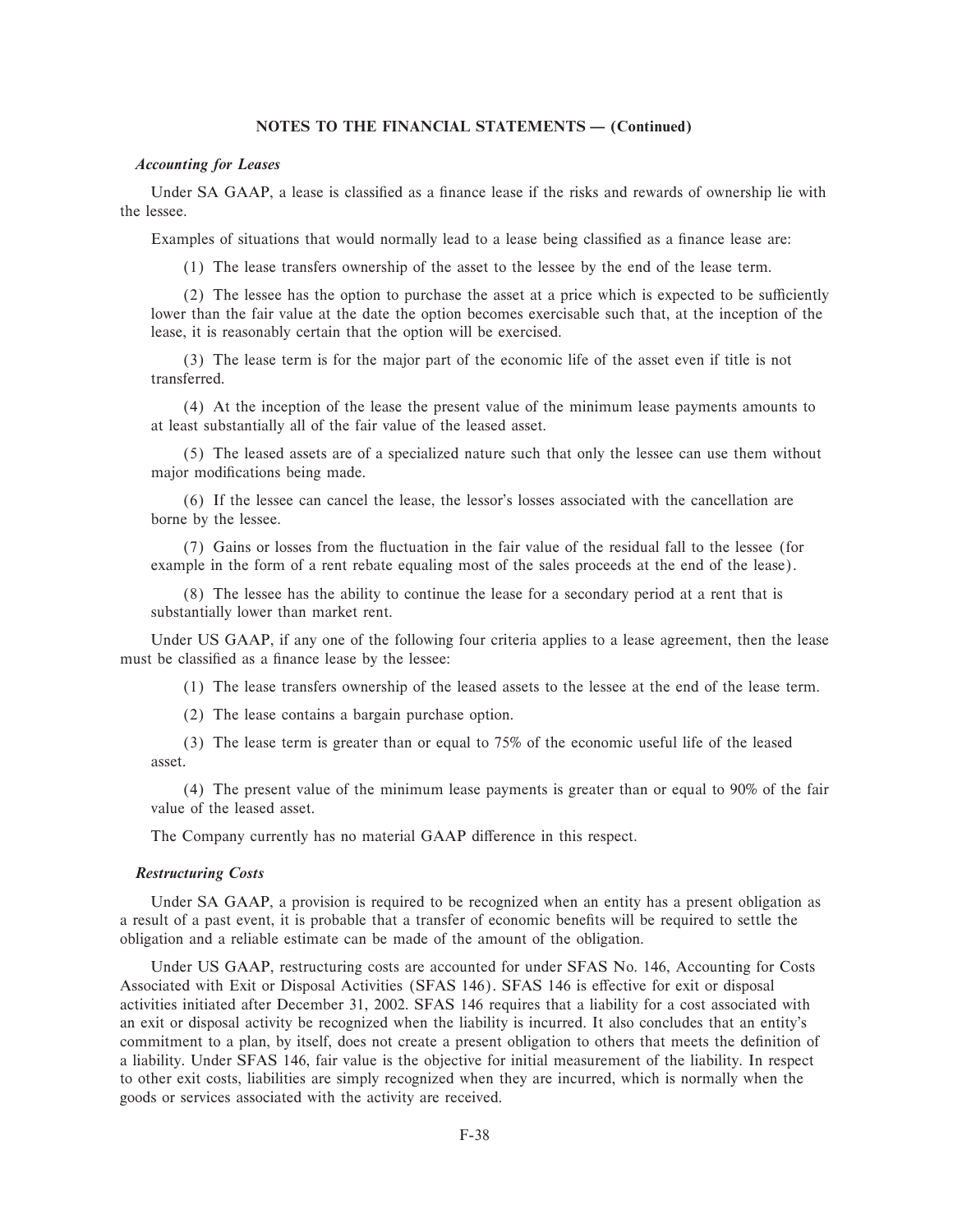The Company currently has no material GAAP difference in this respect.

### *Investments in Securities*

Under SA GAAP, accounting for investments in equity securities that have readily determinable fair values and for all debt securities is based on the particular security classification.

Debt securities that the entity has the positive intention and ability to hold to maturity are classified as ""held to maturity'' and reported at amortized cost.

Debt and equity securities that are held for current resale are classified as "held for trading securities" and reported at fair value, with unrealized gains and losses included in earnings.

All other debt and equity securities are classified as "available for sale" and should be reported at fair value, with unrealized gains and losses either included in earnings or recognized in equity until the debt or equity security is sold, collected, or otherwise disposed of, or until the financial asset is determined to be impaired.

A Ñnancial asset is impaired if its carrying amount is greater than its estimated recoverable amount. An enterprise should assess at each balance sheet date whether there is any objective evidence that a financial asset or group of assets may be impaired. If any such evidence exists, the enterprise should estimate the recoverable amount of that asset or group of assets and recognize any impairment loss in earnings. If a loss on a financial asset carried at fair value has been recognized directly in equity and there is objective evidence that the asset is impaired, the cumulative net loss that had been recognized directly in equity should be removed from equity and recognized in net profit or loss for the period even though the financial asset has not been derecognized.

Under US GAAP, investments in equity securities with no readily determinable fair values are recorded at historical cost. The accounting for investments in equity securities that have readily determinable fair values and for all debt securities is based on the particular security classification.

Debt securities that the entity has the positive intention and ability to hold to maturity are classified as ""held to maturity'' and reported at amortized cost. The requirements for use of this category are very restrictive.

Debt and equity securities that are held for current resale are classified as "trading securities" and reported at fair value, with unrealized gains and losses included in earnings. All other debt and equity securities are classified as "available for sale" and reported at fair value, with unrealized gains and losses reported as other comprehensive income.

For securities classified as either "held to maturity" or "available for sale", other than temporary declines in fair value require that the cost of the security be written down to the fair value and the adjustment be recorded through earnings.

The Company currently has no material GAAP difference in this respect.

# *Stock Compensation — Non-employees*

In 1997 the Company granted certain stock options (the "call options") to three black empowerment agencies whereby the agency had the right to acquire shares at a pre-determined price provided that they introduced certain levels of additional business to the Company.

These call options were not exercised because the Company believed that the required levels of additional business were not attained. However, in respect of one agency the Company decided to make cash settlement and that amount was recognized as an expense in 2002.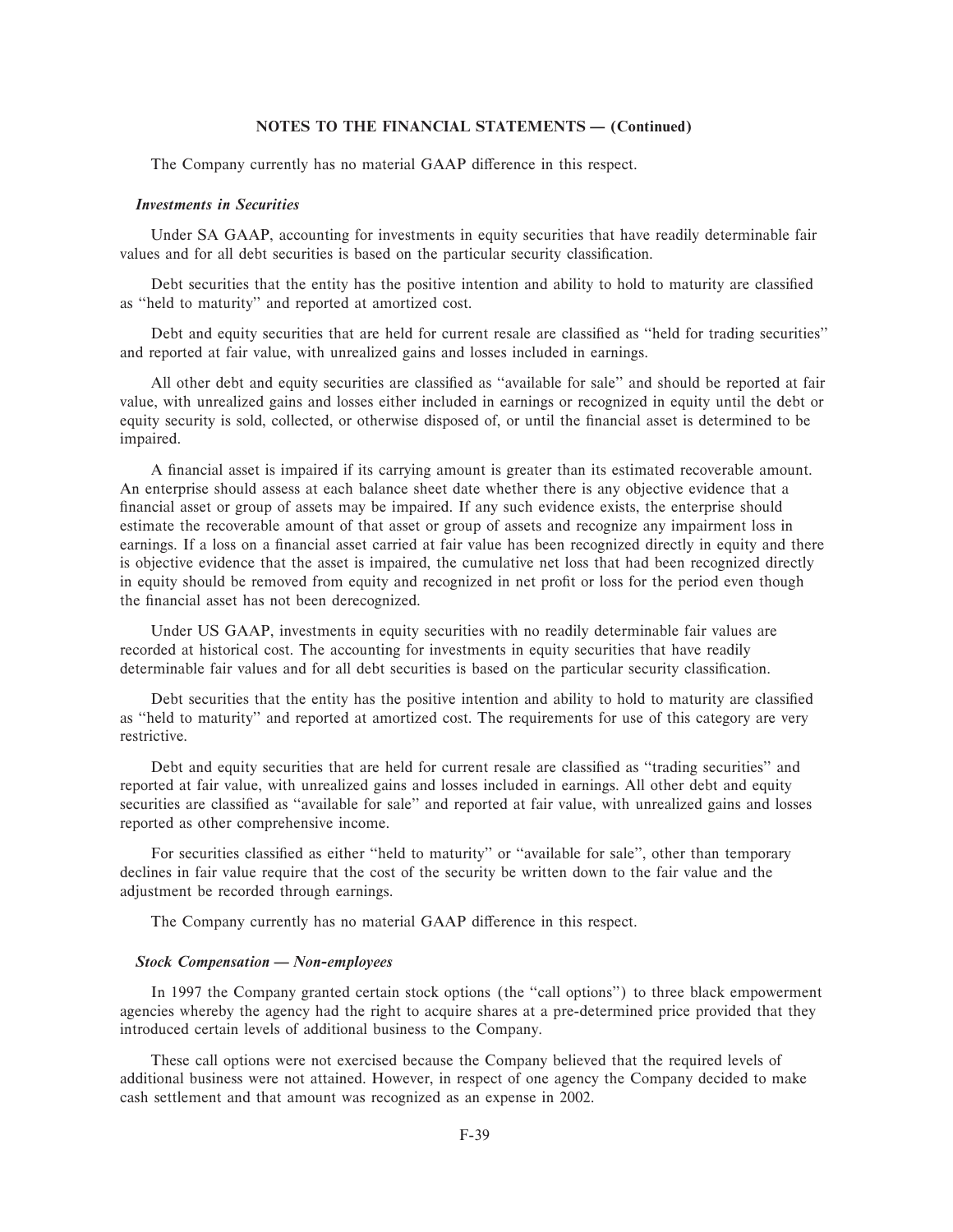Under US GAAP, warrants and options granted to non-employees for services performed are accounted for at fair value. The fair value is measured at the earlier of the completion of the services or the date when the Company receives a commitment of performance with estimates of final compensation expense made in the intervening periods until final cost can be measured.

Because of the nature of the performance conditions, the Company does not believe it would have been required to recognize any compensation cost under these arrangements and as such a measurement date was never reached. Consequently, for the purpose of US GAAP the cash settlement appropriately measures the cost.

In addition to granting the call options to the black empowerment agencies, the Company also had the option to require the agencies to purchase shares at the same pre-determined price (the ""put options''). Although the put options in respect of two of the agencies expired unexercised, the Company exercised its put option in respect of one agency in 1999 and issued 4 million shares. At the time of issuance, the market price of the Company's share exceeded the option's exercise price and the agency had no further obligation to provide any additional service.

Under SA GAAP, the issuance of the put option was recognized as the issuance of share capital at the option exercise price.

Under US GAAP, the option would be accounted for at fair value, with the excess between the option exercise price and the fair value of the shares recognized as a period expense. In 1999, therefore, an additional expense would have been recorded for US GAAP purposes, with an offsetting increase to additional-paid-in-capital. There is no impact of this entry on total shareholders' equity, however, in any of the periods presented.

### *Derecognition of Assets*

Under SA GAAP, financial assets are derecognized when the Company realizes the rights to the benefits specified in the contract, the rights expire or the Company surrenders or otherwise loses control of the contractual rights that comprise the financial asset.

Under SA GAAP, financial liabilities are derecognized when the obligation specified in the contract is discharged, cancelled or expires.

Under US GAAP, a transfer of all or a portion of a financial asset in which the transferor surrenders control over such financial asset shall be accounted for as a sale to the extent that consideration other than beneficial interests in the transferred asset is received in exchange. The transferor has surrendered control over transferred assets if and only if all of the following conditions are met:

a. The transferred assets have been isolated from the transferor  $-$  put presumptively beyond the reach of the transferor and its creditors, even in bankruptcy or other receivership.

b. transferee (or, if the transferee is a qualifying SPE, each holder of its beneficial interests) has the right to pledge or exchange the assets (or beneficial interests) it received, and no condition both constrains the transferee (or holder) from taking advantage of its right to pledge or exchange and provides more than a trivial benefit to the transferor.

c. The transferor does not maintain effective control over the transferred assets through either (1) an agreement that both entitles and obligates the transferor to repurchase or redeem them before their maturity or  $(2)$  the ability to unilaterally cause the holder to return specific assets, other than through a cleanup call

The Company currently has no material GAAP difference in this respect.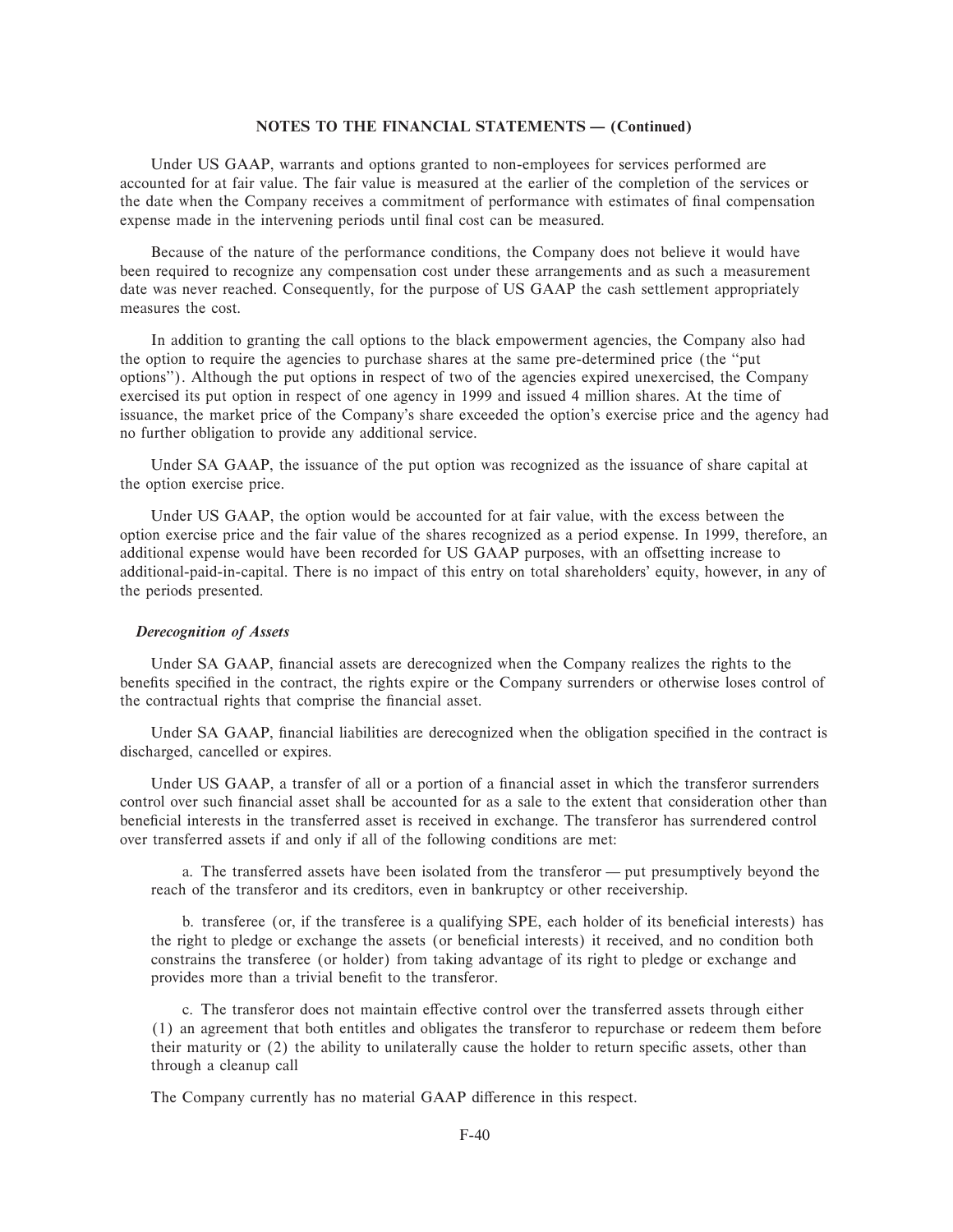### **Additional Disclosures Required by US GAAP**

#### *(a) Stock-based Compensation*

The Company accounts for stock-based compensation under the expense recognition provisions of APB 25 and provides disclosures of pro-forma stock compensation expense in accordance with SFAS 123. Included in net income for the Company's share option plan under APB 25 was a charge of R 11 million (2002: R 4 million; 2001: R 5 million). Had compensation expense for share options granted under the stock option plan been determined based on fair value at the grant dates consistent with the method required in accordance with SFAS 123, the Company's net income and earnings per share in accordance with US GAAP for 2001, 2002 and 2003 would have been as presented in the pro-forma disclosures below:

Net income, as reported under

|                                                                                                                                       | R 61.405 | R 86.443 | R 118.803 |
|---------------------------------------------------------------------------------------------------------------------------------------|----------|----------|-----------|
| Add back: stock-based compensation expense included in reported net                                                                   | 11.233   | 3.904    | 5,553     |
| Deduct: total stock-based compensation expense determined under<br>fair value based method for all awards, net of related tax effects | (3,934)  | (2,122)  | (902)     |
|                                                                                                                                       |          | R 88.225 | R 123.454 |
| Earnings per share, basic and diluted $(R)$ :                                                                                         |          |          |           |
|                                                                                                                                       | 0.27     | 0.38     | 0.50      |
|                                                                                                                                       | 0.31     | 0.39     | 0.52      |
|                                                                                                                                       | 0.27     | 0.37     | 0.50      |
|                                                                                                                                       | 0.30     | 0.38     | 0.52      |

The fair value for these options at the date of grant was estimated using a Black-Scholes model The assumptions used in this valuation were as follows:

|                                                                                                                                     | $12.00\%$ $13.00\%$ $14.00\%$ |  |
|-------------------------------------------------------------------------------------------------------------------------------------|-------------------------------|--|
|                                                                                                                                     | $0.00\%$ $0.00\%$ $0.00\%$    |  |
|                                                                                                                                     | 67.82\% 67.82\% 67.82\%       |  |
| Average expected life (years) $\ldots$ $\ldots$ $\ldots$ $\ldots$ $\ldots$ $\ldots$ $\ldots$ $\ldots$ $\ldots$ $2.15$ $2.15$ $2.15$ |                               |  |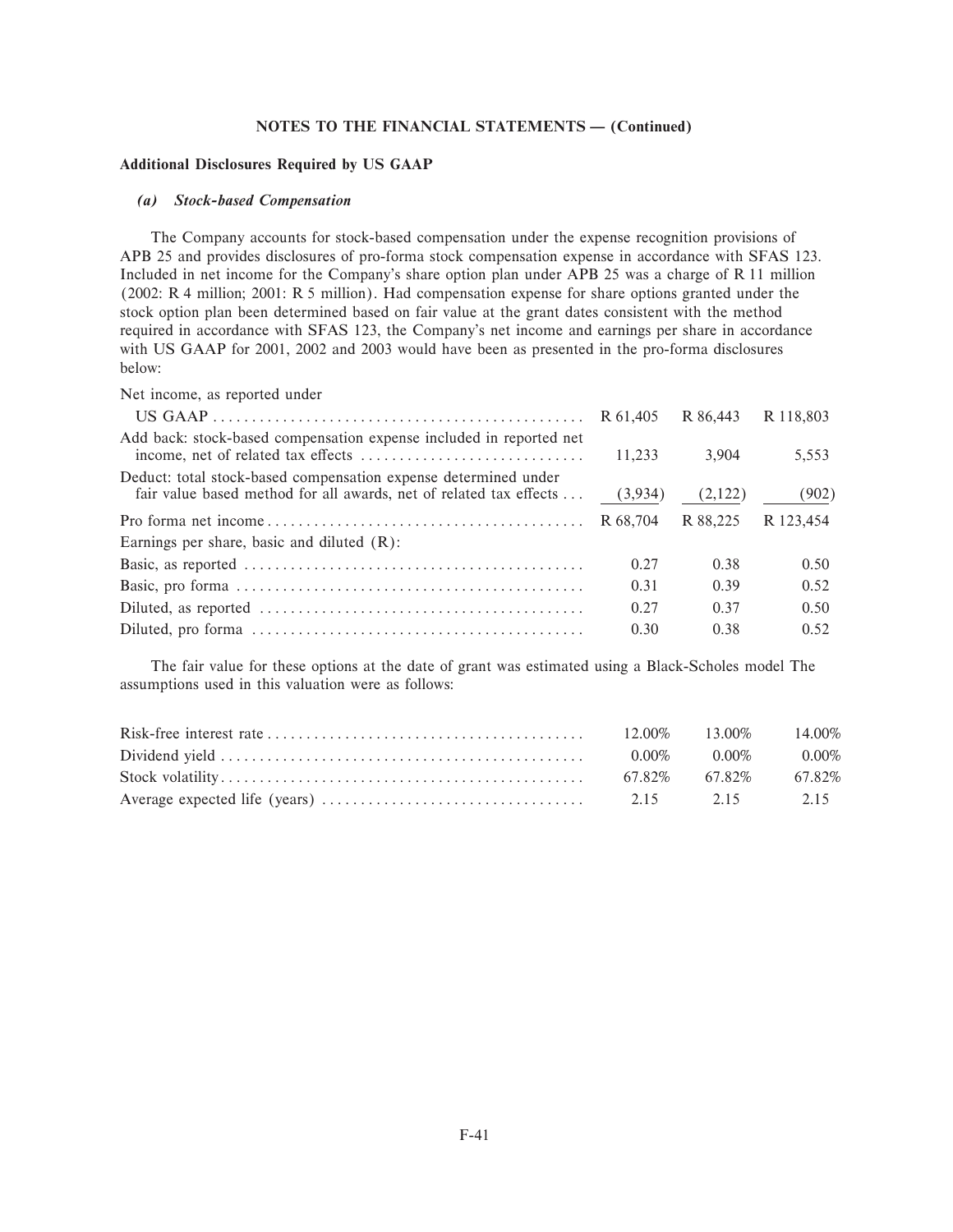The movement in stock-based awards outstanding during the three years ended June 30, 2003 is summarized in the following table:

|                                                      |                                      | 2001<br>2002<br>2003                         |                                      |                                              |                                      |                                              |
|------------------------------------------------------|--------------------------------------|----------------------------------------------|--------------------------------------|----------------------------------------------|--------------------------------------|----------------------------------------------|
|                                                      | No. of Shares<br><b>Under Option</b> | Weighted<br>Average<br><b>Exercise Price</b> | No. of Shares<br><b>Under Option</b> | Weighted<br>Average<br><b>Exercise Price</b> | No. of Shares<br><b>Under Option</b> | Weighted<br>Average<br><b>Exercise Price</b> |
| Outstanding at<br>beginning of<br>$year \dots \dots$ | 11,025,000                           | 1.475                                        | 7,250,000                            | 1.475                                        | 3,550,008                            | 1.475                                        |
| Granted                                              |                                      |                                              |                                      |                                              |                                      |                                              |
| Exercised                                            | 3,625,000                            | 1.475                                        | 3,649,992                            | 1.475                                        | 3,513,341                            | 1.475                                        |
| Lapsed or<br>otherwise<br>forfeited                  | 150,000                              | 1.475                                        | 50,000                               |                                              | 36,667                               |                                              |
| Outstanding at<br>end of year $\dots$                |                                      | 7,250,000                                    | 1.475                                | 3,550,008                                    | 1.475                                |                                              |
| Exercisable at end<br>of year $\dots \dots$          |                                      |                                              |                                      |                                              |                                      |                                              |

### (b) Goodwill and Intangible Assets

On July 1, 2002 the Company adopted SFAS 142 for US GAAP purposes, which requires that goodwill and certain intangible assets with indefinite useful lives, including those recorded in past business combinations, no longer be amortized, but instead be tested for impairment at least annually. The standard also requires the completion of a transitional impairment test with any resulting impairment identified treated as a cumulative effect of a change in accounting principle.

Prior to SFAS 142, the Company assessed goodwill for impairment based on the guidance in Accounting Principles Board Opinion No. 17, Intangible Assets and SFAS No. 121, Accounting for the Impairment of Long-Lived Assets and for Long-Lived Assets to Be Disposed Of and had to evaluate the periods of amortization continually to determine whether later events and circumstances warranted revised estimates of useful lives; impairment had to be recognized when the carrying amount exceeded the fair market value of the asset.

In connection with the adoption of SFAS 142, the Company completed a transitional impairment test of its goodwill. Fair value was determined based on discounted cash flows using reasonable and appropriate assumptions that are consistent with internal forecasts. As a result, the Company determined that goodwill was not impaired and that no adjustment was required.

Summarized below is the carrying value and accumulated amortization of the intangible asset that will continue to be amortized under SFAS 142, as well as the carrying amount of goodwill, which will no longer be amortized.

|                                                     | 2002                       |                             |                                 | 2003                       |                             |                                 |
|-----------------------------------------------------|----------------------------|-----------------------------|---------------------------------|----------------------------|-----------------------------|---------------------------------|
|                                                     | Gross<br>Carrying<br>Value | Accumulated<br>Amortization | <b>Net</b><br>Carrying<br>Value | Gross<br>carrying<br>value | Accumulated<br>Amortization | <b>Net</b><br>Carrying<br>Value |
|                                                     | 85.816                     | (30,172)                    | 55,644                          | 90.276                     | (30,172)                    | 60.104                          |
| Finite-lived intangible assets:<br>FTS patent $(1)$ | 38,316                     | (7,663)                     | 30,653                          | 38.316                     | (11.494)                    | 26,822                          |

(1) See note  $(g)$  to the description of quantified differences between US GAAP and SA GAAP for a discussion of the FTS patent.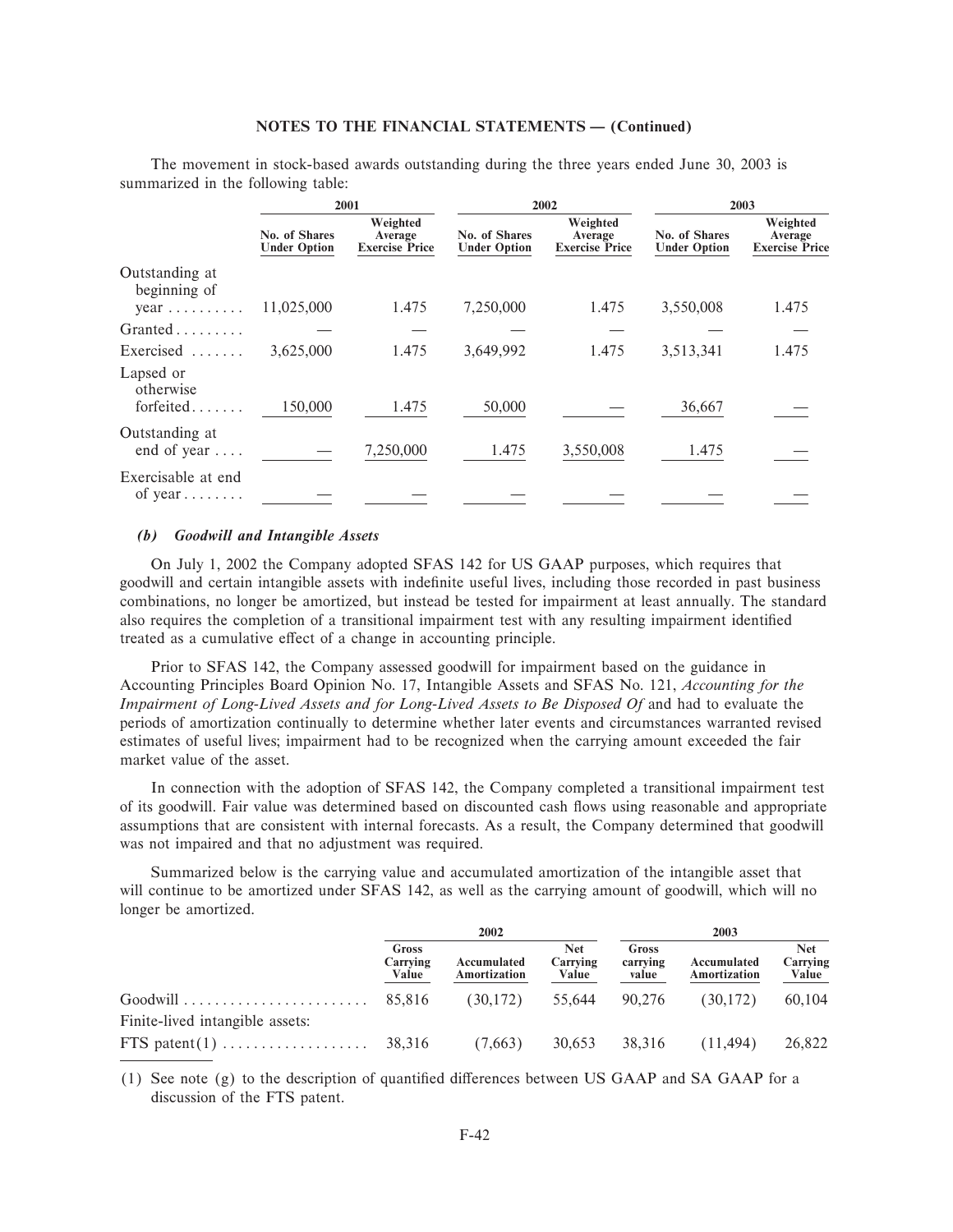Aggregate amortization expense for the year ended June 30, 2003 was R 3.8 million. The Company estimates amortization expense to be R 3.8 million each year for the next five years. Actual amortization expense to be reported in future periods could differ from these estimates as a result of new intangible asset acquisitions, changes in useful lives and other relevant factors.

As required by SFAS 142, the standard has not been retroactively applied to the results for the period prior to adoption. Net profit on a pro-forma basis, as if SFAS 142 had been adopted as of July 1, 2000, is presented below:

| 2001 | 2002  | 2003 |
|------|-------|------|
|      |       |      |
|      | 8.970 |      |
|      |       |      |
|      |       |      |

# (c) Comprehensive Income

For each of the three years ended June 30, 2003, the Company's total comprehensive income was equal to net income as reported under US GAAP.

| <b>Balance</b> sheets                                                                                               | 2001                    | 2002       | 2003       |  |
|---------------------------------------------------------------------------------------------------------------------|-------------------------|------------|------------|--|
|                                                                                                                     | (In thousands of Rands) |            |            |  |
|                                                                                                                     | R 334,673               | R 459,663  | R 596,768  |  |
|                                                                                                                     | 63.535                  | 55,644     | 60,104     |  |
|                                                                                                                     | 34.487                  | 30.653     | 26,822     |  |
|                                                                                                                     | 47,095                  | 41,892     | 83,779     |  |
|                                                                                                                     | 479,790                 | 587,852    | 767,473    |  |
|                                                                                                                     | 81,600                  | 46,342     | 174,886    |  |
|                                                                                                                     | 33,931                  | 105,544    | 65,927     |  |
|                                                                                                                     | 1,579                   | 3,274      |            |  |
| $Shareholders'$ equity $\ldots \ldots \ldots \ldots \ldots \ldots \ldots \ldots \ldots \ldots \ldots \ldots \ldots$ | R 362,679               | R 432,692  | R 526,660  |  |
| <b>Income statements</b>                                                                                            | 2001                    | 2002       | 2003       |  |
|                                                                                                                     | 557,445                 | 525,585    | 678,567    |  |
|                                                                                                                     | (167,312)               | (143,795)  | (234, 885) |  |
|                                                                                                                     | 1,215                   | 1,872      | 5,373      |  |
|                                                                                                                     | (279, 922)              | (253, 172) | (274, 552) |  |
|                                                                                                                     | 10,986                  | 14,014     | 23,546     |  |
|                                                                                                                     | 122,412                 | 144,504    | 198,049    |  |
|                                                                                                                     | (54,040)                | (56,365)   | (85,794)   |  |
|                                                                                                                     | 68,372                  | 88,139     | 112,255    |  |
|                                                                                                                     | (6,967)                 | (1,696)    | (4,095)    |  |
|                                                                                                                     | 61,405                  | 86,443     | 108.160    |  |
|                                                                                                                     |                         |            | 7,764      |  |
|                                                                                                                     |                         |            | 2,879      |  |
|                                                                                                                     | 61,405                  | 86,443     | 118,803    |  |

# (d) Summarized Income Statements and Balance Sheets (Under US GAAP)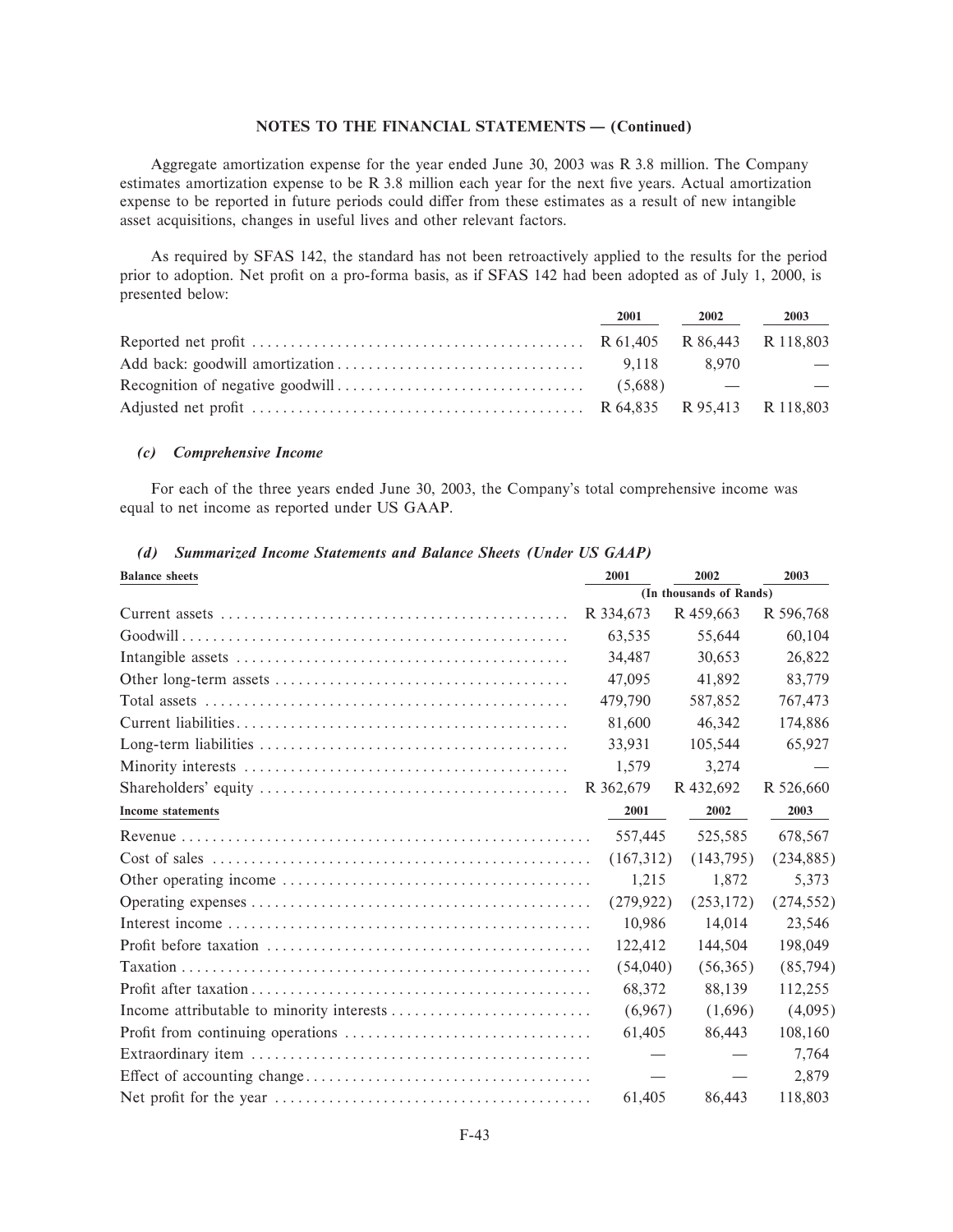# *(e) Operating Segments*

The Company discloses segment information in accordance with SFAS No. 131, *Disclosure About Segments of an Enterprise and Related Information* (SFAS 131), which requires companies to report selected segment information on a quarterly basis and to report certain entity-wide disclosures about products and services, major customers, and the material countries in which the entity holds assets and reports revenues.

The Company has three reportable segments which each operate exclusively within South Africa: Transaction-based activities, Financial services and Technology sales and outsourcing. The Company's reportable segments are strategic divisions that offer different products and services and are managed separately as each division requires different resources and marketing strategies.

The Transaction-based activities segment provides a state pension and welfare benefit distribution service to provincial governments in South Africa. Fee income is earned based on the number of beneficiaries included in the government payfile. This segment has individually significant customers that each provide more than 10 per cent of the total revenue of the Company. For the year ended June 30, 2003, there were two such customers, providing 35 per cent and 20 per cent of total revenue (2002: three customers providing 30, 18 and 13 per cent of total revenue; 2001: three customers providing 16, 14 and 12 per cent of total revenue).

The Financial services segment derives revenue from short-term personal lending activities. Interest income is recognized in the income statement as it falls due, using the interest method by reference to the constant interest rate stated in each loan agreement

The Technology sales and outsourcing segment markets, sells and implements the Universal Electronic Payment System. The segment undertakes smart card system implementation projects, delivering hardware and software in the form of customized systems. Revenue for such arrangements is recognized under the completed contract method, no income and profit being recognized until the contract is completed.

Corporate/eliminations include the Company's head office cost centres in addition to the elimination of inter-segment transactions.

The accounting policies of the segments are consistent with those described in the summary of significant accounting policies in Note 1 and any intersegment sales or transfers are eliminated.

The Company evaluates segment performance based on net income after tax. The following tables summarize segment information:

|                                    | 2003                                           |                              |                                            |                                   |           |
|------------------------------------|------------------------------------------------|------------------------------|--------------------------------------------|-----------------------------------|-----------|
|                                    | <b>Transaction-</b><br><b>based Activities</b> | Financial<br><b>Services</b> | <b>Technology Sales</b><br>and Outsourcing | Corporate/<br><b>Eliminations</b> | Total     |
| Revenues from external             | R 523,550                                      | R 121,426                    | R 57,767                                   | R(11,259)                         | R 691,484 |
| Interest revenue                   | 52,928                                         | 4,994                        | 11,138                                     | 4,026                             | 73,086    |
| Interest expense                   | 44,260                                         | 3,886                        | 2                                          | 1,392                             | 49,540    |
| Depreciation and amortization      | 25,507                                         | 2,997                        | 127                                        | 7,308                             | 35,939    |
| Income tax expense                 | 46,005                                         | 14,170                       | 5,868                                      | 3,089                             | 69,132    |
| Net profit after tax               | 101,580                                        | 32,824                       | 13,612                                     | (17, 734)                         | 130,282   |
| Segment assets                     | 448,986                                        | 116,760                      | 95,161                                     | 21,621                            | 682,528   |
| Expenditures for long-lived assets | 54,729                                         | 960                          | 135                                        | 4.967                             | 60.791    |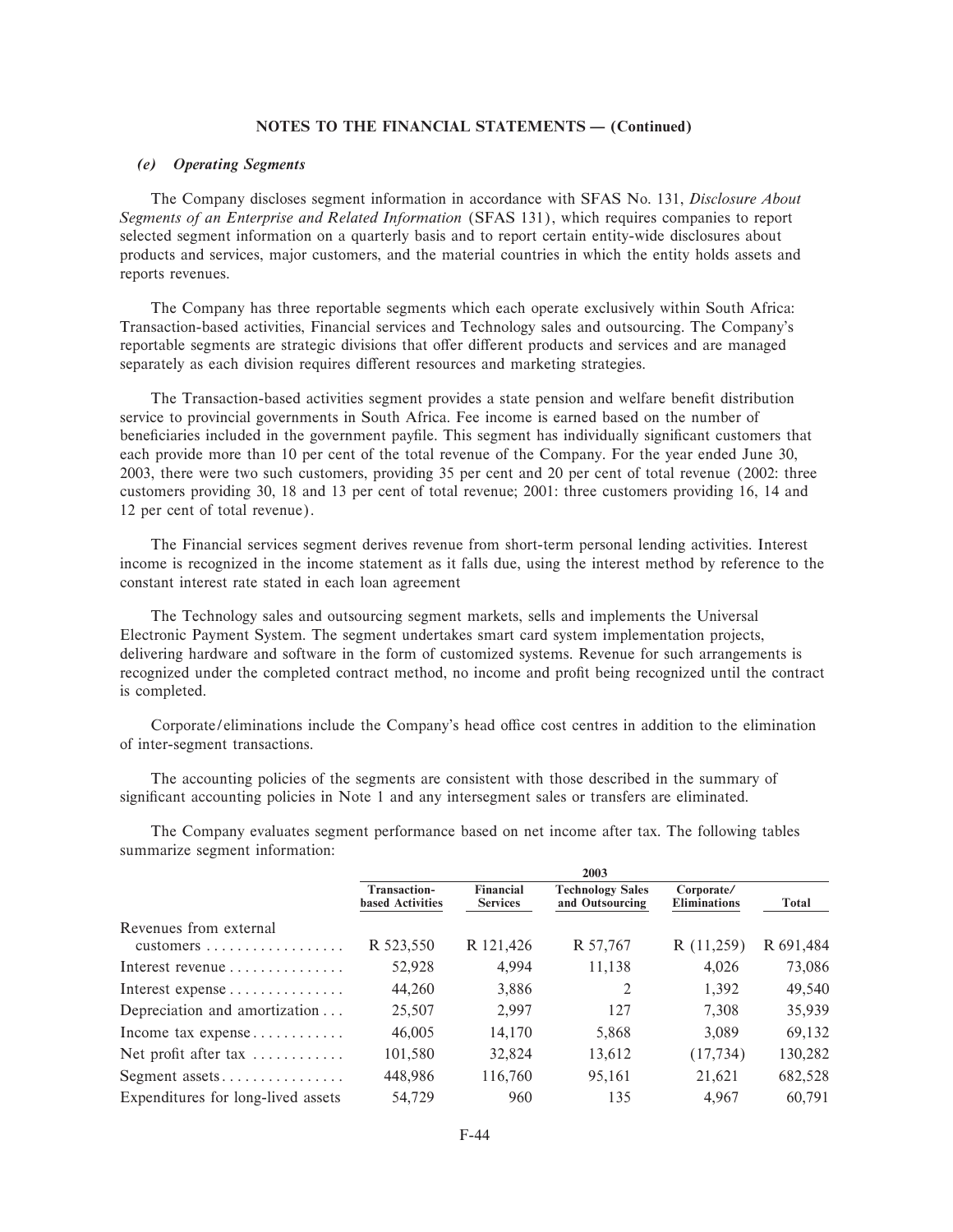|                                    |                                                | 2002                         |                                            |                                   |              |  |
|------------------------------------|------------------------------------------------|------------------------------|--------------------------------------------|-----------------------------------|--------------|--|
|                                    | <b>Transaction-</b><br><b>based Activities</b> | Financial<br><b>Services</b> | <b>Technology Sales</b><br>and Outsourcing | Corporate/<br><b>Eliminations</b> | <b>Total</b> |  |
| Revenues from external             |                                                |                              |                                            |                                   |              |  |
|                                    | R 371,498                                      | R 106,196                    | R 56,224                                   | R(8,333)                          | R 525,585    |  |
| Interest revenue                   | 25,582                                         | 2,807                        | 4,976                                      | (279)                             | 33,086       |  |
|                                    | 16,406                                         | 4,093                        |                                            | (1, 427)                          | 19,072       |  |
| Depreciation and amortization      | 14,653                                         | 2,547                        | 502                                        | 8,688                             | 26,390       |  |
| Income tax expense                 | 30,780                                         | 3,297                        | 8,949                                      | 260                               | 43,286       |  |
| Net profit after tax               | 79,035                                         | 7,572                        | 20,929                                     | (1,808)                           | 105,728      |  |
| Segment assets                     | 310,271                                        | 90,297                       | 107,643                                    | 2,506                             | 510,717      |  |
| Expenditures for long-lived assets | 9,574                                          | 8,295                        | 54                                         | 1,549                             | 19,472       |  |
|                                    | 2001                                           |                              |                                            |                                   |              |  |
|                                    | <b>Transaction-</b><br><b>based Activities</b> | Financial<br><b>Services</b> | <b>Technology Sales</b><br>and Outsourcing | Corporate/<br><b>Eliminations</b> | <b>Total</b> |  |
| Revenues from external customers   | R 366,447                                      | R 94,914                     | R 98,281                                   | R(2,197)                          | R 557,445    |  |
| Interest revenue                   | 7,151                                          | 1,953                        | 2,133                                      | 703                               | 11,940       |  |
|                                    | 311                                            | 2,633                        | 10                                         | (2,000)                           | 954          |  |
| Depreciation and amortization      | 17,169                                         | 1,138                        | 653                                        | 8,985                             | 27,945       |  |
| Income tax expense                 | 25,900                                         | 7,541                        | 8,581                                      | 449                               | 42,471       |  |
| Net profit after tax               | 57,863                                         | 17,660                       | 20,008                                     | (1,260)                           | 94,271       |  |
|                                    | 221,936                                        | 72,388                       | 75,998                                     | 21,933                            | 392,255      |  |
| Expenditures for long-lived assets | 16,238                                         | 1,412                        | 155                                        | 4,151                             | 21,956       |  |

#### *(f) Earnings Per Share*

Basic earnings per common share has been calculated by dividing the net income, before and after the extraordinary item and the cumulative effect of a change in accounting principle, by the weighted average number of common shares outstanding during each period. Diluted earnings per share has been calculated to give effect to the number of additional common shares that would have been outstanding if the potential common shares that were dilutive had been issued in each period.

The following table details the weighted average number of common shares outstanding for the years ended June 30:

|                                                 | 2001        | 2002          | 2003        |
|-------------------------------------------------|-------------|---------------|-------------|
| Weighted average number of shares $-$ basic     | 225,004,299 | 230,001,354   | 236,977,187 |
| Weighted average effect of dilutive securities: |             |               |             |
| Employee stock options                          | 228,661,336 | 2,122,263     |             |
| Weighted average number of shares $-$ diluted   | 228,661,336 | 232, 123, 617 | 236,977,187 |

# *(g) Recent Accounting Pronouncements*

*New Accounting Pronouncements Adopted at June 30, 2003 for US GAAP Purposes.*

In October 2001, the FASB issued SFAS No. 144, *Accounting for the Impairment or Disposal of* Long-Lived Assets (SFAS 144). SFAS 144 addresses financial accounting and reporting for the impairment of long-lived assets and for long-lived assets to be disposed of. This Statement supersedes SFAS 121. However, this Statement retains the fundamental provisions of SFAS 121 for recognition and measurement of the (a) impairment of long-lived assets to be held and used and (b) long-lived assets to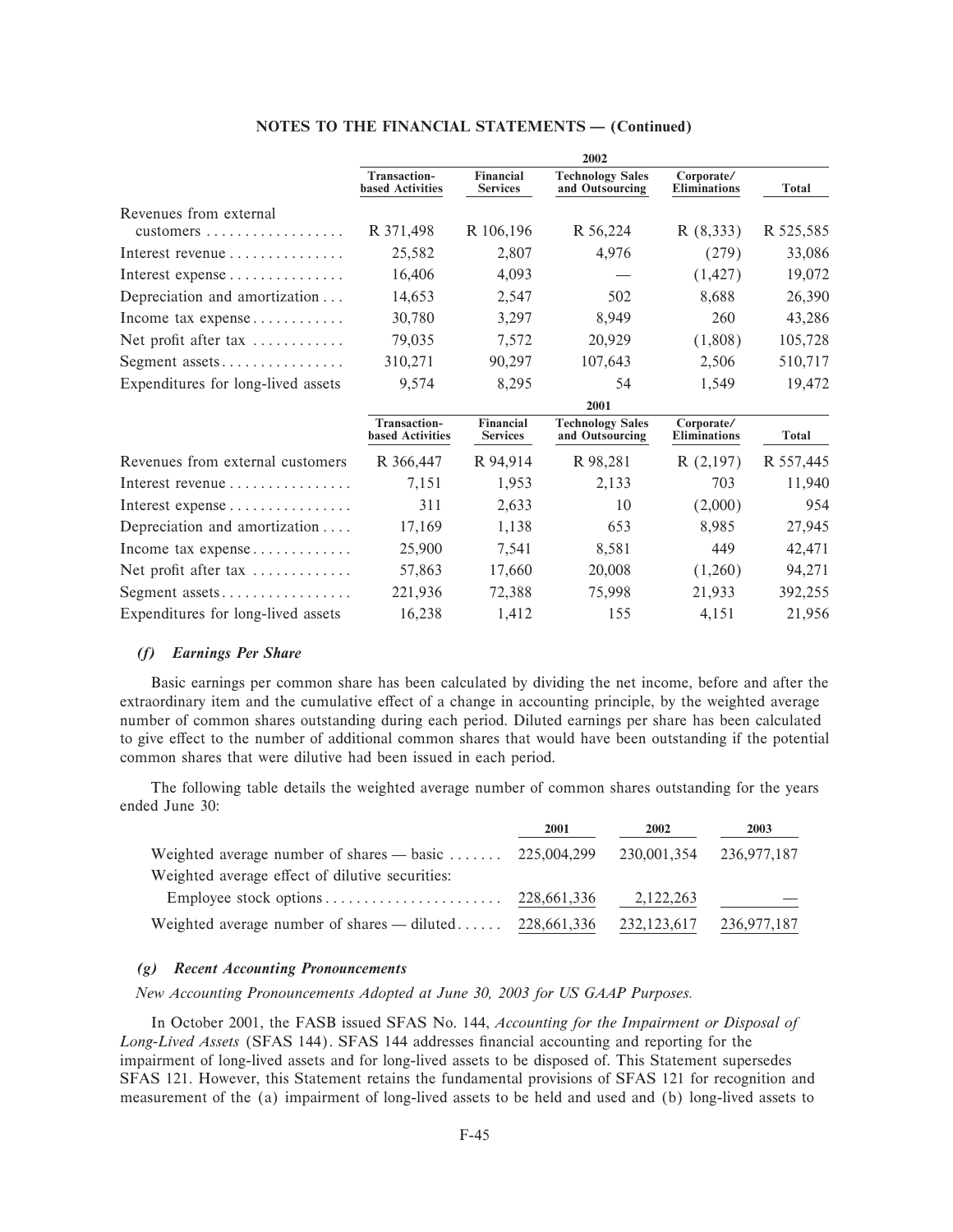be disposed of by sale. The Company adopted SFAS 144 effective July 1, 2002, and it had no material impact on the Company's results of operations and financial position.

In June 2002, the FASB issued SFAS No. 146, *Accounting for Costs Associated with Exit or Disposal Activities* (SFAS 146). This Statement addresses Ñnancial accounting and reporting for costs associated with exit or disposal activities and nullifies Emerging Issues Task Force Issue No. 94-3, Liability Recognition for Certain Employee Termination Benefits and Other Costs to Exit an Activity *(including Certain Costs Incurred in a Restructuring) (EITF 94-3)*. SFAS 146 eliminates the definition and requirements for recognition of exit costs in EITF 94-3. SFAS 146 requires that a liability for a cost associated with an exit or disposal activity be recognized when the liability is incurred. Under EITF 94-3, a liability for an exit cost as deÑned in EITF 94-3 was recognized at the date of an entity's commitment to an exit plan. SFAS 146 also concluded that an entity's commitment to a plan, by itself, does not create a present obligation to others that meets the definition of a liability. SFAS 146 also establishes that fair value is the objective for initial measurement of the liability. SFAS 146 is effective for all exit or disposal activities initiated after December 31, 2002. The Company adopted SFAS 146 on January 1, 2003. The adoption of SFAS 146 had no impact on the Company's results of operations and financial position.

In November 2002, the FASB issued FASB Interpretation No. 45, Guarantor's Accounting and Disclosure Requirements for Guarantees, Including Indirect Guarantees and Indebtedness of Others (an interpretation of FASB Statements No. 5, 57 and 107 and Rescission of Interpretation No. 34) (FIN 45). This interpretation elaborates on the disclosures to be made by a guarantor in its interim and annual financial statements about its obligations under certain guarantees that it has issued. It also clarifies that a guarantor is required to recognize, at the inception of a guarantee, a liability for the fair value of the obligation undertaken in issuing the guarantee. This interpretation does not prescribe a specific approach for subsequently measuring the guarantor's recognized liability over the term of the related guarantee. This interpretation also incorporates, without change, the guidance in FASB Interpretation No. 34, Disclosure of Indirect Guarantees of Indebtedness to Others, (FIN 34), which is being superseded. The initial recognition and initial measurement provisions of this interpretation are applicable on a prospective basis to guarantees issued or modified after December 31, 2002, irrespective of the guarantor's fiscal year-end. The disclosure requirements in this Interpretation are effective for financial statements of interim or annual periods ending after December 15, 2002. The Company adopted the disclosure requirements in the year ended June 30, 2003.

The interpretive guidance incorporated without change from FIN 34 continues to be required for financial statements for fiscal years ending after June  $15$ ,  $1981$  — the effective date of FIN 34. The Company adopted the initial recognition and initial measurement provisions of FIN 45 and it had no material impact on the Company's results of operations and financial positions.

In December 2002, the FASB issued SFAS No. 148, *Accounting for Stock-Based Compensation, Transition and Disclosure* (SFAS 148). SFAS 148 provides alternative methods of transition for a voluntary change to the fair value based method of accounting for stock-based employee compensation. SFAS 148 also requires that disclosures of the pro forma effect of using the fair value method of accounting for stock-based employee compensation be displayed more prominently and in a tabular format. Additionally, SFAS 148 requires disclosure of the pro forma effect in interim financial statements. The transition and annual disclosure requirements of SFAS 148 are effective for fiscal years ended after December 15, 2002. The interim disclosure requirements of SFAS 148 are effective for interim periods beginning after December 15, 2002. As the Company has no stock-based compensation plans accounted for under SFAS 123, SFAS 148 is not applicable to the Company's stock option plan accounting in the year ended June 30, 2003. The Company continues to apply the provisions in APB 25, as interpreted by FIN 28.

In April 2002, the FASB issued SFAS No. 145, Rescission of SFAS Nos. 4, 44 and 64, Amendment of SFAS 13, and Technical Corrections (SFAS 145). SFAS 145 rescinds SFAS No. 4, Reporting Gains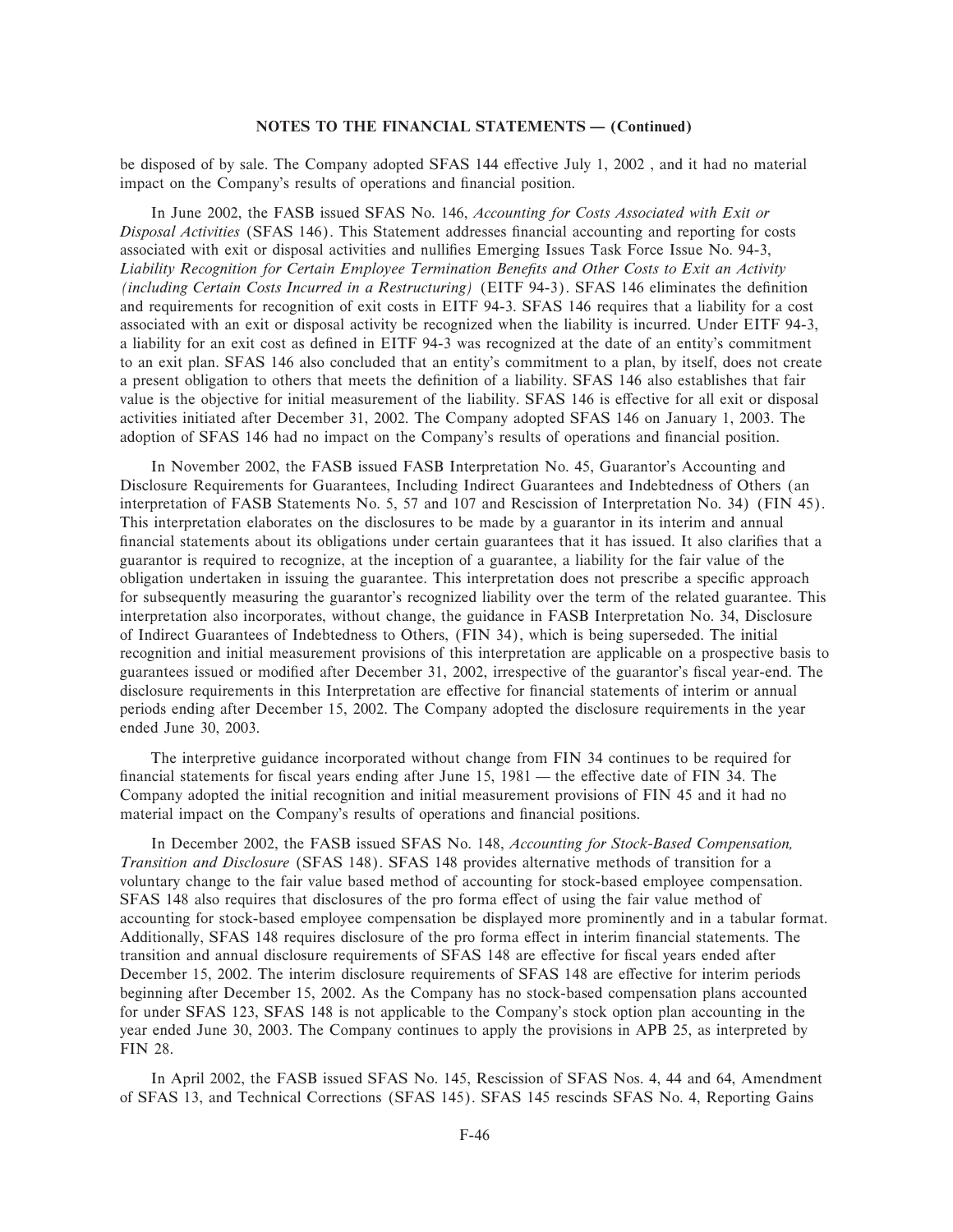and Losses from Extinguishment of Debt (SFAS 4), SFAS No. 44, Accounting for Intangible Assets of Motor Carriers, and SFAS No. 64, Extinguishments of Debt made to satisfy Sinking-Fund requirements. As a result, gains and losses from extinguishment of debt will no longer be classified as extraordinary items unless they meet the criteria of unusual or infrequent as described in Accounting Principles Boards Opinion 30, Reporting the Results of Operations — Reporting the Effects of Disposal of a Segment of a Business, and Extraordinary, Unusual and Infrequently Occurring Events and Transactions. In addition, SFAS 145 amends SFAS No. 13, Accounting for Leases, to eliminate an inconsistency between the required accounting for sale-leaseback transactions and the required accounting for certain lease modifications that have economic effects that are similar to sale-leaseback transactions.

SFAS 145 also amends other existing authoritative pronouncements to make various technical corrections, clarify meanings, or describe their applicability under changed conditions. The Company adopted all provisions of SFAS 145 in the year ended June 30, 2002. The adoption of SFAS 145 had no material impact on the Company's results of operations or financial position.

# *New Accounting Pronouncements Not Adopted at June 30, 2003*

In August 2001, the FASB issued SFAS No. 143, *Accounting for Obligations, Associated with the Retirement of Long-Lived Assets* (SFAS 143). SFAS 143 establishes accounting standards for recognition and measurement of a liability at fair value for an asset retirement obligation and an addition to the associated asset retirement cost. The accretion of interest expense each period is subsequently recorded as an expense and added to the liability. SFAS 143 is effective for fiscal years beginning after June 15, 2002. The Company adopted SFAS 143 on July 1, 2003 and is currently evaluating the impact it will have on its results of operations and financial position. However, the Company does not believe that the adoption of SFAS 143 will have a material impact on its results of operations and financial position.

In November 2002, the EITF reached a final consensus related to Revenue Arrangement with Multiple Deliverables (EITF 00-21). The consensus requires that revenue arrangements with multiple deliverables should be divided into separate units of accounting if (a) a delivered item has value to the customer on stand alone basis, (b) there is objective and reliable evidence of the fair value of the undelivered item and (c) if the arrangement includes a general right of return, delivery or performance of the undelivered items is considered probable and substantially in the control of the vendor. Arrangement consideration should be allocated among the separate units of accounting based on their relative fair value and appropriate revenue recognition criteria would be applied to each separate unit of accounting. The Company has not yet determined what effect, if any, EITF 00-21 would have on revenue and net income determined in accordance with US GAAP. The EITF agreed the effective date for the consensus will be for all revenue arrangements entered into in fiscal periods beginning after June 15, 2003, with early adoption permitted. The Company is still evaluating the impact of this EITF on its financial statements. This EITF will be effective for the Company for revenue arrangements entered into after July 1, 2004.

In January 2003, the FASB issued FASB Interpretation No. 46, *Consolidation of Variable Interest Entities — and Interpretation of ARB No. 51* (FIN 46). This interpretation of Accounting Research Bulletin No. 51, *Consolidated Financial Statements*, addresses consolidation by business enterprises of variable interest entities, which have one or both of the following characteristics:

1. The equity investment at risk is not sufficient to permit the entity to finance its activities without additional subordinated financial support from other parties, which is provided through other interest that will absorb some or all of the expected losses of the entity.

2. The equity investors lack one or more of the following essential characteristics of a controlling financial interest:

(a) The direct or indirect ability to make decisions about the entity's activities through voting rights or similar rights.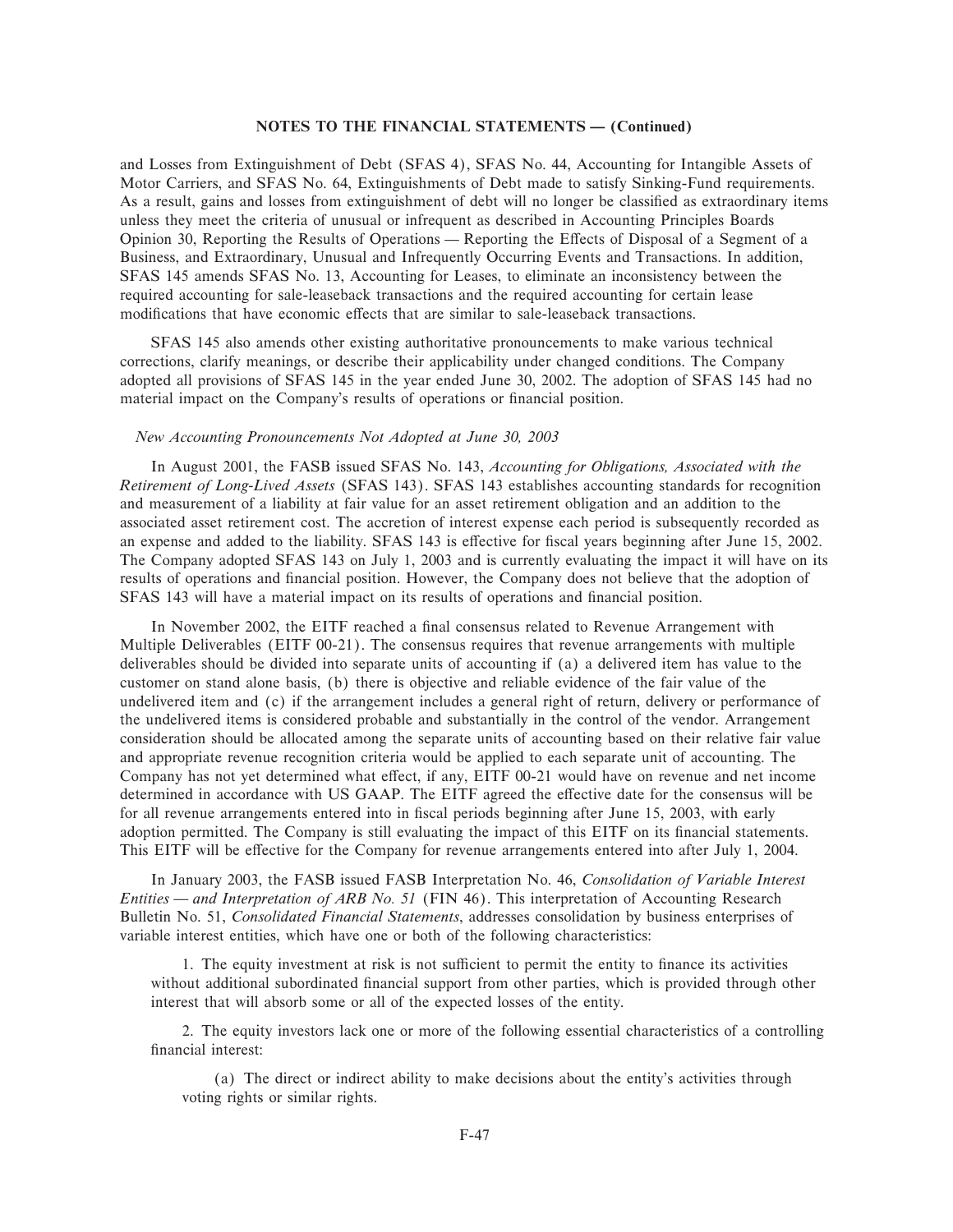(b) The obligation to absorb the expected losses of the entity if they occur, which makes it possible for the entity to finance its activities.

(c) The right to receive the expected residual returns of the entity if they occur, which is the compensation for the risk of absorbing the expected losses.

FIN 46 applies immediately to variable interest entities created after January 31, 2003, and to variable interest entities in which an enterprise obtains an interest after that date. It applies in the first fiscal year or interim period beginning after June 15, 2003, to variable interest entities in which an enterprise holds a variable interest that it acquired before February 1, 2003. The Interpretation applies to public enterprises as of the beginning of the applicable interim or annual period.

FIN 46 may be applied prospectively with a cumulative-effect adjustment as of the date on which it is first applied or by restating previously issued financial statements for one or more years with a cumulative-effect adjustment as of the beginning of the first year restated. The Company is still evaluating the impact of this interpretation on its financial statements. However, the Company does not believe that the adoption of FIN 46 will have a material impact on its results of operations and financial position.

In April 2003 the FASB issued SFAS No. 149, *Amendment of SFAS No. 133 on Derivative Instruments and Hedging Activities* (SFAS 149). SFAS 149 amends and clarifies accounting for derivative instruments, including certain derivative instruments embedded in other contracts, and for hedging activities under SFAS 133. In particular, it (1) clarifies under what circumstances a contract with an initial net investment meets the characteristic of a derivative as discussed in SFAS 133, (2) clarifies when a derivative contains a financing component, (3) amends the definition of an underlying to conform it to the language used in FIN 45 and (4) amends certain other existing pronouncements.

SFAS 149 is effective for contracts entered into or modified after June 30, 2003, except as stated below and for hedging relationships designated after June 30, 2003.

The provisions of SFAS 149 that relate to SFAS 133 Implementation Issues that have been effective for fiscal quarters that began prior to June 15, 2003, should continue to be applied in accordance with their respective effective dates. In addition, certain provisions relating to forward purchases or sales of whenissued securities or other securities that do not yet exist, should be applied to existing contracts as well as new contracts entered into after June 30, 2003. SFAS 149 should be applied prospectively.

The Company does not expect that the adoption of this Statement will have a material impact on its results of operations and financial position.

In May 2003 the FASB issued SFAS No. 150, *Accounting for Certain Financial Instruments with Characteristics of both Liabilities and Equity (SFAS 150). SFAS 150 modifies the accounting for certain* financial instruments that, under previous guidance, issuers could account for as equity. SFAS 150 requires that those instruments be classified as liabilities in statements of financial position.

SFAS 150 affects an issuer's accounting for three types of freestanding financial instruments, namely:

- ' Mandatorily redeemable shares, which the issuing company is obligated to buy back in exchange for cash or other assets.
- ' Financial instruments, other than outstanding shares, that do or may require the issuer to buy back some of its equity shares in exchange for cash or other assets.
- ' Unconditional obligations that can be settled with equity shares, the monetary value of which is fixed, tied solely or predominantly to a variable such as a market index, or varies inversely with the value of the issuer's equity shares.

SFAS 150 does not apply to features embedded in financial instruments that are not derivatives in their entirety.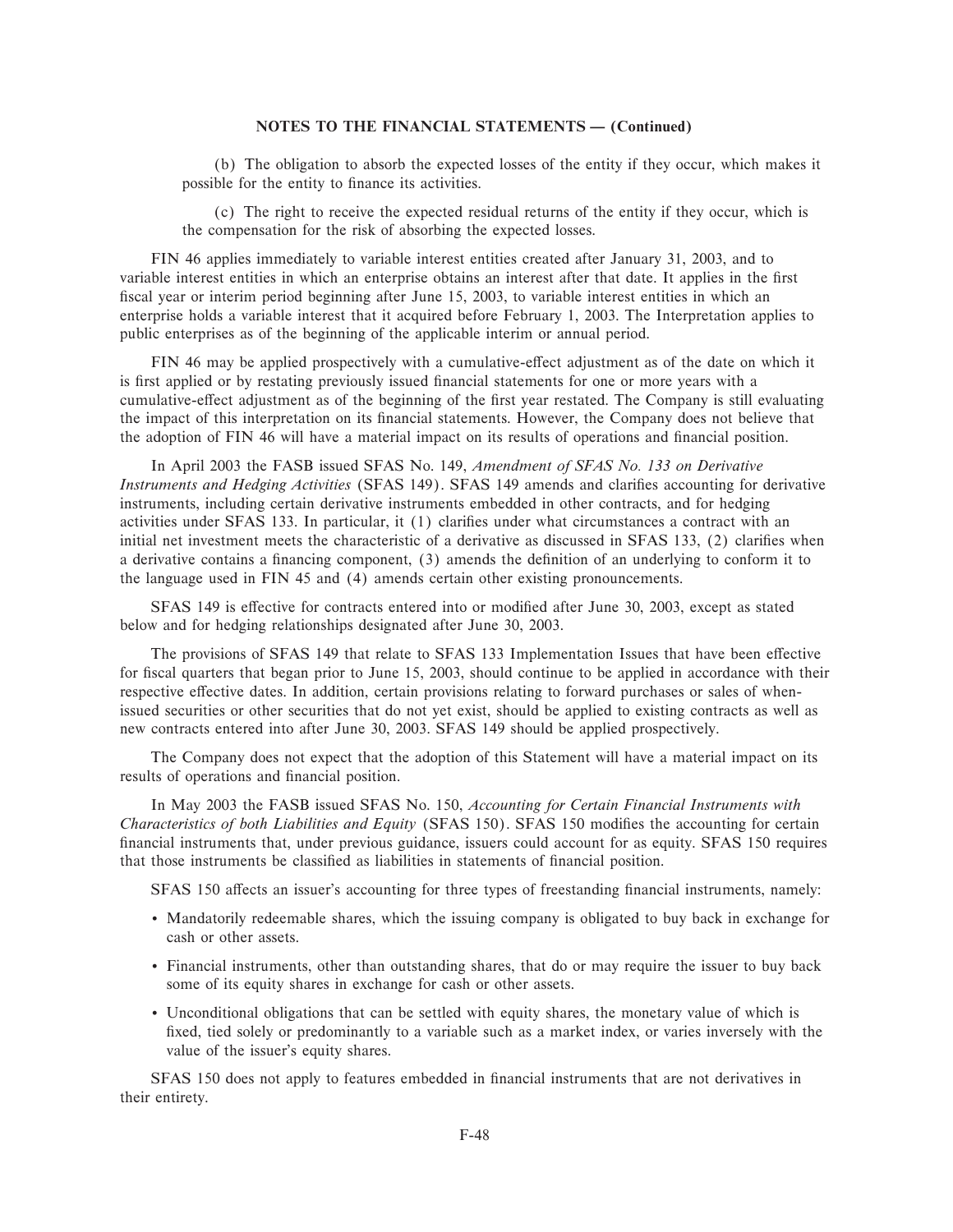In addition to its requirements for the classification and measurement of financial instruments within its scope, SFAS 150 also requires disclosures about alternative ways of settling such instruments and the capital structure of entities, all of whose shares are mandatorily redeemable.

SFAS 150 is effective for financial instruments entered into or modified after May 31, 2003, and otherwise is effective at the beginning of the first interim period beginning after June 15, 2003. The Company is currently evaluating the impact of SFAS 150 on its results of operations and financial position.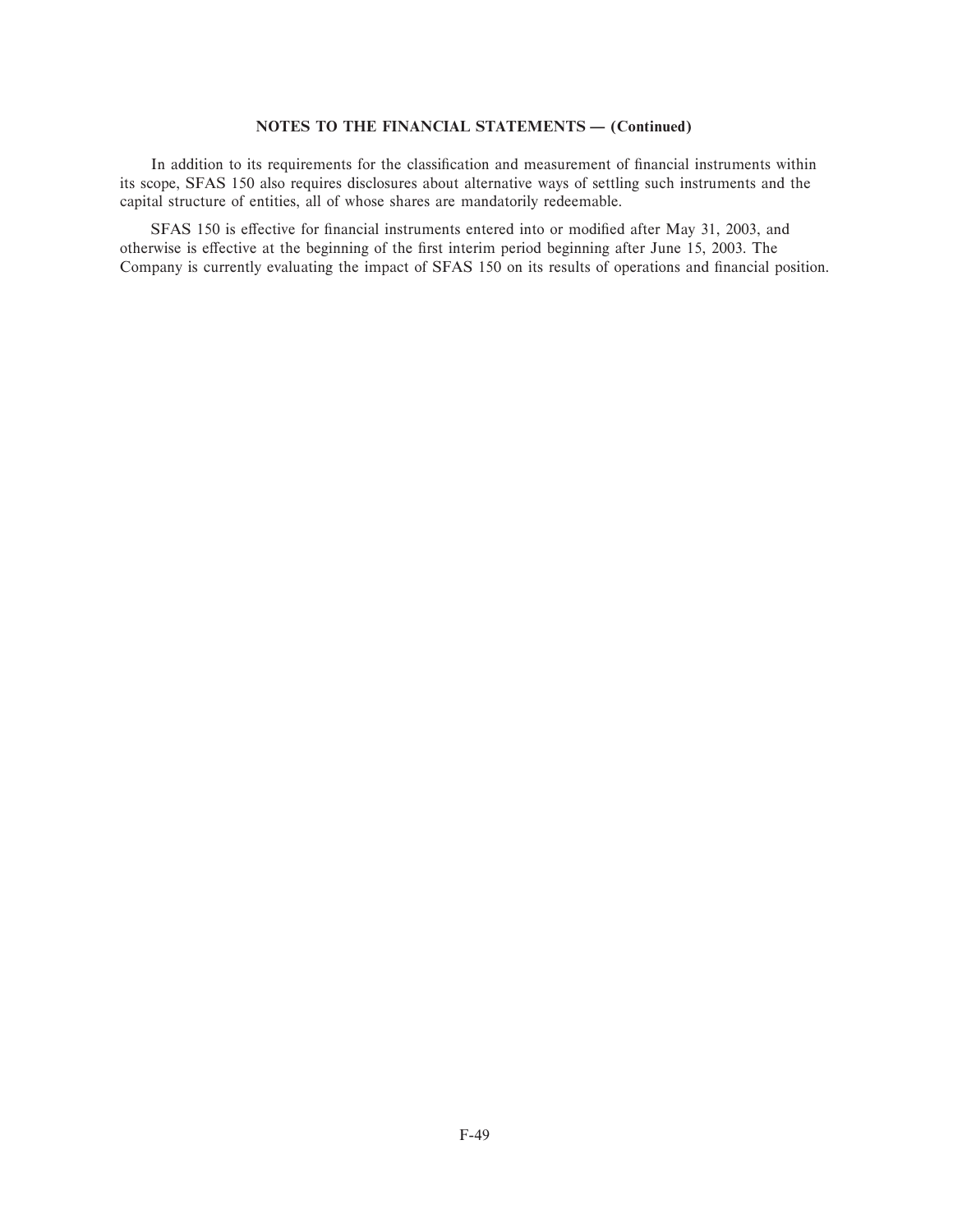# **NET 1 APPLIED TECHNOLOGY HOLDINGS LIMITED**

# **UNAUDITED INTERIM FINANCIAL STATEMENTS As at and For the Six Month Period Ended December 31, 2003**

# **Balance sheets at December 31, 2003 and June 30, 2003**

|                               | <b>Notes</b>   | December 31.<br>2003<br>(Unaudited) | <b>June 30.</b><br>2003<br>(Audited) |
|-------------------------------|----------------|-------------------------------------|--------------------------------------|
|                               |                | (In thousands of Rands)             |                                      |
| <b>ASSETS</b>                 |                |                                     |                                      |
|                               |                | R 95,444                            | R 96,050                             |
|                               |                | 63,241                              | 65,075                               |
|                               | 2              | 8.535                               | 12,043                               |
|                               |                | 23,668                              | 18,932                               |
|                               |                | 637,042                             | 586,478                              |
|                               |                | 5,745                               | 6,437                                |
|                               |                | 138,543                             | 151,492                              |
|                               |                | 492,754                             | 428,549                              |
|                               |                | 732,486                             | 682,528                              |
| <b>EQUITY AND LIABILITIES</b> |                |                                     |                                      |
|                               |                | 561,999                             | 524,120                              |
|                               | $\overline{4}$ | 237                                 | 237                                  |
|                               |                | 134,497                             | 134,497                              |
|                               |                | 427,265                             | 389,386                              |
|                               |                | 170,487                             | 158,408                              |
|                               |                | 108,520                             | 107,474                              |
|                               |                | 61,967                              | 50,934                               |
|                               |                | R 732,486                           | R 682,528                            |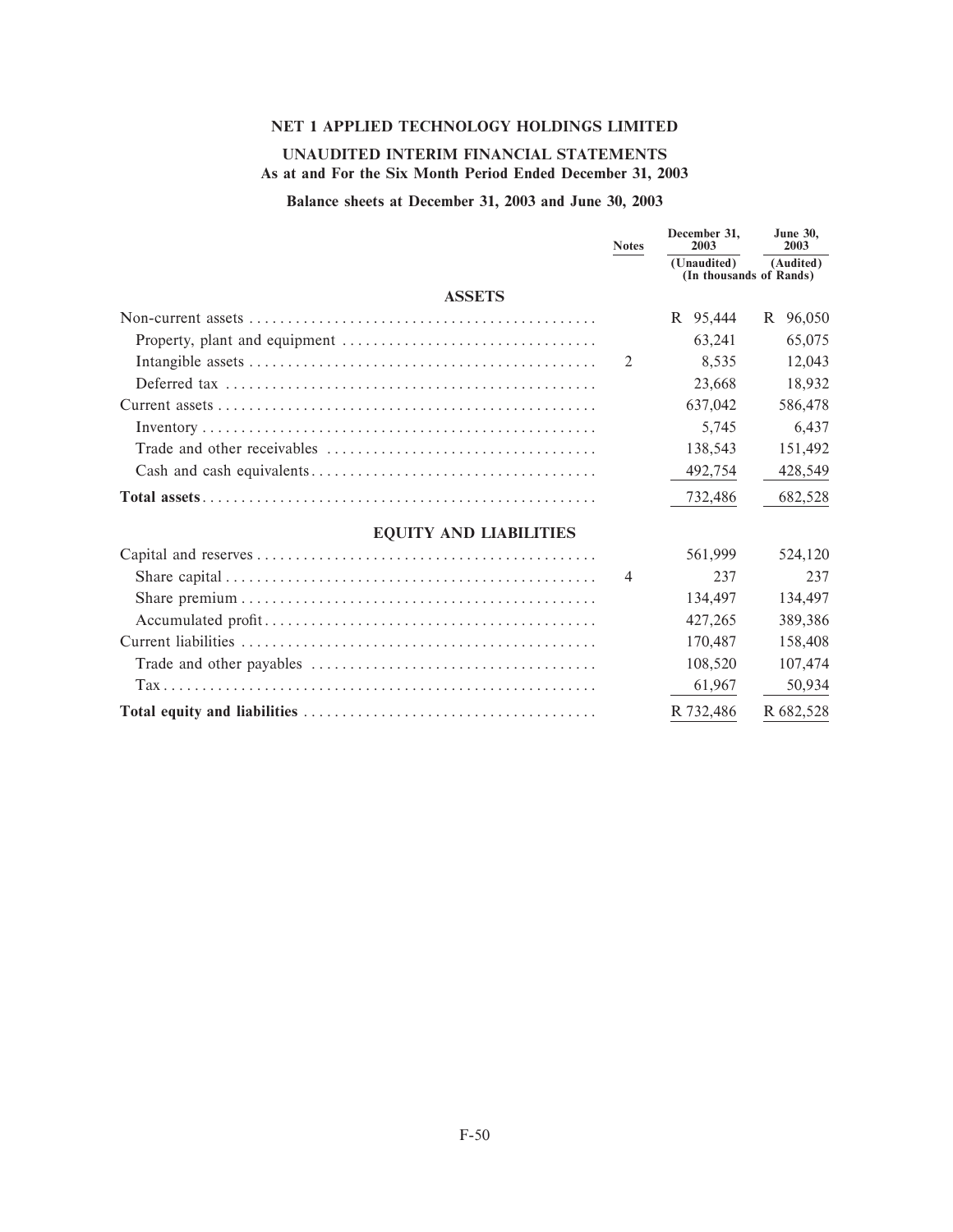# **INCOME STATEMENTS For the Six Month Periods Ended December 31, 2003 and December 31, 2002**

| <b>Notes</b> | <b>Six Months</b><br><b>Ended</b><br>December 31.<br>2003 | <b>Six Months</b><br><b>Ended</b><br>December 31,<br>2002 |
|--------------|-----------------------------------------------------------|-----------------------------------------------------------|
|              | (Unaudited)<br>(In thousands of Rands)                    | (Unaudited)                                               |
|              | R 390,742                                                 | R 310,834                                                 |
|              | 129,363                                                   | 104,064                                                   |
|              | 261,379                                                   | 206,770                                                   |
|              | (159)                                                     | 1,200                                                     |
|              | 156,213                                                   | 133,264                                                   |
|              | 7.053                                                     | 1.345                                                     |
|              | 36,540                                                    | 27,073                                                    |
|              | 112,620                                                   | 104,846                                                   |
|              | 105,007                                                   | 74,706                                                    |
|              | 50,548                                                    | 27,388                                                    |
|              | (39, 388)                                                 | (13,901)                                                  |
|              | 116,167                                                   | 88.193                                                    |
| 3            | 42,740                                                    | 31,349                                                    |
|              | 73.427                                                    | 56,844                                                    |
|              |                                                           | 2,494                                                     |
|              | R 73,427                                                  | R 54.350                                                  |
| 5            | 0.31                                                      | 0.23                                                      |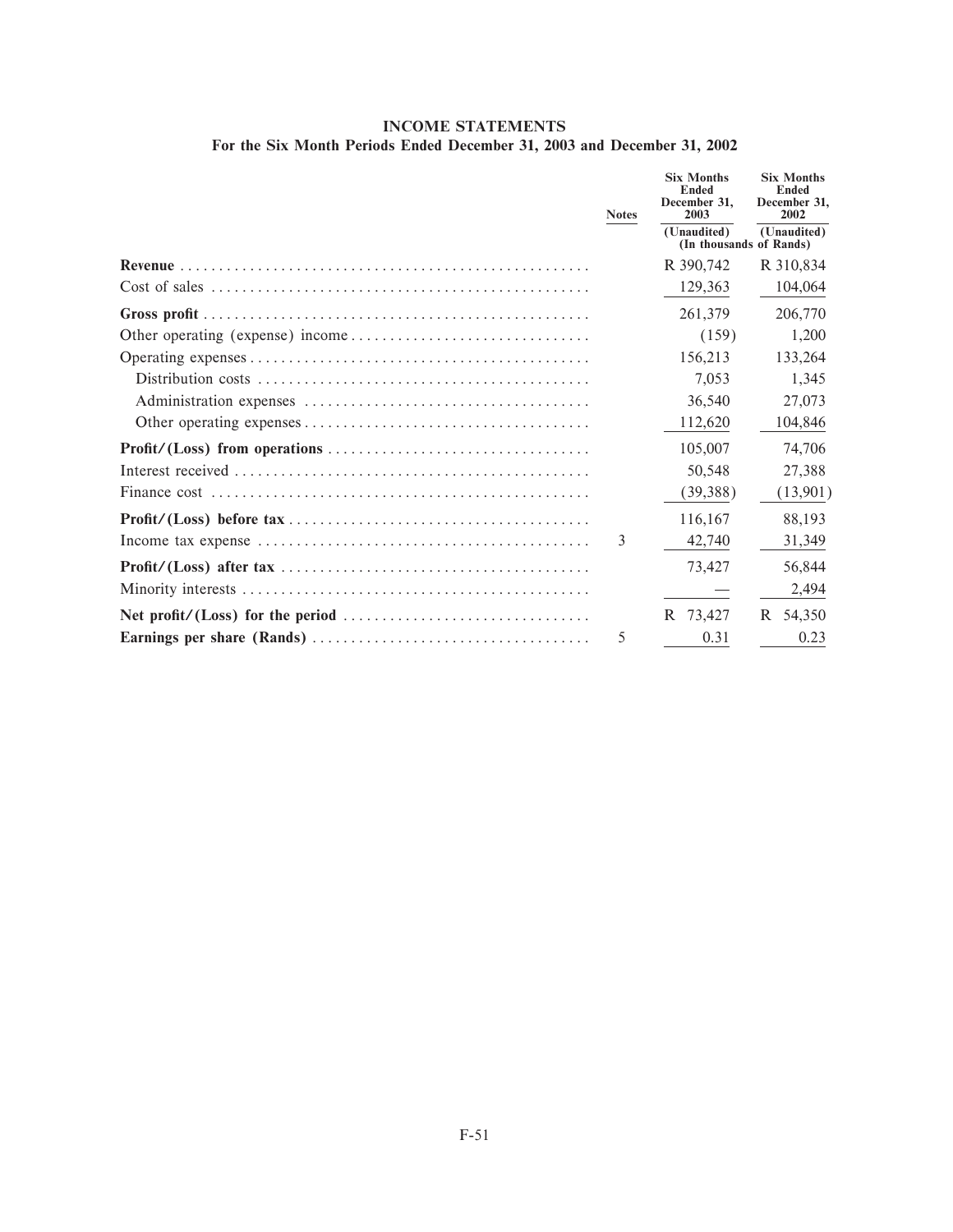# **CASH FLOW STATEMENTS For the Six Month Periods Ended December 31, 2003 and December 31, 2002**

|                                                                                    | <b>Notes</b> | <b>Six Months</b><br><b>Ended</b><br>December 31.<br>2003 | <b>Six Months</b><br><b>Ended</b><br>December 31,<br>2002 |  |
|------------------------------------------------------------------------------------|--------------|-----------------------------------------------------------|-----------------------------------------------------------|--|
|                                                                                    |              | (Unaudited)<br>(In thousands of Rands)                    | (Unaudited)                                               |  |
|                                                                                    |              | 77,874<br>R.                                              | 25,589<br>R.                                              |  |
|                                                                                    |              | 408,894                                                   | 302,359                                                   |  |
|                                                                                    |              | (270, 192)                                                | (236, 562)                                                |  |
| Cash (utilised by)/generated from operations $\dots\dots\dots\dots\dots\dots\dots$ | 8            | 138,702                                                   | 65,797                                                    |  |
|                                                                                    |              | 50,549                                                    | 27,388                                                    |  |
|                                                                                    |              | (39,388)                                                  | (13,901)                                                  |  |
|                                                                                    |              | (36, 442)                                                 | (28,014)                                                  |  |
|                                                                                    |              | (35, 547)                                                 | (25,681)                                                  |  |
|                                                                                    |              | (13,669)                                                  | (32, 779)                                                 |  |
|                                                                                    |              | (13,798)                                                  | (33, 422)                                                 |  |
| Proceeds from disposal of property, plant and equipment                            |              | 129                                                       | 643                                                       |  |
|                                                                                    |              |                                                           | (14)                                                      |  |
|                                                                                    |              |                                                           |                                                           |  |
|                                                                                    |              |                                                           | (14)                                                      |  |
|                                                                                    |              | 64,205                                                    | (7,204)                                                   |  |
| Cash and cash equivalents at beginning of period                                   |              | 428,549                                                   | 321,814                                                   |  |
| Cash and cash equivalents at end of period                                         |              | R 492,754                                                 | R 314,610                                                 |  |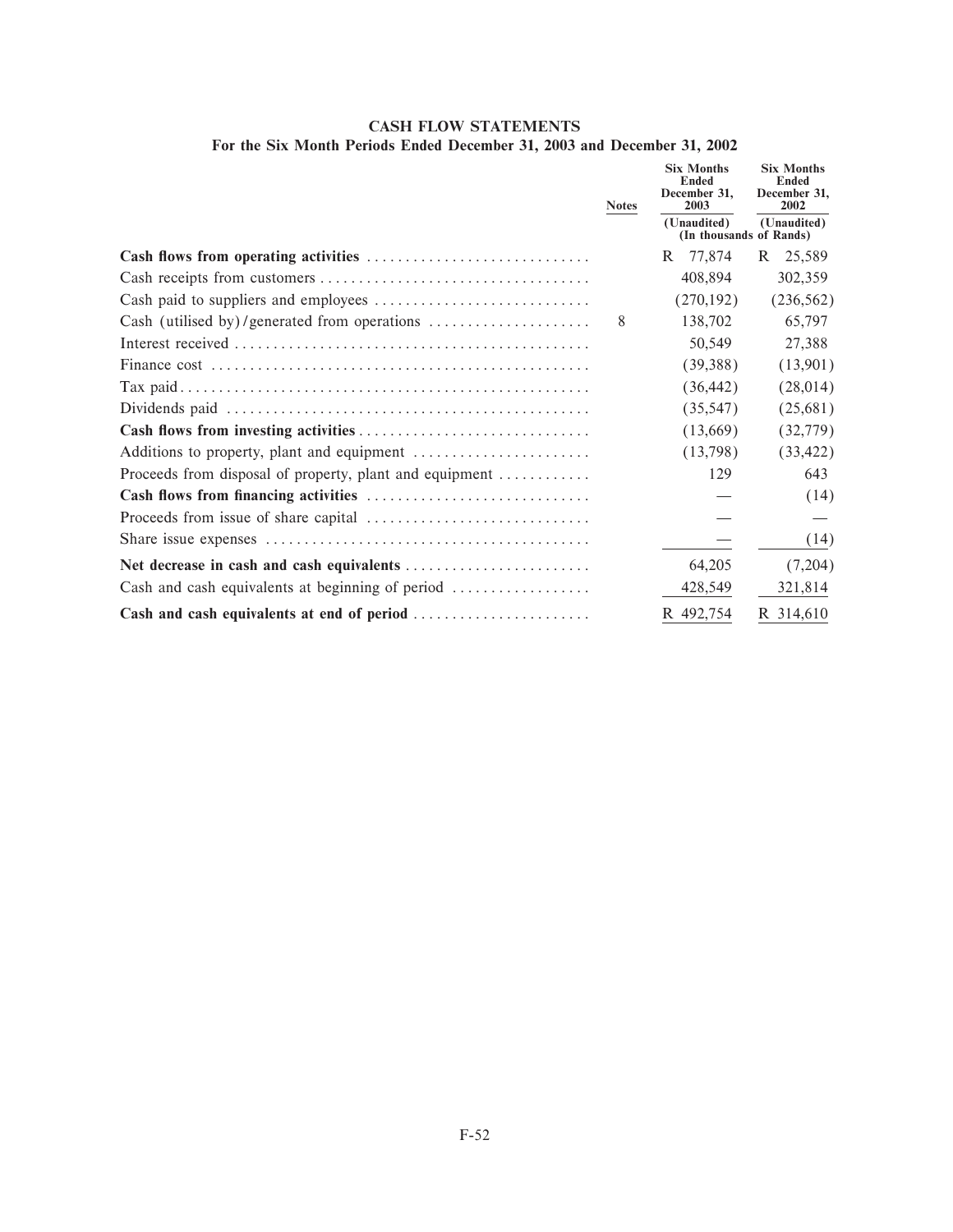# **NOTES TO THE INTERIM FINANCIAL STATEMENTS As at and for the Six Month Period Ended December 31, 2003 (Unaudited) (In thousands of Rands)**

### **1. Basis of Presentation and Significant Accounting Policies**

The accompanying consolidated financial statements (hereinafter referred to as the "Interim Financial Statements'') have been prepared in accordance with South African generally accepted accounting principles ("SA GAAP"). The Interim Financial Statements are unaudited but include all adjustments (consisting of normal recurring adjustments) which the Company's management considers necessary for a fair presentation of the financial position as of such dates and the operating results and cash flows for those periods. Certain information and footnote disclosures normally included in financial statements prepared in accordance with SA GAAP have been condensed or omitted. The results of operations for the six-month period ended December 31, 2003 may not necessarily be indicative of the operating results that may be incurred for the entire fiscal year.

The June 30, 2003 balance sheet was derived from audited financial statements but does not include all disclosures required by SA GAAP. The Company believes that the disclosures are adequate to make the information presented not misleading. These Interim Financial Statements should be read in conjunction with the Company's audited consolidated balance sheets as of June 30, 2003, 2002 and 2001, and the related audited consolidated statements of operations, cash Öows and changes in stockholders' equity for each of the three years in the period ended June 30, 2003.

|                                                                        | December 31,<br>2003 | <b>June 30,</b><br>2003 |
|------------------------------------------------------------------------|----------------------|-------------------------|
| <b>Intangible Assets</b><br>2.                                         |                      |                         |
| Cost                                                                   |                      |                         |
|                                                                        | R 15,076             | R 15,076                |
|                                                                        |                      |                         |
|                                                                        | 23,093               | 23,093                  |
|                                                                        | 38,169               | 38,169                  |
| Accumulated amortization                                               |                      |                         |
|                                                                        | 15,076               | 15,076                  |
|                                                                        |                      |                         |
|                                                                        | 14,558               | 11,050                  |
|                                                                        | 29,634               | 26,126                  |
| Carrying amount                                                        |                      |                         |
|                                                                        |                      |                         |
|                                                                        |                      |                         |
|                                                                        | 8,535                | 12,043                  |
|                                                                        | R 8,535              | R 12,043                |
| The carrying amount of intangible assets can be reconciled as follows: |                      |                         |
|                                                                        | R 12,043             | R 18,284                |
| Acquisition of minority interests/subsidiaries                         |                      | 5,062                   |
|                                                                        |                      | (1,630)                 |
|                                                                        | (3,508)              | (9,673)                 |
|                                                                        | R 8,535              | R 12,043                |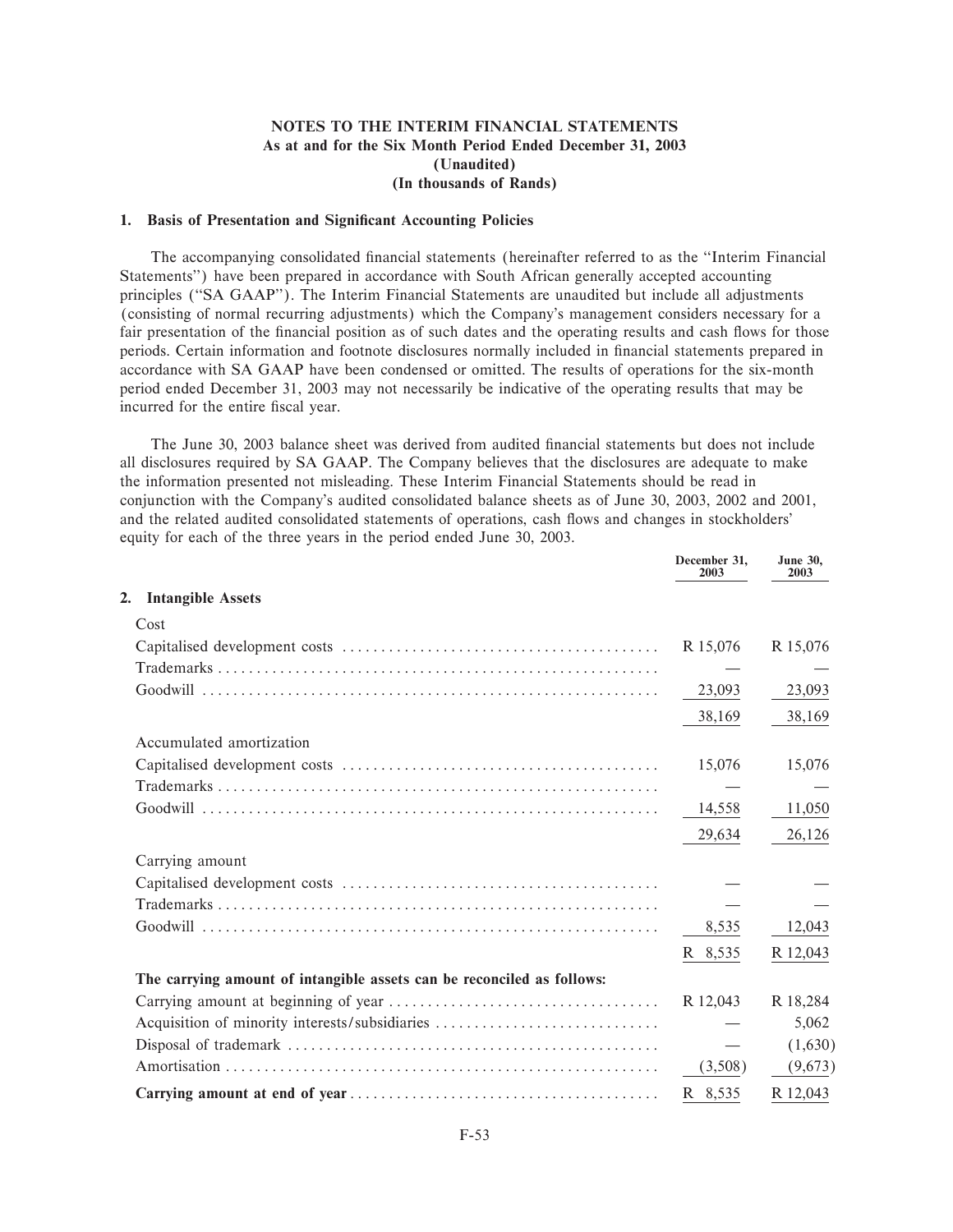|                                                                              | <b>Six Months</b><br><b>Ended</b><br>December 31,<br>2003 | <b>Six Months</b><br><b>Ended</b><br>December 31,<br>2002 |                         |
|------------------------------------------------------------------------------|-----------------------------------------------------------|-----------------------------------------------------------|-------------------------|
| 3.<br><b>Income Tax Expense</b>                                              |                                                           |                                                           |                         |
| South African normal tax                                                     |                                                           |                                                           |                         |
|                                                                              | R 43,033                                                  | R 22,837                                                  |                         |
|                                                                              | (4,736)                                                   |                                                           | 5,302                   |
|                                                                              | 4,443                                                     |                                                           | 3,210                   |
|                                                                              | R 42,740                                                  | R 31,349                                                  |                         |
|                                                                              | $\%$                                                      | $\%$                                                      |                         |
| Reconciliation of rate of tax:                                               |                                                           |                                                           |                         |
|                                                                              | 30.0                                                      |                                                           | 30.0                    |
|                                                                              | 3.0                                                       |                                                           | 1.9                     |
|                                                                              | 3.8                                                       |                                                           | 3.6                     |
|                                                                              |                                                           |                                                           |                         |
|                                                                              | 36.8                                                      |                                                           | 35.5                    |
| Gross estimated tax losses of certain subsidiaries available for utilisation |                                                           |                                                           |                         |
|                                                                              | R 61,814                                                  | R 45,519                                                  |                         |
|                                                                              | (44,107)                                                  |                                                           | (34,297)                |
|                                                                              | R 17,707                                                  | R 11,222                                                  |                         |
|                                                                              | December 31,<br>2003                                      |                                                           | <b>June 30,</b><br>2003 |
| <b>Share Capital</b><br>4.                                                   |                                                           |                                                           |                         |
| Authorised:                                                                  |                                                           |                                                           |                         |
| 500,000,000 ordinary shares of 0.1 cent each                                 | R 500                                                     | R                                                         | 500                     |
| 500,000,000 "N" ordinary shares of 0,001 cent each                           | 5                                                         |                                                           | 5                       |
| Issued:                                                                      |                                                           |                                                           |                         |
| 236,977,187 (2002: 233,463,846) ordinary shares of 0,1 cent each             | R 237                                                     | R                                                         | 237                     |
| <b>Share options</b>                                                         |                                                           |                                                           |                         |
|                                                                              |                                                           |                                                           | 3,550                   |
|                                                                              |                                                           |                                                           | (37)                    |
|                                                                              |                                                           |                                                           | (3,513)                 |
|                                                                              |                                                           |                                                           |                         |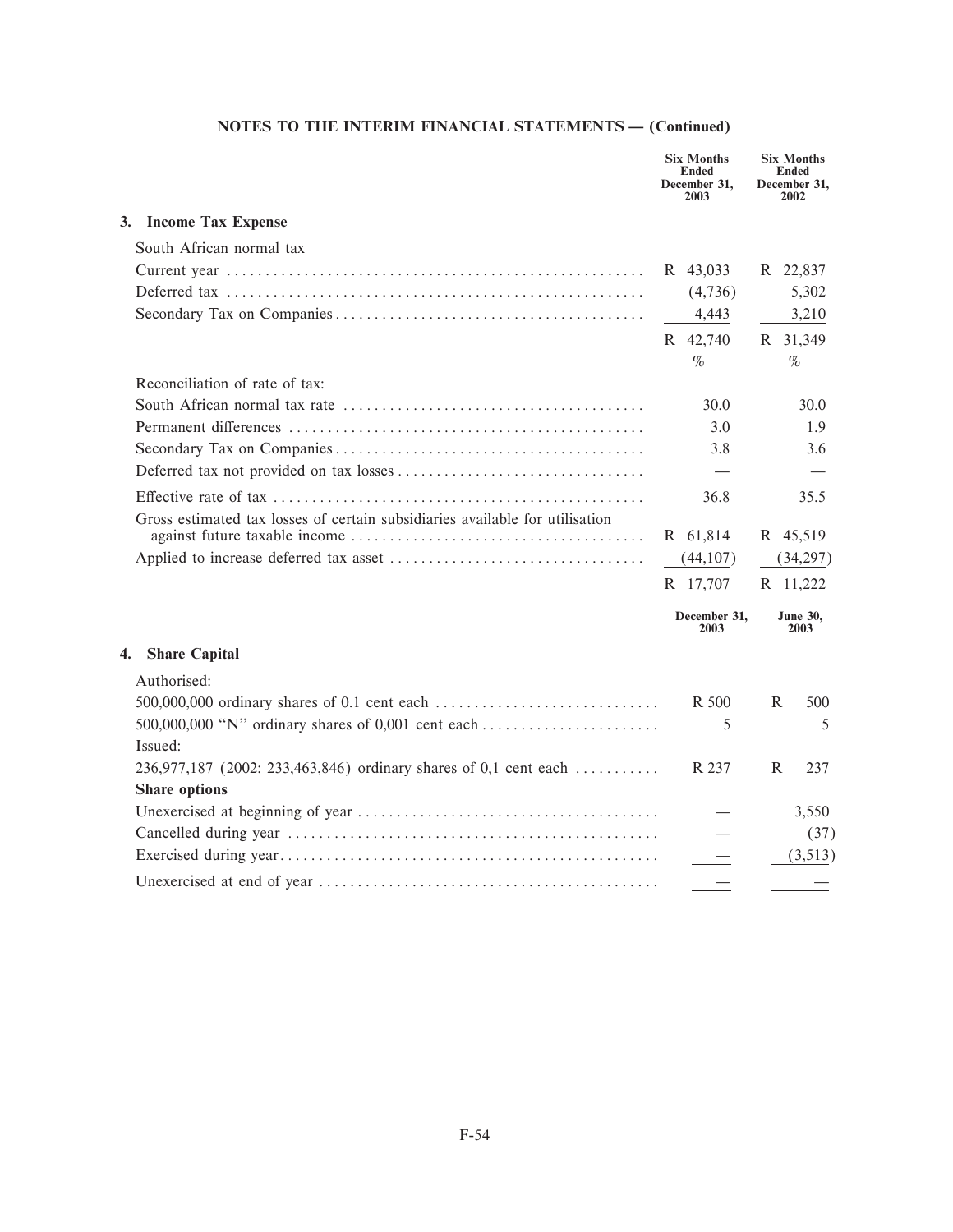|                                                                                                                                                                                               | <b>Six Months</b><br>Ended<br>December 31,<br>2003 | <b>Six Months</b><br>Ended<br>December 31,<br>2002 |
|-----------------------------------------------------------------------------------------------------------------------------------------------------------------------------------------------|----------------------------------------------------|----------------------------------------------------|
| 5. Earnings Per Share                                                                                                                                                                         |                                                    |                                                    |
| 13.1 Number of shares in issue at end of year $(000)$                                                                                                                                         | 236,977                                            | 233,464                                            |
|                                                                                                                                                                                               | 0.31                                               | 0.23                                               |
| The calculation of earnings per share is based on consolidated net profit<br>attributable to ordinary shareholders of R 36,316 (2002: R 30,295) and<br>the weighted average number of shares. |                                                    |                                                    |
| Weighted average number of issued shares $(000)$                                                                                                                                              | 236,977                                            | 230,001                                            |
| Aplited has no other equity instruments outstanding at the balance sheet date.                                                                                                                |                                                    |                                                    |

# 6. Operating Lease Commitments

| Due                                                                                                                  | Within | Within<br>1 Year 2-5 Years 5 Years | After     | Total  |
|----------------------------------------------------------------------------------------------------------------------|--------|------------------------------------|-----------|--------|
| The Group leases certain premises under operating leases. The minimum future commitments for leased<br>premises are: |        |                                    |           |        |
|                                                                                                                      |        | R 7.967 R 5.586 R 81 R 13.634      |           |        |
|                                                                                                                      | 8.062  |                                    | $3.351 -$ | 11.613 |

# 7. Capital Commitments

|                                                                                                                                           | December 31.<br>2003                                      | <b>June 30.</b><br>2003                                   |
|-------------------------------------------------------------------------------------------------------------------------------------------|-----------------------------------------------------------|-----------------------------------------------------------|
| The Group's outstanding capital commitments at the year-end, which have been<br>approved by the directors and contracted for amounted to: | R 2,040                                                   | R 4,233                                                   |
|                                                                                                                                           | <b>Six Months</b><br><b>Ended</b><br>December 31.<br>2003 | <b>Six Months</b><br><b>Ended</b><br>December 31,<br>2002 |
| Cash Generated from/(Utilised by) Operations<br>8.                                                                                        |                                                           |                                                           |
|                                                                                                                                           | R 105,007                                                 | R<br>74,709                                               |
|                                                                                                                                           | 19,013                                                    | 12,033                                                    |
| Unpaid on disposal of joint venture $\dots \dots \dots \dots \dots \dots \dots \dots \dots \dots \dots$                                   |                                                           |                                                           |
|                                                                                                                                           |                                                           |                                                           |
| Profit on disposal of property, plant and equipment                                                                                       | (3)                                                       | (875)                                                     |
|                                                                                                                                           |                                                           |                                                           |
| $Profit / (Loss)$ from operations before working capital changes                                                                          | 124,017                                                   | 85,867                                                    |
|                                                                                                                                           | 14,685                                                    | (20,070)                                                  |
|                                                                                                                                           | 691                                                       | 2,650                                                     |
|                                                                                                                                           | 12,948                                                    | (13,105)                                                  |
|                                                                                                                                           | 1,046                                                     | (9,615)                                                   |
|                                                                                                                                           | R 138,702                                                 | R 65,797                                                  |

# 9. Related Party Transactions

Light & Livingstone Financial Services CC, in which Mr. J C Livingstone (a non-executive director) is a member, performs the Company Secretarial function for the Group.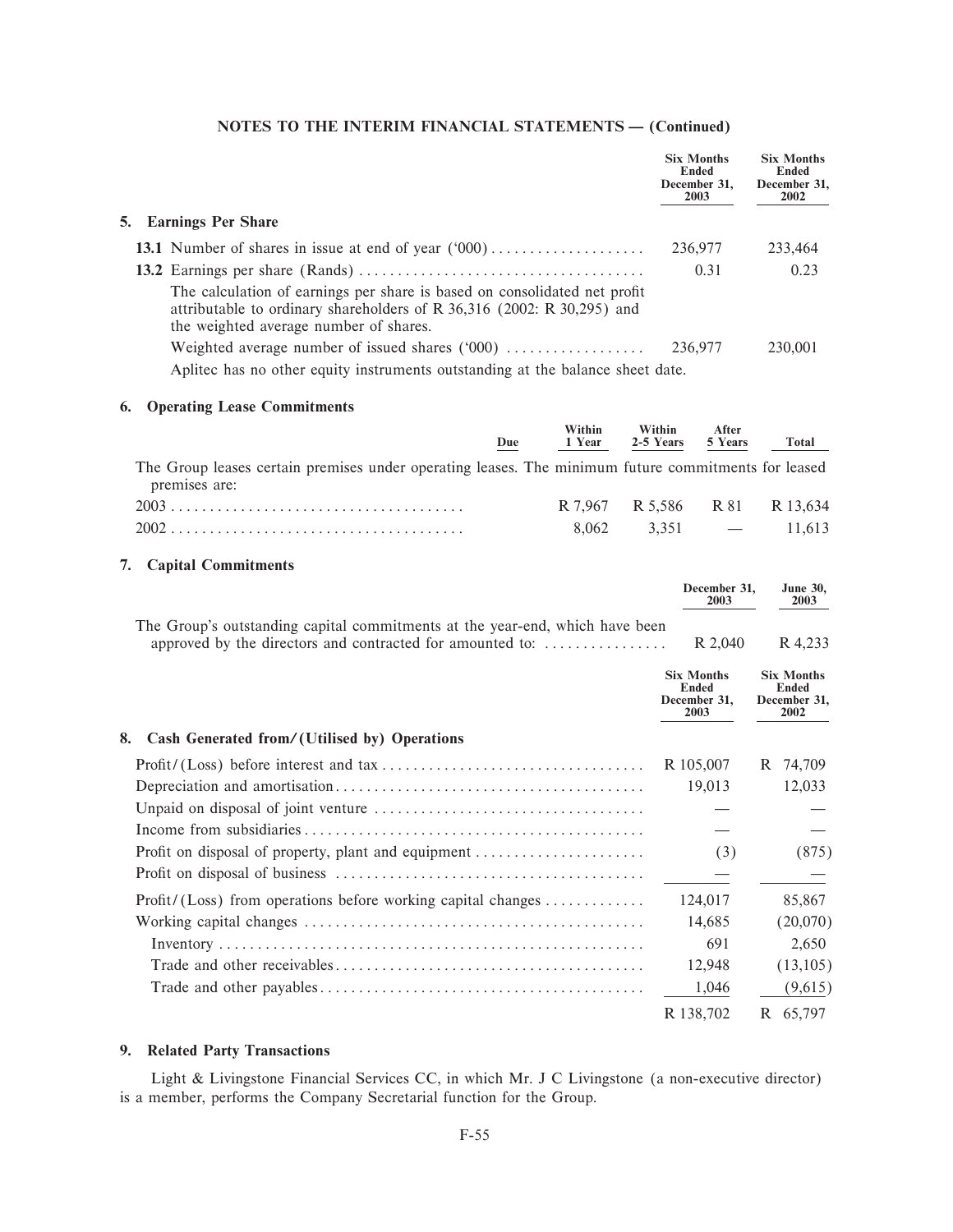# 10. US GAAP Information

# Reconciliation of Net Income, Shareholders' Equity and Cash Flows from SA GAAP to US GAAP

The interim financial statements have been prepared in accordance with South African Generally Accepted Accounting Principles (SA GAAP), which differs in certain respects from Generally Accepted Accounting Principles in the United States (US GAAP). The effect of applying US GAAP principles to net profit and shareholders' equity is set out below:

|                                                                                                                                                  |              |             | <b>Six Months Ended</b><br>December 31, |  |
|--------------------------------------------------------------------------------------------------------------------------------------------------|--------------|-------------|-----------------------------------------|--|
|                                                                                                                                                  | <b>Notes</b> | 2002        | 2003                                    |  |
|                                                                                                                                                  |              | (Unaudited) | (Unaudited)                             |  |
| Net profit as reported in accordance with SA GAAP                                                                                                |              | R 54,350    | R 73,427                                |  |
| Items increasing/ (decreasing) net profit:                                                                                                       |              |             |                                         |  |
| Goodwill — non-amortization                                                                                                                      | (b)          | 10          | 1,226                                   |  |
| Intangible assets — purchase price adjustment                                                                                                    | (c)          | (315)       | (315)                                   |  |
|                                                                                                                                                  | (f)          | (7,868)     | 1,707                                   |  |
| Goodwill — acquisition of Net 1 Investment Holdings                                                                                              | (g)          | (724)       | (724)                                   |  |
| Deferred taxes — acquisition of Net 1 Investment Holdings                                                                                        |              |             |                                         |  |
|                                                                                                                                                  | (g)          | 724         | 724                                     |  |
|                                                                                                                                                  | (h)          | 1,367       |                                         |  |
|                                                                                                                                                  | (i)          | 3,829       | 13,500                                  |  |
|                                                                                                                                                  | (i)          | (1,889)     |                                         |  |
|                                                                                                                                                  | (1)          | 1,630       |                                         |  |
|                                                                                                                                                  | (m)          | (4,087)     | (6, 287)                                |  |
| Income tax — effect of US GAAP adjustments                                                                                                       | (n)          | (2,460)     | (4,981)                                 |  |
| Net profit in accordance with US GAAP from continuing                                                                                            |              |             |                                         |  |
|                                                                                                                                                  |              | 44,567      | 78,277                                  |  |
|                                                                                                                                                  | (e)          | 7,764       |                                         |  |
| Change in accounting policy upon adoption of SFAS 142                                                                                            | (e)          | 2,879       |                                         |  |
| Net profit in accordance with US GAAP after extraordinary<br>item and cumulative effect of change in accounting principle                        |              | R 55,210    | R 78,277                                |  |
| Earnings per share before extraordinary item and cumulative<br>effect of a change in accounting principle computed in<br>accordance with US GAAP |              | 0.19        | 0.33                                    |  |
| Earnings per share after extraordinary item and cumulative<br>effect of a change in accounting principle computed in<br>accordance with US GAAP  |              | 0.24        | 0.33                                    |  |
|                                                                                                                                                  |              |             |                                         |  |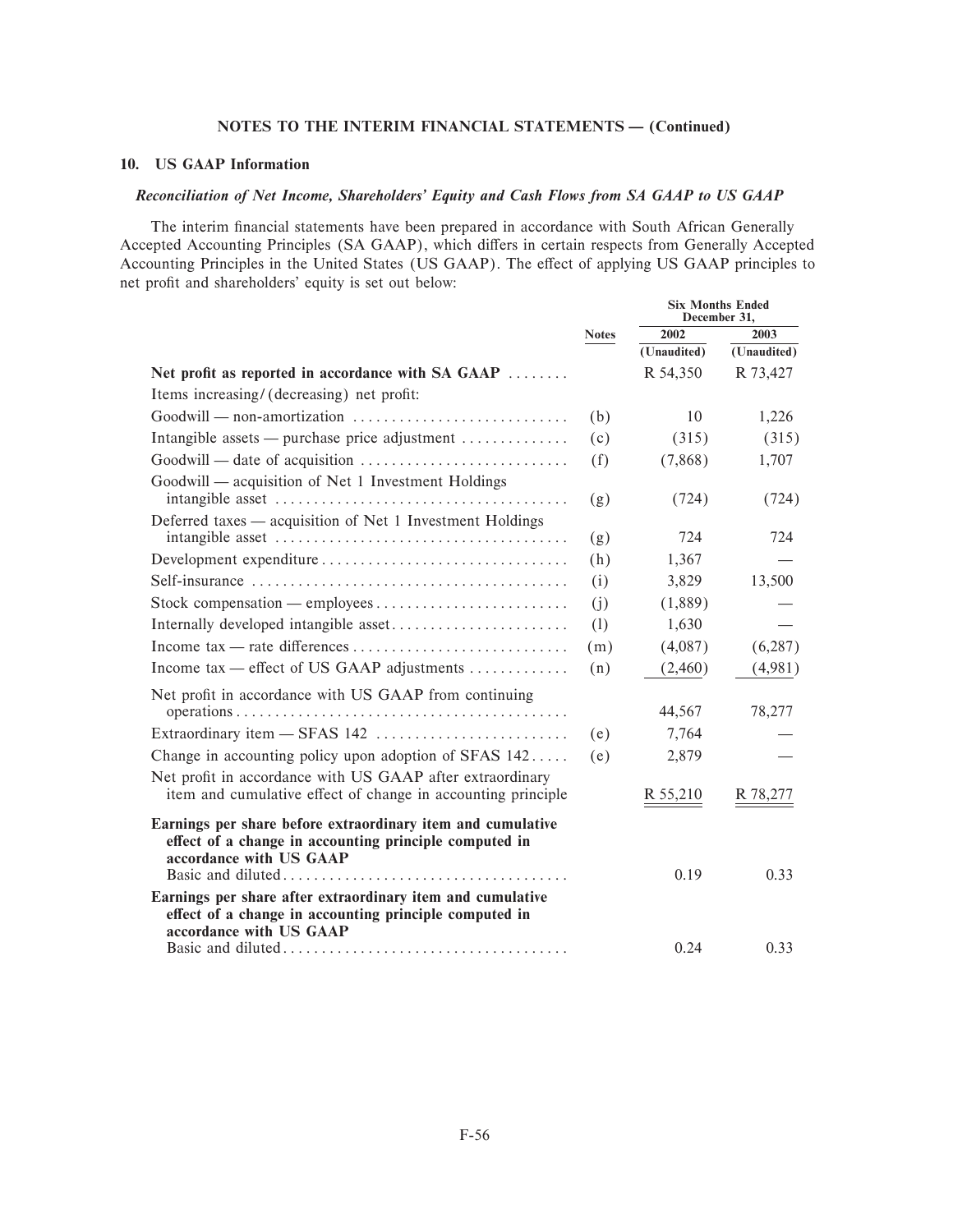|                                                                   |              | <b>June 30,</b><br>2003 | December 31,<br>2003 |
|-------------------------------------------------------------------|--------------|-------------------------|----------------------|
|                                                                   | <b>Notes</b> | (Audited)               | (Unaudited)          |
| Shareholders' equity as reported in accordance with SA            |              |                         |                      |
|                                                                   |              | R 524,120               | R 561,999            |
| Items increasing/ (decreasing) shareholders' equity:              |              |                         |                      |
|                                                                   | (a)          | 82,064                  | 82,064               |
| Goodwill — non-amortization                                       | (b)          | 5,660                   | 6,885                |
| Goodwill — purchase price adjustment                              | (c)          | (9,789)                 | (9,789)              |
| Intangible asset — purchase price adjustment                      | (c)          | 4,409                   | 4,094                |
| $Good will$ — purchase price adjustment — compensation $\dots$    | (d)          | (7,351)                 | (7,351)              |
| Goodwill — treatment of negative goodwill                         | (e)          | 464                     | 464                  |
|                                                                   | (f)          | (17,087)                | (15,380)             |
|                                                                   | (i)          | 4,550                   | 4,550                |
| Goodwill - acquisition of Net 1 Investment Holdings               |              |                         |                      |
|                                                                   | (g)          | 10,133                  | 9,409                |
| Deferred taxes — impact of acquisition of Net 1 Investment        |              |                         |                      |
|                                                                   | (g)          | (10, 133)               | (9,409)              |
|                                                                   | (i)          | 15,484                  | 28,984               |
|                                                                   | (k)          | (125)                   | (125)                |
|                                                                   | (m)          | (45,508)                | (51,793)             |
| Income tax — effect of US GAAP adjustments $\dots\dots\dots\dots$ | (n)          | (5,327)                 | (10,308)             |
| Change in accounting policy on adoption of SFAS 142               | (e)          | 2,879                   | 2,879                |
|                                                                   |              | (35, 547)               |                      |
|                                                                   |              | 7,764                   | 7,764                |
| Shareholders' equity in accordance with US GAAP                   |              | R 526,660               | R 604,937            |

The cash flow statement is presented in accordance with SA GAAP, which in this respect is the same as IAS No 7, Cash flow statements and consequently the SEC does not require a reconciliation to US GAAP to be presented.

A discussion of the material variations in the accounting principles, practices, and methods used in preparing the audited consolidated financial statements in accordance with SA GAAP from the principles, practices, and methods generally accepted in the United States is provided in Note 23 to the Company's audited financial statements for the three years ended June 30, 2003. There are no new significant variations between SA GAAP and US GAAP accounting principles, practices, and methods used in preparing the unaudited consolidated interim financial statements.

# **Additional Disclosures Required by US GAAP**

# (a) Goodwill and Intangible Assets

On July 1, 2002 the Company adopted SFAS 142 for US GAAP purposes, which requires that goodwill and certain intangible assets with indefinite useful lives, including those recorded in past business combinations, no longer be amortized, but instead be tested for impairment at least annually. The standard also requires the completion of a transitional impairment test with any resulting impairment identified treated as a cumulative effect of a change in accounting principle.

Prior to SFAS 142, the Company assessed goodwill for impairment based on the guidance in Accounting Principles Board Opinion No. 17, Intangible Assets and SFAS No. 121, Accounting for the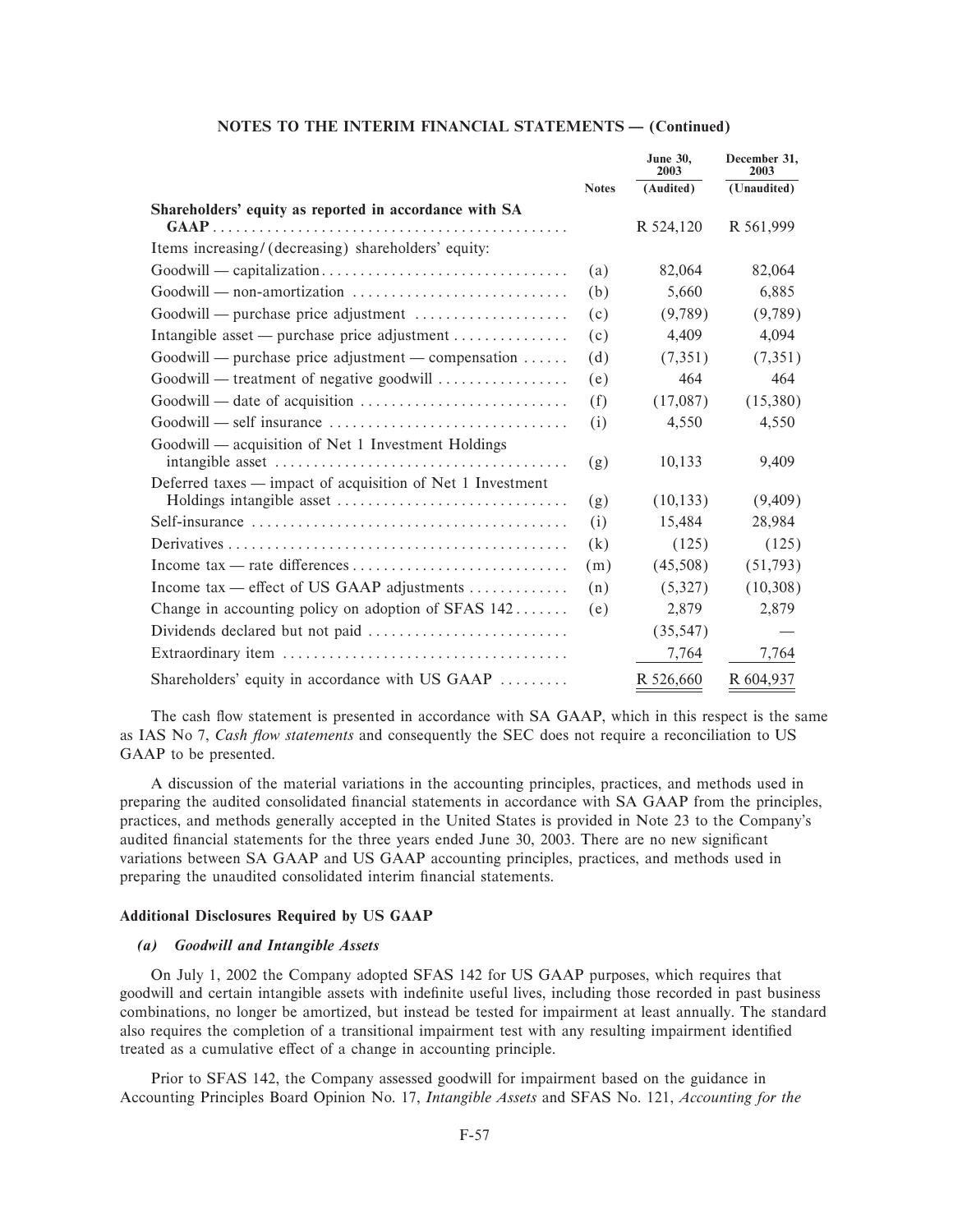*Impairment of Long-Lived Assets and for Long-Lived Assets to Be Disposed Of* and had to evaluate the periods of amortization continually to determine whether later events and circumstances warranted revised estimates of useful lives; impairment had to be recognized when the carrying amount exceeded the fair market value of the asset.

In connection with the adoption of SFAS 142, the Company completed a transitional impairment test of its goodwill. Fair value was determined based on discounted cash Öows using reasonable assumptions that are consistent with internal forecasts. As a result, the Company determined that goodwill was not impaired and that no adjustment was required.

Summarized below is the carrying value and accumulated amortization of the intangible asset that will continue to be amortized under SFAS 142, as well as the carrying amount of goodwill, which will no longer be amortized.

|                                                | June 30, 2003                  |                             |                              |                                | December 31, 2003           |                              |
|------------------------------------------------|--------------------------------|-----------------------------|------------------------------|--------------------------------|-----------------------------|------------------------------|
|                                                | <b>Gross Carrying</b><br>Value | Accumulated<br>Amortization | <b>Net Carrying</b><br>Value | <b>Gross Carrying</b><br>Value | Accumulated<br>Amortization | <b>Net Carrying</b><br>Value |
| Goodwill<br>Finite-lived<br>intangible assets: | R 90.276                       | R(30,172)                   | R 60,104                     | R 90,276                       | R(30,172)                   | R 60.104                     |
| $FTS$ patent $\ldots$ .                        | R 38,316                       | R(11,494)                   | R 26.822                     | R 38,316                       | R(13,410)                   | R 24,906                     |

Aggregate amortization expense for the six month period ended December 31, 2003 was approximately R 1.9 million. The Company estimates amortization expense to be R 3.8 million each year for the next five years. Actual amortization expense to be reported in future periods could differ from these estimates as a result of new intangible asset acquisitions, changes in useful lives and other relevant factors.

#### *(b) Comprehensive Income*

For each of the three month periods ended December 31, 2002 and December 31, 2003, the Company's total comprehensive income was equal to net income as reported under US GAAP.

# *(c) Summarized Income Statements and Balance Sheets*

| <b>Balance sheets</b> | <b>June 30.</b><br>2003 | December 31,<br>2003 |
|-----------------------|-------------------------|----------------------|
|                       | 596,768                 | 647.332              |
|                       | 60.104                  | 60.104               |
|                       | 26,822                  | 24,906               |
|                       | 83,779                  | 89,012               |
|                       | 767,473                 | 821,354              |
|                       | 153.435                 | 146,103              |
|                       | 61.697                  | 70,314               |
|                       | 552.341                 | 604,937              |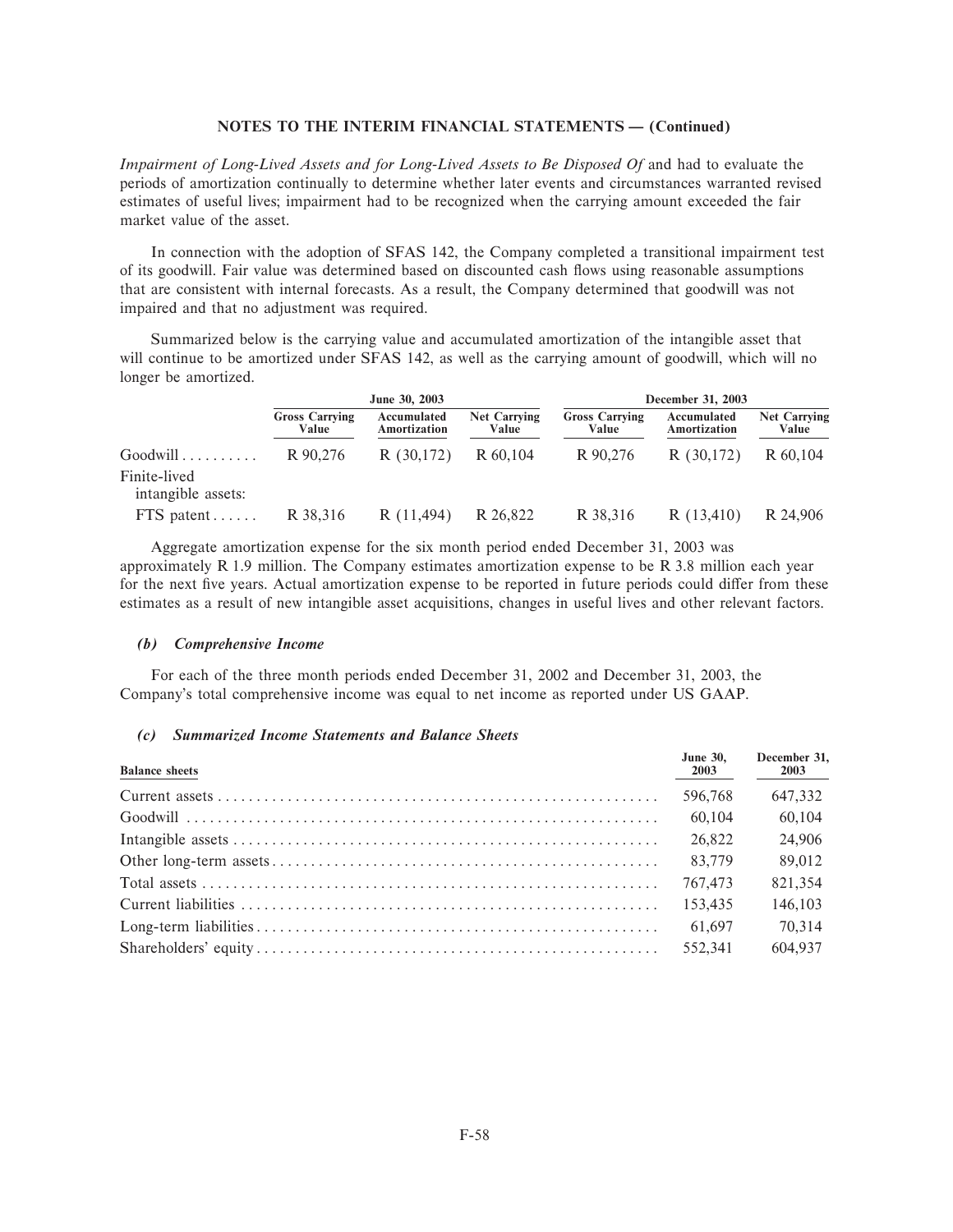|                          |            | <b>Six Month Period Ended</b><br>December 31 |  |
|--------------------------|------------|----------------------------------------------|--|
| <b>Income statements</b> | 2002       | 2003                                         |  |
|                          | 301.574    | 390,742                                      |  |
|                          | (104, 064) | (129, 363)                                   |  |
|                          | 1,200      | (159)                                        |  |
|                          | (127,964)  | (140, 819)                                   |  |
|                          | 13.487     | 11,160                                       |  |
|                          | 84.233     | 131.561                                      |  |
|                          | (37,172)   | (53, 284)                                    |  |
|                          | 47.061     | 78,277                                       |  |
|                          | (2, 494)   |                                              |  |
|                          | 44.567     | 78,277                                       |  |
|                          | 7,764      |                                              |  |
|                          | 2.879      |                                              |  |
|                          | 55.210     | 78.277                                       |  |

# (d) Operating Segments

The Company discloses segment information in accordance with SFAS No. 131, Disclosure About Segments of an Enterprise and Related Information (SFAS 131), which requires companies to report selected segment information on a quarterly basis and to report certain entity-wide disclosures about products and services, major customers, and the material countries in which the entity holds assets and reports revenues.

The Company has three reportable segments which each operate exclusively within South Africa: Transaction-based activities, Financial services and Technology sales and outsourcing. The Company's reportable segments are strategic divisions that offer different products and services and are managed separately as each division requires different resources and marketing strategies.

The Transaction-based activities segment provides a state pension and welfare benefit distribution service to provincial governments in South Africa. Fee income is earned based on the number of beneficiaries included in the government payfile. This segment has individually significant customers that each provide more than 10 per cent of the total revenue of the Company. For the year ended June 30, 2003, there were two such customers, providing 35 per cent and 20 per cent of total revenue (2002: three customers providing 30, 18 and 13 per cent of total revenue; 2001: three customers providing 16, 14 and 12 per cent of total revenue).

The Financial services segment derives revenue from short-term personal lending activities. Interest income is recognized in the income statement as it falls due, using the interest method by reference to the constant interest rate stated in each loan agreement

The Technology sales and outsourcing segment markets, sells and implements the Universal Electronic Payment System. The segment undertakes smart card system implementation projects, delivering hardware and software in the form of customized systems. Revenue for such arrangements is recognized under the completed contract method, no income and profit being recognized until the contract is completed.

Corporate/eliminations include the Company's head office cost centers in addition to the elimination of inter-segment transactions.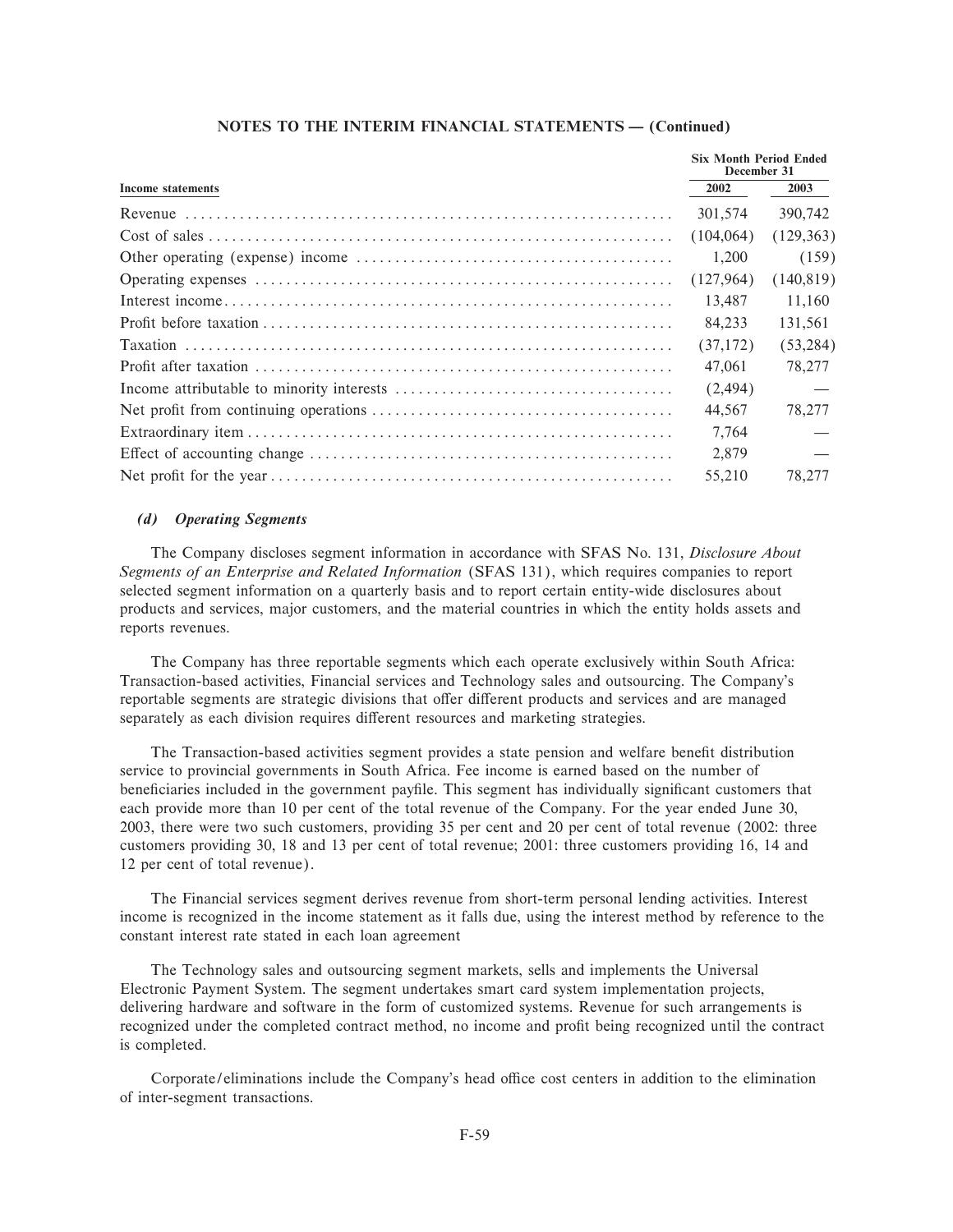The accounting policies of the segments are consistent with those described in the summary of significant accounting policies in Note 1 to the Company's audited financial statements and any intersegment sales or transfers are eliminated.

The Company evaluates segment performance based on net income after tax. The following tables summarize segment information:

|                                                          | December 31, 2003                                          |                                              |                                                 |                                            |                |
|----------------------------------------------------------|------------------------------------------------------------|----------------------------------------------|-------------------------------------------------|--------------------------------------------|----------------|
|                                                          | <b>Transaction-</b><br>based<br><b>Activities</b><br>R'000 | <b>Financial</b><br><b>Services</b><br>R'000 | Technology<br>Sales and<br>Outsourcing<br>R'000 | Corporate/<br><b>Eliminations</b><br>R'000 | Total<br>R'000 |
| Revenues from external customers                         | 320,292                                                    | 56.666                                       | 21,078                                          | (7,294)                                    | 390,742        |
| Interest revenue                                         | 39.156                                                     | 1.939                                        | 4.446                                           | 5.007                                      | 50,548         |
| Interest expense                                         | 37,207                                                     | 411                                          |                                                 | 1.770                                      | 39,388         |
| Depreciation and amortization                            | 14,603                                                     | 1,522                                        | $\overline{4}$                                  | 2.884                                      | 19,013         |
| Income tax expense $\dots\dots\dots\dots\dots\dots\dots$ | 29.987                                                     | 7.548                                        | 2,358                                           | 2.847                                      | 42,740         |
| Net profit after tax                                     | 66,929                                                     | 18.162                                       | 5.502                                           | (17,166)                                   | 73,427         |
| Segment assets                                           | 516.242                                                    | 127,077                                      | 85,794                                          | 3.373                                      | 732,486        |
| Expenditures for long-lived assets $\dots\dots\dots$     | 9,854                                                      | 496                                          | $\overline{4}$                                  | 3,443                                      | 13,797         |
|                                                          | December 31, 2002                                          |                                              |                                                 |                                            |                |

|                                                          | <b>Transaction-</b><br><b>Based</b><br><b>Activities</b><br>R'000 | Financial<br><b>Services</b><br>R'000 | Technology<br>Sales and<br>Outsourcing<br>R'000 | Corporate/<br><b>Eliminations</b><br>R'000 | <b>Total</b><br>R'000 |
|----------------------------------------------------------|-------------------------------------------------------------------|---------------------------------------|-------------------------------------------------|--------------------------------------------|-----------------------|
| Revenues from external customers                         | 212,539                                                           | 60,503                                | 42.548                                          | (4,756)                                    | 310,834               |
| Interest revenue                                         | 19,564                                                            | 2,089                                 | 4,194                                           | 1,541                                      | 27,388                |
| Interest expense                                         | 11,047                                                            | 1,894                                 |                                                 | 960                                        | 13,901                |
| Depreciation and amortization                            | 6,591                                                             | 1,553                                 | 106                                             | 3,783                                      | 12,033                |
| Income tax expense $\dots\dots\dots\dots\dots\dots\dots$ | 19.274                                                            | 6.248                                 | 4,260                                           | 1,567                                      | 31,349                |
| Net profit after tax                                     | 45,249                                                            | 14.928                                | 9.940                                           | (13,273)                                   | 56,844                |

#### (e) Recent Accounting Pronouncements

New Accounting Pronouncements Adopted at December 31, 2003 for US GAAP Purposes

In August 2001, the FASB issued SFAS No. 143, Accounting for Obligations, Associated with the Retirement of Long-Lived Assets (SFAS 143). SFAS 143 establishes accounting standards for recognition and measurement of a liability at fair value for an asset retirement obligation and an addition to the associated asset retirement cost. The accretion of interest expense each period is subsequently recorded as an expense and added to the liability. SFAS 143 is effective for fiscal years beginning after June 15, 2002. The Company adopted SFAS 143 on July 1, 2003. The Company adopted SFAS 143 effective July 1, 2003, and it had no material impact on the Company's results of operations or financial position.

In April 2003 the FASB issued SFAS No. 149, Amendment of SFAS No. 133 on Derivative Instruments and Hedging Activities (SFAS 149). SFAS 149 amends and clarifies accounting for derivative instruments, including certain derivative instruments embedded in other contracts, and for hedging activities under SFAS 133. In particular, it (1) clarifies under what circumstances a contract with an initial net investment meets the characteristic of a derivative as discussed in SFAS 133, (2) clarifies when a derivative contains a financing component, (3) amends the definition of an underlying to conform it to the language used in FIN 45 and (4) amends certain other existing pronouncements.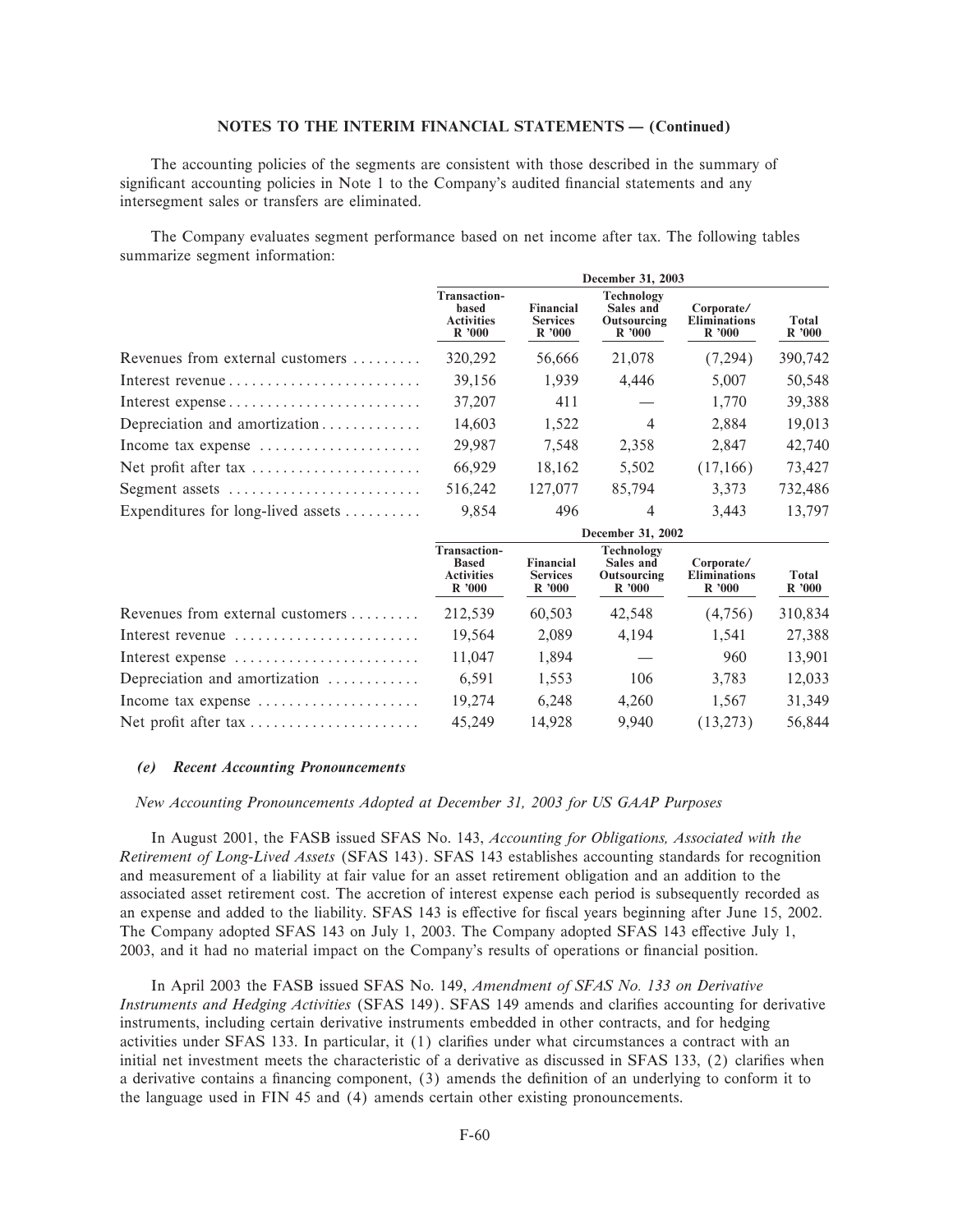SFAS 149 is effective for contracts entered into or modified after June 30, 2003, except as stated below and for hedging relationships designated after June 30, 2003.

The provisions of SFAS 149 that relate to SFAS 133 Implementation Issues that have been effective for fiscal quarters that began prior to June 15, 2003, should continue to be applied in accordance with their respective effective dates. In addition, certain provisions relating to forward purchases or sales of whenissued securities or other securities that do not yet exist, should be applied to existing contracts as well as new contracts entered into after June 30, 2003. SFAS 149 should be applied prospectively.

The Company adopted SFAS 149 effective July 1, 2003, and it had no material impact on the Company's results of operations or financial position.

In May 2003 the FASB issued SFAS No. 150, *Accounting for Certain Financial Instruments with Characteristics of both Liabilities and Equity (SFAS 150). SFAS 150 modifies the accounting for certain* financial instruments that, under previous guidance, issuers could account for as equity. SFAS 150 requires that those instruments be classified as liabilities in statements of financial position.

SFAS 150 affects an issuer's accounting for three types of freestanding financial instruments, namely:

- ' Mandatorily redeemable shares, which the issuing company is obligated to buy back in exchange for cash or other assets.
- ' Financial instruments, other than outstanding shares, that do or may require the issuer to buy back some of its equity shares in exchange for cash or other assets.
- ' Unconditional obligations that can be settled with equity shares, the monetary value of which is fixed, tied solely or predominantly to a variable such as a market index, or varies inversely with the value of the issuer's equity shares.

SFAS 150 does not apply to features embedded in financial instruments that are not derivatives in their entirety.

In addition to its requirements for the classification and measurement of financial instruments within its scope, SFAS 150 also requires disclosures about alternative ways of settling such instruments and the capital structure of entities, all of whose shares are mandatorily redeemable.

SFAS 150 is effective for financial instruments entered into or modified after May 31, 2003, and otherwise is effective at the beginning of the first interim period beginning after June 15, 2003. The Company adopted the SFAS 150 effective July 1, 2003, and it had no material impact on the Company's results of operations or financial position.

# *New Accounting Pronouncements Not Adopted at December 31, 2003 for US GAAP Purposes*

In November 2002, the EITF reached a final consensus related to Revenue Arrangement with Multiple Deliverables (EITF 00-21). The consensus requires that revenue arrangements with multiple deliverables should be divided into separate units of accounting if (a) a delivered item has value to the customer on stand alone basis, (b) there is objective and reliable evidence of the fair value of the undelivered item and (c) if the arrangement includes a general right of return, delivery or performance of the undelivered items is considered probable and substantially in the control of the vendor. Arrangement consideration should be allocated among the separate units of accounting based on their relative fair value and appropriate revenue recognition criteria would be applied to each separate unit of accounting. The Company has not yet determined what effect, if any, EITF 00-21 would have on revenue and net income determined in accordance with US GAAP. The EITF agreed the effective date for the consensus will be for all revenue arrangements entered into in fiscal periods beginning after June 15, 2003, with early adoption permitted. The Company is still evaluating the impact of this EITF on its financial statements. This EITF will be effective for the Company for revenue arrangements entered into after July 1, 2004.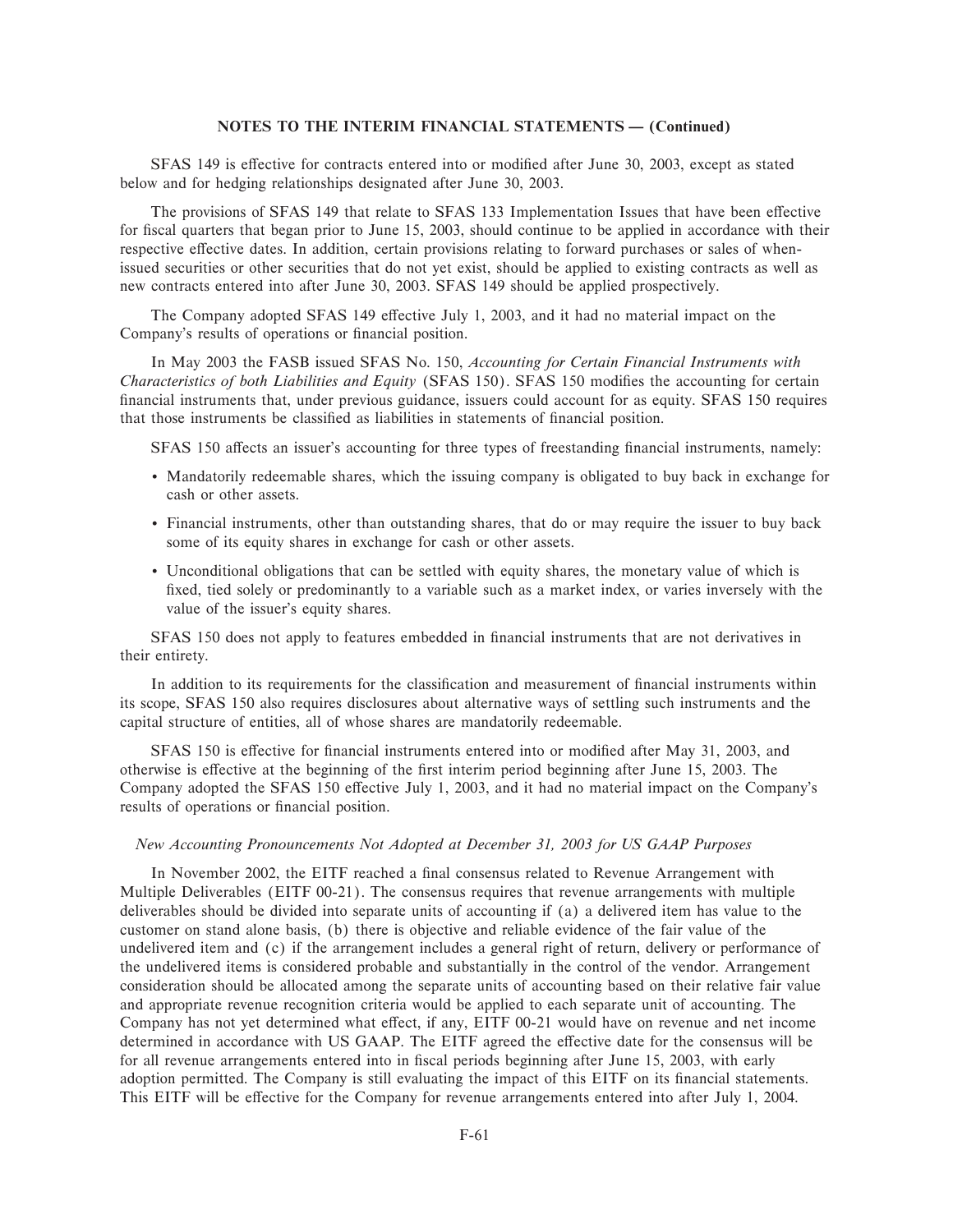In January 2003, the FASB issued FASB Interpretation No. 46, *Consolidation of Variable Interest Entities — and Interpretation of ARB No. 51* (FIN 46). This interpretation of Accounting Research Bulletin No. 51, *Consolidated Financial Statements*, addresses consolidation by business enterprises of variable interest entities, which have one or both of the following characteristics:

1. The equity investment at risk is not sufficient to permit the entity to finance its activities without additional subordinated financial support from other parties, which is provided through other interest that will absorb some or all of the expected losses of the entity.

2. The equity investors lack one or more of the following essential characteristics of a controlling financial interest:

(a) The direct or indirect ability to make decisions about the entity's activities through voting rights or similar rights.

(b) The obligation to absorb the expected losses of the entity if they occur, which makes it possible for the entity to finance its activities.

(c) The right to receive the expected residual returns of the entity if they occur, which is the compensation for the risk of absorbing the expected losses.

In December 2003, the FASB issued a revision to Interpretation No. 46, "Consolidation of Variable Interest Entities, an Interpretation of ARB No. 51'' (""FIN 46R'' or the ""Interpretation''). FIN 46R clarifies the application of ARB No. 51, "Consolidated Financial Statements," to certain entities in which equity investors do not have the characteristics of a controlling financial interest or do not have sufficient equity at risk for the entity to finance its activities without additional subordinated financial support. FIN 46R requires the consolidation of these entities, known as variable interest entities (""VIEs''), by the primary beneficiary of the entity. The primary beneficiary is the entity, if any, that will absorb a majority of the entity's expected losses, receive a majority of the entity's expected residual returns, or both.

Among other changes, the revisions of  $FIN$  46R (a) clarified some requirements of the original FIN 46, which had been issued in January 2003, (b) eased some implementation problems, and (c) added new scope exceptions. FIN 46R deferred the effective date of the Interpretation for public companies, to the end of the first reporting period ending after March 15, 2004, except that all public companies must at a minimum apply the provisions of the Interpretation to entities that were previously considered ""specialpurpose entities" under the FASB literature prior to the issuance of FIN 46R by the end of the first reporting period ending after December 15, 2003. The Company does not anticipate that the adoption of FIN 46 will have a material impact on its financial position, cash flows and results of operations.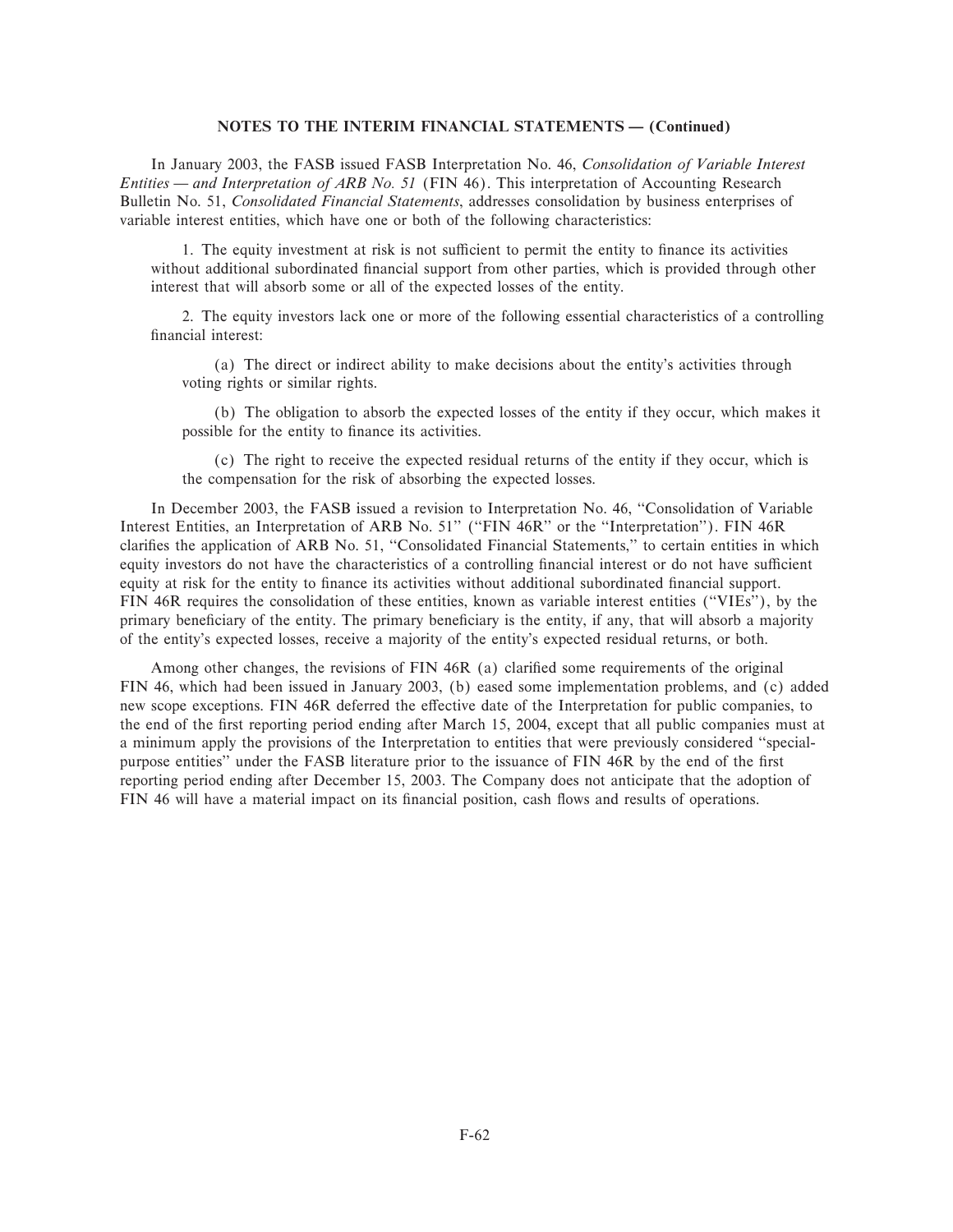# **ARTICLES OF AMENDMENT TO ARTICLES OF INCORPORATION OF NET 1 UEPS TECHNOLOGIES, INC.**

Pursuant to the provisions of section 607.1006, Florida Statutes, this Florida corporation adopts the following articles of amendment to the articles of incorporation:

FIRST: Amendment adopted (indicate articles number being amended, added or deleted)

# ARTICLE IV, CAPITAL STOCK IS AMENDED TO READ AS FOLLOWS:

The maximum number of shares of capital stock (as defined in Section 6 herein) that the Corporation (as defined in Section 6 herein) shall be authorized to issue and have outstanding at any one time shall be eight hundred million (800,000,000), of which five hundred million (500,000,000) shares shall be designated as "common stock" (the "Common Stock"), par value \$.001 per share, and three hundred million (300,000,000) shares shall be designated as ""Preferred Stock'' (the *""Preferred Stock''*) par value of \$0.001 per share.

### **Blank Check Preferred Stock**

Series of the Preferred Stock may be created and issued from time to time, with such designations, preferences, conversion rights, cumulative, relative, participating, optional or other rights, including voting rights, qualifications, limitations or restrictions thereof as shall be stated and express in the resolution or resolutions providing for the creation and issuance of such series of Preferred Stock as adopted by the Board of Directors pursuant to the authority in this paragraph given.

#### **Special Convertible Preference Stock**

The Corporation hereby establishes and designates a class of its Preferred Stock as follows:

SECTION 1. *Number; Designation; Rank.*

(a) This series of convertible Preferred Stock is designated as the ""Special Convertible Preference Stock'' (the *""Convertible Preference Stock''*). The number of shares constituting the Convertible Preference Stock is 192,967,138 shares, par value \$0.001 per share. The Convertible Preference Stock ranks, with respect to dividend rights and rights upon liquidation, dissolution or winding up of the Corporation:

(i) on parity, without preference and priority, to the Common Stock, par value \$0.001 per share, of the Corporation (subject to Section 2), and each other class or series of Equity Security (as defined in Section 6 herein) of the Corporation, the terms of which expressly provide that it will rank on parity, without preference or priority, with the Convertible Preference Stock with respect to dividend rights or rights upon liquidation, dissolution or winding up of the Corporation (collectively, with the Common Stock, the *"Parity Securities"*); and

(ii) junior in preference and priority to each other class or series of Equity Security of the Corporation the terms of which expressly provide that it will rank senior in preference or priority to the Convertible Preference Stock with respect to dividend rights or rights upon liquidation, dissolution or winding up of the Corporation (collectively, the *""Senior Securities''*).

# SECTION 2. *Dividends.*

(a) So long as there are any shares of Convertible Preference Stock outstanding, immediately prior to the declaration of any dividend or distribution on the Common Stock or the Convertible Preference Stock,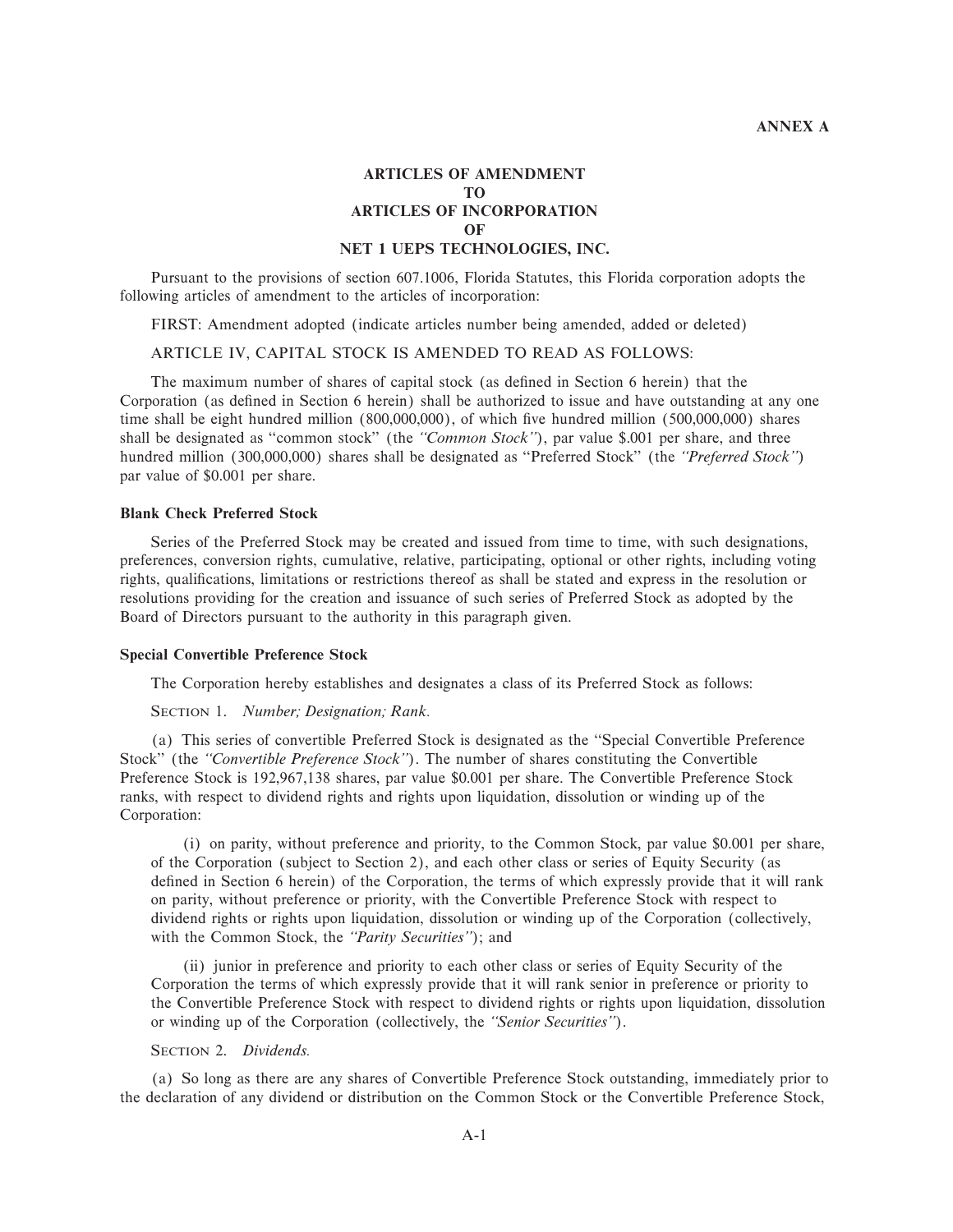the Board of Directors shall determine the portion (if any) of the Corporation's assets available for such dividend or distribution that is the result of funds or assets from New Aplitec (as defined in Section 6 herein), received by way of dividend, distribution, or other payment of earnings, capital, interest or principal or otherwise (the *""South African Amount''*) and shall determine what portion of such assets available for such dividend or distribution is not the South African Amount (the *""Non-South African Amount''*); provided that the South African Amount shall not include amounts received by way of any liquidation, distribution or dividend after an Insolvency Event on the part of New Aplitec has occurred.

(b) So long as there are any shares of Convertible Preference Stock outstanding, the Directors may declare and pay a dividend or distribution on the shares of Convertible Preference Stock and the Common Stock solely from a Non-South African Amount (without declaring and paying a dividend from the South African Amount) and the Directors may declare and pay a dividend or distribution on the Common Stock solely from a South African Amount (without declaring and paying a dividend from the Non-South African Amount).

(c) Any determination by the Board of Directors of a South African Amount or a Non-South African Amount shall be made in good faith and shall be final and binding on both the holders of Common Stock and the holders of Convertible Preference Stock.

(d) So long as there are any shares of Convertible Preference Stock outstanding, each holder of issued and outstanding Convertible Preference Stock will be entitled to receive, when, as and if declared by the Board, for each share of Convertible Preference Stock a pro rata portion, together with the holders of Common Stock on a share for share basis, of the Non-South African Amount. The holders of Common Stock and Convertible Preference Stock shall rank *pari passu* in respect of dividends and distributions from Non-South African Amounts.

(e) So long as there are any shares of Convertible Preference Stock outstanding, dividends and distributions from the South African Amounts shall be paid only to the holders of Common Stock and the holders of Convertible Preference Stock shall have no entitlement to participate in any such dividends or distributions from South African Amounts.

(f) So long as there are any shares of Convertible Preference Stock outstanding, the Corporation shall take all actions necessary or advisable under the Florida Business Corporation Act to authorize and permit the payment of dividends to the holders of Common Stock in the maximum amount of the South African Amount, and to the extent permitted in the exercise of their fiduciary duties and under the Florida Business Corporation Act, the Board of Directors shall declare and cause the Corporation to pay a dividend on the Common Stock in the South African Amount promptly upon the receipt of proceeds representing the South African Amount after deducting therefrom the taxes payable by the Corporation on the amount so received.

# SECTION 3. *Liquidation, Dissolution and Winding Up.*

In the event of the voluntary or involuntary liquidation, dissolution, distribution of assets or windingup of the Corporation, the holders of shares of Convertible Preference Stock shall be entitled to receive, share for share and *pari passu* with the holders of shares of Common Stock, all the assets of the Corporation of whatever kind available for distribution to stockholders, after the rights of the holders of Senior Securities have been satisfied.

# SECTION 4. *Voting Rights.*

(a) Holders of Convertible Preference Stock have the right to receive notice of, attend, speak and vote at general meetings of the Corporation.

(b) The holders of Convertible Preference Stock are entitled to vote on all matters on which the holders of Common Stock are entitled to vote, and except as otherwise provided herein or by law, the holders of Convertible Preference Stock will vote together with the holders of Common Stock as a single class. Each holder of Convertible Preference Stock present in person (as defined in Section 6 herein), or the person representing the holder of Convertible Preference Stock, is entitled to a number of votes equal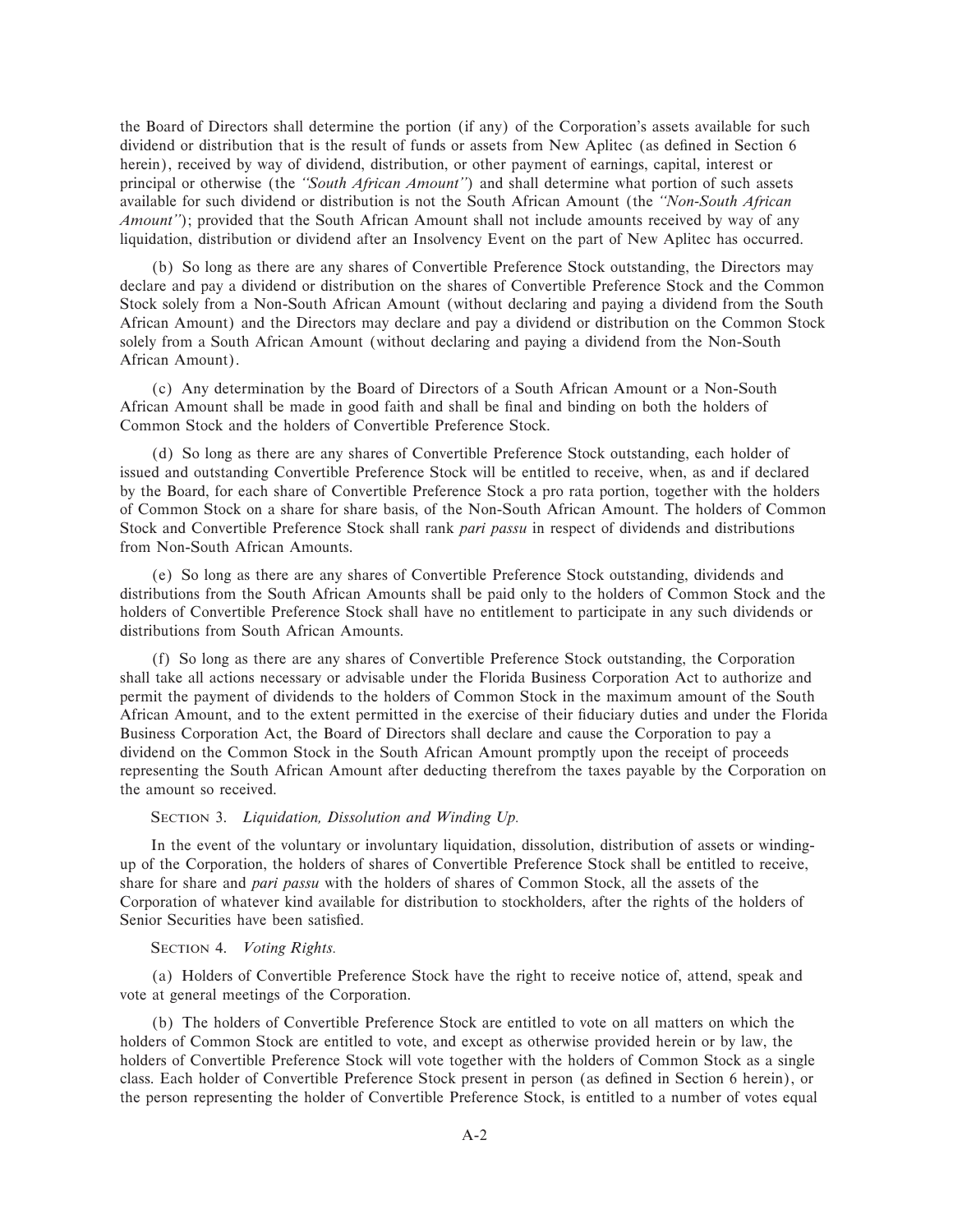to the number of shares of Common Stock that would be issued upon conversion of the Convertible Preference Stock held by such holder on the record date.

(c) So long as there are any shares of Convertible Preference Stock outstanding, as adjusted for stock dividends, splits, combinations and similar events, and except as otherwise provided by law, the Corporation may not take any of the following actions without the prior vote or written consent of holders representing at least a majority of the then outstanding shares of Convertible Preference Stock, voting together as a separate class:

(i) any increase (including by way of merger, consolidation or otherwise) in the total number of authorized or issued shares of Convertible Preference Stock; or

(ii) any amendment, alteration or change to the powers, designations, preferences, rights, qualifications, limitations or restrictions of the Convertible Preference Stock set forth in these Articles of Incorporation in any manner (including by way of merger, consolidation or otherwise) that adversely affects the holders of Convertible Preference Stock.

#### SECTION 5. *Conversion.*

Each share of Convertible Preference Stock is convertible into one share of Common Stock as provided in this Section 5.

(a) *General.* Convertible Preference Stock is convertible upon the occurrence of a Trigger Event (as deÑned in Section 6 herein) into duly authorized, validly issued, fully paid and nonassessable shares of Common Stock in the ratio of one share of Convertible Preference Stock for each one share of Common Stock. For each share of Convertible Preference Stock that is converted, the holder thereof shall transfer and deliver to the Corporation (i) 1.228070176 New Aplitec B Share (as defined in Section 6 herein) (the *"Equity Payment Ratio"*) and (ii) the Appropriate Principal Amount (as defined in Section 6 herein). The *"Equity Payment Ratio"* is the ratio of (i) the number of New Aplitec B Shares required to be delivered to the Corporation in connection with the conversion of shares of Convertible Preference Stock to (ii) one share of Convertible Preference Stock, and shall equal 1.228070176 but may be adjusted from time to time as provided herein.

(b) *Optional Conversion.* Each holder of Convertible Preference Stock is entitled to convert, at any time and from time to time at the option and election of such holder, any or all shares of outstanding Convertible Preference Stock held by such holder into shares of Common Stock. In order to convert shares of Convertible Preference Stock into shares of Common Stock, the holder, or any trustee holding the Convertible Preference Stock and acting for the account of the holder upon receipt of written notice by such holder that such holder elects to convert any or all of such number of shares represented by such certificates as specified therein, must surrender (A) the certificates representing such shares of Convertible Preference Stock,  $(B)$  the certificates for the New Aplitec B Shares, and  $(C)$  an assignment and transfer, in favor of the Corporation, evidencing the New Aplitec B Loans, in each case in the appropriate amounts as described in Section  $5(a)$ , at the principal office of the Corporation, or if so designated by the Corporation, the Corporation's transfer agent or other agent appointed by the Corporation for effectuating the conversion (the *""Conversion Agent''*).

(c) *Mandatory Conversion.* Upon the notice of the Corporation that an Exchange Control Event (as defined in Section 6 herein) has occurred or without notice upon the occurrence of an Insolvency Event (as defined in Section 6 herein), the outstanding shares of Convertible Preference Stock shall automatically and without any further act by the holder thereof be converted into Common Stock. The Corporation shall provide written notice to all holders of Convertible Preference Stock and to New Aplitec stating that the Convertible Preference Stock has been converted to Common Stock, the Conversion Date (as deÑned below) and that the holders of Convertible Preference Stock are required to deliver to the Corporation on the date set out in the notice (which shall be a date not earlier than fourteen days from the date of notice) (i) the share certificates for the shares of Convertible Preference Stock, (ii) the certificates for the New Aplitec B Shares, and (iii) an assignment and transfer in favor of the Corporation of the New Aplitec B Loans.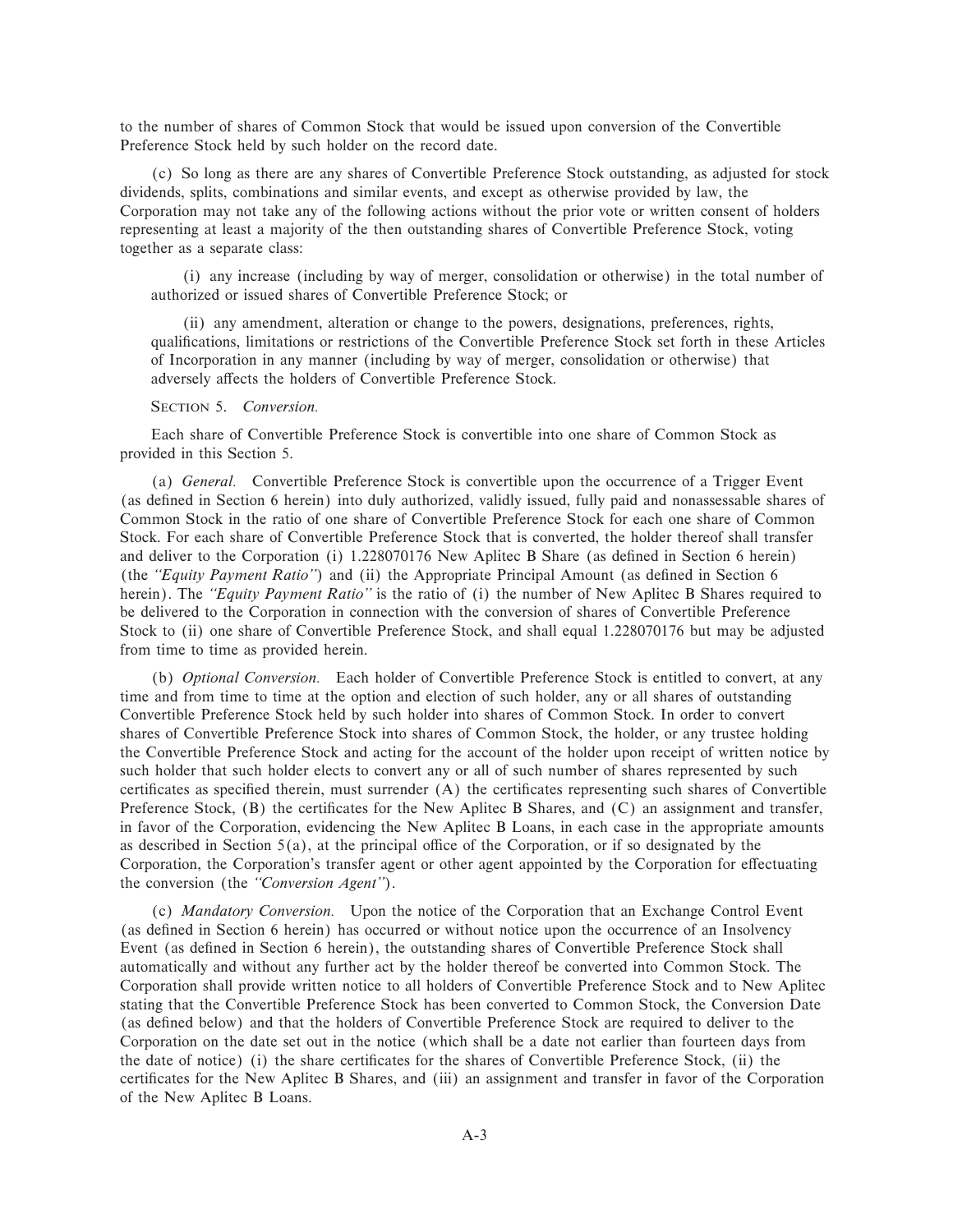(d) *Fractional Shares.* No fractional shares of Common Stock shall be issued upon conversion of the Convertible Preference Stock, unless the Board of Directors of the Corporation shall otherwise determine to issue fractional shares. Subject to the foregoing, in lieu of fractional shares, the Corporation shall pay cash equal to such fractional amount multiplied by the Fair Market Value per share of Common Stock as of the Conversion Date (as defined below). If more than one share of Convertible Preference Stock is being converted at one time by the same holder, then the number of full shares issuable upon conversion will be calculated on the basis of the aggregate number of shares of Convertible Preference Stock converted by such holder at such time.

## (e) *Mechanics of Conversion.*

(i) The Conversion Date shall be, (A) in the case of an optional conversion, the date of receipt of notice (together with certificates) by the Conversion Agent or the Corporation, (B) in the case of an Exchange Control Event, the date determined by the Board of Directors and set forth in the notice of mandatory conversion, and  $(C)$  in the case of an Insolvency Event, the date such event first occurred. If reasonably required by the Corporation, certificates surrendered for conversion in accordance with this Section 5 must be endorsed or accompanied by a written instrument of transfer, in a form reasonably satisfactory to the Corporation, duly executed by the registered holder or his, her or its attorney-in-fact duly authorized in writing. Within three business days after the relevant Conversion Date in the case of an optional conversion (or as soon as practical in case of other Trigger Events), the Corporation shall promptly issue and deliver or cause to be issued and delivered to such holder a certificate for the number of shares of Common Stock (the *"New Common Stock"*) to which such holder is entitled, together with a check or cash for payment of fractional shares, if any, but in no case shall such delivery exceed five business days (or 20 business days in the case of an Insolvency Event). Such conversion will be deemed to have been made on the Conversion Date, and the person (as deÑned in Section 6) entitled to receive the shares of Common Stock issuable upon such conversion shall be treated for all purposes as the record holder of such shares of Common Stock on such Conversion Date. In the case of an optional conversion where fewer than all the shares represented by any such certificate are to be converted, a new certificate shall be issued representing the unconverted shares without cost to the holder thereof, except for any documentary, stamp or similar issue or transfer tax due because any certificate for shares of Common Stock is issued in a name other than the name of the converting holder. The Corporation shall pay any documentary, stamp or similar issue or transfer tax due on the issue of Common Stock upon conversion or due upon the issuance of a new certificate for any shares of Convertible Preference Stock not converted other than any such tax due because shares of Common Stock or a certificate for shares of Convertible Preference Stock are issued in a name other than the name of the converting holder.

(ii) The Corporation shall at all times reserve and keep available, free from any preemptive rights, out of its authorized but unissued shares of Common Stock for the purpose of effecting the conversion of the Convertible Preference Stock, the full number of shares of Common Stock deliverable upon the conversion of all outstanding Convertible Preference Stock (assuming for the purposes of this calculation that all outstanding shares of Convertible Preference Stock are held by one holder). The Corporation shall comply with all United States federal and state laws, rules and regulations and applicable rules and regulations of any securities exchange or automated quotation system on which the Common Stock is then listed or quoted. Before taking any action which would cause an adjustment in the Equity Payment Ratio that would result in the consideration received by the Corporation upon conversion per share of Common Stock to be below the then par value of the shares of Common Stock issuable upon conversion of the Convertible Preference Stock, the Corporation will take any corporate action which may, in the opinion of its counsel, be necessary in order that the Corporation may validly and legally issue fully paid and nonassessable shares of Common Stock after taking such action.

(iii) From and after the Conversion Date, dividends on the Convertible Preference Stock to be converted on such Conversion Date shall cease to accrue; such shares shall no longer be deemed to be outstanding; and all rights of the holder thereof as a holder of Convertible Preference Stock (except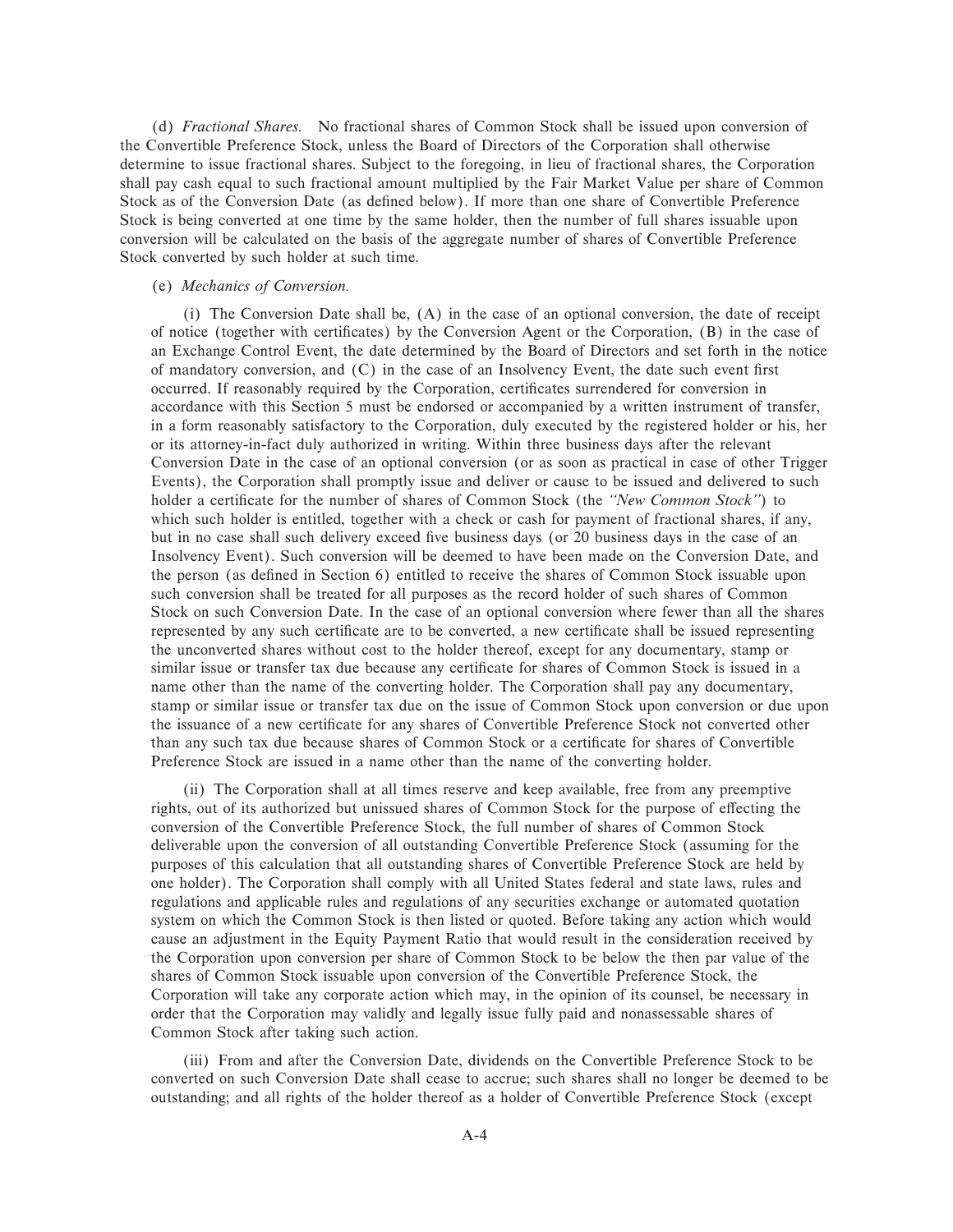the right to receive from the Corporation the Common Stock upon conversion) shall cease and terminate with respect to such shares. Any shares of Convertible Preference Stock that have been converted will, after such conversion, be deemed cancelled and retired and have the status of authorized but unissued Preferred Stock, without designation as to series until such shares are once more designated as part of a particular series by the Board.

 $(iv)$  If the optional conversion is in connection with any public offering or other sale, the conversion may, at the option of any holder tendering any share of Convertible Preference Stock for conversion, be conditioned upon the closing of the sale of shares of Common Stock with the underwriter or other purchaser in such sale, in which event such conversion of such shares of Convertible Preference Stock shall not be deemed to have occurred until immediately prior to the closing of such sale.

(v) The New Common Stock shall be credited as fully paid and shall rank *pari passu* in all respects and form once class with the shares of Common Stock then in issue.

(vi) If the shares of Convertible Preference Stock remain capable of conversion into shares of Common Stock and there is a consolidation or stock-split of then outstanding shares of Common Stock, the shares of Convertible Preference Stock shall be consolidated or split in a similar manner in order, in the Directors' fair and reasonable opinion, to maintain the relative economic benefits attributable to the shares of Convertible Preference Stock and the shares of Common Stock after the consolidation or stock-split with the position prior to such consolidation or stock-split. In any such event, the Equity Payment Ratio shall be adjusted in a similar manner in order, in the Directors' fair and reasonable opinion, to maintain the relative economic benefits attributable to the shares of Convertible Preference Stock and the New Aplitec B Shares, New Aplitec B Loans and the shares of Common Stock.

## (f) *Effect of Reclassification, Merger or Sale.*

(i) If any of the following events occur, namely  $(x)$  any reclassification of or any other change to the outstanding shares of Common Stock (other than a stock split or consolidation to which Section 5(e)(vi) applies), (y) any merger, consolidation or other combination of the Corporation with another person as a result of which all holders of Common Stock become entitled to receive capital stock, other securities or other property (including but not limited to cash and evidences of indebtedness) with respect to or in exchange for such Common Stock, or (z) any sale, conveyance or other transfer of all or substantially all of the properties of the Corporation to any other person as a result of which all holders of Common Stock become entitled to receive capital stock, other securities or other property (including but not limited to cash and evidences of indebtedness) with respect to or in exchange for such Common Stock, then shares of Convertible Preference Stock will be convertible into the kind and amount of shares of capital stock, other securities or other property (including but not limited to cash and evidences of indebtedness) receivable upon such reclassification, change, merger, consolidation, combination, sale, conveyance or transfer by a holder of a number of shares of Common Stock issuable upon conversion of such shares of Convertible Preference Stock (assuming, for such purposes, a sufficient number of authorized shares of Common Stock available to convert all such Convertible Preference Stock) immediately prior to such reclassification, change, merger, consolidation, combination, sale, conveyance or transfer.

(ii) If the holders of Common Stock were entitled to exercise a right of election as to the kind or amount of capital stock, other securities or other property (including but not limited to cash and evidences of indebtedness) receivable upon such reclassification, change, merger, consolidation, combination, sale, conveyance or transfer, then the holders of Convertible Preference Stock shall have the same election as to the kind and amount of capital stock, other securities or other property (including but not limited to cash and evidences of indebtedness) receivable in respect of each share of Common Stock issuable upon conversion of the Convertible Preference Stock.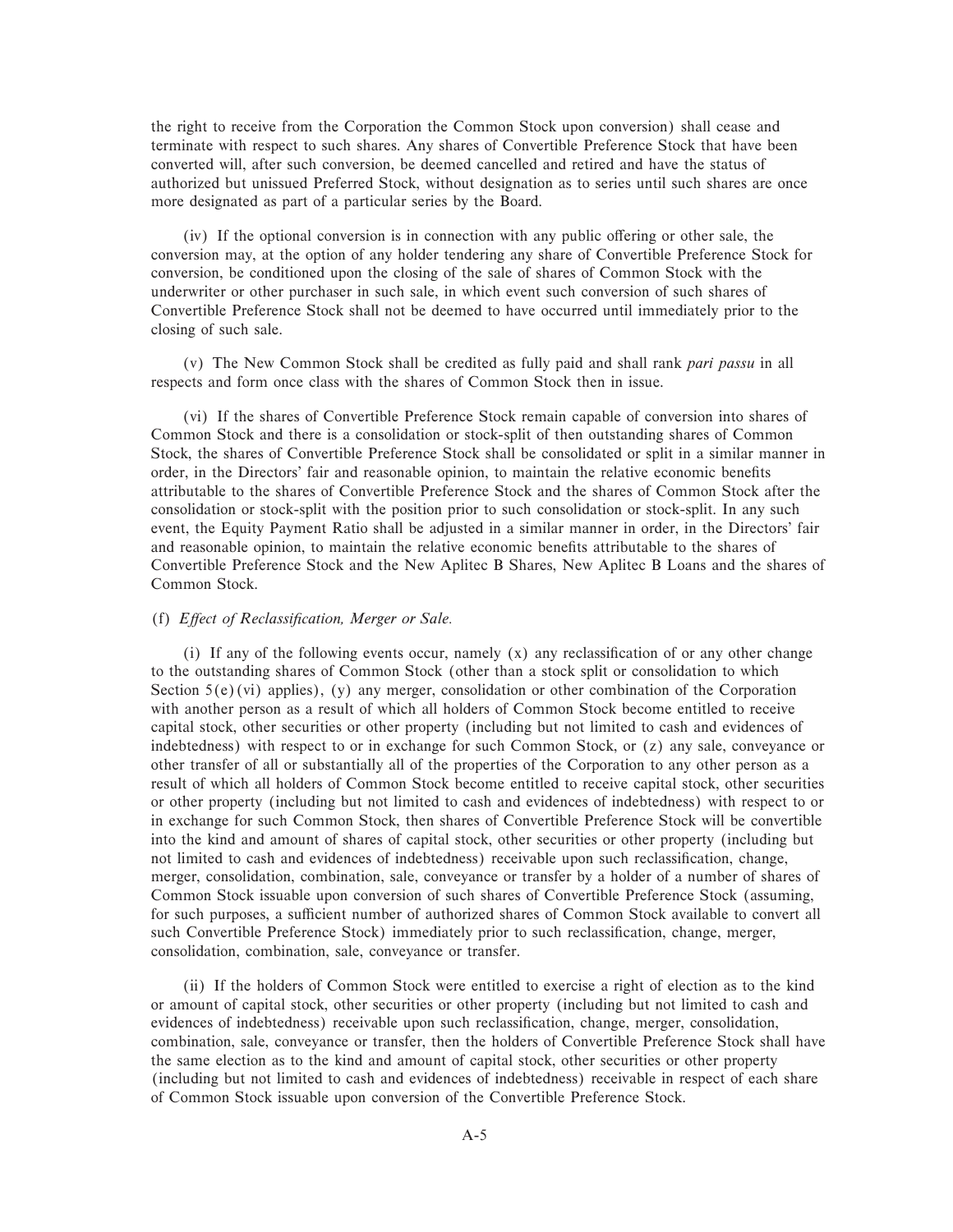(iii) If a tender offer (which includes any exchange offer) is made to and accepted by the holders of Common Stock under circumstances in which, upon completion of such tender offer, the maker thereof, together with members of any group (as defined in Section 6 herein) of which such maker is a part, and together with any affiliate or associate (as defined in Section 6 herein) of such maker and any members of any such group of which any such affiliate or associate is a part, own beneficially more than 50% of the outstanding shares of Common Stock, each holder of Convertible Preference Stock will be entitled to receive the highest amount of capital stock, other securities or other property (including but not limited to cash and evidences of indebtedness) to which such holder would actually have been entitled as a holder of Common Stock if such holder had converted such holder's Convertible Preference Stock prior to the expiration of such tender offer, accepted such offer and all of the Common Stock held by such holder had been purchased pursuant to such tender offer.

(iv) This Section  $5(f)$  will similarly apply to successive reclassifications, changes, mergers, consolidations, combinations, sales, conveyances and transfers. If this Section 5(f) applies to any event or occurrence, Section 5(e) will not apply.

(g) *Notice of Record Date.* In the event of:

(i) any stock split or combination of the outstanding shares of Common Stock;

(ii) any reclassification, change, merger, consolidation, combination, sale, conveyance or transfer to which Section 5(f) applies; or

(iii) the dissolution, liquidation or winding up of the Corporation;

then the Corporation shall file with its corporate records and mail to the holders of the Convertible Preference Stock at their last addresses as shown on the records of the Corporation, at least 10 days prior to the record date specified in  $(A)$  below or 20 days prior to the date specified in  $(B)$  below, a notice stating:

(A) the record date of such stock split, combination, dividend or other distribution, or, if a record is not to be taken, the date as of which the holders of Common Stock of record to be entitled to such stock split, combination, dividend or other distribution are to be determined, or

(B) the date on which such reclassification, change, merger, consolidation, combination, sale, conveyance, transfer, liquidation, dissolution or winding up is expected to become effective, and the date as of which it is expected that holders of Common Stock of record will be entitled to exchange their shares of Common Stock for the capital stock, other securities or other property (including but not limited to cash and evidences of indebtedness) deliverable upon such reclassification, change, merger, consolidation, combination, sale, conveyance, transfer, liquidation, dissolution or winding up.

(h) *Certificate of Adjustments*. Upon the occurrence of each adjustment or readjustment of the Equity Payment Ratio pursuant to this Section 5, the Corporation at its expense shall promptly compute such adjustment or readjustment in accordance with the terms hereof (as defined in Section 6 herein) and furnish to each holder of Convertible Preference Stock a certificate setting forth such adjustment or readjustment and showing in detail the facts upon which such adjustment or readjustment is based and shall file a copy of such certificate with its corporate records. The Corporation shall, upon the reasonable written request of any holder of Convertible Preference Stock, furnish to such holder a similar certificate setting forth (i) such adjustments and readjustments, (ii) the Equity Payment Ratio then in effect, and (iii) the number of shares of Common Stock and the amount, if any, of capital stock, other securities or other property (including but not limited to cash and evidences of indebtedness) which then would be received upon the conversion of Convertible Preference Stock.

(i) *No Impairment.* The Corporation may not, whether by any amendment of these Articles of Incorporation, by any reclassification or other change to its capital stock, by any merger, consolidation or other combination involving the Corporation, by any sale, conveyance or other transfer of any of its assets, by the liquidation, dissolution or winding up of the Corporation or by any other way, impair or restrict its ability to convert shares of Convertible Preference Stock and issue shares of Common Stock therefor, or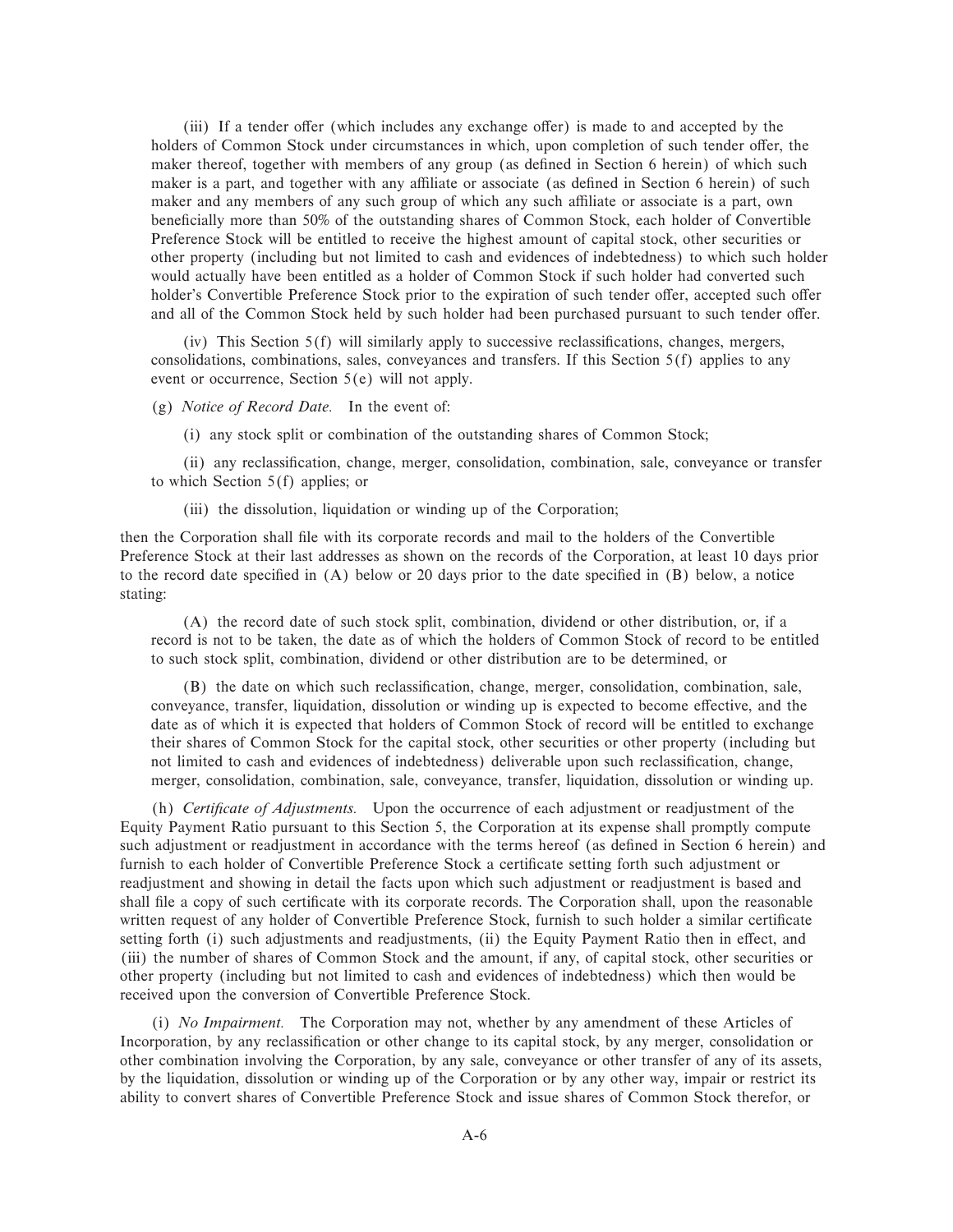avoid or seek to avoid the observance or performance of any of the terms to be observed or performed hereunder by the Corporation, but will at all times in good faith assist in the carrying out of all the provisions of this Section 5 and in the taking of all such action as may be necessary or appropriate in order to protect the conversion rights of the holders of the Convertible Preference Stock against impairment to the extent required hereunder.

SECTION 6. *Additional Definitions*. For purposes of these articles of amendment, the following terms shall have the following meanings:

(a) *"affiliate"* means, with respect to any specified person, any other person that directly or indirectly through one or more intermediaries, controls, is controlled by or is under common control with, such specified person, for so long as such other person remains so associated to such specified person.

(b) *""Aplitec''* means Net 1 Applied Technology Holdings Limited, registration number 1997/007207/06, a public company incorporated in South Africa.

(c) *""Aplitec Holdings Participation Trust''* means the Aplitec Holdings Participation Trust, a trust established in the Cayman Islands.

(d) *""Appropriate Principal Amount''* means, as of any time, (i) the aggregate principal amount of the New Aplitec B Loans initially issued, plus any accrued interest, less (A) any repayments of such loans and (B) any of such loans transferred to the Corporation in connection with the conversion of shares of Convertible Preferred Stock into shares of Common Stock, divided by (ii) the number of shares of Convertible Preference Stock outstanding at such time.

(e) *""associate''* has the meaning given such term in Rule 12b-2 under the Exchange Act.

(f) *""Board of Directors''* or *""Board''* or *""Directors''* means the board of directors of the Corporation.

(g) *""capital stock''* means any and all shares, interests, participations or other equivalents (however designated, whether voting or non voting) of capital stock, partnership interests (whether general or limited) or equivalent ownership interests in or issued by such person, and with respect to the Corporation includes, without limitation, any and all shares of Common Stock and the Preferred Stock.

(h) *""Corporation''* means this Corporation.

(i) *""Equity Securities''* means (x) any shares of capital stock of the Corporation, (y) any rights, options, warrants or similar securities to subscribe for, purchase or otherwise acquire any shares of capital stock of the Corporation, and (z) debt or other evidences of indebtedness, capital stock or other securities directly or indirectly convertible into or exercisable or exchangeable for any shares of capital stock of such the Corporation.

(j) *""Exchange Act''* means the U.S. Securities Exchange Act of 1934, as amended, and the rules and regulations promulgated thereunder.

(k) *""Exchange Control Event''* means the relaxation or abolishment of exchange control regulations in the Republic of South Africa such that residents of South Africa are permitted to hold shares of Common Stock, provided that the Corporation may rely on the reasonable opinion of South African legal counsel as to the occurrence of an Exchange Control Event.

(l) *""Fair Market Value''* of any property means the fair market value thereof as determined in good faith by the Board, which determination must be set forth in a written resolution of the Board, in accordance with the following rules:

(i) for a security traded or quoted on a national securities exchange or automated quotation system, the Fair Market Value will be the average of the closing prices of such security on such exchange or quotation system over a 20-trading day period ending on the trading day immediately prior to the date of determination;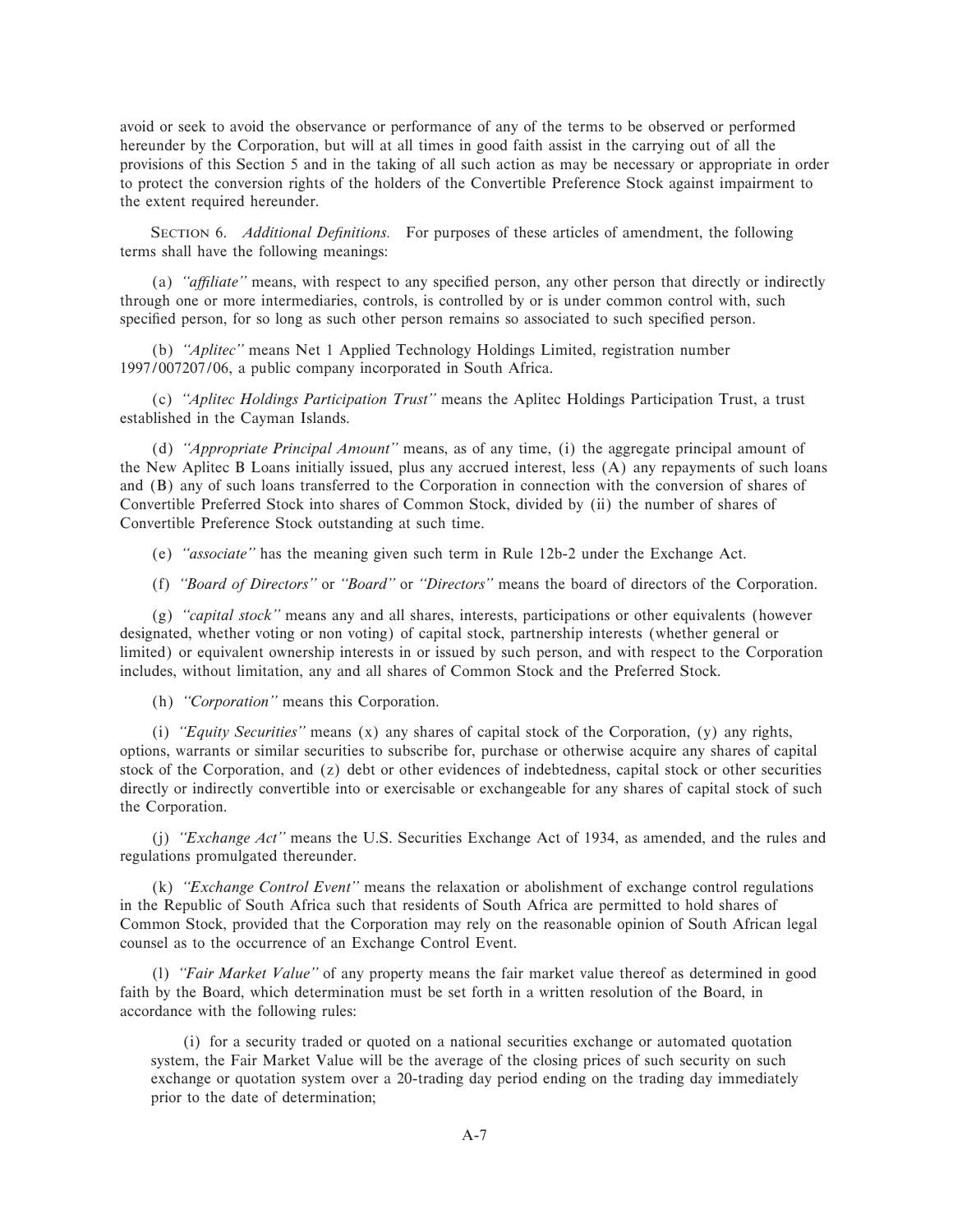(ii) for Common Stock that is not so traded or quoted, the Fair Market Value shall be determined: (x) mutually by the Board and the holders of at least a majority of the then outstanding shares of Convertible Preference Stock, (y) by the Board based on a valuation of the Corporation not less than the implied valuation of the Common Stock based on an arms'-length sale of Equity Securities to a non-affiliate third-party within six months of the date of determination, or  $(z)$  by a nationally recognized investment bank or accounting firm (whose fees and expenses will be paid by the Corporation); or

(iii) for any other property, the Fair Market Value shall be determined by the Board assuming a willing buyer and a willing seller in an arm's-length transaction;

*provided* that if holders representing two-thirds of the then outstanding shares of Convertible Preference Stock object to a determination of the Board made pursuant to clause (ii)(y) or (z) or clause (iii), then the Fair Market Value of such property will be as determined by a nationally recognized investment banking or accounting firm (whose fees and expenses will be paid by the Corporation) selected by mutual agreement between the Board and the holders representing a majority of the then outstanding shares of Convertible Preference Stock.

(m) *""group''* has the meaning assigned to such term in Section 13(d)(3) of the Exchange Act.

(n) *""hereof'', ""herein''* and *""hereunder''* and words of similar import refer to these resolutions as a whole and not merely to any particular clause, provision, section or subsection.

(o) *""Insolvency Event''* means

(i) any case, proceeding or other action commenced by either the Corporation or New Aplitec, and in each case, (A) under any existing or future law of any jurisdiction, domestic or foreign, relating to bankruptcy, insolvency, reorganization or relief of debtors, seeking to have an order for relief entered with respect to it or seeking to adjudicate it bankrupt or insolvent, or seeking reorganization, arrangement, adjustment, winding-up, liquidation, dissolution, composition or other relief with respect to it or its debts, or (B) seeking appointment of a receiver, trustee, custodian, conservator or other similar official for it or for all or any substantial part of its assets;

(ii) any case, action or proceeding or other action of relief of a nature referred to in clause (i) above against either the Corporation or New Aplitec, which, in each case, (A) results in the entry of an order for relief or any such adjudication or appointment or (B) remains undismissed, undischarged or unbonded for a period of 60 days;

(iii) any case, proceeding or action against either the Corporation or New Aplitec, and in each case, seeking issuance of a warrant of attachment, execution, distraint or similar process against all or any substantial part of its assets which results in the entry of an order for any such relief that shall not have been vacated, discharged, or stayed or bonded pending appeal within 60 days from the entry thereof; or

(iv) any action by either the Corporation or New Aplitec, and in each case, in furtherance of, or indicating consent to, approval of, or acquiescence in, any of the acts set forth in clause (i), (ii), or (iii) above.

(p) *""New Aplitec''* means Newshelf 713 (Proprietary) Limited registration number is 2002/03144607, to be renamed ""Net 1 Applied Technologies South Africa (Proprietary) Limited or a similar name, a private company incorporated in South Africa.

(q) *""New Aplitec B Loans''* means B class loans in the capital of New Aplitec in an aggregate principal amount of ZAR 239,356,482, or ZAR 1.001004 per New Aplitec B Share which are linked by their terms to the New Aplitec B Shares.

(r) *""New Aplitec B Shares''* means the B Class preference shares of New Aplitec of nominal value ZAR 0.001 each in the capital of New Aplitec which are linked by their terms to the New Aplitec B Loans.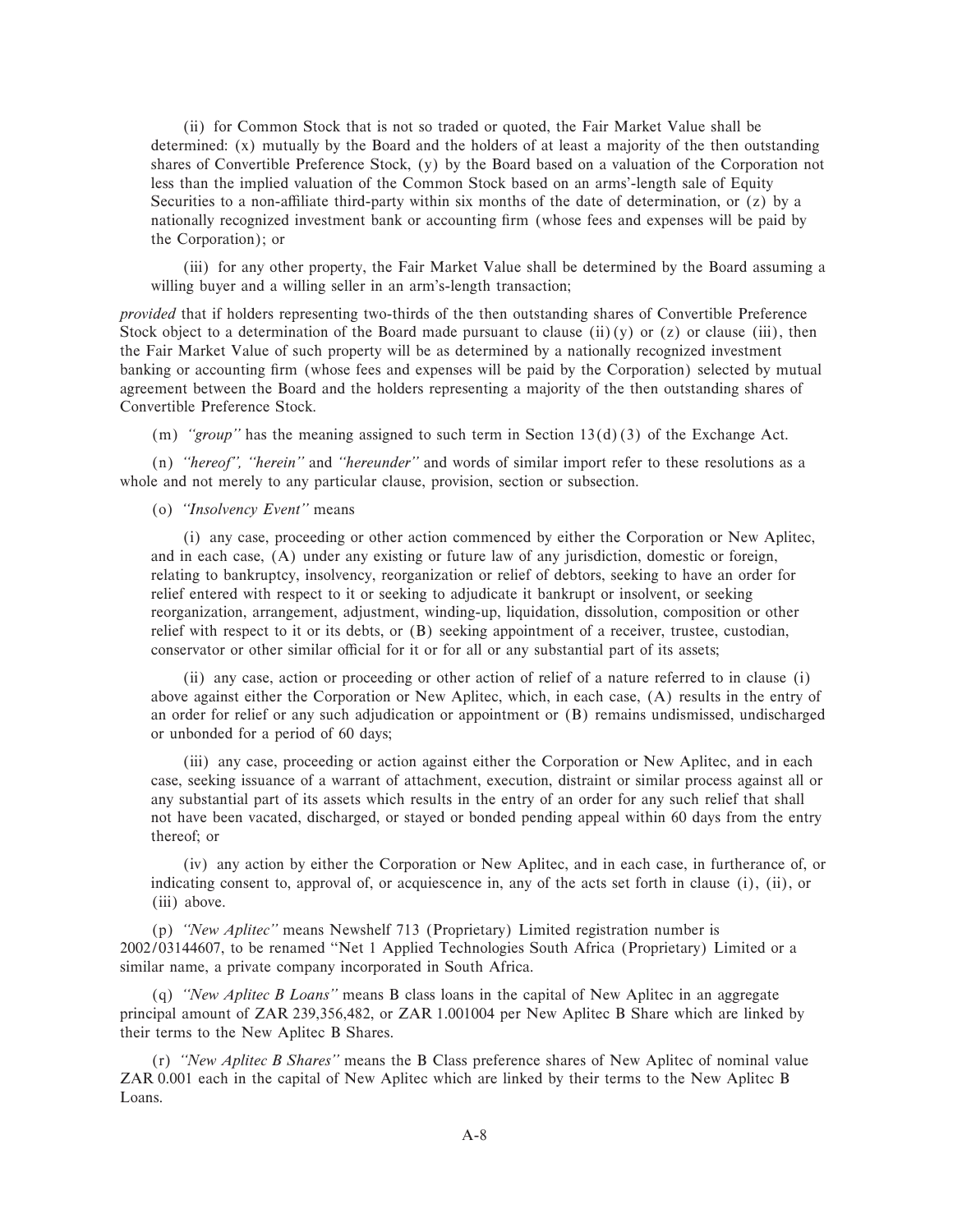(s) *""New Aplitec Participation Trust''* means the New Aplitec Participation Trust, a trust established in South Africa.

(t) *""person''* means any individual, corporation, limited liability Corporation, limited or general partnership, joint venture, association, joint stock Corporation, trust, unincorporated organization, government or any agency or political subdivision thereof or any other entity or any group comprised of two or more of the foregoing.

(u) *""Subsidiaries''* means any of the Corporation's majority or wholly owned subsidiaries.

(v) *""Trigger Event''* means, any of:

(i) the occurrence of notice from the holder of Convertible Preference Stock provided for in Section 5(a) of the determination to convert shares of Convertible Preference Stock into shares of Common Stock;

(ii) the occurrence of an Insolvency Event; or

(iii) the occurrence of an Exchange Control Event.

(w) *""ZAR''* means the South African Rand.

## SECTION 7. *Transfer Restrictions.*

The shares of Convertible Preference Stock may not be sold, assigned, transferred, pledged, or encumbered, except in connection with the conversion into shares of Common Stock. The shares of Convertible Preference Stock may not be held by any person other than the Aplitec Holdings Participation Trust for the benefit of the New Aplitec Participation Trust and indirectly for the benefit of former shareholders of Aplitec, and directly by the New Aplitec Participation Trust indirectly for the benefit of former shareholders of Aplitec.

SECTION 8. *Miscellaneous.*

(a) *Notices*. Any notice, demand, offer, request or other communication required or permitted to be given by the Corporation to the holders of shares of Convertible Preference Stock shall be in writing and shall be deemed to be given upon the earliest to occur of:

(i) the date actually received by the holder of Convertible Preference Stock;

(ii) one (1) business day after being delivered by facsimile (with receipt of appropriate confirmation);

(iii) one (1) business day after being deposited with a nationally recognized overnight courier service; or

(iv) three (3) business days after being addressed to each holder of record at such holder's address appearing on the books of the Corporation and deposited in the United States mail (first class with postage prepaid and return receipt requested).

(b) *Status of Converted or Redeemed Shares.* No shares of Convertible Preference Stock converted into shares of Common Stock or redeemed, repurchased or otherwise acquired by the Corporation or any of its Subsidiaries (as deÑned in Section 6 herein) shall be reissued as Convertible Preference Stock and shall have the status of undesignated Preferred Stock.

(c) *Amendments.* Any amendment to this Article IV shall be subject to the terms hereof and shall comply with the Florida Business Corporation Act.

(d) *Reports.* The Corporation shall mail to all holders of Convertible Preference Stock any reports, proxy statements and other materials that it mails to the holders of Common Stock.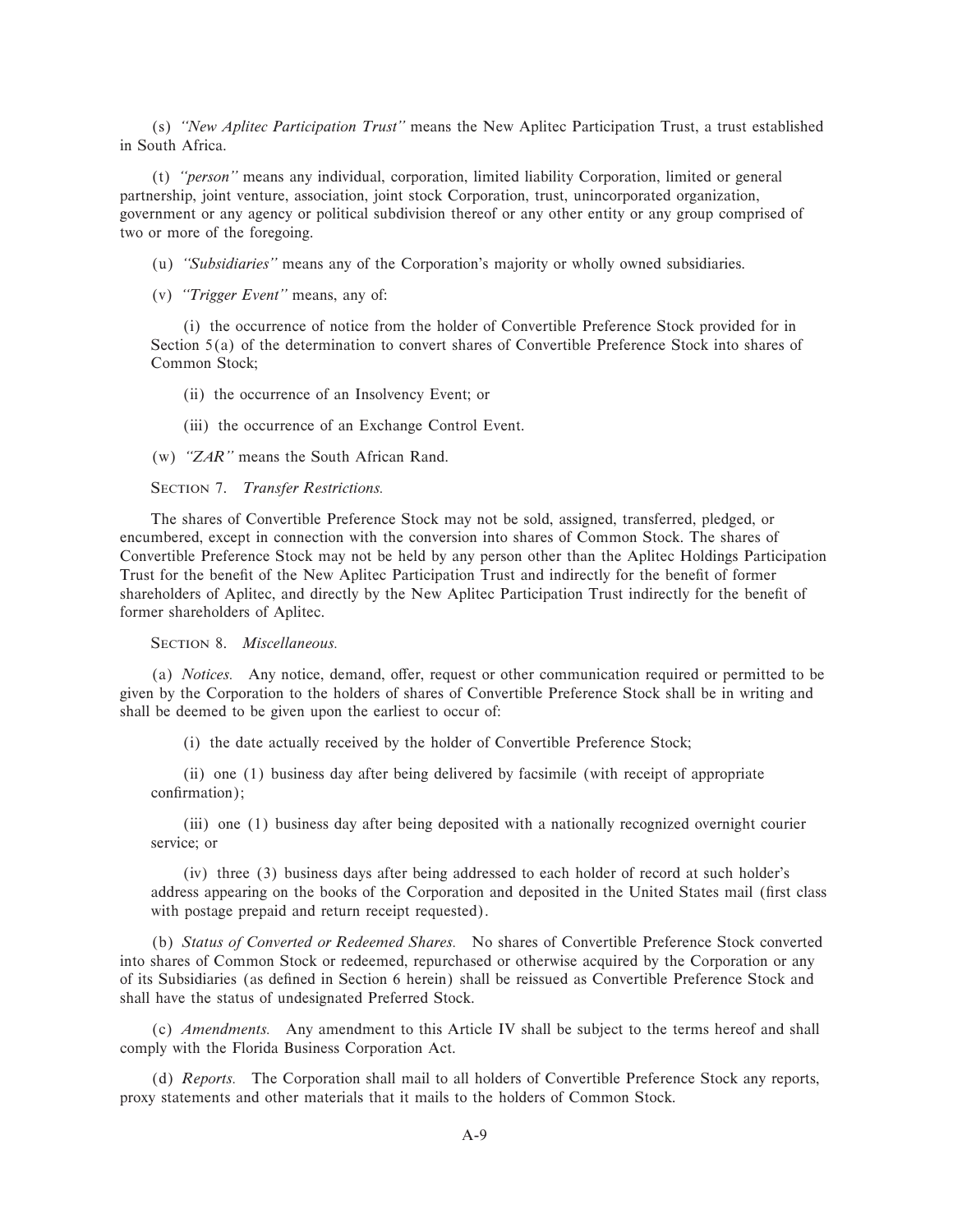(e) *Headings and Subheadings.* The headings and subheadings of the sections, paragraphs, subparagraphs, clauses and sub clauses of this Article are for convenience of reference only and shall not define, limit or otherwise affect any of the provisions hereof.

**[Rest of page intentionally left blank.]**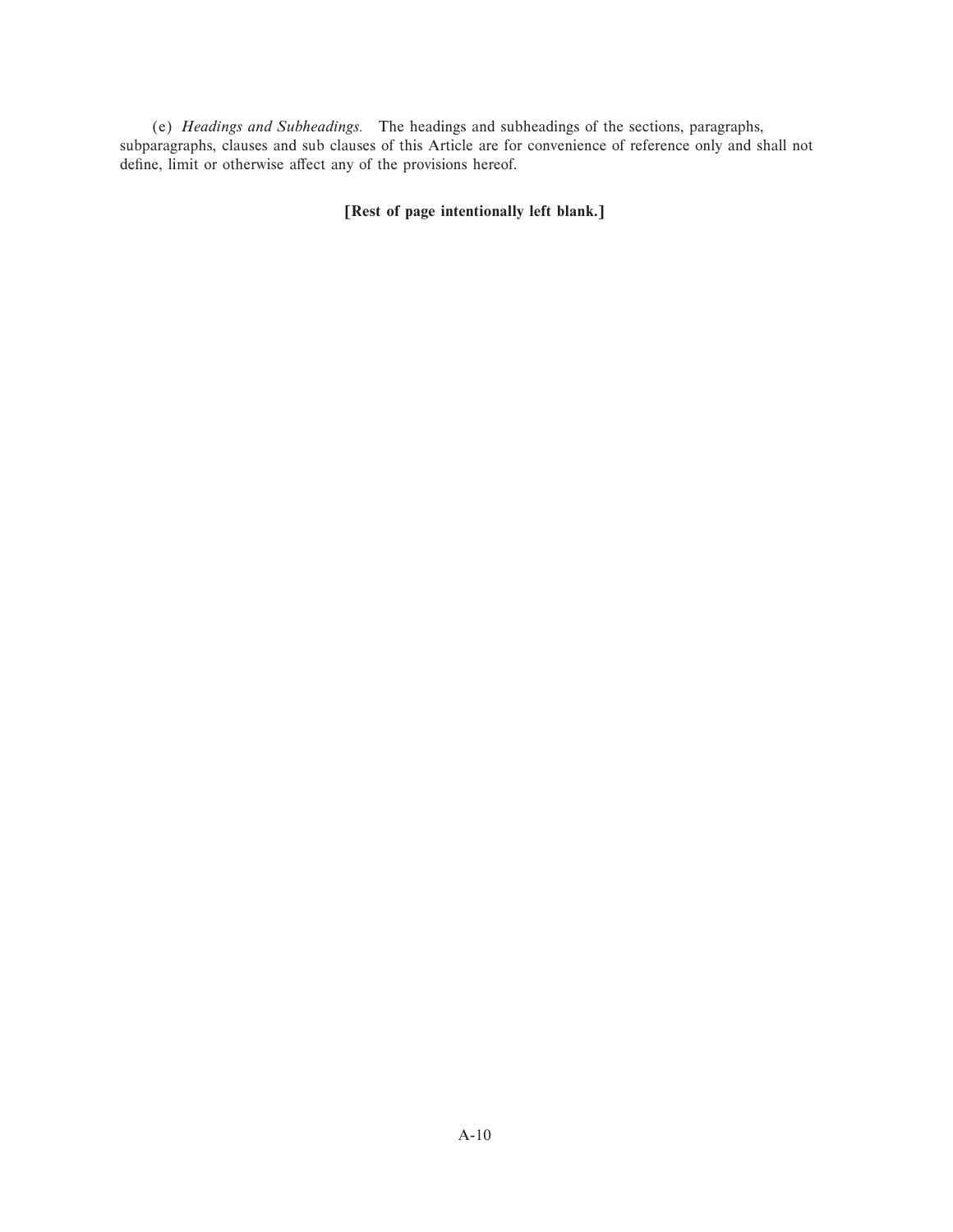SECOND: If an amendment provides for an exchange, reclassification or cancellation of issued shares, provision for implementing the amendment if not contained in the amendment itself, are as follows: NONE.

THIRD: The date of each amendment's adoption is May 27, 2004.

FOURTH: The date of the adoption of this Amendment is May 27, 2004:

The amendment was approved by the shareholders. The number of votes cast for the amendment was sufficient for approval.

Signed this 27th day of May, 2004

By:

Name: Claude Guerard Title: Chief Executive Officer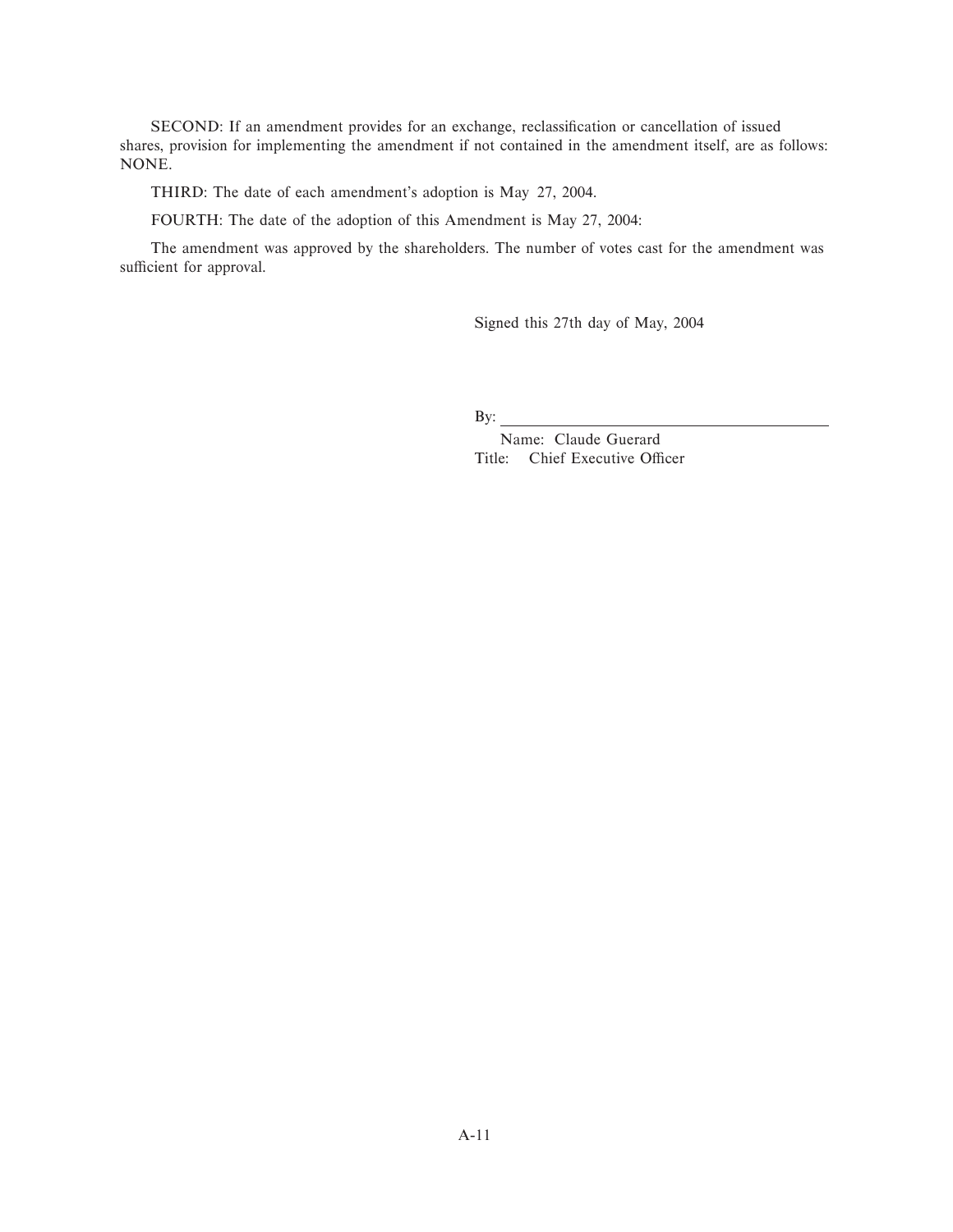### **ANNEX B**

# **2004 STOCK INCENTIVE PLAN OF NET 1 UEPS TECHNOLOGIES, INC. AND ITS SUBSIDIARIES**

### **1. Purpose of the Plan**

The purpose of the Plan is to aid the Company and its Affiliates in recruiting and retaining key employees, directors or consultants of outstanding ability and to motivate such employees, directors or consultants to exert their best efforts on behalf of the Company and its Affiliates by providing incentives through the granting of Awards. The Company expects that it will benefit from the added interest which such key employees, directors or consultants will have in the welfare of the Company as a result of their proprietary interest in the Company's success.

## **2. DeÑnitions**

The following capitalized terms used in the Plan have the respective meanings set forth in this Section:

(b) *Act:* The Securities Exchange Act of 1934, as amended, or any successor thereto.

(c) *AÇliate:* With respect to the Company, any entity directly or indirectly controlling, controlled by, or under common control with, the Company or any other entity designated by the Board in which the Company or an Affiliate has an interest.

(d) *Award:* An Option, Stock Appreciation Right or Other Stock-Based Award granted pursuant to the Plan.

(e) *Beneficial Owner*: A "beneficial owner", as such term is defined in Rule 13d-3 under the Act (or any successor rule thereto).

(f) *Board:* The Board of Directors of the Company.

(g) *Code:* The Internal Revenue Code of 1986, as amended, or any successor thereto.

(h) *Committee:* The Board, or such committee of the Board as it shall designate from time to time, in accordance with Section 4.

(i) *Company:* Net 1 UEPS Technologies, Inc., a Florida corporation.

(j) *Disability:* Inability of a Participant to perform in all material respects the Participant's duties and responsibilities to the Company, or any Subsidiary of the Company, by reason of a physical or mental disability or infirmity which inability is reasonably expected to be permanent and has continued (i) for a period of six consecutive months or (ii) such shorter period as the Committee may reasonably determine in good faith. The Disability determination shall be in the sole discretion of the Committee and a Participant (or the Participant's representative) shall furnish the Committee with medical evidence documenting the Participant's disability or infirmity which is satisfactory to the Committee.

(k) *Effective Date:* The date the Board approves the Plan, or such later date as is designated by the Board.

(1) *Employment:* The term "Employment" as used herein shall be deemed to refer to (i) a Participant's employment if the Participant is an employee of the Company or any of its Affiliates, (ii) a Participant's services as a consultant, if the Participant is consultant to the Company or its Affiliates and (iii) a Participant's services as an non-employee director, if the Participant is a nonemployee member of the Board.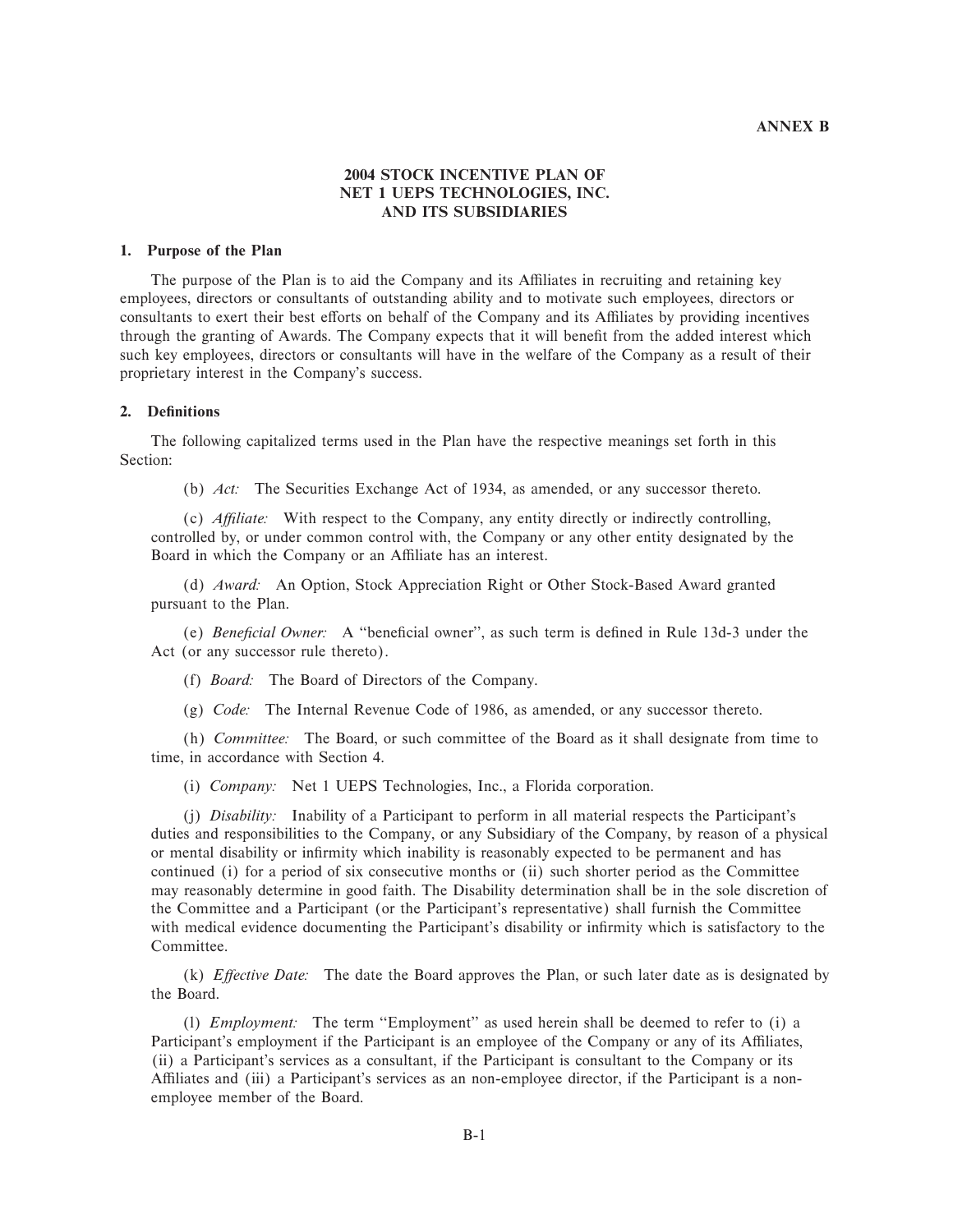(m) *Fair Market Value:* On a given date, (i) if there should be a public market for the Shares on such date, the arithmetic mean of the high and low prices of the Shares as reported on such date on the Composite Tape of the principal national securities exchange on which such Shares are listed or admitted to trading, or, if the Shares are not listed or admitted on any national securities exchange, the arithmetic mean of the per Share closing bid price and per Share closing asked price on such date as quoted on the Over-the-Counter Bulletin Board (or such market in which such prices are regularly quoted) (the "OTC Bulletin Board"), or, if no sale of Shares shall have been reported on the Composite Tape of any national securities exchange or quoted on the OTC Bulletin Board on such date, then the immediately preceding date on which sales of the Shares have been so reported or quoted shall be used, and (ii) if there should not be a public market for the Shares on such date, the Fair Market Value shall be the value established by the Committee in good faith.

(n) *ISO:* An Option that is also an incentive stock option granted pursuant to Section 6(d) of the Plan.

(o) *LSAR:* A limited stock appreciation right granted pursuant to Section 7(d) of the Plan.

(p) *Other Stock-Based Awards:* Awards granted pursuant to Section 8 of the Plan.

(q) *Option:* A stock option granted pursuant to Section 6 of the Plan.

(r) *Option Price:* The purchase price per Share of an Option, as determined pursuant to Section 6(a) of the Plan.

(s) *Participant:* An employee, director or consultant of the Company or a Subsidiary who is selected by the Committee to participate in the Plan.

(t) *Performance-Based Awards:* Certain Other Stock-Based Awards granted pursuant to Section 8(b) of the Plan.

(u) *Person:* A "person", as such term is used for purposes of Section 13(d) or 14(d) of the Act (or any successor section thereto).

(v) *Plan:* The 2004 Stock Incentive Plan of Net 1 UEPS Technologies, Inc. and its Subsidiaries.

(w) *Shares:* Shares of common stock, par value \$0.001 per share, of the Company.

(x) *Stock Appreciation Right:* A stock appreciation right granted pursuant to Section 7 of the Plan.

(y) *Subsidiary:* With reference to the Company, a subsidiary corporation, as defined in Section 424(f) of the Code (or any successor section thereto).

## **3. Shares Subject to the Plan**

The total number of Shares which may be issued under the Plan is 17,441,872; provided, that, (i) the maximum number of Shares for which Options may be granted is 8,720,936, and (ii) the maximum number of Shares for which Stock Appreciation Rights and Other Stock-Based Awards may be granted is 8,720,936. The maximum number of Shares for which Options and Stock Appreciation Rights (or Awards other than in Section 8(b)) may be granted during a calendar year to any Participant shall be 2,616,281 Shares. The Shares may consist, in whole or in part, of unissued Shares or treasury Shares. The issuance of Shares or the payment of cash upon the exercise of an Award or in consideration of the cancellation or termination of an Award shall reduce the total number of Shares available under the Plan, as applicable. Shares which are subject to Awards which terminate or lapse without the payment of consideration may be granted again under the Plan. Shares delivered to the Company as part or full payment for the exercise of an Option or to satisfy withholding obligations upon the exercise of an Option, in each case if permitted by the Committee, may be granted again under the Plan.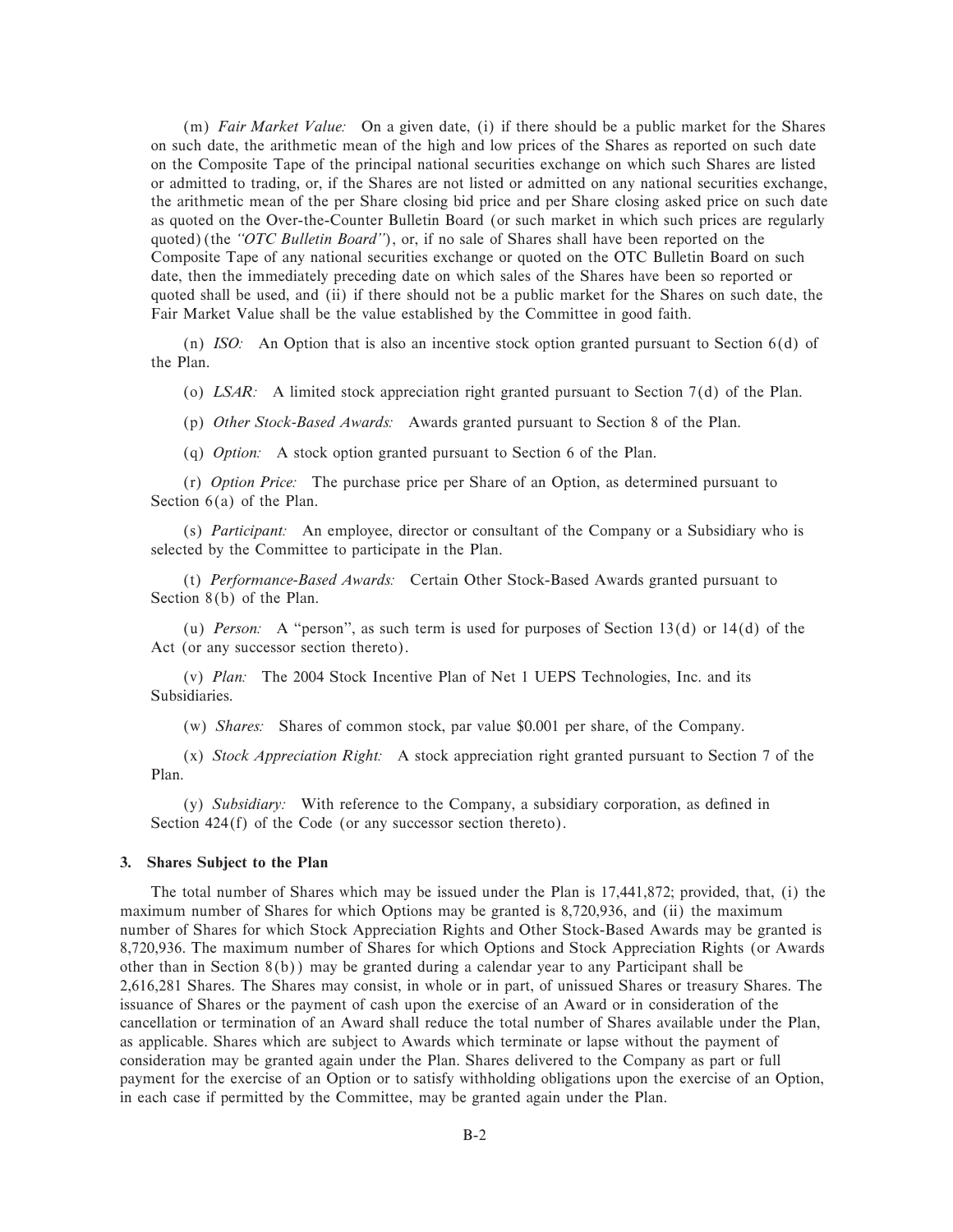### **4. Administration**

The Plan shall be administered by the Committee, which may delegate its duties and powers in whole or in part to any subcommittee thereof, which Committee shall consist, unless otherwise determined by the Board, (i) during any period that the Company is subject to Section 16 of the Act, solely of at least two individuals who are intended to qualify as ""Non-Employee Directors'' within the meaning of Rule 16b-3 under the Act (or any successor rule thereto) and (ii) during any period that the Company is subject to Section  $162(m)$  of the Code, solely of "outside directors" within the meaning of Section  $162(m)$  of the Code (or any successor section thereto). Awards may, in the discretion of the Committee, be made under the Plan in assumption of, or in substitution for, outstanding awards previously granted by the Company or its affiliates or a company acquired by the Company or with which the Company combines. The number of Shares underlying such substitute awards shall be counted against the aggregate number of Shares available for Awards under the Plan. The Committee is authorized to interpret the Plan, to establish, amend and rescind any rules and regulations relating to the Plan, to grant awards consistent with the terms of the Plan, and to make any other determinations that it deems necessary or desirable for the administration of the Plan. The Committee may correct any defect or supply any omission or reconcile any inconsistency in the Plan in the manner and to the extent the Committee deems necessary or desirable. Any decision of the Committee in the interpretation and administration of the Plan, as described herein, shall lie within its sole and absolute discretion and shall be final, conclusive and binding on all parties concerned (including, but not limited to, Participants and their beneficiaries or successors). The Committee shall have the full power and authority to establish the terms and conditions of any Award consistent with the provisions of the Plan and to waive any such terms and conditions at any time (including, without limitation, accelerating or waiving any vesting conditions). The Committee shall require payment of any amount it may determine to be necessary to withhold for federal, state, local or other taxes as a result of the exercise, grant or vesting of an Award. Unless the Committee specifies otherwise, the Participant may elect to pay a portion or all of such withholding taxes by (a) delivery in Shares or (b) having Shares withheld by the Company from any Shares that would have otherwise been received by the Participant.

## **5. Limitations**

No Award may be granted under the Plan after the tenth anniversary of the Effective Date, but Awards theretofore granted may extend beyond that date.

### **6. Terms and Conditions of Options**

Options granted under the Plan shall be, as determined by the Committee, non-qualified or incentive stock options for federal income tax purposes, as evidenced by the related Award agreements, and shall be subject to the foregoing and the following terms and conditions and to such other terms and conditions, not inconsistent therewith, as the Committee shall determine:

(a) *Option Price.* The Option Price per Share shall be determined by the Committee, but shall not be less than 100% of the Fair Market Value of the Shares on the date an Option is granted; provided, however, that the Committee may, in its sole discretion, initially grant Options following the Effective Date with an Option Price per Share of \$.50.

(b) *Exercisability.* Options granted under the Plan shall vest and become exercisable at such time and upon such terms and conditions as may be determined by the Committee, but in no event shall an Option be exercisable more than ten years after the date it is granted. Unless otherwise provided in an Award agreement, an Option shall vest with respect to twenty percent (20%) of the Shares initially covered by the Option on each of the first, second, third, fourth and fifth anniversaries of the date the Option was granted, subject to the Participant's continued Employment with the Company and the other terms and conditions of the Plan and the Award agreement.

(c) *Exercise of Options.* Except as otherwise provided in the Plan or in an Award agreement, an Option may be exercised for all, or from time to time any part, of the Shares for which it is then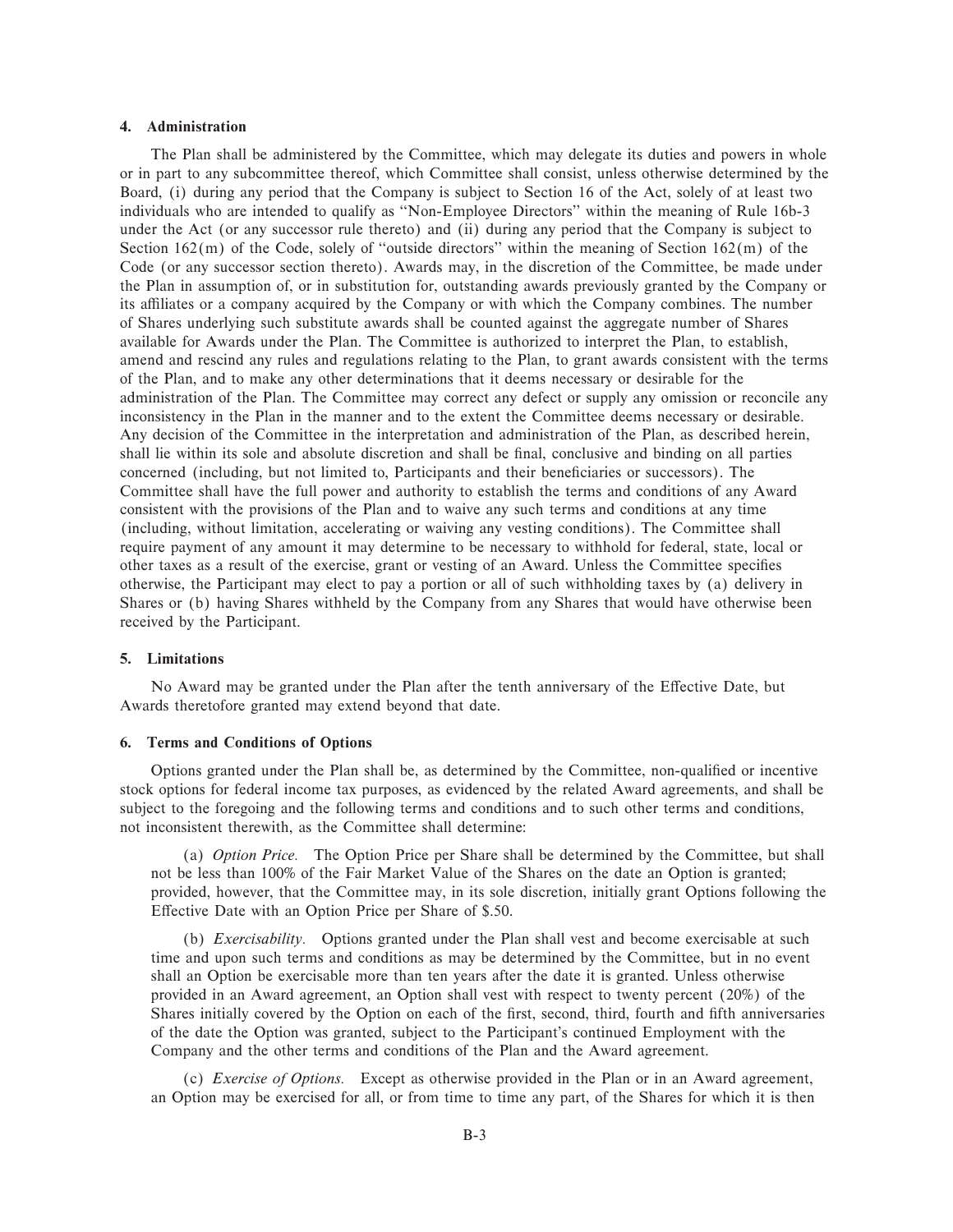exercisable. For purposes of Section 6 of the Plan, except as otherwise provided in an Award agreement, the exercise date of an Option shall be the later of the date a notice of exercise is received by the Company and, if applicable, the date payment is received by the Company pursuant to clauses (i), (ii), (iii) or (iv) in the following sentence. The purchase price for the Shares as to which an Option is exercised shall be paid to the Company in full, in accordance with Committee procedures, at the election of the Participant (i) in cash or its equivalent (e.g., by check), (ii) to the extent permitted by the Committee, in Shares having a Fair Market Value equal to the aggregate Option Price for the Shares being purchased and satisfying such other requirements as may be imposed by the Committee; *provided* that such Shares have been held by the Participant for no less than six months (or such other period as established from time to time by the Committee in order to avoid adverse accounting treatment applying generally accepted accounting principles), (iii) partly in cash and, to the extent permitted by the Committee, partly in such Shares or (iv) to the extent permitted by the Committee, if there is a public market for the Shares at such time, through the delivery of irrevocable instructions to a broker to sell Shares obtained upon the exercise of the Option and to deliver promptly to the Company an amount out of the proceeds of such Sale equal to the aggregate Option Price for the Shares being purchased. No Participant shall have any rights to dividends or other rights of a stockholder with respect to Shares subject to an Option until the Participant has given written notice of exercise of the Option, paid in full for such Shares and, if applicable, has satisfied any other conditions imposed by the Committee pursuant to the Plan.

(d) *ISOs.* The Committee may grant Options under the Plan that are intended to be ISOs. Such ISOs shall comply with the requirements of Section 422 of the Code (or any successor section thereto). No ISO may be granted to any Participant who at the time of such grant owns ten percent or more of the total combined voting power of all classes of stock of the Company or of any Subsidiary, unless (i) the Option Price for such ISO is at least 110% of the Fair Market Value of a Share on the date the ISO is granted and (ii) the date on which such ISO terminates is a date not later than the day preceding the fifth anniversary of the date on which the ISO is granted. Any Participant who disposes of Shares acquired upon the exercise of an ISO either (i) within two years after the date of grant of such ISO or (ii) within one year after the transfer of such Shares to the Participant, shall notify the Company of such disposition and of the amount realized upon such disposition. All Options granted under the Plan are intended to be nonqualified stock options, unless the applicable Award agreement expressly states that the Option is intended to be an ISO. If an Option is intended to be an ISO, and if for any reason such Option (or portion thereof) shall not qualify as an ISO, then, to the extent of such nonqualification, such Option (or portion thereof) shall be regarded as a nonqualified stock option granted under the Plan; *provided* that such Option (or potion thereof) otherwise complies with the Plan's requirements relating to nonqualified stock options. In no event shall any member of the Committee, the Company or any of its Affiliates (or their respective employees, officers or directors) have any liability to any Participant (or any other Person) due to the failure of an Option to qualify for any reason as an ISO.

(e) *Attestation.* Wherever in this Plan or any agreement evidencing an Award a Participant is permitted to pay the exercise price of an Option or taxes relating to the exercise of an Option by delivering Shares, the Participant may, subject to procedures satisfactory to the Committee, satisfy such delivery requirement by presenting proof of beneficial ownership of such Shares, in which case the Company shall treat the Option as exercised without further payment and shall withhold such number of Shares from the Shares acquired by the exercise of the Option.

## **7. Terms and Conditions of Stock Appreciation Rights**

(a) *Grants.* The Committee also may grant (i) a Stock Appreciation Right independent of an Option or (ii) a Stock Appreciation Right in connection with an Option, or a portion thereof. A Stock Appreciation Right granted pursuant to clause (ii) of the preceding sentence (A) may be granted at the time the related Option is granted or at any time prior to the exercise or cancellation of the related Option, (B) shall cover the same number of Shares covered by an Option (or such lesser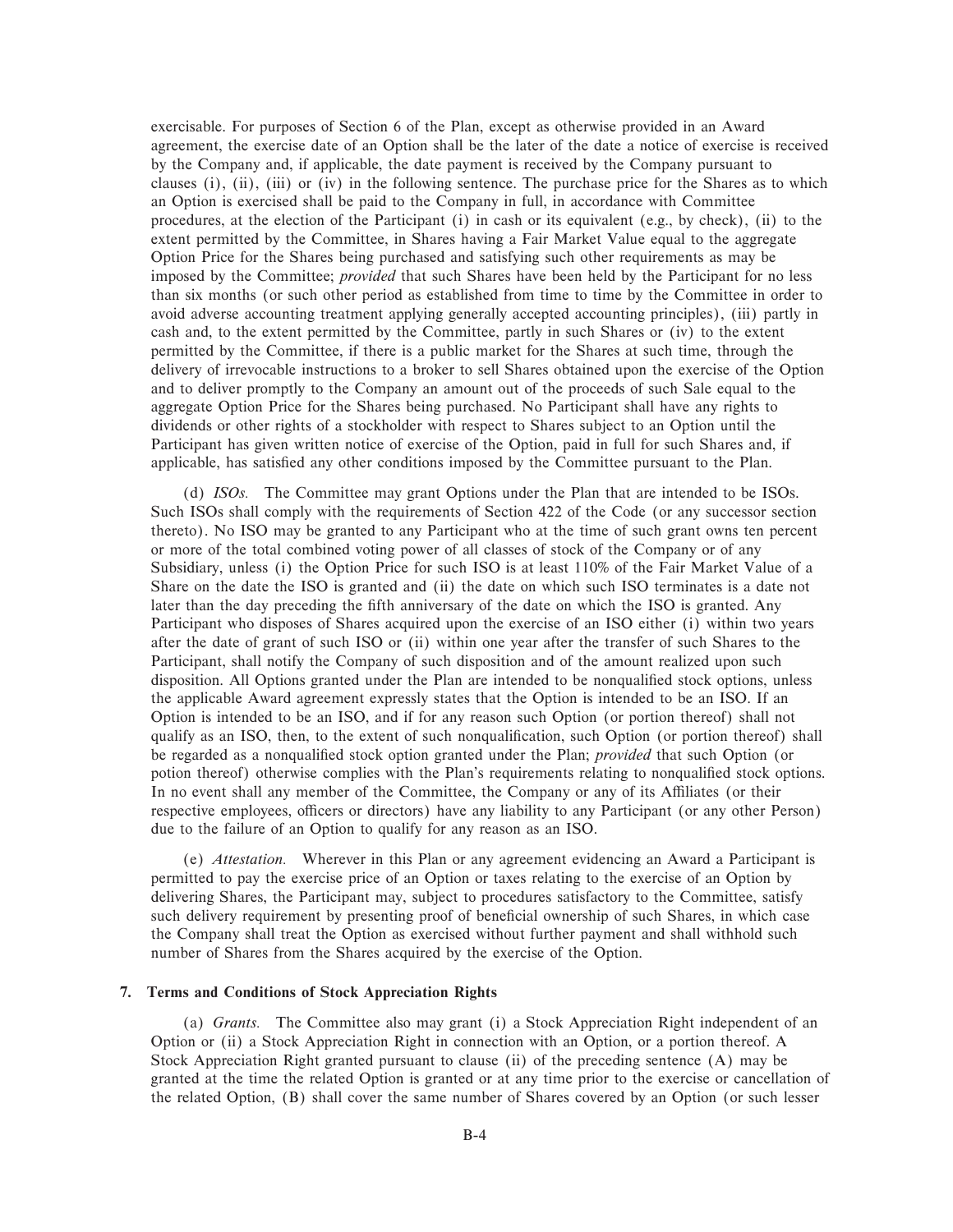number of Shares as the Committee may determine) and (C) shall be subject to the same terms and conditions as such Option except for such additional limitations as are contemplated by this Section 7 (or such additional limitations as may be included in an Award agreement).

(b) *Terms.* The exercise price per Share of a Stock Appreciation Right shall be an amount determined by the Committee but in no event shall such amount be less than the greater of (i) the Fair Market Value of a Share on the date the Stock Appreciation Right is granted or, in the case of a Stock Appreciation Right granted in conjunction with an Option, or a portion thereof, the Option Price of the related Option and (ii) the minimum amount permitted by applicable laws, rules, by-laws or policies of regulatory authorities or stock exchanges. Each Stock Appreciation Right granted independent of an Option shall entitle a Participant upon exercise to an amount equal to (i) the excess of (A) the Fair Market Value on the exercise date of one Share over (B) the exercise price per Share, times (ii) the number of Shares covered by the Stock Appreciation Right. Each Stock Appreciation Right granted in conjunction with an Option, or a portion thereof, shall entitle a Participant to surrender to the Company the unexercised Option, or any portion thereof, and to receive from the Company in exchange therefore an amount equal to (i) the excess of (A) the Fair Market Value on the exercise date of one Share over (B) the Option Price per Share, times (ii) the number of Shares covered by the Option, or portion thereof, which is surrendered. The date a notice of exercise is received by the Company shall be the exercise date. Payment shall be made in Shares or in cash, or partly in Shares and partly in cash (any such Shares valued at such Fair Market Value), all as shall be determined by the Committee. Stock Appreciation Rights may be exercised from time to time upon actual receipt by the Company of written notice of exercise stating the number of Shares with respect to which the Stock Appreciation Right is being exercised. No fractional Shares will be issued in payment for Stock Appreciation Rights, but instead cash will be paid for a fraction or, if the Committee should so determine, the number of Shares will be rounded downward to the next whole Share.

(c) *Limitations.* The Committee may impose, in its discretion, such conditions upon the exercisability or transferability of Stock Appreciation Rights as it may deem fit.

(d) *Limited Stock Appreciation Rights.* The Committee may grant LSARs that are exercisable upon the occurrence of specified contingent events. Such LSARs may provide for a different method of determining appreciation, may specify that payment will be made only in cash and may provide that any related Awards are not exercisable while such LSARs are exercisable. Unless the context otherwise requires, whenever the term ""Stock Appreciation Right'' is used in the Plan, such term shall include LSARs.

#### **8. Other Stock-Based Awards**

(a) *Generally.* The Committee, in its sole discretion, may grant or sell Awards of Shares, Awards of restricted Shares and Awards that are valued in whole or in part by reference to, or are otherwise based on the Fair Market Value of, Shares (""Other Stock-Based Awards''). Such Other Stock-Based Awards shall be in such form, and dependent on such conditions, as the Committee shall determine, including, without limitation, the right to receive, or vest with respect to, one or more Shares (or the equivalent cash value of such Shares) upon the completion of a specified period of service, the occurrence of an event and/or the attainment of performance objectives. Other Stock-Based Awards may be granted alone or in addition to any other Awards granted under the Plan. Subject to the provisions of the Plan, the Committee shall determine to whom and when Other Stock-Based Awards will be made, the number of Shares to be awarded under (or otherwise related to) such Other Stock-Based Awards; whether such Other Stock-Based Awards shall be settled in cash, Shares or a combination of cash and Shares; and all other terms and conditions of such Awards (including, without limitation, the vesting provisions thereof and provisions ensuring that all Shares so awarded and issued shall be fully paid and non-assessable). Unless otherwise provided in an Award agreement, Other Stock-Based Awards shall vest with respect to twenty percent (20%) of the Shares initially covered by such Other Stock-Based Award on each of the grant date and the first, second,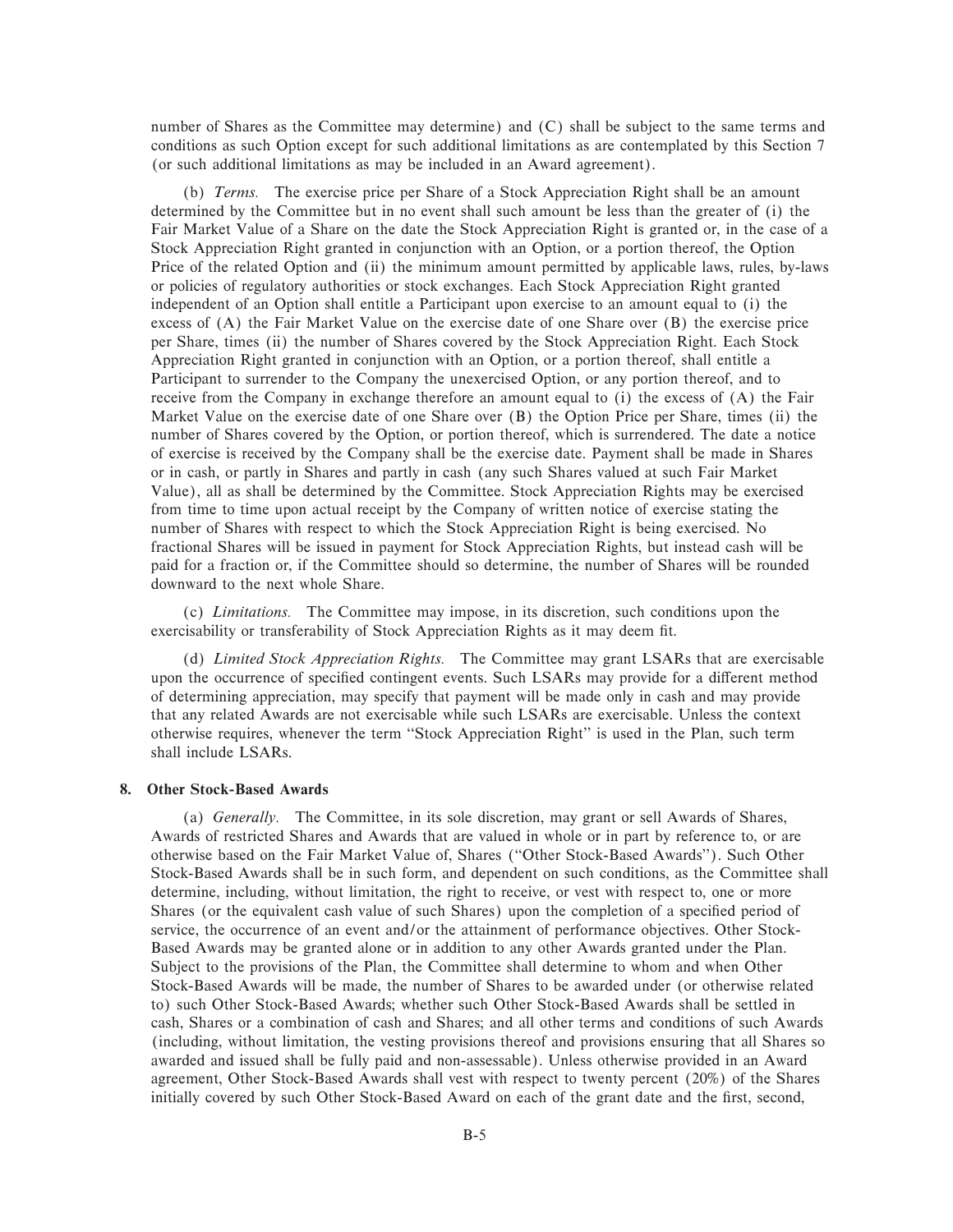third and fourth anniversaries of the date such Award was granted, subject to the Participant's continued Employment with the Company and the other terms and conditions of the Plan and the Award agreement.

(b) *Performance-Based Awards.* Notwithstanding anything to the contrary herein, certain Other Stock-Based Awards granted under this Section 8 may be granted in a manner which is deductible by the Company under Section 162(m) of the Code (or any successor section thereto) *(""Performance-Based Awards'')*. A Participant's Performance-Based Award shall be determined based on the attainment of written performance goals approved by the Committee for a performance period established by the Committee (i) while the outcome for that performance period is substantially uncertain and (ii) no more than 90 days after the commencement of the performance period to which the performance goal relates or, if less, the number of days which is equal to 25% of the relevant performance period. The performance goals, which must be objective, shall be based upon one or more of the following criteria: (i) consolidated earnings before or after taxes (including earnings before interest, taxes, depreciation and amortization); (ii) net income; (iii) operating income; (iv) earnings per Share; (v) book value per Share; (vi) return on shareholders' equity; (vii) expense management; (viii) return on investment; (ix) improvements in capital structure; (x) profitability of an identifiable business unit or product; (xi) maintenance or improvement of profit margins;  $(xii)$  stock price;  $(xiii)$  market share;  $(xiv)$  revenues or sales;  $(xv)$  costs;  $(xvi)$  cash flow; (xvii) working capital and (xviii) return on assets. The foregoing criteria may relate to the Company, one or more of its Subsidiaries or one or more of its divisions or units, or any combination of the foregoing, and may be applied on an absolute basis and/or be relative to one or more peer group companies or indices, or any combination thereof, all as the Committee shall determine. In addition, to the degree consistent with Section  $162(m)$  of the Code (or any successor section thereto), the performance goals may be calculated without regard to extraordinary items. The maximum amount of a Performance-Based Award during a calendar year to any Participant shall be: (x) with respect to Performance-Based Awards that are Options, 2,616,281 Shares and (y) with respect to Performance-Based Awards that are not Options, \$20,000,000. The Committee shall determine whether, with respect to a performance period, the applicable performance goals have been met with respect to a given Participant and, if they have, to so certify and ascertain the amount of the applicable Performance-Based Award. No Performance-Based Awards will be paid for such performance period until such certification is made by the Committee. The amount of the Performance-Based Award actually paid to a given Participant may be less than the amount determined by the applicable performance goal formula, at the discretion of the Committee. The amount of the Performance-Based Award determined by the Committee for a performance period shall be paid to the Participant at such time as determined by the Committee in its sole discretion after the end of such performance period; *provided, however*, that a Participant may, if and to the extent permitted by the Committee and consistent with the provisions of Section  $162(m)$  of the Code, elect to defer payment of a Performance-Based Award.

## **9. Adjustments Upon Certain Events**

Notwithstanding any other provisions in the Plan to the contrary, the following provisions shall apply to all Awards granted under the Plan:

(a) In the event of any change in the outstanding Shares after the Effective Date by reason of any Share dividend or split, reorganization, recapitalization, merger, consolidation, spin-off, combination or transaction or exchange of Shares or other corporate exchange, or any distribution to shareholders of Shares other than regular cash dividends or any transaction similar to the foregoing, the Committee, in its sole discretion and without liability to any person, may make such substitution or adjustment, if any, as it deems to be equitable, as to (i) the number or kind of Shares or other securities issued or reserved for issuance pursuant to the Plan or pursuant to outstanding Awards, (ii) the maximum number of Shares for which Options or Stock Appreciation Rights may be granted during a calendar year to any Participant, (iii) the maximum amount of a Performance-Based Award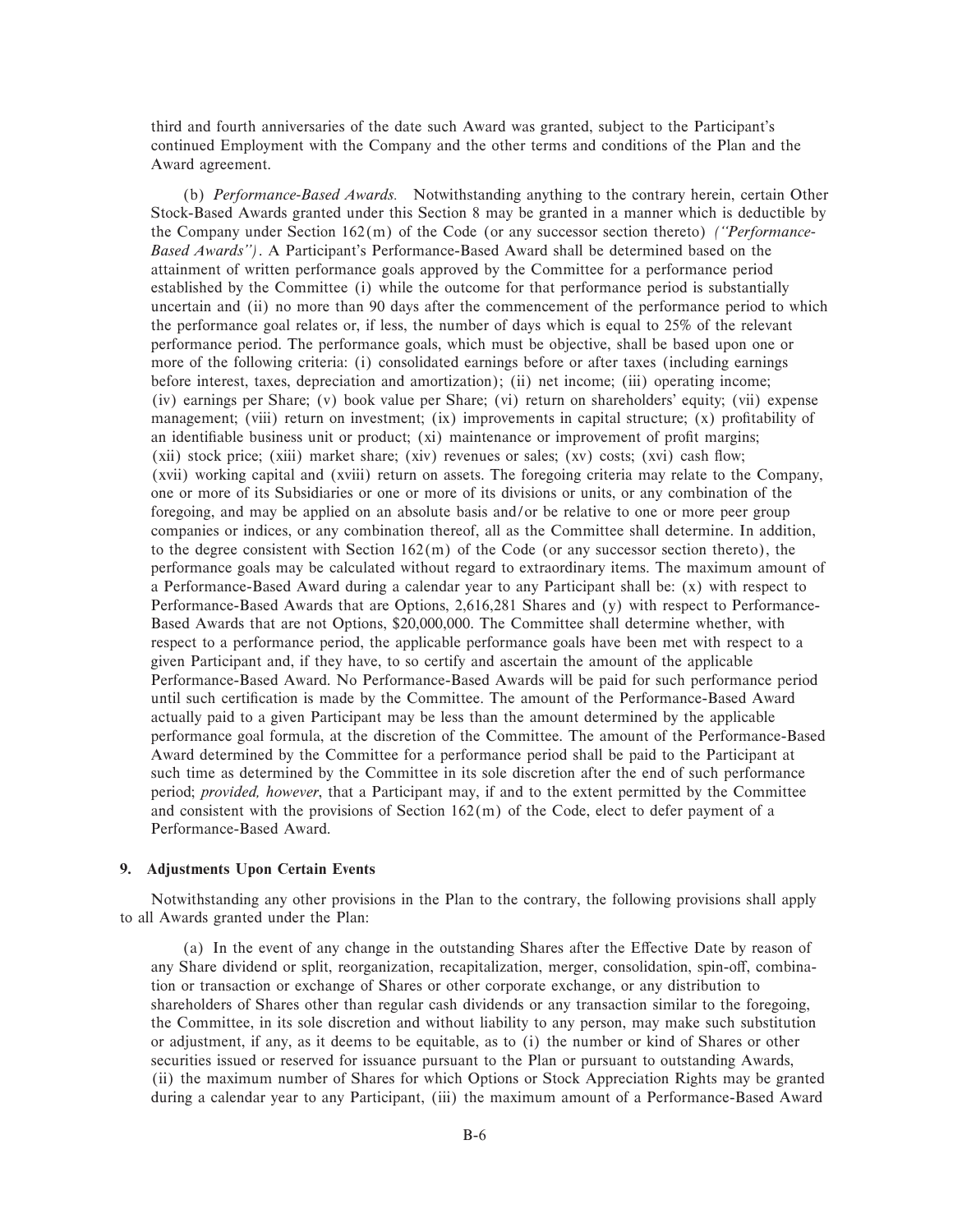that may be granted during a calendar year to any Participant, (iv) the Option Price or exercise price of any stock appreciation right and/or  $(v)$  any other affected terms of such Awards.

(b) In the event a significant corporate transaction such a sale of voting stock, merger, sale of substantial assets, or other similar corporate event involving the Company, occurs after the Effective Date, (i) if determined by the Committee in the applicable Award agreement or otherwise, any outstanding Awards then held by Participants which are unexercisable or otherwise unvested or subject to lapse restrictions may automatically be deemed exercisable or otherwise vested or no longer subject to lapse restrictions, as the case may be, as of immediately prior to such Corporate transaction, and (ii) the Committee may, but shall not be obligated to, (A) cancel such Awards for fair value (as determined in the sole discretion of the Committee) which, in the case of Options and Stock Appreciation Rights, may equal the excess, if any, of value of the consideration to be paid in such corporate transaction to holders of the same number of Shares subject to such Options or Stock Appreciation Rights (or, if no consideration is paid in any such transaction, the Fair Market Value of the Shares subject to such Options or Stock Appreciation Rights) over the aggregate exercise price of such Options or Stock Appreciation Rights or (B) provide for the issuance of substitute Awards that will substantially preserve the otherwise applicable terms of any affected Awards previously granted hereunder as determined by the Committee in its sole discretion or (C) provide that for a period of at least 15 days prior to the consummation of such corporate transaction, such Options shall be exercisable as to all shares subject thereto and that upon the consummation of such corporate transaction, such Options shall terminate and be of no further force and effect.

## **10. No Right to Employment or Awards**

The granting of an Award under the Plan shall impose no obligation on the Company or any Subsidiary to continue the Employment of a Participant and shall not lessen or affect the Company's or Subsidiary's right to terminate the Employment of such Participant. No Participant or other Person shall have any claim to be granted any Award, and there is no obligation for uniformity of treatment of Participants, or holders or beneficiaries of Awards. The terms and conditions of Awards and the Committee's determinations and interpretations with respect thereto need not be the same with respect to each Participant (whether or not such Participants are similarly situated).

## **11. Successors and Assigns**

The Plan shall be binding on all successors and assigns of the Company and a Participant, including without limitation, the estate of such Participant and the executor, administrator or trustee of such estate, or any receiver or trustee in bankruptcy or representative of the Participant's creditors.

#### **12. Nontransferability of Awards**

Unless otherwise determined by the Committee, an Award shall not be transferable or assignable by the Participant otherwise than by will or by the laws of descent and distribution. An Award exercisable after the death of a Participant may be exercised by the legatees, personal representatives or distributees of the Participant.

### **13. Amendments or Termination**

The Board may amend, alter or discontinue the Plan, but no amendment, alteration or discontinuation shall be made, (a) without the approval of the shareholders of the Company, if such action would (except as is provided in Section 9 of the Plan), increase the total number of Shares reserved for the purposes of the Plan or change the maximum number of Shares for which Awards may be granted to any Participant or (b) without the consent of a Participant, if such action would diminish any of the rights of the Participant under any Award theretofore granted to such Participant under the Plan; provided, however, that the Committee may amend the Plan in such manner as it deems necessary to permit the granting of Awards meeting the requirements of the Code or other applicable laws.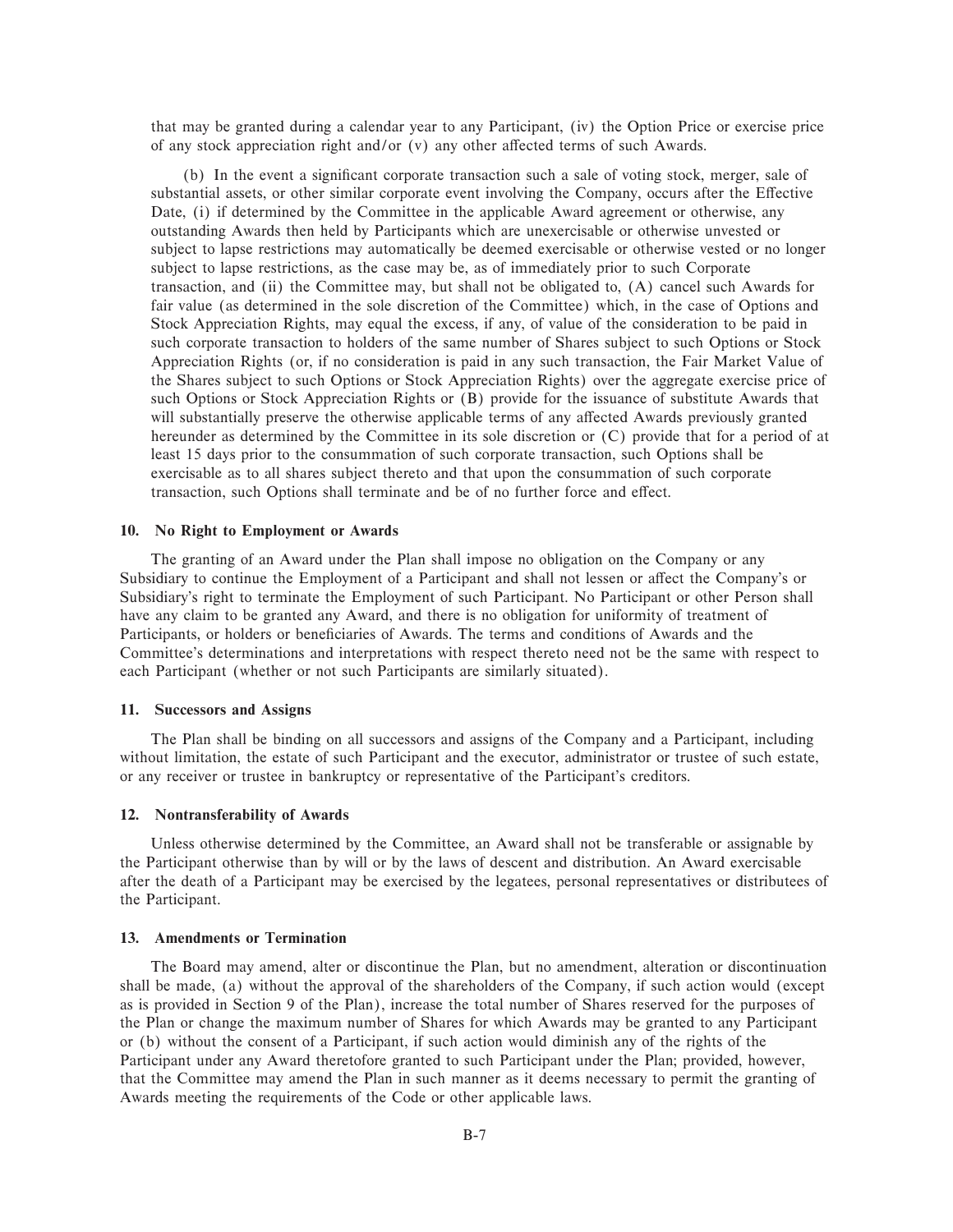## **14. International Participants**

With respect to Participants who reside or work outside the United States of America and who are not (and who are not expected to be) "covered employees" within the meaning of Section 162(m) of the Code, the Committee may, in its sole discretion, amend the terms of the Plan or Awards with respect to such Participants in order to conform such terms with the requirements of local law.

# **15. Choice of Law**

The Plan shall be governed by and construed in accordance with the laws of the State of Florida without regard to conflicts of laws.

## 16. Effectiveness of the Plan

The Plan shall be effective as of the Effective Date, subject to the approval of the shareholders of the Company.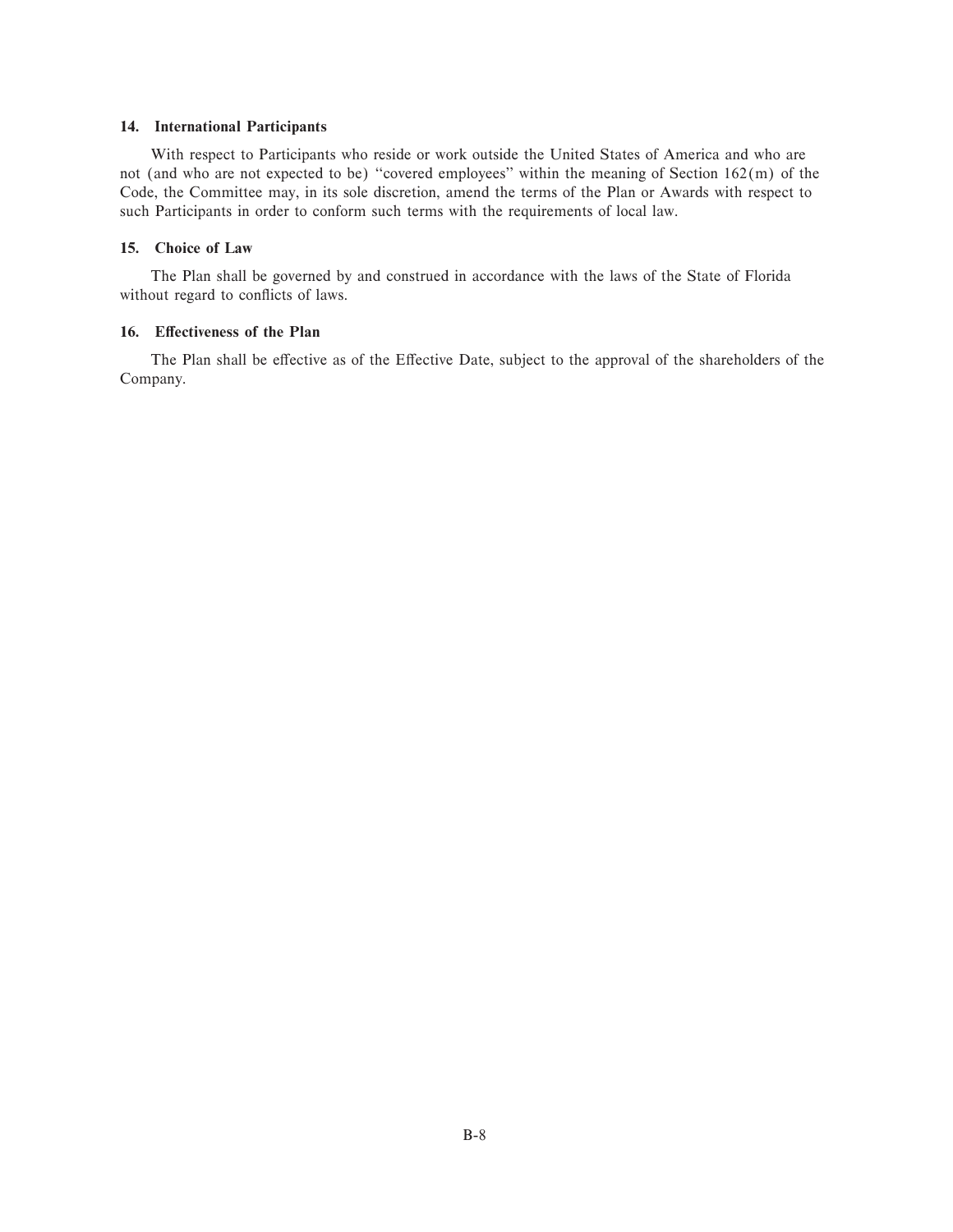## **ANNEX C**

January 30, 2004

Board of Directors Net 1 UEPS Technologies, Inc. 744 West Hastings St., #325 Vancouver, BC V6C 1A5 Canada

Members of the Board:

#### Re: Fairness Opinion

You have requested our Opinion as independent business appraisers as to the fairness ("Opinion") of the consideration to be received by Net 1 UEPS Technologies, Inc. (""NET'' or the ""Company'') for the issuance of approximately 105.6 million shares of common stock at a price of \$0.50 per share (the "Issuance") to Brait Private Equity ("BRAIT") at January 30, 2004 (the "Valuation Date"). We have not been requested to opine as to, and our Opinion does not in any manner address, the underlying business decision of the Company to proceed with the contemplated acquisition of substantially all of the assets and the assumption of substantially all of the liabilities (the ""Transaction'') of Net Applied Technology Holdings Limited (""APLITEC''). In addition, we have not been requested to explore any alternatives to the Issuance. The basis for our Opinion is supported by our Valuation Report addressed to Mr. Claude Guerard, Chief Executive Officer of NET dated January 30, 2004.

In arriving at our Opinion, we, among other things, included discussions, meetings, reliance and review of the following:

a) Form 10Q for the quarter ended September 30, 2003 and Form 10K for the year ended December 31, 2002;

b) Discussions with management and directors of NET were undertaken;

c) Assumptions on NET's market, competitive position and outlook as relayed by NET management at the Valuation Date;

d) Relevant external and internal public information including economic, investment, industry, public market and transaction data as a background against which to assess findings specific to the business were considered;

e) Major contracts both existing and anticipated in the very near future for NET, if any, were discussed with management, including any features or factors that may have an influence on value;

f) Management's forecast financial statements for the Company; and,

g) Discussed with management of the Company the nature of the business, past operating results, future prospects with respect to operations, profitability and competition.

In arriving at our Opinion, we relied upon and assumed the accuracy and completeness of all of the financial and other information that was used, without assuming any responsibility for any independent verification of any such information, and further relied upon the assurances of NET's management that they were not aware of any facts or circumstances that would make any such information inaccurate or misleading.

Further, we relied upon representations by NET management that there were no material changes to NET's financial position, results of operations, or the forecast financial statements provided to us subsequent to September 30, 2003, the date of the most current available financial statements provided to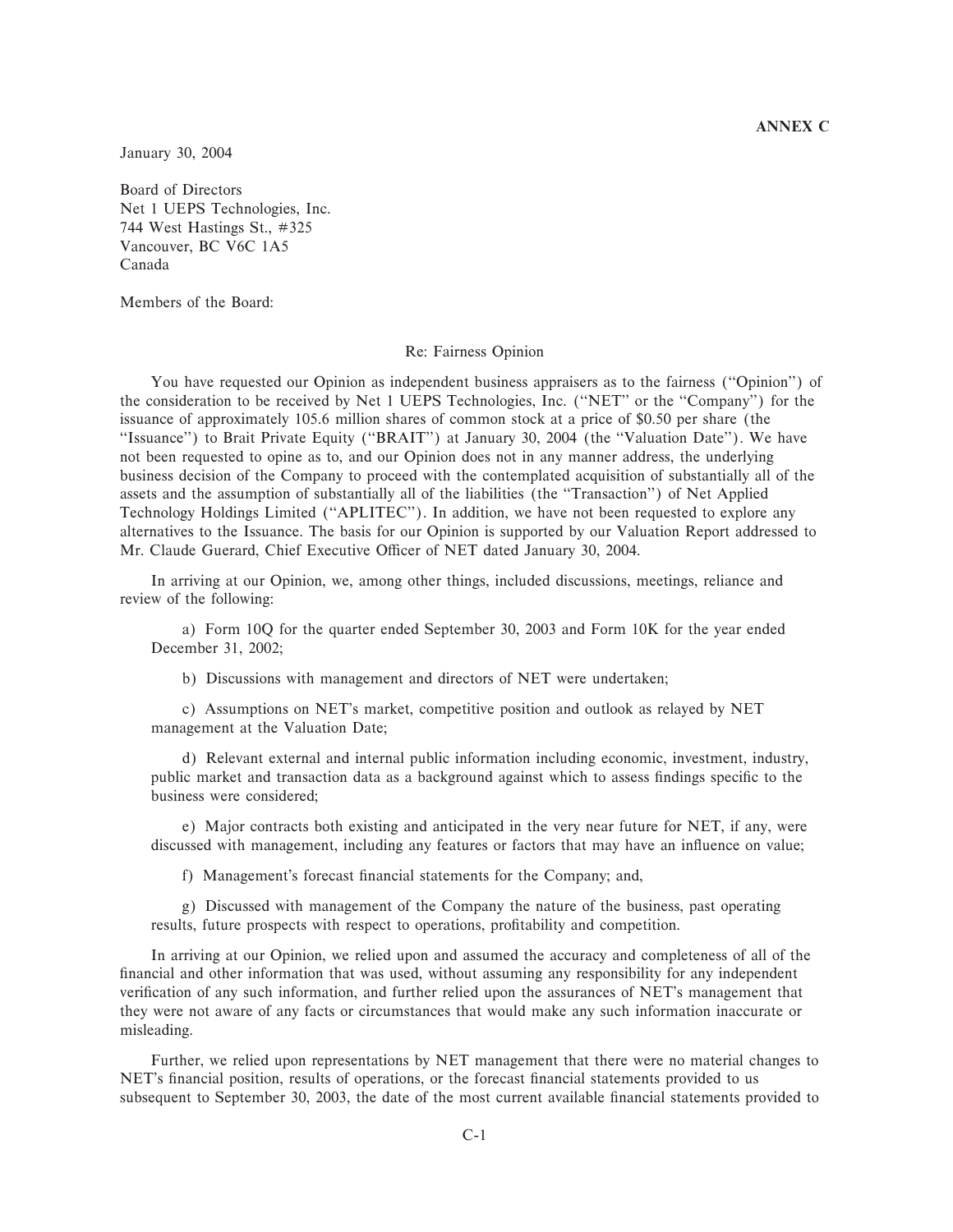us. We have not audited this information as part of our analysis and therefore, we do not express an opinion or other form of assurance regarding the information.

We assumed that the Issuance will comply, in all respects, with the securities laws, trade regulations and other applicable statutes and regulations of the various foreign jurisdictions under which the Issuance may be governed. Our Opinion was based upon market, economic and other conditions as they existed on, and could be evaluated as of, January 30, 2004. Accordingly, although subsequent developments may affect our Opinion, we do not assume any obligation to update, review or reaffirm our Opinion.

In connection with our services, we received a fee for this engagement which was in no way contingent upon the results of our analysis. In addition, the Company has agreed to indemnify us for certain liabilities that may arise out of the rendering of this Opinion. This Opinion is not intended to be and does not constitute a recommendation to any shareholder of the Company as to how such shareholder should vote, if required to, with respect to either the Issuance or the Transaction.

Our Opinion is for the use and benefit of the Board of Directors of the Company and is rendered to the Board of Directors in connection with its consideration of the Issuance and may not be used by the Company for any other purpose or reproduced, disseminated, quoted or referred to by the Company at any time, in any manner or for any purpose, without the prior written consent of Stenton Leigh Capital Corp., except that this Opinion may be reproduced in full in, and references to the Opinion and to Stenton Leigh Capital Corp. and its relationship with the Company may be included in any proxy statement or registration statement relating to the Issuance that the Company files with the U.S. Securities and Exchange Commission and is distributed to holders of the Company's Common Stock in connection with the Issuance.

Based upon and subject to the foregoing, it is our Opinion that, as of the date of this letter, (a) the value of NET is approximately \$.004 per share at January 30, 2004, the Valuation Date and (b) the consideration to be received by NET from BRAIT, is fair.

Very truly yours,

STENTON LEIGH CAPITAL CORP.

Milton H. Barbarosh, CPA, CA, MBA, CBV, ASA President